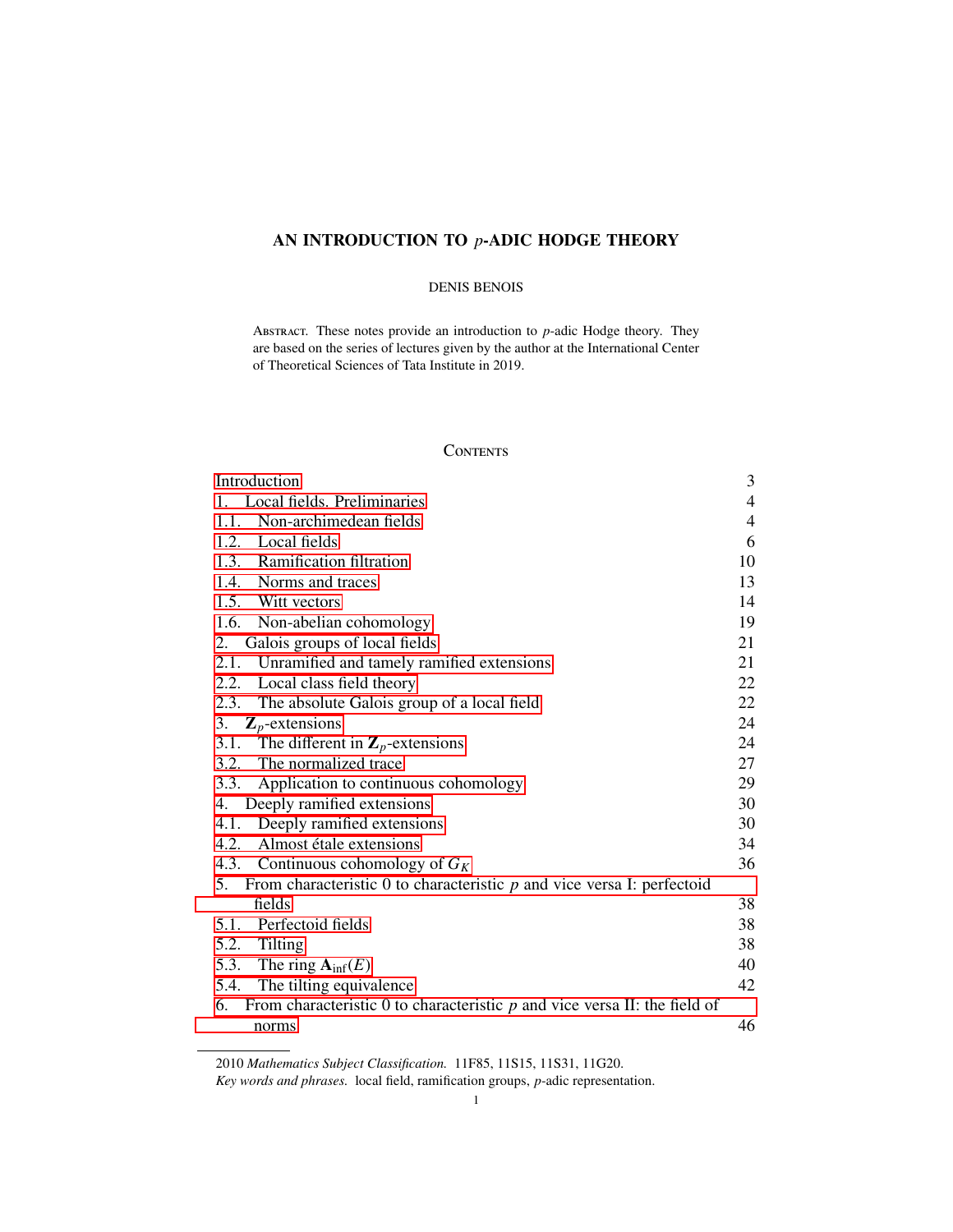| <b>DENIS BENOIS</b> |  |  |
|---------------------|--|--|
|---------------------|--|--|

| 6.1.<br>Arithmetically profinite extensions                              | 46  |
|--------------------------------------------------------------------------|-----|
| 6.2. The field of norms                                                  | 48  |
| 6.3. Functorial properties                                               | 52  |
| 6.4. Comparison with the tilting equivalence                             | 54  |
| $\ell$ -adic representations<br>7.                                       | 55  |
| Preliminaries<br>7.1.                                                    | 55  |
| 7.2. $\ell$ -adic representations of local fields ( $\ell \neq p$ )      | 58  |
| 8.<br>Classification of $p$ -adic representations                        | 59  |
| 8.1. The case of characteristic $p$                                      | 59  |
| 8.2. The case of characteristic 0                                        | 64  |
| 9. <i>B</i> -admissible representations                                  | 67  |
| 9.1. General approach                                                    | 67  |
| 9.2. First examples                                                      | 69  |
| 10.<br>Tate-Sen theory                                                   | 71  |
| 10.1. Hodge-Tate representations                                         | 71  |
| 10.2. Sen's theory                                                       | 73  |
| 11. Rings of $p$ -adic periods                                           | 76  |
| 11.1. The field $\mathbf{B}_{dR}$                                        | 76  |
| 11.2. The rings $\mathbf{B}_{\text{cris}}$ and $\mathbf{B}_{\text{max}}$ | 78  |
| 11.3. The ring $\mathbf{B}_{st}$                                         | 80  |
| 12.<br>Filtered $(\varphi, N)$ -modules                                  | 81  |
| 12.1. Filtered vector spaces                                             | 81  |
| 12.2. $\varphi$ -modules                                                 | 83  |
| 12.3.<br>Slope filtration                                                | 84  |
| 12.4.<br>Filtered $(\varphi, N)$ -modules                                | 86  |
| The hierarchy of $p$ -adic representations<br>13.                        | 87  |
| 13.1. de Rham representations                                            | 87  |
| 13.2. Crystalline and semi-stable representations                        | 88  |
| 13.3. The hierarchy of $p$ -adic representations                         | 90  |
| 13.4.<br>Comparison theorems                                             | 92  |
| 14. $p$ -divisible groups                                                | 96  |
| 14.1. Formal groups                                                      | 96  |
| 14.2. $p$ -divisible groups                                              | 101 |
| 14.3. Classification of $p$ -divisible groups                            | 103 |
| 14.4. $p$ -adic integration on formal groups                             | 105 |
| 15. Formal complex multiplication                                        | 107 |
| Lubin-Tate theory<br>15.1.                                               | 107 |
| Hodge-Tate decomposition for Lubin-Tate formal groups<br>15.2.           | 109 |
| 15.3.<br>Formal complex multiplication for $p$ -divisible groups         | 110 |
| 16.<br>The exponential map                                               | 111 |
| 16.1.<br>The group of points of a formal group                           | 111 |
| 16.2.<br>The universal covering                                          | 114 |
| Application to Galois cohomology<br>16.3.                                | 115 |
| 16.4.<br>The Bloch-Kato exponential map                                  | 117 |
| Hilbert symbols for formal groups<br>16.5.                               | 119 |
|                                                                          |     |

 $\overline{\mathbf{2}}$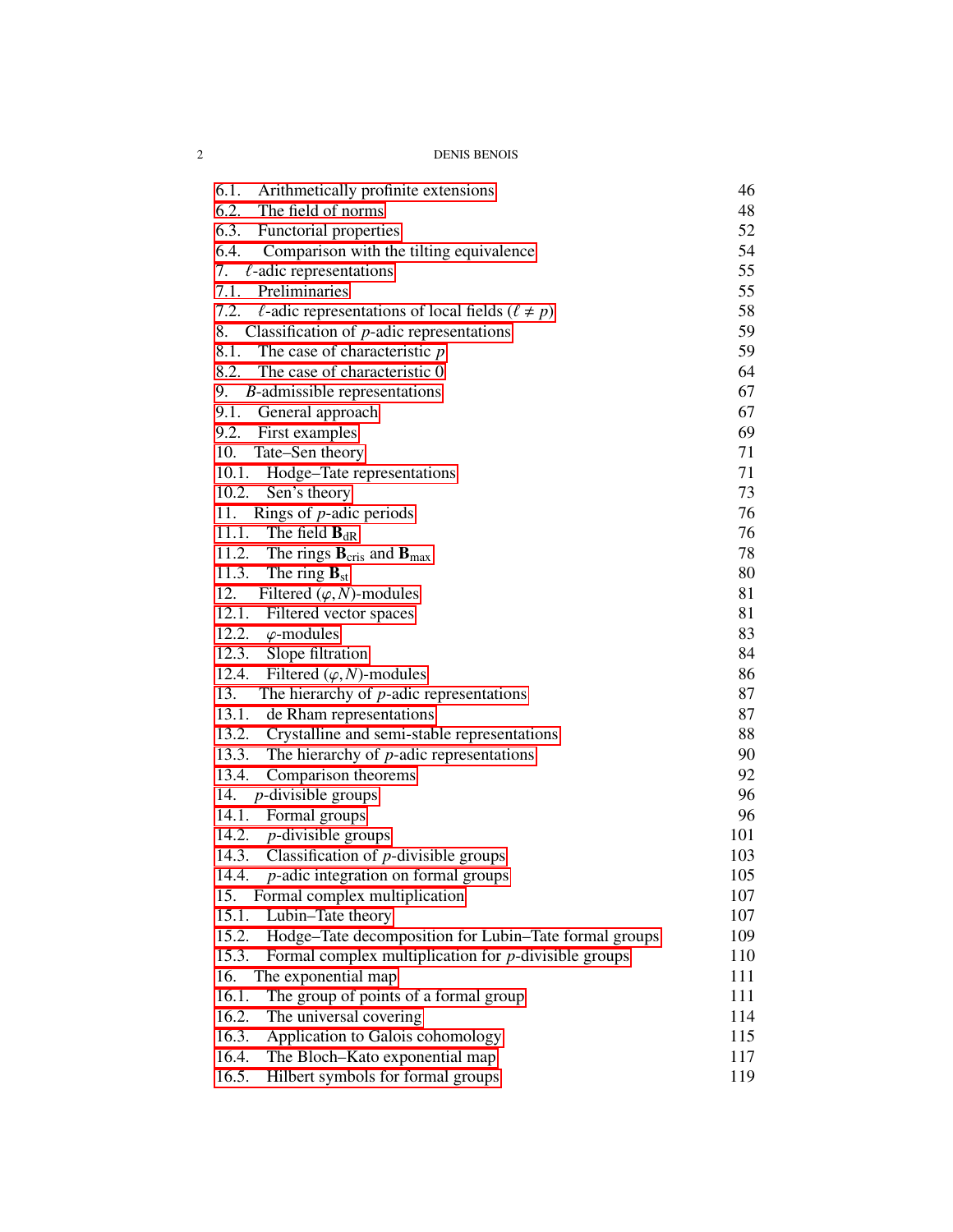| 17. The weak admissibility: the case of dimension one                          | 122 |
|--------------------------------------------------------------------------------|-----|
| 17.1. Formal groups of dimension one                                           | 122 |
| 17.2. Geometric interpretation of $(\mathbf{B}_{\text{cris}}^+)^{\varphi^h=p}$ | 124 |
| References                                                                     | 126 |

#### <span id="page-2-0"></span>**INTRODUCTION**

0.1. These notes grew out of author's lectures at the International Center of Theoretical Sciences of Tata Institute in Bangalore in September, 2019. Their aim is to provide a self-contained introduction to *p*-adic Hodge theory with minimal prerequisties. The reader should be familiar with valuations, complete fields and basic results in the theory of local fields, including ramification theory as, for example, the first four chapters of Serre's book [\[142\]](#page-130-0). In Sections 3 and 4, we use the language of continuous cohomology. Sections 15 and 16 require the knowledge of Galois cohomology and local class field theory, as in [\[142\]](#page-130-0) or [\[140\]](#page-130-1).

0.2. Section 1 is utilitarian. For the convenience of the reader, it assembles basic definitions and results from the theory of local fields repeatedly used in the text. In Section 2, we discuss the structure of the absolute Galois group of a local field. Although only a portion of this material is used in the remainder of the text, we think that it is important in its own right. In Section 3, we illustrate the ramification theory by the example of  $\mathbb{Z}_p$ -extensions. Following Tate, we define the normalized trace map and compute continuous cohomology of Galois groups of such extensions.

Krasner [\[100\]](#page-129-0) was probably the first to remark that local fields of caracteristic *p* appear as "limits" of totally ramified local fields of characteristic  $0<sup>1</sup>$  $0<sup>1</sup>$  $0<sup>1</sup>$ . In Sections 4-6, we study three important manifestations of this phenomenon. In Section 4, we introduce Tate's method of almost etale extensions. We consider deeply ramified ´ extensions of local fields and prove that finite extensions of a deeply ramified field are almost étale. The main reference here is the paper of Coates and Greenberg [\[37\]](#page-126-0). The book of Gabber and Ramero [\[78\]](#page-128-0) provides a new conceptual approach to this theory in a very general setting, but uses the tools which are beyond the scope of these notes. As an application, we compute continuous Galois cohomology of the absolute Galois group of a local field.

In Section 5, we study perfectoid fields following Scholze [\[130\]](#page-130-2) and Fargues– Fontaine [\[60\]](#page-127-0). The connection of this notion with the theory of deeply ramified extensions is given by a theorem of Gabber–Ramero. Again, we limit our study to the arithmetic case and refer the interested reader to [\[130\]](#page-130-2) for the general treatment. In Section 6, we review the theory of field of norms of Fontaine–Wintenberger and discuss its relation with perfectoid fields.

Sections 7-13 are devoted to the general theory of *p*-adic representations. In Section 7, we introduce basic notions and examples and discuss Grothendieck's  $\ell$ -adic monodromy theorem. Next we turn to the case  $\ell = p$ . Section 8 gives an

<span id="page-2-1"></span><sup>&</sup>lt;sup>1</sup>See [\[52\]](#page-127-1) for a modern exposition of Krasner's results.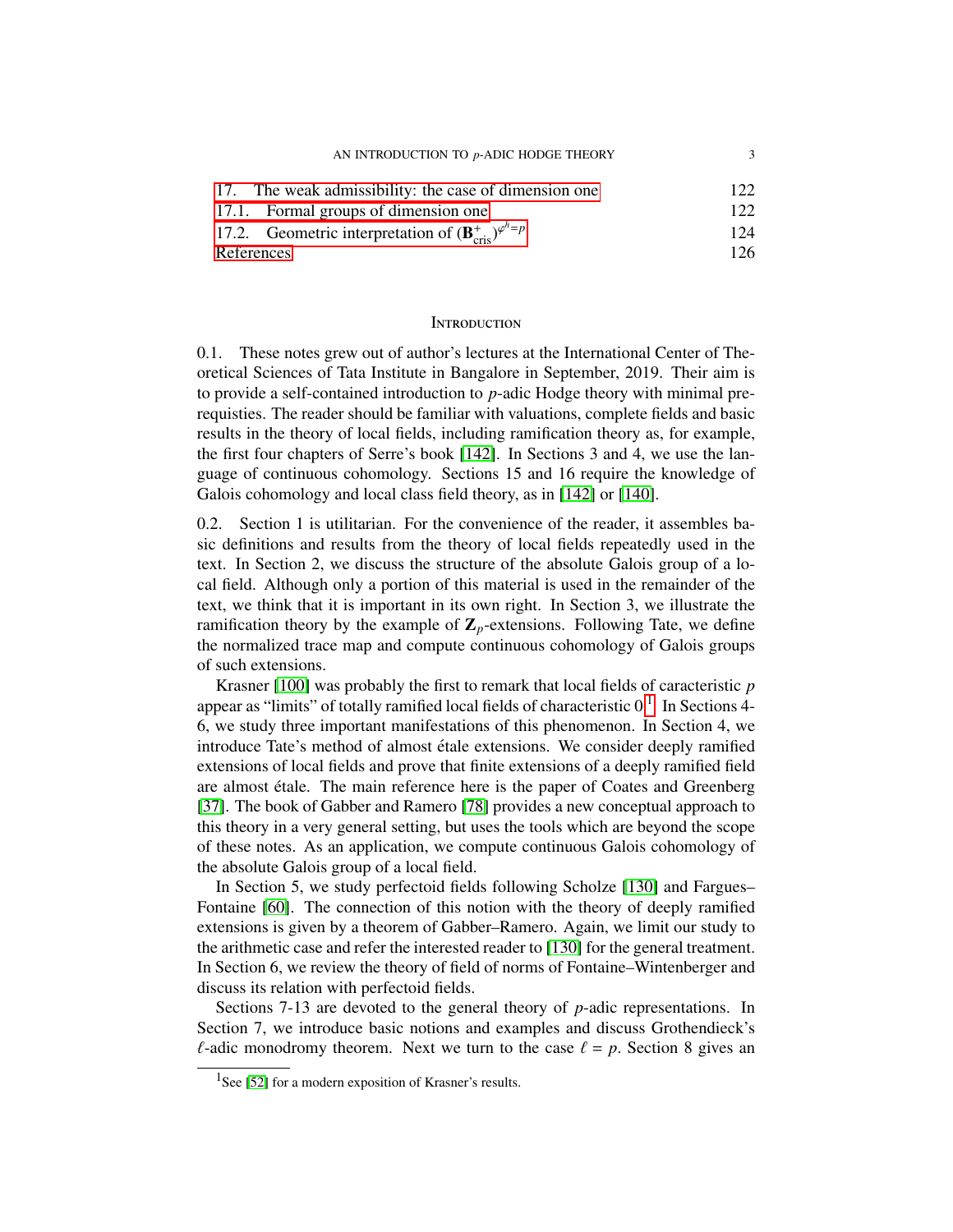#### 4 DENIS BENOIS

introduction to Fontaine's theory of  $(\varphi, \Gamma)$ -modules [\[69\]](#page-128-1). Here we classify *p*-adic representations of local fields using the link between the fields of characteristic 0 and *p* studied in Sections 5-6. In Sections 9-13, we introduce and study special classes of *p*-adic representations. The general formalism of admissible representations is reviewed in Section 9. In Section 10, we discuss the notion of a Hodge– Tate representation and put it in the frame of Sen's theory of  $C_K$ -representations. Here the computation of the continuous Galois cohomology from Section 4 plays a fundamental role. In Section 11-13, we define the rings of  $p$ -adic periods  $\mathbf{B}_{dR}$ ,  **and**  $**B**<sub>st</sub>$  **and introduce Fontaine's hierarchy of** *p***-adic representations. Its re**lation with *p*-adic comparison isomorphisms is quickly discussed at the end of Section 13.

In the remainder of the text, we study *p*-adic representations arising from formal groups. In this case, the main constructions of the theory have an explicit description, and *p*-adic representations can be studied without an extensive use of algebraic geometry. In Section 14, we review the *p*-adic integration on formal groups following Colmez [\[38\]](#page-126-1). A completely satisfactory exposition of this material should cover the general case of *p*-divisible groups, which we decided not to include in these notes. For this material, we refer the reader to [\[64\]](#page-127-2), [\[66\]](#page-128-2), [\[39\]](#page-126-2), [\[30\]](#page-126-3). In Sections 15-16, we illustrate the *p*-adic Hodge theory of formal groups by two applications: complex multiplication of abelian varieties and Hilbert pairings on formal groups. In Section 17, we prove the theorem "weakly admissible  $\Rightarrow$ admissible" in the case of dimension one by the method of Laffaille [\[102\]](#page-129-1). This implies the surjectivity of the Gross–Hopkins period map. Finally, we apply the theory of formal groups to the study of the spaces  $(\mathbf{B}_{\text{cris}}^{+})^{\varphi^{h}=p}$ , which play an im-<br>portant role in the theory of Fargues-Fontaine. For further detail and applications portant role in the theory of Fargues–Fontaine. For further detail and applications of these results, we refer the reader to [\[60\]](#page-127-0).

0.3. These notes should not be viewed as a survey paper. Several important aspects of *p*-adic Hodge theory are not even mentioned. As a partial substitute, we propose some references for further reading in the body of the text.

Aknowledgements. The author is very grateful to Nicola Mazzari for pointing out several inaccuracies in the first version of this text.

## 1. Local fields. Preliminaries

# <span id="page-3-1"></span><span id="page-3-0"></span>1.1. Non-archimedean fields.

1.1.1. We recall basic definitions and facts about non-archimedean fields.

Definition. *A non-archimedean field is a field K equipped a non-archimedean absolute value that is, an absolute value*  $|\cdot|_K$  *satisfying the ultrametric triangle inequality:*

> $|x + y|_K \le \max\{|x|_K, |y|_K\}$  $\forall x, y \in K$ .

*We will say that K is complete if it is complete for the topology induced by*  $|\cdot|_K$ .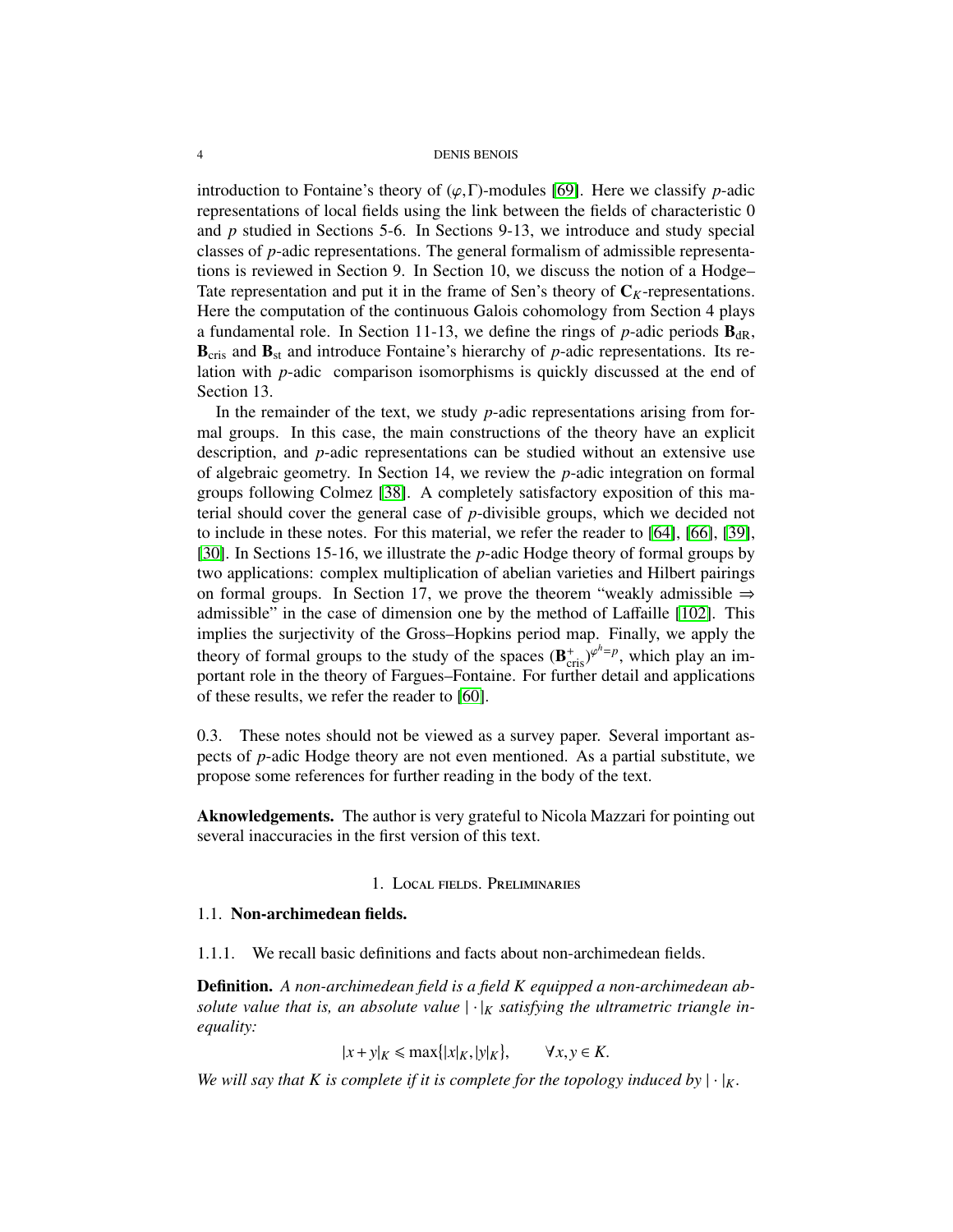To any non-archimedean field *<sup>K</sup>*, one associates its ring of integers

*O*<sup>*K*</sup> = { $x \in K$  | | $x|_K$  ≤ 1}

The ring  $O_K$  is local, with the maximal ideal

$$
\mathfrak{m}_K = \{ x \in K \mid |x|_K < 1 \}.
$$

The group of units of  $O_K$  is

$$
U_K = \{ x \in K \mid |x|_K = 1 \}.
$$

The residue field of *K* is defined as

$$
k_K = O_K / \mathfrak{m}_K.
$$

<span id="page-4-0"></span>Theorem 1.1.2. *Let K be a complete non-archimedean field and let L*/*K be a finite extension of degree n* = [L : K]. Then the absolute value  $|\cdot|_K$  has a unique *continuation*  $|\cdot|_L$  *to L, which is given by* 

$$
|x|_L = \left| N_{L/K}(x) \right|_K^{1/n},
$$

*where*  $N_{L/K}$  *is the norm map.* 

*Proof.* See, for example, [\[10,](#page-125-1) Chapter 2, Theorem 7]. □

1.1.3. We fix an algebraic closure  $\overline{K}$  of  $K$  and denote by  $K^{\text{sep}}$  the separable closure of *K* in  $\overline{K}$ . If char( $\overline{K}$ ) = *p* > 0, we denote by  $K^{\text{rad}} := K^{1/p^{\infty}}$  the purely inseparable<br>closure of *K*. Thus  $\overline{K} = K^{\text{sep}}$  if char( $K$ ) = 0, and  $\overline{K} = (K^{\text{rad}})^{\text{sep}}$  if char( $K$ ) = *n* > 0. closure of *K*. Thus  $\overline{K} = K^{\text{sep}}$  if char(*K*) = 0, and  $\overline{K} = (K^{\text{rad}})^{\text{sep}}$  if char(*K*) = *p* > 0.<br>Theorem 1.1.2 allows to extend  $L_{\text{tot}}$  to  $\overline{K}$ . To simplify notation, we denote again Theorem [1.1.2](#page-4-0) allows to extend  $|\cdot|_K$  to  $\overline{K}$ . To simplify notation, we denote again by  $|\cdot|_K$  the extension of  $|\cdot|_K$  to  $\overline{K}$ .

Proposition 1.1.4 (Krasner's lemma). *Let K be a complete non-archimedean field.* Let  $\alpha \in K^{\text{sep}}$  *and let*  $\alpha_1 = \alpha, \alpha_2, ..., \alpha_n$  *denote the conjugates of*  $\alpha$  *over* K. Set

 $d_{\alpha} = \min\{|\alpha - \alpha_i|_K \mid 2 \leq i \leq n\}$ 

 $\textit{If } \beta \in K^{\text{sep}} \text{ is such that } |\alpha - \beta| < d_{\alpha}, \text{ then } K(\alpha) \subset K(\beta).$ 

*Proof.* We recall the proof (see, for example, [\[119,](#page-130-3) Proposition 8.1.6]). Assume that  $\alpha \notin K(\beta)$ . Then  $K(\alpha, \beta)/K(\beta)$  is a non-trivial extension, and there exists an embedding  $\sigma : K(\alpha, \beta)/K(\beta) \to \overline{K}/K(\beta)$  such that  $\alpha_i := \sigma(\alpha) \neq \alpha$ . Hence

$$
|\beta - \alpha_i|_K = |\sigma(\beta - \alpha)|_K = |\beta - \alpha|_K < d_\alpha,
$$

and

$$
|\alpha - \alpha_i|_K = |(\alpha - \beta) + (\beta - \alpha_i)|_K \le \max\{|\alpha - \beta|_K, |\beta - \alpha_i|_K\} < d_\alpha.
$$
\nThis gives a contradiction.

<span id="page-4-1"></span>Proposition 1.1.5 (Hensel's lemma). *Let K be a complete non-archimedean field. Let*  $f(X) \in O_K[X]$  *be a monic polynomial such that:* 

*a)* the reduction  $\bar{f}(X) \in k_K[X]$  of  $f(X)$  modulo  $m_K$  has a root  $\bar{\alpha} \in k_K$ ; *b*)  $\bar{f}'(\bar{\alpha}) \neq 0$ .<br>Then there e

*Then there exists a unique*  $\alpha \in O_K$  *such that*  $f(\alpha) = 0$  *and*  $\bar{\alpha} = \alpha$  (mod m<sub>K</sub>).

*Proof.* See, for example, [\[106,](#page-129-2) Chapter 2, §2]. □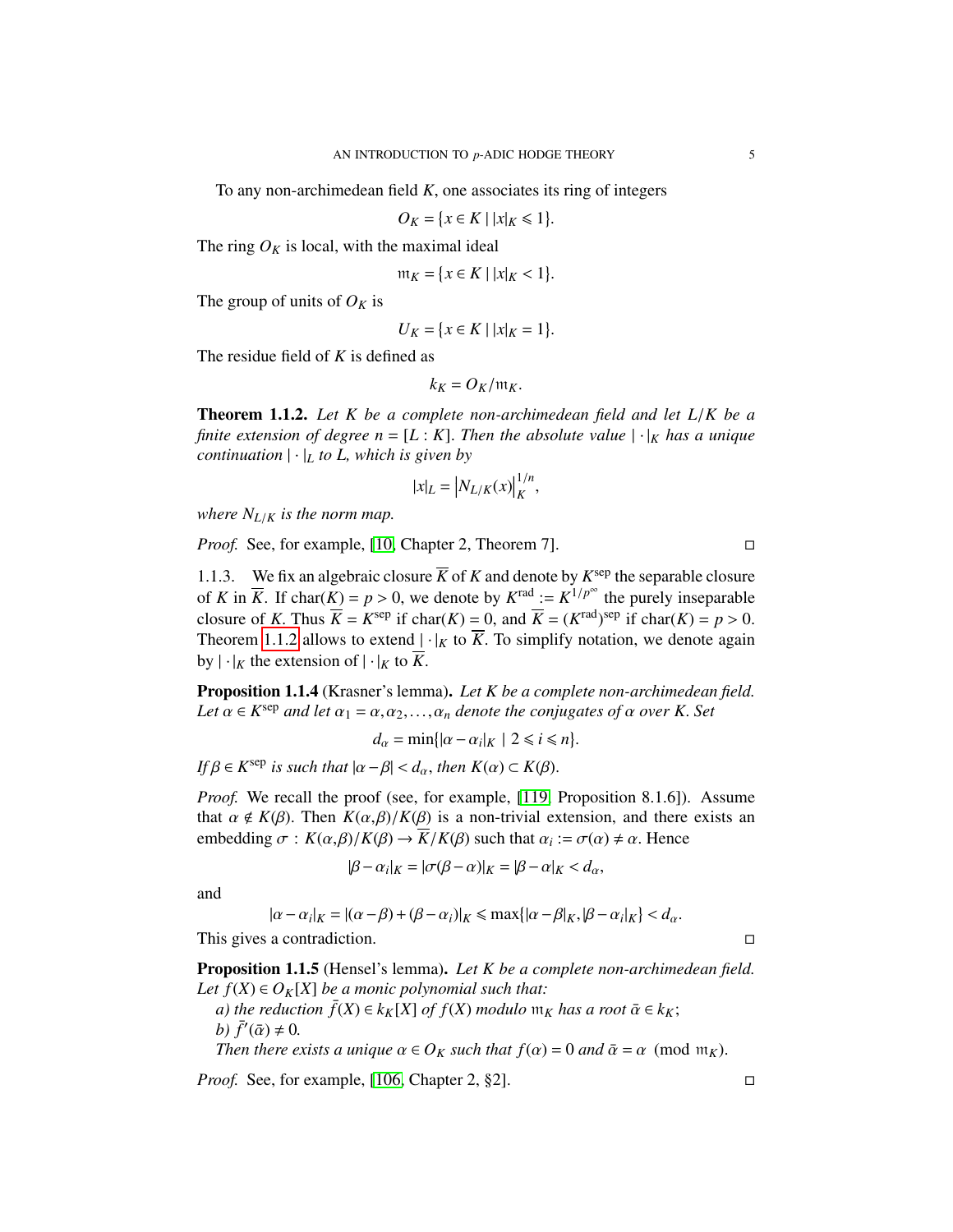1.1.6. Recall that a valuation on *K* is a function  $v_K : K \to \mathbf{R} \cup \{+\infty\}$  satisfying the following properties:

- 1)  $v_K(xy) = v_K(x) + v_K(y), \quad \forall x, y \in K^*;$ <br>2)  $v_K(x+y) > \min\{v_K(x), v_K(y)\} \quad \forall x, y$
- 2)  $v_K(x+y) \ge \min\{v_K(x), v_K(y)\}, \quad \forall x, y \in K^*;$ <br>3)  $v_K(x) = \infty \Leftrightarrow x = 0$
- 3)  $v_K(x) = \infty \Leftrightarrow x = 0$ .

For any  $\rho \in ]0,1[$ , the function  $|x|_{\rho} = \rho^{v_K(x)}$  defines an ultrametric absolute value<br>on K. Conversely, if  $|\cdot|_{V}$  is an ultrametric absolute value, then for any  $\rho \in ]0,1[$ on *K*. Conversely, if  $|\cdot|_K$  is an ultrametric absolute value, then for any  $\rho \in ]0,1[$ the function  $v_p(x) = \log_p |x|_K$  is a valuation on *K*. This establishes a one to one<br>correspondence between equivalence classes of non-archimedean absolute values correspondence between equivalence classes of non-archimedean absolute values and equivalence classes of valuations on *<sup>K</sup>*.

**Definition.** A discrete valuation field is a field K equipped with a valuation  $v_K$  such *that v*<sub>K</sub>(*K*<sup>\*</sup>) *is a discrete subgroup of* **R**. *Equivalently, K is a discrete valuation field*<br>*if it is equipped with an absolute value*  $\cdot \cdot \cdot$  *v* such that  $\vert K^* \vert$  *v*  $\subset \mathbb{R}$  *is discrete if it is equipped with an absolute value*  $|\cdot|_K$  *such that*  $|K^*|_K \subset \mathbf{R}_+$  *is discrete.* 

Let *K* be a discrete valuation field. In the equivalence class of discrete valuations on *K*, we can choose the unique valuation  $v_K$  such that  $v_K(K^*) = \mathbb{Z}$ . An element  $\pi_K \in K$  such that  $v_K(\pi_K) = 1$  is called a uniformizer of *K*. Every  $x \in K^*$  can be  $\pi_K \in K$  such that  $v_K(\pi_K) = 1$  is called a uniformizer of *K*. Every  $x \in K^*$  can be veritted in the form  $x = \pi^{v_K(x)}$  with  $u \in U$  and one has: written in the form  $x = \pi_K^{v_K(x)}$  $\chi_K^{V_K(x)} u$  with  $u \in U_K$ , and one has:

$$
K^* \simeq \langle \pi_K \rangle \times U_K, \qquad \mathfrak{m}_K = (\pi_K).
$$

1.1.7. Let *K* be a complete non-archimedean field. We finish this section by discussing the Galois action on the completion  $C_K$  of  $K$ .

<span id="page-5-1"></span>Theorem 1.1.8 (Ax–Sen–Tate). *Let K be a complete non-archimedean field. The the following statements hold true:*

*i)* The completion  $\mathbf{C}_K$  of  $\overline{K}$  is an algebraically closed field, and  $K^{\text{sep}}$  is dense in  $C_K$ .

*ii*) The absolute Galois group  $G_K = \text{Gal}(K^{\text{sep}}/K)$  acts continuously on  $\mathbb{C}_K$ , and  $\mathbb{C}_K$  are action identifies  $G_K$  with the aroun of all continuous automorphisms of  $\mathbb{C}_K$ *this action identifies*  $G_K$  *with the group of all continuous automorphisms of*  $C_K$ *that act trivially on K*.

*iii)* For any closed subgroup  $H \subset G_K$ , the field  $\mathbb{C}_K^H$  coincides with the completion<br>*the numby incongrable clasure of (KSSD)*  $H : \overline{\mathbb{K}}$ *of the purely inseparable closure of*  $(K^{\text{sep}})^H$  *in*  $\overline{K}$ *.* 

*Proof.* The statement i) follows easily from Krasner's lemma, and ii) is an immediate consequence of continuity of the Galois action. The last statement was first proved by Tate [\[151\]](#page-131-0) for local fields of characteristic 0. In full generality, the theorem was proved by Ax [\[11\]](#page-125-2). Tate's proof is based on the ramification theory and leads to the notion of an almost étale extension, which is fundamental for *p*-adic Hodge theory. We review it in Section [4.](#page-29-0)

# <span id="page-5-0"></span>1.2. Local fields.

1.2.1. In these notes, we adopt the following convention.

Definition 1.2.2. *A local field is a complete discrete valuation field K whose residue field*  $k_K$  *is finite.*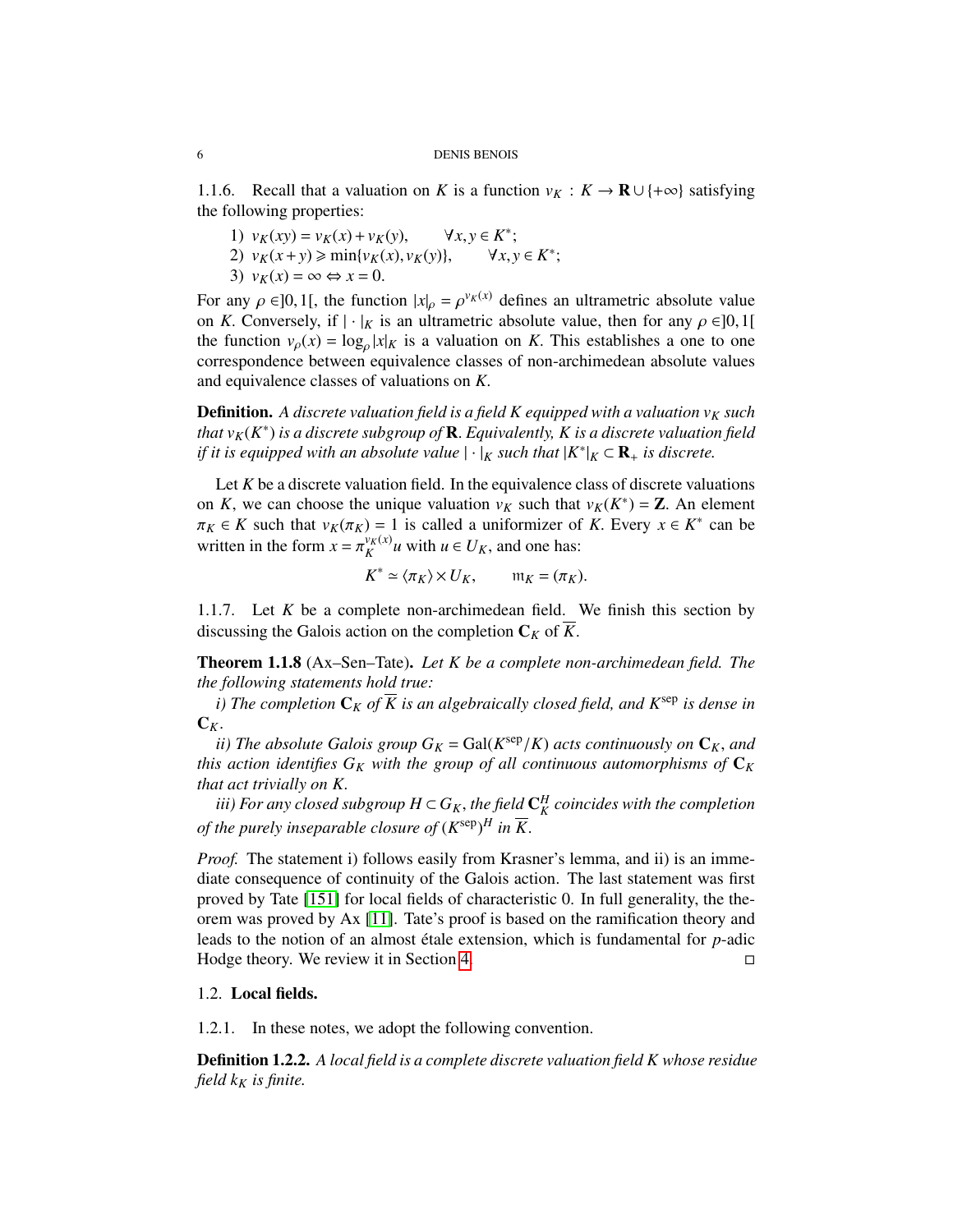Note that many (but not all) results and constructions of the theory are valid under the weaker assumption that the residue field  $k<sub>K</sub>$  is perfect.

We will always assume that the discrete valuation

 $v_K : K \to \mathbb{Z} \cup \{+\infty\}$ 

is surjective. Let  $p = \text{char}(k_K)$ . The following well-known classification of local fields can be easily proved using Ostrowski's theorem:

• If char(*K*) = *p*, then *K* is isomorphic to the field  $k_K(x)$ ) of Laurent power series, where  $k_K$  is the residue field of  $K$  and  $x$  is transcendental over  $k$ . The discrete valuation on *K* is given by

$$
v_K(f(x)) = \text{ord}_x f(x).
$$

Note that *x* is a uniformizer of *K* and  $O_K \simeq k_K[[x]]$ .

• If char( $K$ ) = 0, then  $K$  is isomorphic to a finite extension of the field of *<sup>p</sup>*-adic numbers <sup>Q</sup>*p*. The absolute value on *<sup>K</sup>* is the extension of the *<sup>p</sup>*-adic absolute value

$$
\left|\frac{a}{b}p^k\right|_p = p^{-k}, \qquad p \not| a, b.
$$

In all cases, set  $f_K = [k_K : \mathbf{F}_p]$  and denote by  $q_K = p^{f_K}$  the cardinality of  $k_K$ . The group of units  $U_K$  is equipped with the exhaustive descending filtration: group of units  $U_K$  is equipped with the exhaustive descending filtration:

$$
U_K^{(n)} = 1 + \pi_K^n O_K, \qquad n \geq 0.
$$

For the factors of this filtration, one has:

<span id="page-6-1"></span>(1) 
$$
U_K/U_K^{(1)} \simeq k_K^*
$$
,  $U_K^{(n)}/U_K^{(n+1)} \simeq {\mathfrak m}_K^n/{\mathfrak m}_K^{n+1}$ . if  $n \ge 1$ .

1.2.3. If  $L/K$  is a finite extension of local fields, the ramification index  $e(L/K)$ and the inertia degree  $f(L/K)$  of  $L/K$  are defined as follows:

<span id="page-6-0"></span>
$$
e(L/K) = v_L(\pi_K), \qquad f(L/K) = [k_L : k_K].
$$

Recall the fundamental formula:

$$
f(L/K)e(L/K)=[L:K]
$$

(see, for example, [\[10,](#page-125-1) Chapter 3, Theorem 6] ).

Definition 1.2.4. *One says that L*/*K is*

*i*) unramified if  $e(L/K) = 1$  (and therefore  $f(L/K) = [L:K]$ ); *ii) totally ramified if e(* $L/K$ *)* = [ $L: K$ ] *(and therefore f(* $L/K$ *)* = 1*).* 

The following useful proposition follows easily from Krasner's lemma.

**Proposition 1.2.5.** Let K be a local field of characteristic 0. For any  $n \geq 1$  there *exists only a finite number of extensions of K of degree*  $\leq n$ *.* 

*Proof.* See [\[106,](#page-129-2) Chapter 2, Proposition 14]. □

We remark that, looking at Artin–Schreier extensions, it's easy to see that a local field of characteristic *<sup>p</sup>* has infinitely many separable extensions of degree *<sup>p</sup>*.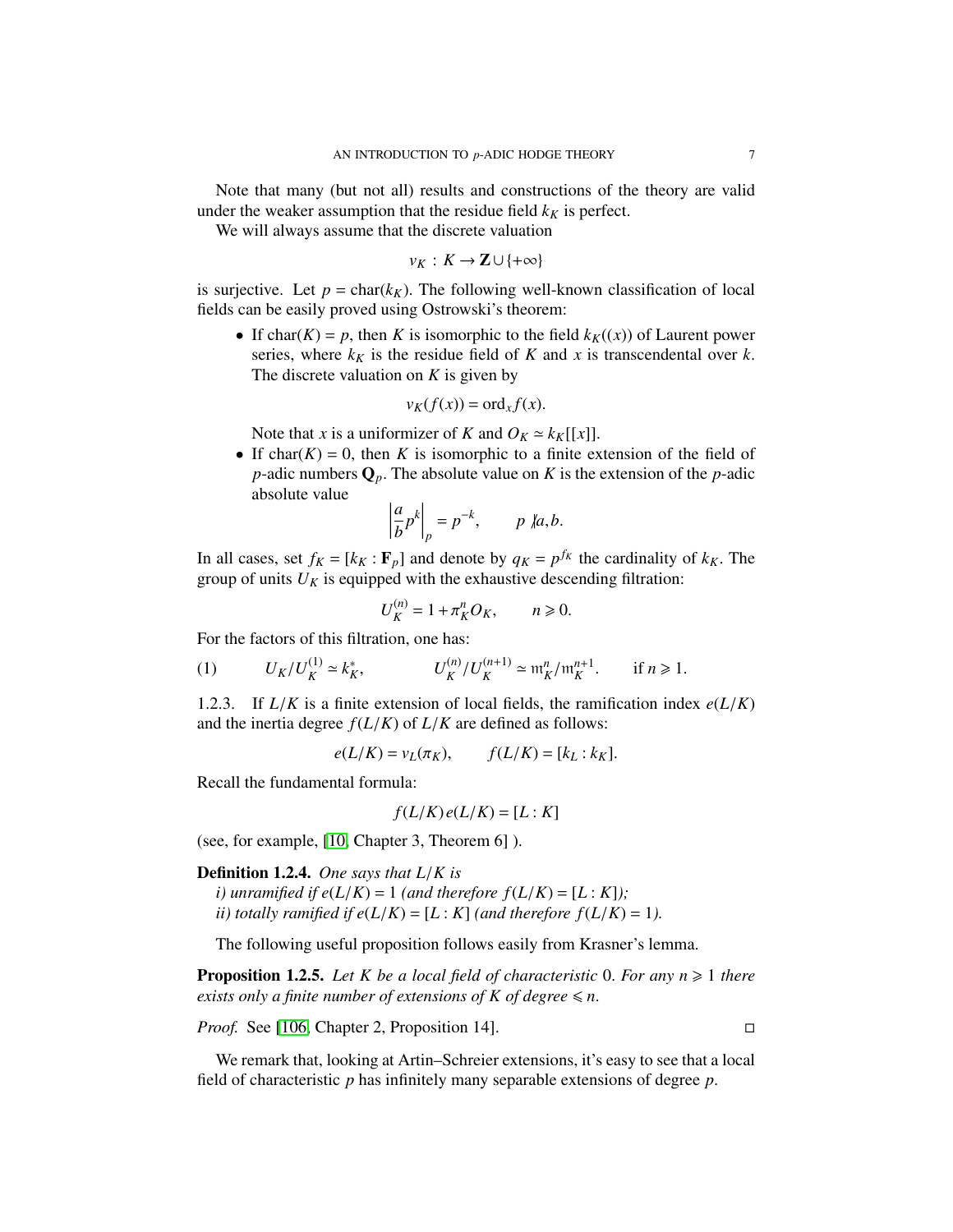1.2.6. The unramified extensions can be described entirely in terms of the residue field  $k_K$ . Namely, there exists a one-to-one correspondence

{finite extensions of  $k_K$ }  $\longleftrightarrow$  {finite unramified extensions of  $K$ },

which can be explicitly described as follows. Let  $k/k_K$  be a finite extension of *k<sub>K</sub>*. Write  $k = k_K(\alpha)$  and denote by  $f(X) \in k_K[X]$  the minimal polynomial of  $\alpha$ . Let  $\tilde{f}(X) \in O_K[X]$  denote any lift of  $f(X)$ . Then we associate to *k* the extension  $L = K(\widehat{\alpha})$ , where  $\widehat{\alpha}$  is the unique root of  $f(X)$  whose reduction modulo  $m<sub>L</sub>$  is  $\alpha$ . An easy argument using Hensel's lemma shows that *L* doesn't depend on the choice of the lift  $f(X)$ .

Unramified extensions form a distinguished class of extensions in the sense of [\[104\]](#page-129-3). In particular, for any finite extension  $L/K$ , one can define its maximal unramified subextension *L*ur as the compositum of all its unramified subextensions. Then

 $f(L/K) = [L_{ur} : K],$   $e(L/K) = [L : L_{ur}].$ 

The extension  $L/L_{\text{ur}}$  is totally ramified.

1.2.7. Assume that  $L/K$  is totally ramified of degree *n*. Let  $\pi_L$  be any uniformizer of *<sup>L</sup>*, and let

$$
f(X) = X^n + a_{n-1}X^{n-1} + \dots + a_1X + a_0 \in O_K[X]
$$

be the minimal polynomial of  $\pi_L$ . Then  $f(X)$  is an Eisenstein polynomial, namely<br> $v_K(a_i) \ge 1$  for  $0 \le i \le n-1$ , and  $v_K(a_0) = 1$ .

*f*or  $0 \le i \le n-1$ , and  $v_K(a_0) = 1$ .

Conversely, if  $\alpha$  is a root of an Eisenstein polynomial of degree *n* over *K*, then  $K(\alpha)/K$  is totally ramified of degree *n*, and  $\alpha$  is an uniformizer of  $K(\alpha)$ .

Definition 1.2.8. *One says that an extension L*/*K is*

*i) tamely ramified if e*(*L*/*K*) *is coprime to p.*

*ii) totally tamely ramified if it is totally ramified and*  $e(L/K)$  *is coprime to p.* 

Using Krasner's lemma, it is easy to give an explicit description of totally tamely ramified extensions.

Proposition 1.2.9. *If L*/*K is totally tamely ramified of degree n, then there exists a uniformizer*  $\pi_K \in K$  *such that* 

$$
L = K(\pi_L), \qquad \pi_L^n = \pi_K.
$$

*Proof.* Assume that  $L/K$  is totally tamely ramified of degree *n*. Let  $\Pi$  be a uniformizer of  $L$  and  $f(X) = X^n + \ldots + a_X X + a_0$  its minimal polynomial. Then  $f(X)$  is formizer of *L* and  $f(X) = X^n + \cdots + a_1X + a_0$  its minimal polynomial. Then  $f(X)$  is Eisenstein, and  $\pi_K := -a_0$  is a uniformizer of *K*. Let  $\alpha_i \in \overline{K}$  ( $1 \le i \le n$ ) denote the roots of  $g(X) := X^n + a_0$ . Then

$$
|g(\Pi)|_K = |g(\Pi) - f(\Pi)|_K \le \max_{1 \le i \le n-1} |a_i \Pi^i|_K < |\pi_K|_K
$$

Since  $|g(\Pi)|_K = \prod^n$  $\prod_{i=1}^{n} (\Pi - \alpha_i)$ , and  $\Pi = (-1)^n \prod_{i=1}^{n} \alpha_i$ , we have:

$$
\prod_{i=1}^n |\Pi - \alpha_i|_K < \prod_{i=1}^n |\alpha_i|_K.
$$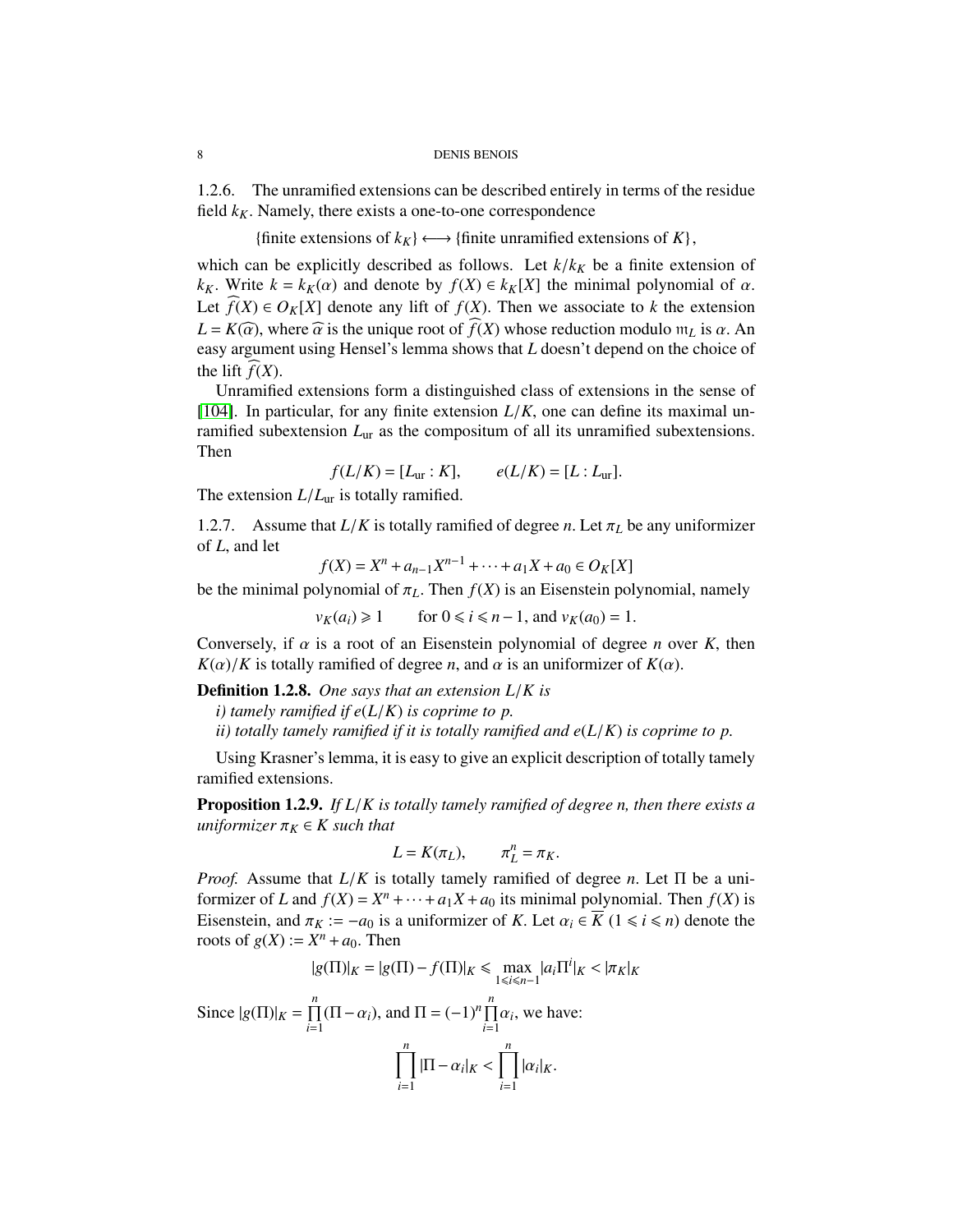Therefore there exists  $i_0$  such that

$$
|\Pi - \alpha_{i_0}|_K < |\alpha_{i_0}|_K.
$$

Set  $\pi_L = \alpha_{i_0}$ . Then

$$
\prod_{i\neq i_0}(\pi_L-\alpha_i)=g'(\pi_L)=n\pi_L^{n-1}.
$$

Since  $(n, p) = 1$  and  $|\pi_L - \alpha_i|_K \le |\pi_L|_K$ , the previous equality implies that

$$
d := \min_{i \neq i_0} |\pi_L - \alpha_i|_K = |\pi_L|_K.
$$

Together with [\(2\)](#page-6-0), this gives:

$$
|\Pi - \alpha_{i_0}|_K < d.
$$

Applying Krasner's lemma, we find that  $K(\pi_L) \subset L$ . Since  $[L: K] = [K(\pi_L): K] = n$ , we obtain that  $L = K(\pi_L)$ , and the proposition is proved.

 $\Box$ 

1.2.10. Let *<sup>L</sup>*/*<sup>K</sup>* be a finite separable extension of local fields. Consider the bilinear non-degenerate form

(3) 
$$
t_{L/K}: L \times L \to K, \qquad t_{L/K}(x, y) = \text{Tr}_{L/K}(xy),
$$

where  $Tr_{L/K}$  is the trace map. The set

<span id="page-8-1"></span>
$$
O'_L := \{ x \in L \mid t_{L/K}(x, y) \in O_K, \quad \forall y \in O_L \}
$$

is a fractional ideal, and

<span id="page-8-0"></span>
$$
\mathfrak{D}_{L/K} := O_L^{-1} := \{ x \in L \mid xO'_L \subset O_L \}
$$

is an ideal of  $O_L$ .

**Definition.** *The ideal*  $\mathfrak{D}_{L/K}$  *is called the different of*  $L/K$ .

If  $K ⊂ L ⊂ M$  is a tower of separable extensions, then

$$
\mathfrak{D}_{M/K} = \mathfrak{D}_{M/L} \mathfrak{D}_{L/K}.
$$

(see, for example, [\[106,](#page-129-2) Chapter 3, Proposition 5]). Set

$$
v_L(\mathfrak{D}_{L/K}) = \inf \{ v_L(x) \mid x \in \mathfrak{D}_{L/K} \}.
$$

Proposition 1.2.11. *Let L*/*K be a finite separable extension of local fields and*  $e = e(L/K)$  *the ramification index. The following assertions hold true:* 

*i*) If  $O_L = O_K[\alpha]$ , and  $f(X) \in O_K[X]$  is the minimal polynomial of  $\alpha$ , then  $\mathfrak{D}_{L/K} =$  $(f'(\alpha))$ .<br>*ii*)  $\Omega$ 

*ii*)  $\mathfrak{D}_{L/K} = O_L$  *if and only if*  $L/K$  *is unramified. iii*)  $v_L$ ( $\mathfrak{D}_{L/K}$ ) ≥ *e* − 1. *iv*)  $v_L(\mathfrak{D}_{L/K}) = e - 1$  *if and only if*  $L/K$  *is tamely ramified.*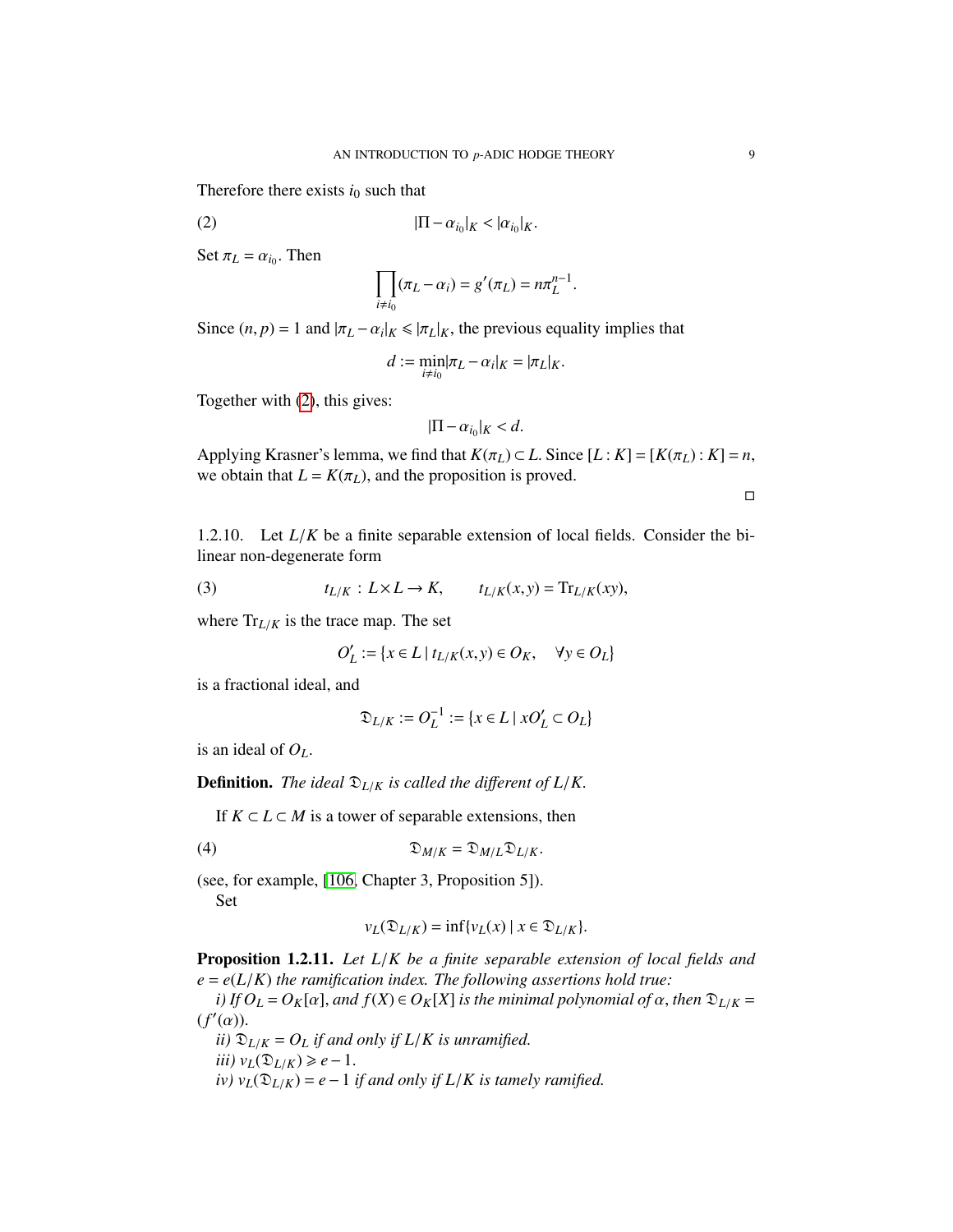*Proof.* The first statement holds in the more general setting of Dedekind rings (see, for example, [\[106,](#page-129-2) Chapter 3, Proposition 2]). We prove ii-iv) for reader's convenience (see also [\[106,](#page-129-2) Chapter 3, Proposition 8]).

a) Let  $L/K$  be an unramified extension of degree *n*. Write  $k_L = k_K(\bar{\alpha})$  for some  $\overline{\alpha} \in k_L$ . Let  $f(X) \in k_K[X]$  denote the minimal polynomial of  $\overline{\alpha}$ . Then deg( $f$ ) = *n*. Take any lift  $f(X) \in O_K[X]$  of  $\bar{f}(X)$  of degree *n*. By Proposition [1.1.5](#page-4-1) (Hensel's lemma) there exists a unique root  $\alpha \in O_L$  of  $f(X)$  such that  $\bar{\alpha} = \alpha \pmod{\mathfrak{m}_K}$ . It's easy to see that  $O_L = O_K[\alpha]$ . Since  $\bar{f}(X)$  is separable,  $\bar{f}'(\bar{\alpha}) \neq 0$ , and therefore  $f'(\alpha) \in U$ . Applying i) we obtain:  $f'(\alpha) \in U_L$ . Applying i), we obtain:

$$
\mathfrak{D}_{L/K} = (f'(\alpha)) = O_L.
$$

Therefore  $\mathfrak{D}_{L/K} = O_L$  if  $L/K$  is unramified.

b) Assume that  $L/K$  is totally ramified. Then  $O_L = O_K[\pi_L]$ , where  $\pi_L$  is any uniformizer of  $O_L$ . Let  $f(X) = X^e + a_{e-1}X^{e-1} + \cdots + a_1X + a_0$  be the minimal poly-<br>nomial of  $\pi_L$ . Then nomial of π*L*. Then

$$
f'(\pi_L) = e \pi_L^{e-1} + (e-1)a_{e-1}\pi_L^{e-2} + \dots + a_1.
$$

Since  $f(X)$  is Eisenstein,  $v_L(a_i) \ge e$ , and an easy estimation shows that  $v_L(f'(\pi_L)) \ge e - 1$ . Thus *<sup>e</sup>*−1. Thus

$$
v_L(\mathfrak{D}_{L/K}) = v_L(f'(\alpha)) \ge e - 1.
$$

This proves iii). Moreover,  $v_L(f'(\alpha)) = e - 1$  if and only if  $(e, p) = 1$ , i.e. if and only if  $I/K$  is tamely ramified. This proves iv) if  $L/K$  is tamely ramified. This proves iv).

c) Assume that  $\mathfrak{D}_{L/K} = O_L$ . Then  $v_L(\mathfrak{D}_{L/K}) = 0$ . Let  $L_{ur}$  denote the maximal unramified subextension of  $L/K$ . By [\(4\)](#page-8-0), a) and b) we have:

$$
v_L(\mathfrak{D}_{L/K})=v_L(\mathfrak{D}_{L/L_{\text{ur}}})\geq e-1.
$$

Thus *e* = 1, and we showed that each extension *L*/*K* such that  $\mathfrak{D}_{L/K} = O_L$  is un-<br>ramified. Together with a), this proves i). ramified. Together with a), this proves i).

#### <span id="page-9-0"></span>1.3. Ramification filtration.

1.3.1. Let  $L/K$  be a finite Galois extension of local fields. Set  $G = \text{Gal}(L/K)$ . For any integer  $i \ge -1$  define

$$
G_i = \{ g \in G \mid v_L(g(x) - x) \geq i + 1, \quad \forall x \in O_L \}.
$$

Then *G<sup>i</sup>* are normal subgroups of *G*, called ramification subgroups. We have a descending chain

$$
G = G_{-1} \supset G_0 \supset G_1 \supset \cdots \supset G_m = \{1\}
$$

called the ramification filtration on *G* (in low numbering). From definition, it easily follows that

$$
G_0 = \text{Gal}(L/L_{\text{ur}}), \qquad G/G_0 \simeq \text{Gal}(k_L/k_K).
$$

Below, we summarize some basic results about the factors of the ramification filtration. First remark that for each  $i \ge 0$ , one has:

$$
G_i = \left\{ g \in G_0 \mid v_L \left( 1 - \frac{g(\pi_L)}{\pi_L} \right) \geq i \right\}.
$$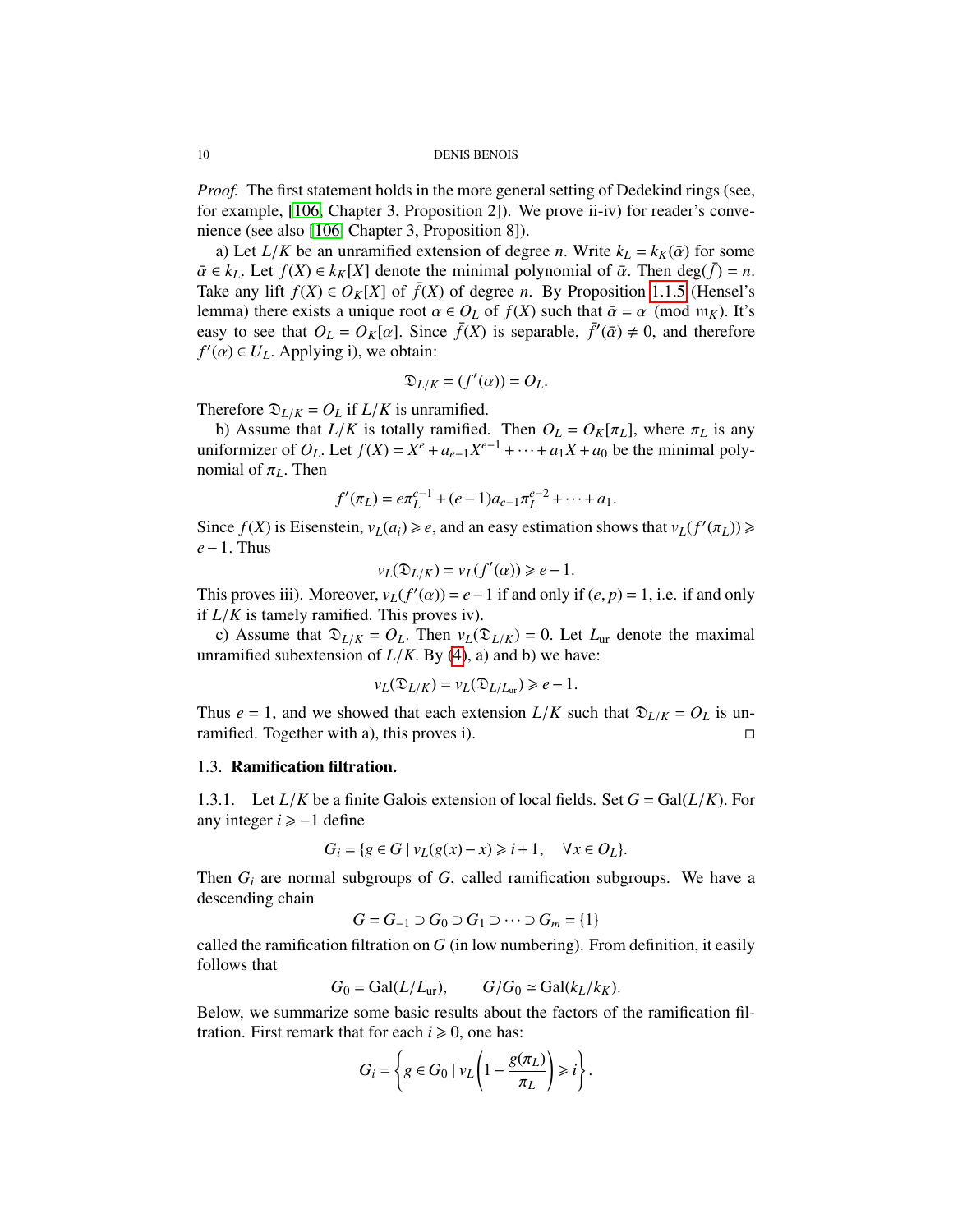**Proposition 1.3.2.** *i) For all*  $i \ge 0$ *, the map* 

(5) 
$$
s_i: G_i/G_{i+1} \to U_L^{(i)}/U_L^{(i+1)},
$$

*which sends*  $\bar{g} = g \mod G_{i+1}$  *to*  $s_i(\bar{g}) = \frac{g(\pi_L)}{g}$ π*L* (mod  $U_I^{(i+1)}$ *L* ), *is a well defined monomorphism which doesn't depend on the choice of the uniformizer* π<sub>L</sub> of L.<br>*ii*) The composition of *s*, with the maps (1) gives monomorphisms:

*ii) The composition of s<sup>i</sup> with the maps [\(1\)](#page-6-1) gives monomorphisms:*

(6) 
$$
\delta_0: G_0/G_1 \to k^*, \qquad \delta_i: G_i/G_{i+1} \to \mathfrak{m}_K^i/\mathfrak{m}_K^{i+1}, \quad \text{for all } i \geq 1.
$$

*Proof.* The proof is straightforward. See [\[142,](#page-130-0) Chapitre IV, Propositions 5-7].  $\square$ 

An important corollary of this proposition is that the Galois group *G* is solvable for any Galois extension. Also, since char( $k_K$ ) = p, the order of  $G_0/G_1$  is coprime to *p*, and the order of  $G_1$  is a power of *p*. Therefore  $L_{tr} = L^{G_1}$  is the maximal tamely ramified subextension of *I*. From this one can easily deduce that the class tamely ramified subextension of *<sup>L</sup>*. From this, one can easily deduce that the class of tamely ramified extensions is distinguished. To sup up, we have the tower of extensions:



<span id="page-10-1"></span>

**Definition 1.3.3.** *The groups*  $I_{L/K} := G_0$  *and*  $P_{L/K} := G_1$  *are called the inertia subgroup and the wild inertia subgroup respectively.*

1.3.4. The different  $\mathfrak{D}_{L/K}$  of a finite Galois extension can be computed in terms of the ramification subgroups.

Proposition 1.3.5. *Let L*/*K be a finite Galois extension of local fields. Then*

(8) 
$$
v_L(\mathfrak{D}_{L/K}) = \sum_{i=0}^{\infty} (|G_i| - 1).
$$

*Proof.* Let  $O_L = O_K[\alpha]$ , and let  $f(X)$  be the minimal polynomial of  $\alpha$ . For any  $g \in G$ , set  $i_{L/K}(g) = v_L(g(\alpha) - \alpha)$ . From the definition of ramification subgroups it follows that  $g \in G_i$  if and only if  $i_{L/K}(g) \geq i+1$ . Since

<span id="page-10-0"></span>
$$
f'(\alpha) = \prod_{g \neq 1} (\alpha - g(\alpha)),
$$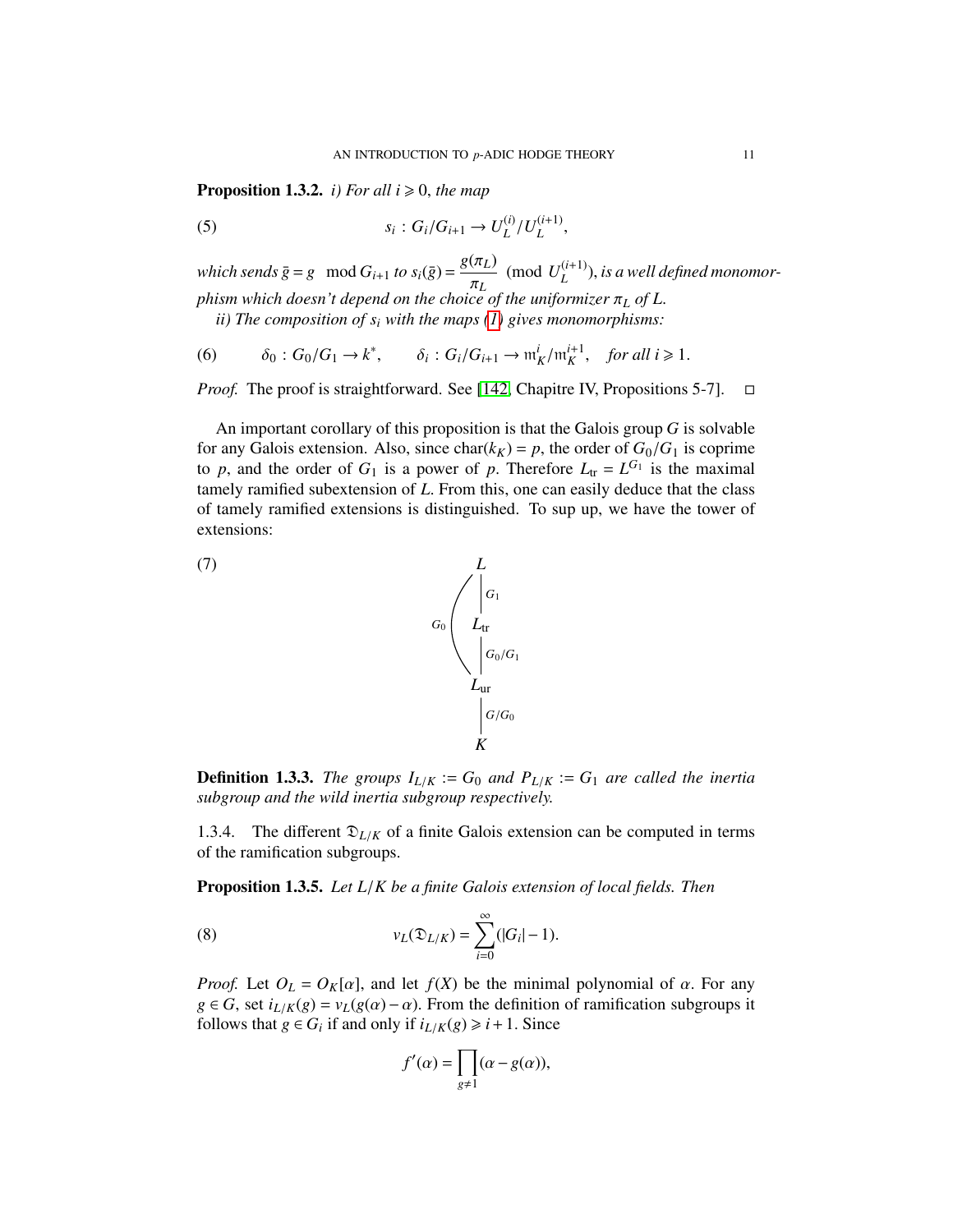we have:

$$
\nu_L(\mathfrak{D}_{L/K}) = \nu_L(f'(\alpha)) = \sum_{g \neq 1} \nu_L(\alpha - g(\alpha)) = \sum_{g \neq 1} i_{L/K}(g) = \sum_{i=0}^{\infty} (i+1)(|G_i| - |G_{i+1}|)
$$

$$
= \sum_{i=0}^{\infty} (i+1)((|G_i| - 1) - (|G_{i+1}| - 1)) = \sum_{i=0}^{\infty} (|G_i| - 1).
$$

1.3.6. We review Hasse–Herbrand's theory of upper ramification. It is convenient to define  $G<sub>u</sub>$  for all *real*  $u \ge -1$  setting

 $G_t = G_i$ , where *i* is the smallest integer  $\ge u$ .

For any finite Galois extension the Hasse–Herbrand functions are defined as follows:

(9) 
$$
\varphi_{L/K}(u) = \int_0^u \frac{dt}{(G_0 : G_t)},
$$

$$
\psi_{L/K}(v) = \varphi_{L/K}^{-1}(v) \qquad \text{(the inverse of } \varphi_{L/K}).
$$

**Proposition 1.3.7.** *Let*  $K \subset F \subset L$  *be a tower of finite Galois extensions. Set*  $G =$  $Gal(L/K)$  *and*  $H = Gal(L/F)$ . *Then the following holds true:* 

 $i) \varphi_{L/K} = \varphi_{F/K} \circ \varphi_{L/F}$  *and*  $\psi_{L/K} = \psi_{L/F} \circ \psi_{F/K}$ . *ii*) (Herbrand's theorem) *For any*  $u \ge 0$ ,

$$
G_uH/H \simeq (G/H)_{\varphi_{M/L}(u)}.
$$

*Proof.* See [\[142,](#page-130-0) Chapter IV, §3]. □

**Definition.** *The ramification subgroups in upper numbering*  $G^{(v)}$  *are defined by* 

 $(3)$ 

$$
G^{(v)}=G_{\psi_{L/K}(v)},
$$

*or, equivalently, by*  $G^{(\varphi_{L/K}(u))} = G_u$ .

Therefore Herbrand's theorem can be stated as follows:

(10) 
$$
(G/H)^{(v)} = G^{(v)}/G^{(v)} \cap H, \qquad \forall v \ge 0.
$$

The Hasse–Herbrand function  $\psi_{L/K}$  can be written as

<span id="page-11-0"></span>
$$
\psi_{L/K}(v) = \int_0^v (G^{(0)} : G^{(t)}) dt.
$$

1.3.8. Hebrand's theorem allows to define the ramification filtration for infinite Galois extensions. Namely, for any (finite or infinite) Galois extension of local fields *<sup>L</sup>*/*<sup>K</sup>* define

<span id="page-11-1"></span>
$$
\operatorname{Gal}(L/K)^{(v)} = \varprojlim_{F} \operatorname{Gal}(F/K)^{(v)},
$$

where *<sup>F</sup>* runs through finite Galois subextensions of *<sup>L</sup>*/*K*. In particular, we can consider the ramification filtration on the absolute Galois group  $G_K$  of K. This filtration contains fundamental information about the field *<sup>K</sup>*. We discuss it in more detail in Section [2.3.](#page-21-1)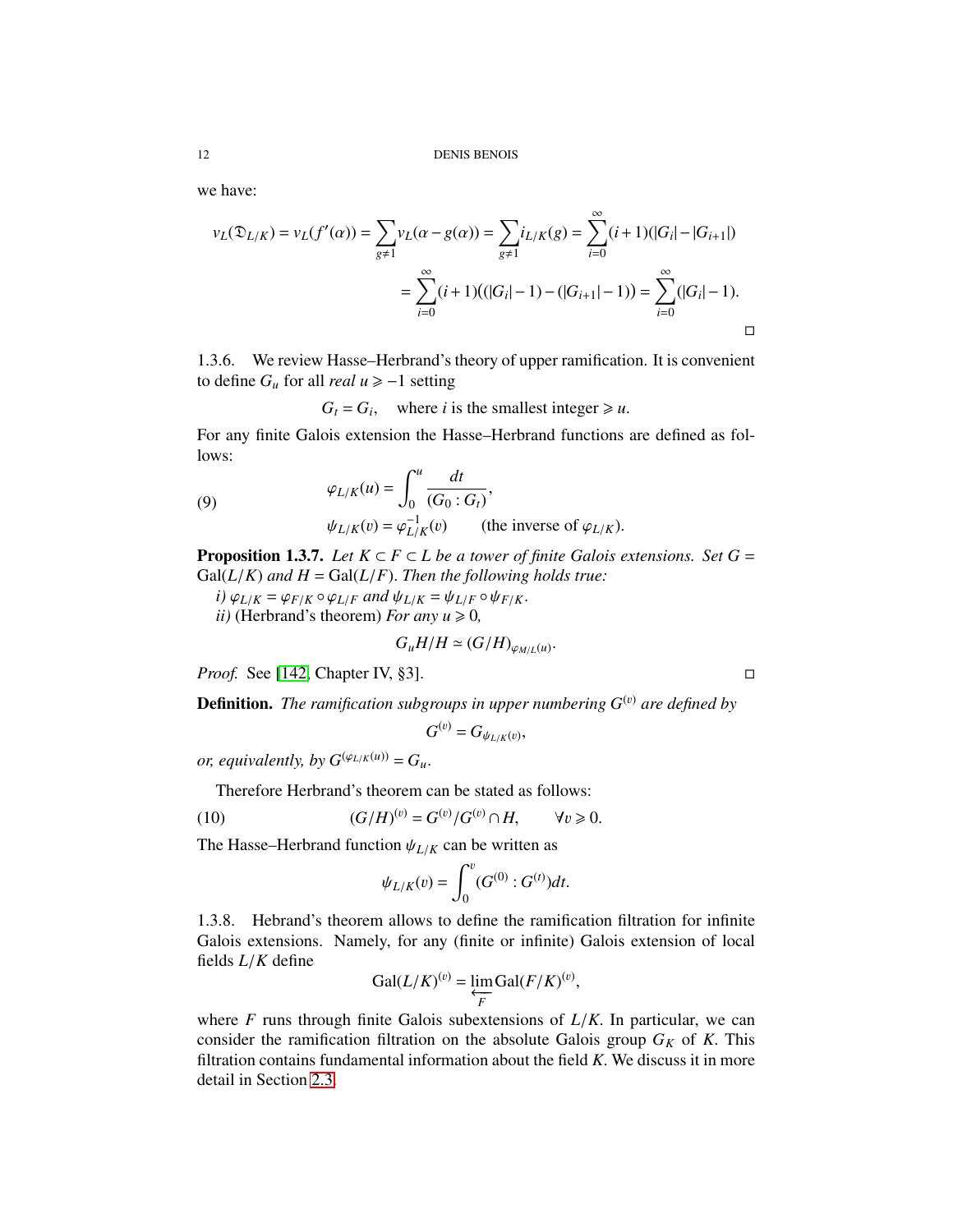**Definition.** A real number  $v \ge 0$  is a ramification jump of a Galois extension  $L/K$ *if*

$$
Gal(L/K)^{(v+\varepsilon)} \neq Gal(L/K)^{(v)} \qquad \text{for any } \varepsilon > 0.
$$

1.3.9. Formula [\(8\)](#page-10-0) can be written in terms of upper ramification subgroups:

$$
v_K(\mathfrak{D}_{L/K}) = \int_{-1}^{\infty} \left(1 - \frac{1}{|G^{(v)}|}\right) dv.
$$

In this form, it can be generalized to arbitrary finite extensions as follows. For any  $v \ge 0$  define

$$
\overline{K}^{(v)} = \overline{K}^{G_K^{(v)}}
$$

Then for any finite extension *<sup>L</sup>*/*<sup>K</sup>* one has:

(11) 
$$
v_K(\mathfrak{D}_{L/K}) = \int_{-1}^{\infty} \left(1 - \frac{1}{[L: L \cap \overline{K}^{(v)}]} \right) dv
$$

(see [\[37,](#page-126-0) Lemma 2.1]).

1.3.10. The description of the ramification filtration for general Galois extensions is a difficult problem (see Section [2.3\)](#page-21-1) below). Is is completely solved for abelian extensions (see Section [2.2\)](#page-21-0). In particular, the ramification jumps of an abelian extension are rational integers (theorem of Hasse–Arf). For non-abelian extensions we have the following result.

<span id="page-12-3"></span>Theorem 1.3.11 (Sen). *Let K*∞/*K be an infinite totally ramified Galois extension whose Galois group G* = Gal( $K_{\infty}/K$ ) *is a p-adic Lie group. Fix a Lie filtration*  $(G(n))_{n\geq 0}$  *on G. Then there exists a constant c*  $\geq 0$  *such that* 

<span id="page-12-1"></span>
$$
G^{(n\epsilon_K+c)} \subset G(n) \subset G^{(n\epsilon_K-c)}, \qquad \forall n \geq 0.
$$

*In particular,*  $(G: G^{(v)}) < +\infty$  *for all*  $v \ge 0$ .

*Proof.* This is the main result of [\[134\]](#page-130-4). □

#### <span id="page-12-0"></span>1.4. Norms and traces.

1.4.1. The results proved in this section are technical by the nature, but they play a crucial role in our discussion of deeply ramified extensions and the field of norms functor. Assume that *<sup>L</sup>*/*<sup>K</sup>* is a finite extension of local fields of characteristic 0.

<span id="page-12-2"></span>Lemma 1.4.2. *One has:*

$$
\mathrm{Tr}_{L/K}(\mathfrak{m}_L^n)=\mathfrak{m}_K^r,
$$

*where*  $r = \left[\frac{v_L(\mathfrak{D}_{L/K}) + n}{e(L/K)}\right]$ *<sup>e</sup>*(*L*/*K*) i

*Proof.* From the definition of the different if follows immediately that

$$
\mathrm{Tr}_{L/K}(\mathfrak{D}_{L/K}^{-1})=O_K.
$$

Set  $\delta = v_L(\mathfrak{D}_{L/K})$  and  $e = e(L/K)$ . Then:  $m_K^r = Tr_{L/K} \left( m_K^r \mathfrak{D}_{L/K}^{-1} \right)$ *L*/*K*  $\mathbf{r}_{L/K} \left( \mathfrak{m}_L^{re-\delta} \right) \subset \mathrm{Tr}_{L/K} \left( \mathfrak{m}_L^{(\delta+n)-\delta} \right) = \mathrm{Tr}_{L/K} \left( \mathfrak{m}_L^n \right)$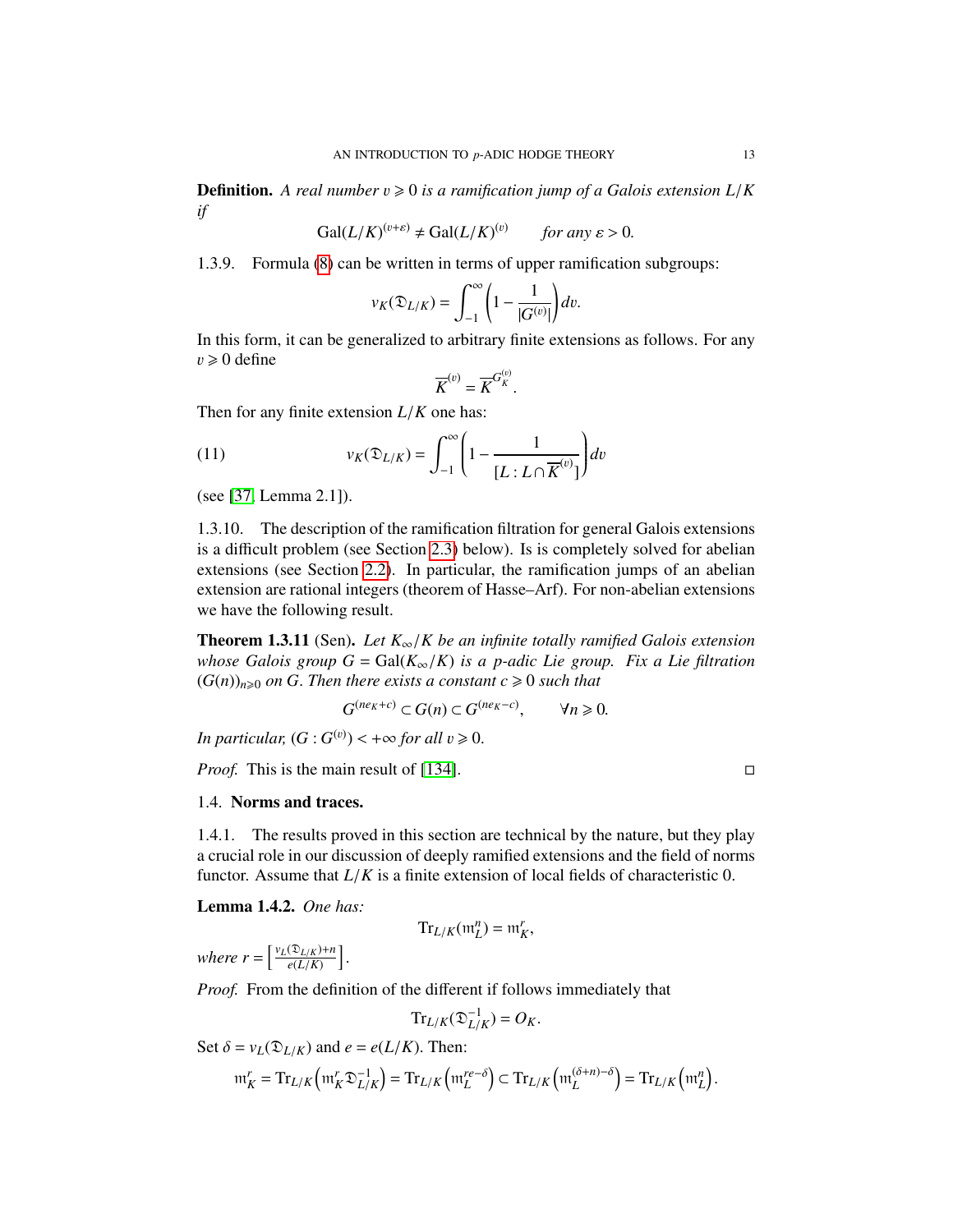Conversely, one has:

 $\mathrm{Tr}_{L/K}(\mathfrak{m}_L^n \mathfrak{m}_K^{-r}) = \mathrm{Tr}_{L/K}(\mathfrak{m}_L^n \mathfrak{m}_L^{-er}) \subset \mathrm{Tr}_{L/K}(\mathfrak{m}_L^{n-(\delta+n)}) = \mathrm{Tr}_{L/K}(\mathfrak{D}_{L/K}^{-1})$  $L/K$ <sup> $-1$ </sup> $(X, K) = O_K$ 

Therefore  $Tr_{L/K}(m_L^n) \subset m_K^r$ , and the lemma is proved.

1.4.3. Assume that *<sup>L</sup>*/*<sup>K</sup>* is a totally ramified Galois extension of degree *<sup>p</sup>*. Set  $G = \text{Gal}(L/K)$  and denote by *t* the maximal natural number such that  $G_t = G$  (and therefore  $G_{t+1} = \{1\}$ ). Formula [\(8\)](#page-10-0) reads:

(12) 
$$
v_L(\mathfrak{D}_{L/K}) = (p-1)(t+1).
$$

<span id="page-13-1"></span>**Lemma 1.4.4.** *For any*  $x \in \mathfrak{m}_L^n$ ,

$$
N_{L/K}(1+x) \equiv 1 + N_{L/K}(x) + \text{Tr}_{L/K}(x) \pmod{\mathfrak{m}_K^s},
$$
  

$$
s = \left[\frac{(p-1)(t+1)+2n}{p}\right].
$$

*Proof.* Set  $G = \text{Gal}(L/K)$ , and for each  $1 \le n \le p$  denote by  $C_n$  the set of all *n*subsets  $\{g_1, \ldots, g_n\}$  of *G* (note that  $g_i \neq g_j$  if  $i \neq j$ ). Then:

$$
N_{L/K}(1+x) = \prod_{g \in G} (1+g(x)) = 1 + N_{L/K}(x) + \text{Tr}_{L/K}(x)
$$
  
+ 
$$
\sum_{\{g_1, g_2\} \in C_2} g_1(x)g_2(x) + \dots + \sum_{\{g_1, \dots, g_{p-1}\} \in C_{p-1}} g_1(x) \dots g_{p-1}(x).
$$

It's clear that the rule

$$
g \star \{g_1, \ldots, g_n\} = \{gg_1, \ldots, gg_n\}
$$

defines an action of *G* on  $C_n$ . Moreover, from the fact that  $|G| = p$  is a prime number, it follows that all stabilizers are trivial, and therefore each orbit has *p* elements. This implies that each sum

$$
\sum_{\{g_1,\ldots,g_n\}\in C_n} g_1(x)\cdots g_n(x), \qquad 2\leq n\leq p-1
$$

can be written as the trace  $Tr_{L/K}(x_n)$  of some  $x_n \in m_L^{2n}$ . From [\(12\)](#page-12-1) and Lemma [1.4.2](#page-12-2)<br>it follows that  $Tr_{L/K}(x) \in m_S^s$ . The lemma is proved it follows that  $\text{Tr}_{L/K}(x_n) \in \mathfrak{m}_K^s$ . The lemma is proved.

Corollary 1.4.5. *Let L*/*K is a totally ramified Galois extension of degree p*. *Then*

$$
v_K(N_{L/K}(1+x)-1-N_{L/K}(x))\geq \frac{t(p-1)}{p}
$$

*Proof.* From Lemmas [1.4.2](#page-12-2) and [1.4.4](#page-13-1) if follows that

$$
v_K(N_{L/K}(1+x) - 1 - N_{L/K}(x)) \ge \left[ \frac{(p-1)(t+1)}{p} \right],
$$

Since

$$
\left[\frac{(p-1)(t+1)}{p}\right] = \left[\frac{(p-1)t}{p} + 1 - \frac{1}{p}\right] \ge \frac{t(p-1)}{p},
$$

the corollary is proved.  $\Box$ 

<span id="page-13-0"></span>1.5. Witt vectors.

 $where$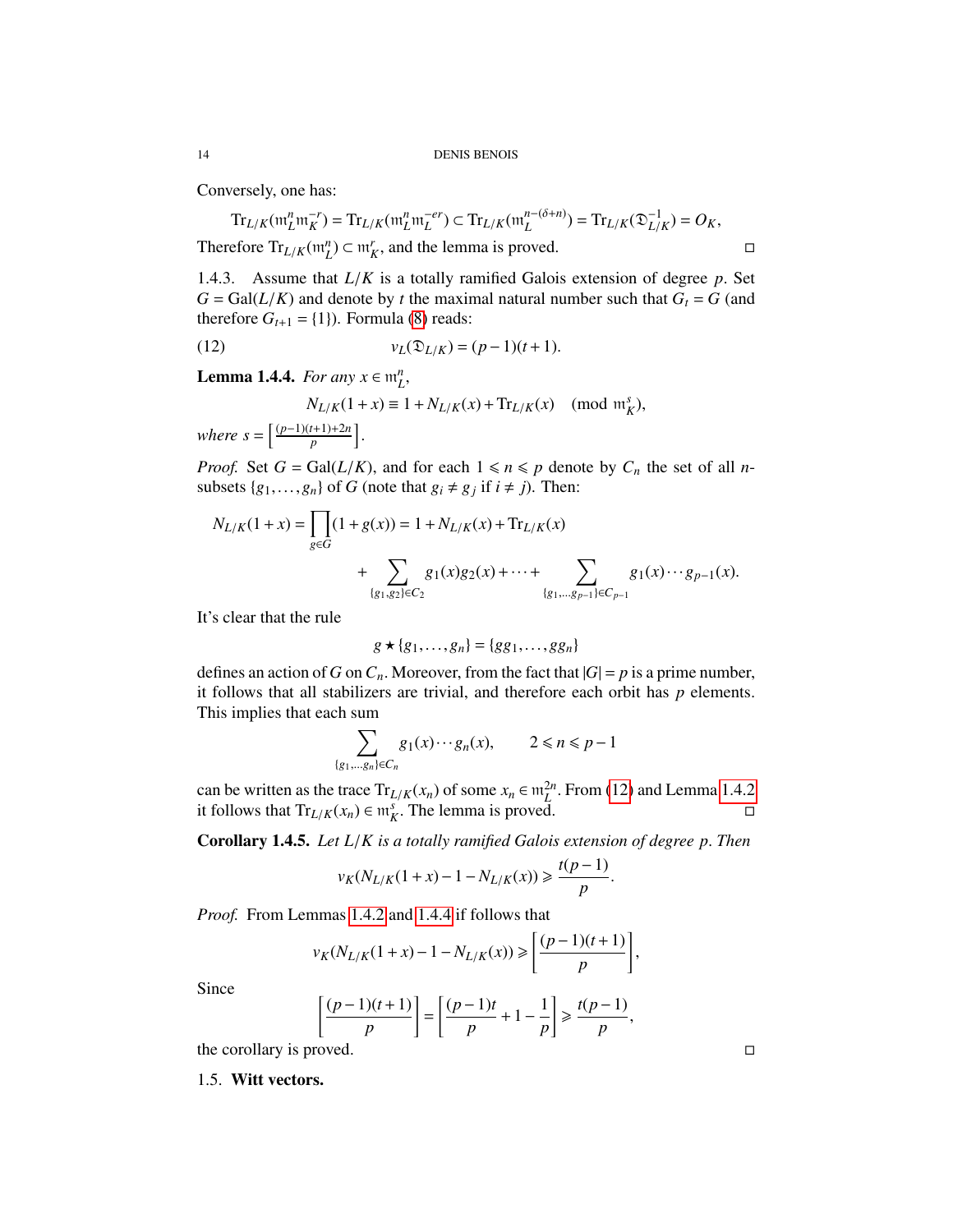1.5.1. In this subsection, we review the theory of Witt vectors. Consider the sequence of polynomials  $w_0(x_0), w_1(x_0, x_1), \ldots$  defined by

> <span id="page-14-1"></span> $w_0(x_0) = x_0$  $w_1(x_0, x_1) = x_0^p$  $p_0^p + px_1,$  $w_2(x_0, x_1, x_2) = x_0^{p^2}$  $p^2 + px_1^p$  $p_1^p + p^2 x_2$ ··········································  $w_n(x_0, x_1, \ldots, x_n) = x_0^{p^n}$  $p^{n}$  +  $px_1^{p^{n-1}}$  $p^{n-1}$  +  $p^2 x_2^{p^{n-2}}$  $p^{n-2}$  + ... +  $p^{n}x_n$ , ····························································

<span id="page-14-0"></span>**Proposition 1.5.2.** *Let*  $F(x, y) \in \mathbb{Z}[x, y]$  *be a polynomial with coefficients in* **Z** *such that*  $F(0,0) = 0$ *. Then there exists a unique sequence of polynomials* 

> $Φ<sub>0</sub>(x<sub>0</sub>, y<sub>0</sub>) ∈ **Z**[x<sub>0</sub>, y<sub>0</sub>],$  $Φ_1(x_0, y_0, x_1, y_1) ∈ **Z**[x_0, y_0, x_1, y_1],$ ················································  $\Phi_n(x_0, y_0, x_1, y_1, \ldots, x_n, y_n) \in \mathbb{Z}[x_0, y_0, x_1, y_1, \ldots, x_n, y_n],$ ········································································

*such that*

(13)

 $w_n(\Phi_0, \Phi_1, \ldots, \Phi_n) = F(w_n(x_0, x_1, \ldots, x_n), w_n(y_0, y_1, \ldots, y_n)),$  *for all n*  $\ge 0$ .

To prove this proposition, we need the following elementary lemma.

<span id="page-14-2"></span>**Lemma 1.5.3.** *Let*  $f$  ∈ **Z**[ $x_0$ ,..., $x_n$ ]. *Then* 

$$
f^{p^m}(x_0, ..., x_n) \equiv f^{p^{m-1}}(x_0^p, ..., x_n^p) \pmod{p^m}, \text{ for all } m \ge 1.
$$

*Proof.* The proof is left to the reader.

1.5.4. *Proof of Proposition [1.5.2.](#page-14-0)* We prove the proposition by induction on *<sup>n</sup>*. For  $n = 0$  we have  $\Phi_0(x_0, y_0) = F(x_0, y_0)$ . Assume that  $\Phi_0, \Phi_1, \ldots, \Phi_{n-1}$  are constructed. From [\(13\)](#page-14-1) it follows that

<span id="page-14-5"></span>
$$
(14) \quad \Phi_n = \frac{1}{p^n} \Big( F(w_n(x_0, x_1, \dots, x_n), w_n(y_0, y_1, \dots, y_n)) - (\Phi_0^{p^n} + \dots + p^{n-1} \Phi_{n-1}^p) \Big).
$$

This proves the uniqueness. It remains to prove that  $\Phi_n$  has coefficients in **Z**. Since

 $w_n(x_0,...,x_{n-1},x_n) \equiv w_{n-1}(x_0^p)$  $\begin{array}{c} p_1, \ldots, x_n^p \end{array}$ *p*<sub>*n*−1</sub>) (mod *p<sup>n</sup>*),

we have:

<span id="page-14-3"></span>(15) 
$$
F(w_n(x_0,...,x_{n-1},x_n), w_n(y_0,...,y_{n-1},y_n))
$$
  
\n $\equiv F(w_{n-1}(x_0^p,...,x_{n-1}^p), w_{n-1}(y_0^p,...,y_{n-1}^p)) \pmod{p^n}.$ 

On the other hand, applying Lemma [1.5.3](#page-14-2) and the induction hypothesis, we have:

<span id="page-14-4"></span>(16) 
$$
\Phi_0^{p^n} + \dots + p^{n-1} \Phi_{n-1}^p \equiv w_{n-1} \left( \Phi_0(x_0^p, y_0^p), \dots, \Phi_{n-1}(x_0^p, y_0^p, \dots, x_{n-1}^p, y_{n-1}^p) \right)
$$
  

$$
\equiv F(w_{n-1}(x_0^p, \dots, x_{n-1}^p), w_{n-1}(y_0^p, \dots, y_{n-1}^p)) \pmod{p^n}.
$$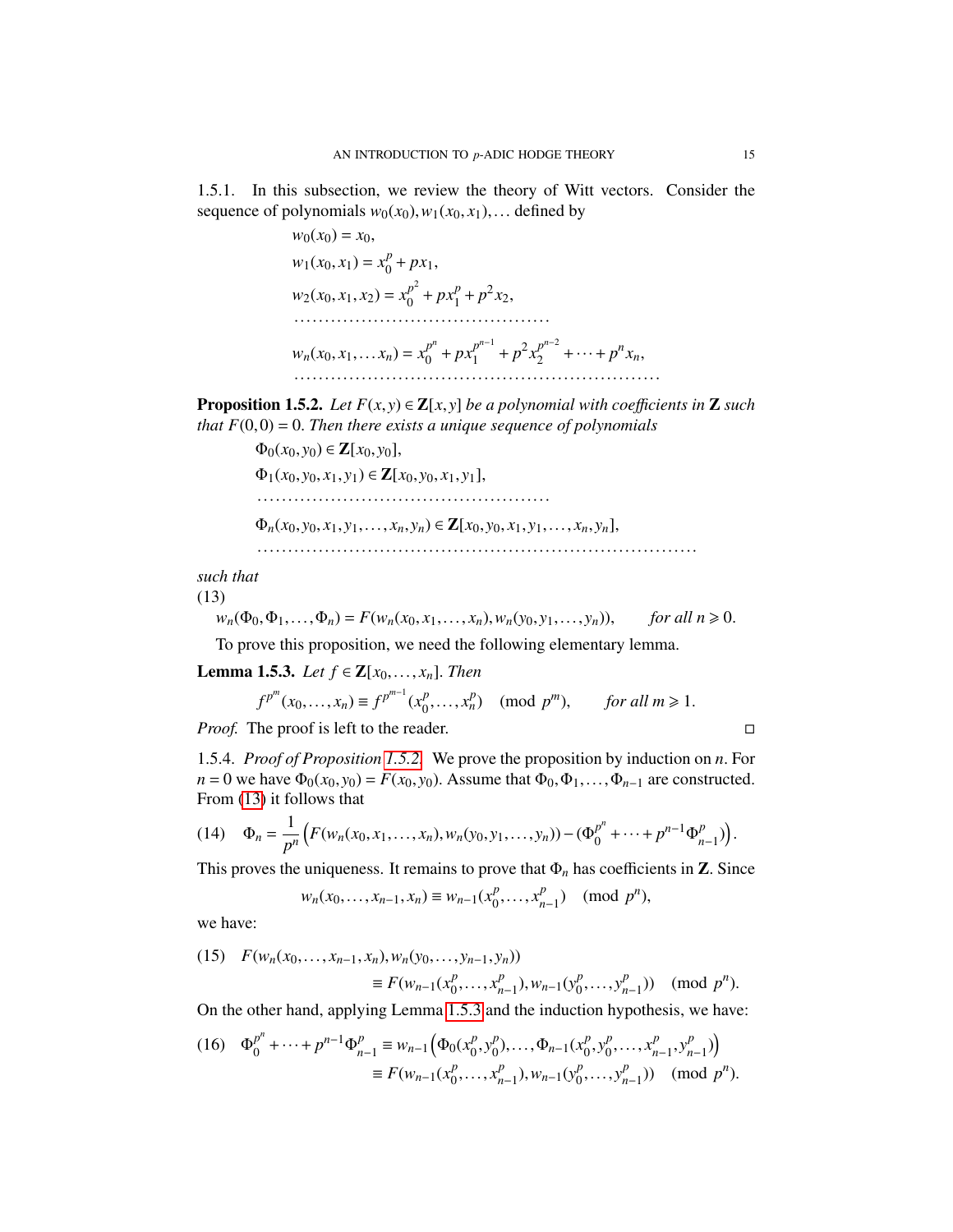From [\(15\)](#page-14-3) and [\(16\)](#page-14-4) we obtain that

 $F(w_n(x_0, \ldots, x_{n-1}, x_n), w_n(y_0, \ldots, y_{n-1}, y_n)) \equiv \Phi_0^{p^n}$  $p^{n}$ <sub>0</sub> + ··· +  $p^{n-1}\Phi_n^p$ *p*<sub>*n*−1</sub> (mod *p<sup>n</sup>*).

Together with [\(14\)](#page-14-5), this whows that  $\Phi_n$  has coeffiients in **Z**. The proposition is proved.

1.5.5. Let  $(S_n)_{n\geqslant0}$  denote the polynomials  $(\Phi_n)_{n\geqslant0}$  for  $F(x, y) = x + y$  and  $(P_n)_{n\geqslant0}$ denote the polynomials  $(\Phi_n)_{n\geq 0}$  for  $F(x, y) = xy$ . In particular,

<span id="page-15-0"></span>
$$
S_0(x_0, y_0) = x_0 + y_0, \quad S_1(x_0, y_0, x_1, y_1) = x_1 + y_1 + \frac{x_0^p + y_0^p - (x_0 + y_0)^p}{p}
$$

$$
P_0(x_0, y_0) = x_0y_0, \qquad P_1(x_0, y_0, x_1, y_1) = x_0^p y_1 + x_1 y_0^p + p x_1 y_1.
$$

,

1.5.6. For any commutative ring *A*, we denote by *W*(*A*) the set of infinite vectors  $a = (a_0, a_1, \ldots) \in A^N$  equipped with the addition and multiplication defined by the formulas: formulas:

$$
a+b = (S_0(a_0, b_0), S_1(a_0, b_0, a_1, b_1), \ldots),
$$
  

$$
a \cdot b = (P_0(a_0, b_0), P_1(a_0, b_0, a_1, b_1), \ldots).
$$

<span id="page-15-1"></span>Theorem 1.5.7 (Witt). *With addition and multiplication defined as above, W*(*A*) *is a commutative unitary ring with the identity element*

$$
1=(1,0,0,\ldots).
$$

*Proof.* a) We show the associativity of addition. From construction it is clear that there exist polynomials  $(u_n)_{n\geq 0}$ , and  $(v_n)_{n\geq 0}$  with integer coefficients such that  $u_n, v_n \in \mathbb{Z}[x_0, y_0, z_0, \dots, x_n, y_n, z_n]$  and for any  $a, b, c \in W(A)$ 

$$
(a+b)+c = (u_0(a_0,b_0,c_0),...,u_n(a_0,b_0,c_0,...,a_n,b_n,c_n),...),
$$
  

$$
a+(b+c) = (v_0(a_0,b_0,c_0),...,v_n(a_0,b_0,c_0,...,a_n,b_n,c_n),...).
$$

Moreover,

$$
w_n(u_0,...,u_n) = w_n(f_0(x_0,y_0), f_1(x_0,y_0,x_1,y_1),...) + w_n(z_0,...,z_n)
$$
  
=  $w_n(x_0,...,x_n) + w_n(y_0,...,y_n) + w_n(z_0,...,z_n),$ 

and

$$
w_n(v_0, \dots, v_n) = w_n(x_0, \dots, x_n) + w_n(f_0(y_0, z_0), f_1(y_0, z_0, y_1, z_1), \dots)
$$
  
=  $w_n(x_0, \dots, x_n) + w_n(y_0, \dots, y_n) + w_n(z_0, \dots, z_n).$ 

Therefore

$$
w_n(u_0, \dots, u_n) = w_n(v_0, \dots, v_n), \qquad \forall n \geqslant 0,
$$

and an easy induction shows that  $u_n = v_n$  for all *n*. This proves the associativity of addition addition.

b) We will show the formula:

(17) 
$$
(x_0, x_1, x_2,...) \cdot (y_0, 0, 0,...) = (x_0y_0, x_1y_0^p, x_1y_0^{p^2},...).
$$

In particular, it implies that  $1 = (1,0,0,...)$  is the identity element of  $W(A)$ . We have: have:

$$
(x_0, x_1, x_2, \ldots) \cdot (y_0, 0, 0, \ldots) = (h_0, h_1, \ldots),
$$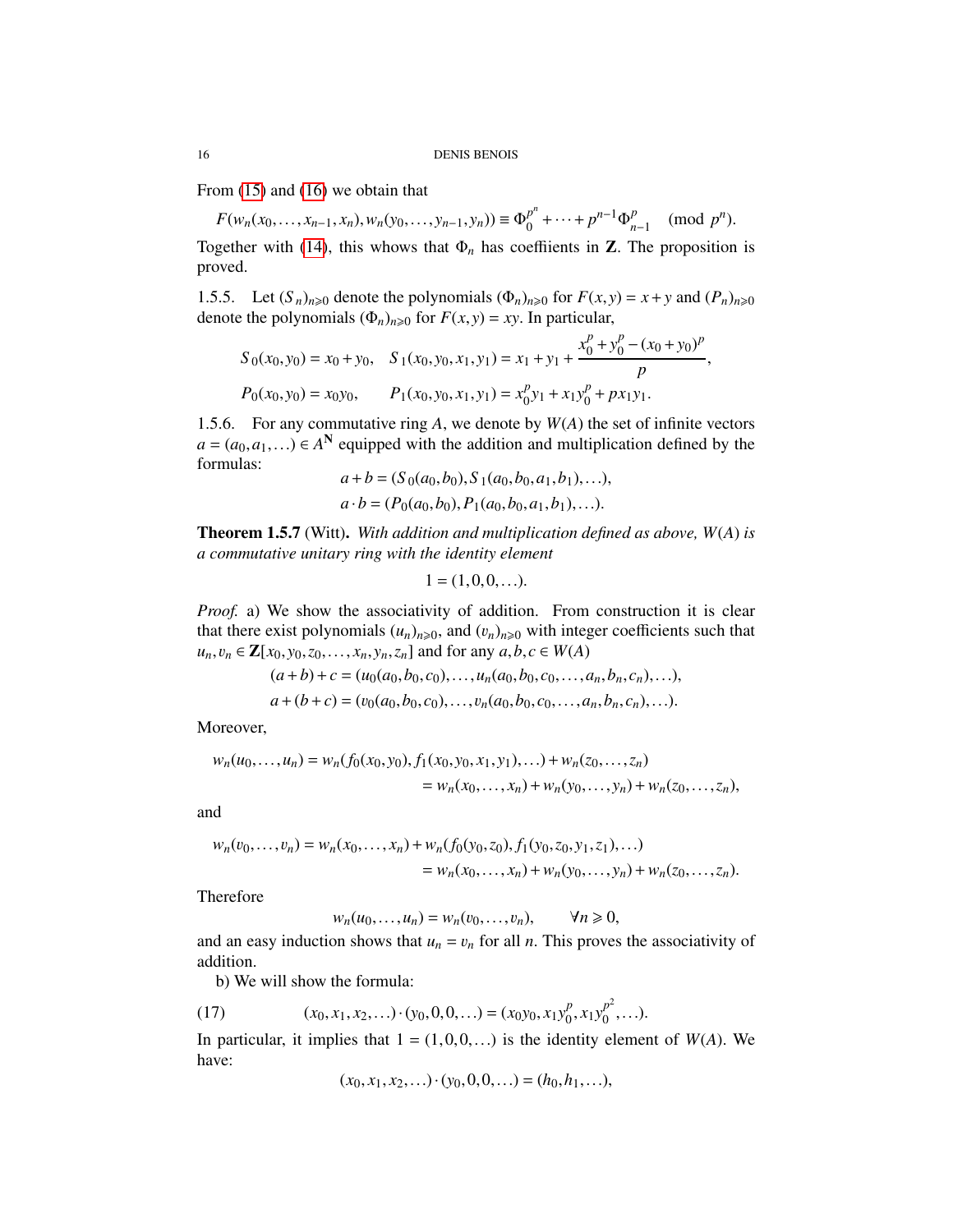where  $h_0, h_1, \ldots$  are some polynomials in  $y_0, x_0, x_1, \ldots$  We prove by induction that  $h_n = x_n y_0^n$ . For  $n = 0$ , we have  $h_0 = g_0(x_0, y_0) = x_0 y_0$ . Assume that the formula is proved for all  $i \le n-1$ . We have:

$$
w_n(h_0, h_1, \ldots, h_n) = w_n(x_0, x_1, \ldots, x_n) w_n(y_0, 0, \ldots, 0).
$$

Hence:

$$
h_0^{p^n} + p h_1^{p^{n-1}} + \dots + p^{n-1} h_1 + p^n h_n = (x_0^{p^n} + p x_1^{p^{n-1}} + \dots + p^{n-1} x_1 + p^n x_n) y_0^{p^n}.
$$

By induction hypothesis,  $h_i = x_i y_0^{p^i}$  $p^{i}$  for  $0 \le i \le n - 1$ . Then  $h_n = x_n y_0^{p^n}$  $\binom{p}{0}$ , and the statement is proved.

Other properties can be proved by the same method.

1.5.8. Below, we assemble some properties of the ring *W*(*A*):

1) For any homomorphism  $\psi : A \to B$ , the map

$$
W(A) \to W(B)
$$
,  $\psi(a_0, a_1, ...)= (\psi(a_0), \psi(a_1), ...)$ 

is an homomorphism.

2) If *p* is invertible in *A*, then there exists an isomorphism of rings  $W(A) \simeq A^N$ 

*Proof.* The map

$$
w: W(A) \to A^N, \qquad w(a_0, a_1, \ldots) = (w_0(a_0), w_1(a_0, a_1), w_2(a_0, a_1, a_2), \ldots)
$$

is an homomorphism by the definition of the addition and multiplication in *<sup>W</sup>*(*A*). If *p* is invertible, then for any  $(b_0, b_1, b_2,...)$ , the system of equations

$$
w_0(x_0) = b_0
$$
,  $w_1(x_0, x_1) = b_1$ ,  $w_2(x_0, x_1, x_2) = b_2$ ,...

has a unique solution in *<sup>A</sup>*. Therefore *<sup>w</sup>* is an isomorphism.

3) For any  $a \in A$ , define its Teichmüller lift  $[a] \in W(A)$  by

$$
[a]=(a,0,0,\ldots).
$$

Then  $\lceil ab \rceil = \lceil a \rceil \lceil b \rceil$  for all  $a, b \in A$ . This follows from [\(17\)](#page-15-0).

4) The shift map (Verschiebung)

$$
V: W(A) \to W(A), \qquad (a_0, a_1, 0, \ldots) \mapsto (0, a_0, a_1, \ldots)
$$

is additive, i.e.  $V(a + b) = V(a) + V(b)$ . This can be proved by the same method as for Theorem [1.5.7.](#page-15-1)

5) For any  $n \ge 0$ , define:

 $I_n(A) = \{(a_0, a_1, \ldots) \in W(A) \mid a_i = 0 \text{ for all } 0 \le i \le n\}$ 

Then  $(I_n(A))_{n\geq 0}$  is a descending chain of ideals, which defines a separable filtration on *<sup>W</sup>*(*A*). Set:

$$
W_n(A) := W(A)/I_n(A).
$$

Then

$$
W(A) = \varprojlim W(A)/I_n(A).
$$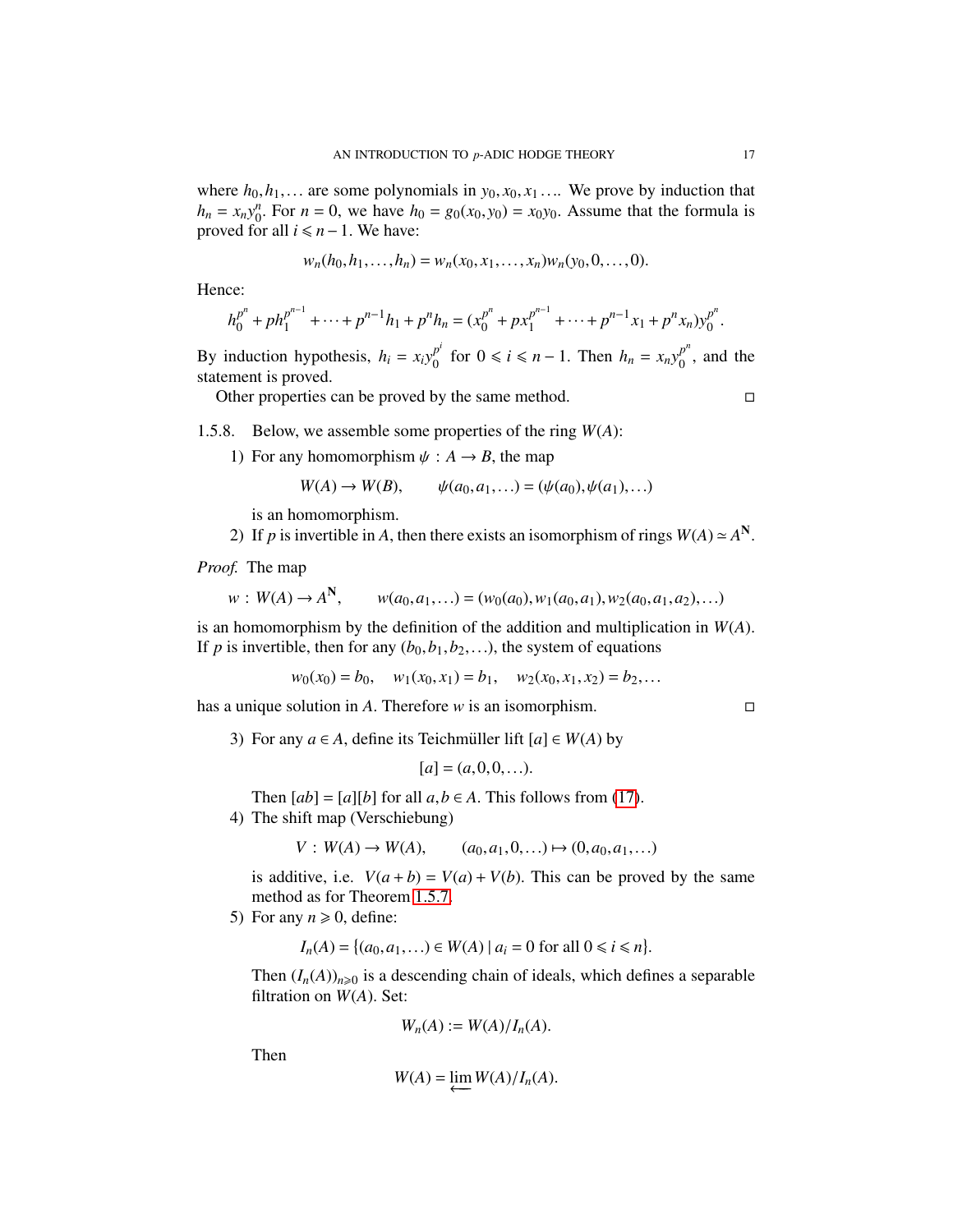#### 18 DENIS BENOIS

We equip  $W(A)/I_n(A)$  with the discrete topology and define the *standard topology* on *W*(*A*) as the topology of the projective limit. It is clearly Hausdorff. This topology coincides with the topology of the direct product on *W*(*A*):

$$
W(A) = A \times A \times A \times \cdots,
$$

where each copy of *A* is equipped with the discrete topology. The ideals  $I_n(A)$  form a base of neighborhoods of 0 (each open neighborhood of 0 contains  $I_n(A)$  for some *n*).

6) For any  $a = (a_0, a_1,...) \in W(A)$ , one has:

$$
(a_0, a_1, a_2,...) = \sum_{n=0}^{\infty} V^n [a_n].
$$

This can be proved by the same method as for Theorem [1.5.7.](#page-15-1)

7) If *A* is a ring of characteristic *p*, then the map

$$
\varphi: W(A) \to W(A), \qquad (a_0, a_1, \ldots) \mapsto (a_0^p, a_1^p, \ldots),
$$

is a ring endomomorphism. In addition,

$$
\varphi V = V\varphi = p.
$$

*Proof.* The map  $\varphi$  is induced by the absolute Frobenius

$$
\varphi: A \to A, \qquad \varphi(x) = x^p.
$$

We should show that

$$
p(a_0, a_1, \ldots) = (0, a_0^p, a_1^p, \ldots).
$$

By definition of Witt vectors, the multiplication by *p* is given by

$$
p(a_0, a_1,...) = (\bar{h}_0(a_0), \bar{h}_1(a_0, a_1),...),
$$

where  $\bar{h}_n(x_0, x_1, \ldots, x_n)$  is the reduction mod *p* of the polynomials defined by the relations: relations:

$$
w_n(h_0, h_1, \dots, h_n) = p w_n(x_0, x_1, \dots, x_n), \qquad n \geq 0.
$$

An easy induction shows that  $h_n \equiv x_n^p$  $_{n-1}^p$  (mod *p*), and the formula is proved.  $□$ 

**Definition.** Let A be a ring of charactersitic p. We say that A is perfect if  $\varphi$  is an *isomorphism. We will say that A is semiperfect if*  $\varphi$  *is surjective.* 

<span id="page-17-0"></span>Proposition 1.5.9. *Assume that A is an integral perfect ring of characteristic p*. *The following holds true:*

*i*)  $p^{n+1}W(A) = I_n(A)$ .

*ii) The standard topology on W*(*A*) *coincides with the p-adic topology. iii*) Each  $a = (a_0, a_1, \ldots) \in W(A)$  *can be written as:* 

$$
(a_0, a_1, a_2, \ldots) = \sum_{n=0}^{\infty} [a_n^{p^{-n}}] p^n.
$$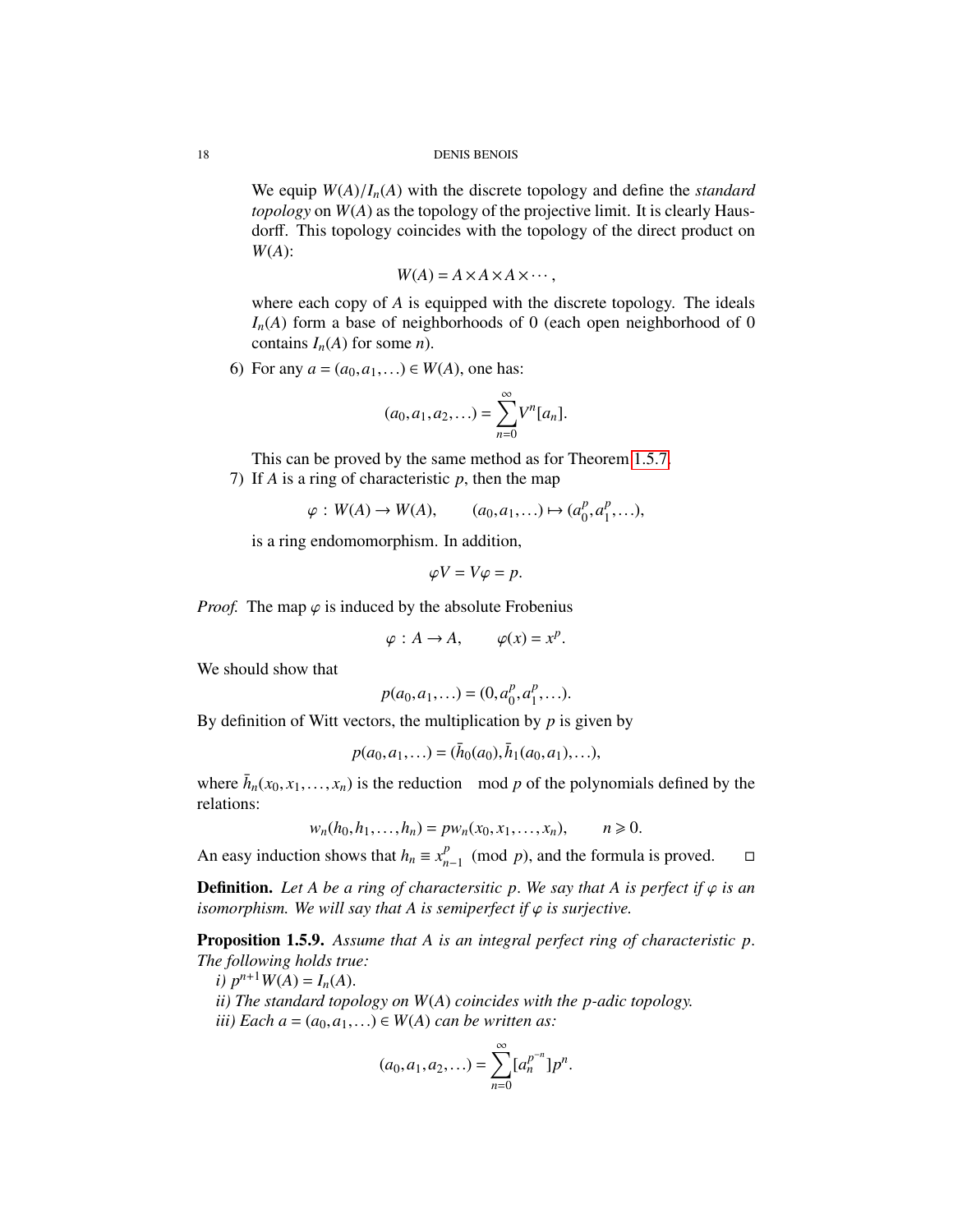*Proof.* i) Since  $\varphi$  is bijective on *A* (and therefore on *W*(*A*)), we can write:

$$
p^{n+1}W(A) = V^{n+1}\varphi^{-(n+1)}W(A) = V^{n+1}W(A) = I_n(A).
$$

ii) This follows directly from i).

iii) One has:

$$
(a_0, a_1, a_2, \ldots) = \sum_{n=0}^{\infty} V^n([a_n]) = \sum_{n=0}^{\infty} p^n \varphi^{-n}([a_n]) = \sum_{n=0}^{\infty} [a_n^{p^{-n}}] p^n.
$$

Theorem 1.5.10. *i) Let A be an integral perfect ring of characteristic p*. *Then there exists a unique, up to an isomorphism, ring R such that:*

*a) R is integral of characteristic* 0*;*

*b)*  $R/pR \simeq A$ ;

*c) R is complete for the p-adic topology, namely*

$$
R \simeq \varprojlim_n R/p^n R;
$$

*ii) The ring W*(*A*) *satisfies properties a-c).*

*Proof.* i) See [\[142,](#page-130-0) Chapitre II, Théorème 3]. ii) This follows from Proposition [1.5.9.](#page-17-0)

# 1.5.11. **Examples.** 1)  $W(\mathbf{F}_p) \simeq \mathbf{Z}_p$ .

2) Let  $\overline{\mathbf{F}}_p$  be the algebraic closure of  $\mathbf{F}_p$ . Then  $W(\overline{\mathbf{F}}_p)$  is isomorphic to the ring of integers of the *p*-adic completion  $\widehat{\mathbf{Q}}_p^{\text{ur}}$  of  $\mathbf{Q}_p^{\text{ur}}$ .

# <span id="page-18-0"></span>1.6. Non-abelian cohomology.

1.6.1. In this section, we review basic results about non abelian cohomology. We refer the reader to [\[119,](#page-130-3) Chapter 2, §2 and Theorem 6.2.1] for further detail.

Let *G* be a topological group. One says that a (not necessarily abelian) topological group *<sup>M</sup>* is a *<sup>G</sup>*-group if it is equipped with a continuous action of *<sup>G</sup>*, i.e. a continuous map

$$
G \times M \to M, \qquad (g,m) \mapsto gm
$$

such that

$$
g(m_1m_2) = g(m_1)g(m_2), \qquad \text{if} \qquad g \in G, m_1, m_2 \in M, (g_1g_2)(m) = g_1(g_2(m)), \qquad \text{if} \qquad g_1, g_2 \in G, m \in M.
$$

Let *M* be a *G*-group. A 1-cocycle with values in *M* is a continuous map  $f : G \to M$ which satisfies the cocycle condition

$$
f(g_1g_2) = f(g_1)(g_1f(g_2)), \qquad g_1, g_2 \in G.
$$

Two cocycles  $f_1$  and  $f_2$  are said to be homologous if there exists  $m \in M$  such that

$$
f_2(g) = m f_1(g) g(m)^{-1}, \quad g \in G.
$$

This defines an equivalence relation ∼ on the set  $Z^1(G, M)$  of 1-cocycles. The first cohomology  $H^1(G, M)$  of G with coefficients in M is defined to be the quotient set cohomology  $H^1(G, M)$  of *G* with coefficients in *M* is defined to be the quotient set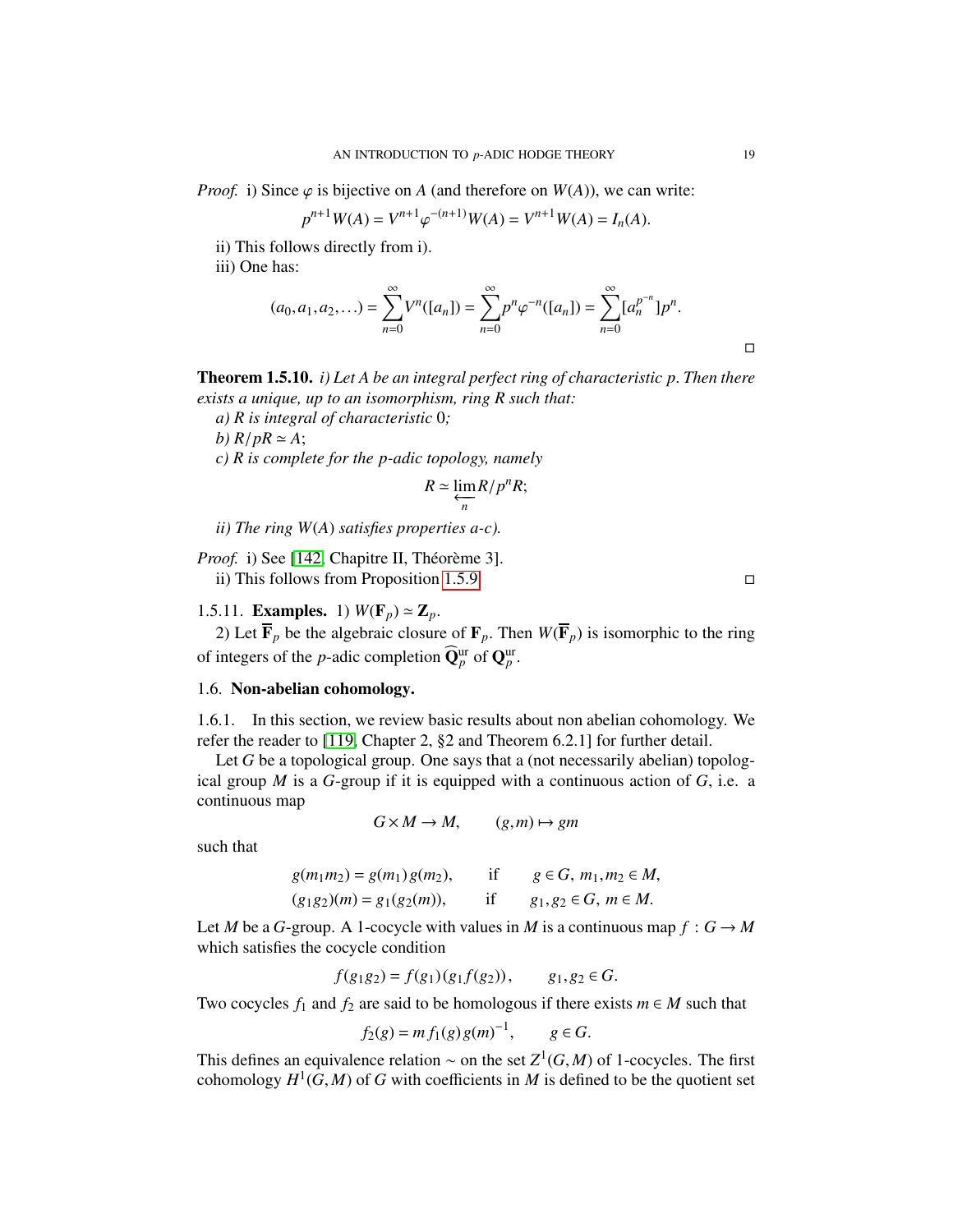$Z^1(G, M)/ \sim$ . It is easy to see that if *M* is abelian, this construction coincides with the usual definition of the first continuous cohomology. In general  $H^1(G, M)$  is not the usual definition of the first continuous cohomology. In general,  $H^1(G, M)$  is not<br>a group but it has a distinguished element which is the class of the trivial cocycle a group but it has a distinguished element which is the class of the trivial cocycle. This allows to consider  $H^1(G, M)$  as a pointed set. The following properties of the non-abelian  $H^1$  are sufficient for our purposes: non-abelian  $H^1$  are sufficient for our purposes:

1) *Inflation-restriction exact sequence.* Let *H* be a closed normal subgroup of *G*. Then there exists an exact sequence of pointed sets:

$$
0 \to H^1(G/H, M^H) \xrightarrow{\text{inf}} H^1(G, M) \xrightarrow{\text{res}} H^1(H, M)^{G/H}
$$

2) *Hilbert's Theorem* 90. Let *E* be a field, and  $F/E$  be a finite Galois extension.<br>en  $GI - (F)$  is a discrete Gal( $F/F$ )-group and Then  $GL_n(F)$  is a discrete  $Gal(F/E)$ -group, and

$$
H^1(\text{Gal}(F/E), \text{GL}_n(F)) = 0, \qquad n \geq 1.
$$

1.6.2. A direct consequence of the non-abelian Hilbert's Theorem 90 is the following fact. Let *V* be a finite-dimensional *F*-vector space equipped with a *semilinear* action of Gal(*F*/*E*):

$$
g(x + y) = g(x) + g(y), \qquad \forall x, y \in V,
$$
  

$$
g(ax) = g(a)g(x), \qquad \forall a \in F, \forall x \in V.
$$

Let  $\{e_1, \ldots, e_n\}$  be a basis of *V*. For any  $g \in \text{Gal}(F/E)$ , let  $A_g \in \text{GL}_n(F)$  denote the unique matrix such that unique matrix such that

$$
g(e_1,\ldots,e_n)=(e_1,\ldots,e_n)A_g.
$$

Then the map

$$
f: Gal(F/E) \to GL_n(F),
$$
  $f(g) = A_g$ 

 $f: Gal(F/E) \to GL_n(F)$ ,  $f(g) = A_g$ <br>is a 1-cocyle. Hilbert's Theorem 90 shows that there exists a matrix *B* such that the  $(e_1, \ldots, e_n)$ *B* is Gal(*F*/*E*)-invariant. To sum up, *V* always has a Gal(*F*/*E*)-invariant basis.

Passing to the direct limit, we obtain the following result.

<span id="page-19-0"></span>**Proposition 1.6.3.** *i)*  $H^1(G_E, GL_n(E^{\text{sep}})) = 0$  for all  $n \ge 1$ .<br>*ii*) Each finite-dimensional E<sup>sep</sup>-vector space V equippe

*ii) Each finite-dimensional E*sep*-vector space V equipped with a semi-linear discrete action of G<sup>E</sup> has a GE-invariant basis.*

1.6.4. Let *E* be a field of characteristic *p*, and let  $\mathscr E$  be a complete unramified field with residue field *E*. Let  $\mathcal{E}^{\text{ur}}$  denote the maximal unramified extension of  $\mathcal{E}$ . The residue field of  $\mathcal{E}^{\text{ur}}$  is isomorphic to  $F^{\text{sep}}$  and we have an isomorphism of Galois residue field of  $\mathcal{E}^{\text{ur}}$  is isomorphic to  $E^{\text{sep}}$ , and we have an isomorphism of Galois groups: groups:

$$
\operatorname{Gal}(\mathscr{E}^{\mathrm{ur}}/\mathscr{E}) \simeq G_E.
$$

Let  $\widehat{\mathcal{E}}^{\text{ur}}$  denote the *p*-adic completion of  $\mathcal{E}^{\text{ur}}$  and  $\widehat{O}_{\mathcal{E}}^{\text{ur}}$  its ring of integers. The following version of Hilbert's Theorem 90 can be proved from Proposition [1.6.3](#page-19-0) by devissage.

**Proposition 1.6.5.** *i)*  $H^1(\text{Gal}(\mathcal{E}^{\text{ur}}/\mathcal{E}), \text{GL}_n(\widehat{O}_{\mathcal{E}}^{\text{ur}})) = 0$  *for all n*  $\geq 1$ .

*ii)* Each free  $\widehat{O}^{\text{ur}}_{\mathscr{E}}$ -module equipped with a semi-linear continuous action of  $G_E$ *has a GE-invariant basis.*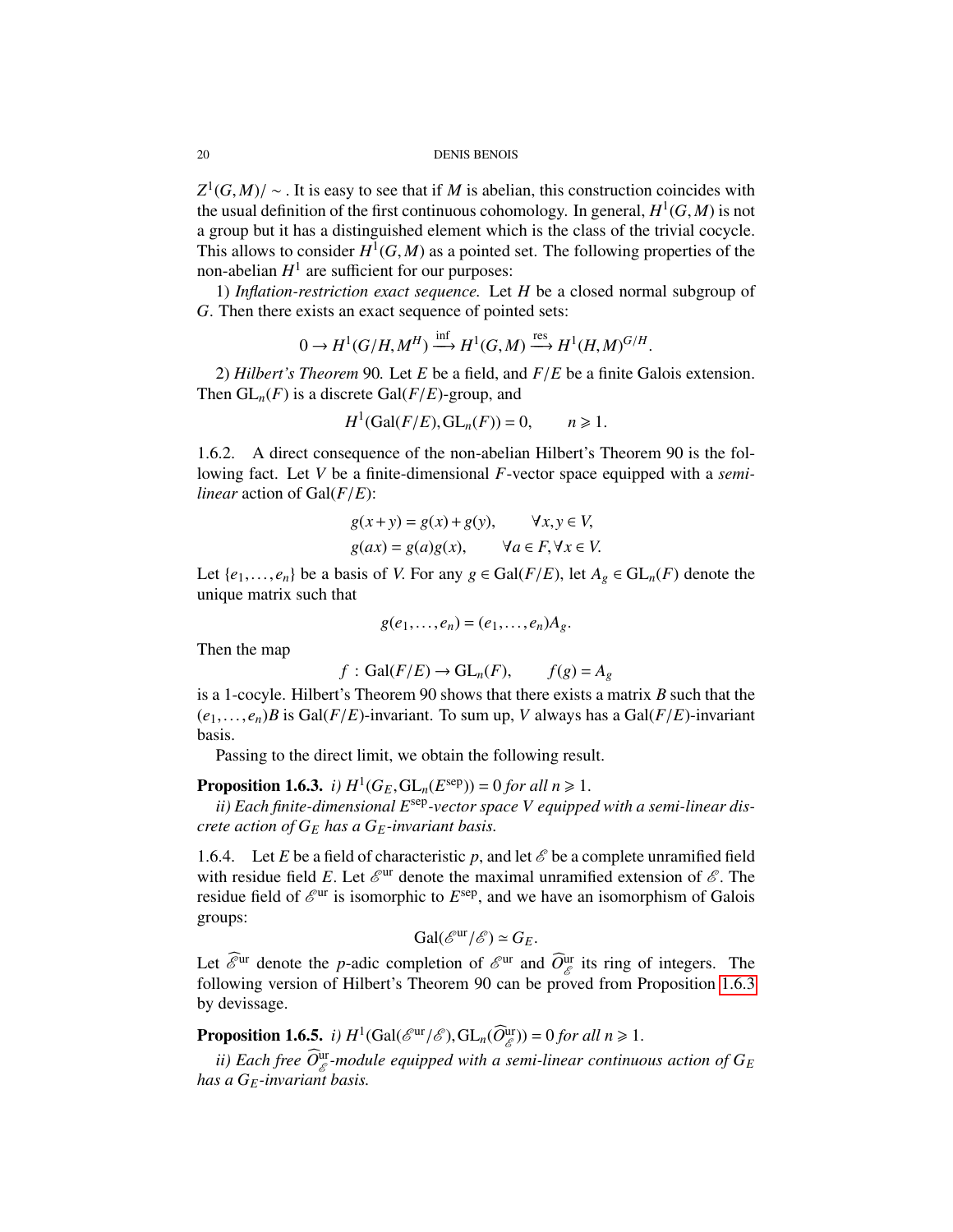2. Galois groups of local fields

## <span id="page-20-1"></span><span id="page-20-0"></span>2.1. Unramified and tamely ramified extensions.

2.1.1. In this section, we review the structure of Galois groups of local fields. Let *K* be a local field. Fix a separable closure  $K^{\text{sep}}$  of *K*, and set  $G_K = \text{Gal}(K^{\text{sep}}/K)$ . Set  $G = |k_K|$ . Since the compositum of two unramified (respectively tamely ramified)  $q = |k_K|$ . Since the compositum of two unramified (respectively tamely ramified) extensions of *K* is unramified (respectively tamely ramified,) we have the well defined notions of the maximal unramified (respectively maximal tamely ramified) extension of  $K$ . We denote these extensions by  $K^{\text{ur}}$  and  $K^{\text{tr}}$  respectively.

2.1.2. The maximal unramified extension  $K<sup>ur</sup>$  of  $K$  is procyclic and its Galois group is generated by the Frobenius automorphism Fr*K*:

Gal(
$$
K^{\text{ur}}/K
$$
)  $\xrightarrow{\sim} \widehat{\mathbb{Z}}$ ,  
\nFr<sub>K</sub>  $\longleftrightarrow$  1.  
\nFr<sub>K</sub>( $x$ )  $\equiv x^q \pmod{\pi_K}$ ,  $\forall x \in O_{K^{\text{ur}}}$ .

2.1.3. Passing to the direct limit in the diagram [\(7\)](#page-10-1), we have:



Consider the exact sequence:

<span id="page-20-2"></span>(19) 
$$
1 \to \text{Gal}(K^{\text{tr}}/K^{\text{ur}}) \to \text{Gal}(K^{\text{tr}}/K) \to \text{Gal}(K^{\text{ur}}/K) \to 1.
$$

Here Gal( $K^{\text{ur}}/K$ )  $\approx \mathbb{Z}$ . From the explicit description of tamely ramified extensions, it follows that  $K^{\text{tr}}$  is generated over  $K^{\text{ur}}$  by the roots  $\pi^{1/n}$  (*n*, n) = 1 of any uniit follows that  $K^{\text{tr}}$  is generated over  $K^{\text{ur}}$  by the roots  $\pi_K^{1/n}$ ,  $(n, p) = 1$  of any uni-<br>formizer  $\pi_K$  of K. This immediately implies that formizer  $\pi_K$  of *K*. This immediately implies that

(20) 
$$
\mathrm{Gal}(K^{\mathrm{tr}}/K^{\mathrm{ur}}) \simeq \prod_{\ell \neq p} \mathbf{Z}_{\ell}.
$$

Let  $\tau_K$  be a topological generator of  $Gal(K^{\text{tr}}/K))$ <br>morphism  $\text{F}_{\text{Ext}}$  to an element  $\widehat{\text{F}}_{\text{Ext}} \subset Gal(K^{\text{tr}}/K)$  $\frac{t}{K}$ <sup>tr</sup>/ $K$ <sup>ur</sup>). Fix a lift of the Frobenius automorphism  $\text{Fr}_K$  to an element  $\widehat{\text{Fr}}_K \in \text{Gal}(K^{\text{tr}}/K)$ . Analyzing the action of these elements on the elements  $\pi^{1/n}$  one can easily determine the structure of  $\text{Gal}(K^{\text{tr}}/K)$ ments on the elements  $\pi_K^{1/n}$ , one can easily determine the structure of Gal( $K^{\text{tr}}/K$ ).

**Proposition 2.1.4** (Iwasawa). *The group*  $Gal(K^{\text{tr}}/K)$  *is topologically generated by*<br>the automorphisms  $\widehat{Fr}$  and  $\tau$  with the only relation: *the automorphisms*  $\widehat{Fr}_K$  *and*  $\tau_K$  *with the only relation:* 

<span id="page-20-3"></span>(21) 
$$
\widehat{\mathrm{Fr}}_K \tau_K \widehat{\mathrm{Fr}}_K^{-1} = \tau_K^q.
$$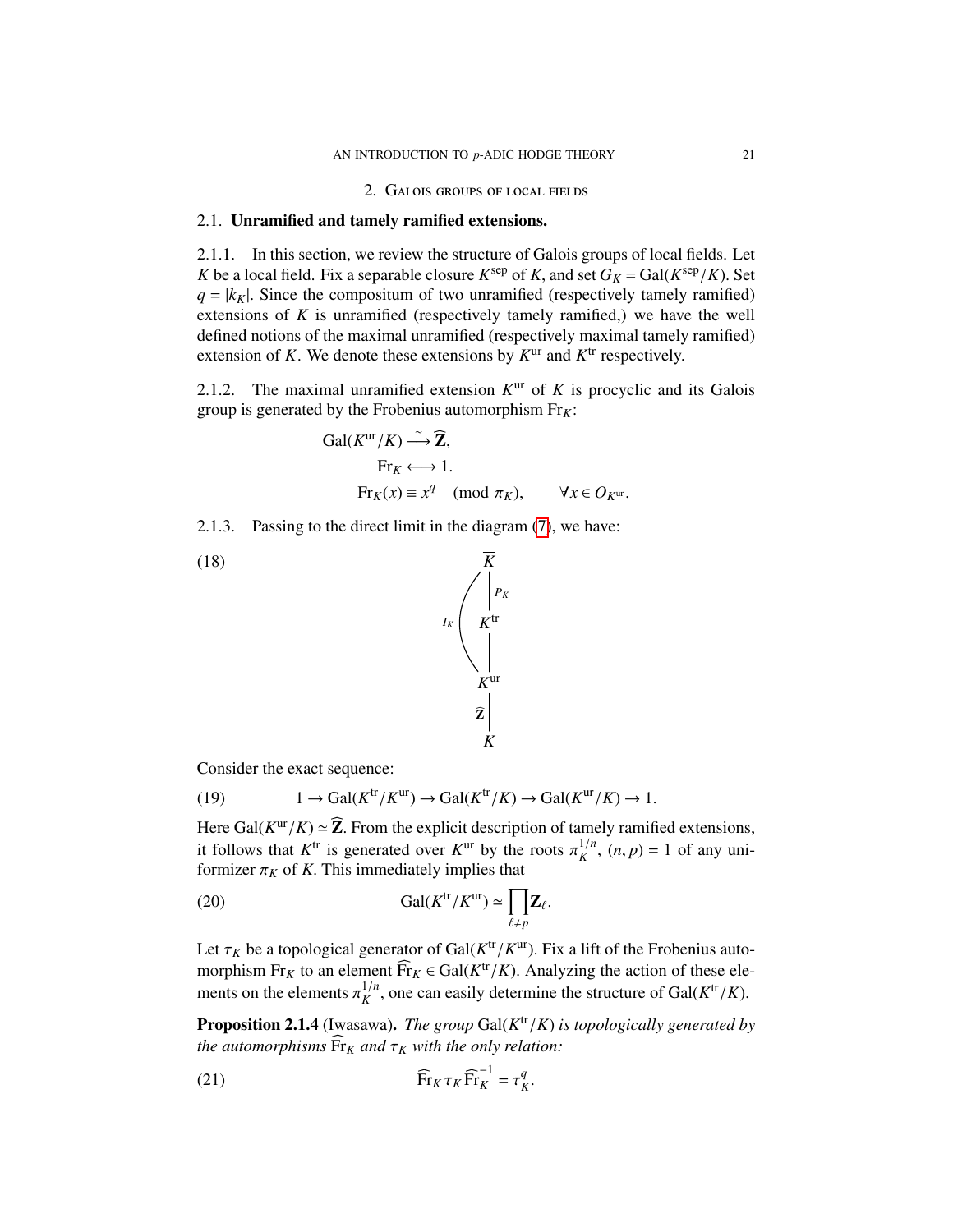#### 22 DENIS BENOIS

*Proof.* See [\[89\]](#page-128-3) or [\[119,](#page-130-3) Theorem 7.5.3]. From [\(19\)](#page-20-2), it follows that  $Gal(K^{\text{tr}})$ /*K*) is topologically generated by  $Fr_K$  and  $\tau_K$ . The relation [\(21\)](#page-20-3) follows from the explicit action of  $\tau_K$  and  $\widehat{Fr}_K$  on  $\pi^{1/n}$  for  $(n, n) = 1$ action of  $\tau_K$  and  $\widehat{Fr}_K$  on  $\pi_K^{1/n}$  for  $(n, p) = 1$ .

# <span id="page-21-0"></span>2.2. Local class field theory.

2.2.1. Let  $K^{ab}$  denote the maximal abelian extension of *K*. Then Gal( $K^{ab}/K$ ) is canonically isomorphic to the abelianization  $G^{ab} = G_K/G_K G_K$  of  $G_K$  I or is canonically isomorphic to the abelianization  $G_K^{\text{ab}} = G_K/[G_K, G_K]$  of  $G_K$ . Lo-<br>cal class field theory gives an evolucit description of  $G_{\text{a}}(K^{\text{ab}}/K)$  in terms of K cal class field theory gives an explicit description of  $Gal(K^{ab}/K)$  in terms of *K*.<br>Namely, there exists a canonical injective homomorphism (called the reciprocity Namely, there exists a canonical injective homomorphism (called the reciprocity map) with dense image

<span id="page-21-2"></span>
$$
\theta_K: K^* \to \text{Gal}(K^{\text{ab}}/K)
$$

such that:

i) For any finite abelian extension  $L/K$ , the homomorphism  $\theta_K$  induces an isomorphism

$$
\theta_{L/K}: K^* / N_{L/K}(L^*) \xrightarrow{\sim} \text{Gal}(L/K),
$$

where  $N_{L/K}$  is the norm map;

- ii) If  $L/K$  is unramified, then for any uniformizer  $\pi \in K^*$  the automorphism  $\theta_{L/K}(x)$  coincides with the arithmetic Erobenius Fr.  $\theta_{L/K}(\pi)$  coincides with the arithmetic Frobenius Fr<sub>*L*/*K*</sub>;
- iii) For any  $x \in K^*$ , the automorphism  $\theta_K(x)$  acts on  $K^{\text{ur}}$  as:

$$
\theta_K(x)|_{K^{\text{ur}}} = \text{Fr}_K^{\nu_K(x)}
$$

The reciprocity map is compatible with the canonical filtrations of  $K^*$  and  $Gal(K^{ab}/K)^{(v)}$ .<br>Namely, for any real  $v > 0$  set  $U^{(v)} = U^{(n)}$ , where *n* is the smallest integer  $> v$ . Then Namely, for any real  $v \ge 0$  set  $U_K^{(v)}$  $\binom{v}{K} = U_K^{(n)}$  $K^{(n)}$ , where *n* is the smallest integer  $\geq v$ . Then

(22) 
$$
\theta_K\left(U_K^{(v)}\right) = \text{Gal}(K^{\text{ab}}/K)^{(v)}, \qquad \forall v \geq 0.
$$

For the classical proof of this result, see [\[142,](#page-130-0) Chapter XV].

2.2.2. The theory of Lubin–Tate [\[111\]](#page-129-4) (see also [\[140\]](#page-130-1)) gives an explicit construction of  $K^{ab}$  in terms of torsion points of formal groups with a "big" endomorphism ring, and describes the action of the Galois group  $Gal(K^{ab}/K)$  on these points. In particular, it gives a simple and natural proof of (22). This theory can be seen as particular, it gives a simple and natural proof of [\(22\)](#page-21-2). This theory can be seen as a local analog of the theory of complex multiplication, providing the solution of Hilbert's twelfth problem for local fields. We review it in Section [15](#page-106-0) below.

2.2.3. Local class field theory was generalized to the infinite residue field case by Serre, Hazewinkel and Suzuki–Yoshida [\[53,](#page-127-3) [138,](#page-130-5) [149\]](#page-131-1). In another direction, Parshin and Kato developed the class field theory of higher-dimensional local fields [\[91,](#page-129-5) [122,](#page-130-6) [123\]](#page-130-7). We refer the reader to [\[63\]](#page-127-4) for survey articles and further references.

## <span id="page-21-1"></span>2.3. The absolute Galois group of a local field.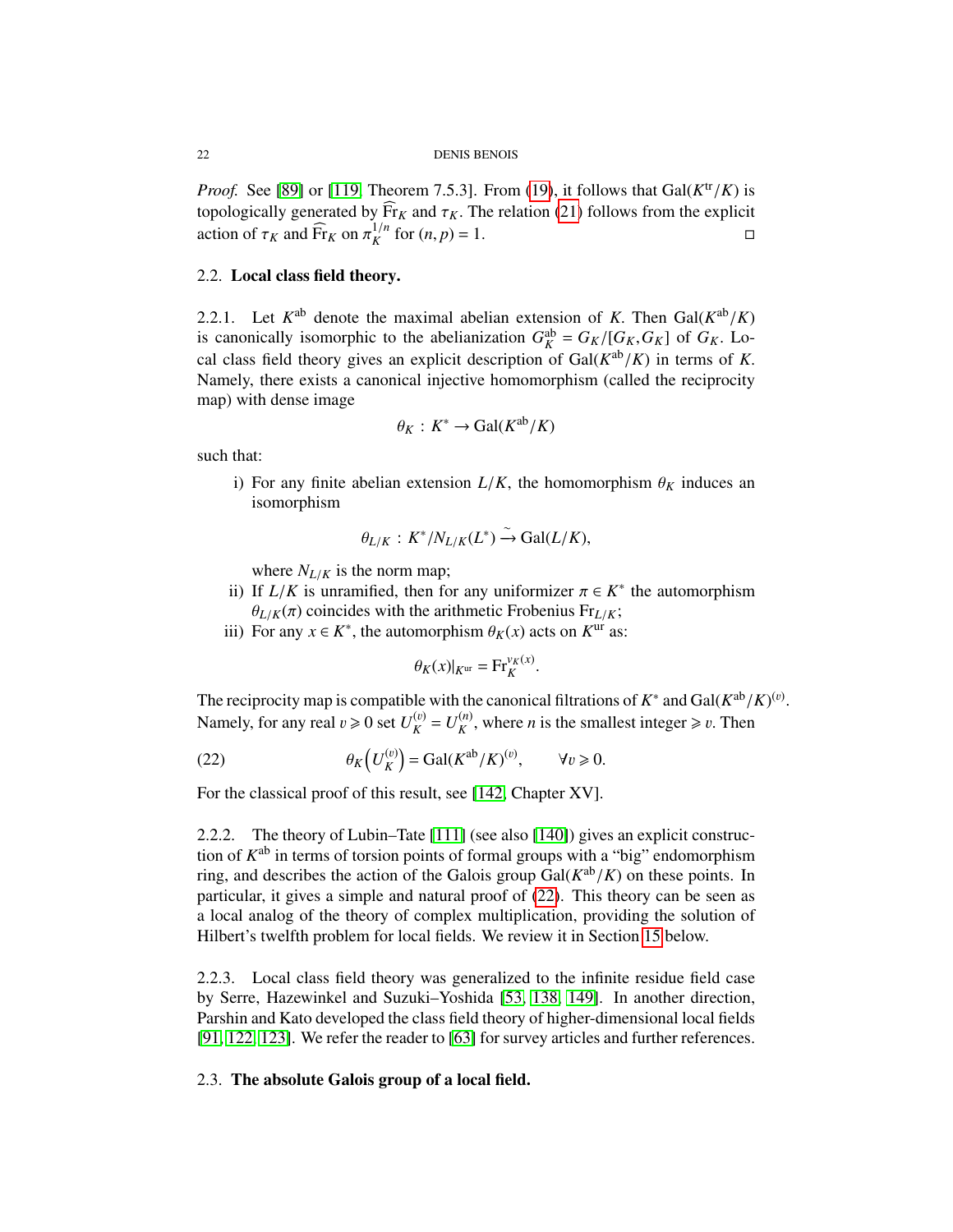2.3.1. First, we review the structure of the Galois group of the maximal *p*-extension of a local field. A finite Galois extension of *K* is a *p*-extension if its degree is a power of  $p = \text{char}(k_K)$ . It is easy to see that *p*-extensions form a distinguished class, and we can define the maximal pro-*p*-extension  $K(p)$  of  $K$  as the compositum of all finite *p*-extensions. Set  $G_K(p) = \text{Gal}(K(p)/K)$ .

First assume that  $char(K) = p$ . We have the Artin–Schreier exact sequence

<span id="page-22-0"></span>
$$
0 \to \mathbf{F}_p \to K(p) \xrightarrow{\nu} K(p) \to 0,
$$

where  $\wp(x) = x^p - x$ . Taking the associated long exact cohomology sequence and using the fact that  $H^i(G_F(n), K(n)) = 0$  for  $i > 1$ , we obtain: using the fact that  $H^i(G_K(p), K(p)) = 0$  for  $i \ge 1$ , we obtain:

$$
H^1(G_K(p), \mathbf{F}_p) = K(p)/\wp(K(p)), \qquad H^2(G_K(p), \mathbf{F}_p) = 0.
$$

General results about pro-*p*-groups (see, for example, [\[99,](#page-129-6) Chapter 6] say that (23)

$$
\dim_{\mathbf{F}_p} H^1(G_K(p), \mathbf{F}_p) =
$$
cardinality of a minimal system of generators of  $G_K(p)$ ;

 $\dim_{\mathbf{F}_p} H^2(G_K(p), \mathbf{F}_p)$  = cardinality of a minimal relation system of  $G_K(p)$ .

This leads to the following theorem:

**Theorem 2.3.2.** If  $char(K) = p$ , then  $G_K(p)$  is a free pro-p-group of countable *infinite rank.*

The situation is more complicated in the inequal characteristic case. Let *K* be a finite extension of  $\mathbf{Q}_p$  of degree *N*. For any *n*, let  $\mu_n$  denote the group of *n*th roots of unity.

**Theorem 2.3.3** (Shafarevich, Demushkin). Assume that  $char(K) = 0$ .

*i)* If K doesn't contain the group  $\mu_p$ , then  $G_K(p)$  is a free pro-p-group of rank  $N + 1$ .

*ii)* If K contains  $\mu_p$ , then  $G_K(p)$  is a pro-p-group of rank  $N+2$ , and there exists *a system of generators*  $g_1, g_2, \ldots, g_{N+2}$  *of*  $G_K(p)$  *with the only relation:* 

<span id="page-22-1"></span>(24) 
$$
g_1^{p^s}[g_1,g_2][g_3,g_4]\cdots[g_{N+1},g_{N+2}]=1,
$$

where  $p^s$  denotes the highest p-power such that K contains  $\mu_{p^s}$ 

*Comments on the proof.* The Poincaré duality in local class field theory gives perfect pairings:

$$
H^i(G_K(p), \mathbf{F}_p) \times H^{2-i}(G_K(p), \mu_p) \to H^2(G_K(p), \mu_p) \simeq \mathbf{F}_p, \qquad 0 \le i \le 2.
$$

Therefore we have:

$$
H^1(G_K(p), \mathbf{F}_p) \simeq (K^* / K^{*p})^{\vee}, \qquad H^2(G_K(p), \mathbf{F}_p) \simeq \mu_p(K)^{\vee},
$$

where  $\vee$  denotes the duality of  $\mathbf{F}_p$ -vector spaces. Assume that *K* doesn't contain the group  $\mu_p$ . Then these isomorphisms give:

$$
\dim_{\mathbf{F}_p} H^1(G_K(p), \mathbf{F}_p) = N + 1,
$$
  

$$
H^2(G_K(p), \mathbf{F}_p) = 0.
$$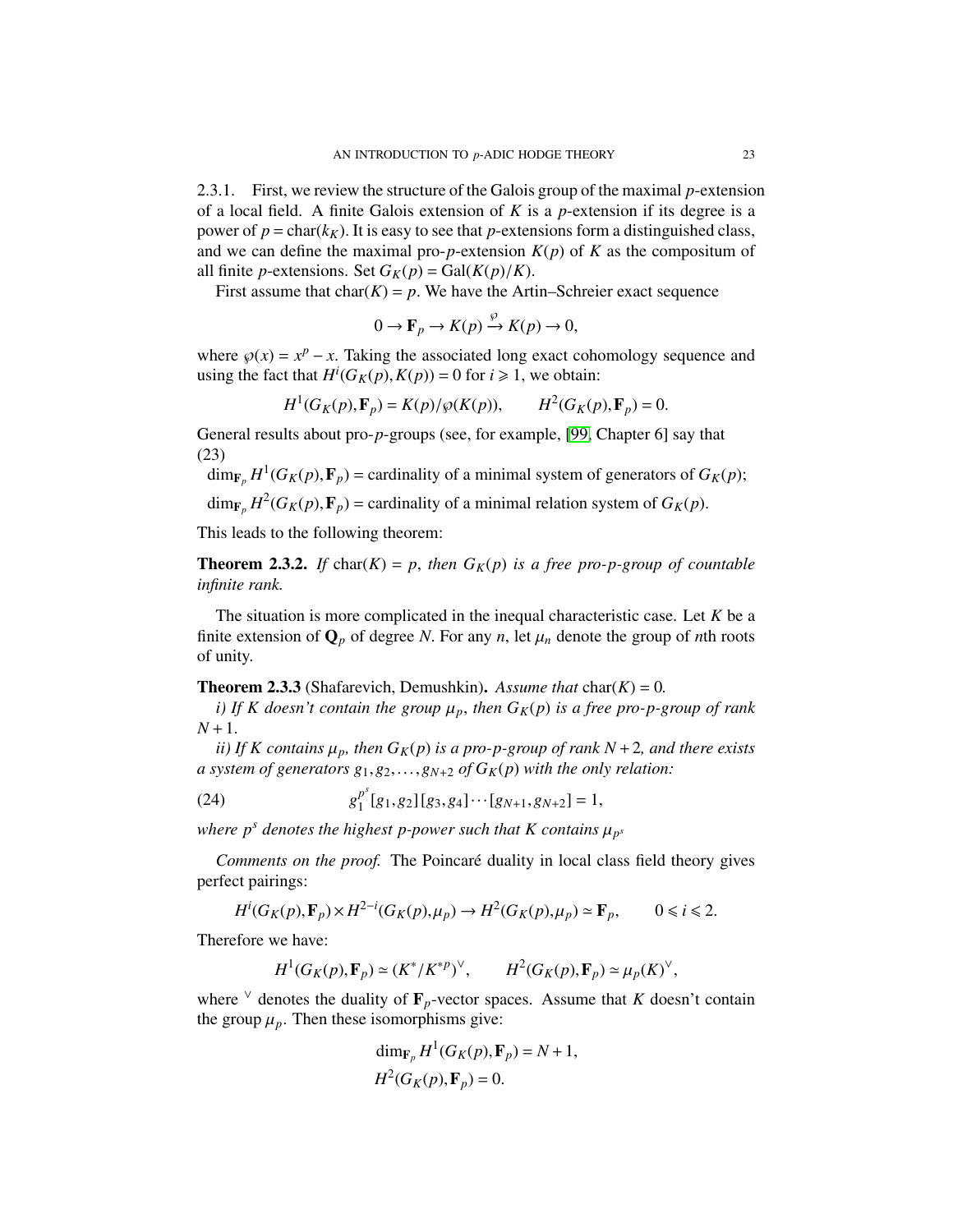Now from [\(23\)](#page-22-0) we obtain that  $G_K(p)$  is free of rank  $N+1$ . Note that this was first proved by Shafarevich [\[145\]](#page-130-8) by another method.

Assume now that *K* contains  $\mu_p$ . In this case, we have:

$$
\dim_{\mathbf{F}_p} H^1(G_K(p), \mathbf{F}_p) = N + 2,
$$
  

$$
H^2(G_K(p), \mathbf{F}_p) = 1.
$$

Therefore  $G_K(p)$  can be generated by  $N + 2$  elements  $g_1, \ldots, g_{N+2}$  with only one relation. In [\[54\]](#page-127-5), Demushkin proved that *<sup>g</sup>*1,...,*gN*+<sup>2</sup> can be chosed in such a way that [\(24\)](#page-22-1) holds. See also [\[139\]](#page-130-9) and [\[101\]](#page-129-7).

2.3.4. The structure of the absolute Galois group in the characteristic *p* case can be determined using the above arguments. One easily sees that the wild inertia subgroup  $P_K$  is pro- $p$ -free with a countable number of generators. This allows to describe  $G_K$  as an explicit semi-direct product of the tame Galois group Gal( $K^{\text{tr}}/K$ )<br>and  $P_K$  (see 1981 or 1119) Theorem 7.5.131). The characteristic 0 case is much and  $P_K$  (see [\[98\]](#page-129-8) or [\[119,](#page-130-3) Theorem 7.5.13]). The characteristic 0 case is much more difficult. If *K* is a finite extension of  $\mathbf{Q}_p$ , the structure of the  $G_K$  in terms of generators and relations was first described by Yakovlev [\[163\]](#page-131-2) under additional assumption  $p \neq 2$ . A simpler description was found by Jannsen and Wingberg in [\[90\]](#page-129-9). For the case *<sup>p</sup>* <sup>=</sup> <sup>2</sup>, see [\[164,](#page-131-3) [165\]](#page-131-4).

2.3.5. The ramification filtration  $(G_K^{(v)})$  $K$ <sup>(v)</sup>) on  $G_K$  has a highly non-trivial structure. We refer the reader to  $[79, 1, 2, 4, 7]$  $[79, 1, 2, 4, 7]$  $[79, 1, 2, 4, 7]$  $[79, 1, 2, 4, 7]$  $[79, 1, 2, 4, 7]$  for known results in this direction. Abrashkin [\[5\]](#page-125-7) and Mochizuki [\[113\]](#page-129-10) proved that a local field can be completely determined by its absolute Galois group together with the ramification filtration. In another direction, Weinstein [\[157\]](#page-131-5) interpreted  $G_{\mathbf{Q}_p}$  as the fundamental group of some "perfectoid" object.

# 3. Z*p*-extensions

#### <span id="page-23-1"></span><span id="page-23-0"></span>3.1. The different in  $\mathbb{Z}_p$ -extensions.

3.1.1. The results of this section were proved by Tate [\[151\]](#page-131-0). We start with illustrating the ramification theory with the example of  $\mathbb{Z}_p$ -extensions. Let *K* be a local field of characteristic 0. Set  $e = e(K/Q_p)$ . Let  $v_K : K \to \mathbb{Q} \cup \{+\infty\}$  denote the extension of the discrete valuation on *K* to  $\overline{K}$ .

Definition. *A* Z*p-extension is a Galois extension whose Galois group is topologically isomorphic to*  $\mathbf{Z}_p$ *.* 

Let  $K_{\infty}/K$  be a  $\mathbb{Z}_p$ -extension. Set  $\Gamma = \text{Gal}(K_{\infty}/K)$ . For any *n*,  $p^n \mathbb{Z}_p$  is the unique en subgroup of  $\mathbb{Z}_p$  of index  $n^n$  and we denote by  $\Gamma(n)$  the corresponding subopen subgroup of  $\mathbb{Z}_p$  of index  $p^n$ , and we denote by  $\Gamma(n)$  the corresponding subgroup of Γ. Set  $K_n = K_{\infty}^{\Gamma(n)}$ . Then  $K_n$  is the unique subextension of  $K_{\infty}/K$  of degree  $n^n$  over  $K$  and *p <sup>n</sup>* over *<sup>K</sup>*, and

$$
K_{\infty} := \bigcup_{n \geq 1} K_n, \qquad \text{Gal}(K_n/K) \simeq \mathbf{Z}/p^n \mathbf{Z}.
$$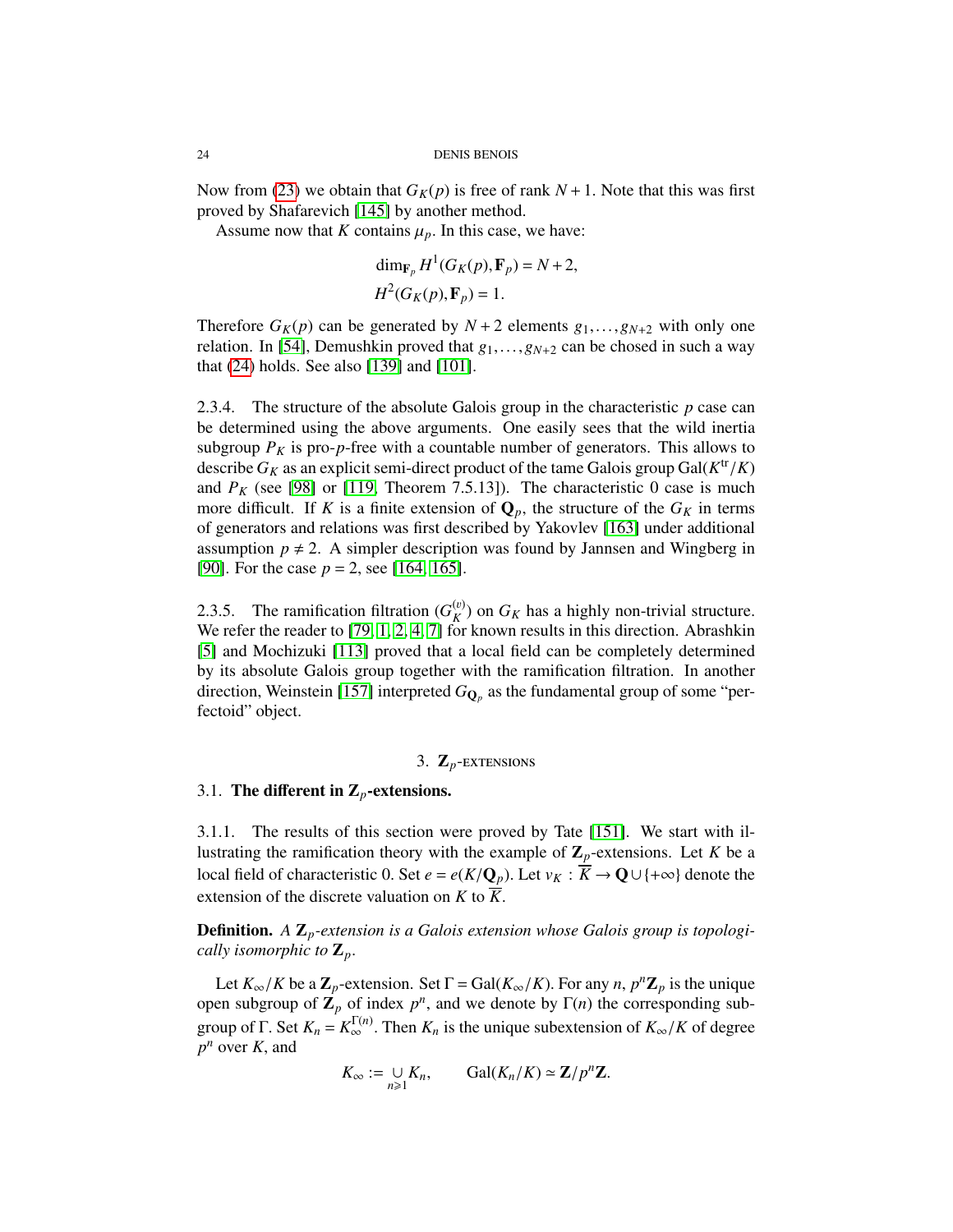Assume that  $K_{\infty}/K$  is totally ramified. Let  $(v_n)_{n\geq 0}$  denote the increasing sequence of ramification jumps of  $K_{\infty}/K$ . Since  $\Gamma \simeq \mathbb{Z}_p$ , and all quotients  $\Gamma^{(v_n)}/\Gamma^{(v_{n+1})}$  are *n*-elementary we obtain that *p*-elementary, we obtain that

$$
\Gamma^{(v_n)}=p^n\mathbf{Z}_p,\qquad \forall n\geqslant 0.
$$

<span id="page-24-0"></span>**Proposition 3.1.2.** *Let*  $K_{\infty}/K$  *be a totally ramified*  $\mathbb{Z}_p$ *-extension.* 

*i) There exists n*<sup>0</sup> *such that*

$$
v_{n+1} = v_n + e, \qquad \forall n \geq n_0.
$$

*ii) There exists a constant c such that*

$$
v_K(\mathfrak{D}_{K_n/K})=en+c+p^{-n}a_n,
$$

*where the sequence*  $(a_n)_{n\geq 0}$  *is bounded.* 

This is [\[151,](#page-131-0) Proposition 5]. Below, we reproduce Tate's proof, which uses local class field theory. See also [\[73,](#page-128-5) Proposition 1.11].

The following lemma is a classical and well known statement.

Lemma 3.1.3. *i) The series*

<span id="page-24-2"></span>
$$
\log(1+x) = \sum_{m=1}^{\infty} (-1)^{m+1} \frac{x^m}{m}
$$

*converges for all*  $x \in m_K$ . *ii) The series*

$$
\exp(x) = \sum_{m=0}^{\infty} \frac{x^m}{m!}
$$

*converges for all x such that*  $v_K(x) > \frac{e}{p-1}$ <br>*iii*) For any integer  $p > \frac{e}{p}$ , we have if

*iii)* For any integer  $n > \frac{e}{p-1}$  we have isomorphisms:

$$
\log: U_K^{(n)} \to \mathfrak{m}_K^n, \qquad \exp: \mathfrak{m}_K^n \to U_K^{(n)},
$$

*which are inverse to each other.*

<span id="page-24-1"></span>**Corollary 3.1.4.** *For any integer n* >  $\frac{e}{p-1}$ *, one has:* 

$$
\left(U_K^{(n)}\right)^p = U_K^{(n+e)}
$$

*Proof.*  $\left(U_{K}^{(n)}\right)$  $\binom{n}{K}$ <sup>*p*</sup> and  $U_K^{(n+e)}$  $K^{(n+e)}$  have the same image under log.

3.1.5. *Proof of Proposition* [3.1.2.](#page-24-0) a) Let  $\Gamma = \text{Gal}(K_{\infty}/K)$ . By Galois theory,  $\Gamma =$  $G_K^{\text{ab}}/H$ , where  $H \subset G_K^{\text{ab}}$  is a closed subgroup. Consider the exact sequence

$$
\{1\} \to \text{Gal}(K^{\text{ab}}/K^{\text{ur}}) \to G_K^{\text{ab}} \xrightarrow{S} \text{Gal}(K^{\text{ur}}/K) \to \{1\}.
$$

Since  $K_{\infty}/K$  is totally ramified,  $(K^{\text{ab}})^H \cap K^{\text{ur}} = K$ , and  $s(H) = \text{Gal}(K^{\text{ur}}/K)$ . Therefore

$$
\Gamma \simeq \text{Gal}(K^{\text{ab}}/K^{\text{ur}})/(H \cap \text{Gal}(K^{\text{ab}}/K^{\text{ur}})).
$$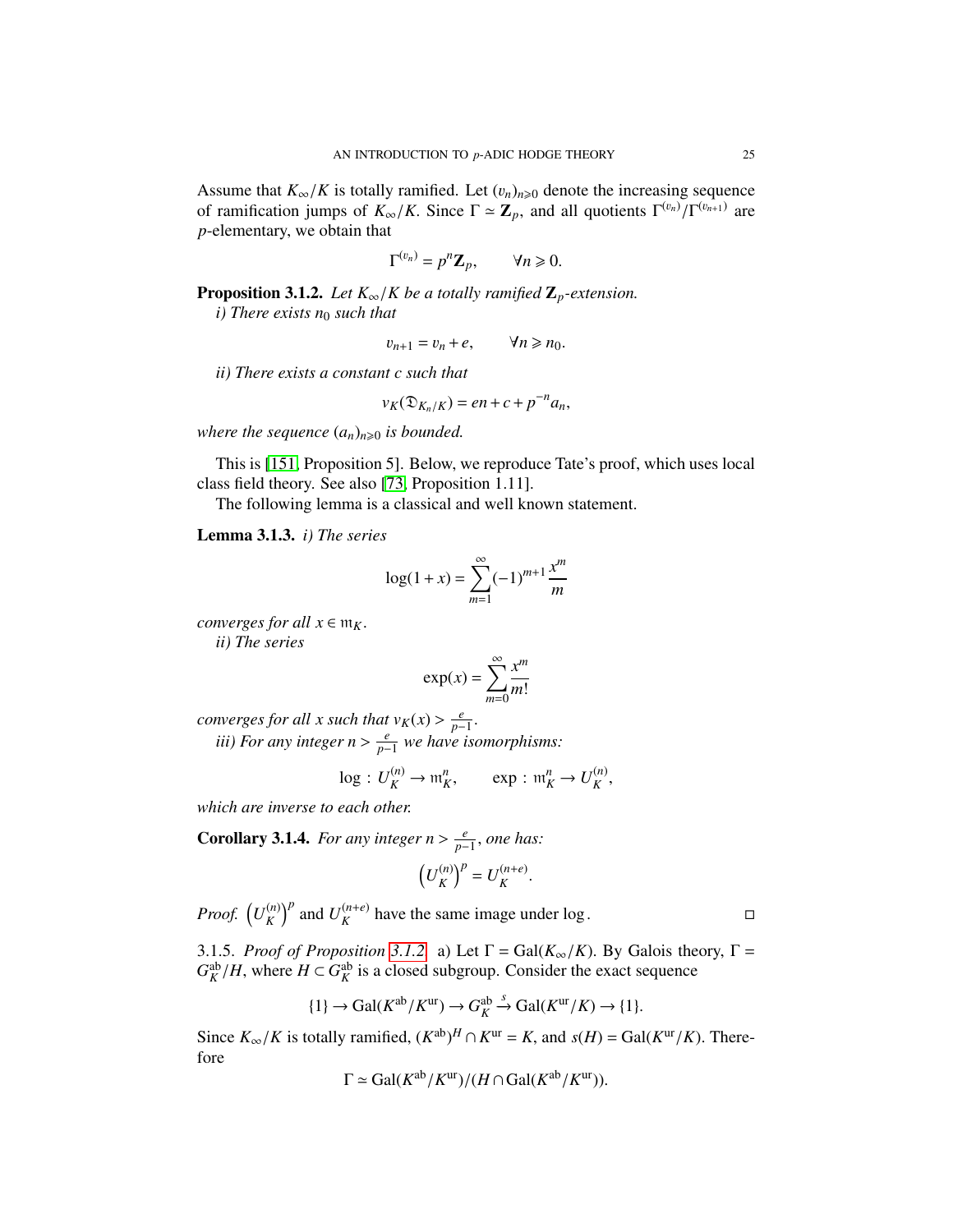26 DENIS BENOIS

By local class field theory, Gal( $K^{ab}/K^{ur}$ )  $\simeq U_K$ , and there exists a closed subgroup  $N \subset U_K$  such that *N* ⊂  $U_K$  such that

$$
\Gamma \simeq U_K/N.
$$

The order of  $U_K/U_K^{(1)}$ <br> $U_K/M$  is conrine with  $\binom{1}{K}$  ≃  $k_K^*$  $K_K^*$  is coprime with *p*. Hence the index of  $U_K^{(1)}$ <br>On the other hand  $U_K/N \sim \Gamma$  is a pro-*p*-group  $K \atop K/(N \cap U_K^{(1)}$ <br>roup Theref  $\binom{1}{K}$  in  $U_K/N$  is coprime with *p*. On the other hand,  $U_K/N \approx \Gamma$  is a pro-*p*-group. Therefore

$$
U_K^{(1)}/(N \cap U_K^{(1)}) = U_K/N,
$$

and we have an isomorphism:

$$
\rho: \Gamma \simeq U_K^{(1)}/(N \cap U_K^{(1)}).
$$

b) To simplify notation, set:

$$
\mathscr{U}^{(v)} = U_K^{(v)} / (N \cap U_K^{(v)}), \qquad \forall v \ge 1.
$$

By [\(22\)](#page-21-2) and [\(10\)](#page-11-0), we have:

$$
\rho(\Gamma^{(v)}) \simeq \mathscr{U}^{(v)}, \qquad v \geq 1.
$$

Let  $\gamma$  be a topological generator of  $\Gamma$ . Then  $\gamma_n = \gamma^{p^n}$  is a topological generator of  $\Gamma(n)$ . Let  $n_0$  be an integer such that Γ(*n*). Let  $n_0$  be an integer such that

$$
\rho(\gamma_{n_0})\in\mathscr{U}^{(m_0)},
$$

with some integer  $m_0 > \frac{e}{p-1}$ . Fix such  $n_0$  and assume that, for this fixed  $n_0$ ,  $m_0$  is the biggest integer satisfying this condition. Since  $\alpha$  is a generator of  $\Gamma(n_0)$ , this the biggest integer satisfying this condition. Since  $\gamma_{n_0}$  is a generator of  $\Gamma(n_0)$ , this means that means that

$$
\rho(\Gamma(n_0)) = \mathscr{U}^{(m_0)}, \quad \text{but} \quad \rho(\Gamma(n_0)) \neq \mathscr{U}^{(m_0+1)}.
$$

Hence  $m_0$  is the  $n_0$ -th ramification jump for  $K_\infty/K$ , i.e.

$$
m_0=v_{n_0}
$$

We can write  $\rho(\gamma_{n_0}) = \overline{x}$ , where  $\overline{x} = x \pmod{(N \cap U_K^{(m_0)})}$  $\binom{m_0}{K}$ ) and *x* ∈ *U*<sup>(*m*<sub>0</sub>)</sup>*K*  $\binom{(m_0)}{K} \setminus U_K^{(m_0+1)}$ *K* . By Corollary [3.1.4,](#page-24-1)

$$
x^{p^n} \in U_K^{(m_0+en)} \setminus U_K^{(m_0+en+1)}, \qquad \forall n \geq 0.
$$

Since  $\rho(\gamma_{n_0+n}) = \bar{x}^{p^n}$ , and  $\gamma_{n_0+n}$  is a generator of  $\Gamma(m_0+n)$ , this implies that

$$
\rho(\Gamma(n_0+n)) = \mathcal{U}^{(m_0+n\epsilon)}, \quad \text{and} \quad \rho(\Gamma(n_0+n)) \neq \mathcal{U}^{(m_0+n\epsilon+1)}
$$

 $\rho(\Gamma(n_0 + n)) = \mathcal{U}^{(m_0 + ne)}$ , and  $\rho(\Gamma(n_0 + n)) \neq \mathcal{U}^{(m_0 + ne + 1)}$ .<br>This shows that for each integer  $n \ge 0$ , the ramification filtration has a jump at  $m_0 + ne_1$  and  $m_0 + ne$ , and

$$
\Gamma^{(m_0+ne)} = \Gamma(n_0+n).
$$

In other terms, for any *real*  $v \ge v_{n_0} = m_0$ , we have:

$$
\Gamma^{(v)} = \Gamma(n_0 + n + 1) \qquad \text{if} \qquad v_{n_0} + ne < v \le v_{n_0} + (n + 1)e.
$$

This shows that  $v_{n_0+n} = v_{n_0} + en$  for all  $n \ge 0$ , and assertion i) is proved.

c) We prove ii) applying formula [\(11\)](#page-11-1). For any  $n > 0$ , set  $G(n) = \Gamma/\Gamma(n)$ . We have

$$
v_K(\mathfrak{D}_{K_n/K})=\int_{-1}^{\infty}\bigg(1-\frac{1}{|G(n)^{(v)}|}\bigg)dv.
$$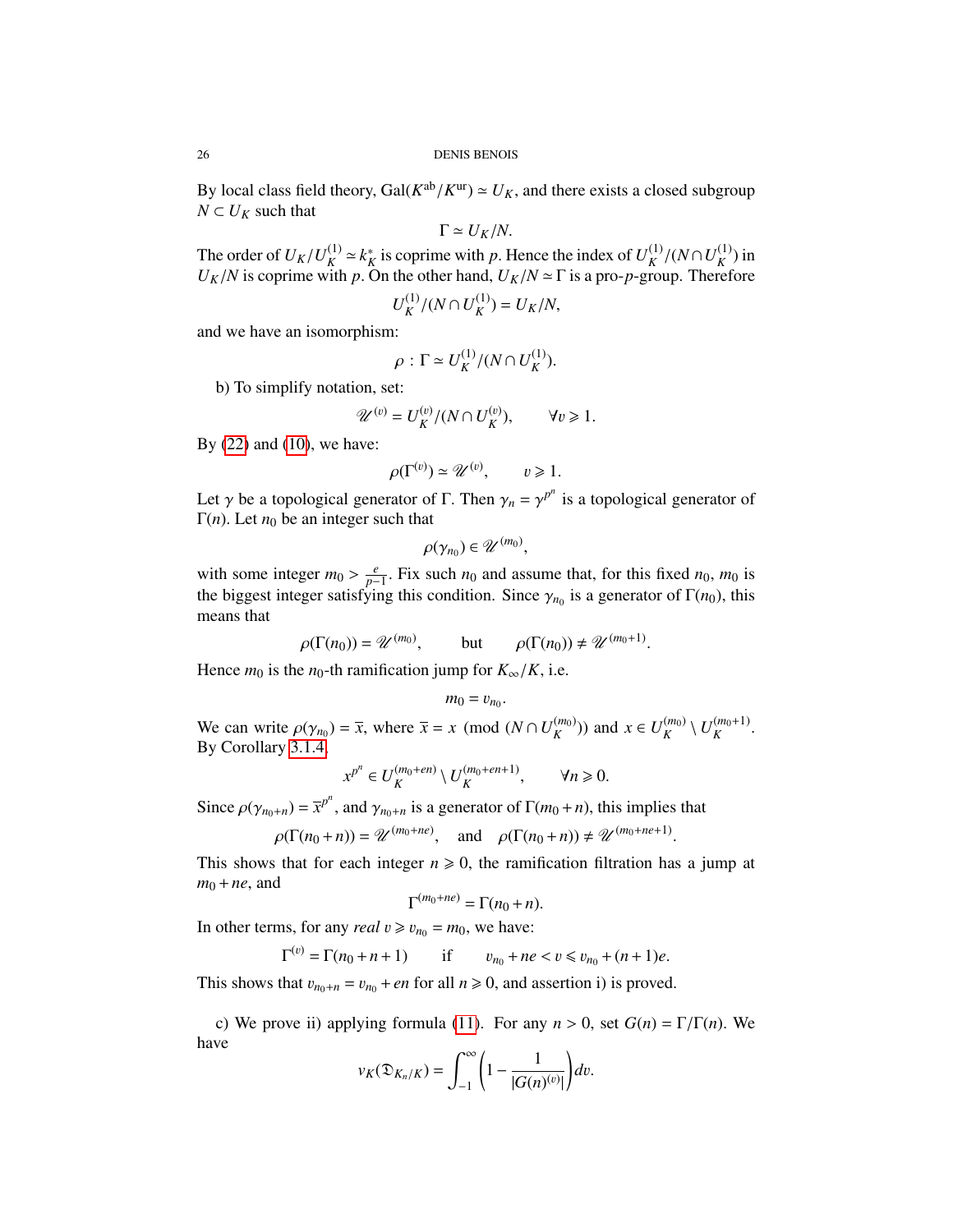By Herbrand's theorem,  $G(n)^{(v)} = \Gamma^{(v)}/(\Gamma(n) \cap \Gamma^{(v)})$ . Since  $\Gamma^{(v_n)} = \Gamma(n)$ , the ramifi-<br>cation jumps of  $G(n)$  are  $v_0, v_1, \ldots, v_{n-1}$  and we have: cation jumps of  $G(n)$  are  $v_0, v_1, \ldots, v_{n-1}$ , and we have:

(25) 
$$
|G(n)^{(v)}| = \begin{cases} p^{n-i}, & \text{if } v_{i-1} < v \le v_i, \\ 1, & \text{if } v > v_{n-1} \end{cases}
$$

(for  $i = 0$ , we set  $v_{i-1} := 0$  to uniformize notation). Assume that  $n > n_0$ . Then

$$
v_K(\mathfrak{D}_{K_n/K}) = A + \int_{v_{i_0}}^{v_{n-1}} \left(1 - \frac{1}{|G(n)^{(v)}|}\right) dv,
$$

where  $A = \int_0^{v_{n_0}}$ −1  $\left(1-\frac{1}{\sqrt{2}}\right)$  $|G(n)^{(v)}$ |  $dv$ . We evaluate the second integral using i) and [\(25\)](#page-24-2):

$$
\int_{v_{n_0}}^{v_{n-1}} \left(1 - \frac{1}{|G(n)^{(v)}|}\right) dv = \sum_{i=n_0+1}^{n-1} (v_i - v_{i-1}) \left(1 - \frac{1}{|G(n)^{(v)}|}\right) = \sum_{i=n_0+1}^{n-1} e\left(1 - \frac{1}{p^{n-i}}\right).
$$

Now an easy computation gives:

$$
\sum_{i=n_0+1}^{n-1} e\left(1-\frac{1}{p^{n-i}}\right) = e(n-n_0-1) + \frac{e}{p-1}\left(1-\frac{1}{p^{n-n_0-1}}\right).
$$

Setting  $c = A - e(n_0 + 1) + \frac{e}{p-1}$ , we see that for  $n > n_0$ ,

$$
v_K(\mathfrak{D}_{K_n/K}) = c + en - \frac{1}{(p-1)p^{n-n_0-1}}.
$$

This implies the proposition.

 $\Box$ 

Remark 3.1.6. *Proposition [3.1.2](#page-24-0) shows that the ramified* Z*p-extensions are arithmetically profinite in the sense of Section [6.1.](#page-45-1)*

#### <span id="page-26-0"></span>3.2. The normalized trace.

3.2.1. In this section,  $K_{\infty}/K$  is a totally ramified  $\mathbb{Z}_p$ -extension. Fix a topological generator  $\gamma$  of  $\Gamma$ . For any  $x \in K_n$ , set:

$$
T_{K_{\infty}/K}(x) = \frac{1}{p^n} \text{Tr}_{K_n/K}(x).
$$

It is clear that this definition does not depend on the choice of *<sup>n</sup>*. Therefore we have a well defined homomorphism

$$
T_{K_{\infty}/K}: K_{\infty} \to K.
$$

Note that  $T_{K_\infty/K}(x) = x$  for  $x \in K$ . Our first goal is to prove that  $T_{K_\infty/K}$  is continuous. It is probably more natural to state the results of this section in terms of absolute values rather that in terms of valuations. Let  $|\cdot|_K$  denote the absolute value on  $\overline{K}$ associated to  $v_K$ .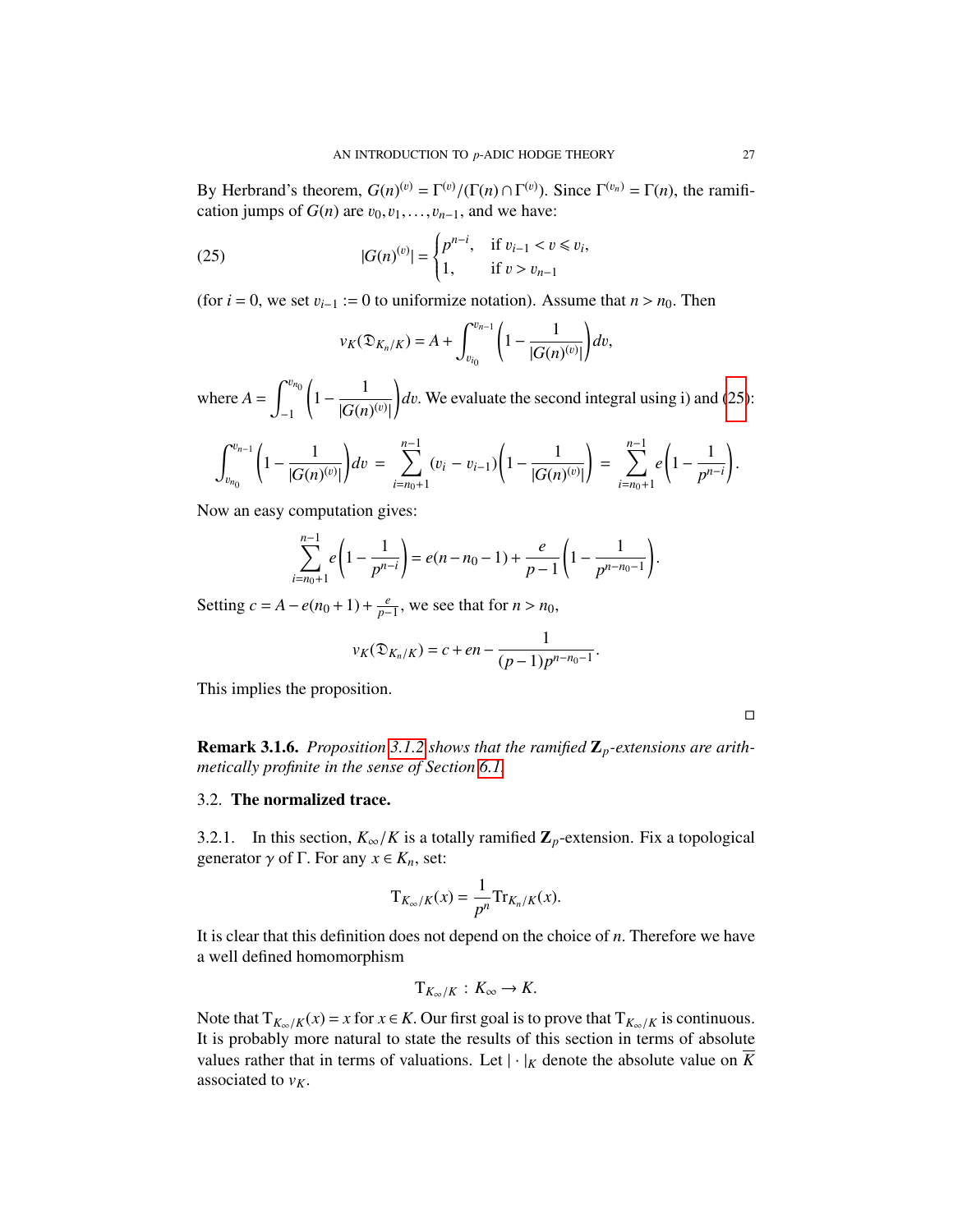<span id="page-27-3"></span>**Proposition 3.2.2.** *i)* There exists a constant  $c > 0$  such that

$$
|\mathrm{T}_{K_\infty/K}(x) - x|_K \leq c|\gamma(x) - x|_K, \qquad \forall x \in K_\infty.
$$

*ii)* The map  $T_{K_{\infty}/K}$  is continuous and extends by continuity to  $K_{\infty}$ .

*Proof.* a) By Proposition [3.1.2,](#page-24-0)  $v_K(\mathfrak{D}_{K_n/K_{n-1}}) = e_K + \alpha_n p^{-n}$ , where  $\alpha_n$  is bounded.<br>Applying Lemma 1.4.2 to the extension  $K/K_{n-1}$ , we obtain that Applying Lemma [1.4.2](#page-12-2) to the extension  $K_n/K_{n-1}$ , we obtain that

(26) 
$$
|\text{Tr}_{K_n/K_{n-1}}(x)|_K \leq |p|_K^{1-b/p^n} |x|_K, \qquad \forall x \in K_n,
$$

with some constant  $b > 0$  which does not depend on *n*.

b) Set  $\gamma_n = \gamma^{p^n}$ . For any  $x \in K_n$  we have:

<span id="page-27-1"></span>
$$
\mathrm{Tr}_{K_n/K_{n-1}}(x) = \sum_{i=0}^{p-1} \gamma_{n-1}^i(x),
$$

Therefore

$$
\mathrm{Tr}_{K_n/K_{n-1}}(x) - px = \sum_{i=0}^{p-1} (\gamma_{n-1}^i(x) - x) = \sum_{i=1}^{p-1} (1 + \gamma_{n-1} + \dots + \gamma_{n-1}^{i-1})(\gamma_{n-1}(x) - x).
$$

and we obtain that

<span id="page-27-0"></span>
$$
\left|\frac{1}{p}\text{Tr}_{K_n/K_{n-1}}(x)-x\right|_K\leqslant|p|_K^{-1}\cdot|\gamma_{n-1}(x)-x|_K,\qquad\forall x\in K_n.
$$

Since  $\gamma_{n-1}(x) - x = (1 + \gamma + \cdots + \gamma^{p^{n-1}-1})(\gamma(x) - x)$ , we also have:

(27) 
$$
\left| \frac{1}{p} \text{Tr}_{K_n/K_{n-1}}(x) - x \right|_K \leqslant |p|^{-1} \cdot |\gamma(x) - x|_K, \qquad \forall x \in K_n.
$$

<span id="page-27-2"></span>c) By induction on *<sup>n</sup>*, we prove that

(28) 
$$
\left|T_{K_{\infty}/K}(x)-x\right|_{K} \leq c_{n} \cdot |\gamma(x)-x|_{K}, \qquad \forall x \in K_{n},
$$

where  $c_1 = |p|_K$  and  $c_n = c_{n-1} \cdot |p|_K^{-b/p^n}$  $K_K^{-D/p}$ . For *n* = 1, this follows from formula [\(27\)](#page-27-0). For  $n \geq 2$  and  $x \in K_n$ , we write:

$$
T_{K_{\infty}/K}(x) - x = \left(\frac{1}{p} \text{Tr}_{K_n/K_{n-1}}(x) - x\right) + \left(\text{Tr}_{K_{\infty}/K}(y) - y\right), \qquad y = \frac{1}{p} \text{Tr}_{K_n/K_{n-1}}(x).
$$

The first term can be bounded using formula [\(27\)](#page-27-0). For the second term, we have:

$$
|\mathbf{T}_{K_{\infty}/K}(y) - y|_{K} \le c_{n-1} |\gamma(y) - y|_{K} = c_{n-1} |p|_{K}^{-1} \cdot |\mathbf{T} \mathbf{r}_{K_{n}/K_{n-1}}(\gamma(x) - x)|_{K}
$$
  
\$\le c\_{n-1} |p|\_{K}^{-b/p^{n}} |\gamma(x) - x|\_{K}\$.

(Here the last inequality follows from [\(26\)](#page-27-1)). This proves [\(28\)](#page-27-2).

d) Set  $c = c_1 \prod_{r=1}^{\infty}$ *n*=1  $|p|_K^{-b/p^n}$  $\int_K^{-b/p^n} = c_1|p|_K^{-b/(p-1)}$ . Then  $c_n < c$  for all  $n \ge 1$ . From formula [\(28\)](#page-27-2), we obtain:

$$
\left|\mathcal{T}_{K_{\infty}/K}(x) - x\right|_{K} \leq c \cdot |\gamma(x) - x|_{K}, \qquad \forall x \in K_{\infty}.
$$

This proves the first assertion of the proposition. The second assertion is its immediate consequence.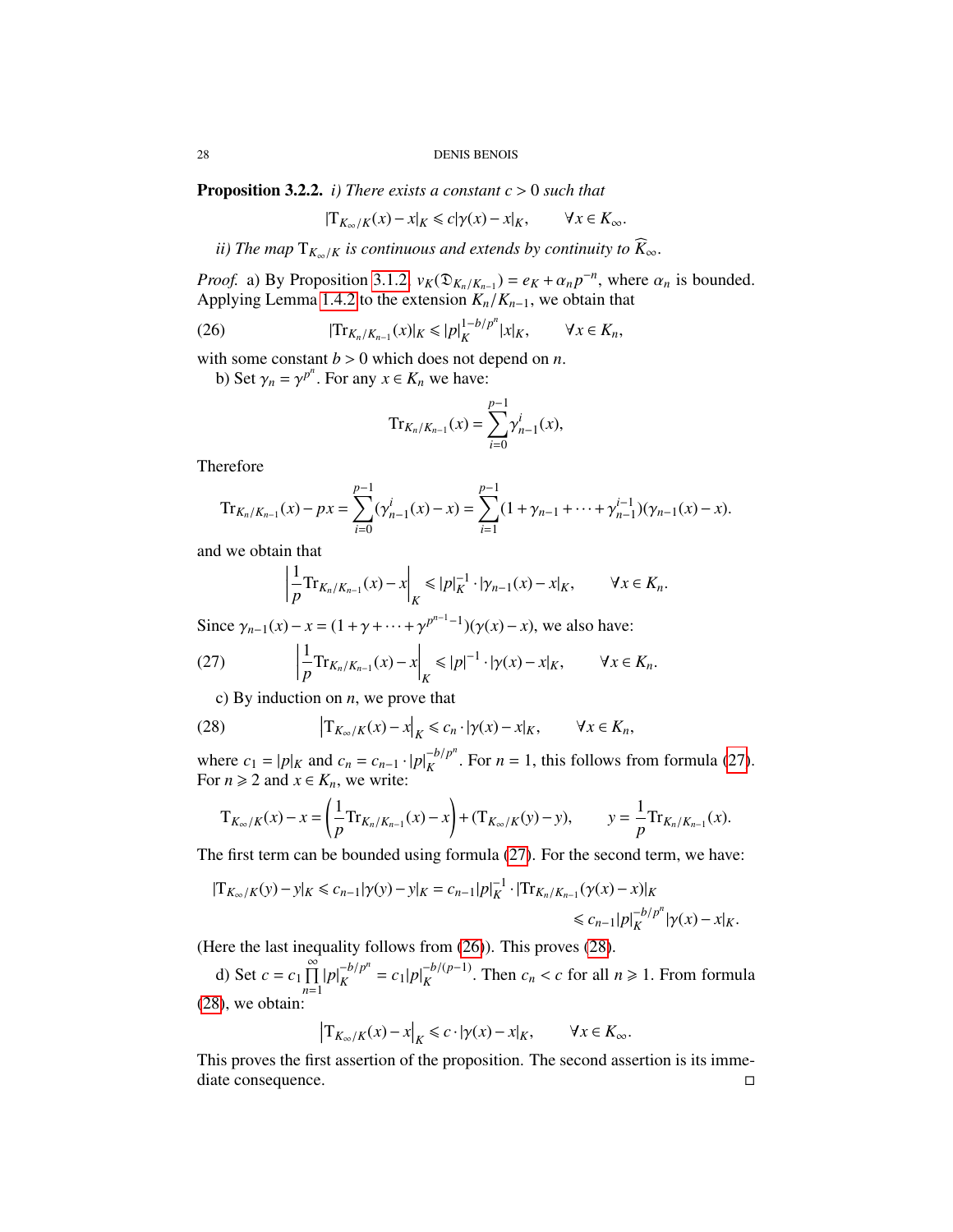**Definition.** *The map*  $T_{K_{\infty}/K}$  :  $\widehat{K}_{\infty} \to K$  is called the normalized trace.

3.2.3. Since  $T_{K_\infty/K}$  is an idempotent map, we have:

$$
\widehat{K}_{\infty}=K\oplus \widehat{K}_{\infty}^{\circ},
$$

where  $K_{\infty}^{\circ} = \text{ker}(T_{K_{\infty}/K}).$ 

<span id="page-28-1"></span>Theorem 3.2.4 (Tate). *i)* The operator  $\gamma$  − 1 *is bijective, with a continuous inverse, on*  $\widetilde{K}_{\infty}^{\circ}$ . ∞.<br>E

*ii) For any*  $\lambda \in U_K^{(1)}$ *K which is not a root of unity, the map* γ−λ *is bijective, with a continuous inverse, on*  $\widehat{K}_{\infty}$ .

*Proof.* a) Write  $K_n = K \oplus K_n^{\circ}$ , where  $K_n^{\circ} = \text{ker}(T_{K_\infty/K}) \cap K_n$ . Since  $\gamma - 1$  is injective on  $K^\circ$  and  $K^\circ$  and  $K^\circ$  = on  $K_n^{\circ}$ , and  $K_n^{\circ}$  has finite dimension over  $K, \gamma - 1$  is bijective on  $K_n^{\circ}$  and on  $K_\infty^{\circ} = \square K^\circ \square$  *L* is denote its inverse. From Proposition 3.2.2, it follows that  $∪$  *K*<sub>0</sub><sup>∞</sup>. Let *ρ* : *K*<sub>∞</sub><sup>°</sup> → *K*<sub>∞</sub><sup>°</sup> denote its inverse. From Proposition [3.2.2,](#page-27-3) it follows that

$$
|x|_K \le c |(\gamma - 1)(x)|_K, \qquad \forall x \in K_\infty^\circ,
$$

and therefore

$$
|\rho(x)|_K \leq c|x|_K, \qquad \forall x \in K_\infty^\circ.
$$

Thus  $\rho$  is continuous and extends to  $\widehat{K}_{\infty}^{\circ}$ . This proves the theorem for  $\lambda = 1$ .<br>
b) A source that  $\lambda \subset U^{(1)}$  is such that

b) Assume that  $\lambda \in U_K^{(1)}$  $\binom{1}{K}$  is such that

$$
|\lambda - 1|_K < c^{-1}.
$$

Then  $\rho(\gamma - \lambda) = 1 + (1 - \lambda)\rho$ , and the series

$$
\theta = \sum_{i=0}^{\infty} (\lambda - 1)^i \rho^i
$$

converges to an operator  $\theta$  such that  $\rho \theta(\gamma - \lambda) = 1$ . Thus  $\gamma - \lambda$  is invertible on  $\widehat{K}_{\infty}^{\circ}$ .<br>Since  $\lambda \neq 1$  it is also invertible on K Since  $\lambda \neq 1$ , it is also invertible on *K*.

c) In the general case, we choose *n* such that  $|\lambda^{p^n} - 1|_K < c^{-1}$ <br> $\lambda^p \neq 1$ . Applying part b) to the operator  $\lambda^{p^n} - \lambda^{p^n}$ , we see that c) In the general case, we choose *n* such that  $|\lambda^{p^n} - 1|_K < c^{-1}$ . By assumptions,  $p^n \neq 1$ . Applying part b) to the operator  $\gamma^{p^n} - \lambda^{p^n}$ , we see that it is invertible on  $\sum_{n=0}^{\infty}$ .  $\widehat{K}_{\infty}^{\circ}$ . Since

$$
\gamma^{p^n} - \lambda^{p^n} = (\gamma - \lambda) \sum_{i=0}^{p^n - 1} \gamma^{p^n - i - 1} \lambda^i,
$$

the operator  $\gamma - \lambda$  is also invertible, and the theorem is proved.  $\square$ 

#### <span id="page-28-0"></span>3.3. Application to continuous cohomology.

3.3.1. We apply the results of the previous section to the computation of some continuous cohomology of Γ. For any continuous character  $\eta : \Gamma \to U_K$ , we denote by  $\widehat{K}_{\infty}(\eta)$  the group  $\widehat{K}_{\infty}$  equipped with the natural action of Γ twisted by  $\eta$ :

$$
(g, x) \mapsto \eta(g) \cdot g(x), \qquad g \in \Gamma, \quad x \in K_{\infty}.
$$

Let  $H^n(\Gamma, -)$  denote the *continuous* cohomology of  $\Gamma$  (see, for example, [\[119,](#page-130-3) Chapter II 871 for definition) Chapter II, §7] for definition).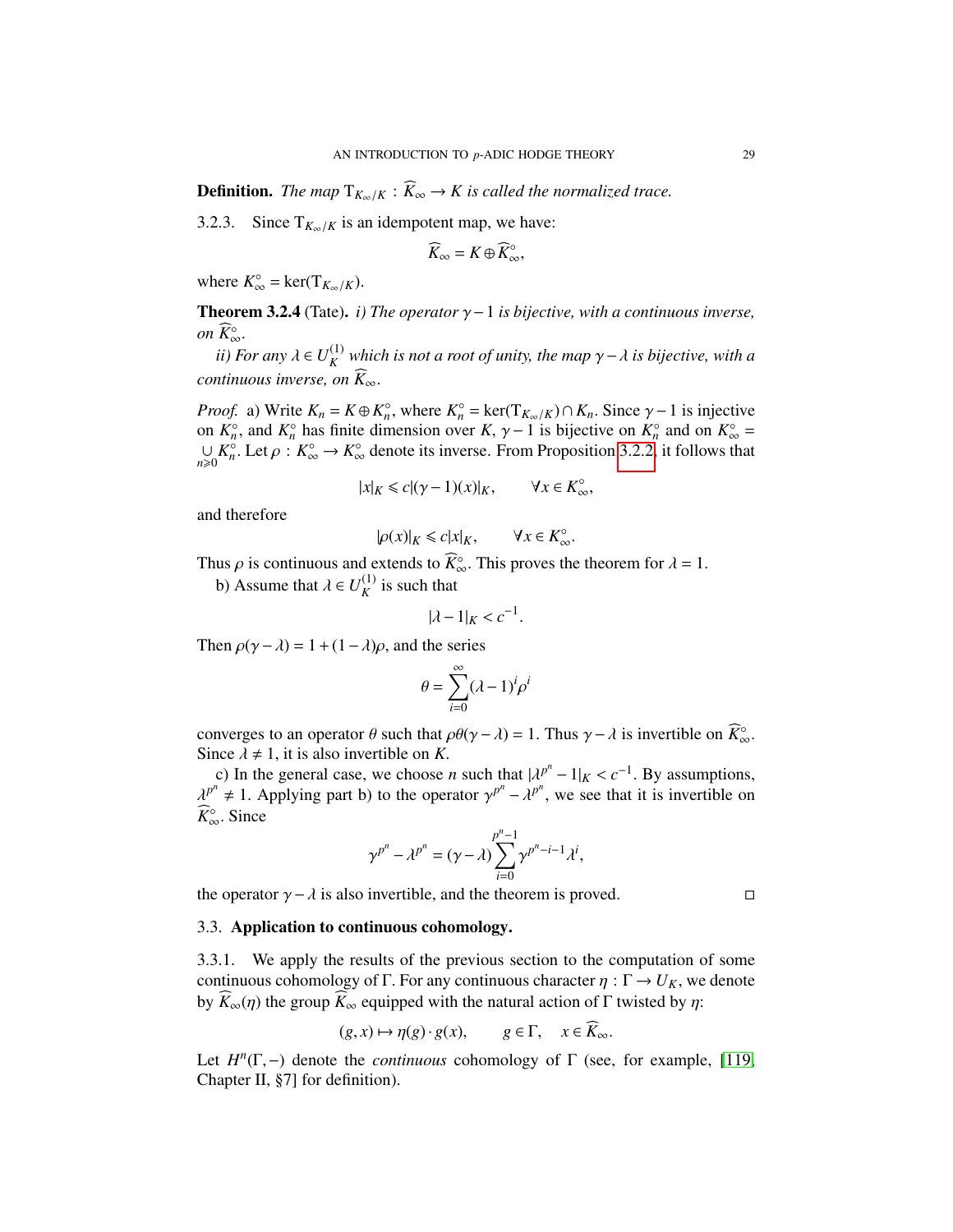#### 30 DENIS BENOIS

**Theorem 3.3.2** (Tate). *i)*  $H^0(\Gamma, \widehat{K}_\infty) = K$  and  $H^0(\Gamma, \widehat{K}_\infty(\eta)) = 0$  for any continuous character  $n : \Gamma \to U_N$  with infinite image *character*  $\eta : \Gamma \to U_K$  *with infinite image.* 

*ii*)  $H^1(\Gamma, \widehat{K}_{\infty})$  *is a one-dimensional vector space over K, and*  $H^1(\Gamma, \widehat{K}_{\infty}(\eta)) = 0$ <br>*i any character n* :  $\Gamma \to H_K$  with infinite image *for any character*  $\eta : \Gamma \to U_K$  *with infinite image.* 

*Proof.* i) The first statement follows directly from Theorem [3.2.4.](#page-28-1)

ii) Since Γ is procyclic, any cocycle *f* : Γ →  $K_∞(η)$  is completely determined by *f*(γ). This gives an isomorphism between  $H^1(\Gamma, \widehat{K}_{\infty}(\eta))$  and the cokernel of  $\chi - n(\chi)$ . Applying again Theorem 3.2.4, we obtain ii)  $\gamma - \eta(\gamma)$ . Applying again Theorem [3.2.4,](#page-28-1) we obtain ii).

### 4. Deeply ramified extensions

#### <span id="page-29-1"></span><span id="page-29-0"></span>4.1. Deeply ramified extensions.

4.1.1. In this section, we review the theory of deeply ramified extensions of Coates– Greenberg [\[37\]](#page-126-0). This theory goes back to Tate's paper [\[151\]](#page-131-0), where the case of  $\mathbb{Z}_p$ -extensions was studied and applied to the proof of the Hodge–Tate decomposition for *p*-divisible groups.

Let  $K_{\infty}/K$  be an infinite algebraic extension of a local field K of characteristic <sup>0</sup>. Recall that for each *<sup>m</sup>*, the number of algebraic extensions of *<sup>K</sup>* of degree *<sup>m</sup>* is finite. Hence we can always write  $K_{\infty}$  in the form

$$
K_{\infty} = \bigcup_{n=0}^{\infty} K_n, \qquad K_0 = K, \qquad K_n \subset K_{n+1}, \qquad [K_n : K] < \infty.
$$

Following [\[75\]](#page-128-6), we define the different of  $K_{\infty}/K$  as the intersection of the differents of its finite subextensions:

**Definition.** *The different of*  $K_{\infty}/K$  *is defined as:* 

$$
\mathfrak{D}_{K_{\infty}/K}=\mathop{\cap}\limits_{n=0}^{\infty}(\mathfrak{D}_{K_n/K}O_{K_{\infty}}).
$$

4.1.2. Let  $L_{\infty}$  be a finite extension of  $K_{\infty}$ . Then  $L_{\infty} = K_{\infty}(\alpha)$ , where  $\alpha$  is a root of an irreducible polynomial  $f(X) \in K_\infty[X]$ . The coefficients of  $f(X)$  belong to a finite extension  $K_f$  of K. Set:

$$
n_0 = \min\{n \in \mathbf{N} \mid f(X) \in K_n[X]\}.
$$

Let  $L_n = K_n(\alpha)$  for all  $n \ge n_0$ . Then

$$
L_{\infty}=\bigcup_{n=n_0}^{\infty}L_n.
$$

In what follows, we will assume that  $n_0 = 0$  without loss of generality. Note that the degree  $[L_n : K_n] = \deg(f)$  does not depend on  $n \ge 0$ .

<span id="page-29-2"></span>**Proposition 4.1.3.** *i)* If  $m \ge n$ , then

$$
\mathfrak{D}_{L_n/K_n}O_{L_m}\subset \mathfrak{D}_{L_m/K_m}.
$$

*ii) One has:*

$$
\mathfrak{D}_{L_\infty/K_\infty}=\mathop{\cup}\limits_{n=0}^\infty(\mathfrak{D}_{L_n/K_n}O_{L_\infty}).
$$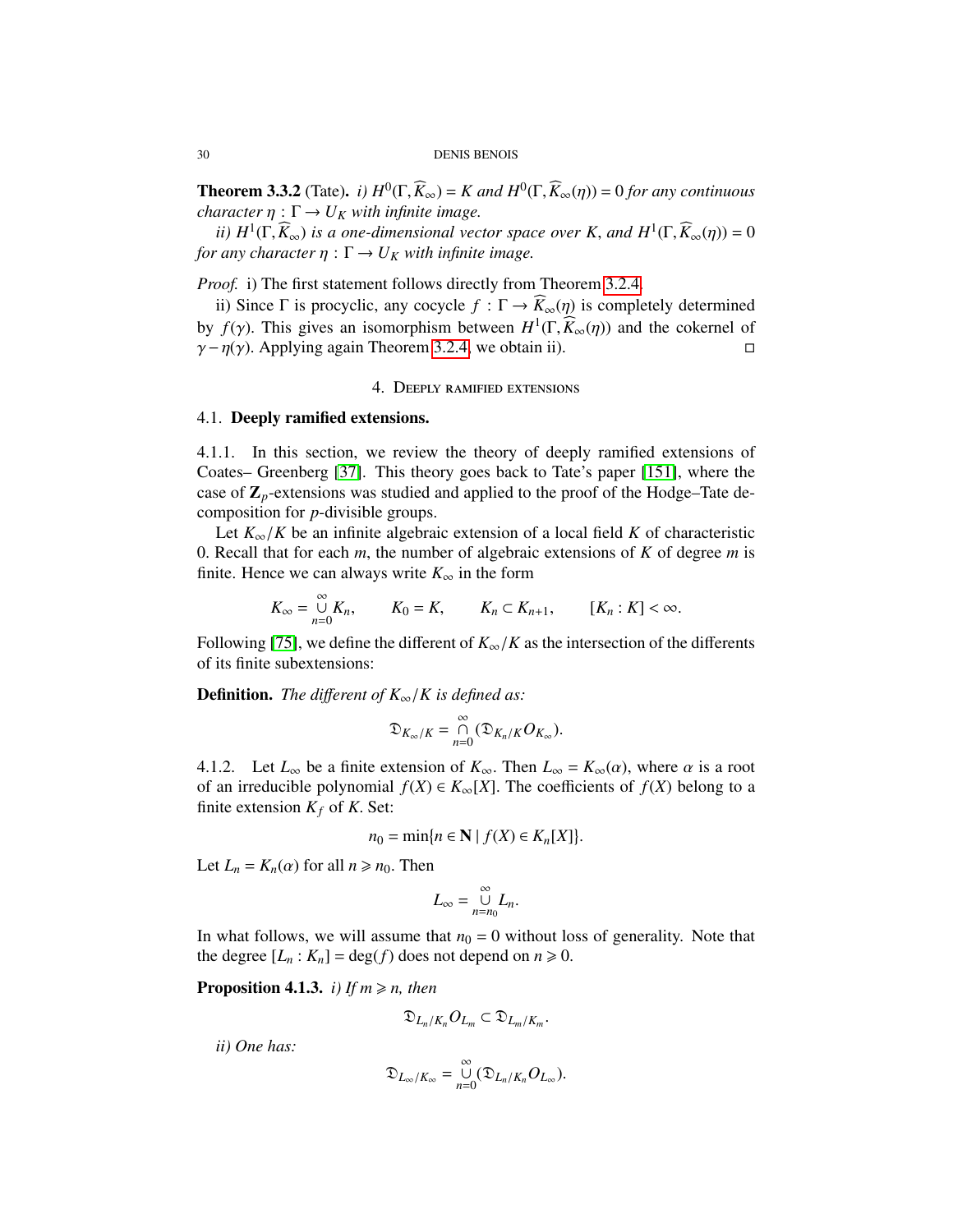*Proof.* i) We consider the trace pairing [\(3\)](#page-8-1):

$$
t_{L_n/K_n}: L_n \times L_n \to K_n.
$$

Let  $\{e_k\}_{k=1}^s$  be a basis of  $O_{L_n}$  over  $O_{K_n}$ , and let  $\{e_k^*\}$  $\binom{k}{k}$ <sup>s</sup><sub> $k=1$ </sub> denote the dual basis. Then

$$
\mathfrak{D}_{L_n/K_n}=O_{L_n}e_1^*+\cdots+O_{L_n}e_s^*.
$$

Since  $\{e_k\}_{k=1}^s$  is also a basis of  $L_m$  over  $K_m$ , any  $x \in \mathfrak{D}_{L_m/K_m}^{-1}$  can be written as

$$
x = \sum_{k=1}^{s} a_k e_k^*.
$$

Then

$$
a_k = t_{L_m/K_m}(x, e_k) \in O_{K_m}, \qquad \forall 1 \leq k \leq s,
$$

and we have:

$$
x \in O_{K_m}e_1^* + \cdots + O_{K_m}e_s^* \subset \mathfrak{D}_{L_n/K_n}^{-1}O_{L_m}.
$$

Hence  $\mathfrak{D}_I^{-1}$  $L_m/K_m$ <br>the s  $\subset \mathfrak{D}_{I}^{-1}$ nce  $\mathfrak{D}_{L_m/K_m}^{-1} \subset \mathfrak{D}_{L_n/K_n}^{-1} O_{L_m}$ , and therefore  $\mathfrak{D}_{L_n/K_n} O_{L_m} \subset \mathfrak{D}_{L_m/K_m}$ .<br>ii) By the same argument as in the proof of i), the following holds:

$$
\bigcup_{n=0}^{\infty}(\mathfrak{D}_{L_n/K_n}O_{L_{\infty}})\subset \mathfrak{D}_{L_{\infty}/K_{\infty}}.
$$

We need to prove that  $\mathfrak{D}_{L_{\infty}/K_{\infty}} \subset \bigcup_{n=0}^{\infty} (\mathfrak{D}_{L_n/K_n} O_{L_{\infty}})$  or, equivalently, that

$$
\mathop{\cap}\limits_{n=0}^{\infty}(\mathfrak{D}_{L_n/K_n}^{-1}O_{L_{\infty}})\subset \mathfrak{D}_{L_{\infty}/K_{\infty}}^{-1}.
$$

Let  $x \in \bigcap_{n=0}^{\infty} (\mathfrak{D}_{L_n}^{-1})$  $L_n / K_n O_{L_\infty}$ ) and  $y \in O_{L_\infty}$ . Choosing *n* such that  $x \in \mathfrak{D}_{L_n / K_n}^{-1}$  and  $y \in O_{L_n}$ , we have:

$$
t_{L_{\infty}/K_{\infty}}(x,y)=t_{L_n/K_n}(x,y)\in O_{K_n}\subset O_{K_{\infty}}.
$$

The proposition is proved.

4.1.4. For any algebraic extension *<sup>M</sup>*/*<sup>K</sup>* of local fields (finite or infinite) we set:

$$
v_K(\mathfrak{D}_{M/K}) = \inf \{ v_K(x) \mid x \in \mathfrak{D}_{M/K} \}.
$$

**Definition.** *i*) We say that  $K_{\infty}/K$  has finite conductor if there exists  $v \ge 0$  such that  $K_{\infty} \subset \overline{K}^{(v)}$ . *If that is the case, we call the conductor of*  $K_{\infty}/K$  *the number* 

$$
c(K_{\infty}) = \inf \{ v \mid K_{\infty} \subset \overline{K}^{(v-1)} \}.
$$

*ii)* We say that  $K_{\infty}/K$  is deeply ramified if it does not have finite conductor.

Below, we give some examples of deeply ramified extensions.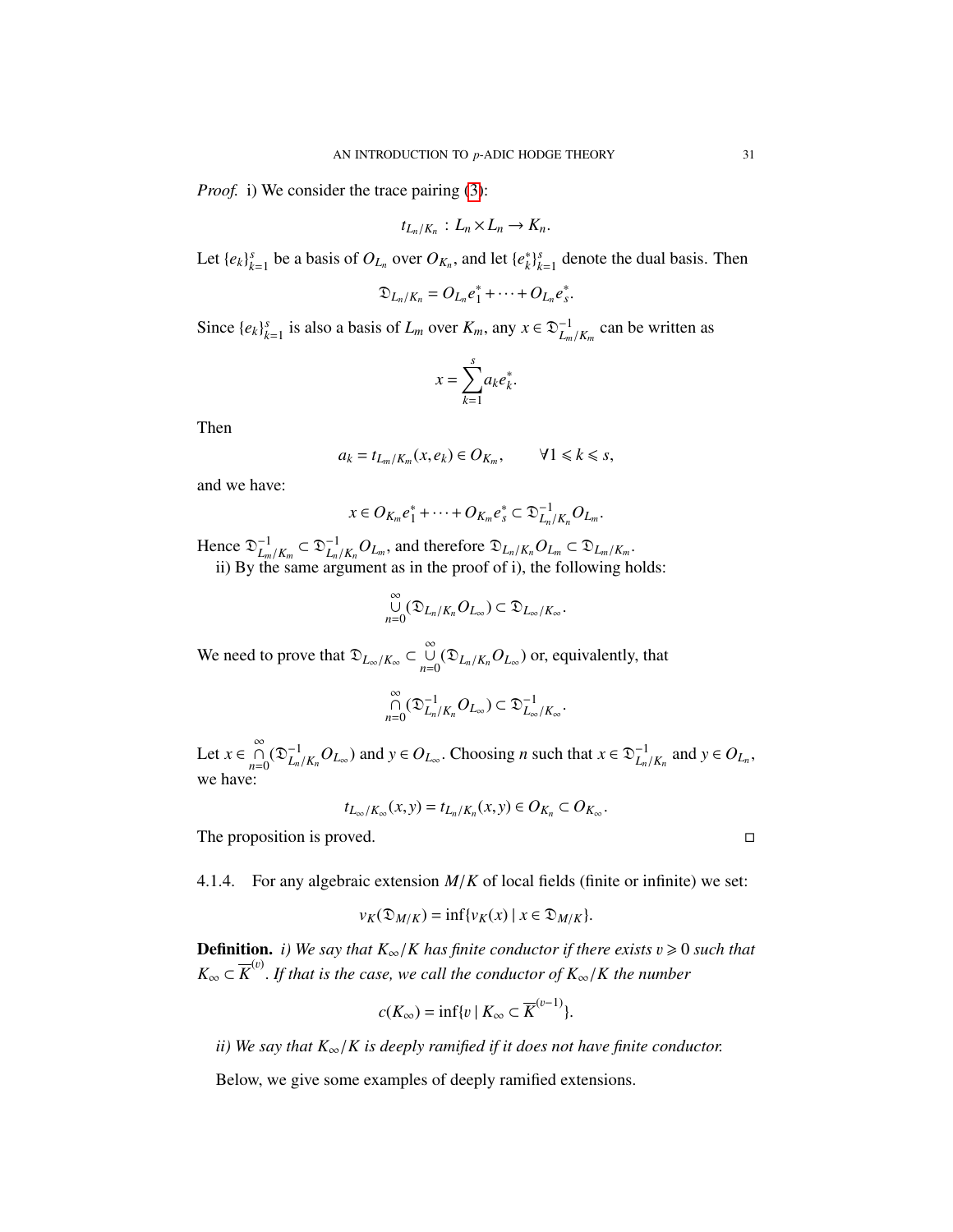4.1.5. **Examples.** 1) The cyclotomic extension  $K(\zeta_{p^{\infty}})/K$  is deeply ramified. This follows from Proposition [3.1.2.](#page-24-0)

2) Fix a uniformizer  $\pi$  of *K* and set  $\pi_n = \pi^{1/p^n}$ . Then the infinite Kummer extension  $K(\pi^{1/p^{\infty}}) = \bigcup_{n=1}^{\infty} K(\pi_n)$  is deeply ramified. This can be proved by a direct computation or alternatively computing the different of this extension and using Theorem [4.1.7](#page-31-0) below.

3) Let  $K_{\infty}/K$  be a totally ramified infinite Galois extension such that its Galois group  $G = \text{Gal}(K_{\infty}/K)$  is a Lie group. From Theorem [1.3.11,](#page-12-3) it follows that  $K_{\infty}/K$ is deeply ramified. We will come back to this example in Section [6.](#page-45-0)

4.1.6. Now we state our main theorem about deeply ramified extensions.

<span id="page-31-0"></span>Theorem 4.1.7 (Coates–Greenberg). *Let K*∞/*K be an algebraic extension of local fields. Then the following assertions are equivalent:*

 $i)$   $v_K(\mathfrak{D}_{K_\infty/K}) = +\infty;$ *ii) K*∞/*K is deeply ramified; iii) For any finite extension L*∞/*K*<sup>∞</sup> *one has:*

$$
v_K(\mathfrak{D}_{L_\infty/K_\infty})=0;
$$

*iv)* For any finite extension  $L_{\infty}/K_{\infty}$  one has:

$$
\mathrm{Tr}_{L_{\infty}/K_{\infty}}(\mathfrak{m}_{L_{\infty}})=\mathfrak{m}_{K_{\infty}}.
$$

In sections [4.1.8-](#page-31-1)[4.1.12](#page-33-1) below, we prove the implications

$$
i) \Leftrightarrow ii) \Rightarrow iii) \Rightarrow iv).
$$

<span id="page-31-1"></span>Lemma 4.1.8. *For any finite extension M*/*K, one has:*

<span id="page-31-2"></span>
$$
\frac{c(M)}{2} \leq v_K(\mathfrak{D}_{M/K}) \leq c(M).
$$

*Proof.* We have:

$$
[M : M \cap \overline{K}^{(v)}] = 1, \quad \text{for any } v > c(M) - 1;
$$
\n
$$
[M : M \cap \overline{K}^{(v)}] \ge 2, \quad \text{if } -1 \le v < c(M) - 1.
$$

Therefore

$$
v_K(\mathfrak{D}_{M/K})=\int_{-1}^{\infty}\Biggl(1-\frac{1}{[M:M\cap \overline{K}^{(v)}]}\Biggr)dv\leq \int_{-1}^{c(M)-1}dv=c(M),
$$

and

$$
v_K(\mathfrak{D}_{M/K}) = \int_{-1}^{\infty} \left(1 - \frac{1}{[M : M \cap \overline{K}^{(v)}]} \right) dv \ge \frac{1}{2} \int_{-1}^{c(M)-1} dv = \frac{c(M)}{2}.
$$

The lemma is proved.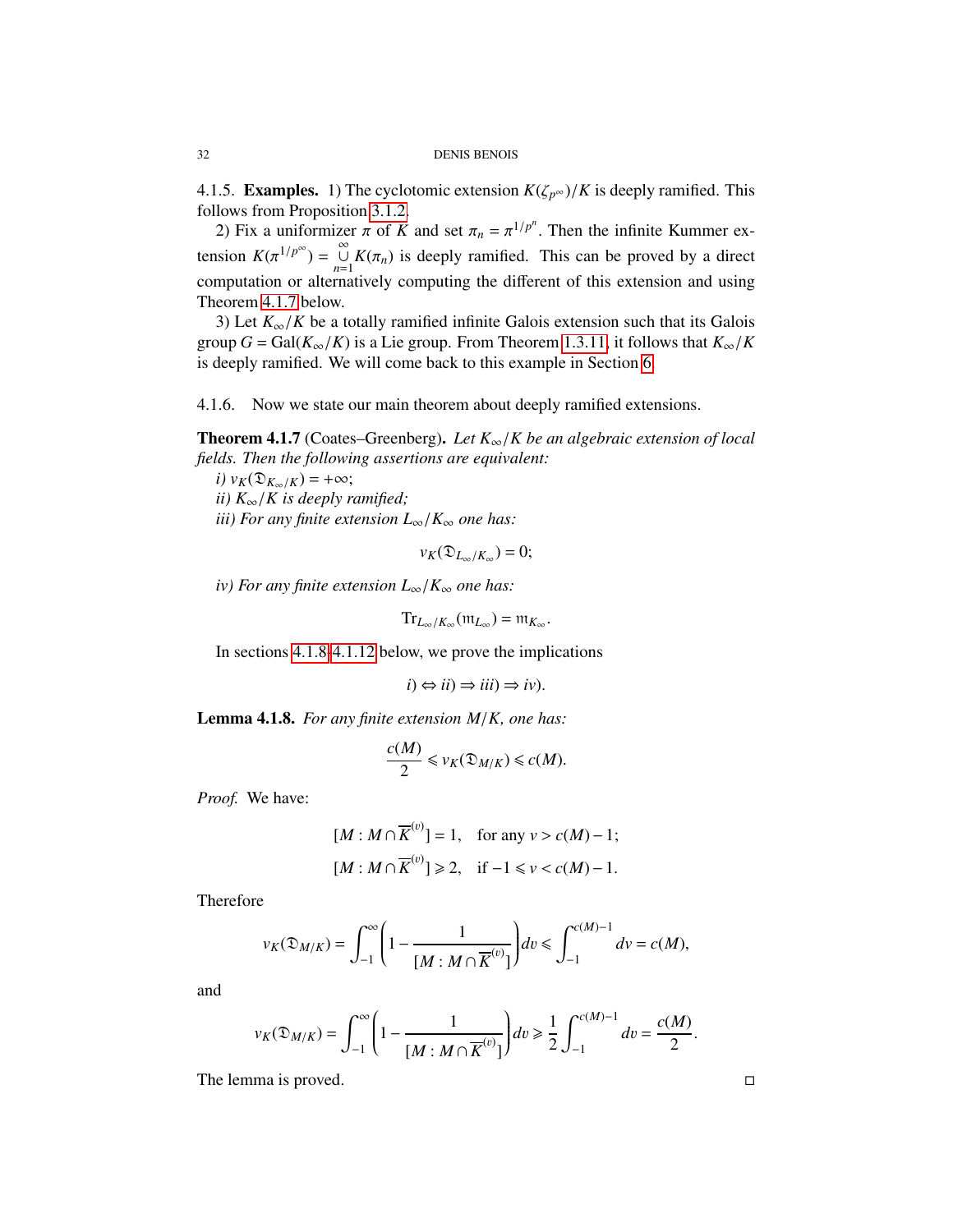4.1.9. We prove that  $i) \Leftrightarrow ii$ . First assume that  $v_K(\mathfrak{D}_{K_\infty/K}) = +\infty$ . For any  $c > 0$ , there exists  $K \subset M \subset K_\infty$  such that  $v_K(\mathfrak{D}_{M/K}) \ge c$ . By Lemma [4.1.8,](#page-31-1)  $c(M) \ge c$ . This shows that  $K_{\infty}/K$  doesn't have finite conductor.

Conversely, assume that  $K_{\infty}/K$  doesn't have finite conductor. Then for each  $c >$ 0, there exists a non-zero element β ∈  $K_{\infty} ∩ \overline{K}^{(c)}$ . Let  $M = K(β)$ . Then  $v_K(Ω_{M/K}) ≥ \frac{c}{2}$ <br>by Lemma 4.1.8. Therefore  $v_K(Ω_{M/K}) = +∞$ 2 by Lemma [4.1.8.](#page-31-1) Therefore  $v_K(\mathfrak{D}_{K_\infty/K}) = +\infty$ .

<span id="page-32-0"></span>**Lemma 4.1.10.** Assume that w is such that  $L \subset \overline{K}^{(w)}$ . Then for any  $n \ge 0$ ,

$$
[L_n: L_n \cap \overline{K}^{(w)}] = [K_n: K_n \cap \overline{K}^{(w)}].
$$

*Proof.* Since  $\overline{K}^{(w)}/K$  is a Galois extension,  $K_n$  and  $\overline{K}^{(w)}$  are linearly disjoint over  $K \circ \overline{K}^{(w)}$ . Therefore,  $K \circ \overline{K}^{(w)}$ . We have  $K_n \cap \overline{K}^{(w)}$ . Therefore  $K_n$  and  $\overline{K}^{(w)} \cap L_n$  are linearly disjoint over  $K_n \cap \overline{K}^{(w)}$ . We have:

(29) 
$$
[K_n:K_n\cap \overline{K}^{(w)}] = [K_n\cdot (\overline{K}^{(w)}\cap L_n):(\overline{K}^{(w)}\cap L_n)].
$$

Clearly  $K_n \cdot (\overline{K}^{(w)} \cap L_n) \subset L_n$ . Conversely, from  $L_n = K_n \cdot L$  and  $L \subset \overline{K}^{(w)}$ , it follows that  $L_n \subset K_n \cdot (\overline{K}^{(w)} \cap L_n)$ . Thus

$$
L_n=K_n\cdot (\overline{K}^{(w)}\cap L_n).
$$

Together with [\(29\)](#page-31-2), this proves the lemma.  $\square$ 

4.1.11. We prove that  $ii) \Rightarrow iii$ . By the multiplicativity of the different, for any  $n \geq 0$ , we have:

$$
v_K(\mathfrak{D}_{L_n/K_n})=v_K(\mathfrak{D}_{L_n/K})-v_K(\mathfrak{D}_{K_n/K}).
$$

Let *w* be such that  $L \subset \overline{K}^{(w)}$ . Using formula [\(11\)](#page-11-1) and Lemma [4.1.10,](#page-32-0) we obtain:

$$
v_K(\mathfrak{D}_{L_n/K_n}) = \int_{-1}^{\infty} \left( \frac{1}{[K_n : (K_n \cap \overline{K}^{(v)})]} - \frac{1}{[L_n : (L_n \cap \overline{K}^{(v)})]} \right) dv =
$$
  

$$
\int_{-1}^{w} \left( \frac{1}{[K_n : (K_n \cap \overline{K}^{(v)})]} - \frac{1}{[L_n : (L_n \cap \overline{K}^{(v)})]} \right) dv \leq \int_{-1}^{w} \frac{dv}{[K_n : (K_n \cap \overline{K}^{(v)})]}
$$

Since  $[K_n : (K_n \cap \overline{K}^{(v)})] \geq [K_n : (K_n \cap \overline{K}^{(w)})]$  if  $v \leq w$ , this gives the following estimate for the different: for the different:

$$
v_K(\mathfrak{D}_{L_n/K_n}) \leq \frac{w+1}{[K_n:(K_n \cap \overline{K}^{(w)})]}
$$

Since  $K_{\infty}/K$  doesn't have finite conductor, for any  $c > 0$  there exists  $n \ge 0$  such that  $[K_n : (K_n \cap \overline{K}^{(w)})] > c$ , and therefore  $v_K(\mathfrak{D}_{L_n/K_n}) \leq (w+1)/c$ . This proves that  $v_K(\mathfrak{D}_{L_\infty/K_\infty})=0.$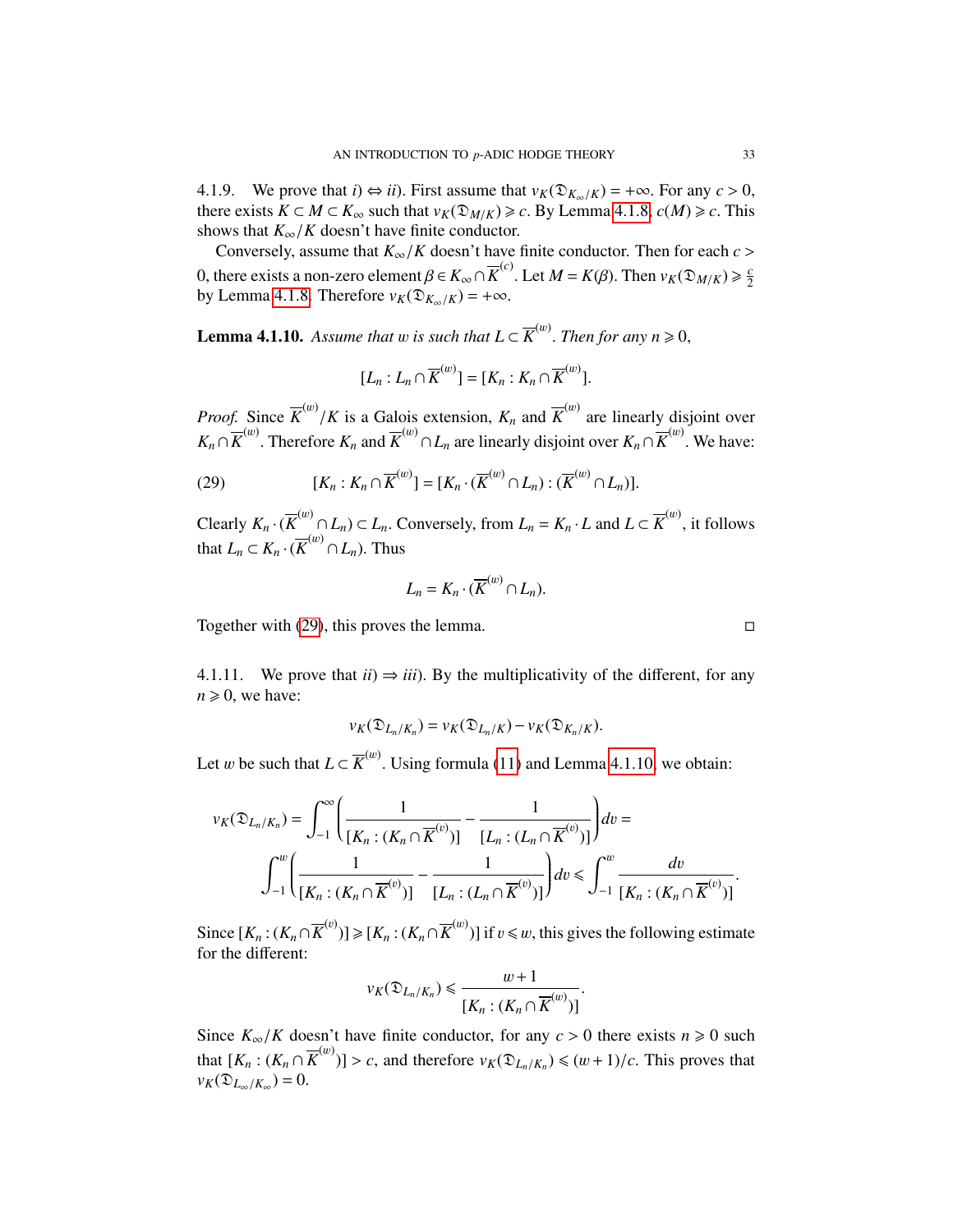<span id="page-33-1"></span>4.1.12. We prove that  $iii) \Rightarrow iv$ ). We consider two cases.

a) First assume that the set { $e(K_n/K)$  |  $n \ge 0$ } is bounded. Then there exists  $n_0 \in I$ such that  $e(K_n/K_{n_0}) = 1$  for any  $n \ge n_0$ . Therefore  $e(L_n/L_{n_0}) = 1$  for any  $n \ge n_0$ , and by the mutinlicativity of the different by the mutiplicativity of the different

$$
\mathfrak{D}_{L_n/K_n}=\mathfrak{D}_{L_{n_0}/K_{n_0}}O_{L_n},\qquad\forall n\geq n_0.
$$

From Proposition [4.1.3](#page-29-2) and assumption iii), it follows that  $\mathfrak{D}_{L_n/K_n} = O_{L_n}$  for all  $n > n_0$ . Therefore the extensions  $L/K$  are unregarded and Lemma 1.4.2 (or just  $n \ge n_0$ . Therefore the extensions  $L_n/K_n$  are unramified, and Lemma [1.4.2](#page-12-2) (or just the well known surjectivity of the trace map for unramified extensions) gives:

$$
\operatorname{Tr}_{L_n/K_n}(\mathfrak{m}_{L_n}) = \mathfrak{m}_{K_n}, \quad \text{for all } n \geq n_0.
$$

Thus  $Tr_{L_{\infty}/K_{\infty}}(\mathfrak{m}_{L_{\infty}}) = \mathfrak{m}_{K_{\infty}}$ <br>b) Now assume that the

b) Now assume that the set  $\{e(K_n/K) | n \ge 0\}$  is unbounded. Let  $x \in \mathfrak{m}_{K_\infty}$ . Then there exists *n* such that  $x \in m_{K_n}$ . By Lemma [1.4.2,](#page-12-2)

$$
\mathrm{Tr}_{L_n/K_n}(\mathfrak{m}_{L_n}) = \mathfrak{m}_{K_n}^{r_n}, \qquad r_n = \left[\frac{\nu_{L_n}(\mathfrak{D}_{L_n/K_n}) + 1}{e(L_n/K_n)}\right].
$$

From our assumptions and Proposition [4.1.3,](#page-29-2) it follows that we can choose *n* such that in addition

$$
v_K(\mathfrak{D}_{L_n/K_n})+\frac{1}{e(L_n/K)}\leqslant v_K(x).
$$

Then

$$
r_n \leqslant \frac{\nu_{L_n}(\mathfrak{D}_{L_n/K_n}) + 1}{e(L_n/K_n)} = \left(\nu_K(\mathfrak{D}_{L_n/K_n}) + \frac{1}{e(L_n/K)}\right) e(K_n/K) \leqslant \nu_{K_n}(x).
$$

Since  $Tr_{L_n/K_n}(\mathfrak{m}_{L_n})$  is an ideal in  $O_{K_n}$ , this implies that  $x \in Tr_{L_n/K_n}(\mathfrak{m}_{L_n})$ , and the inclusion  $\mathfrak{m}_{K_n} \subset Tr_{L_n/K_n}(\mathfrak{m}_{L_n})$  is proved. Since the converse inclusion is trivial. inclusion  $m_{K_{\infty}} \subset Tr_{L_{\infty}/K_{\infty}}(m_{L_{\infty}})$  is proved. Since the converse inclusion is trivial, we have  $m_{K_{\infty}} = Tr_{L_{\infty}/K_{\infty}} (m_{L_{\infty}})$ .

#### <span id="page-33-0"></span>4.2. Almost étale extensions.

4.2.1. In this section, we introduce, in our very particular setting, the notion of an almost étale extension.

**Definition.** A finite extension  $E/F$  of non archimedean fields is almost étale if and *only if*

$$
\mathrm{Tr}_{E/F}(\mathfrak{m}_E)=\mathfrak{m}_F.
$$

It is clear that an unramified extension of local fields is almost étale. Below, we give two other archetypical examples of almost étale extensions.

4.2.2. Examples. 1) Assume that *F* is a perfect non-archimedean field of characteristic  $p$ . Then any finite extension of  $F$  is almost étale.

*Proof.* Let *E*/*F* be a finite extension. It is clear that  $Tr_{E/F}(m_E) \subset m_F$ . Moreover,  $Tr_{E/F}(m_E)$  is an ideal of  $O_F$ , and for any  $\alpha \in m_E$ , one has:

$$
\lim_{n\to+\infty}|\mathrm{Tr}_{E/F}\varphi^{-n}(\alpha)|_F=0.
$$

This implies that  $m_F \subset Tr_{E/F}(m_E)$ , and the proposition is proved.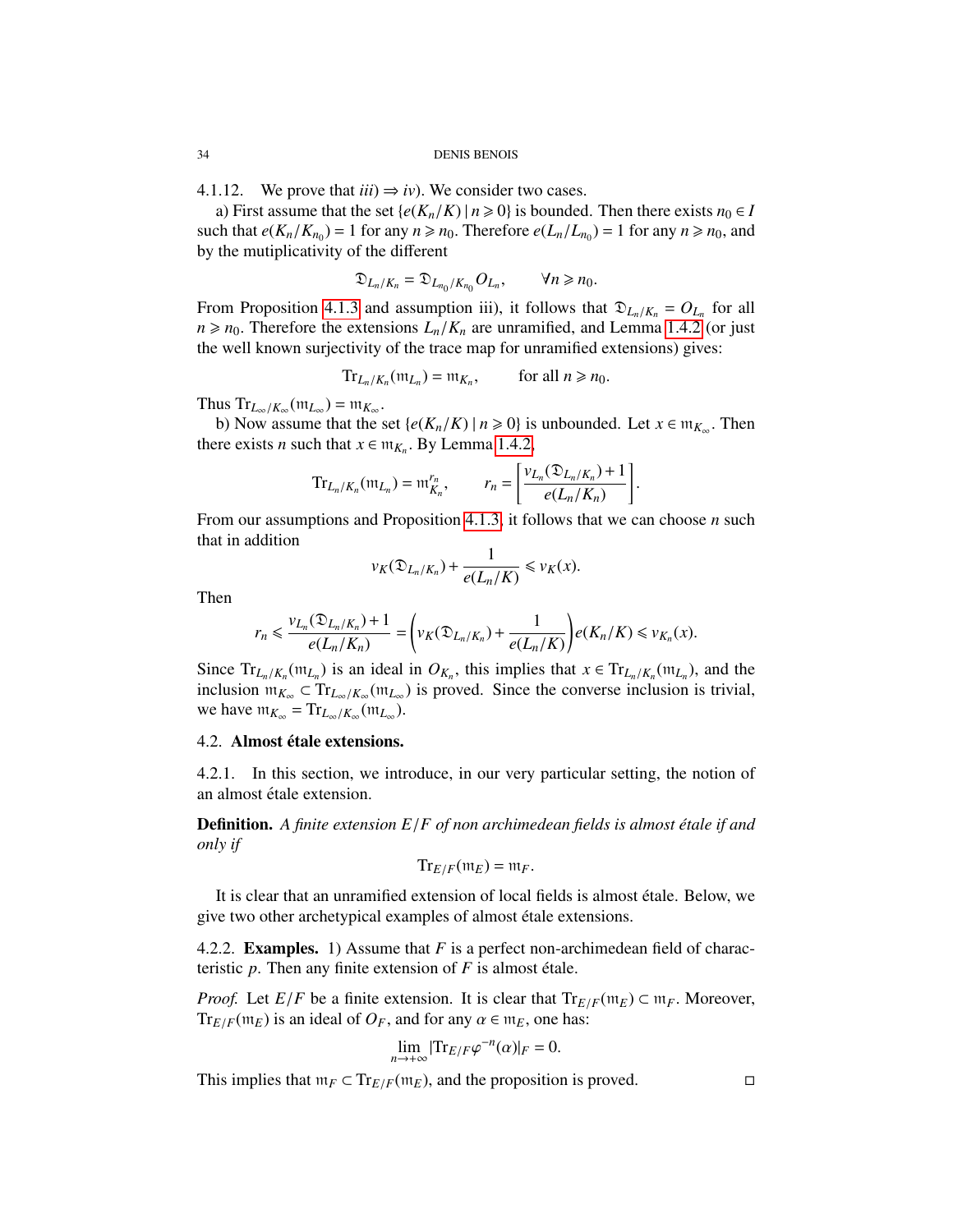2) Assume that *K*<sup>∞</sup> is a deeply ramified extension of a local field *K* of charac-teristic 0. By Theorem [4.1.7,](#page-31-0) any finite extension of  $K_{\infty}$  is almost étale.

4.2.3. Following Tate [\[151\]](#page-131-0), we apply the theory of almost étale extensions to the proof of the theorem of Ax–Sen–Tate. Let *K* be a perfect complete non archimedean field, and let  $C_K$  denote the completion of K. For any topological group  $G$ , we denote by  $H^n(G, -)$  the continuous cohomology of *G*.

<span id="page-34-0"></span>Theorem 4.2.4. *Assume that F is an algebraic extension of K such that any finite extension of F is almost étale. Then* 

$$
H^0(G_F,\mathbf{C}_K)=\widehat{F}.
$$

We first prove the following lemma. Fix an absolute value  $|\cdot|_K$  on  $\overline{K}$ .

<span id="page-34-1"></span>Lemma 4.2.5. Let  $E/F$  be an almost étale Galois extension with Galois group G. *Then for any*  $\alpha \in E$  *and any*  $c > 1$ *, there exists*  $a \in F$  *such that* 

$$
|\alpha - a|_K < c \cdot \max_{g \in G} |g(\alpha) - \alpha|_K.
$$

*Proof.* Let  $c > 1$ . By Theorem [4.1.7](#page-31-0) iv), there exists  $x \in O_E$  such that  $y = Tr_{E/F}(x)$ satisfies

$$
1/c < |y|_K \leq 1.
$$

Set: 
$$
a = \frac{1}{y} \sum_{g \in G} g(\alpha x)
$$
. Then  
\n
$$
|\alpha - a|_{K} = \left| \frac{\alpha}{y} \sum_{g \in G} g(x) - \frac{1}{y} \sum_{g \in G} g(\alpha x) \right|_{K} = \left| \frac{1}{y} \sum_{g \in G} g(x) (\alpha - g(\alpha)) \right|_{K}
$$
\n
$$
\leq \frac{1}{|y|_{F}} \cdot \max_{g \in G} |g(\alpha) - \alpha|_{K}.
$$

The lemma is proved.

4.2.6. *Proof of Theorem [4.2.4.](#page-34-0)* Let  $\alpha \in \mathbb{C}_K^{G_F}$ <br>ments  $\alpha \in \overline{K}$  such that  $|\alpha| \leq \alpha^{-n}$ . Then  $K$ <sup>*K*</sup>. Choose a sequence  $(\alpha_n)_{n \in \mathbb{N}}$  of elements  $\alpha_n \in \overline{K}$  such that  $|\alpha_n - \alpha|_K < p^{-n}$ . Then

$$
|g(\alpha_n) - \alpha_n|_K = |g(\alpha_n - \alpha) - (\alpha_n - \alpha)|_K < p^{-n}, \qquad \forall g \in G_F.
$$

By Lemma [4.2.5,](#page-34-1) for each *n*, there exists  $\beta_n \in F$  such that  $|\beta_n - \alpha_n|_K < p^{-n}$ . Then

$$
\alpha = \lim_{n \to +\infty} \beta_n \in \widehat{F}.
$$

The theorem is proved.

$$
\qquad \qquad \Box
$$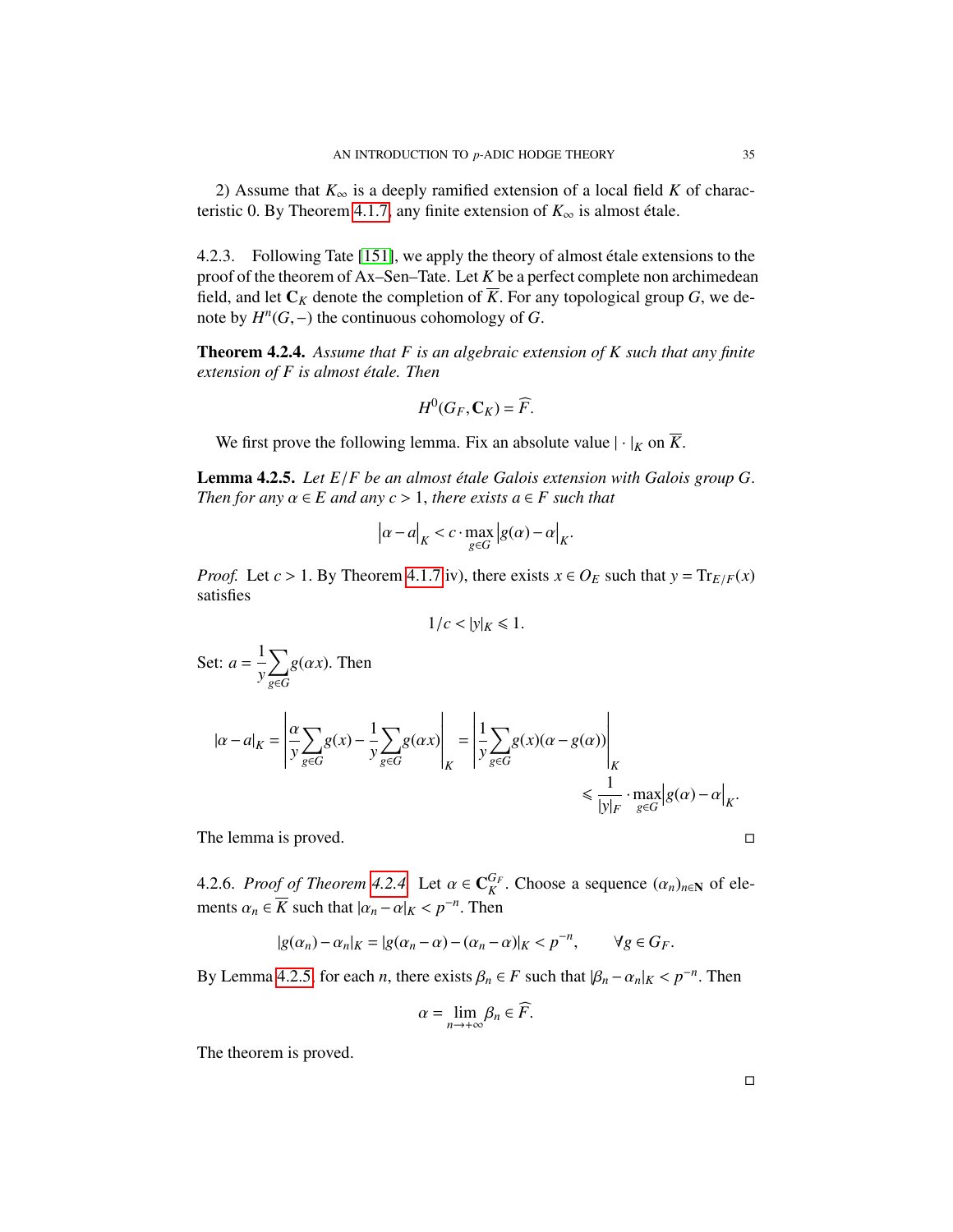4.2.7. Now we compute the first cohomology group  $H^1(G_F, \mathbb{C}_K)$ .

<span id="page-35-3"></span>**Theorem 4.2.8.** *Under the assumptions and notation of Theorem [4.2.4,](#page-34-0)*  $\mathfrak{m}_F H^1(G_F, O_{\mathbb{C}_K}) =$ <br> $\{0\}$  and  $H^1(G_F, \mathbb{C}_K) = 0$  ${0}$ *and*  $H^1(G_F, \mathbf{C}_K) = {0}.$ 

The proof will be given in Sections [4.2.9](#page-35-1)[–4.2.10](#page-35-2) below. For any map  $f: X \rightarrow Y$  $O_{\mathbb{C}_K}$ , where *X* is an arbitrary set, we define  $|f| := \sup_{x \in X} |f(x)|_K$ .

<span id="page-35-1"></span>Lemma 4.2.9. *Let E*/*F be a finite Galois extension with Galois group G*. *Then for*  $a$ *ny*  $ma$ *p*  $f: G \to O_{\overline{K}}$  *and any*  $y \in \mathfrak{m}_F$ *, there exists*  $\alpha \in O_E$  *such that* 

$$
|yf - h_{\alpha}| < |\partial(f)|_K,
$$

*where*  $h_{\alpha}: G \to O_{\overline{K}}$  *is the* 1*-coboundary*  $h_{\alpha}(g) = g(\alpha) - \alpha$  *and*  $\partial(f): G \times G \to O_{\overline{K}}$ <br>*is the* 2*-coboundary*  $\partial(f)(g_1, g_2) = g_1 f(g_2) - f(g_1 g_2) + f(g_1)$ *is the* 2*-coboundary*  $\partial(f)(g_1, g_2) = g_1 f(g_2) - f(g_1 g_2) + f(g_1)$ .

*Proof.* Since *E*/*F* is almost étale, there exists  $x \in O_E$  such that  $y = Tr_{E/F}(x)$ . Set:

$$
\alpha := -\sum_{g \in G} g(x) f(g).
$$

An easy computation shows that for any  $\tau \in G$ , one has:

$$
\tau(\alpha) - \alpha = yf(\tau) - \sum_{g \in G} \tau g(x) \cdot \partial(f)(\tau, g).
$$

This proves the lemma.

<span id="page-35-2"></span>4.2.10. *Proof of Theorem* [4.2.8.](#page-35-3) Let  $f: G_F \to O_{C_K}$  be a 1-cocycle. Fix  $y \in m_F$ . By continuity of f for any  $n \ge 0$  there exists a map  $\tilde{f}: G_F \to O_F$  such that  $|\tilde{f} - f| \ge$ continuity of *f*, for any  $n \ge 0$  there exists a map  $\tilde{f}$  :  $G_F \to O_{\overline{K}}$  such that  $|\tilde{f} - f| < n^{-n}$  and  $\tilde{f}$  fectors through a finite quotient of  $G_F$ . Note that  $|\partial(\tilde{f})| < n^{-n}$  because  $p^{-n}$ , and  $\tilde{f}$  factors through a finite quotient of *G<sub>F</sub>*. Note that  $|\partial(\tilde{f})| < p^{-n}$  because  $\partial(f) - 0$ . By Lemma 4.2.9, there exists  $\alpha \in m -$  such that  $\partial(f) = 0$ . By Lemma [4.2.9,](#page-35-1) there exists  $\alpha \in m_{\overline{K}}$  such that

$$
|yf - h_{\alpha}| < |\partial(\tilde{f})| < p^{-n}.
$$

Using this argument together with successive approximation, it is easy to see that *y*·  $cl(f) = 0$ . This proves that  $m_F H^1(G_F, O_{C_K}) = \{0\}$ . Now the vanishing of  $H^1(G_F, C_K)$  is obvious is obvious.

 $\Box$ 

The following corollary should be compared with Theorem [1.1.8.](#page-5-1)

Corollary 4.2.11. *Let F be a complete perfect non archimedean field of characteristic p*. *Then the following holds true:*

*i*)  $H^0(G_F, \mathbb{C}_F) = F$ ;<br>*ii*)  $m_F$ ,  $H^1(G_F, \mathbb{C}_F)$ *ii*)  $m_F \cdot H^1(G_F, O_{C_F}) = 0;$ <br>*iii*)  $H^1(G_F, C_F) = 0$ *iii*)  $H^1(G_F, \mathbb{C}_F) = 0.$ 

<span id="page-35-0"></span>4.3. Continuous cohomology of *GK*.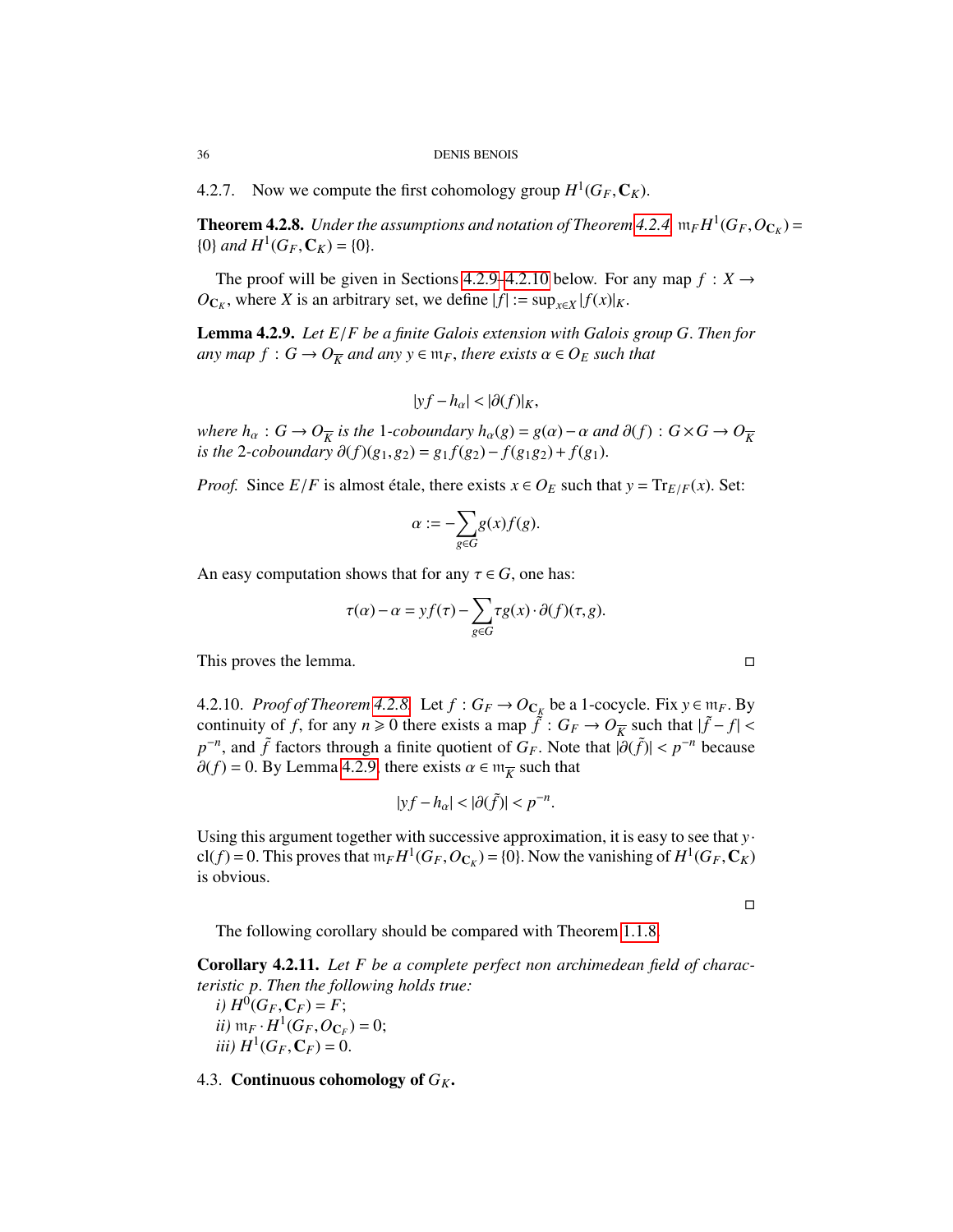4.3.1. Assume that *<sup>K</sup>* is a local field of characteristic 0.

<span id="page-36-0"></span>**Theorem 4.3.2** (Tate). *i)* Let  $K_{\infty}/K$  be a deeply ramified extension. Then  $H^0(G_{K_{\infty}}, \mathbb{C}_K) = \widehat{K}_{\infty}$  and  $H^1(G_{K_{\infty}}, \mathbb{C}_K) = 0.$ <br> *ii*)  $H^0(G_K, \mathbb{C}_K) = K$  and  $H^1(G_K, \mathbb{C}_K)$ 

*ii*)  $H^0(G_K, \mathbb{C}_K) = K$ , and  $H^1(G_K, \mathbb{C}_K)$  is the one dimensional K-vector space<br>nerated by any totally ramified additive character  $n: G_K \to \mathbb{Z}$ *generated by any totally ramified additive character*  $\eta$  :  $G_K \to \mathbb{Z}_p$ .

*iii)* Let  $\eta$  :  $G_K \to \mathbb{Z}_p^*$  be a totally ramified character with infinite image. Then  $H^0(G_K, \mathbf{C}_K(\eta)) = 0$ , *and*  $H^1(G_K, \mathbf{C}_K(\eta)) = 0$ .

*Proof.* i) The first assertion follows from Theorems [4.1.7](#page-31-0) and [4.2.8.](#page-35-0)

ii) Let  $K_{\infty} = \overline{K}^{\text{ker}(\eta)}$ . Then  $K_{\infty}/K$  is a  $\mathbb{Z}_p$ -extension, and we set  $\Gamma = \text{Gal}(K_{\infty}/K)$ . By Proposition [3.1.2,](#page-24-0)  $K_{\infty}/K$  is deeply ramified. Hence  $H^0(G_{K_{\infty}}, \mathbf{C}_K) = \widehat{K}_{\infty}$  by The-<br>organ 4.2.4. Applying Theorem 3.3.2, we obtain that  $H^0(G, \mathbf{C}) = H^0(\Gamma, \widehat{K}) = K$ orem [4.2.4.](#page-34-0) Applying Theorem [3.3.2,](#page-29-0) we obtain that  $H^0(G_K, \mathbb{C}_K) = H^0(\Gamma, \widehat{K}_{\infty}) = K$ .<br>To compute the first cohomology, consider the inflation-restriction exact sequence: To compute the first cohomology, consider the inflation-restriction exact sequence:

$$
0 \to H^1(\Gamma, \mathbf{C}_K^{G_{K_\infty}}) \to H^1(G_K, \mathbf{C}_K) \to H^1(G_{K_\infty}, \mathbf{C}_K).
$$

By assertion i),  $\mathbf{C}_K^{G_{K_{\infty}}}$  $K_K^{G_{K_{\infty}}} = \widehat{K}_{\infty}$ , and  $H^1(G_{K_{\infty}}, \mathbb{C}_K) = 0$ . Hence

$$
H^1(G_K,\mathbf{C}_K)\simeq H^1(\Gamma,\widehat{K}_{\infty}).
$$

Applying Theorem [3.3.2,](#page-29-0) we see that  $H^1(G_K, \mathbb{C}_K)$  is the one-dimensional *K*-vector space generated by  $n: G_K \to \mathbb{Z}$ space generated by  $\eta: G_K \to \mathbb{Z}_p$ .

iii) The last assertion can be proved by the same arguments.

4.3.3. The group  $G_K$  acts on the groups  $\mu_{p^n}$  of  $p^n$ -th roots of unity via the char-<br>acter  $V_K : G_K \to \mathbb{Z}^*$  defined as: acter  $\chi_K$  :  $G_K \to \mathbb{Z}_p^*$  defined as:

$$
g(\zeta) = \zeta^{\chi_K(g)}, \qquad \forall g \in G_K, \ \zeta \in \mu_{p^n}, \ n \geq 1.
$$

**Definition.** The character  $\chi_K$  :  $G_K \to \mathbb{Z}_p^*$  is called the cyclotomic character.

It is clear that  $\log \chi_K$  is an additive character of  $G_K$  with values in  $\mathbb{Z}_p$ .

**Corollary 4.3.4.**  $H^1(G_K, \mathbb{C}_K)$  is the one-dimensional K-vector space generated by  $\log_{\text{CK}}$  $log\chi_K$ .

4.3.5. Let  $E/K$  be a finite extension which contains all conjugates  $\tau K$  of K over  $Q_p$ . We say that two multiplicative characters  $\psi_1, \psi_2 : G_E \to U_K$  are equivalent and write  $\psi_1 \sim \psi_2$  if  $C_K(\psi_1) \simeq C_K(\psi_2)$  as  $G_F$ -modules. Theorem [4.3.2](#page-36-0) implies the following proposition, which will be used in Section [15.](#page-106-0)

Proposition 4.3.6. *The conditions a) and b) below are equivalent:*

*a*)  $τ ∘ ψ<sub>1</sub> ∼ τ ∘ ψ<sub>2</sub> for all τ ∈ Hom(K, E).$ 

*b*) The characters  $\psi_1$  and  $\psi_2$  coincide on an open subgroup of  $I_E$ .

*Proof.* See [\[143,](#page-130-0) Section A2].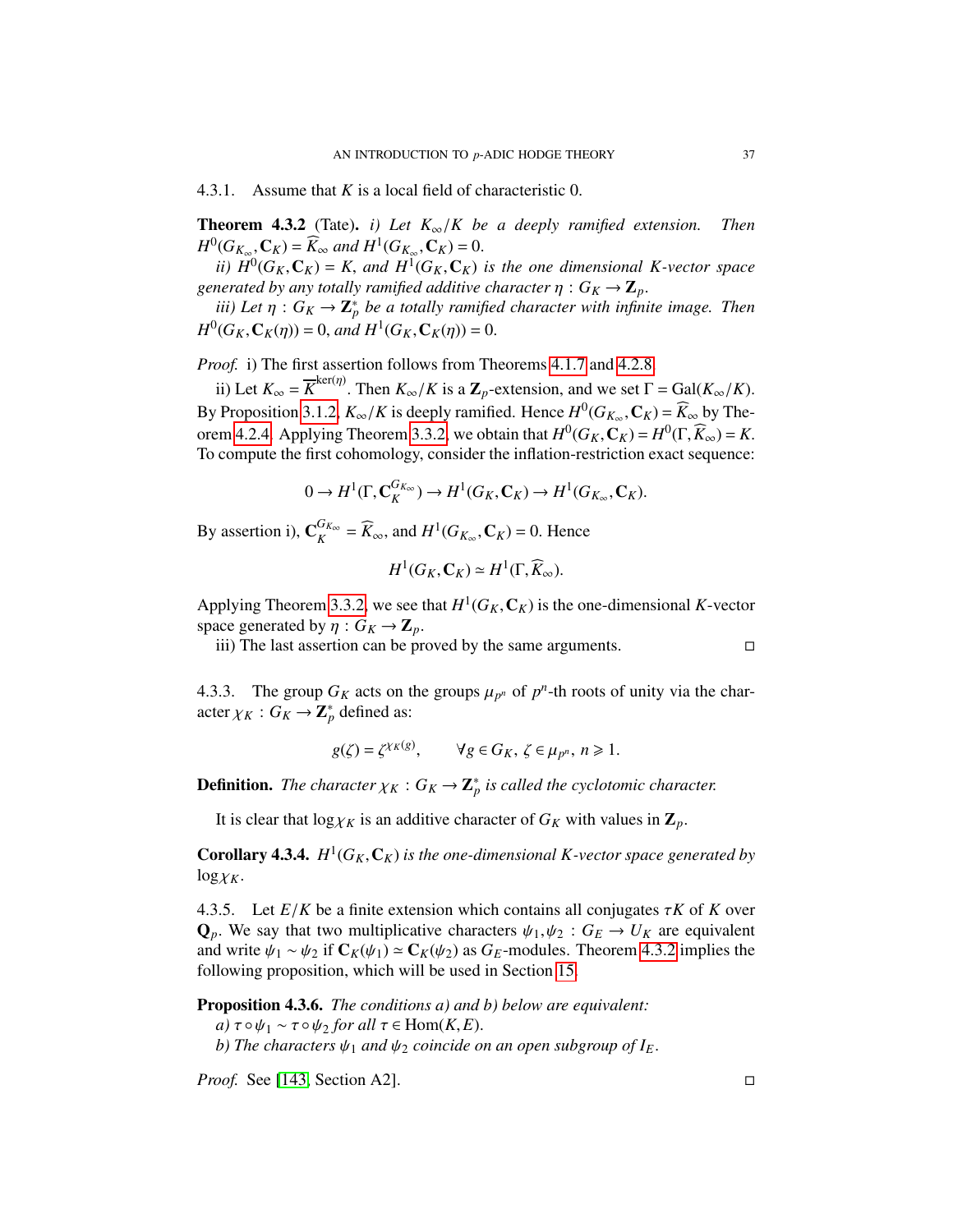4.3.7. Using Tate's method, Sen proved the following important result.

Theorem 4.3.8 (Sen). *Assume that K*∞/*K is deeply ramified. Then*

$$
H^1(G_{K_{\infty}}, \mathbf{GL}_n(\mathbf{C}_K)) = \{1\}.
$$

*Proof.* For deeply ramified  $\mathbb{Z}_p$ -extensions, it was proved in [\[136\]](#page-130-1), and the proof is similar in the general case.

5. From characteristic 0 to characteristic *p* and vice versa I: perfectoid fields

## 5.1. Perfectoid fields.

5.1.1. The notion of perfectoid field was introduced in Scholze's fundamental paper [\[130\]](#page-130-2) as a far-reaching generalization of Fontaine's constructions [\[66\]](#page-128-0), [\[70\]](#page-128-1). Fix a prime number *<sup>p</sup>*. Let *<sup>E</sup>* be a field equipped with a non-archimedean absolute value  $|\cdot|_E : E \to \mathbf{R}_+$  such that  $|p|_E < 1$ . Note that we don't exclude the case of characteristic  $p$ , where the last condition holds automatically. We denote by  $O_E$ the ring of integers of *E* and by  $m_E$  the maximal ideal of  $O_E$ .

**Definition.** Let E be a field equipped with an absolute value  $|\cdot|_E : E \to \mathbf{R}_+$  such *that*  $|p|_E$  < 1. One says that E is perfectoid if the following holds true:

 $(i) | \cdot |_E$  *is non-discrete; ii*) *E* is complete for  $|\cdot|_E$ ; *iii) The Frobenius map*

$$
\varphi: O_E/pO_E \to O_E/pO_E, \qquad \varphi(x) = x^p
$$

*is surjective.*

We give first examples of perfectoid fields, which can be treated directly.

5.1.2. Examples. 1) A perfect field of characteristic *<sup>p</sup>*, complete for a non-archimedean valuation, is a perfectoid field.

2) Let *K* be a non archimedean field. The completion  $C_K$  of its algebraic closure is a perfectoid field.

3) Let *K* be a local field. Fix a uniformizer  $\pi$  of *K* and set  $\pi_n = \pi^{1/p^n}$ . Then the completion of the Kummer extension  $K(\pi^{1/p^{\infty}}) = \bigcup_{n=1}^{\infty} K(\pi_n)$  is a perfectoid field. This follows from the congruence

$$
\left(\sum_{i=0}^m [a_i]\pi_n^i\right)^p \equiv \sum_{i=0}^m [a_i]^p \pi_{n-1}^i \pmod{p}.
$$

5.1.3. The following important result is a particilar case of [\[78,](#page-128-2) Proposition 6.6.6].

Theorem 5.1.4 (Gabber–Ramero). *Let K be a local field of characteristic* <sup>0</sup>. *<sup>A</sup> complete subfield*  $K \subset E \subset \mathbb{C}_K$  *is a perfectoid field if and only if it is the completion of a deeply ramified extension of K*.

5.2. Tilting.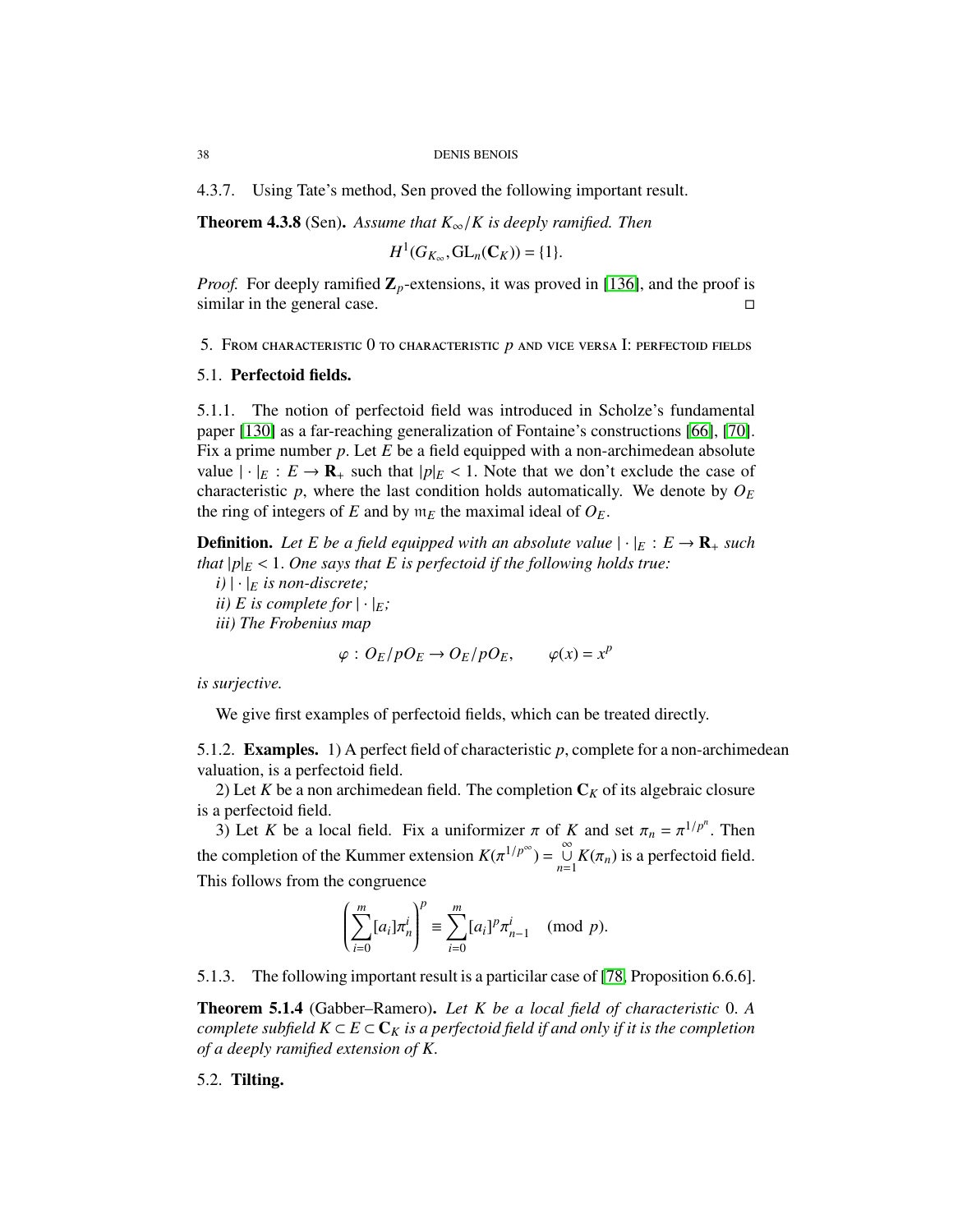5.2.1. In this section, we describe the tilting construction, which functorially associates to any perfectoid field of characteristic 0 a perfect field of characteristic *<sup>p</sup>*. This construction first appeared in the pionnering papers of Fontaine [\[64,](#page-127-0) [66\]](#page-128-0). The tilting of arithmetically profinite extensions is closely related to the field of norms functor of Fontaine–Wintenberger [\[161\]](#page-131-0). We will come back to this question in Section [6.](#page-45-0) In the full generality, the tilting was defined in the famous paper of Scholze [\[130\]](#page-130-2) for perfectoid algebras. This generalization is crucial for geometric application. However, in this introductory paper, we will consider only the arithmetic case.

5.2.2. Let *<sup>E</sup>* be a perfectoid field of characteristic 0. Consider the projective limit

(30) 
$$
O_E^{\flat} := \lim_{\substack{\longleftarrow \\ \varphi}} O_E / p O_E = \lim_{\substack{\longleftarrow \\ \longleftarrow}} (O_E / p O_E \stackrel{\varphi}{\leftarrow} O_E / p O_E \stackrel{\varphi}{\leftarrow} \cdots),
$$

where  $\varphi(x) = x^p$ . It is clear that  $O_E^{\flat}$  is equipped with a natural ring structure. An element  $g \circ f \circ f$  is equipped with a natural ring structure. element *x* of  $O_E^b$  is an infinite sequence  $x = (x_n)_{n \ge 0}$  of elements  $x_n \in O_E/pO_E$  such that  $x_i^b = x$  for all *n*. Below, we summarize first properties of the ring  $O_E^b$ . that  $x_n^p$  $P_{n+1} = x_n$  for all *n*. Below, we summarize first properties of the ring  $O_E^b$ :

1) For all  $m \in \mathbb{N}$ , choose a lift  $\widehat{x}_m \in O_E$  of  $x_m$ . Then for any fixed *n*, the sequence  $(\widehat{x}_{n+m}^{p^m})_{m\geqslant 0}$  converges to an element

$$
x^{(n)} = \lim_{m \to \infty} \widehat{x}_{m+n}^{p^m} \in O_E,
$$

which does not depend on the choice of the lifts  $\widehat{x}_m$ . In addition,  $(x^{(n)})^p = (n-1)$  folds in  $\sum_{n=1}^{\infty}$  $x^{(n-1)}$  fol all  $n \ge 1$ .

*Proof.* Since  $x_{m+n}^p = x_{m+n-1}$ , we have  $\widehat{x}_{m+n}^p \equiv \widehat{x}_{m+n-1} \pmod{p}$ , and an easy induction shows that  $\widehat{x}_{m+n}^{p^m} \equiv \widehat{x}_{m+n}^{p^{m-1}}$  $p^{m-1}$  (mod  $p^m$ ). Therefore the sequence  $(\widehat{x}_{n+m}^{p^m})_{m\geqslant0}$  con-<br>  $\widehat{B}_{n}$  are another lifts of  $x \in \mathbb{N}$  Then  $\widetilde{x} = \widehat{x} \pmod{n}$ verges. Assume that  $\widetilde{x}_m \in O_E$  are another lifts of  $x_m$ ,  $m \in \mathbb{N}$ . Then  $\widetilde{x}_m \equiv \widehat{x}_m \pmod{p}$ <br>and therefore  $\overline{x}^p = \overline{x}^p$  (mod  $x^{m+1}$ ). This implies that the limit decon't depend and therefore  $\bar{x}_{n+m}^{p^m} \equiv \bar{x}_{n+m}^{p^m} \pmod{p^{m+1}}$ . This implies that the limit doesn't depend on the choice of the lifts.

<span id="page-38-0"></span>2) For all  $x, y \in O_{E^{\flat}}$  one has

(31) 
$$
(x+y)^{(n)} = \lim_{m \to +\infty} \left( x^{(n+m)} + y^{(n+m)} \right)^{p^m}, \qquad (xy)^{(n)} = x^{(n)} y^{(n)}.
$$

*Proof.* It is easy to see that  $x^{(n)} \in O_E$  is a lift of  $x_n$ . Therefore  $x^{(n+m)} + y^{(n+m)}$  is a lift of  $x + y$  and the first formula follows from the definition of  $(x + y)^{(n)}$ . The of  $x_{n+m} + y_{n+m}$ , and the first formula follows from the definition of  $(x + y)^{(n)}$ . The same argument proves the second formula.

3) The map  $x \mapsto (x^{(n)})_{n \geq 0}$  defines an isomorphism

(32) *O* [ *<sup>E</sup>* ' lim←−− *x <sup>p</sup>*←*x OE*,

where the right hand side is equipped with the addition and the multiplication defined by formula [\(31\)](#page-38-0).

*Proof.* This follows from from 2). □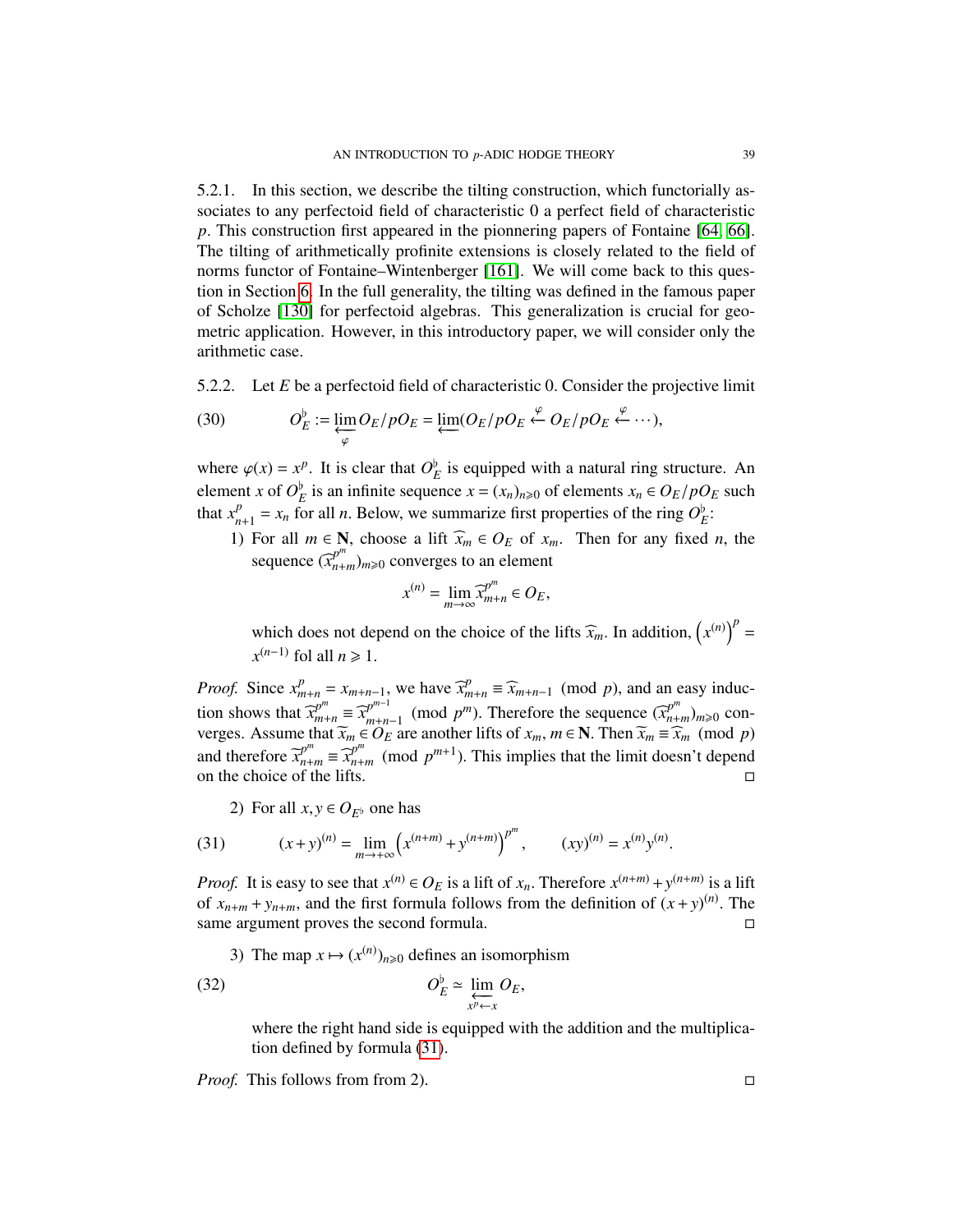Set:

<span id="page-39-0"></span>
$$
\begin{aligned} |\cdot|_{E^{\flat}} : O_E^{\flat} &\to \mathbf{R} \cup \{+\infty\}, \\ |x|_{E^{\flat}} &= |x^{(0)}|_E. \end{aligned}
$$

**Proposition 5.2.3.** *i*)  $|\cdot|_{E^b}$  *is a non-archimedean absolute value on*  $O_{E^b}$ *.* 

*ii)*  $O_E^b$  is a perfect complete valuation ring of characteristic p, with maximal<br> $\frac{1}{2}$   $\frac{1}{2}$   $\frac{1}{2}$   $\frac{1}{2}$   $\frac{1}{2}$   $\frac{1}{2}$  and residue field *k ideal*  $m_E^b = \{x \in O_E^b \mid |x|_{E^b} < 1\}$  and residue field  $k_E$ .<br> *iii*) Let  $F^b$  denote the field of frequence of  $O_F^b$ . The

*iii)* Let  $E^{\flat}$  denote the field of fractions of  $O_E^{\flat}$ . Then  $|E^{\flat}|_{E^{\flat}} = |E|_E$ .

*Proof.* i) Let  $x, y \in O_E^b$ . It is clear that

$$
|xy|_{E^{\flat}} = |(xy)^{(0)}|_{E} = |x^{(0)}y^{(0)}|_{E} = |x^{(0)}| \cdot |y^{(0)}|_{E} = |x|_{E^{\flat}}|y|_{E^{\flat}}.
$$

One has:

$$
|x+y|_{E^{\flat}} = |(x+y)^{(0)}|_{E} = |\lim_{m \to +\infty} (x^{(m)} + y^{(m)})^{p^{m}}|_{E} = \lim_{m \to +\infty} |x^{(m)} + y^{(m)}|_{E}^{p^{m}}
$$
  
\n
$$
\leq \lim_{m \to +\infty} \max\{|x^{(m)}|_{E}, |x^{(m)}|_{E}\}^{p^{m}} = \lim_{m \to +\infty} \max\{|(x^{(m)})^{p^{m}}|_{E}, |(x^{(m)})^{p^{m}}|_{E}\}
$$
  
\n
$$
= \max\{|(x^{(0)})|_{E}, |(x^{(0)})|_{E}\} = \max\{|x|_{E^{\flat}}, |y|_{E^{\flat}}\}.
$$

This proves that  $|\cdot|_{E^b}$  is an non-archimedean absolute value.

ii) We prove the completeness of  $O_E^{\flat}$  (other properties follow easily from i) and properties 1-3) above. First remark that if  $y = (y_0, y_1, ...) \in O_E^b$ , then

(33) 
$$
y_n = 0 \Leftrightarrow |y|_{E^{\flat}} \le |p|_E^{p^n}
$$

Let  $(x_n)_{n\in\mathbb{N}}$  be a Cauchy sequence in  $O_E^{\flat}$ . Then for any  $M > 0$ , there exist *N* such that for all  $n, m > N$ that for all  $n,m \ge N$ 

$$
|x_n - x_m|_{E^{\flat}} \leqslant |p|_E^{p^M}.
$$

Write  $x_n = (x_{n,0}, x_{n,1}, \ldots)$  and  $x_m = (x_{m,0}, x_{m,1}, \ldots)$ . Using formula [\(33\)](#page-39-0), we obtain that for all  $n,m \ge N$ 

$$
x_{n,i} = x_{m,i} \quad \text{for all} \quad 0 \leq i \leq M.
$$

Hence for each  $i \ge 0$  the sequence  $(x_{n,i})_{n \in \mathbb{N}}$  is stationary. Set  $a_i = \lim_{n \to +\infty} x_{n,i}$ .  $\Box$ Then  $a = (a_0, a_1, \ldots) \in O_E^{\flat}$ , and it is easy to check that  $\lim_{n \to +\infty} x_n = a$ .

**Definition.** *The field*  $E^{\flat}$  *will be called the tilt of*  $E$ .

## <span id="page-39-1"></span>**Proposition 5.2.4.** A perfectoid field  $E$  is algebraically closed if and only if  $E^{\flat}$  is.

*Proof.* The proposition can be proved by successive approximation. We refer the reader to [\[60,](#page-127-1) Proposition 2.1.11] for the proof that  $E^{\flat}$  is algebraically closed if  $E$ is and to [\[130,](#page-130-2) Proposition 3.8], and [\[60,](#page-127-1) Proposition 2.2.19, Corollary 3.1.10] for two different proofs of the converse statement. See also [\[23\]](#page-126-0).

<span id="page-39-2"></span>5.3. The ring  $A_{\text{inf}}(E)$ .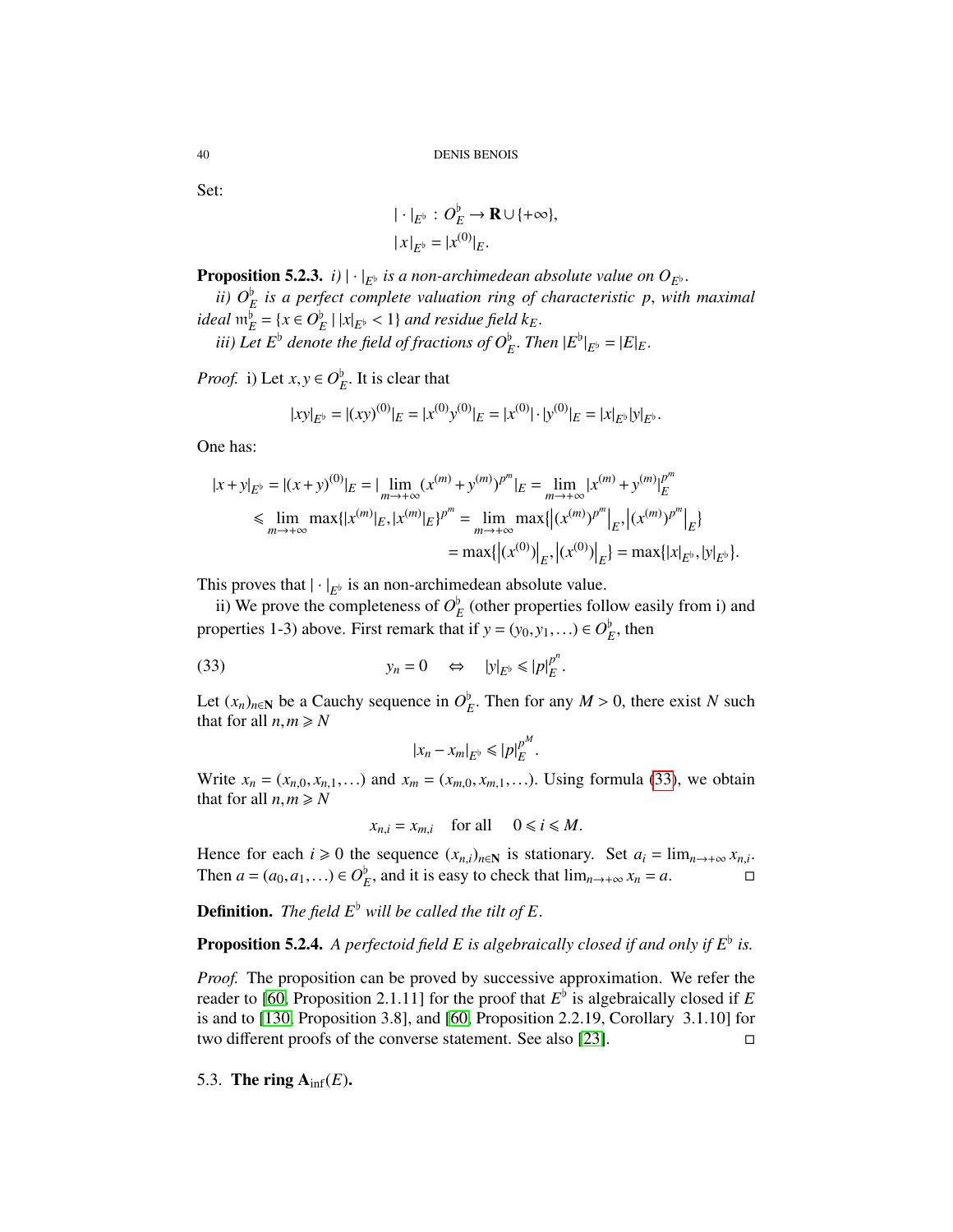5.3.1. Let *F* be a perfect field, complete for a non-archimedean absolute value  $|\cdot|_F$ . The ring of Witt vectors  $W(F)$  is equipped with the *p*-adic (standard) topology defined in Section [1.5.](#page-13-0) Now we equip it with a coarser topology, which will be called the *canonical topology*. It is defined as the topology of the infinite direct product

$$
W(F) = F^N,
$$

, where each *F* is equipped with the topology induced by the absolute value  $|\cdot|_F$ . For any ideal  $a \subset O_F$  and integer  $n \ge 0$ , the set

$$
U_{\mathfrak{a},n} = \{x = (x_0, x_1, \ldots) \in W(F) \mid x_i \in \mathfrak{a} \quad \text{for all } 0 \leq i \leq n\}
$$

is an ideal in  $W(F)$ . In the canonical topology, the family  $(U_{a,n})$  of these ideals form a base of the fundamental system of neighborhoods of 0.

5.3.2. Let *<sup>E</sup>* be a perfectoid field of characteristic 0. Set:

<span id="page-40-1"></span>
$$
\mathbf{A}_{\text{inf}}(E) := W(O_E^{\flat}).
$$

Each element of  $A_{\text{inf}}(E)$  is an infinite vector

$$
a = (a_0, a_1, a_2, ...), \qquad a_n \in O_E^{\flat},
$$

which also can be written in the form

$$
a = \sum_{n=0}^{\infty} [a_n^{p^{-n}}] p^n.
$$

<span id="page-40-0"></span>Proposition 5.3.3 (Fontaine, Fargues–Fontaine). *i) The map*

$$
\theta_E : \mathbf{A}_{\text{inf}}(E) \to O_E
$$

*given by*

$$
\theta_E\left(\sum_{n=0}^{\infty} [a_n] p^n\right) = \sum_{n=0}^{\infty} a_n^{(0)} p^n
$$

*is a surjective ring homomorphism.*

*ii*) ker( $\theta_E$ ) *is a principal ideal. An element*  $\sum_{n=0}^{\infty} [a_n] p^n \in \text{ker}(\theta_E)$  *is a generator of*  $\ker(\theta_E)$  *if and only if*  $|a_0|_{E^{\flat}} = |p|_E$ .

*Proof.* i) For any ring *A*, set  $W_n(A) = W(A)/I_n(A)$ . From the definition of Witt vectors, it follows that for any  $n \ge 0$ , the map

$$
w_n: W_{n+1}(O_E) \to O_E,
$$
  

$$
w_n(a_0, a_1,..., a_n) = a_0^{p^n} + pa_1^{p^{n-1}} + \dots + p^n a_n
$$

is a ring homomorphism. Consider the map:

$$
\eta_n: W_{n+1}(O_E/pO_E) \to O_E/p^{n+1}O_E,
$$
  

$$
\eta_n(a_0, a_1, \dots, a_n) = \widehat{a}_0^{p^n} + p\widehat{a}_1^{p^{n-1}} + \dots + p^n\widehat{a}_n,
$$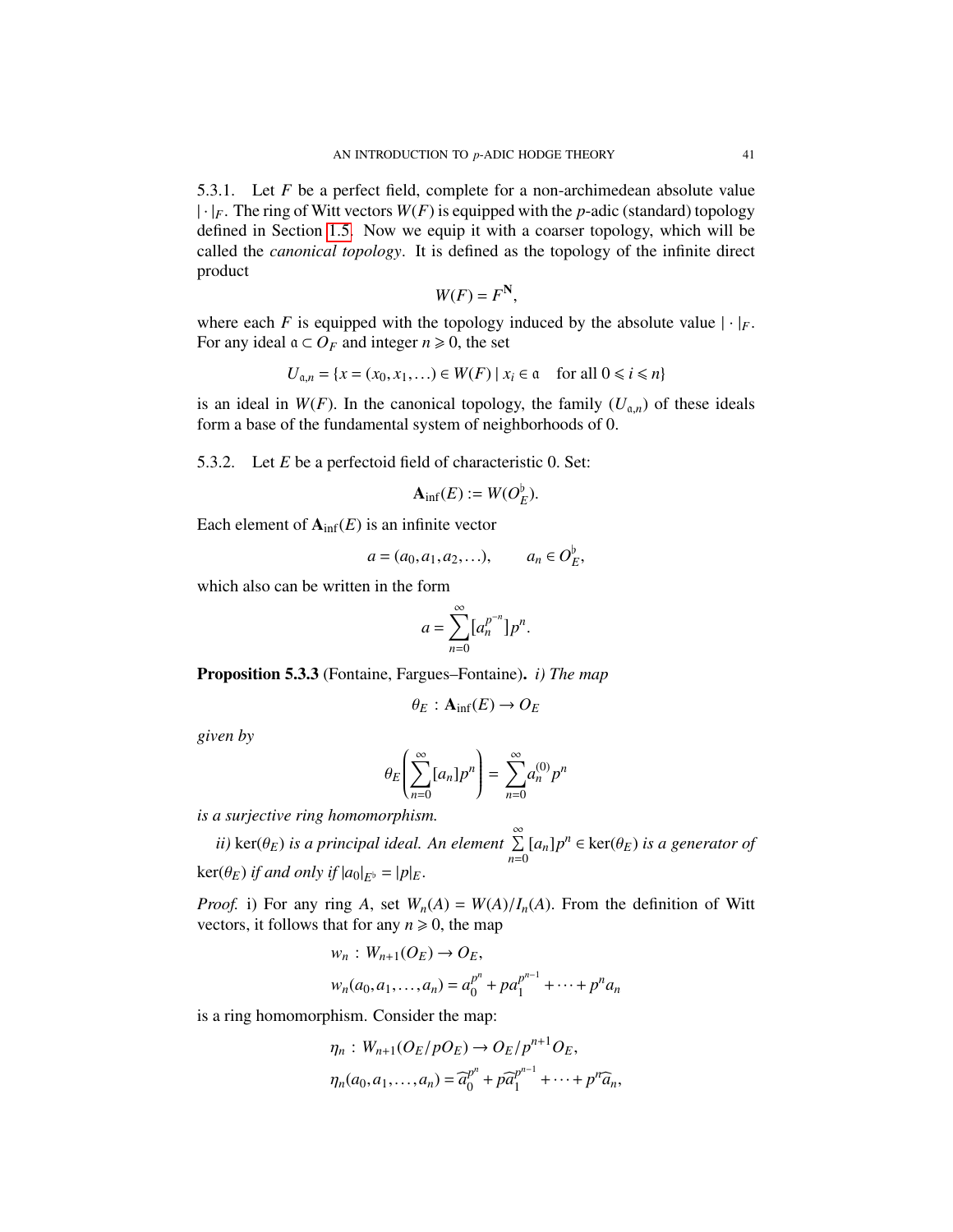42 DENIS BENOIS

where  $\hat{a}_i$  denotes any lift of  $a_i$  in  $O_E$ . It's easy to see that the definition of  $\eta_n$  does not depend on the choice of these lifts. Moreover, the diagram not depend on the choice of these lifts. Moreover, the diagram

$$
W_{n+1}(O_E) \xrightarrow{w_n} O_E
$$
  
\n
$$
W_{n+1}(O_E/pO_E) \xrightarrow{\eta_n} O_E/p^{n+1}O_E
$$

commutes by the functoriality of Witt vectors. This shows that  $\eta_n$  is a ring homomorphism. Let  $\theta_{E,n}$ :  $W_{n+1}(O_E^b) \to O_E/p^{n+1}O_E$  denote the reduction of  $\theta_E$  modulo  $n^{n+1}$ . From the definitions of our mans, it follows that  $\theta_E$ , coincides with the com $p^{n+1}$ . From the definitions of our maps, it follows that  $\theta_{E,n}$  coincides with the composition

$$
W_{n+1}(O_{E}^{\flat}) \xrightarrow{\varphi^{-n}} W_{n+1}(O_{E}^{\flat}) \to W_{n+1}(O_{E}/p O_{E}) \xrightarrow{\eta_{n}} O_{E}/p^{n+1} O_{E}.
$$

This proves that  $\theta_{E,n}$  is a ring homomorphism for all  $n \ge 0$ . Therefore  $\theta_E$  is a ring homomorphism.

The surjectivity of  $\theta_E$  follows from the surjectivity of the map

$$
\theta_{E,0}: O_E^{\flat} \to O_E/pO_E.
$$

ii) We refer the reader to [\[66,](#page-128-0) Proposition 2.4] for the proof of the following statement: an element  $\sum_{n=1}^{\infty}$  $\sum_{n=0} [a_n] p^n \in \text{ker}(\theta_E)$  generates  $\text{ker}(\theta_E)$  if and only if  $|a_0|_{E^{\flat}} =$  $|p|_E$ .

Since |*E*  $|E^{\flat}| = |E|$ , there exists  $| = |E|$ , there exists  $a_0 \in O_{E^b}$  such that<br>nen  $\theta_P([a_0])/p \in U_F$  and by the surjectivity of  $\theta_F$  there exists  $|a_0|_{E^b} = |p|_E$ . Then  $\theta_E([a_0])/p \in U_E$ , and by the surjectivity of  $\theta_E$ , there exists  $b \in \mathbf{A}$ :  $e(E)$  such that  $\theta_E(b) - \theta_E([a_0])/p$ . Thus  $x = [a_0] - pb \in \ker(\theta_E)$ . Since  $|a_0| - \theta_E([a_0])/p$ . *b* ∈  $\mathbf{A}_{\text{inf}}(E)$  such that  $\theta_E(b) = \theta_E([a_0])/p$ . Thus  $x = [a_0] - pb \in \text{ker}(\theta_E)$ . Since  $|a_0|_{E^b} =$ |*p*| $E$ , the above criterion shows that *x* generates ker( $\theta_E$ ). See [\[60,](#page-127-1) Proposition 3.1.9] for further detail. for further detail.

#### 5.4. The tilting equivalence.

5.4.1. We continue to assume that *<sup>E</sup>* is a perfectoid field of characteristic 0. Fix an algebraic closure  $\overline{E}$  of  $E$  and denote by  $\mathbf{C}_E$  its completion. By Proposition [5.2.4,](#page-39-1)  $\mathbf{C}_E^{\text{b}}$  is algebraically closed and we denote by  $E^{\text{b}}$  the algebraic closure of  $E^{\text{b}}$  in  $\mathbf{C}_E^{\text{b}}$ Let  $C_{E^{\flat}} := E^{\flat}$  denote the *p*-adic completion of  $E^{\flat}$ . We have the following picture, where the horizontal arrows denote the tilting: where the horizontal arrows denote the tilting:



Let  $\mathfrak{F}$  be a complete intermediate field  $E^{\flat} \subset \mathfrak{F} \subset \mathbb{C}_{E}^{\flat}$ . Fix a generator  $\xi$  of ker( $\theta_{E}$ ).<br>Set: Set:

$$
O_{\mathfrak{F}}^{\sharp} := \theta_{\mathbb{C}}(W(O_{\mathfrak{F}})),
$$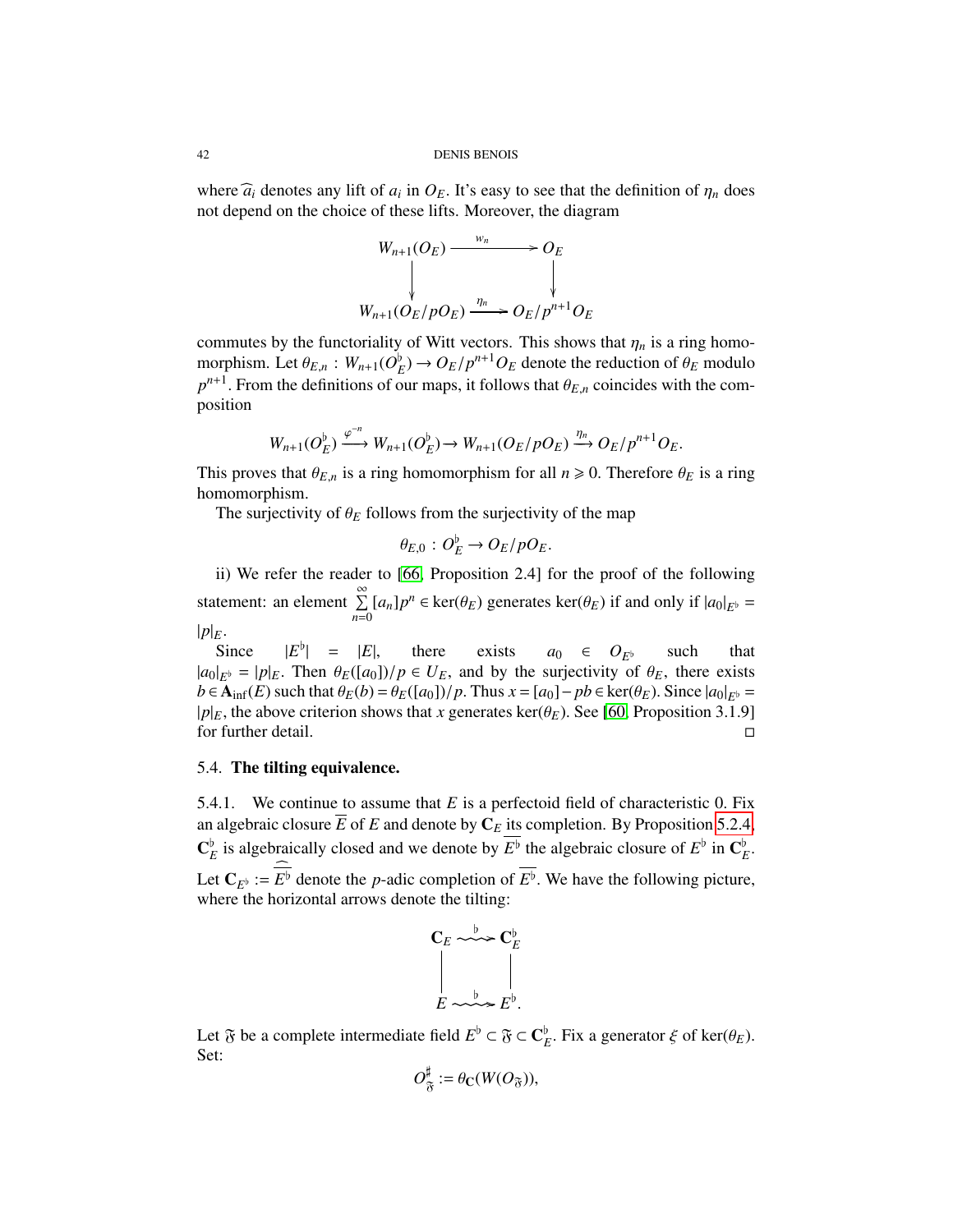where we write  $\theta_C$  instead  $\theta_{C_E}$  to simplify notation. Consider the diagram:

$$
0 \longrightarrow \xi \mathbf{A}_{\inf}(E) \longrightarrow \mathbf{A}_{\inf}(E) \xrightarrow{\theta_E} O_E \longrightarrow 0
$$
  

$$
0 \longrightarrow \xi W(O_{\mathfrak{F}}) \longrightarrow W(O_{\mathfrak{F}}) \longrightarrow O_{\mathfrak{F}}^{\sharp} \longrightarrow 0
$$
  

$$
0 \longrightarrow \xi \mathbf{A}_{\inf}(C_E) \longrightarrow \mathbf{A}_{\inf}(C_E) \xrightarrow{\theta_C} O_{C_E} \longrightarrow 0
$$

Note that  $O_{\mathfrak{F}}^{\mu} = W(O_{\mathfrak{F}})/\xi W(O_{\mathfrak{F}})$ . Set:

$$
\mathfrak{F}^{\sharp} = O_{\mathfrak{F}}^{\sharp}[1/p].
$$

<span id="page-42-0"></span>**Proposition 5.4.2.**  $\mathfrak{F}^{\sharp}$  *is a perfectoid field, and*  $(\mathfrak{F}^{\sharp})^{\flat} = \mathfrak{F}$ *.* 

*Proof.* a) First prove that  $O_{\mathfrak{F}}^{\sharp}$  is complete. For each  $n \geq 1$ , we have an exact sequence

$$
0 \to \xi W_n(O_{\mathfrak{F}}) \to W_n(O_{\mathfrak{F}}) \to O_{\mathfrak{F}}^{\sharp}/p^nO_{\mathfrak{F}}^{\sharp} \to 0,
$$

where  $W_n = W/p^n$ . Since the projection maps  $W_{n+1}(O_{\mathfrak{F}}) \to W_n(O_{\mathfrak{F}})$  are surjective, the passage to inverse limits gives an exact sequence the passage to inverse limits gives an exact sequence

$$
0 \to \xi W(O_{\mathfrak{F}}) \to W(O_{\mathfrak{F}}) \to \varprojlim_{n} O_{\mathfrak{F}}^{\sharp}/p^n O_{\mathfrak{F}}^{\sharp} \to 0.
$$

Hence  $O_{\overline{\theta}}^{\sharp} = \lim_{n \to \infty} O_{\overline{\theta}}^{\sharp}/p^n O_{\overline{\theta}}^{\sharp}$ , and  $O_{\overline{\theta}}^{\sharp}$  is complete.

b) Fix a valuation  $v_E$  on *E*. We prove that for any  $x \in W(O_{\mathfrak{F}})$ ,

$$
\nu_E(\theta_C(x)) \ge n \cdot \nu_E(p) \Rightarrow x \in p^n W(O_{\mathfrak{F}}) + \xi W(O_{\mathfrak{F}}).
$$

It's sufficient to prove this assertion for  $n = 1$ . Let  $x = \sum_{k=0}^{\infty}$  $\sum_{k=0}$  [ $x_k$ ] $p^k$  be such that  $v_E(\theta_C(x)) \ge v_E(p)$ . If  $x_0 = 0$ , the assertion is clearly true. Assume that  $x_0 \ne 0$ . Then  $v_E(x_0^{(0)})$  $(v_0^{(0)}) \ge v_E(p)$ . By Proposition [5.3.3,](#page-40-0)  $\xi = \sum_{k=0}^{\infty}$  $\sum_{k=0}^{\infty} [a_k] p^k$  with  $v_E(a_0^{(0)})$  $v_E^{(0)}(p) = v_E(p).$ **Hence** 

 $x_0 = a_0y$ , for some  $y \in O_{\tilde{\gamma}}$ ,

and

 $x = \xi[y] + pz$ , for some  $z \in W(O_{\tilde{x}})$ .

This shows that  $x \in pW(O_{\tilde{\sigma}}) + \xi W(O_{\tilde{\sigma}})$ .

c) Assume that  $\alpha \in \mathfrak{F}^{\sharp}$  belongs to the valuation ring of  $\mathfrak{F}^{\sharp}$ . Write  $\alpha = \beta / p^{n}$  with  $\alpha \in \mathcal{H}(\Omega_{\alpha})$ . Then  $y_{\alpha}(\beta_{\alpha}(x)) \ge n, y_{\alpha}(n)$ . By part b) there exists  $y \in W(\Omega_{\alpha})$  $\beta = \theta_C(x)$ ,  $x \in W(O_{\tilde{\sigma}})$ . Then  $v_E(\theta_C(x)) \ge n \cdot v_E(p)$ . By part b), there exists  $y \in W(O_{\tilde{\sigma}})$ such that  $\theta_C(x) = p^n \theta_C(y)$ . Therefore  $\alpha = \theta_C(y) \in O_{\tilde{\sigma}}^{\sharp}$ . This proves that  $O_{\tilde{\sigma}}^{\sharp}$  is the valuation ring of  $\mathfrak{F}^{\sharp}$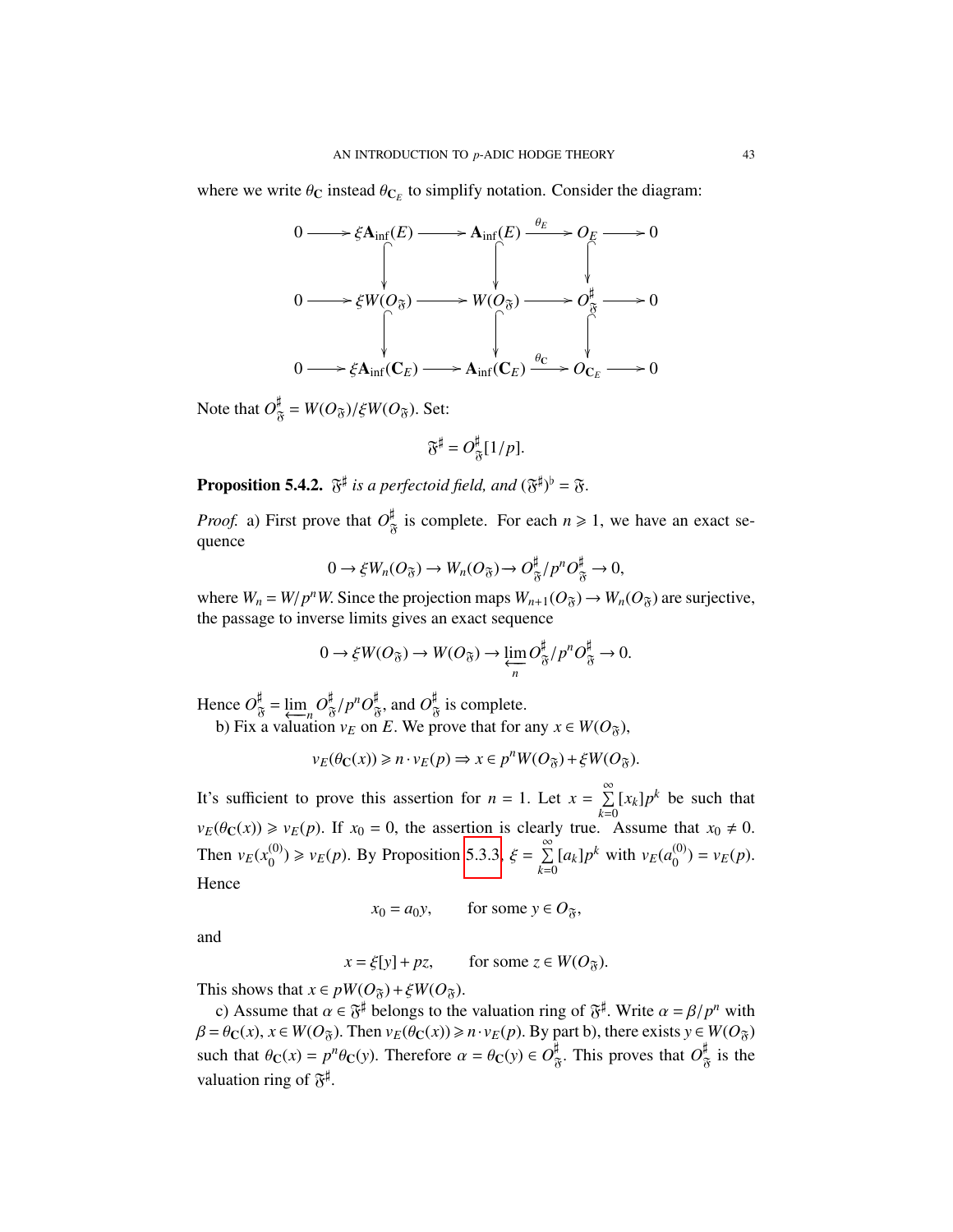44 DENIS BENOIS

d) From a) and c), it follows that  $\mathfrak{F}^{\sharp}$  is a complete field with the valuation ring  $O_{\mathfrak{F}}^{\sharp}$ . In addition, the induced valuation on  $\mathfrak{F}^{\sharp}$  is clearly non-discrete. Writing  $\xi$  in the form  $\xi = \sum_{k=0}^{\infty}$  $\sum_{k=0} [a_k] p^k$ , we see that

$$
O_{\mathfrak{F}}^{\sharp}/pO_{\mathfrak{F}}^{\sharp}\simeq O_{\mathfrak{F}}/a_0O_{\mathfrak{F}}.
$$

This implies that  $\mathfrak{F}^{\sharp}$  is a perfectoid field. Moreover, it is easy to see that the map

$$
O_{\mathfrak{F}} \to \varprojlim_{\varphi} O_{\mathfrak{F}}/a_0 O_{\mathfrak{F}}, \qquad z \mapsto (\varphi^{-n}(z) \mod (a_0 O_{\mathfrak{F}}))_{n \geq 0}
$$

is an isomorphism. Therefore  $(\mathfrak{F}^{\sharp})^{\flat} = \mathfrak{F}$ , and the proposition is proved.

<span id="page-43-0"></span>**Proposition 5.4.3.** One has  $\mathbf{C}_E^{\flat} = \mathbf{C}_{E^{\flat}}$ .

*Proof.* Since  $E^{\flat} \subset \mathbf{C}_{E}^{\flat}$ , and  $\mathbf{C}_{E}^{\flat}$  is complete and algebraically closed, we have  $\mathbf{C}_{E^{\flat}} \subset \mathbf{C}_{E^{\flat}}^{\flat}$ . Set  $\mathfrak{F} := \mathbf{C}_{E^{\flat}}$ . By Proposition [5.4.2,](#page-42-0)  $(\mathfrak{F}^{\sharp})^{\flat} = \mathfrak{F}$ . Since  $\mathfrak{F}$  is complete and algebraically algebraically algebraically algebraically algebraically algebraical algebraically closed,  $\mathfrak{F}^{\sharp}$  is complete and algebraically closed by Proposition [5.2.4.](#page-39-1) Now from  $\mathfrak{F}^{\sharp} \subset \mathbf{C}_E$ , we deduce that  $\mathfrak{F}^{\sharp} = \mathbf{C}_E$ . Therefore

$$
\mathfrak{F}=(\mathfrak{F}^{\sharp})^{\flat}=\mathbf{C}_{E}^{\flat}.
$$

The proposition is proved.

Now we can prove the main result of this section.

<span id="page-43-2"></span>Theorem 5.4.4 (Scholze, Fargues–Fontaine). *Let E be a perfectoid field of characteristic* <sup>0</sup>. *Then the following holds true:*

*i)* One has  $G_E \simeq G_{F^{\flat}}$ .

*ii) Each finite extension of E is a perfectoid field.*

*iii)* The tilt functor  $F \mapsto F^{\flat}$  realizes the Galois correspondence between the *categories of finite extensions of E and E*[ *respectively.*

*iv) The functor*

$$
\mathfrak{F} \mapsto \mathfrak{F}^{\sharp}, \qquad \mathfrak{F}^{\sharp} := (W(O_{\mathfrak{F}})/\xi W(O_{\mathfrak{F}}))[1/p]
$$

*is a quasi-inverse to the tilt functor.*

*Proof.* The proof below is due to Fargues and Fontaine [\[60,](#page-127-1) Theorem 3.2.1].

a) We prove assertion i). The Galois group  $G_E = \text{Gal}(E/E)$  acts on  $\mathbb{C}_E$  and  $\mathbb{C}_E^{\flat}$  are expansion of  $\mathbb{F} - \mathbb{C}$ . By Proposition 5.4.3.  $\mathbb{C}^{\flat} = \mathbb{F}$  and we have To simplify notation, set  $\mathbf{F} = \mathbf{C}_{E^{\flat}}$ . By Proposition [5.4.3,](#page-43-0)  $\mathbf{C}_{E}^{\flat} = \mathbf{F}$ , and we have a map

(34) 
$$
G_E \to \text{Aut}(\mathbf{C}_E^{\flat}/E^{\flat}) \stackrel{\sim}{\to} \text{Aut}(\mathbf{F}/E^{\flat}) \stackrel{\sim}{\to} \text{Aut}(\overline{E^{\flat}}/E^{\flat}) = G_{E^{\flat}}.
$$

Conversely, again by Proposition [5.4.3,](#page-43-0) we have an isomorphism

(35) 
$$
W(O_{\mathbf{F}})/\xi W(O_{\mathbf{F}}) \simeq O_{\mathbf{C}_E},
$$

which induces a map

<span id="page-43-1"></span>
$$
G_{E^{\flat}} \xrightarrow{\sim} \text{Aut}(\mathbf{F}/E^{\flat}) \to \text{Aut}(\mathbf{C}_E/E) \xrightarrow{\sim} G_E.
$$

 $\Box$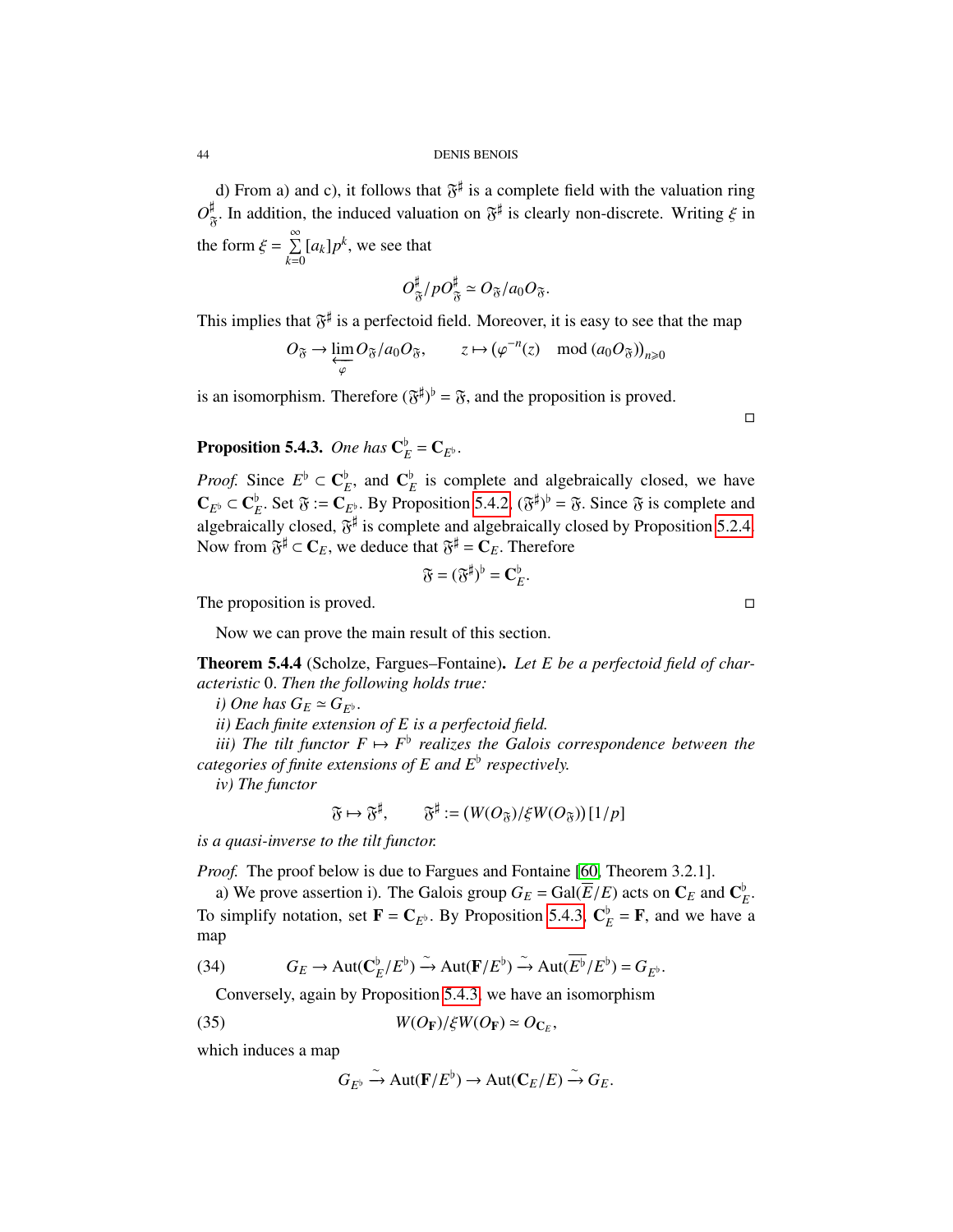It is easy to see that the maps [\(34\)](#page-40-1) and [\(35\)](#page-43-1) are inverse to each other. Therefore

 $G_E \simeq G_{F^{\flat}},$ 

and by Galois theory we have a one-to-one correspondence

<span id="page-44-0"></span>(36) finite extensions of  $E$   $\leftrightarrow$  {finite extensions of  $E^{\flat}$ }

b) Let  $\mathfrak{F}/E^{\mathfrak{b}}$  be a finite extension. By Proposition [5.4.2,](#page-42-0)  $\mathfrak{F}^{\sharp}$  is a perfectoid field, and

$$
(\mathfrak{F}^\sharp)^\flat = \mathfrak{F}.
$$

Consider the exact sequence:

$$
0 \to W(O_{\mathbf{F}})[1/p] \xrightarrow{\varsigma} W(O_{\mathbf{F}})[1/p] \to W(O_{\mathbf{F}})/\xi W(O_{\mathbf{F}})[1/p] \to 0.
$$

By Corollary [4.2.11](#page-35-1) (Ax–Sen–Tate in characteristic *p*), one has:

$$
H^0(G_{\mathfrak{F}}, W(O_{\mathbf{F}})) = W(O_{\mathfrak{F}}).
$$

By the same corollary,  $m_{\tilde{\sigma}} \cdot H^1(G_{\tilde{\sigma}}, O_F) = 0$ . Using successive approximation, one<br>verifies that  $[a] \cdot H^1(G_{\tilde{\sigma}} \cdot W(O_F)) = 0$  for any  $a \in m_{\tilde{\sigma}}$ . The generator  $\xi \in \text{ker}(a_{\tilde{\sigma}})$  can verifies that  $[a] \cdot H^1(G_{\mathfrak{F}}, W(O_{\mathbf{F}})) = 0$  for any  $a \in \mathfrak{m}_{\mathfrak{F}}$ . The generator  $\xi \in \ker(\theta_E)$  can<br>be written in the form  $\xi = [a] + \mu u$ , where  $a \in \mathfrak{m}_{\mathfrak{F}}$ , and *u* is invertible in **A**;  $e(E)$ . If be written in the form  $\xi = [a] + pu$ , where  $a \in \mathfrak{m}_{E^{\flat}}$  and *u* is invertible in  $A_{\inf}(E)$ . If

$$
f \in \ker\left(H^1(G_{\mathfrak{F}}, W(O_{\mathbf{F}}))[1/p] \xrightarrow{\xi} H^1(G_{\mathfrak{F}}, W(O_{\mathbf{F}}))[1/p]\right),\
$$

then  $[a]f = 0$ ,  $\xi f = 0$ , and therefore  $f = 0$ . Hence

$$
\ker(H^1(G_{\widetilde{\sigma}}, W(O_F))[1/p] \xrightarrow{\xi} H^1(G_{\widetilde{\sigma}}, W(O_F))[1/p]) = 0.
$$

Therefore the long exact sequence of cohomology associated to the above short exact sequence gives an isomorphism:

$$
(W(O_{\mathbf{F}})/\xi W(O_{\mathbf{F}})[1/p])^{G_{\mathfrak{F}}} \simeq W(O_{\mathfrak{F}})/\xi W(O_{\mathfrak{F}})[1/p].
$$

The isomorphism  $G_E \simeq G_{E^b}$  identifies  $G_{\mathfrak{F}}$  with an open subgroup of  $G_E$ . By Theo-<br>ram 4.2.2 (Ax. Sep. Tate in abaracteristic 0),  $G_{\mathfrak{F}}^{G_{\mathfrak{F}}} \simeq (\overline{F})^{G_{\mathfrak{F}}}$ . Since rem [4.3.2](#page-36-0) (Ax–Sen–Tate in characteristic 0),  $\mathbf{C}_{F}^{G_{\mathfrak{F}}}$  $E^{G_{\mathfrak{F}}}\simeq(\overline{E})^{G_{\mathfrak{F}}}$ . Since

$$
\mathbf{C}_E \simeq (W(O_\mathbf{F})/\xi W(O_\mathbf{F}))[1/p],
$$

one has:

$$
\overline{E}^{G_{\mathfrak{F}}} \simeq W(O_{\mathfrak{F}})/\xi W(O_{\mathfrak{F}})[1/p] =: {\mathfrak{F}}^{\sharp}.
$$

 $\overline{E}^{\text{U}_\delta} \simeq W(O_{\tilde{\sigma}})/\xi W(O_{\tilde{\sigma}})[1/p] =: \mathfrak{F}^\sharp.$ <br>We have proved that the Galois correspondence [\(36\)](#page-44-0) associates to  $\mathfrak{F}/E^\flat$  the exten-<br>sion  $\mathfrak{F}/E$ sion  $\mathfrak{F}^{\sharp}/E$ .

c) Conversely, let *F* be a finite extension of *E*. Set  $\mathfrak{F} = \left(\overline{E}^{\mathfrak{h}}\right)^{G_F}$ . From part b), it follows that  $F = \tilde{\sigma}^{\sharp}$ . Applying Proposition [5.4.2,](#page-42-0) we obtain that *F* is a perfectoid field and that  $F^{\flat} = (\mathfrak{F}^{\sharp})^{\flat} = \mathfrak{F}$ . This concludes the proof of the theorem.

**Remark 5.4.5.** For the theory of almost étale extensions in the geometric setting *and Scholze's theory of perfectoid algebras we refer the reader to* [\[59\]](#page-127-2)*,* [\[78\]](#page-128-2) *and* [\[130\]](#page-130-2)*. See also* [\[95\]](#page-129-0)*. In another direction, further development of these ideas led to the theory of diamonds* [\[132\]](#page-130-3)*, closely related to the theory of Fargues–Fontaine* [\[60\]](#page-127-1)*.*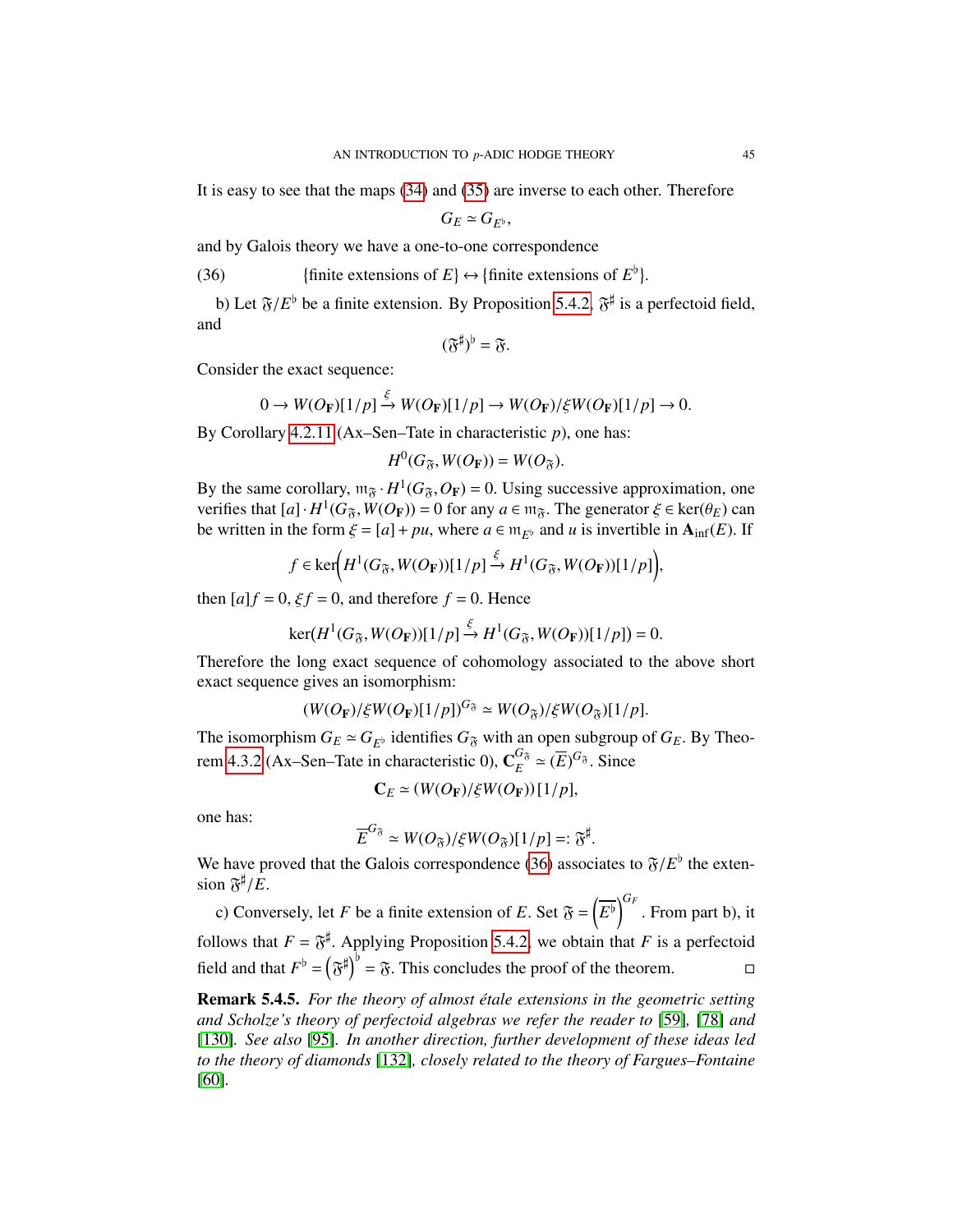#### 46 DENIS BENOIS

<span id="page-45-0"></span>6. From characteristic 0 to characteristic *p* and vice versa II: the field of norms

#### 6.1. Arithmetically profinite extensions.

6.1.1. In this section, we review the theory of the arithmetically profinite extensions and the field of norms construction of Fontaine–Wintenberger [\[161\]](#page-131-0). Let *K* be a local field of characteristic 0 with residue field of characteristic *<sup>p</sup>*.

Definition. *An algebraic extension L*/*K is called arithmetically profinite (APF) if and only if*

$$
(G_K: G_K^{(v)}G_L) < +\infty, \qquad \forall v \ge -1.
$$

If  $L/K$  is a Galois extension with  $G = Gal(L/K)$ , then it is APF if and only if

$$
(G: G^{(v)}) < +\infty, \qquad \forall v \ge -1.
$$

It is clear that any finite extension is APF. Below, we give some archetypical examples of APF extensions.

6.1.2. **Examples.** 1) Any totally ramified  $\mathbb{Z}_p$ -extension is APF (see Section [3.1\)](#page-23-0).

2) The *p*-cyclotomic extension  $K(\zeta_{p^{\infty}})/K$  is APF. This easily follows from the fact that  $K(\zeta_{p^{\infty}})/K(\zeta_p)$  is a totally ramified  $\mathbb{Z}_p$ -extension. See also Proposition [6.1.10](#page-47-0) below.

3) Let  $\pi$  be a fixed uniformizer of *K*, and let  $K_{\pi}$  be the maximal abelian extension of *K* such that  $\pi$  is a universal norm in  $K_{\pi}$ , namely that

$$
\pi \in N_{F/K}(F^*), \qquad \text{for all } K \subset F \subset K_{\pi}.
$$

By local class field theory,  $K_{\pi}/K$  is totally ramified and one has:

$$
\mathrm{Gal}(K_{\pi}/K)^{(v)} \simeq U_K^{(v)}, \qquad \forall v \geq 0.
$$

Therefore,  $K_{\pi}/K$  is APF.

4) More generally, from Sen's Theorem [1.3.11](#page-12-0) it follows that any totally ramified *p*-adic Lie extension is APF. The converse is false in general (see [\[61\]](#page-127-3) for examples). *p*∞√

5) Let  $\pi$  be a fixed uniformizer of *K*. The associated Kummer extension *K*( $\pi$ ) and APE extension which is not Galois. This can be proved by showing first  $\overline{\pi})$ ւթ is an APF extension, which is not Galois. This can be proved by showing first that the Galois extension  $K(\zeta_{p^{\infty}},$ <br>by a direct computation or  $\zeta$ *p*∞√  $\overline{\pi}$ ) is APF. The last assertion can be either proved<br>used from Sen's theorem. The extension  $K(\sqrt[p]{\pi})$ by a direct computation or deduced from Sen's theorem. The extension *K*(  $\gamma^{\infty}$ ) by a direct computation or deduced from Sen's theorem. The extension *K*(  $\gamma^{\infty}$ )  $\overline{\pi}$ )<br>nd plays a key role in Abrashkin's approach to the ramification filtration [\[4,](#page-125-0) [5,](#page-125-1) [7\]](#page-125-2) and in integral *p*-adic Hodge theory [\[29\]](#page-126-1),[\[33\]](#page-126-2), [\[97\]](#page-129-1).

6.1.3. We analyze the ramification jumps of APF extensions. First we extend the definition of a ramification jump to general (not necessarily Galois) extensions.

**Definition.** Let  $L/K$  be an algebraic extension. A real number  $v \ge -1$  is a ramifi*cation jump of L*/*K if and only if*

$$
G_K^{(v+\varepsilon)}G_L \neq G_K^{(v)}G_L \qquad \forall \varepsilon > 0.
$$

If *<sup>L</sup>*/*<sup>K</sup>* is a Galois extension, this definition coincides with Definition [1.3.8.](#page-11-0)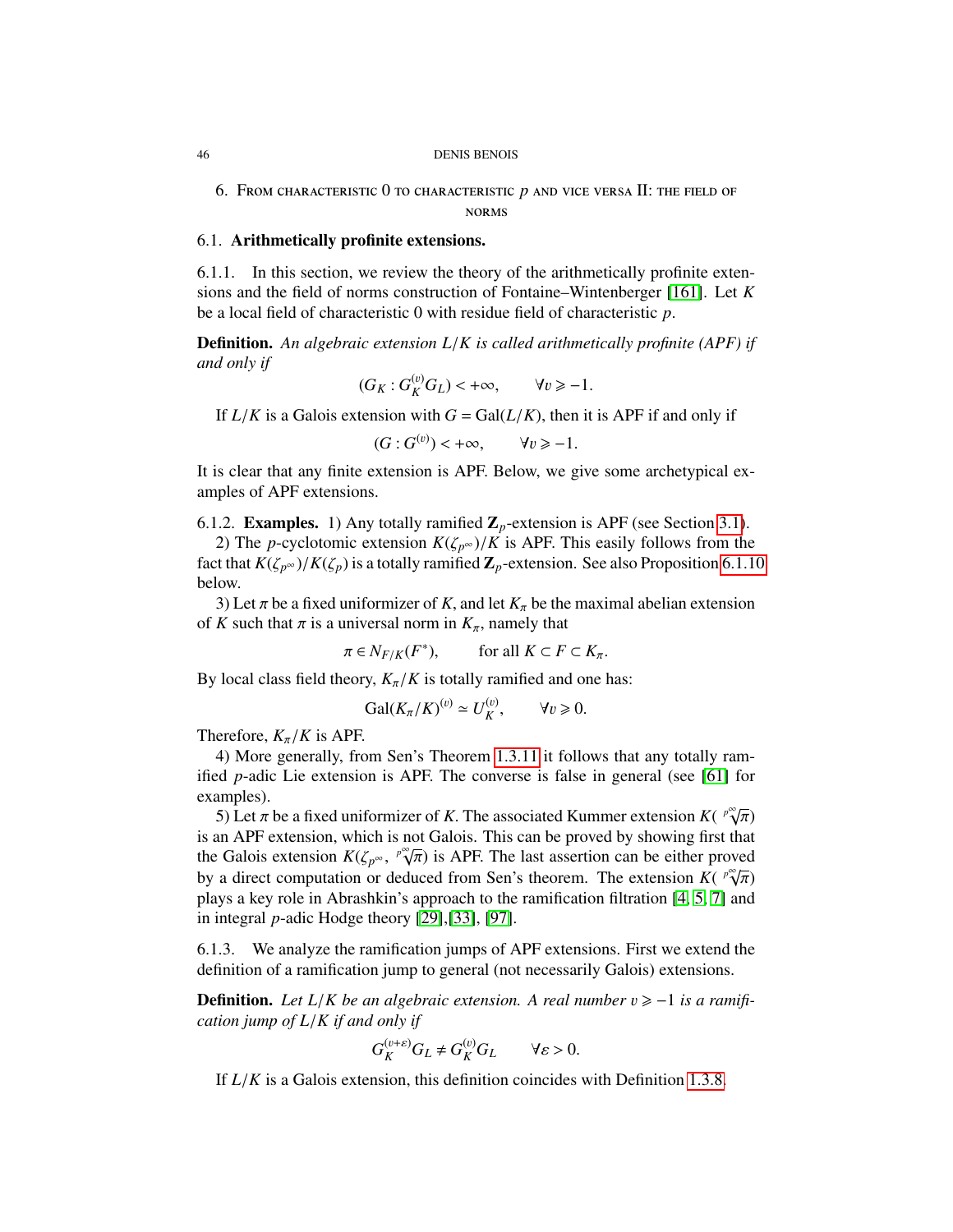Proposition 6.1.4. *Let L*/*K be an infinite APF extension, and let B denote the set of ramification jumps of K*. *Then B is a countably infinite unbounded set.*

*Proof.* a) Let *<sup>L</sup>*/*<sup>K</sup>* be an APF extension. First we prove that *<sup>B</sup>* is discrete. Let  $v_2 > v_1 \ge -1$  be two ramification jumps. Then

$$
(G_K: G_K^{(v_1)}G_L) \le (G_K: G_K^{(v_2)}G_L) < +\infty,
$$

and

$$
(G_K^{(v_1)}G_L:G_K^{(v_2)}G_L) < +\infty.
$$

 $(G_K^{(v_1)}G_L: G_K^{(v_2)}G_L) < +\infty.$ <br>Therefore there exists only finitely many subgroups *H* such that

$$
G_K^{(v_2)}G_L \subset H \subset G_K^{(v_1)}G_L.
$$

This implies that there are only finitely many ramification jumps in the interval  $(v_1,v_2)$ .

b) Assume that *B* is bounded above by *a*. Then  $G_L G_K^{(a)}$  $\sum_{K}^{(a)}$  = ∩*G*<sub>*L*</sub>*G*<sup>(*a*+*t*)</sup>*K*<br>*k*  $(K^{(a+t)}$ . Let  $g \in$  $G_L G_K^{(a)}$ *K*. Then for any  $n \ge 0$ , we can write  $g = x_n y_n$  with  $x_n \in G_L$  and  $y_n \in G_K^{(a+n)}$ <br>  $\vdots$   $G_L$  is compact, we can assume that  $(x_n)$ , a converges. Hence  $(y_n)$ , a con-Since  $G_L$  is compact, we can assume that  $(x_n)_{n\geqslant 0}$  converges. Hence  $(y_n)_{n\geqslant 0}$  converges to some  $y \in \bigcap_{n \geq 0} G_K^{(a+n)}$  $K^{(a+n)}$ . From  $\bigcap_{n\geq 0} G_K^{(a+n)}$  $K_K^{(a+n)} = \{1\}$ , we obtain that  $g \in G_L$ . This shows that  $G_L G_K^{(a)}$  $K^{(a)}_K = G_L$ . Therefore

$$
(G_K: G_L G_K^{(a)}) = (G_K: G_L) = +\infty,
$$

which is in contradiction with the definition of APF extensions.  $\Box$ 

6.1.5. Let  $L/K$  be an infinite APF extension. We denote by  $B^+ = (b_n)_{n \geq 1}$  the set of its *strictly nositive* ramification jumps. For all  $n > 1$  set: of its *strictly positive* ramification jumps. For all  $n \ge 1$ , set:

$$
K_n = \overline{K}^{G_L G_K^{(b_n)}}
$$

<span id="page-46-0"></span>Proposition 6.1.6. *The following statements hold true:*

 $i) L = \bigcup_{n=1}^{\infty} K_n.$ 

*ii)*  $K_1$  *is the maximal tamely ramified subextension of L/K.*<br>*iii)* For all  $n \ge 1$ ,  $K_{\text{max}}/K$  *is a non-trivial finite n-extension* 

*iii)* For all  $n \geq 1$ ,  $K_{n+1}/K_n$  *is a non-trivial finite p-extension.* 

 $iv)$  Assume that  $L/K$  is a Galois extension. Then for all  $n \geq 1$ , the group Gal $(K_{n+1}/K_n)$ *has a unique ramification jump. In particular,* Gal(*Kn*+1/*Kn*) *is a p-elementary abelian group.*

*Proof.* We prove assertion ii). The maximal tamely ramified subextension of *<sup>L</sup>*/*<sup>K</sup>* is

$$
L_{\text{tr}} = \overline{K}^{G_L P_K},
$$

where  $P_K$  is the wild ramification subgroup. From the definition of the ramification filtration, it follows that  $P_K$  is the topological closure of ∪  $v > 0$  $G_K^{(v)}$  $_K^{(v)}$  in  $G_K$ . This implies

that  $G_{L}P_{K} = G_{L}G_{K}^{(b_{1})}$ If  $G_L P_K = G_L G_K^{(0)}$ , and ii) is proved.<br>The assertions i), iii) and iv) are clear.

Corollary 6.1.7. *An infinite APF extension is deeply ramified.*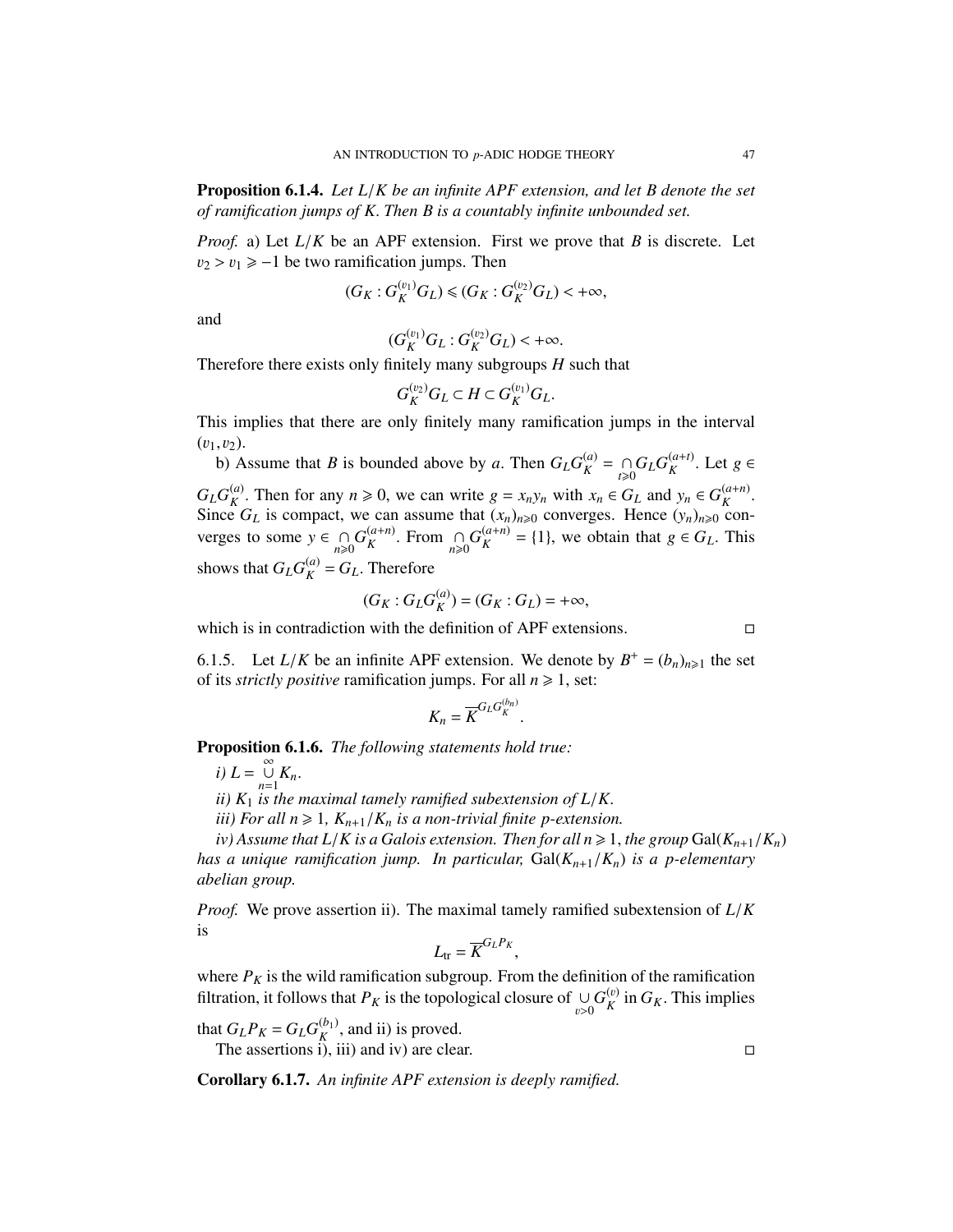*Proof.* Proposition [6.1.6](#page-46-0) shows that such extension does not have finite conductor.

Remark 6.1.8. *The converse of this corollary is clearly wrong. However Fesenko* [\[61\]](#page-127-3) *proved that every deeply ramified extension L*/*K of finite residue degree and with discrete set of ramification jumps is APF.*

6.1.9. We record some general properties of APF extensions.

<span id="page-47-0"></span>**Proposition 6.1.10.** *Let*  $K \subset F \subset L$  *be a tower of extensions. i) If F*/*K is APF and L*/*F is finite, then L*/*K is APF. ii) If F*/*K is finite and L*/*F is APF, then L*/*K is APF. iii) If L*/*K is APF, then F*/*K is APF.*

*Proof.* See [\[161,](#page-131-0) Proposition 1.2.3]. □

6.1.11. The definition of Hasse–Herbrand functions can be extended to APF extensions. Namely, for an APF extension *<sup>L</sup>*/*K*, set:

$$
\psi_{L/K}(v) = \begin{cases} v, & \text{if } v \in [-1,0], \\ \int_0^v (G_K^{(0)} : G_L^{(0)} G_K^{(t)}) dt, & \text{if } v \ge 0, \end{cases}
$$
  

$$
\varphi_{L/K}(u) = \psi_{L/K}^{-1}(u).
$$

It is not difficult to check that if  $K \subset F \subset L$  with  $[F : K] < +\infty$ , then one has:

$$
\psi_{L/K} = \psi_{L/F} \circ \psi_{F/K}, \qquad \varphi_{L/K} = \varphi_{F/K} \circ \varphi_{L/F}.
$$

#### 6.2. The field of norms.

6.2.1. In this section, we review the construction of the field of norms of an APF extension. Let  $\mathcal{E}(L/K)$  denote the directed set of finite subextensions of  $L/K$ .

<span id="page-47-1"></span>Theorem 6.2.2 (Fontaine–Wintenberger). *Let L*/*F be an infinite APF extension. Set:*

$$
\mathscr{X}(L/K) = \varprojlim_{E \in \mathscr{E}(L/K)} E^* \cup \{0\}.
$$

*Then the following assertions hold true:*

*i*) Let  $\alpha = (\alpha_E)_{E \in \mathcal{E}(L/K)}$  and  $\beta = (\beta_E)_{E \in \mathcal{E}(L/K)}$ . Set:

$$
(\alpha \beta)_E := \alpha_E \beta_E,
$$
  
\n
$$
(\alpha + \beta)_E := \lim_{E' \in \mathcal{E}(L/E)} N_{E'/E} (\alpha_{E'} + \beta_{E'}).
$$

*Then*  $\alpha\beta := ((\alpha\beta)_E)_{E \in \mathcal{E}(L/K)}$  *and*  $\alpha + \beta := ((\alpha + \beta)_E)_{E \in \mathcal{E}(L/K)}$  *are well-defined elements of*  $\mathscr{X}(L/K)$ .

*ii*) The above defined addition and multiplication equip  $\mathscr{X}(L/K)$  with a struc*ture of a local field of characteristic p with residue field kL*.

*iii*) The valuation on  $\mathscr{X}(L/K)$  is given by

$$
v(\alpha)=v_E(\alpha_E),
$$

*for any*  $K_1 \subset E \subset L$ . Here  $K_1$  *denotes the maximal unramified subextension of*  $L/K$ .

 $\Box$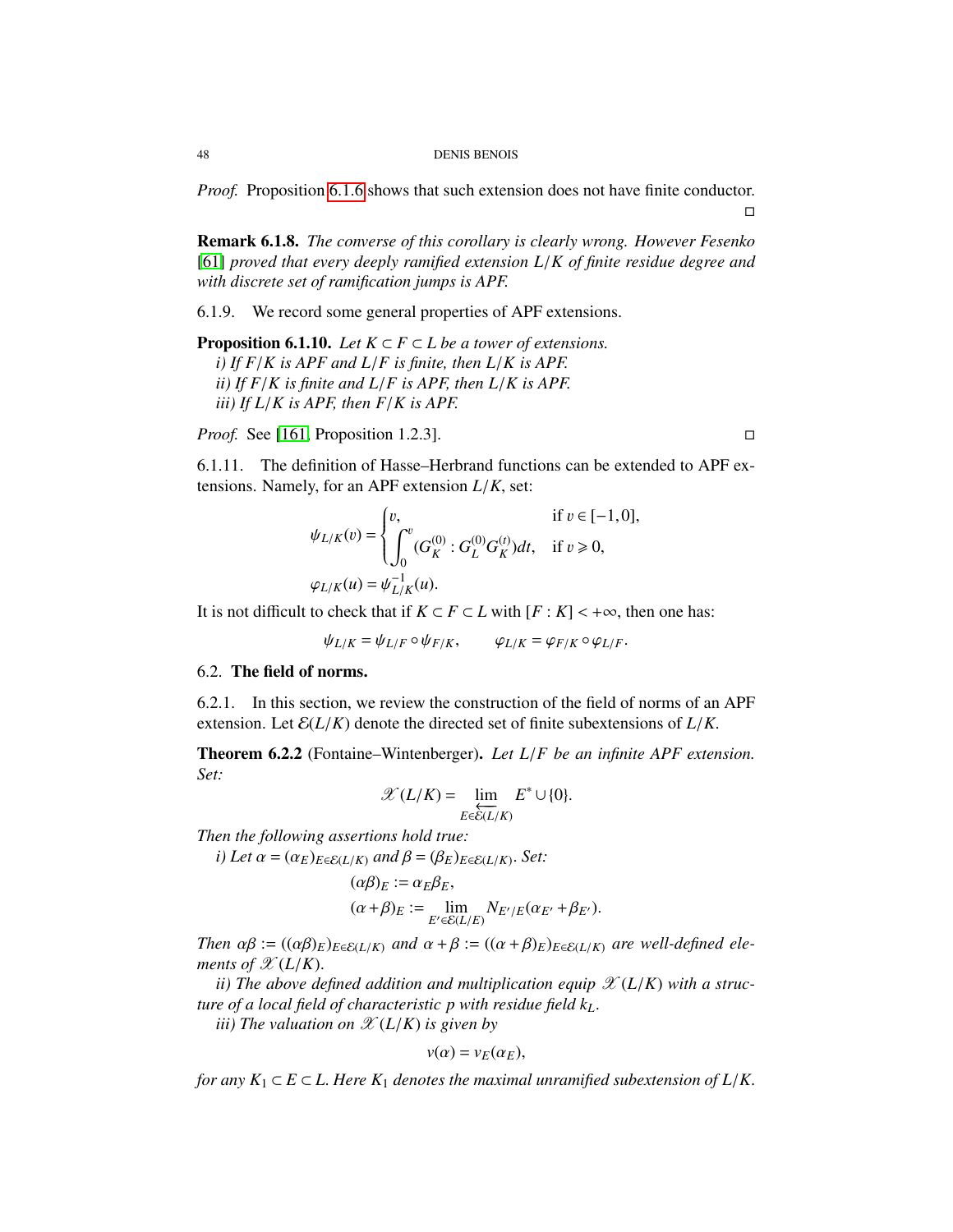*iv)* For any  $\xi \in k_L$ , let  $[\xi]$  denote its Teichmüller lift. For each  $K_1 \subset E \subset L$  set:

 $\xi_E := [\xi]^{1/[E:K_1]}$ 

*Then the map*

 $k_L \rightarrow \mathcal{X}(L/K), \qquad \xi \mapsto (\xi_E)_{E \in \mathcal{E}(L/K_1)}$ 

*is a canonical embedding.*

The proof occupies the remainder of this section. See [\[161,](#page-131-0) Section 2] for detail.

**Definition.** *The field*  $\mathscr{X}(L/K)$  *is called the field of norms of the APF extension <sup>L</sup>*/*K*.

6.2.3. We start by writing Theorem [6.2.2](#page-47-1) in a slightly different form, which also makes more clear its relation to the theory of perfectoid fields.

For any APF extension  $E/F$  (finite or infinite), set:

<span id="page-48-1"></span>
$$
i(E/F) = \sup\{v \mid G_E G_F^{(v)} = G_F\}
$$

If  $E \subset E' \subset E''$  is a tower of finite extensions, then the relation  $\psi_{E''/E} = \psi_{E''/E'} \circ \psi_{E''/E}$  or  $\psi_{E''/E}$  $\psi_{E'/E}$  implies that

(37) 
$$
i(E''/E) \leqslant \min\{i(E'/E), i(E''/E')\}.
$$

Let *B* =  $(b_n)_{n\geqslant0}$  denote the set of ramification jumps of *L*/*K* and let  $K_n = \overline{K}^{G_L G_K^{(b_n)}}$ Since

$$
\psi_{L/K}(v) = \psi_{K_n/K}(v), \qquad \forall v \in [-1, b_n],
$$

from  $\psi_{L/K} = \psi_{L/K_n} \circ \psi_{K_n/K}$ , it follows that  $\psi_{L/K_n}(v) = v$  for  $v \in [-1, \psi_{L/K}(b_n)]$ , and  $\psi_{L/K_n}(v) \neq v$  for  $v > \psi_{L/K}(b_n)$ . Therefore  $\psi_{L/K_n}(v) \neq v$  for  $v > \psi_{L/K}(b_n)$ . Therefore

(38) 
$$
i(L/K_n) = \psi_{L/K}(b_n), \qquad n \geq 1.
$$

In particular,  $i(L/K_n) \rightarrow +\infty$  when  $n \rightarrow +\infty$ .

6.2.4. For any  $E \in \mathcal{E}(L/K_1)$ , set:

$$
r(E) := \text{smallest integer} \geqslant \frac{(p-1)i(L/E)}{p},
$$

and

$$
\overline{O}_E := O_E / \mathfrak{m}_E^{r(E)}.
$$

<span id="page-48-0"></span>**Theorem 6.2.5.** *Let L/K be an infinite APF extension. Then:*<br>*i)* For all finite subertensions  $F \subseteq F'$  of  $I/K$  the norm mo

*i*) For all finite subextensions  $E \subset E'$  of  $L/K$ , the norm map induces a ring ho-<br>prographism *momorphism*

$$
N_{E'/E}: \overline{O}_{E'} \to \overline{O}_E.
$$

*ii) The projective limit*

$$
A(L/K) := \lim_{\substack{E \in \mathcal{E}(L/K_1) \\ \vdots \\ E \in \mathcal{E}(L/K_1)}} \overline{O}_E
$$

*is a discrete valuation ring of characteristic p with residue field kL*. *iii) The map*

$$
k_L \to A(L/K), \qquad \xi \mapsto (\xi_E \mod \mathfrak{m}_E^{r(E)})_{E \in \mathcal{E}(L/K_1)}, \qquad \xi_E = [\xi]^{1/[E:K_1]}
$$

*is a canonical embedding.*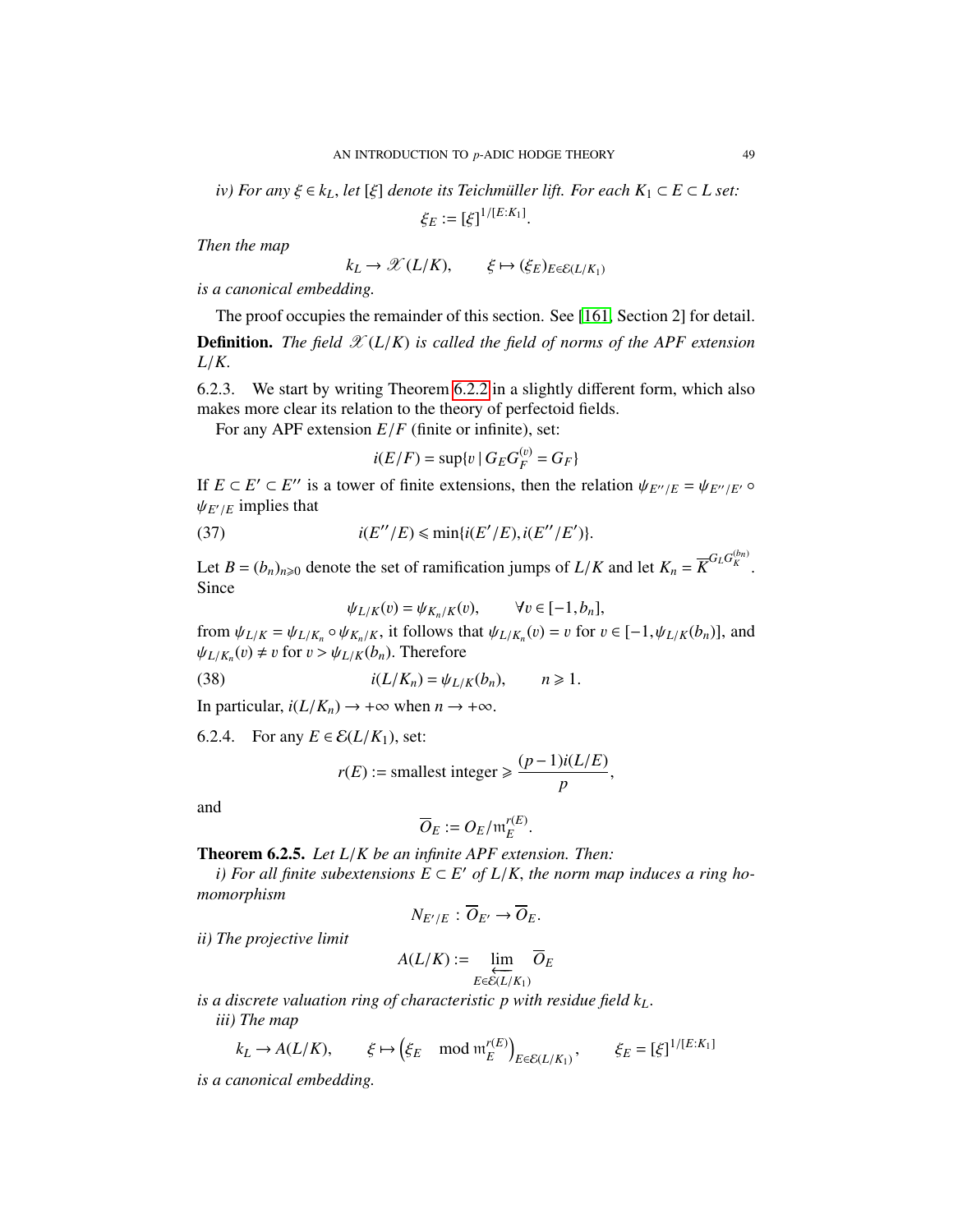6.2.6. The proof of Theorem [6.2.5](#page-48-0) relies on the following proposition:

<span id="page-49-0"></span>**Proposition 6.2.7.** *Let*  $E'/E$  *be a finite totally ramified p-extension. Then i*) *For all*  $\alpha$  *B*  $\in$  *O<sub>E</sub> i*) For all  $\alpha, \beta \in O_{E}$ ,

$$
v_E(N_{E'/E}(\alpha+\beta)-N_{E'/E}(\alpha)-N_{E'/E}(\beta))\geq \frac{(p-1)i(E'/E)}{p}.
$$

*ii)* For any  $a \in O_E$ , there exists  $\alpha \in O_{E'}$  such that

$$
v_E(N_{E'/E}(\alpha) - a) \geqslant \frac{(p-1)i(E'/E)}{p}.
$$

*Proof.* a) Assume first that  $E'/E$  is a Galois extension of degree *p*. From Lemma [1.4.5](#page-13-1) it follows that for any  $x \in \Omega_F$  one has: it follows that for any  $x \in O_{E'}$ , one has:

$$
v_E(N_{E'/E}(1+x) - 1 - N_{E'/E}(x)) \ge \frac{(p-1)i(E'/E)}{p}.
$$

Assume that  $v_{E'}(\alpha) \ge v_{E'}(\beta)$ . Setting  $x = \alpha/\beta$ , we obtain i).

Let  $\pi_E$  be any uniformizer of *E'*. Set  $\pi_E = N_{E'/E}(\pi_{E'})$ . Write  $a \in O_E$  in the form:

$$
a = \sum_{k=0}^{p-1} [\xi_k] \pi_E^k, \qquad \xi_k \in k_E.
$$

Then again by Lemma [1.4.5,](#page-13-1) we have:

$$
v_E(N_{E'/E}(\alpha) - a) \ge \frac{(p-1)i(E'/E)}{p}
$$
 for  $\alpha = \sum_{k=0}^{p-1} [\xi_k]^{1/p} \pi_{E'}^k$ .

Therefore the proposition is proved for Galois extensions of degree *<sup>p</sup>*.

b) Assume that the proposition holds for finite extensions  $E''/E'$  and  $E'/E$ . Then<br> $\alpha, \beta \in \Omega_{E}$  we have: for  $\alpha, \beta \in O_{E}$  we have:

$$
N_{E^{\prime\prime}/E^{\prime}}(\alpha+\beta)=N_{E^{\prime\prime}/E^{\prime}}(\alpha)+N_{E^{\prime\prime}/E^{\prime}}(\beta)+\gamma,
$$

and

$$
N_{E''/E}(\alpha+\beta) = N_{E''/E}(\alpha) + N_{E''/E}(\beta) + N_{E'/E}(\gamma) + \delta,
$$

where  $v_{E'}(\gamma) \geqslant \frac{(p-1)i(E''/E')}{p}$  $\frac{(E''/E')}{p}$  and  $v_E(\delta) \ge \frac{(p-1)i(E'/E)}{p}$ . Since *E'*/*E* is totally ramified, one has  $v_E(N_{E'/E}(\gamma)) \ge \frac{(p-1)i(E''/E')}{p}$  $\frac{p}{p}$ , and from [\(37\)](#page-48-1) it follows that

$$
v_E(N_{E''/E}(\alpha+\beta)-N_{E''/E}(\alpha)-N_{E''/E}(\beta))\geq \frac{(p-1)i(E''/E)}{p}
$$

Therefore the proposition holds for all finite *p*-extensions.

c) The general case can be reduced to the case b) by passing to the Galois closure of *E'*. See [\[161,](#page-131-0) Section 2.2.2.5] for detail.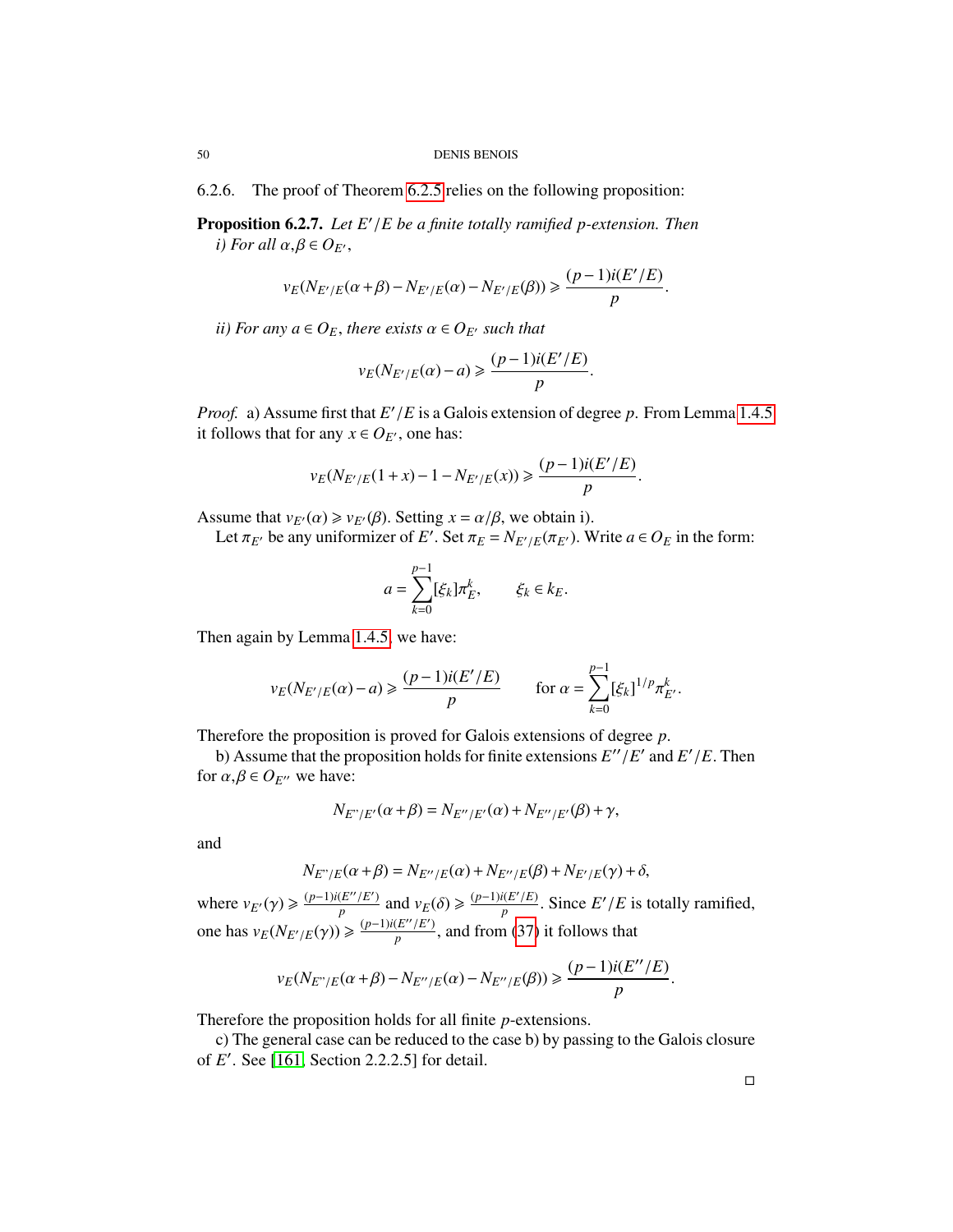6.2.8. *Sketch of proof of Theorem [6.2.5.](#page-48-0)* From Proposition [6.2.7,](#page-49-0) if follows that *A*(*L*/*K*) is a commutative ring. Let  $x = (x_E)_E \in A(L/K)$ . If  $x \neq 0$ , the there exists *E* ∈  $E(L/K_1)$  such that  $x_E \neq 0$ . For any  $E' \in E(L/E)$ , let  $\widehat{x}_{E'} \in O_{E'}$  be a lift of  $x_{E'}$ .<br>Then  $y(x) := y_{E'}(\widehat{x}_{E'})$  does not depend on the choice of  $F'$  and defines a discrete Then  $v(x) := v_{E'}(\widehat{x}_{E'})$  does not depend on the choice of *E'* and defines a discrete<br>valuation of  $A(L/K)$ . It is easy to see that the topology defined by this valuation so valuation of  $A(L/K)$ . It is easy to see that the topology defined by this valuation coincides with the topology of the projective limit of discrete sets on  $A(L/K)$ . Hence *A*( $L/K$ ) is complete. Lemma [6.2.9](#page-50-0) below shows that the element *x* = ( $x_E$ ) $_{E \in E(L/K_1)}$ , with  $x_E = p \mod m_E^{r(E)}$  for all *E*, is zero in  $A(L/E)$ . Therefore  $A(L/E)$  is a ring of  $E_E^{(E)}$  for all *E*, is zero in *A*(*L*/*E*). Therefore *A*(*L*/*E*) is a ring of all  $\xi$ ,  $\xi$ <sub>0</sub>  $\in$   $k_L$ , the congruence  $[\xi_1 + \xi_2] = [\xi_1] + [\xi_2]$  (mod *n*) characteristic *p*. For all  $\xi_1, \xi_2 \in k_L$ , the congruence  $[\xi_1 + \xi_2] \equiv [\xi_1] + [\xi_2] \pmod{p}$ <br>together with I emma 6.2.9 imply that the man together with Lemma [6.2.9](#page-50-0) imply that the map

$$
k_L \to A(L/K), \qquad \xi \mapsto (\xi_E \mod \pi_E^{r(E)})_{E \in \mathcal{E}(L/K_1)}, \qquad \xi_E = [\xi]^{1/[E:K_1]}
$$

is an embedding of fields. Finally, from the definition of the valuation on *<sup>A</sup>*(*L*/*K*), we see that its residue field is isomorphic to *<sup>k</sup>L*. Theorem [6.2.5](#page-48-0) is proved.

 $\Box$ 

<span id="page-50-0"></span>Lemma 6.2.9. *Let L*/*E be a totally ramified APF pro-p-extension. Then*

$$
v_E(p) \geqslant \frac{(p-1)i(L/E)}{p}.
$$

*Proof.* First assume that *<sup>F</sup>*/*<sup>E</sup>* is a Galois extension of degree *<sup>p</sup>*. From elementary properties of the ramification filtration, it follows that  $G_i = \{1\}$  for all  $i > \frac{e_F}{p}$ <br>*exists* the absolute ramification index of *F* (see 1142 Exercise 3, p. 79)  $\frac{e_F}{p-1}$ , where<br>701) This  $e_F$  is the absolute ramification index of *F* (see [\[142,](#page-130-4) Exercise 3, p. 79]). This implies that  $v_E(p) \ge \frac{(p-1)i(F/E)}{p}$  for such extensions.

Now we consider the general case. Take the Galois closure *M* of *L* over *E* and denote by  $M_1/E$  its maximal tamely ramified subextension. It is clear that  $M_1/E$ is linearly disjoint with  $L/E$ . From Galois theory, it follows that  $LM_1/M_1$  has a Galois subextension *F* of degree *p* over  $M_1$ . Then the inequality [\(37\)](#page-48-1) implies that

$$
v_E(p) \ge \frac{(p-1)i(F/M_1)}{p} \ge \frac{(p-1)i(LM_1/M_1)}{p}.
$$

Since the extensions  $M_1/E$  and  $LM_1/L$  are tamely ramified, from  $\psi_{LM_1/M_1} \circ \psi_{M_1/E} = \psi_{LM_1/L} \circ \psi_{M_1/E}$  it follows that  $i(LM_1/M_1) - i(F/F)$ . The lemma is proved  $\psi_{LM_1/L} \circ \psi_{L/E}$  it follows that  $i(LM_1/M_1) = i(F/E)$ . The lemma is proved.

6.2.10. *Sketch of proof of Theorem [6.2.2.](#page-47-1)* We will use repeatedly the following inequality: if  $F/E$  is a totally ramified *p*-extension, then for all  $x, y \in O_F$  one has:

<span id="page-50-1"></span>(39) 
$$
v_E(N_{F/E}(x) - N_{F/E}(y)) \ge \varphi_{F/E}(t), \quad \text{if } v_F(x - y) \ge t.
$$

This estimation can be proved by induction using Corollary [1.4.5.](#page-13-1) See [\[142,](#page-130-4) Chapter V,§6] for the Galois case. The general case can be treated by passing to the Galois closure.

Let  $\alpha = (\alpha_E)_{E \in \mathcal{E}(L/K)}$  and  $\beta = (\beta_E)_{E \in \mathcal{E}(L/K)} \in \varprojlim_{E \in \mathcal{E}(L/K)} O_E$ . From Proposition [6.2.7](#page-49-0)<br>A formula (39) it follows that for all intermediate finite subextensions  $K \subset F \subset$ and formula [\(39\)](#page-50-1), it follows that for all intermediate finite subextensions  $K \subset E \subset$  $E' \subset E'' \subset L$  one has:

$$
\nu_E\big(N_{E''/E}(\alpha_{E''}+\beta_{E''})-N_{E'/E}(\alpha_{E'}+\beta_{E'})\big)\geqslant \varphi_{E'/E}(r(E'))\geqslant \varphi_{L/K}(r(E')).
$$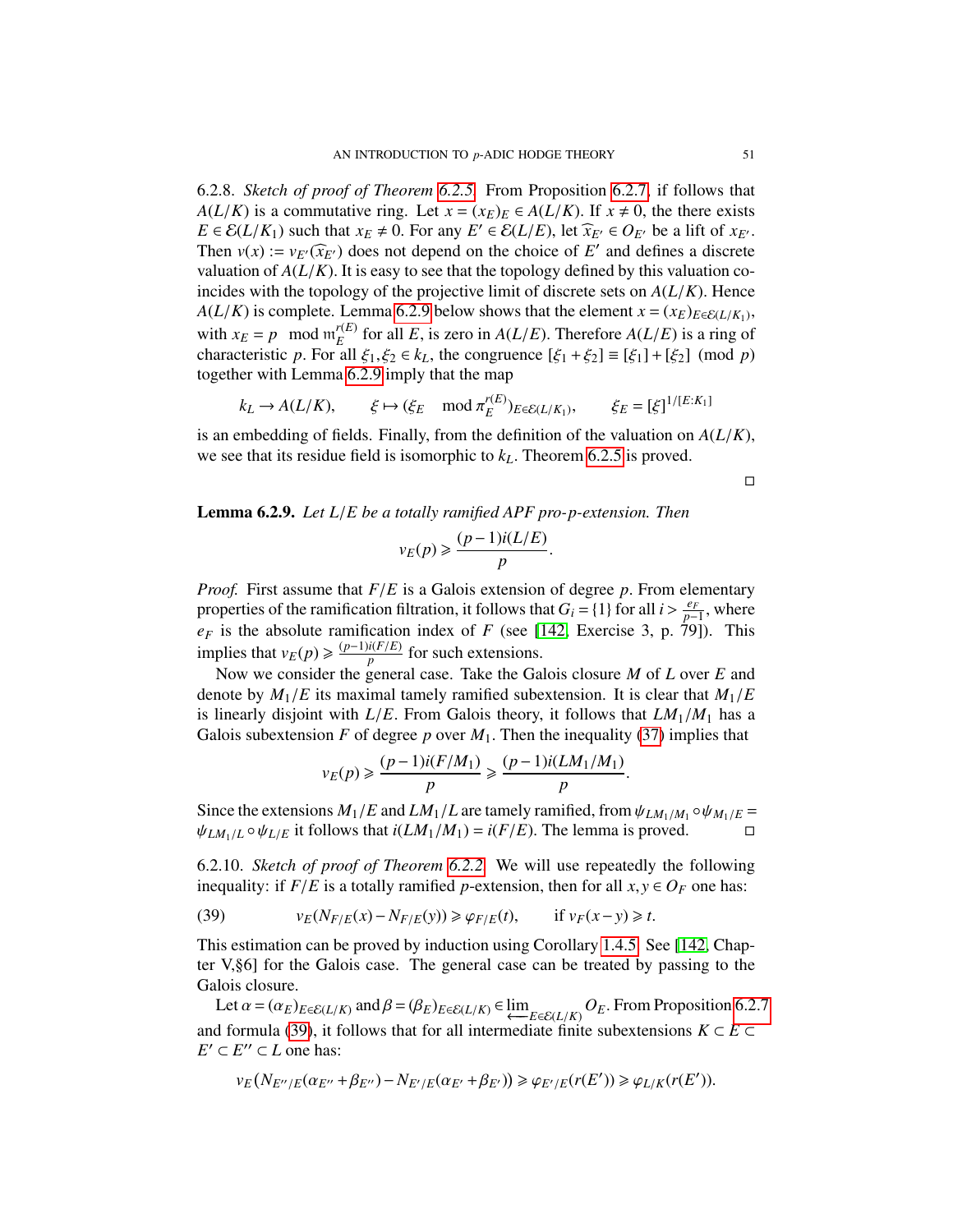Since  $r(E') \to +\infty$  when *E'* runs over  $\mathcal{E}(L/E)$ , this proves the existence of the limit

$$
(\alpha+\beta)_E := \lim_{E' \in \mathcal{E}(L/E)} N_{E'/E}(\alpha_{E'}+\beta_{E'}).
$$

Therefore the addition and the multiplication on  $\mathscr{X}(L/E)$  are well defined. Consider the map

<span id="page-51-0"></span>(40) 
$$
\lim_{E \in \mathcal{E}(L/K)} O_E \to A(L/K), \qquad (\alpha_E)_{E \in \mathcal{E}(L/K)} \mapsto (\overline{\alpha}_E)_{E \in \mathcal{E}(L/K_1)},
$$

where  $\overline{\alpha}_E = \alpha_E \mod \mathfrak{m}_E^{r(E)}$ <br>with the addition and the m  $E_E^{(E)}$ . Proposition [6.2.7](#page-49-0) shows that this map is compatible multiplication on the both sets with the addition and the multiplication on the both sets.

Now let  $x = (x_E)_E \in A(L/K)$ . For all *E*, choose a lift  $\hat{x}_E \in O_E$ . Applying again the inequality [\(39\)](#page-50-1), we see that for all *E*, the sequence  $N_{E'/E}(\hat{x}_{E'})$  converges to some  $\alpha_E \in O_E$ . From our constructions, it follows that the map

$$
A(L/K) \to \lim_{E \in \mathcal{E}(L/K_1)} O_E, \qquad x \mapsto (\alpha_E)_{E \in \mathcal{E}(L/K_1)}
$$

is the inverse of the map [\(40\)](#page-51-0). Now the theorem follows from Theorem [6.2.5.](#page-48-0)

 $\Box$ 

## 6.3. Functorial properties.

6.3.1. In this section, *<sup>L</sup>*/*<sup>K</sup>* denotes an infinite APF extension. Any finite extension *M* of *L* can be written as  $M = L(\alpha)$ , where  $\alpha$  is a root of an irreducible polynomial  $f(X) \in L[X]$ . The coefficients of  $f(X)$  belong to some finite subextension  $F \in \mathcal{E}(L/K)$ . For any  $E \in \mathcal{E}(L/F)$ , one has:

$$
F(\alpha) \cap E = F,
$$

and we set:

$$
E'=E(\alpha).
$$

 $E' = E(\alpha)$ .<br>The system  $(E')_{E \in \mathcal{E}(L/K)}$  is cofinal in  $\mathcal{E}(M/K)$ . Consider the map

$$
j_{M/L}: \mathscr{X}(L/K) \to \mathscr{X}(M/K)
$$

which sends any  $\alpha = (\alpha_E)_{E \in \mathcal{E}(L/K)} \in \mathcal{X}(L/K)$  to the element  $\beta = (\beta_{E'})_{E' \in \mathcal{E}(M/K)} \in \mathcal{X}(M/K)$  defined by  $\mathscr{X}(M/K)$  defined by

 $\beta_{E'} = \alpha_E$  if  $E' = E(\alpha)$  with  $E \in \mathcal{E}(L/F)$ .

The previous remarks show that  $j_{M/L}$  is a well-defined embedding.

The following theorem should be compared with Theorem [5.4.4.](#page-43-2)

Theorem 6.3.2 (Fontaine–Wintenberger). *i) Let M*/*L be a finite extension. Then*  $\mathscr{X}(M/K)/\mathscr{X}(L/K)$  *is a separable extension of degree* [*M* : *L*]. *If*  $M/L$  *is a Galois* extension, then the natural action of  $Gal(M/L)$  on  $\mathscr{X}(M/L)$  induces an isomor*phism*

$$
Gal(M/L) \simeq Gal(\mathcal{X}(M/K)/\mathcal{X}(L/K)).
$$

 $Gal(M/L) \simeq Gal(\mathcal{X}(M/K)/\mathcal{X}(L/K))$ .<br> *ii*) The above construction establishes a one-to-one correspondence

{*finite extensions of*  $L$ }  $\leftrightarrow$  {*finite separable extensions of*  $\mathscr{X}(L/K)$ },

*which is compatible with the Galois correspondence.*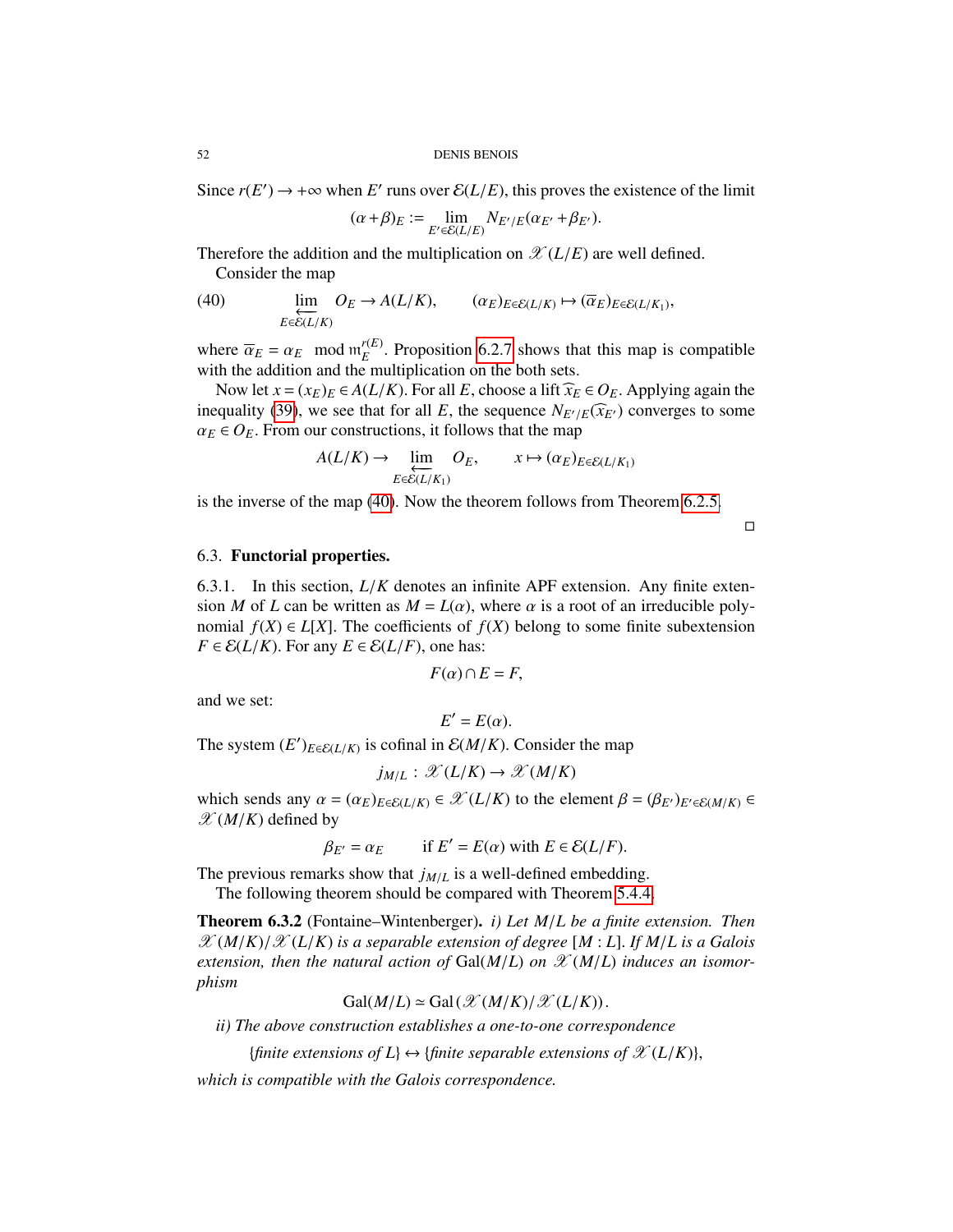*Proof.* We only explain how to associate to any finite separable extension  $\mathcal M$ of  $\mathscr{X}(L/K)$  a canonical finite extension *M* of *L* of the same degree. Let  $\mathscr{M} =$  $\mathscr{X}(L/K)(\alpha)$ , where  $\alpha$  is a root of an irreducible polynomial  $f(X)$  with coefficients in the ring of integers of  $\mathcal{X}(L/K)$ . We can write  $f(X)$  as a sequence  $f(X)$  =  $(f_E(X))_{E \in \mathcal{E}(L/K)}$ , where  $f_E(X) \in E[X]$ . Then  $M = L(\widehat{\alpha})$ , where  $\widehat{\alpha}$  is a root of  $f_E(X)$ , and *F* is of "sufficiently big" degree over *K*. See 1161. Section 31 for a detailed and *E* is of "sufficiently big" degree over *K*. See [\[161,](#page-131-0) Section 3] for a detailed proof.  $\Box$ 

6.3.3. From this theorem, it follows that the separable closure  $\overline{\mathscr{X}(L/K)}$  of  $\mathscr{X}(L/K)$ can de written as:

$$
\overline{\mathscr{X}(L/K)} = \bigcup_{[M:L]<\infty} \mathscr{X}(M/K).
$$

<span id="page-52-1"></span>Corollary 6.3.4. *The field of norms functor induces a canonical isomorphism of absolute Galois groups:*

<span id="page-52-0"></span>
$$
G_{\mathscr{X}(L/K)} \simeq G_L.
$$

6.3.5. Let *<sup>L</sup>*/*<sup>K</sup>* be an infinite totally ramified Galois APF extension. The Galois group Gal( $L/K$ ) acts naturally on  $\mathscr{X}(L/K)$ . Fixing an uniformizer of  $\mathscr{X}(L/K)$ , we idenfify  $\mathscr{X}(L/K)$  with the local field  $k_K((x))$  of Laurent power series. Let  $\tau$  be an automorphism of  $k_K(x)$ ). If  $\tau$  acts trivially on  $k_K$ , then it is completely determined by the power series  $\tau(x) = a_1 x + a_2 x^2 + \cdots \in k_K[[x]]$  with  $a_1 \neq 0$ . Consider the group of formal power series of formal power series

$$
Aut(k_K((x))) = \left\{ f(x) = \sum_{i=1}^{\infty} a_i x^i \mid a_1 \neq 0 \right\}
$$

with respect to the substitution group law  $f \circ g(x) = f(g(x))$ . We have an injective map

(41) 
$$
\operatorname{Gal}(L/K) \hookrightarrow \operatorname{Aut}(k_K((x)))
$$

This map encodes important information about the ramification filtration on Gal(*L*/*K*). Recall that for any automorphism *g* of a local field *E* we defined:

$$
i_E(g) = v_E(g(\pi_E) - \pi_E).
$$

Now we define this function on the infinite level, setting:

$$
i_x(g) = \text{ord}_x(g(x) - x), \qquad g \in \text{Gal}(L/K).
$$

Then there exists  $F \in \mathcal{E}(L/K)$  such that for any Galois extension  $E \in \mathcal{E}(L/F)$ , one has:

$$
i_E(g) = i_x(g)
$$

(see [\[161,](#page-131-0) Proposition 3.3.2]).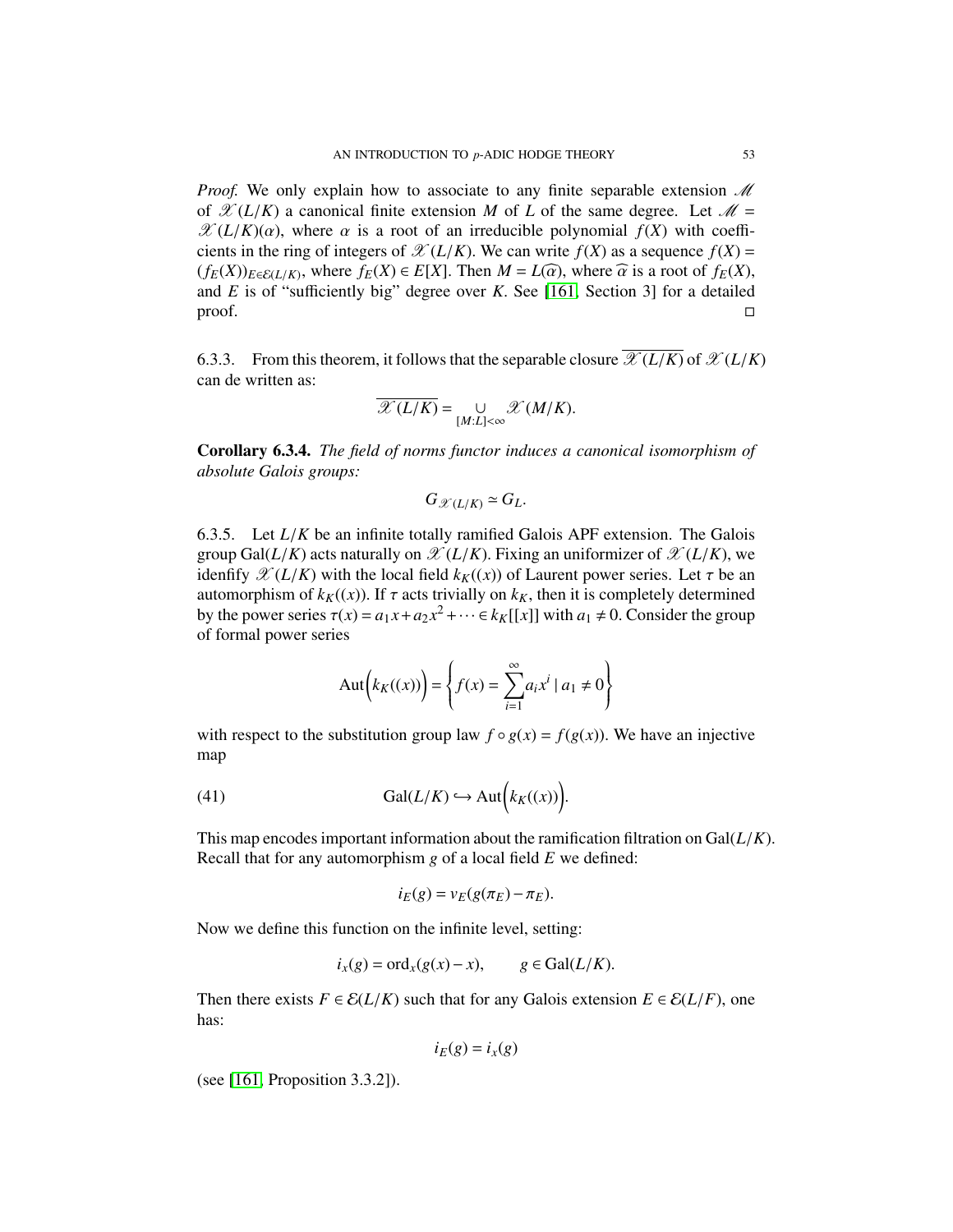54 DENIS BENOIS

6.3.6. The map [\(41\)](#page-52-0) can be described explicitly for cyclotomic extensions of unramified local fields. Assume that *K* is unramified, and set  $K_{\infty} = K(\zeta_{p^{\infty}})$ . Let  $\Gamma_K = \text{Gal}(K_{\infty}/K)$ . The action of  $\Gamma_K$  on  $K_{\infty}$  is given by the cyclotomic character:

$$
\chi_K : \Gamma_K \to \mathbf{Z}_p^*, \qquad \tau(\zeta_{p^n}) = \zeta_{p^n}^{\chi_K(\tau)}, \qquad \tau \in \Gamma_K.
$$

Set:

(42) 
$$
\varepsilon = (\zeta_{p^n})_{n \geq 0} \in \mathscr{X}(K_\infty/K).
$$

Then  $x = \varepsilon - 1$  is a uniformizer of  $\mathcal{X}(K_\infty/K)$ , and  $\mathcal{X}(K_\infty/K) = k_K(x)$ . The action of  $\Gamma_K$  on  $\mathscr{X}(K_\infty/K)$  is given by

<span id="page-53-0"></span>(43) 
$$
\tau(x) = (1+x)^{\chi_K(\tau)} - 1 \pmod{p}, \qquad \tau \in \Gamma_K.
$$

This explicit formula can be generalized to the case of maximal abelian totally ramified extensions using the Lubin–Tate theory.

We refer the reader to [\[133\]](#page-130-5), [\[62\]](#page-127-4), [\[107\]](#page-129-2), [\[108\]](#page-129-3), [\[159\]](#page-131-1), [\[160\]](#page-131-2) for further results about the connection between Galois groups and automorphisms of local fields of positive characteristic.

6.3.7. We discuss the compatibility of reciprocity maps in characteristics 0 and *p* with the field of norms functor. Let  $L/K$  be an APF extension. For any  $E \in \mathcal{E}(L/K)$ we have the reciprocity map

$$
\theta_E: E^* \to G_E^{\text{ab}}.
$$

Passing to projective limit, and identifying  $\lim_{E \in \mathcal{E}(L/K)} E^*$  with  $\mathcal{X}(L/K)^*$ , we obtain an injective homomorphism: tain an injective homomorphism:

$$
\theta_{\infty}: \mathscr{X}(L/K)^* \to G_L^{\text{ab}}.
$$

By Corollary [6.3.4,](#page-52-1) the Galois group  $G_L^{\text{ab}}$  is canonically isomorphic to  $G_{\mathcal{X}}^{\text{ab}}$  $\mathscr{X}(L/K)$ <sup>.</sup> Let

$$
\theta_{\mathscr{X}(L/K)}:\mathscr{X}(L/K)^*\to G_{\mathscr{X}(L/K)}^{\text{ab}}
$$

denote the reciprocity map for the field of norms  $\mathscr{X}(L/K)$ .

Theorem 6.3.8 (Laubie). *The diagram*



*commutes.*

*Proof.* See [\[107,](#page-129-2) Théorème 3.2.2].

6.4. Comparison with the tilting equivalence.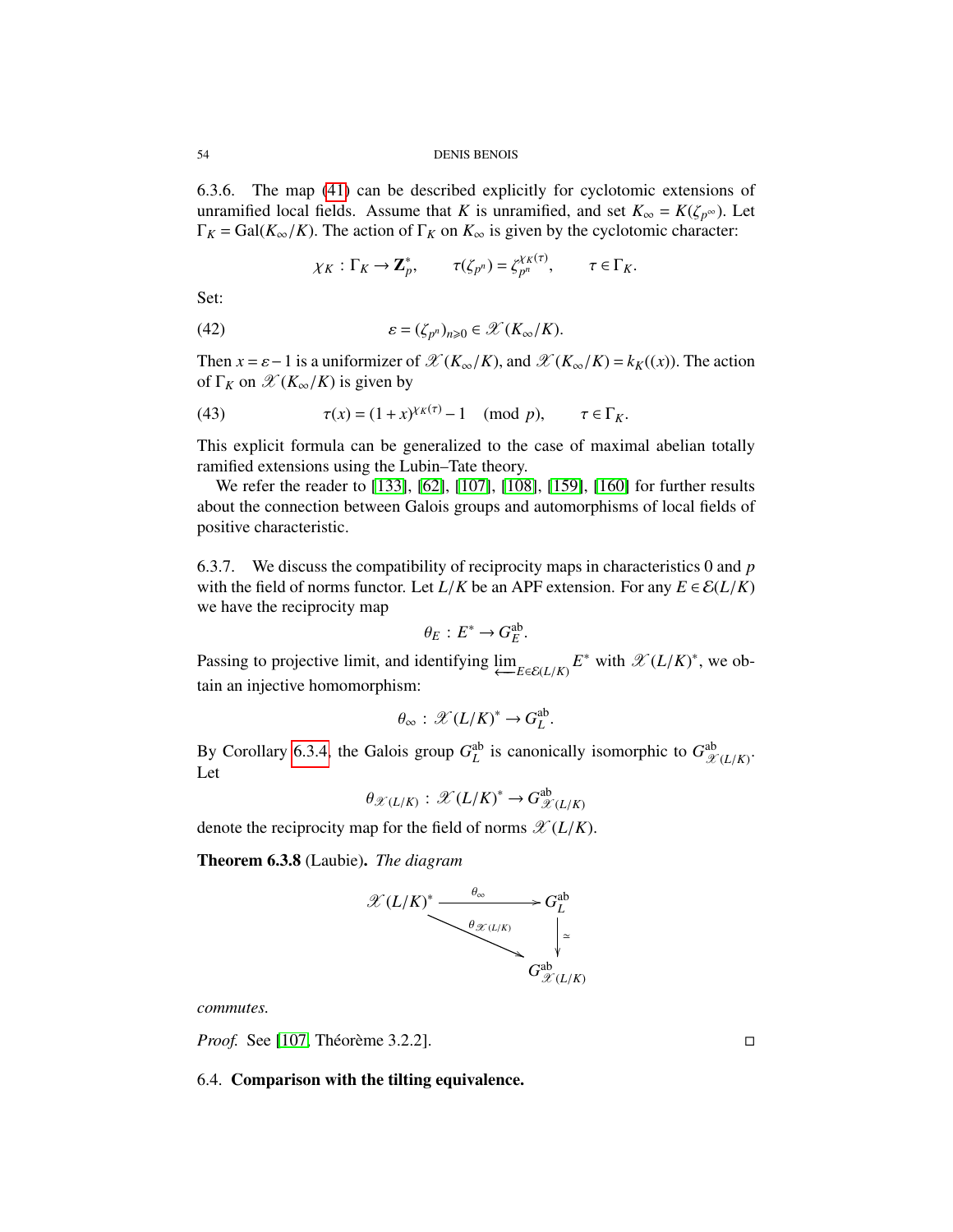6.4.1. Recall that an infinite APF extension if deeply ramified, and therefore its completion  $\widehat{L}$  is a perfectoid field. We finish this section with comparing the field of norms with the tilting construction. A general result was proved by Fontaine and Wintenberger for APF extensions satisfying some additional condition.

Definition. *A strictly APF extension is an APF extension satisfying the following property:*

$$
\liminf_{v \to +\infty} \frac{\psi_{L/K}(v)}{(G_K^{(0)} : G_L^{(0)} G_K^{(v)})} > 0.
$$

From Sen's theorem [1.3.11,](#page-12-0) it follows that if  $Gal(L/K)$  is a *p*-adic Lie group, then *<sup>L</sup>*/*<sup>K</sup>* is strictly APF.

6.4.2. Let  $L/K$  be an infinite strict APF extension. Recall that we denote by  $K_1$ the maximal tamely ramified subextension of  $L/K$ . For  $E \in \mathcal{E}(L/K_1)$ , set  $d(E)$  =  $[E: K_1]$ . For each  $n \ge 1$ , set:

$$
\mathcal{E}_n = \{ E \in \mathcal{E}(L/K_1) \mid p^n \text{ divides } d(E) \}.
$$

Let  $\alpha = (\alpha_E)_{E \in \mathcal{E}(L/K)} \in \mathcal{X}(L/K)$ . It can be proved (see [\[161,](#page-131-0) Proposition 4.2.1]) that for any  $n > 1$  the family that for any  $n \ge 1$ , the family

$$
\alpha_E^{d(E)p^{-n}}, \qquad E \in \mathcal{E}_n
$$

converges to some  $x_n \in \widehat{L}$ . Once the convergence is proved, it's clear that  $x_n^p = x_n^p$ *n*−1 for all *n*, and therefore  $x = (x_n)_{n \geq 1} \in L^p$ . This defines an embedding

$$
\mathscr{X}(L/K) \hookrightarrow \widehat{L}^{\flat}
$$

<span id="page-54-0"></span>Theorem 6.4.3 (Fontaine–Wintenberger). *Let L*/*K be an infinite strict APF extension. Then*

$$
\mathscr{X}(\widehat{L/K})^{\mathrm{rad}} = \widehat{L}^{\flat}
$$

*Proof.* See [\[161,](#page-131-0) Théorème 4.3.2 & Corollaire 4.3.4].

Remark 6.4.4. *In* [\[61\]](#page-127-3)*, Fesenko gave examples of deeply ramified extensions which do not contain infinite APF extensions.*

7. 
$$
\ell
$$
-adic representation

#### 7.1. Preliminaries.

7.1.1. Let *E* be a complete normed field, and let *V* be a finite-dimensional *E*vector space. Each choice of a basis of *V* fixes a topological isomorphism  $V \simeq E^n$ and equips *V* with a product topology. Note that this topology does not depend on the choice of the basis.

Definition. *A representation of a topological group G on V is a continuous homomorphism*

$$
\rho: G \to \text{Aut}_E V.
$$

*Fixing a basis of V*, *one can view a representation of G as a continuous homomorphism*  $G \to GL_n(E)$ .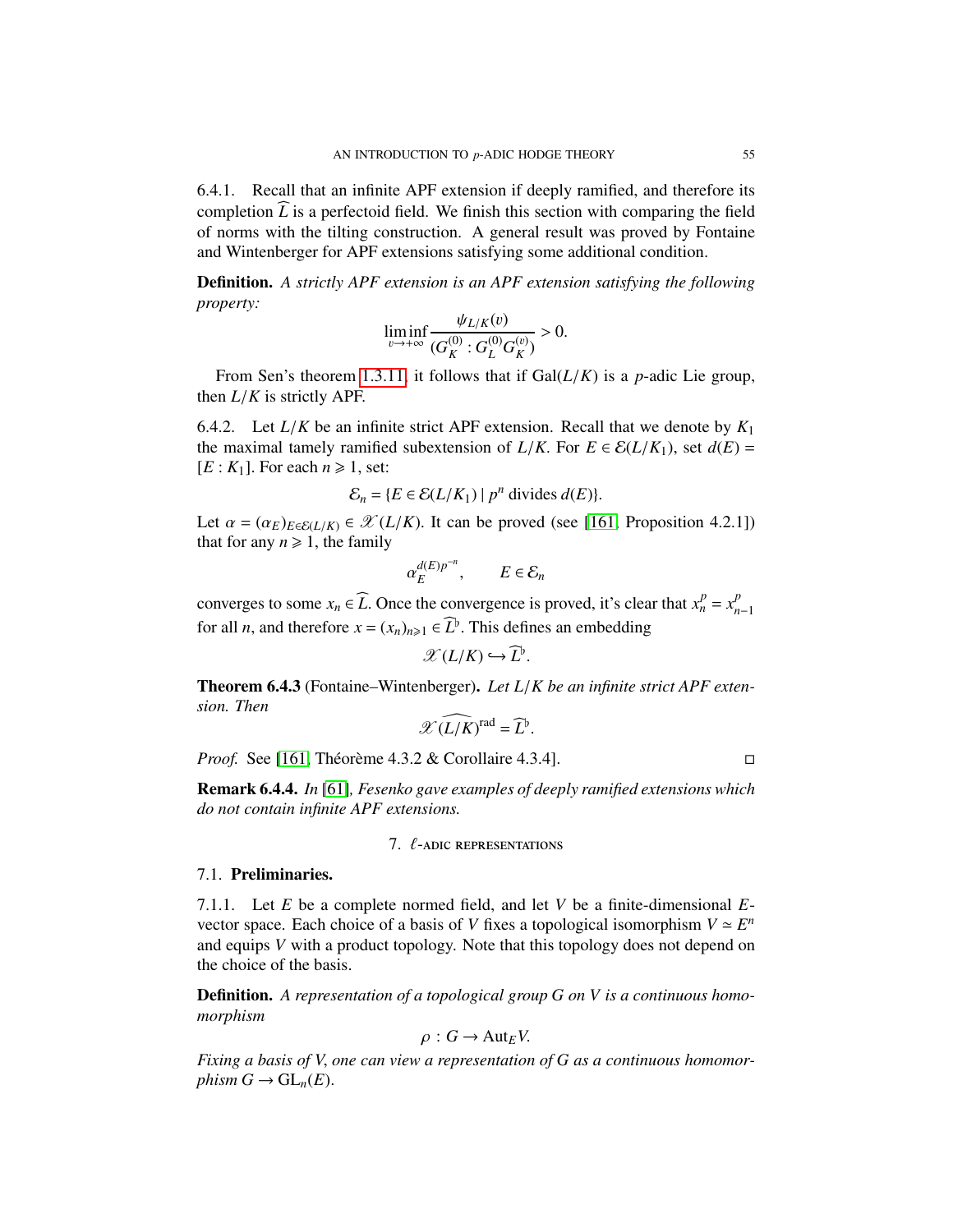#### 56 DENIS BENOIS

Let *K* be a field and let  $\overline{K}$  be a separable closure of *K*. We denote by  $G_K$  the absolute Galois group Gal( $\overline{K}/K$ ) of *K*. Recall that  $G_K$  is equipped with the inverse limit topology and therefore is a compact and totally disconnected topological group.

**Definition.** Let  $\ell$  be a prime number. An  $\ell$ -adic Galois representation is a repre*sentation of*  $G_K$  *on a finite dimensional*  $\mathbf{Q}_\ell$ -vector space equipped with the  $\ell$ -adic *topology.*

Sometimes it is convenient to consider representations with coefficients with a finite extension *E* of  $\mathbf{Q}_\ell$ . Below, we give some archetypical examples of  $\ell$ -adic representations.

7.1.2. *One-dimensional representations.* Let *V* be a one-dimensional Galois representation. Then the action of  $G_K$  on V is given by a continuous character  $\eta$ :  $G_K \to \mathbb{Z}_p^*$ , and we will write  $\mathbf{Q}_p(\eta)$  instead *V*.

7.1.3. *Roots of unity.* The following one-dimensional representations are of particular importance for us. Let  $\ell \neq \text{char}(K)$ . The group  $G_K$  acts on the groups  $\mu_{\ell^n}$  of  $\ell^n$ -th roots of unity via the  $\ell$ -adic cyclotomic character  $y_K \in G_K \to \mathbb{Z}^*$ . *n*-th roots of unity via the  $\ell$ -adic cyclotomic character  $\chi_{K,\ell} : G_K \to \mathbb{Z}_{\ell}^*$ :

$$
g(\zeta) = \zeta^{\chi_{K,\zeta}}(g), \qquad \forall g \in G_K, \ \zeta \in \mu_{\ell^n}.
$$

Set  $\mathbf{Z}_{\ell}(1) = \lim_{\epsilon \to 0} \mu_{\ell^n}$  and  $\mathbf{Q}_{\ell}(1) = \mathbf{Z}_{\ell}(1) \otimes_{\mathbf{Z}_{\ell}} \mathbf{Q}_{\ell}$ . Then  $\mathbf{Q}_{\ell}(1)$  is a one dimensional  $\mathbf{Q}_{\ell}$  vector and  $\mathbf{Q}_{\ell}$  and  $\mathbf{Q}_{\ell}(1) = \mathbf{Z}_{\ell}(1) \otimes_{\mathbf{Z}_{\ell}} \mathbf{Q}_{\ell}$ . Then  $Q_\ell$ -vector space equipped with a continuous action of  $G_K$ . The homomorphism  $G_K \to$  Auto  $Q_\ell(1) \approx Q^*$  concides with  $Y_K$ .  $G_K \to \text{Aut}_{\mathbf{Q}_\ell} \mathbf{Q}_\ell(1) \simeq \mathbf{Q}_\ell^*$  concides with  $\chi_{K,\ell}$ .

7.1.4. *Abelian varieties.* Let *A* be an abelian variety over *K*, and let  $\ell \neq \text{char}(K)$ . The group  $A[\ell^n]$  of  $\ell^n$ -torsion points of  $A(\overline{K})$  is a Galois module, which is isomor-<br>phic (not canonically) to  $(Z/\ell^n Z)^{2d}$  as an abstract group. The *f*-adic Tate module ] of  $\ell$ <br>ically phic (not canonically) to  $(\mathbf{Z}/\ell^n \mathbf{Z})^{2d}$  as an abstract group. The  $\ell$ -adic Tate module<br>of A is defined as the projective limit of *A* is defined as the projective limit

$$
T_{\ell}(A) = \varprojlim_{n} A[\ell^{n}].
$$

 $T_{\ell}(A)$  is a free  $\mathbb{Z}_{\ell}$ -module of rank 2*d* equipped with a continuous action of  $G_K$ . The associated vector space  $V_{\ell}(A) = T_{\ell}(A) \otimes_{\mathbf{Z}_{\ell}} \mathbf{Q}_{\ell}$  gives rise to an  $\ell$ -adic representation

$$
\rho_{A,\ell}: G_K \to \mathrm{Aut}_{{\mathbf Q}_{\ell}}V_{\ell}(A).
$$

Note that  $T_{\ell}(A)$  is a canonical  $G_K$ -lattice of  $V_{\ell}(A)$ . The reduction of  $T_{\ell}(A)$  modulo  $\ell$  is isomorphic to  $A[\ell]$ .

7.1.5.  $\ell$ -adic cohomology. Let *X* be a smooth projective variety over *K*. Fix  $\ell \neq$ char(*K*). The Galois group  $G_K$  acts on the étale cohomology  $H_{\text{\'et}}^n$ <br>Set:  $_{\text{\'et}}^n(X\times_K\overline{K},\mathbf{Z}/\ell^n\mathbf{Z}).$ Set:

<span id="page-55-0"></span>
$$
H_{\ell}^{n}(X)=\varprojlim_{n}H_{\text{\'et}}^{n}(X\times_{K}\overline{K},\mathbf{Z}/\ell^{n}\mathbf{Z})\otimes_{\mathbf{Z}_{\ell}}\mathbf{Q}_{\ell}.
$$

It is known that the  $\mathbf{Q}_\ell$ -vector spaces  $H_\ell^n(X)$  are finite dimensional and therefore can be viewed as  $\ell$ -adic representations of  $G_K$ :

(44) 
$$
G_K \to \mathrm{Aut}_{\mathbf{Q}_\ell} H^n_\ell(X).
$$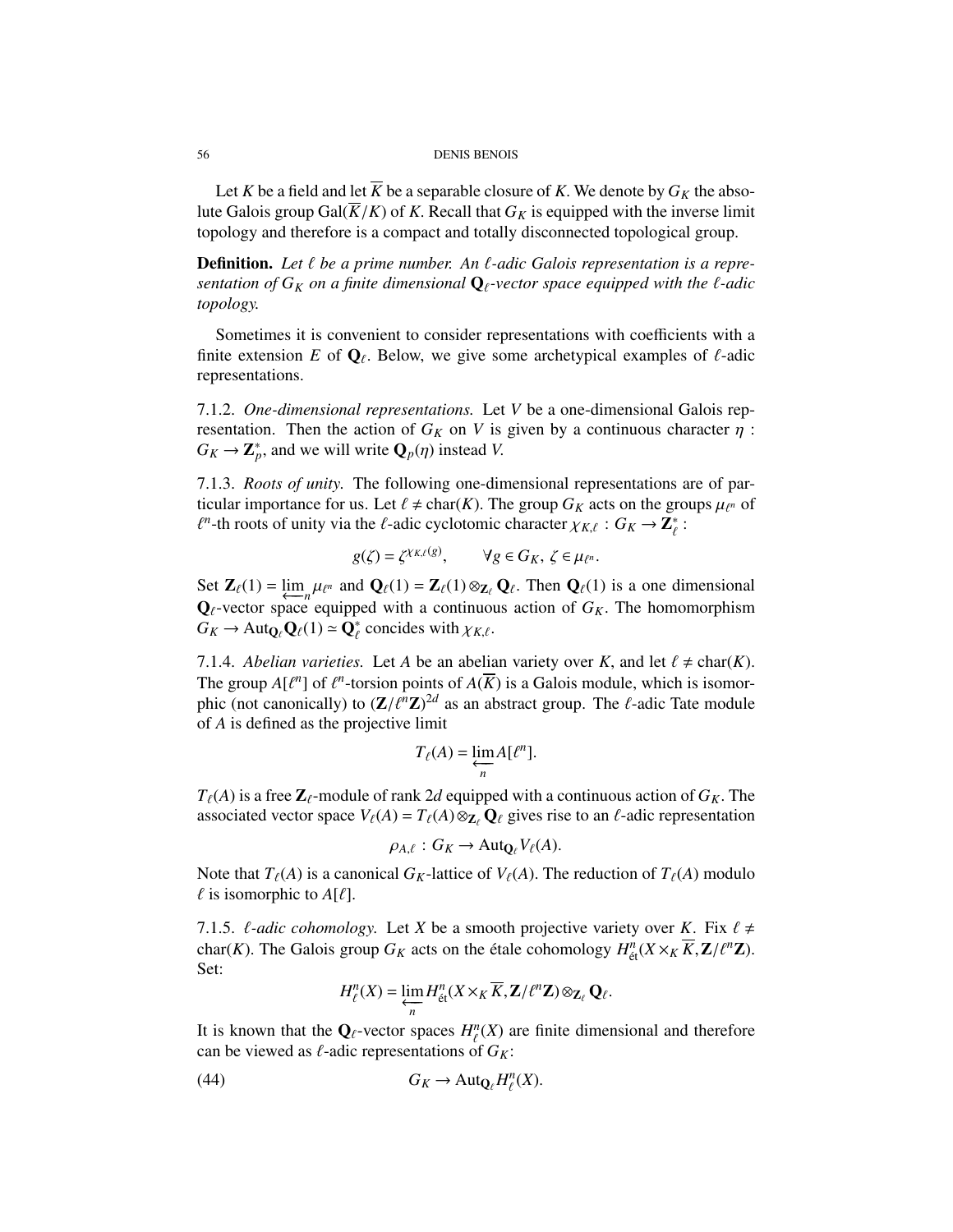These representations contain fundamental informations about the arithmetic of algebraic varieties. If *X* is a smooth proper scheme over a finite field  $\mathbf{F}_q$  of characteristic *p*, then the geometric Frobenius Fr<sub>q</sub> acts on  $H_l^n(X)$ , and the zeta-function  $Z(X/\mathbf{F} - t)$  has the following cohomological interpretation envisioned by Weil and  $Z(X/\mathbf{F}_q, t)$  has the following cohomological interpretation envisioned by Weil and proved by Grothendieck: proved by Grothendieck:

$$
Z(X/\mathbf{F}_q, t) = \prod_{i=0}^{2d} \left(1 - \text{Fr}_q t \mid H^n_{\ell}(X)\right)^{(-1)^{n+1}}
$$

Katz's survey [\[93\]](#page-129-4) contains an interesting discussion of what is known and not known about  $\ell$ -adic cohomology over finite fields.

Let now *<sup>X</sup>* be a smooth projective variety over a number field *<sup>K</sup>*. For any finite place <sup>p</sup> of *<sup>K</sup>*, we can consider the restriction of the representation [\(44\)](#page-55-0) on the decomposition group at <sup>p</sup>. This gives a representation of the local Galois group  $G_{K_p} = \text{Gal}(K_p/K_p)$ :

<span id="page-56-0"></span>
$$
G_{K_{\mathfrak{p}}}\to \mathrm{Aut}_{{\mathbf Q}_{\ell}}H^{n}_{\ell}(X).
$$

If  $p \nmid \ell$  and *X* has a good reduction  $X_p$  at p, the base change theorem says that  $H^n(X)$  is isomorphic to  $H^n(X)$ . In particular,  $H^n(Y)$  is unramified at n i.e.  $G_X$  $H_l^n(X)$  is isomorphic to  $H_l^n(X_p)$ . In particular,  $H_l^n(X)$  is unramified at p, i.e.  $G_{K_p}$ <br>acts on  $H^n(X)$  through its maximal unramified quotient  $Gal(K^{\text{ur}}/K)$ . The converse acts on  $H_{\ell}^{n}(X)$  through its maximal unramified quotient Gal( $K_{\mu}^{\text{ur}}/K_{\text{p}}$ ). The converse<br>holds for abelian varieties: if  $V_{\ell}(A)$  is unramified, then A has good reduction at holds for abelian varieties: if  $V_{\ell}(A)$  is unramified, then *A* has good reduction at  $\frac{R}{\ell}$  (criterion of Népen Ogg Shaferovich [1441])  $p \nmid \ell$  (criterion of Néron–Ogg–Shafarevich [\[144\]](#page-130-6)).

If  $p \nmid \ell$ , and *X* has bad reduction at p, an important information about the action of  $G_{K_p}$  is provided by Grothendieck  $\ell$ -adic monodromy theorem (Theorem [7.2.3](#page-57-0)<br>helow). The case  $n \mid \ell$  can be studied by the tools of *n*-adic Hodge theory. This is below). The case  $p \mid \ell$  can be studied by the tools of *p*-adic Hodge theory. This is the main subject of the remainder of these notes.

7.1.6. We denote by  $\mathbf{Rep}_{\mathbf{Q}_\ell}(G_K)$  the category of  $\ell$ -adic representations of the absolute Galois group of a field K. Some of its first properties can be summarized in solute Galois group of a field *<sup>K</sup>*. Some of its first properties can be summarized in the following proposition:

# **Proposition 7.1.7.**  $\mathbf{Rep}_{\mathbf{Q}_{\ell}}(G_K)$ *is a neutral Tannakian category.*

We refer the reader to [\[51\]](#page-127-5) for the tannakian formalism. In particular,  $\mathbf{Rep}_{\mathbf{Q}_\ell}(G_K)$ is an abelian tensor category. If  $V_1$  and  $V_2$  are  $\ell$ -adic representations, the Galois group  $G_K$  acts on  $V_1 \otimes_{\mathbf{O}_\ell} V_2$  by

 $g(v_1 \otimes v_2) = gv_1 \otimes gv_2, \qquad \forall g \in G_K, \quad v_1 \in V_1, \quad v_2 \in V_2.$ 

**Rep** $_{\mathbf{Q}_{\ell}}(G_K)$  is equipped with the internal Hom:

$$
\underline{\text{Hom}}(V_1, V_2) := \text{Hom}_{\mathbf{Q}_{\ell}}(V_1, V_2).
$$

The Galois group acts on  $\text{Hom}(V_1, V_2)$  by

$$
g(f)(v_1) = gf(g^{-1}v_1), \qquad \forall g \in G_K, \quad f \in \underline{\text{Hom}}(V_1, V_2), \quad v_1 \in V_1.
$$

For any  $\ell$ -adic representation *V*, we denote by  $V^*$  its dual representation

$$
V^* := \underline{\text{Hom}}(V, \mathbf{Q}_{\ell}) := \text{Hom}_{\mathbf{Q}_{\ell}}(V, \mathbf{Q}_{\ell}),
$$

where  $\mathbf{Q}_{\ell}$  denotes the trivial representation of dimension one.<br>For any positive n we set  $\mathbf{Q}_{\ell}(n) = \mathbf{Q}_{\ell}(1)^{\otimes n}$  and  $\mathbf{Q}_{\ell}(n) = \mathbf{C}_{\ell}(n)$ 

For any positive *n*, we set  $\mathbf{Q}_{\ell}(n) = \mathbf{Q}_{\ell}(1)^{\otimes n}$  and  $\mathbf{Q}_{\ell}(-n) = \mathbf{Q}_{\ell}(n)^*$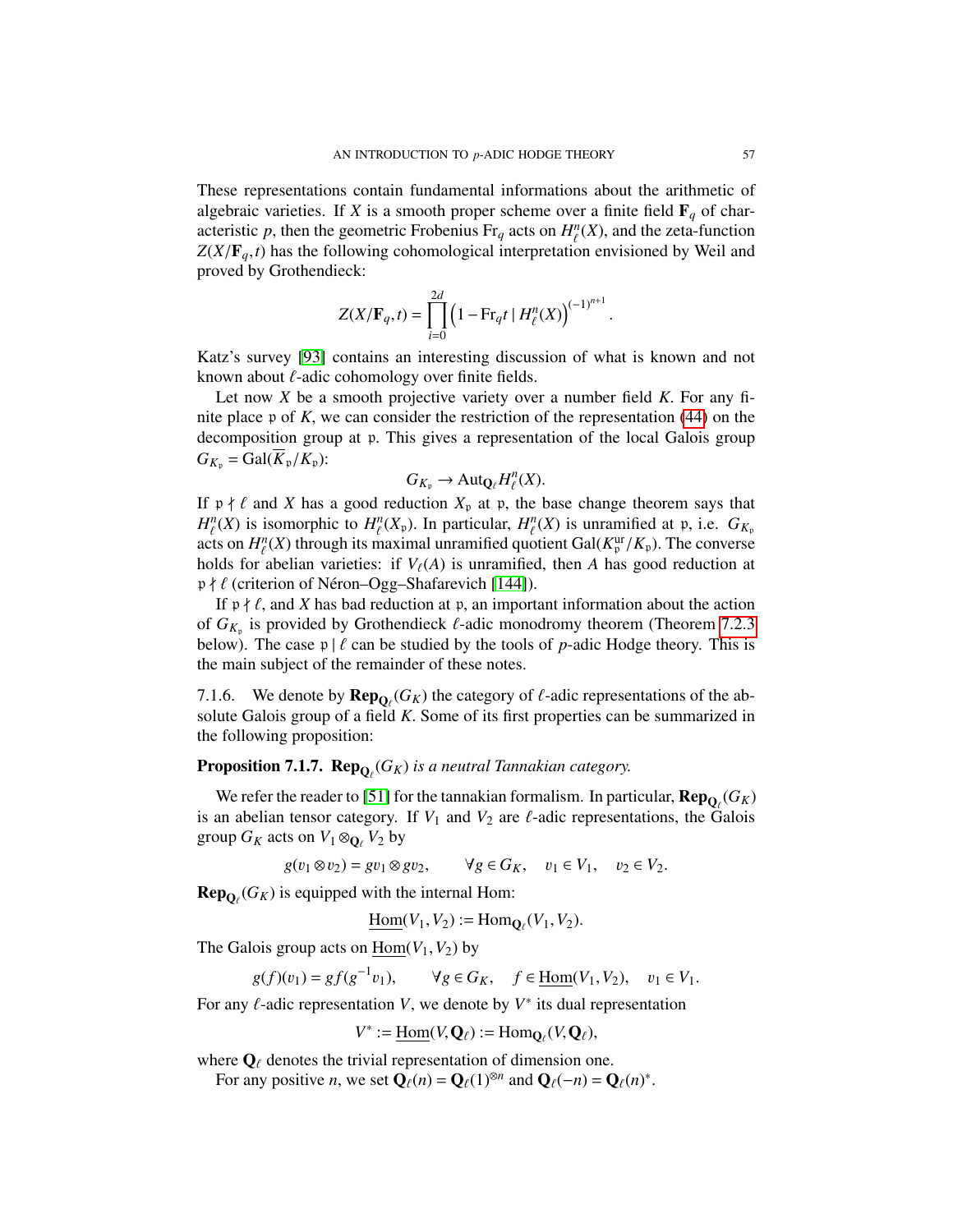7.1.8. We will also consider  $\mathbb{Z}_{\ell}$ -representations. Namely, a  $\mathbb{Z}_{\ell}$ -representation of  $G_K$  is a finitely generated free  $\mathbb{Z}_{\ell}$ -module equipped with a continuous linear action of  $G_K$ . The category  $\mathbf{Rep}_{\mathbf{Z}_{\ell}}(G_K)$  of  $\mathbf{Z}_{\ell}$ -representations is abelian. It contains the finite field tannakian subcategory  $\mathbf{Rep}_{F_{\ell}}(G_K)$  of representations of  $G_K$  over the finite field  $\mathbf{F}_{\ell} = \mathbf{Z}/\ell \mathbf{Z}$ . We have the reduction module  $\ell$  functor  $\mathbf{F}_{\ell} = \mathbf{Z}/\ell \mathbf{Z}$ . We have the reduction-modulo- $\ell$  functor

$$
\begin{aligned} \mathbf{Rep}_{\mathbf{Z}_{\ell}}(G_K) &\to \mathbf{Rep}_{\mathbf{F}_{\ell}}(G_K), \\ T &\mapsto T \otimes_{\mathbf{Z}_{\ell}} \mathbf{F}_{\ell}. \end{aligned}
$$

The following proposition can be easily deduced from the compactness of  $G_K$ :

<span id="page-57-1"></span>**Proposition 7.1.9.** *For any*  $\ell$ *-adic representation V, there exists a*  $\mathbb{Z}_{\ell}$ -lattice stable *under the action of GK*. *In particular, the functor*

$$
\mathbf{Rep}_{\mathbf{Z}_{\ell}}(G_K) \to \mathbf{Rep}_{\mathbf{Q}_{\ell}}(G_K),
$$
  

$$
T \mapsto T \otimes_{\mathbf{Z}_{\ell}} \mathbf{Q}_{\ell}
$$

*is essentially surjective.*

#### 7.2.  $\ell$ -adic representations of local fields ( $\ell \neq p$ ).

7.2.1. From now on, we consider  $\ell$ -adic representations of local fields. Let K be a local field with residue field  $k_K$  of characteristic  $p$ . To distinguish between the cases  $\ell \neq p$  and  $\ell = p$ , we will use in the second case the term *p*-adic keeping  $\ell$ -adic exclusively for the inequal characteristic case.

7.2.2. We consider the  $\ell$ -adic case. Recall that for the tame quotient of the inertia subgroup we have the isomorphism [\(20\)](#page-20-0):

$$
\mathrm{Gal}(K^{\mathrm{tr}}/K^{\mathrm{ur}}) \simeq \prod_{q \neq p} \mathbf{Z}_q.
$$

Let  $\psi_{\ell}$  denote the projection

$$
\psi_{\ell}: I_K \to \text{Gal}(K^{\text{tr}}/K^{\text{ur}}) \to \mathbb{Z}_{\ell}.
$$

The following general result reflects the Frobenius structure on the tame Galois group.

<span id="page-57-0"></span>Theorem 7.2.3 (Grothendieck  $\ell$ -adic monodromy theorem). Let

$$
\rho: G_K \to \mathrm{GL}(V)
$$

*be an*  $\ell$ *-adic representation. Then the following holds true:* 

*i*) There exists an open subgroup H of the inertia group  $I_K$  such that the auto*morphism*  $\rho(g)$  *is unipotent for all*  $g \in H$ .

*ii*) More precisely, there exists a nilpotent operator  $N: V \rightarrow V$  such that

$$
\rho(g) = \exp(N\psi_{\ell}(g)), \qquad \forall g \in H.
$$

*iii)* Let  $\overline{\mathrm{Fr}}_K \in G_K$  *be any lift of the arithmetic Frobenius*  $\overline{\mathrm{Fr}}_K$ . *Set*  $F = \rho(\overline{\mathrm{Fr}}_K)$ . *Then*

$$
FN = qNF,
$$

*where*  $q = |k_K|$ .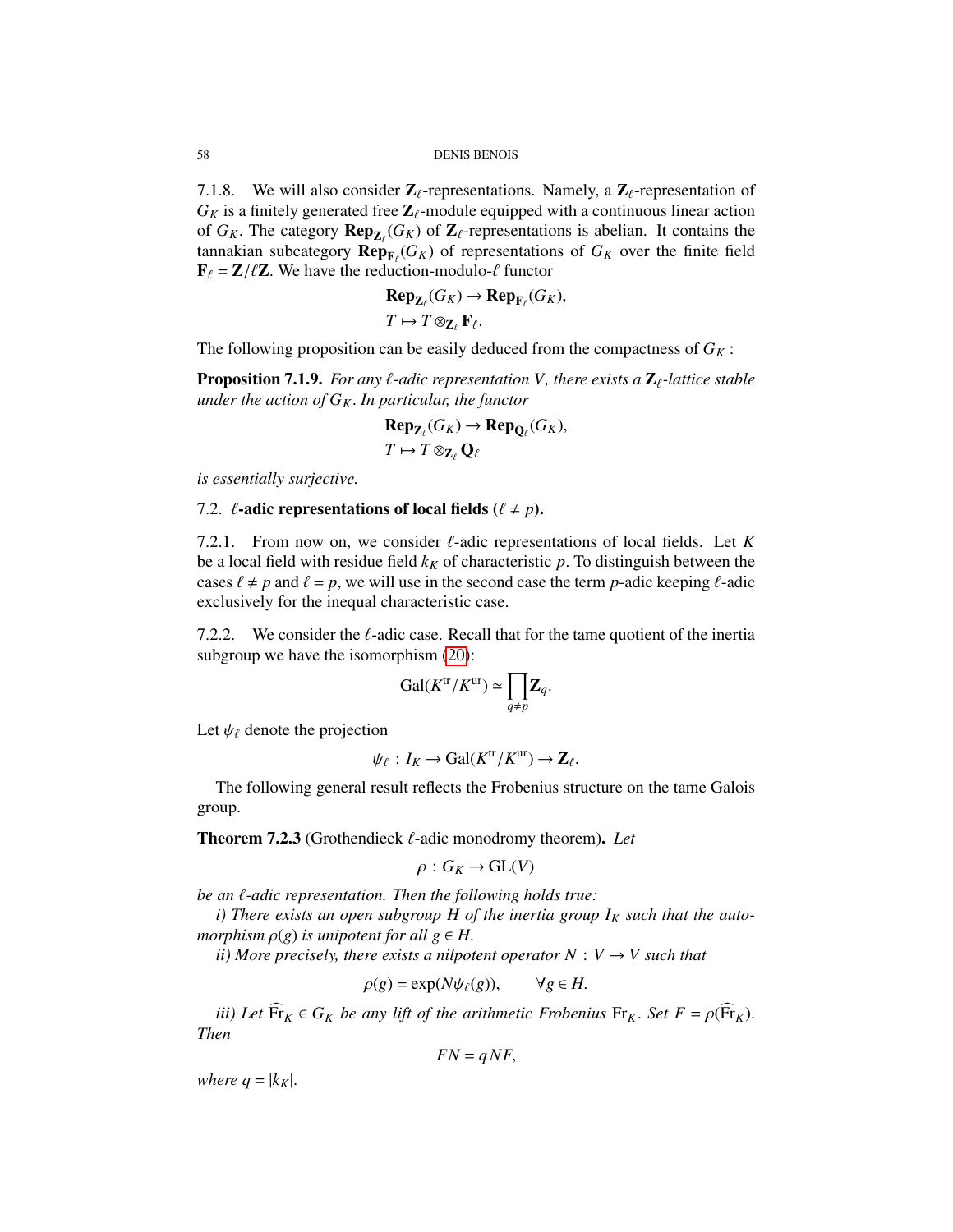*Proof.* See [\[144\]](#page-130-6) for details.

a) By Proposition [7.1.9,](#page-57-1)  $\rho$  can be viewed as an homomorphism

$$
\rho:G_K\to\mathrm{GL}_d(\mathbf{Z}_\ell).
$$

Let  $U = 1 + \ell^2 M_d(\mathbb{Z}_\ell)$ . Then *U* has finite index in  $GL_d(\mathbb{Z}_\ell)$ , and there exists a finite extension  $K'/K$  such that  $\alpha(G_K) \subset U$ . Without loss of generality, we may (and will) extension  $K'/K$  such that  $\rho(G_{K'}) \subset U$ . Without loss of generality, we may (and will) assume that  $K' - K$ assume that  $K' = K$ .<br>b) The wild ramif

b) The wild ramification subgroup  $P_K$  is a pro-*p*-group. Since U is a pro- $\ell$ -group with  $\ell \neq p$ , we have  $\rho(P_K) = \{1\}$ , and  $\rho$  factors through the tame ramification group  $Gal(K<sup>tr</sup>/K)$ . Since  $Gal(K<sup>tr</sup>/K<sup>ur</sup>) \simeq \prod_{q}$  $\prod_{q} \mathbf{Z}_q$ , the same argument shows that  $\rho$  factors

through the Galois group of the extension  $K_{\ell}^{\text{tr}}/K$ , where

$$
K_{\ell}^{\text{tr}} = K^{\text{ur}}(\pi^{1/\ell^{\infty}}), \qquad \pi \text{ is a uniformizer of } K.
$$

Let  $\tau_{\ell}$  be the automorphism that maps to 1 under the isomorphism Gal( $K_{\ell}^{tr}/K^{ur}$ )  $\simeq$ <br>**Z**<sub>A</sub> By Proposition 2.1.4. Gal( $K^{tr}/K$ ) is the pro $\ell$  group topologically generated by  $\mathbf{Z}_{\ell}$ . By Proposition [2.1.4,](#page-20-1) Gal( $K_{\ell}^{tr}/K$ ) is the pro- $\ell$ -group topologically generated by  $\tau_{\ell}$  and by any lift  $f_{\ell}$  of the Frobenius automorphism with the single relation:  $\tau_\ell$  and by any lift  $f_\ell$  of the Frobenius automorphism, with the single relation:

$$
(45) \t f_{\ell} \tau_{\ell} f_{\ell}^{-1} = \tau_{\ell}^{q}.
$$

c) Set  $X = \rho(\tau_\ell) \in U$ . The  $\ell$ -adic logarithm map converges on *U*, and we set:

$$
N := \log(X) = \sum_{n=1}^{\infty} (-1)^{n+1} \frac{(X-1)^n}{n}
$$

Then for any  $g \in I_K$ , we have:

$$
\rho(g) = \rho(\tau_{\ell}^{\psi_{\ell}(g)}) = \exp(N\psi_{\ell}(g)).
$$

Moreover, applying the identity  $log(BAB^{-1}) = Blog(A)B^{-1}$  to [\(45\)](#page-56-0) and setting *F* =  $\rho(f_\ell)$ , we obtain:

$$
FNF^{-1} = qN.
$$

d) From the last formula, it follows that *N* and *qN* have the same eigenvalues. Therefore they are all zero, and  $N$  is nilpotent. The theorem is proved.  $\square$ 

## 8. Classification of *p*-adic representations

### <span id="page-58-0"></span>8.1. The case of characteristic *p*.

8.1.1. In this section, we turn to *p*-adic representations. It turns out, that it is possible to give a full classification of *p*-adic representations of the Galois group of *any* field *K* of characteristic *p* in terms of modules equipped with a semi-linear operator. This can be explained by the existence of the Frobenius structure on *<sup>K</sup>*. To simplify the exposition, we will work with the purely inseparable closure  $F := K^{rad}$ of *<sup>K</sup>*. However, it is not absolutely necessary (see [\[69\]](#page-128-3)). On the contrary, it is often preferable to work with non-perfect fields. We will come back to this question in Section [8.2.](#page-63-0)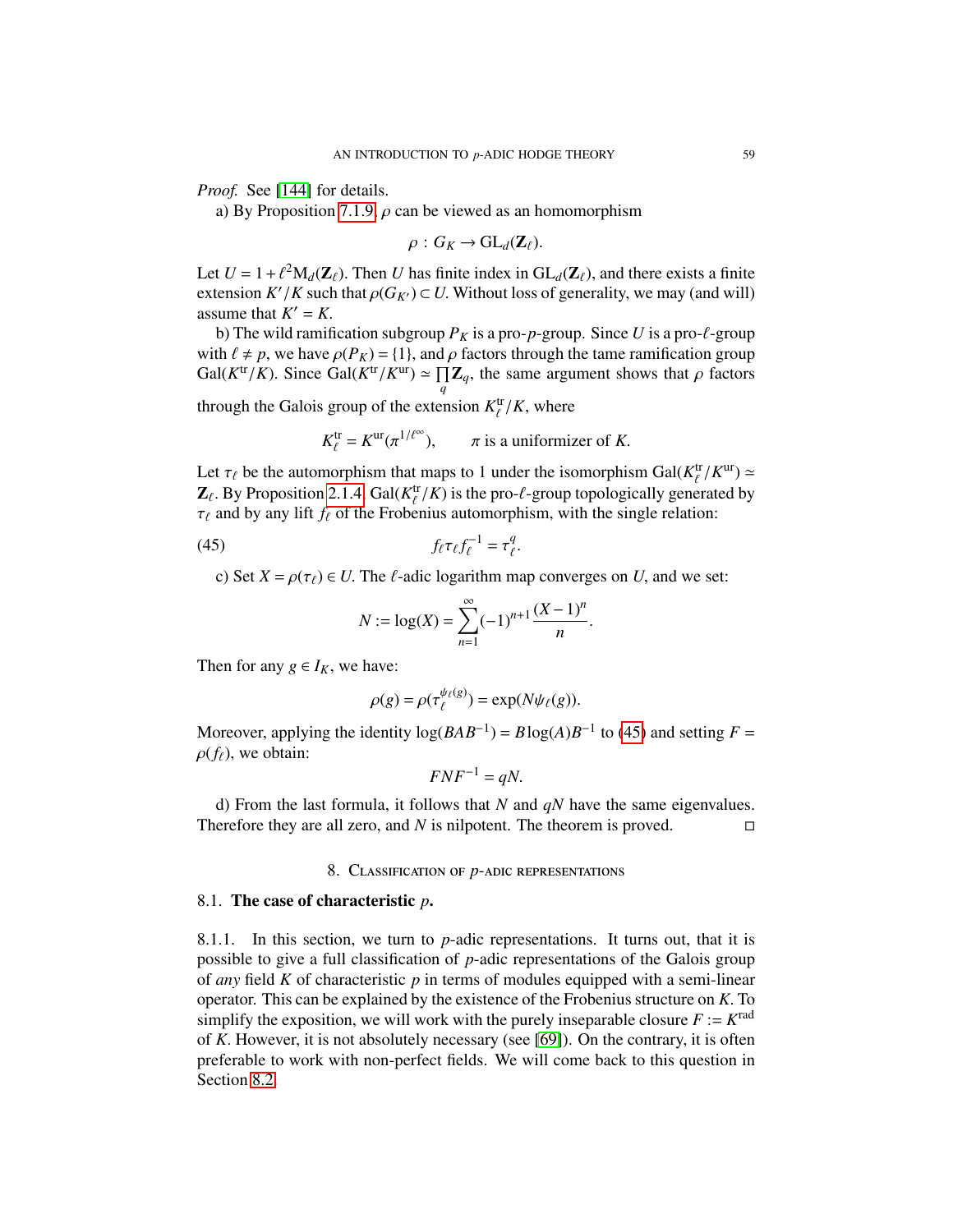8.1.2. Consider the ring of Witt vectors

 $O_{\mathscr{F}} = W(F)$ 

Recall that  $O_F$  is a complete discrete valuation ring of characteristic 0 with maximal ideal (*p*) =  $pO_{\mathscr{F}}$  and residue field *F*. Its field of fractions  $\mathscr{F} = O_{\mathscr{F}}[1/p]$  is an unramified discrete valuation field. The field  $\overline{F} = \overline{K}^{\text{rad}}$  is an algebraic closure of *F*, and the Galois groups of  $\overline{K}/K$  and  $\overline{F}/F$  are canonically isomorphic. Set: and the Galois groups of  $\overline{K}/K$  and  $\overline{F}/F$  are canonically isomorphic. Set:

$$
\widehat{O}_{\mathscr{F}}^{\text{ur}} = W(\overline{F}), \qquad \widehat{\mathscr{F}}^{\text{ur}} = \widehat{O}_{\mathscr{F}}^{\text{ur}}[1/p].
$$

Then  $\widehat{\mathscr{F}}^{\text{ur}}$  is a complete unramified discrete valuation field with residue field  $\overline{F}$ and therefore can be identified with the completion of the maximal unramified extension of  $\mathscr F$ . The field *F* is equipped with the following structures:

– The action of the absolute Galois group  $G_K$ ;

– The absolute Frobenius automorphism  $\varphi : \overline{F} \to \overline{F}$ ,  $\varphi(x) = x^p$ 

The actions of  $G_K$  and  $\varphi$  commute to each other. On has:

$$
\overline{F}^{G_K} = F, \qquad \overline{F}^{\varphi=1} = \mathbf{F}_p.
$$

These actions extend naturally from  $\overline{F}$  to  $\widehat{O}_{\mathscr{F}}^{\text{ur}}$  and  $\widehat{\mathscr{F}}^{\text{ur}}$ , and one has:

$$
(\widehat{O}_{\mathscr{F}}^{\text{ur}})^{G_K}=O_{\mathscr{F}},\qquad (\widehat{O}_{\mathscr{F}}^{\text{ur}})^{\varphi=1}=\mathbf{Z}_p.
$$

**Definition.** Let  $A = F$ ,  $O_{\mathscr{F}}$  or  $\mathscr{F}$ . A  $\varphi$ -module over A is a finitely generated A*module D equipped with a semi-linear injective operator*  $\varphi : D \to D$ . *Namely,*  $\varphi$ *satisifies the following properties:*

<span id="page-59-0"></span>
$$
\varphi(x+y) = \varphi(x) + \varphi(y), \quad \forall x, y \in D, \n\varphi(ax) = \varphi(a)\varphi(x), \quad \forall a \in A, x \in D.
$$

A morphism of  $\varphi$ -modules is an *A*-linear map  $f : D_1 \to D_2$  which commutes with  $\varphi$  :

$$
f(\varphi(d)) = \varphi(f(d)), \qquad \forall d \in D_1.
$$

8.1.3. Consider *A* as an *A*-module via the Frobenius map  $\varphi : A \to A$ . For a  $\varphi$ module *D*, let  $D \otimes_{A,\varphi} A$  denote the tensor product of *A*-modules *D* and *A*. We consider  $D \otimes_{A,\varphi} A$  as an *A*-module:

$$
\lambda(d\otimes a) = d\otimes \lambda a, \qquad \lambda \in A \quad d\otimes a \in D\otimes_{A,\varphi} A.
$$

Then the semi-linear map  $\varphi : D \to D$  induces an *A*-linear map

$$
\Phi: D\otimes_{A,\varphi} A \to D, \qquad d\otimes a \mapsto a\varphi(d).
$$

**Definition.** *i)* Let  $A = F$  or  $O_{\mathcal{F}}$ . A  $\varphi$ -module D over A is étale if the map  $\Phi$  :  $D \otimes_{A,\omega} A \to D$  is an isomorphism.

*ii*) A  $\varphi$ *-module over*  $\mathcal F$  *is étale if it has an étale O*  $\varphi$ *-lattice.* 

Let  $A = F$  or  $O_{\mathscr{F}}$ , and assume that *D* if free over *A*. Then *D* is étale if and only if the matrix of  $\varphi : D \to D$  is invertible over *A*. Note that this property does not depend on the choice of the *<sup>A</sup>*-base of *<sup>D</sup>*.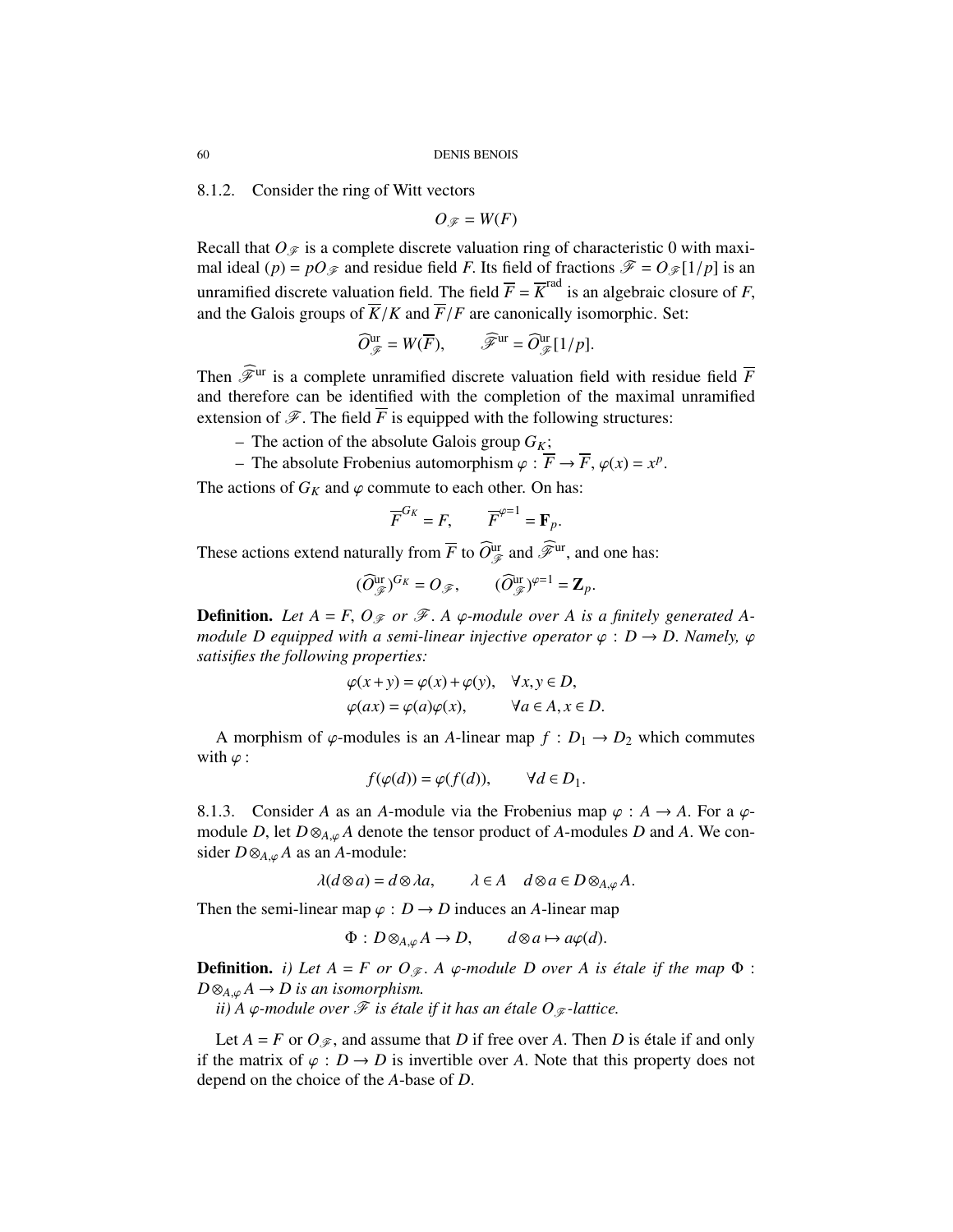8.1.4. We denote by  $M_A^{\varphi, \text{\'et}}$  the category of étale  $\varphi$ -modules over  $A = F, O_{\mathscr{F}}, \mathscr{F}$ . We refer the reader to [69] for a detailed study of these categories. All these categories refer the reader to [\[69\]](#page-128-3) for a detailed study of these categories. All these categories are abelian. They are equipped with the tensor product:

$$
D_1 \otimes_A D_2, \qquad \varphi(d_1 \otimes d_2) = \varphi(d_1) \otimes \varphi(d_2)
$$

and the internal Hom :

$$
\underline{\mathrm{Hom}}(D_1, D_2) := \mathrm{Hom}_A(D_1, D_2).
$$

The action of  $\varphi$  on  $\underline{\text{Hom}}(D_1, D_2)$  is defined as follows. Let  $f : D_1 \to D_2$ . Then  $\varphi(f)$  is the composition of mans: is the composition of maps:

$$
\varphi(f) : D_1 \xrightarrow{\Phi^{-1}} D_1 \otimes_{A,\varphi} A \xrightarrow{f \otimes id} D_2 \otimes_{A,\varphi} A \xrightarrow{\Phi} D_2.
$$

The categories  $M_F^{\varphi, \text{\'et}}$  and  $M_{\mathscr{F}}^{\varphi, \text{\'et}}$  are neutral tannakian. If  $A = F$  or  $\mathscr{F}$ , then for any  $D \in \mathbf{M}_{A}^{\varphi, \text{\'et}}$ , we denote by  $D^*$  the dual module:

$$
D^* = \text{Hom}_A(D, A).
$$

8.1.5. The term *étale* can be explained as follows. Let *D* be a  $\varphi$ -module over *F*. Fix a basis  $\{e_1, \ldots, e_n\}$  of *D*. Write:

$$
\varphi(e_i) = \sum_{i=1}^n a_{ij} e_j, \qquad a_{ij} \in F, \qquad 1 \le i \le n.
$$

Let *I* ⊂ *F*[ $X_1$ ,..., $X_n$ ] denote the ideal generated by

$$
X_i^p - \sum_{i=1}^n a_{ij} X_j, \qquad 1 \le i \le n.
$$

Then the algebra  $A := F[X_1, \ldots, X_n]/I$  is étale over  $F$  if and only if  $D$  is an étale  $\varphi$ -<br>module. Consider the  $\mathbf{F}$  -vector space  $\text{Hom}_{\mathcal{D}}(D, \overline{F})^{\varphi=1}$ . Let  $f \in \text{Hom}_{\mathcal{D}}(D, \overline{F})$ . Then module. Consider the  $\mathbf{F}_p$ -vector space  $\text{Hom}_F(D, \overline{F})^{\varphi=1}$ . Let  $f \in \text{Hom}_F(D, \overline{F})$ . Then<br> $\varphi(f) = f$  if and only if the vector  $(f(x)) = f(x)$ .  $\overline{F}^n$  is a solution of the system  $\varphi(f) = f$  if and only if the vector  $(f(e_1),..., f(e_n)) \in \overline{F}^n$  is a solution of the system

$$
X_i^p - \sum_{i=1}^n a_{ij} X_j = 0, \qquad 1 \le i \le n.
$$

Therefore we have isomorphisms:

$$
\text{Hom}_F(D, \overline{F})^{\varphi=1} = \text{Hom}_{F-\text{alg}}(A, \overline{F}) = \text{Spec}(A)(\overline{F}).
$$

Note that if *D* is étale, then the cardinality of  $Spec(A)(\overline{F})$  is  $p^n$ , and  $Hom_F(D, \overline{F})^{\varphi=1}$ <br>is a **F** -vector space of dimension *n* is a <sup>F</sup>*p*-vector space of dimension *<sup>n</sup>*.

<span id="page-60-0"></span>8.1.6. For the dual module  $D^*$ , we have a canonical isomorphisms:

$$
D \otimes_F \overline{F} \simeq \text{Hom}_F(D^*, F) \otimes_F \overline{F} \simeq \text{Hom}_F(D^*, \overline{F}).
$$

Then

$$
(D \otimes_F \overline{F})^{\varphi=1} \simeq \text{Hom}_F(D^*, \overline{F})^{\varphi=1},
$$

 $(D \otimes_F F)^{\varphi=1} \simeq \text{Hom}_F(D^*, F)^{\varphi=1},$ <br>and applying the previous remark to *D*<sup>\*</sup>, we see that  $(D \otimes_F \overline{F})^{\varphi=1}$  is a  $\mathbf{F}_p$ -vector<br>space of dimension *n* space of dimension *<sup>n</sup>*.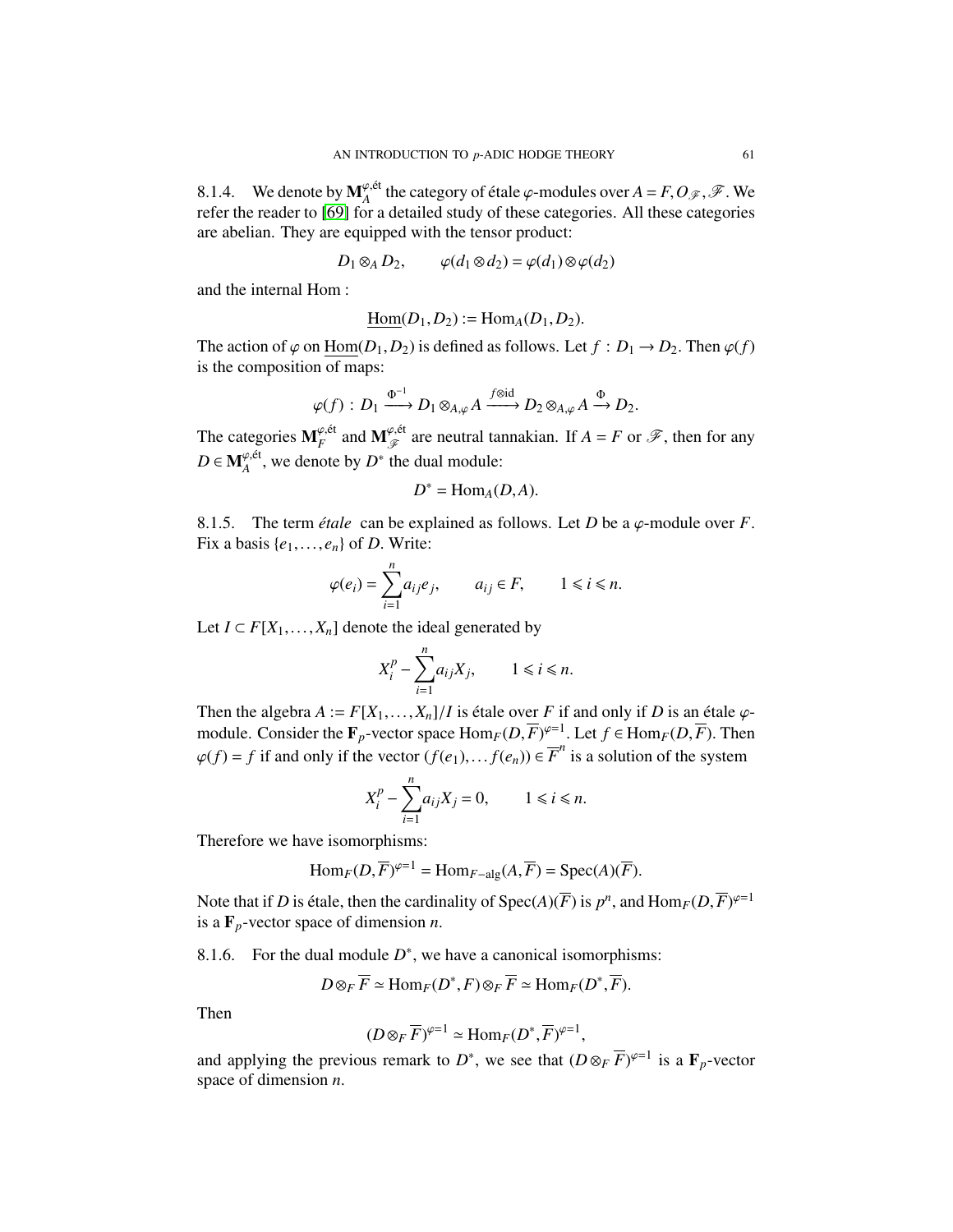8.1.7. Following Fontaine [\[69\]](#page-128-3), we construct a canonical equivalence between the category  $\mathbf{Rep}_{\mathbf{F}_p}(G_K)$  of modular Galois representations of  $G_K$  and  $\mathbf{M}_F^{\varphi,\text{\'et}}$ . For  $\mathbf{P}(\mathbf{F}_K) \subset \mathbf{R}$  and  $\mathbf{G}_K$  and  $\mathbf{F}_F$ . any  $V \in \mathbf{Rep}_{\mathbf{F}_p}(G_K)$ , set:

$$
\mathbf{D}_F(V) = (V \otimes_{\mathbf{F}_p} \overline{F})^{G_K}.
$$

Since  $G_K$  acts trivially on *F*, it is clear that  $\mathbf{D}_F(V)$  is an *F*-module equipped with the diagonal ection of  $\alpha$  (here  $\alpha$  acts trivially on *V*). For any  $D \subset \mathbf{M}^{\varphi, \text{\'et}}$  est. the diagonal action of  $\varphi$  (here  $\varphi$  acts trivially on *V*). For any  $D \in \mathbf{M}_{F}^{\varphi, \text{\'et}}$ , set:

$$
\mathbf{V}_F(D) = (D \otimes_F \overline{F})^{\varphi=1}.
$$

Then  $V_F(D)$  is an  $\mathbf{F}_p$ -vector space equipped with the diagonal action of  $G_K$  (here *G<sup>K</sup>* acts trivially on *D*).

<span id="page-61-1"></span>**Theorem 8.1.8.** *i*) Let  $V \in \mathbf{Rep}_{\mathbf{F}_p}(G_K)$  be a modular Galois representation of di*mension n. Then*  $D_F(V)$  *is an étale*  $\varphi$ *-module of rank n over F.* 

*ii*) Let D ∈  $\mathbf{M}_{F}^{\varphi,\text{\'et}}$  be an étale  $\varphi$ -module of rank n over F. Then  $\mathbf{V}_{F}(D)$  is a modular plois representation of G<sub>X</sub> of dimension n over **F**. *Galois representation of*  $G_K$  *of dimension n over*  $\mathbf{F}_p$ .

*iii) The functors* D*<sup>F</sup> and* V*<sup>F</sup> establish equivalences of tannakian categories*

$$
\mathbf{D}_F: \mathbf{Rep}_{\mathbf{F}_p}(G_K) \to \mathbf{M}_F^{\varphi, \text{\'et}}, \qquad \mathbf{V}_F: \mathbf{M}_F^{\varphi, \text{\'et}} \to \mathbf{Rep}_{\mathbf{F}_p}(G_K),
$$

*which are quasi-inverse to each other. Moreover, for all*  $T \in \mathbf{Rep}_{\mathbf{F}_p}(G_K)$  and  $D \in$  ${\bf M}^{\varphi, \text{\'et}}_F$ , we have canonical and functorial isomorphisms compatible with the actions<br>of G<sub>K</sub> and  $\varphi$  on the both sides:  $of G_K$  *and*  $\varphi$  *on the both sides:* 

$$
\mathbf{D}_F(T) \otimes_F \overline{F} \simeq T \otimes_{\mathbf{F}_p} \overline{F},
$$
  

$$
\mathbf{V}_F(D) \otimes_{\mathbf{F}_p} \overline{F} \simeq D \otimes_F \overline{F}.
$$

*Proof.* a) Let  $V \in \mathbf{Rep}_{\mathbf{F}_p}(G_K)$  be a modular representation of dimension *n*. The Galois group  $G_F$  acts semi-linearly on  $V \otimes_{\mathbf{F}_p} \overline{F}$ . From Hilbert's Theorem 90 (The-orem [1.6.3\)](#page-19-0), it follows that  $\mathbf{D}_F(V) = (V \otimes_{\mathbf{F}_p} \overline{F})^{G_F}$  has dimension *n* over *F*, and that the multiplication in  $\overline{F}$  induces an isomorphism

$$
(V \otimes_{\mathbf{F}_p} \overline{F})^{G_F} \otimes_F \overline{F} \xrightarrow{\sim} V \otimes_{\mathbf{F}_p} \overline{F}.
$$

Hence:

$$
\mathbf{D}_F(V)\otimes_F \overline{F} \xrightarrow{\sim} V \otimes_{\mathbf{F}_p} \overline{F}.
$$

This isomorphism shows that the matrix of  $\varphi$  is invertible in  $GL_n(\overline{F})$  and therefore in  $GL_n(F)$ . This proves that  $\mathbf{D}_F(V)$  is étale.

Taking the  $\varphi$ -invariants on the both sides, one has:

(46) 
$$
\mathbf{V}_F(\mathbf{D}_F(V)) = (\mathbf{D}_F(V) \otimes_F \overline{F})^{\varphi=1} \xrightarrow{\sim} (V \otimes_{\mathbf{F}_p} \overline{F})^{\varphi=1} = V.
$$

b) Conversely, let *D* ∈  $\mathbf{M}_{F}^{\varphi,\text{\'et}}$ . We already know (see Section [8.1.6\)](#page-60-0) that  $\mathbf{V}_{F}(D)$  is  $\mathbf{F}_{F}$  -vector space of dimension *n*. Consider the man a  $\mathbf{F}_p$ -vector space of dimension *n*. Consider the map

<span id="page-61-0"></span>(47) 
$$
\alpha: (D \otimes_F \overline{F})^{\varphi=1} \otimes_{\mathbf{F}_p} \overline{F} \to D \otimes_F \overline{F},
$$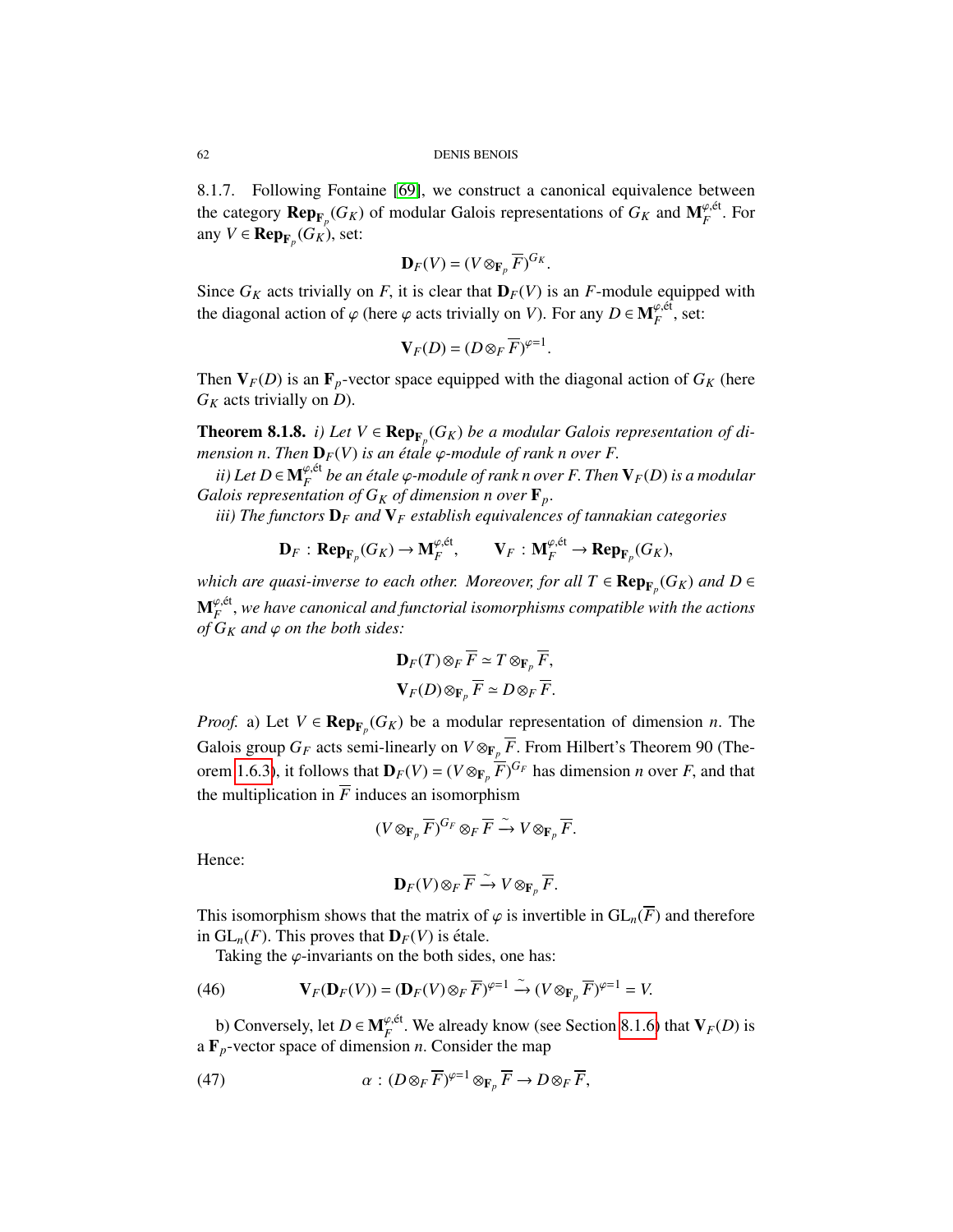induced by the multiplication in  $\overline{F}$ . We claim that this map is an isomorpism. Since the both sides have the same dimension over  $\overline{F}$ , it is sufficient to prove the injectivity. To do that, we use the following argument, known as Artin's trick. Assume that *f* is not surjective, and take a non-zero element  $x \in \text{ker}(\alpha)$  which has a shortest presentation in the form

$$
x = \sum_{i=1}^{m} d_i \otimes a_i, \qquad d_i \in \mathbf{V}_F(D), \quad a_i \in \overline{F}.
$$

Without loss of generality, we can assume that  $a_m = 1$  (dividing by  $a_m$ ). Note that  $\varphi(x) - x \in \text{ker}(\alpha)$ . On the other hand, it can be written as:

$$
\varphi(x) - x = \sum_{i=1}^m d_i \otimes (\varphi(a_i) - a_i) = \sum_{i=1}^{m-1} d_i \otimes (\varphi(a_i) - a_i).
$$

By our choice of *x*, this implies that  $\varphi(a_i) = a_i$ , and therefore  $a_i \in \mathbf{F}_p$  for all *i*. But in this case  $x \in \mathbf{V}_p(D)$  and  $x = \alpha(x) = 0$ . This proves the injectivity of (47) in this case  $x \in V_F(D)$ , and  $x = \alpha(x) = 0$ . This proves the injectivity of [\(47\)](#page-61-0).

c) By part b), we have an isomorphism:

$$
\mathbf{V}_F(D)\otimes_{\mathbf{F}_p}\overline{F}\to D\otimes_F\overline{F}.
$$

Taking the Galois invariants on the both sides, we obtain:

<span id="page-62-0"></span>(48) 
$$
\mathbf{D}_F(\mathbf{V}_F(D)) = (\mathbf{V}_F(D) \otimes_{\mathbf{F}_p} \overline{F})^{G_F} \xrightarrow{\sim} (D \otimes_F \overline{F})^{G_F} = D.
$$

From [\(46\)](#page-59-0) and [\(48\)](#page-62-0), it follows that the functors  $D_F$  and  $V_E$  are quasi-inverse to each other. In particular, they are equivalences of categories. Other assertions can be checked easily.

8.1.9. Now we turn to  $\mathbf{Z}_p$ -representations. For all  $T \in \mathbf{Rep}_{\mathbf{Z}_p}(G_K)$  and  $D \in \mathbf{M}_{O_{\mathscr{F}}}^{\varphi, \text{\'et}}$ , set:

$$
\mathbf{D}_{O_{\mathscr{F}}}(T) = (T \otimes_{\mathbf{Z}_p} \widehat{O}_{\mathscr{F}}^{\text{ur}})^{G_K},
$$

$$
\mathbf{V}_{O_{\mathscr{F}}}(D) = (D \otimes_{O_{\mathscr{F}}} \widehat{O}_{\mathscr{F}}^{\text{ur}})^{\varphi=1}.
$$

The following theorem can be deduced from Theorem [8.1.8](#page-61-1) by devissage.

<span id="page-62-2"></span>**Theorem 8.1.10** (Fontaine). *i)* Let  $T \in \mathbf{Rep}_{\mathbf{Z}_p}(G_K)$  be a  $\mathbf{Z}_p$ -representation. Then  $\mathbf{D}_{O_{\mathscr{F}}}(T)$  *is an étale*  $\varphi$ *-module over*  $O_{\mathscr{F}}$ *.* 

 $\partial f$  *ii) Let D* ∈ **M** $_{O_{\mathscr{F}}}^{\varphi,\text{\'et}}$  *be an étale*  $\varphi$ -module over  $O_{\mathscr{F}}$  . Then  $\mathbf{V}_{O_{\mathscr{F}}}(D)$  is a  $\mathbf{Z}_p$ -representation  $of G_K$ .

*iii)* The functors  $\mathbf{D}_{O_{\mathscr{F}}}$  and  $\mathbf{V}_{O_{\mathscr{F}}}$  establish equivalences of categories

$$
\mathbf{D}_{O_{\mathscr{F}}} : \mathbf{Rep}_{\mathbf{Z}_p}(G_K) \to \mathbf{M}_{O_{\mathscr{F}}}^{\varphi, \text{\'et}}, \qquad \mathbf{V}_{O_{\mathscr{F}}} : \mathbf{M}_{O_{\mathscr{F}}}^{\varphi, \text{\'et}} \to \mathbf{Rep}_{\mathbf{Z}_p}(G_K),
$$

*which are quasi-inverse to each other. Moreover, for all*  $T \in \mathbf{Rep}_{\mathbf{Z}_p}(G_K)$  *and*  $D \in$  $\mathbf{M}_{O_{\mathscr{F}}}^{\varphi,\text{\'et}}$ , we have canonical and functorial isomorphisms compatible with the actions<br>of G<sub>ye</sub> and  $\varphi$  on the both sides: *of*  $G_K$  *and*  $\varphi$  *on the both sides:* 

<span id="page-62-1"></span>
$$
\mathbf{D}_{O_{\mathscr{F}}}(T) \otimes_{O_{\mathscr{F}}} \widehat{O}_{\mathscr{F}}^{\text{ur}} \simeq T \otimes_{\mathbf{Z}_p} \widehat{O}_{\mathscr{F}}^{\text{ur}},
$$

$$
\mathbf{V}_{O_{\mathscr{F}}}(D) \otimes_{\mathbf{Z}_p} \widehat{O}_{\mathscr{F}}^{\text{ur}} \simeq D \otimes_{O_{\mathscr{F}}} \widehat{O}_{\mathscr{F}}^{\text{ur}}.
$$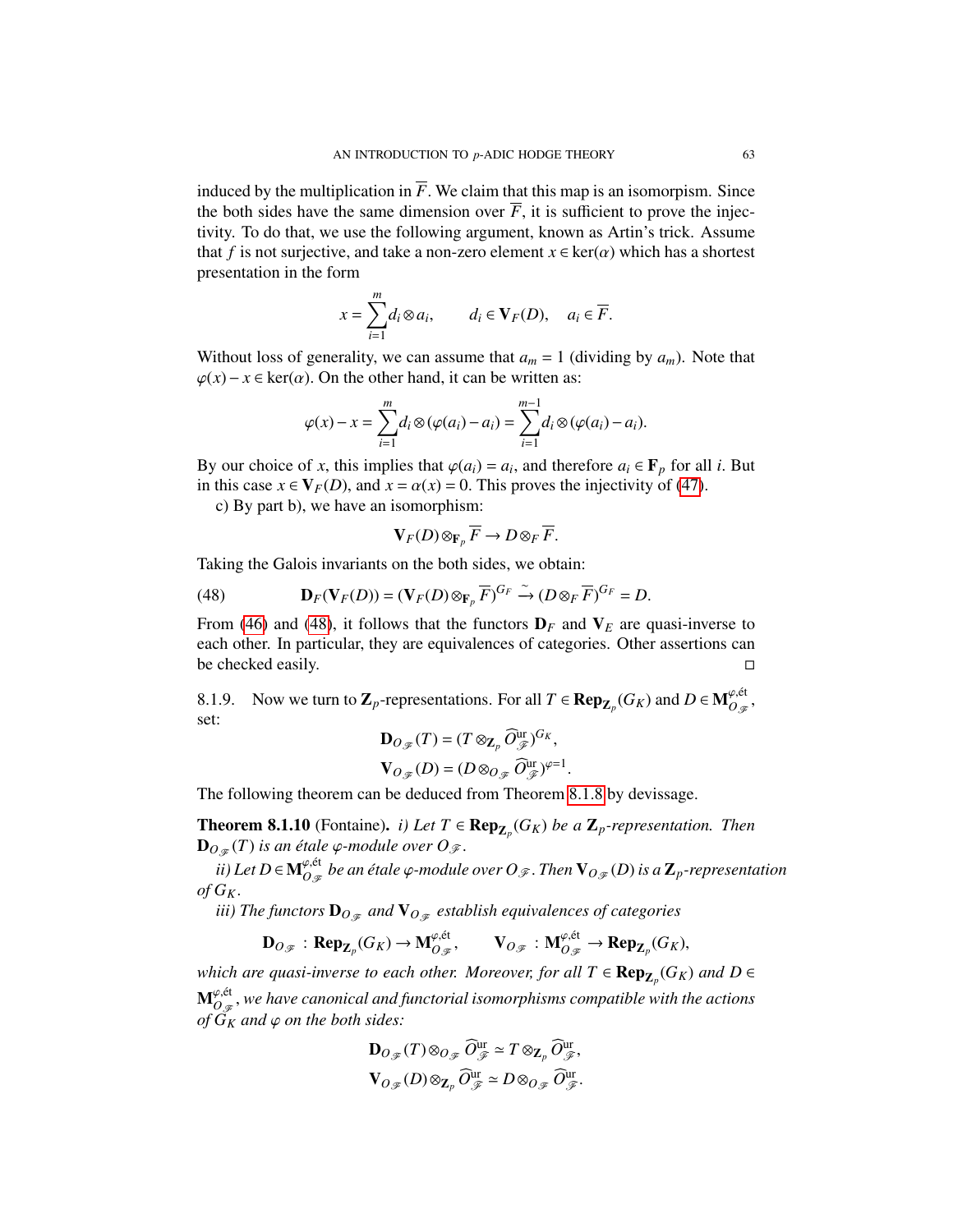For *p*-adic representations, we have the following:

<span id="page-63-1"></span>Theorem 8.1.11. *i) Let V be a p-adic representation of G<sup>K</sup> of dimension n*. *Then*  $\mathbf{D}_{\mathscr{F}}(V) = (V \otimes_{\mathbf{Q}_p} \tilde{\mathscr{F}}^{\text{ur}})^{G_K}$  *is an étale*  $\varphi$ -module of dimension n over  $\mathscr{F}$ .

*ii*) Let  $D \in M_{\mathscr{F}}^{\varphi, \text{\'et}}$  be an étale  $\varphi$ -module of dimension n over  $\mathscr{F}$ . Then  $V_{\mathscr{F}}(D) =$  $(D \otimes_{\mathbf{Q}_p} \widetilde{\mathcal{F}}^{\text{ur}})^{\varphi=1}$  is a p-adic Galois representation of  $G_K$  of dimension n over  $\mathbf{Q}_p$ .<br>*iii*) The functors *iii) The functors*

$$
\mathbf{D}_{\mathscr{F}}: \mathbf{Rep}_{\mathbf{Q}_p}(G_K) \to \mathbf{M}_{\mathscr{F}}^{\varphi, \text{\'et}},
$$

$$
\mathbf{V}_{\mathscr{F}}: \mathbf{M}_{\mathscr{F}}^{\varphi, \text{\'et}} \to \mathbf{Rep}_{\mathbf{Q}_p}(G_K),
$$

*are equivalences of tannakian categories, which are quasi-inverse to each other. Moreover, for all*  $V \in \mathbf{Rep}_{\mathbf{Q}_p}(G_K)$  and  $D \in \mathbf{M}_{\mathscr{F}}^{\varphi, \text{\'et}}$ , we have canonical and functorial<br>isomorphisms compatible with the actions of  $G_K$  and  $\varphi$  on the both sides: *isomorphisms compatible with the actions of*  $G_K$  *and*  $\varphi$  *on the both sides:* 

$$
\mathbf{D}_{\mathscr{F}}(V)\otimes_{\mathscr{F}}\widehat{\mathscr{F}}^{\mathrm{ur}}\simeq V\otimes_{\mathbf{Q}_p}\widehat{\mathscr{F}}^{\mathrm{ur}},
$$

$$
\mathbf{V}_{\mathscr{F}}(D)\otimes_{\mathbf{Q}_p}\widehat{\mathscr{F}}^{\mathrm{ur}}\simeq D\otimes_{\mathscr{F}}\widehat{\mathscr{F}}^{\mathrm{ur}}.
$$

#### <span id="page-63-0"></span>8.2. The case of characteristic 0.

8.2.1. In this section, *K* is a local field of characteristic 0 with residual characteristic *p*. Let  $K_{\infty} = K(\zeta_{p\infty})$  denote the *p*-cyclotomic extension of *K*. Set  $H_K =$  $Gal(\overline{K}/K_{\infty})$  and  $\Gamma_K = Gal(K_{\infty}/K)$ . Then  $K_{\infty}/K$  is a deeply ramified (even an APF) extension, and we can consider the tilt of its completion:

$$
F:=\widehat{K}_{\infty}^{\flat}.
$$

The field  $F$  is perfect, of characteristic  $p$ , and we apply to  $F$  the contructions of Section [8.1.](#page-58-0) Namely, set  $O_F = W(F)$  and  $\mathcal{F} = O_F[1/p]$ . These rings are equipped with the weak topology, defined in Section [5.3.](#page-39-2) By Proposition [5.4.3,](#page-43-0) the separable closure  $\overline{F}$  of *F* is dense in  $\mathbb{C}_{K}^{\flat}$  and we have a natural inclusion  $\widehat{O}_{\mathcal{F}}^{\text{ur}} \subset W(\mathbb{C}_{K}^{\flat})$ . The Galois group  $G_K$  acts naturally on the maximal unramified extension  $\mathcal{F}_{\text{ur}}^{\text{ur}}$  of  $\mathcal{$ Galois group  $G_K$  acts naturally on the maximal unramified extension  $\mathscr{F}^{\text{ur}}$  of  $\mathscr{F}$ <br>Galois group  $G_K$  acts naturally on the maximal unramified extension  $\mathscr{F}^{\text{ur}}$  of  $\mathscr{F}$ in  $W(\mathbf{C}_K^{\flat})[1/p]$  and on its *p*-adic completion  $\widehat{\mathcal{F}}^{\text{ur}}$ . By Theorem [5.4.4,](#page-43-2) this action induces a canonical isomorphism: induces a canonical isomorphism:

(49) 
$$
H_K \simeq \text{Gal}(\mathscr{F}^{\text{ur}}/\mathscr{F}).
$$

In particular,  $(\mathscr{F}^{\text{ur}})^{H_K} = \mathscr{F}$ . The cyclotomic Galois group  $\Gamma_K$  acts on *F* and there-<br>fore on  $O \approx$  and  $\mathscr{F}$ fore on  $O \in \mathfrak{m}$  and  $\mathscr{F}$ .

**Definition.** Let  $A = F, O_{\mathscr{F}},$  or  $\mathscr{F}$ . A ( $\varphi$ ,  $\Gamma_K$ )-module over A is a  $\varphi$ -module over A *equipped with a continuous semi-linear action of*  $\Gamma_K$  *commuting with*  $\varphi$ . *A* ( $\varphi$ ,  $\Gamma_K$ )*module is étale if it is étale as a φ-module.* 

We denote by  $M_A^{\varphi,\Gamma,\text{\'et}}$  the category of  $(\varphi,\Gamma_K)$ -modules over *A*. It can be easily seen that  $M_A^{\varphi,\Gamma,\text{\'et}}$  is an abelian tensor category. Moreover, if  $A = F$  or  $\mathscr{F}$ , it is neutral tannakian neutral tannakian.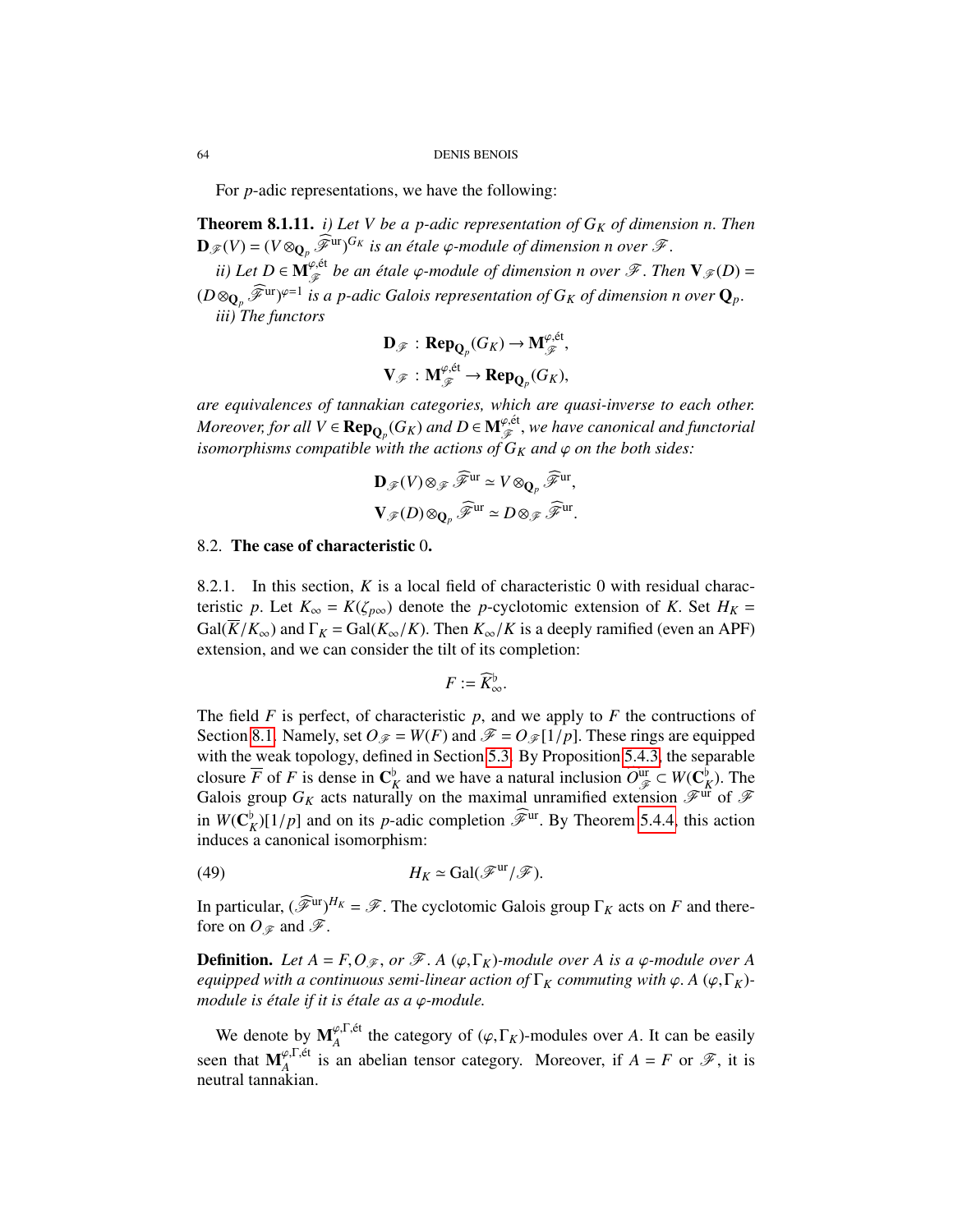8.2.2. Now we are in position to introduce the main constructions of Fontaine's theory of  $(\varphi, \Gamma_K)$ -modules. Let *T* be a  $\mathbb{Z}_p$ -representation of  $G_K$ . Set:

$$
\mathbf{D}_{O_{\mathscr{F}}}(T)=(T\otimes_{\mathbf{Z}_p}\widehat{O}_{\mathscr{F}}^{\text{ur}})^{H_K}
$$

Thanks to the isomorphism [\(49\)](#page-62-1) and the results of Section [8.1,](#page-58-0)  $\mathbf{D}_{O_{\mathscr{F}}}(T)$  is an étale  $\varphi$ -module. In addition, it is equipped with a natural action of  $\Gamma_K$ , and therefore we have a functor

$$
\mathbf{D}_{O_{\mathscr{F}}} : \mathbf{Rep}_{\mathbf{Z}_p}(G_K) \to \mathbf{M}_{O_{\mathscr{F}}}^{\varphi,\Gamma,\text{\'et}}.
$$

Conversely, let *D* be an étale  $(\varphi, \Gamma_K)$ -module over  $O_{\mathscr{F}}$ . Set:

$$
\mathbf{V}_{O_{\mathscr{F}}}(D) = (D \otimes_{\mathbf{Z}_p} \widehat{O}_{\mathscr{F}}^{\text{ur}})^{\varphi=1}
$$

By the results of Section [8.1,](#page-58-0)  $\mathbf{V}_{O_{\mathscr{F}}}(D)$ , is a free  $\mathbf{Z}_p$ -module of the same rank. Moreover, it is equipped with a natural action of  $G_K$ , and we have a functor

<span id="page-64-0"></span>
$$
\mathbf{V}_{O_{\mathscr{F}}} : \mathbf{M}_{O_{\mathscr{F}}}^{\varphi,\Gamma,\text{\'et}} \to \mathbf{Rep}_{\mathbf{Z}_p}(G_K).
$$

<span id="page-64-1"></span>**Theorem 8.2.3** (Fontaine). *i) The functors*  $\mathbf{D}_{O_{\mathscr{F}}}$  *and*  $\mathbf{V}_{O_{\mathscr{F}}}$  *are equivalences of categories, which are quasi-inverse to each other.*

*ii)* For all  $T \in \mathbf{Rep}_{\mathbf{Z}_p}(G_K)$  and  $D \in \mathbf{M}_{O_{\mathscr{F}}}^{\varphi, \text{\'et}}$ , we have canonical and functorial morphisms compatible with the actions of  $G_{\mathcal{F}}$  and  $\varphi$  on the hoth sides: *isomorphisms compatible with the actions of*  $G_K$  *and*  $\varphi$  *on the both sides:* 

(50)  
\n
$$
\mathbf{D}_{O_{\mathscr{F}}}(T) \otimes_{O_{\mathscr{F}}} \widehat{O}_{\mathscr{F}}^{\text{ur}} \simeq T \otimes_{\mathbf{Z}_p} \widehat{O}_{\mathscr{F}}^{\text{ur}},
$$
\n
$$
\mathbf{V}_{O_{\mathscr{F}}}(D) \otimes_{\mathbf{Z}_p} \widehat{O}_{\mathscr{F}}^{\text{ur}} \simeq D \otimes_{O_{\mathscr{F}}} \widehat{O}_{\mathscr{F}}^{\text{ur}}.
$$

*Here*  $G_K$  *acts on*  $(\varphi, \Gamma_K)$ *-modules through*  $\Gamma_K$ *.* 

*Proof.* Theorem [8.1.10](#page-62-2) provide us with the canonial and functorial isomorphisms [\(50\)](#page-64-0), which are compatible with the action of  $\varphi$  and  $H_K$ . From construction, it follows that they are compatible with the action of the whole Galois group  $G_K$  on the both sides. This implies that the functors  $\mathbf{D}_{O_{\mathscr{F}}}$  and  $\mathbf{V}_{O_{\mathscr{F}}}$  are quasi-inverse to each other, and the theorem is proved.

Remark 8.2.4. *We invite the reader to formulate and prove the analogous statements for the categories*  $\mathbf{Rep}_{\mathbf{F}_p}(G_K)$  and  $\mathbf{Rep}_{\mathbf{Q}_p}(G_K)$ .

8.2.5. One can refine this theory working with the field of norms rather that with the perfectoid field  $K^b_{\infty}$ . To simplify notation, let  $\mathbf{E}_K$  denote the field of norms of  $K^b \neq K^c$ . We recall that by Theorem 6.4.3. **Finally** denote in  $\widehat{K}^b$ . We want to lift  $\mathbf{F}_{\infty}$  to  $K_{\infty}/K$ . We recall that by Theorem [6.4.3,](#page-54-0)  $\mathbf{E}_{K}^{\text{rad}}$  is dense in  $\widehat{K}_{\infty}^{\flat}$ . We want to lift  $\mathbf{E}_{K}$  to characteristic 0. First, we consider the maximal unramified subextension  $K_{\infty}$  of K characteristic 0. First, we consider the maximal unramified subextension  $K_0$  of  $K$ . Let  $K_{0,\infty}/K_0$  denote its *p*-cyclotomic extension. Set  $\Gamma_{K_0} = \text{Gal}(K_{0,\infty}/K_0)$  and  $H_{K_0} =$ Gal(*K*/*K*<sub>0,∞</sub>). Let  $\mathbf{E}_{K_0}$  denote the field of norms of  $K_{0,\infty}/K_0$ . Then  $\mathbf{E}_{K_0} = k_K((x))$ , where  $x = s - 1$  and  $s = (k_0)$ ,  $s$  (see (43)). Take the Teichmüller lift  $[s] \in Q \otimes \mathfrak{g}$  is where  $x = \varepsilon - 1$  and  $\varepsilon = (\zeta_{p^n})_{n \ge 0}$  (see [\(43\)](#page-53-0)). Take the Teichmüller lift  $[\varepsilon] \in O_{\mathscr{F}}$  of  $\varepsilon$ <br>and set  $X - [\varepsilon] - 1$ . The Galois group and the Frobenius automorphism act on [s] and set  $X = [\varepsilon] - 1$ . The Galois group and the Frobenius automorphism act on  $[\varepsilon]$ and *X* through  $\Gamma_{K_0}$  as follows:

$$
g([{\varepsilon}]) = [{\varepsilon}]^{Y_0(g)}, \qquad g \in G_{K_0}, \qquad \varphi([{\varepsilon}]) = [{\varepsilon}]^p,
$$
  

$$
g(X) = (1+X)^{Y_0(g)} - 1, \quad g \in G_{K_0}, \qquad \varphi(X) = (1+X)^p - 1,
$$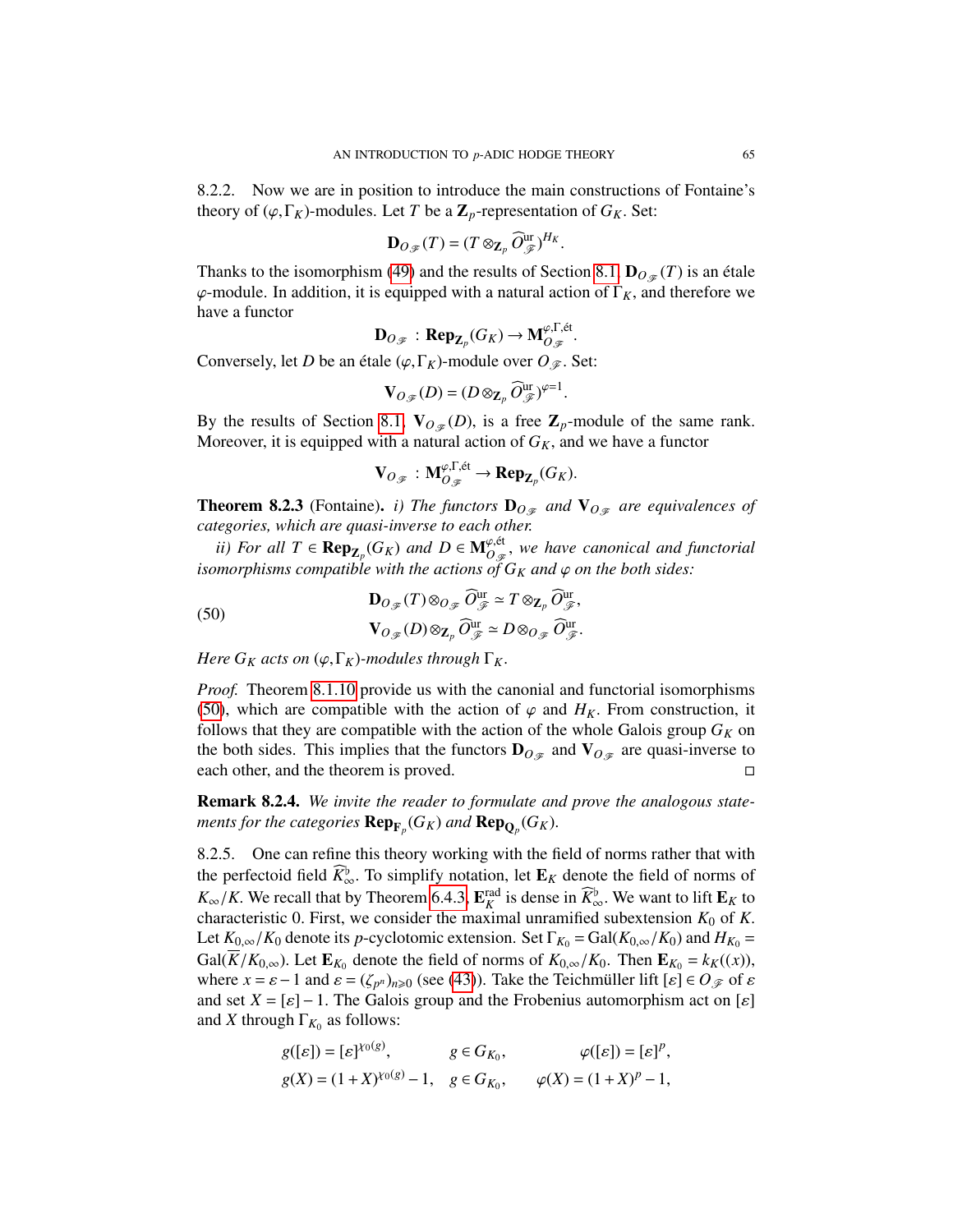where  $\chi_0$ :  $G_{K_0} \to \mathbb{Z}_p^*$  denote the *p*-adic cyclotomic character for  $K_0$ . The ring of integers  $G_K - W(k_K)$  is a subring of  $G_{\mathcal{R}}$ . integers  $O_{K_0} = W(k_K)$  is a subring of  $O_{\mathscr{F}}$ . We define the following subrings of  $O_{\mathscr{F}}$ :

$$
\mathbf{A}_{K_0}^+ = O_{K_0}[[X]],
$$
  
\n
$$
\mathbf{A}_{K_0} = \mathbf{A}_{K_0}^+[\mathbf{1}/X] = p
$$
-adic completion of 
$$
\mathbf{A}_{K_0}^+[1/X].
$$

Note that  $\mathbf{A}_{K_0}$  is an unramified discrete valuation ring with residue field  $\mathbf{E}_{K_0}$ . It can<br>be described explicitely as the ring of power series of the form be described explicitely as the ring of power series of the form

$$
\sum_{n \in \mathbb{Z}} a_n X^n, \qquad a_n \in O_{K_0} \text{ and } \lim_{n \to \infty} a_n = 0.
$$

It is crucial that  $\mathbf{A}_{K_0}$  is stable under the actions of  $\Gamma_{K_0}$  and  $\varphi$ . Set  $\mathbf{B}_{K_0} = \mathbf{A}_{K_0} [1/p]$ .<br>Then  $\mathbf{B}_{K_0}$  is an unramified discrete valuation field with the ring of integers  $\mathbf{A}_{K_0}$ Then  $\mathbf{B}_{K_0}$  is an unramified discrete valuation field with the ring of integers  $\mathbf{A}_{K_0}$ .

8.2.6. By Hensel's lemma, for each finite separable extension  $E/E_0$ , there exists a unique complete subring  $A \subset \widehat{O}_{\mathscr{F}}^{\text{ur}}$  containing  $\mathbf{A}_{K_0}$  and such that its residue field *A*/*pA* is isomorphic to *E*. We denote by  $A_{K_0}^{ur}$  the compositum of all such extensions in  $\widehat{O}_{K}^{\text{ur}}$  and set  $\mathbf{B}_{K}^{\text{ur}} = \mathbf{A}_{K0}^{\text{ur}}[1/p]$ . Then  $\mathbf{B}_{K0}^{\text{ur}}$  is the maximal unramified extension of  $\mathbf{B}_{K_0}$  and  $\mathbf{A}_{K_0}^{\text{ur}}$  is its ring of integers. Let **B** and **A** denote the *p*-adic completions of  $\mathbf{B}_{K_0}^{\text{ur}}$  and  $\mathbf{A}_{K_0}^{\text{ur}}$  respectively. All these rings are stable under the natural action of  $G_{K_0}$ . By the theory of fields of norms, this action induces canonical isomorphisms:

$$
H_{K_0} \simeq \text{Gal}(\overline{\mathbf{E}}_{K_0}/\mathbf{E}_{K_0}) \simeq \text{Gal}(\mathbf{B}_{K_0}^{\text{ur}}/\mathbf{B}_{K_0}).
$$

8.2.7. Recall that *K* is a totally ramified extension of  $K_0$ . Set:

$$
\mathbf{A}_K = \mathbf{A}^{H_K}, \qquad \mathbf{B}_K = \mathbf{A}_K[1/p].
$$

Then  $\mathbf{B}_K$  is an unramified extension of  $\mathbf{B}_{K_0}$  with residue field  $\mathbf{E}_K$ . One has:

$$
[\mathbf{B}_K : \mathbf{B}_{K_0}] = [\mathbf{E}_K : \mathbf{E}_{K_0}] = [K_{\infty} : K_{0,\infty}].
$$

These constructions can be summarized in the following diagram, where the horizontal maps are reductions modulo *p* :



8.2.8. The notion of an (étale)  $(\varphi, \Gamma_K)$ -module extends verbatim to the case of modules over  $A_K$  (respectively  $B_K$ ). We denote by  $M_{A_K}^{\varphi, \text{\'et}}$  and  $M_{B_K}^{\varphi, \text{\'et}}$  the resulting categories. For any  $\mathbb{Z}_p$ -representation *T* of  $G_K$ , set:

$$
\mathbf{D}(T)=(T\otimes_{\mathbf{Z}_p}\mathbf{A})^{H_K}.
$$

Conversely, for any étale  $(\varphi, \Gamma_K)$ -module *D* over  $\mathbf{A}_K$ , set:

$$
\mathbf{V}(D) = (D \otimes_{\mathbf{Z}_p} \mathbf{A})^{\varphi=1}.
$$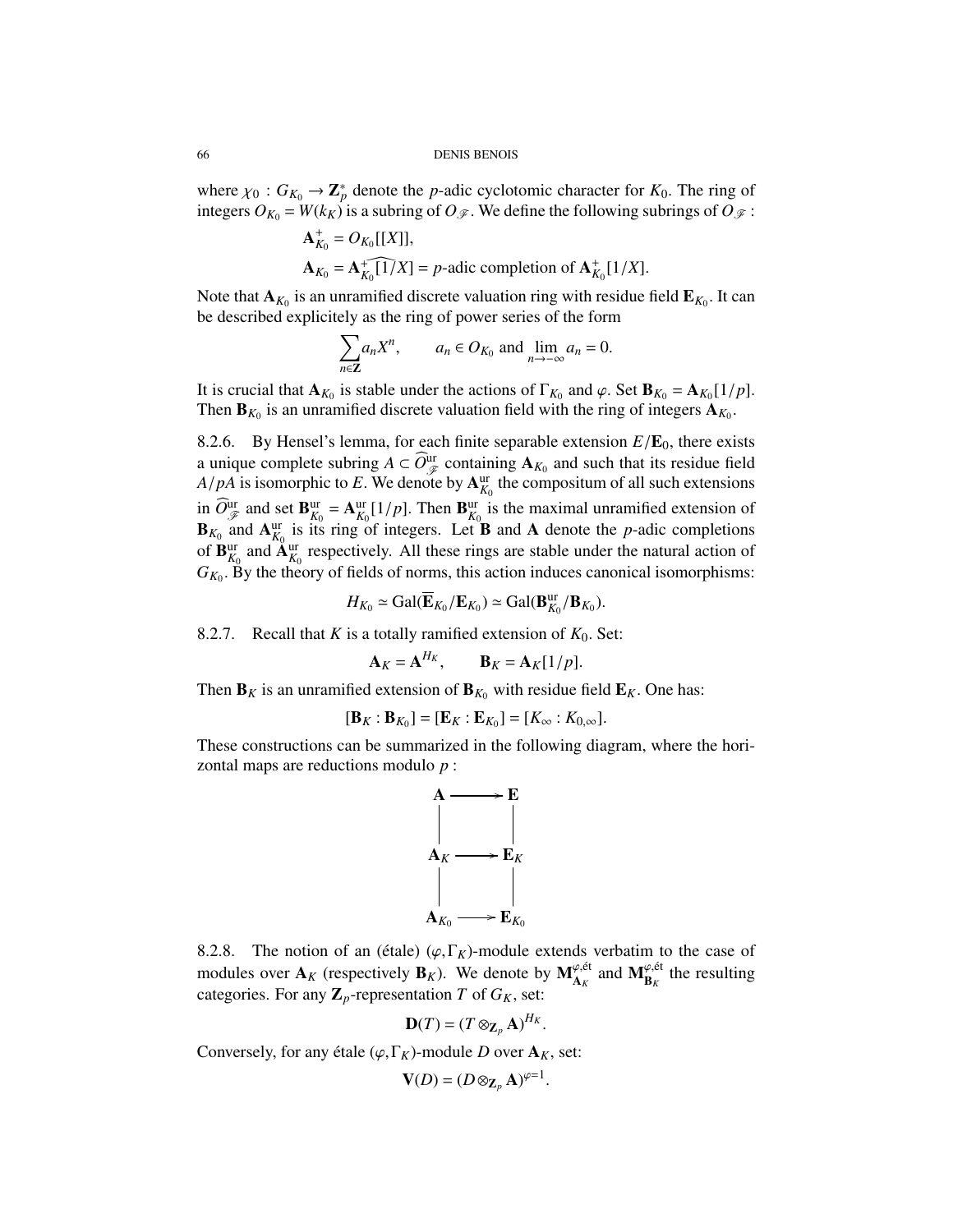Theorem 8.2.9 (Fontaine). *The functors* D *and* V *define equivalences of categories*

$$
\mathbf{D}: \mathbf{Rep}_{\mathbf{Z}_p}(G_K) \to \mathbf{M}_{\mathbf{A}_K}^{\varphi, \text{\'et}}, \qquad \mathbf{V}: \mathbf{M}_{\mathbf{A}_K}^{\varphi, \text{\'et}} \to \mathbf{Rep}_{\mathbf{Z}_p}(G_K),
$$

*which are quasi-inverse to each other.*

*ii)* For all  $T$  ∈  $\mathbf{Rep}_{\mathbf{Z}_p}(G_K)$  and  $D$  ∈  $\mathbf{M}_{\mathbf{A}_K}^{\varphi,\text{\'et}}$ , we have canonical and functorial morphisms compatible with the actions of  $G_{\mathbf{Z}}$  and  $\varphi$  on the both sides: *isomorphisms compatible with the actions of*  $G_K$  *and*  $\varphi$  *on the both sides:* 

$$
\mathbf{D}(T) \otimes_{\mathbf{A}_K} \mathbf{A} \simeq T \otimes_{\mathbf{Z}_p} \mathbf{A},
$$

$$
\mathbf{V}(D) \otimes_{\mathbf{Z}_p} \mathbf{A} \simeq D \otimes_{\mathbf{A}_K} \mathbf{A}.
$$

*Proof.* The theorem can be proved by the same arguments as used in the proofs of Theorems [8.1.8](#page-61-1) and [8.2.3](#page-64-1) above. For details, see [\[69,](#page-128-3) Théorème 3.4.3].  $\square$ 

Remark 8.2.10. *We invite the reader to formulate and prove the analogous state*ments for the categories  $\mathbf{Rep}_{\mathbf{F}_p}(G_K)$  and  $\mathbf{Rep}_{\mathbf{Q}_p}(G_K)$ .

8.2.11. We remark that for all  $T \in \mathbf{Rep}_{\mathbf{Z}_p}(G_K)$ , one has:

$$
\mathbf{D}_{O_{\mathscr{F}}}(T) \simeq \mathbf{D}(T) \otimes_{\mathbf{A}_K} O_{\mathscr{F}}.
$$

Analogously, for all  $D \in M_{A_K}^{\varphi,\text{\'et}}$ , one has:

$$
\mathbf{V}(D) \simeq \mathbf{V}_{O_{\mathscr{F}}}(D \otimes_{\mathbf{A}_K} O_{\mathscr{F}}).
$$

Contrary to  $D_{O_{\mathscr{F}}}(T)$ , the module  $D(T)$  is defined over a ring of formal power series. This allows to use the tools of *p*-adic analysis and relate ( $\varphi$ ,  $\Gamma_K$ )-modules to the theory *p*-adic differential equations (Fontaine's program). See also Section [13](#page-86-0) for further comments.

#### 9. *B*-admissible representations

#### <span id="page-66-0"></span>9.1. General approach.

9.1.1. The classification of all *p*-adic representations of local fields of characteristic 0 in terms of  $(\varphi, \Gamma_K)$ -modules is a powerful result. However, the representations arising in algebraic geometry have very special properties and form some natural subcategories of  $\mathbf{Rep}_{\mathbf{Q}_p}(G_K)$ . Moreover, as was first observed by Grothendieck in the good reduction case, it should be possible to classify them in terms of some ob the good reduction case, it should be possible to classify them in terms of some objects of semi-linear algebra, such as filtered Dieudonné modules (Grothendieck's mysterious functor). In this section, we consider Fontaine's general approach to this problem. See [\[71\]](#page-128-4) for a detailed exposition.

9.1.2. In this section, *K* is a local field. As usual, we denote by  $\overline{K}$  its separable closure and set  $G_K = \text{Gal}(\overline{K}/K)$ . To simplify notation, in the remainder of this paper we will write C instead of  $C_K$  for the *p*-adic completion of  $\overline{K}$ . Since the field of complex numbers will appear only occasionally, this convention should not lead to confusion.

Let *B* be a commutative  $\mathbf{Q}_p$ -algebra without zero divisors, equipped with a  $\mathbf{Q}_p$ linear action of  $G_K$ . Let *C* denote the field of fractions of *B*. Set  $E = B^{G_K}$ . We adopt the definition of a regular algebra provided by Brinon and Conrad in [32], which the definition of a regular algebra provided by Brinon and Conrad in [\[32\]](#page-126-3), which differs from the original definition in [\[71\]](#page-128-4).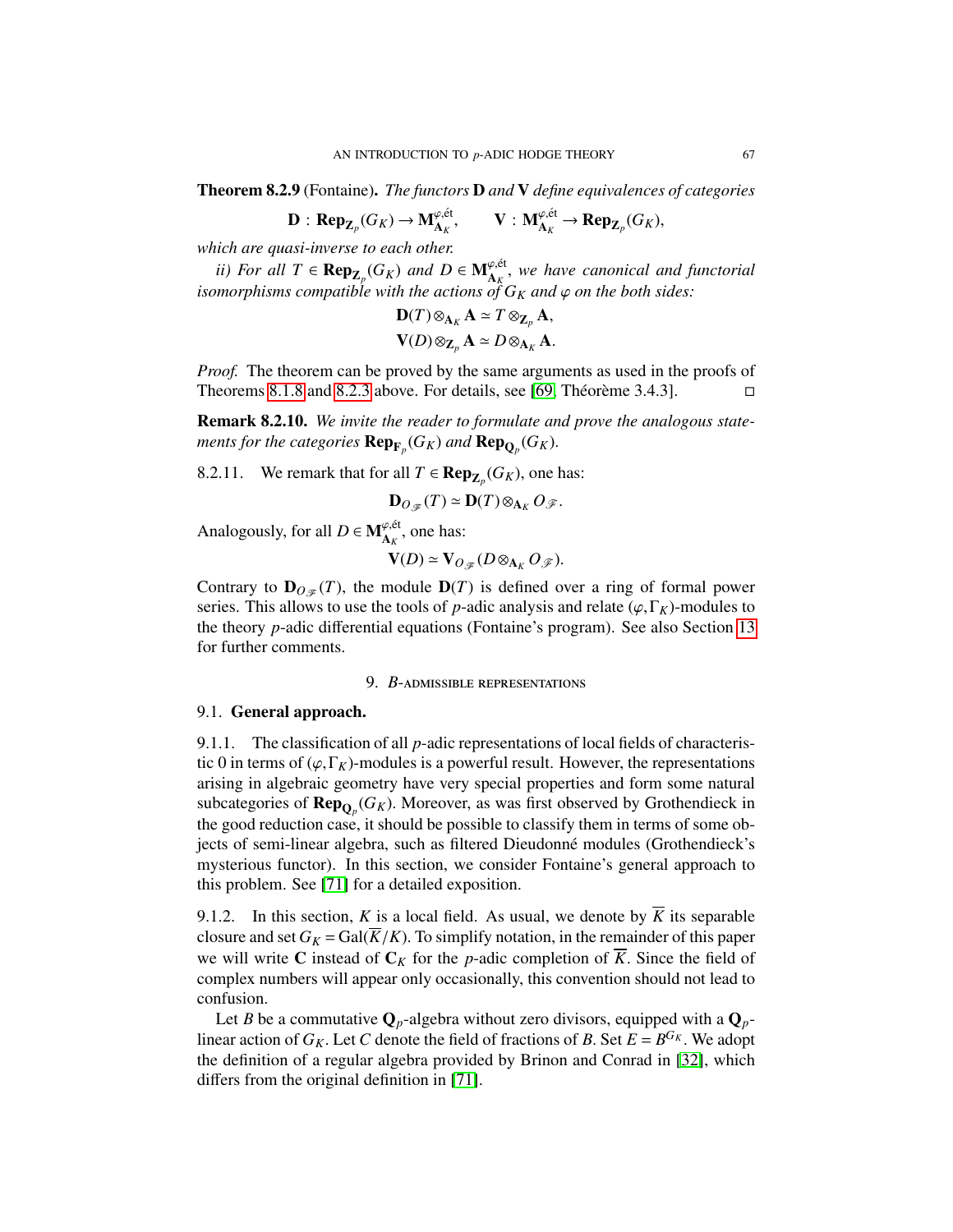Definition. *The algebra B is GK-regular if it satisfies the following conditions: i*)  $B^{G_K} = C^{G_K}$ ;

*ii*) Each non-zero  $b \in B$  such that the line  $\mathbf{Q}_p b$ , is stable under the action of  $G_K$ , *is invertible in B*.

If *B* is a field, these conditions are satisfied automatically.

9.1.3. In the remainder of this section, we assume that *B* is  $G_K$ -regular. From the condition ii), it follows that *E* is a field. For any *p*-adic representation *V* of  $G_K$  we consider the *E*-module

$$
\mathbf{D}_B(V)=(V\otimes_{\mathbf{Q}_p}B)^{G_K}.
$$

The multiplication in *B* induces a natural map

<span id="page-67-0"></span>
$$
\alpha_B: \mathbf{D}_B(V) \otimes_E B \to V \otimes_{\mathbf{Q}_p} B.
$$

<span id="page-67-1"></span>**Proposition 9.1.4.** *i) The map*  $\alpha_B$  *is injective for all*  $V \in \mathbf{Rep}_{\mathbf{Q}_p}(G_K)$ .<br>*ii)* dime  $\mathbf{D}(V) \leq \dim_Q V$ *ii*) dim<sub>*E*</sub>  $\mathbf{D}(V) \le \dim_{\mathbf{Q}_p} V$ .

*Proof.* See [\[32,](#page-126-3) Theorem 5.2.1]. Set  $D_C(V) = (V \otimes_{Q_p} C)^{G_K}$ . Since  $B^{G_K} = C^{G_K}$ <br> $D_C(V)$  is an *F*-vector space, and we have the following diagram with injective  $D_C(V)$  is an *E*-vector space, and we have the following diagram with injective vertical maps:

$$
\mathbf{D}_B(V) \xrightarrow{\alpha_B} V \otimes_{\mathbf{Q}_p} B
$$
\n
$$
\downarrow \qquad \qquad \downarrow
$$
\n
$$
\mathbf{D}_C(V) \xrightarrow{\alpha_C} V \otimes_{\mathbf{Q}_p} B.
$$

Therefore it is sufficient to prove that  $\alpha_C$  is injective. We prove it applying Artin's trick. Assume that  $\ker(\alpha_C) \neq 0$  and choose a non-zero element

$$
x = \sum_{i=1}^{m} d_i \otimes c_i \in \ker(\alpha_C)
$$

of the shortest length *m*. It is clear that in this formula,  $d_i \in \mathbf{D}_C(V)$  are linearly independent. Moreover, since *C* is a field, one can assume that  $c_m = 1$ . Then for all  $g$  ∈  $G_K$ 

$$
g(x) - x = \sum_{i=1}^{m-1} d_i \otimes (g(c_i) - c_i) \in \ker(\alpha_C).
$$

This shows that  $g(x) = x$  for all  $g \in G_K$ , and therefore that  $c_i \in C^{G_K} = E$  for all  $1 \le i \le m$ . Thus  $x \in \mathbf{D}_G(V)$ . From the definition of  $\alpha_G$  it follows that  $\alpha_G(x) = x$ . 1 ≤ *i* ≤ *m*. Thus *x* ∈ **D**<sub>*C*</sub>(*V*). From the definition of α*c*, it follows that  $α$ *c*(*x*) = *x*, hence *x* = 0.  $\Box$ hence  $x = 0$ .

Definition. *A p-adic representation V is called B-admissible if*

$$
\dim_E \mathbf{D}_B(V) = \dim_{\mathbf{Q}_p} V.
$$

<span id="page-67-2"></span>**Proposition 9.1.5.** *If V is admissible, then the map*  $\alpha_B$  *is an isomorphism.*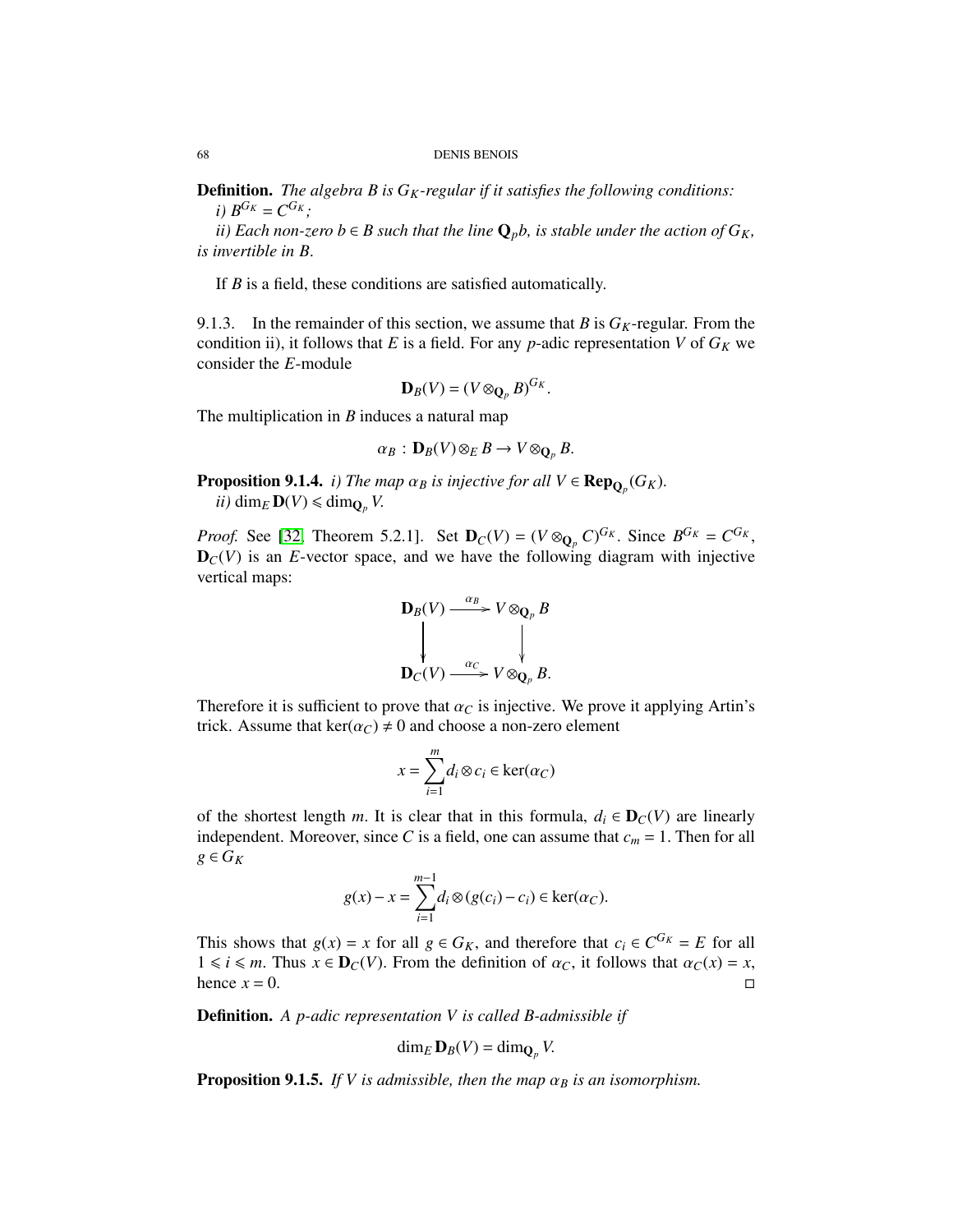*Proof.* See [\[71,](#page-128-4) Proposition 1.4.2]. Let  $v = \{v_i\}_{i=1}^n$  and  $d = \{d_i\}_{i=1}^n$  be arbitrary bases of *V* and  $D_B(V)$  respectively. Then  $v = Ad$  for some matrix *A* with coefficients in *B*. The bases  $x = \bigwedge_{i=1}^{n} d_i \in \bigwedge^{n} \mathbf{D}_B(V)$  and  $y = \bigwedge_{i=1}^{n} v_i \in \bigwedge^{n} V$  are related by  $x = \det(A)y$ .<br>Since  $G_K$  acts on  $y \in \bigwedge^{n} V$  as multiplication by a character, the  $\mathbf{Q}_p$ -vector space generated by det(*A*) is stable under the action of  $G_K$ . This shows that *A* is invertible, and  $G_F$  is an isomorphism and  $\alpha_B$  is an isomorphism.

9.1.6. We denote by  $\mathbf{Rep}_B(G_K)$  the category of *B*-admissible representations. The following proposition summarizes some properties of this category.

**Proposition 9.1.7.** The category  $\mathbf{Rep}_B(G_K)$  is a tannakian subcategory of all p*adic representations*  $\mathbf{Rep}_{\mathbf{Q}_p}(G_K)$ . In particular, the following holds true:<br> *i*) If in an exact sequence *i) If in an exact sequence*

$$
0 \to V' \to V \to V'' \to 0
$$

*V* is *B*-admissible, then *V'* and *V''* are *B*-admissible.

*ii) If V'* and *V''* are *B* admissible, then  $V' \otimes_{\mathbf{Q}_p} V''$  is *B* admissible.

*iii) V is B-admissible if and only if the dual representation V*<sup>∗</sup> *is B-admissible, and in that case*  $\mathbf{D}_B(V^*) = \mathbf{D}_B(V)^*$ 

*iv) The functor*

$$
\mathbf{D}_B : \mathbf{Rep}_B(G_K) \to \mathbf{Vect}_E
$$

*to the category of finite dimensional E-vector spaces, is exact and faithful.*

*Proof.* The proof is formal. See [\[71,](#page-128-4) Proposition 1.5.2]. □

9.1.8. We can also work with the contravariant version of the functor  $D_B$ :

$$
\mathbf{D}_{B}^{*}(V)=\mathrm{Hom}_{G_{K}}(V,B).
$$

From definitions, it is clear that

$$
\mathbf{D}_B^*(V) = \mathbf{D}_B(V^*).
$$

In particular, if  $V$  (and therefore  $V^*$ ) is admissible, then

$$
\mathbf{D}_B^*(V) = \mathbf{D}_B(V)^* := \text{Hom}_E(\mathbf{D}_B(V), E).
$$

The last isomorphism shows that the covariant and contravariant theories are equivalent. For an admissible *V*, we have the canonical non-degenerate pairing

$$
\langle , \rangle : V \times \mathbf{D}^*(V) \to B, \qquad \langle v, f \rangle = f(v),
$$

which can be seen as an abstract *p*-adic version of the canonical duality between singular homology and de Rham cohomology of a complex variety.

#### 9.2. First examples.

9.2.1.  $B = \overline{K}$ , where K is of characteristic 0. The  $\overline{K}$ -admissible representations are *p*-adic representations having finite image. Indeed, since the action of  $G_K$  is discrete, each  $\overline{K}$ -admissible representation has finite image. Conversely, if *V* has finite image, it is  $\overline{K}$ -admissible by Hilbert's theorem 90.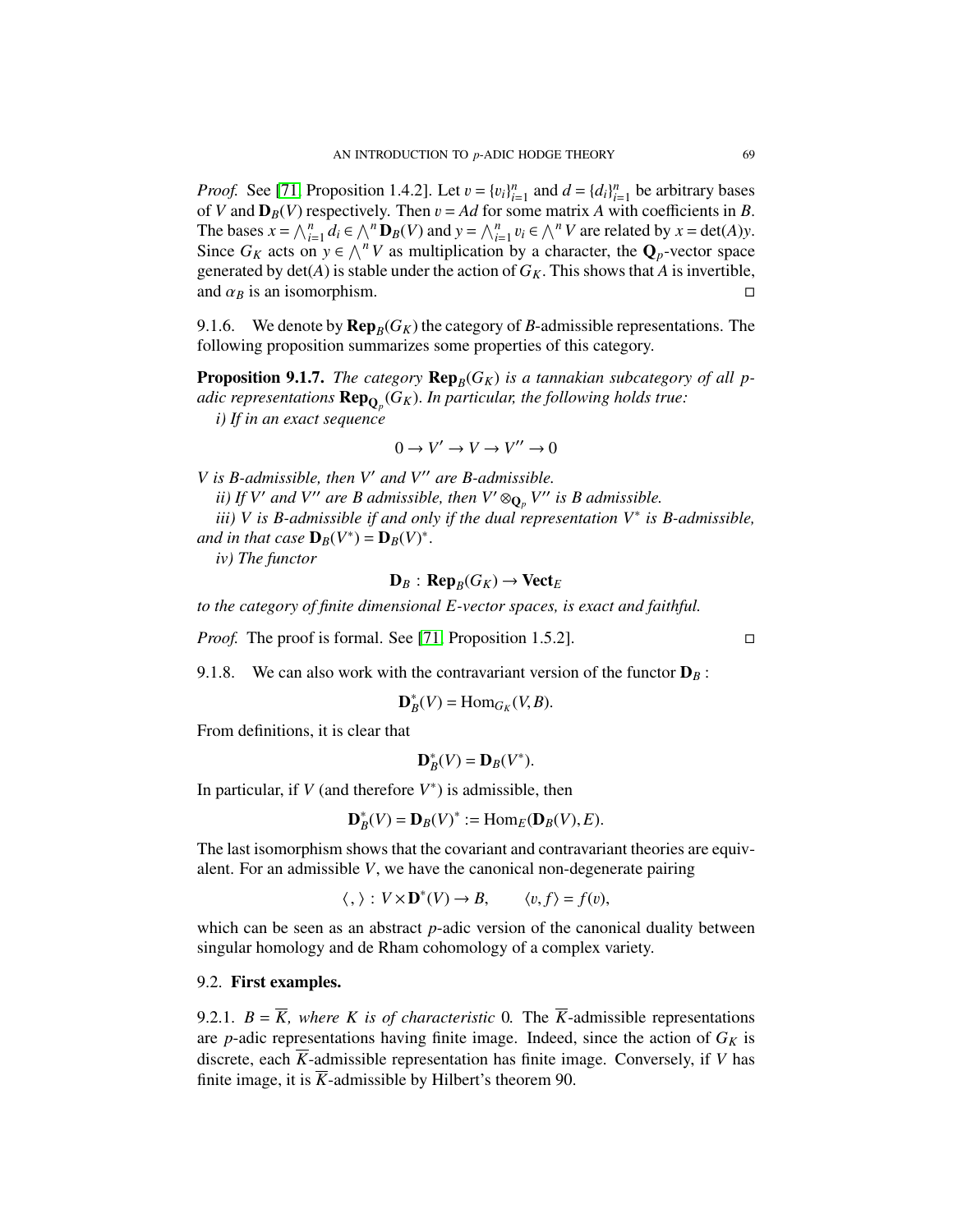#### 70 DENIS BENOIS

9.2.2.  $B = W(\overline{k}_K)[1/p]$ . The *B*-admissible representations are unramified *p*-adic representations. This follows from Proposition [1.6.5.](#page-19-1)

9.2.3.  $B = \mathscr{F}^{\text{ur}}$ . Let *K* be a local field of characteristic *p*, and let  $\mathscr{F}^{\text{ur}} = W(K^{\text{rad}})[1/p]$ . By Theorem [8.1.11,](#page-63-1) each *p*-adic representation of  $G_K$  is  $\widehat{\mathscr{F}}^{\text{ur}}$ -admissible.

9.2.4. *B* = C*, where K is of characteristic* 0*.* Sen proved ( see Corollary [10.2.12](#page-74-0) below) that *V* is **C**-admissible if and only of  $I_K$  acts on *V* through a finite quotient. The sufficiency of this condition can be proved as follows. Set  $n = \dim_{\mathbb{Q}_p} V$ . Assume that  $\rho(I_K)$  is finite. Let  $U \subset I_K$  be a subgroup of finite index such that  $\rho(U) = \{1\}$ . By the theorem of Ax–Sen–Tate,  $(V \otimes_{\mathbf{Q}_p} \mathbf{C})^U = V \otimes_{\mathbf{Q}_p} \widehat{L}$ , where  $L = \overline{K}^U$ Applying Hilbert's Theorem 90 to the extension  $\widehat{L}/\widehat{K}^{ur}$ , we obtain that  $(V \otimes_{\mathbf{Q}_p} \mathbf{C})^{I_k}$  is a continuous part of  $\widehat{K}^{ur}$  and  $\widehat{K}^{ur}$  and  $\widehat{K}^{ur}$  $\mathbb{C}^{f_K}$  is a *n*-dimensional vector space over  $\widehat{K}^{\text{ur}}$  equipped with a semi-linear action of Gal( $K^{\text{ur}}/K$ ). Now from Proposition [1.6.5](#page-19-1) it follows that  $(V \otimes_{\mathbf{Q}_p} \mathbf{C})^{I_K}$  has a Gal( $K^{\text{ur}}/K$ )-invariant basis, and therefore dim  $\kappa \mathbf{D}_G(V) = n$ Gal( $K^{ur}/K$ )-invariant basis, and therefore dim<sub>*K*</sub>  $\mathbf{D}_C(V) = n$ .<br>The necessity is the difficult part of Sen's theorem and

The necessity is the difficult part of Sen's theorem, and we prove it only for one-dimensional representations.

<span id="page-69-0"></span>**Proposition 9.2.5.** *If the one-dimensional representation*  $\mathbf{Q}_p(\eta)$  *is* C-*admissible*, *then*  $\eta(I_K)$  *is finite.* 

*Proof.* a) If  $\eta(I_K)$  is infinite, then from Theorem [4.3.2,](#page-36-0) it follows that  $\mathbf{C}(\eta)^{G_K} = 0$ .<br>Hence  $\Omega$  (*n*) is not C-admissible Hence  $\mathbf{Q}_p(\eta)$  is not C-admissible.

9.2.6. Consider the multiplicative group  $\mathbb{G}_m$  over the field of complex numbers  $\mathbb{C}$ . Then  $\mathbb{G}_m(\mathbb{C}) = \mathbb{C}^*$  is the punctured complex plane, and the Betti homology  $H_1(\mathbb{G}_m)$ is the one-dimensional Q-vector space generated by the counter-clockwise circle centered at 0. The de Rham cohomology  $H_{\text{dR}}^1(\mathbb{G}_m)$  is generated over *K* by the class<br>of the differential form  $\frac{dX}{dx}$ . The integration vialds a non-decensate bilinear man: of the differential form  $\frac{dX}{X}$ . The integration yields a non-degenerate bilinear map:

(51)  

$$
\langle , \rangle_{\mathbb{C}} : H_1(\mathbb{G}_m) \times H^1_{\mathrm{dR}}(\mathbb{G}_m) \to \mathbb{C},
$$

$$
\langle \gamma, \omega \rangle_{\mathbb{C}} = \int_{\gamma} \omega.
$$

The *p*-adic realization of  $\mathbb{G}_m$  is its Tate module:

$$
T_p(\mathbb{G}_m):=\underset{n}{\varprojlim}\mu_{p^n}\simeq \mathbf{Z}_p(1).
$$

The *p*-adic analog of the pairing [\(51\)](#page-67-0) should be a non-degenerate bilinear map

$$
\langle , \rangle : T_p(\mathbb{G}_m) \times H^1_{\mathrm{dR}}(\mathbb{G}_m) \to B,
$$

with values in some ring *B* of "*p*-adic periods", compatible with the Galois action on  $T_p(\mathbb{G}_m)$  and *B*. Proposition [9.2.5](#page-69-0) shows that in the field **C**, there doesn't exist a non-zero element *t* such that

$$
g(t) = \chi_K(g)t, \qquad g \in G_K.
$$

Therefore the ring of *p*-adic periods should be in some sense "bigger" that **C**.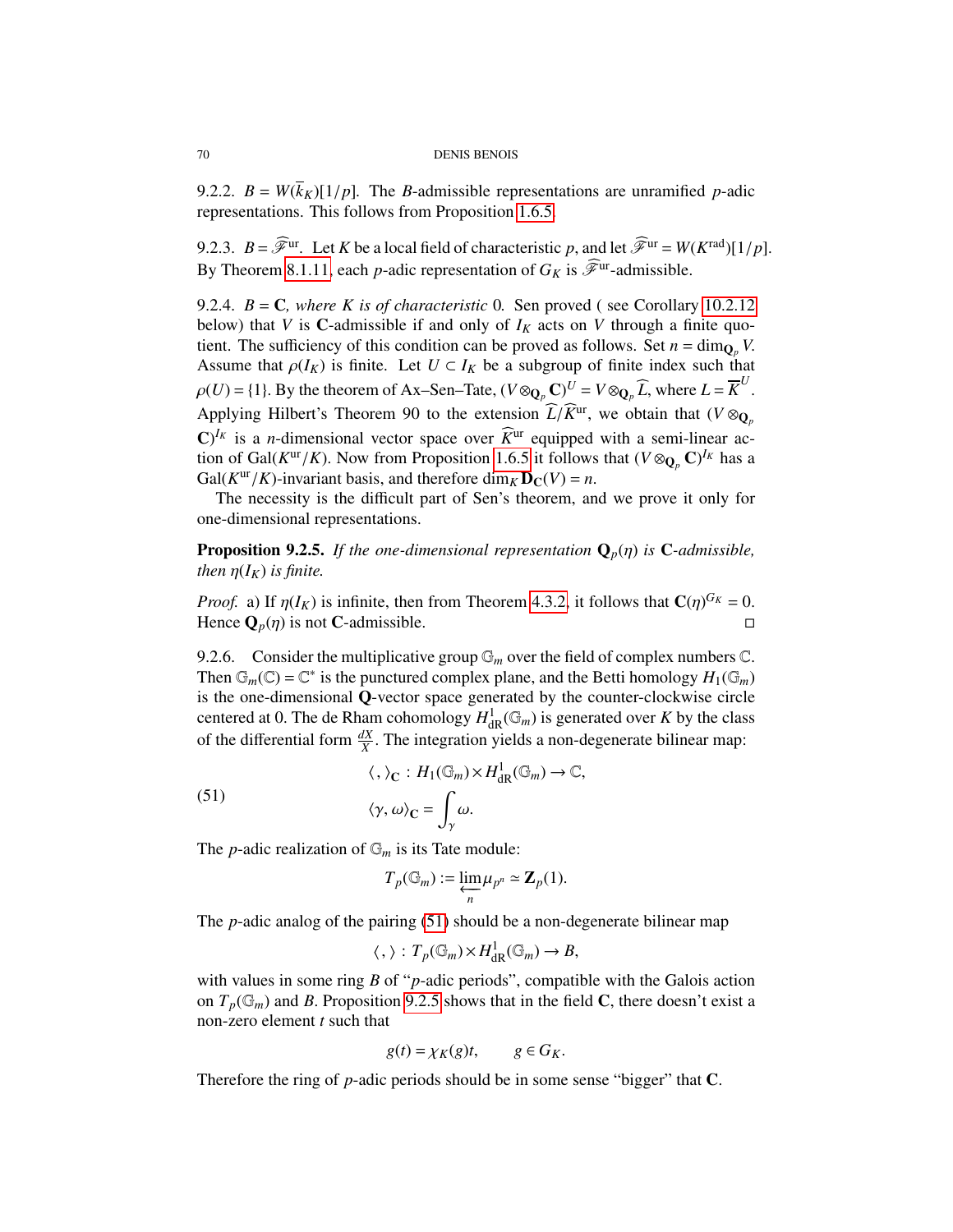#### 10. TATE-SEN THEORY

#### 10.1. Hodge–Tate representations.

10.1.1. We maintain notation and conventions of Section [9.1.](#page-66-0) The notion of a Hodge–Tate representation was introduced in Tate's paper [\[151\]](#page-131-3). We use the formalism of admissible representations. Let *<sup>K</sup>* be a local field of characteristic 0. Let

$$
\mathbf{B}_{\mathrm{HT}} = \mathbf{C}[t, t^{-1}]
$$

**<br>denote the ring of polynomials in the variable** *t* **with integer exponents and coeffi**cients in C. We equip  $B_{HT}$  with the action of  $G_K$  given by

$$
g\left(\sum a_i t^i\right) = \sum g(a_i) \chi_K^i(g) t^i, \qquad g \in G_K,
$$

where  $\chi_K$  denotes the cyclotomic character. Therefore  $G_K$  acts naturally on **C**, and *t* can be viewed as the "*p*-adic  $2\pi i$ " – the *p*-adic period of the multiplicative group  $\mathbb{G}_m$ . For any *p*-adic representation *V* of  $G_K$ , we set:

$$
\mathbf{D}_{\mathrm{HT}}(V) = (V \otimes_{\mathbf{Q}_p} \mathbf{B}_{\mathrm{HT}})^{G_K}.
$$

**Proposition 10.1.2.** *The ring*  $\mathbf{B}_{\text{HT}}$  *is G<sub>K</sub>*-regular and  $\mathbf{B}_{\text{HT}}^{G_K} = K$ .

*Proof.* a) The field of fractions  $Fr(B_{HT})$  of  $B_{HT}$  is isomorphic to the field of rational functions  $C(t)$ . Embedding it in  $C((t))$ , we have:

$$
\mathbf{B}_{\mathrm{HT}}^{G_K} \subset \mathrm{Fr}(\mathbf{B}_{\mathrm{HT}})^{G_K} \subset \mathbf{C}((t))^{G_K}
$$

From Theorem [4.3.2,](#page-36-0) it follows that  $(Ct^i)^{G_K} = K$  if  $i = 0$ , and  $(Ct^i)^{G_K} = 0$  otherwise.<br>Hence  $\mathbf{R}^{G_K} - C(t)G_K - K$  Therefore Hence  $\mathbf{B}_{\text{HT}}^{G_K} = \mathbf{C}((t))^{G_K} = K$ . Therefore

<span id="page-70-0"></span>
$$
Fr(\mathbf{B}_{HT})^{G_K} = \mathbf{B}_{HT}^{G_K} = K.
$$

b) Let *b* ∈ **B**<sub>HT</sub> \ {0}. Assume that  $\mathbf{Q}_p b$  is stable under the action of *G<sub>K</sub>*. This means that

(52) 
$$
g(b) = \eta(g)b, \qquad \forall g \in G_K
$$

for some character  $\eta$  :  $G_K \to \mathbb{Z}_p^*$ . Write *b* in the form

$$
b=\sum_i a_i t^i.
$$

We will prove by contradiction that all, except one monomials in this sum are zero. From formula [\(52\)](#page-70-0), if follows that for all *i* one has:

$$
g(a_i)\chi_K^i(g) = a_i \eta(g), \qquad g \in G_K.
$$

Assume that  $a_i$  and  $a_j$  are both non-zero for some  $i \neq j$ . Then

$$
\frac{g(a_i)\chi_K^i(g)}{a_i} = \frac{g(a_j)\chi_K^j(g)}{a_j}, \qquad \forall g \in G_K.
$$

Set  $c = a_i/a_j$  and  $m = i - j \neq 0$ . Then *c* is a non-zero element of **C** such that

$$
g(c)\chi_K^m(g) = c, \qquad \forall g \in G_K.
$$

This is in contradiction with the fact that  $C(m)^{G_K} = 0$  if  $m \neq 0$ .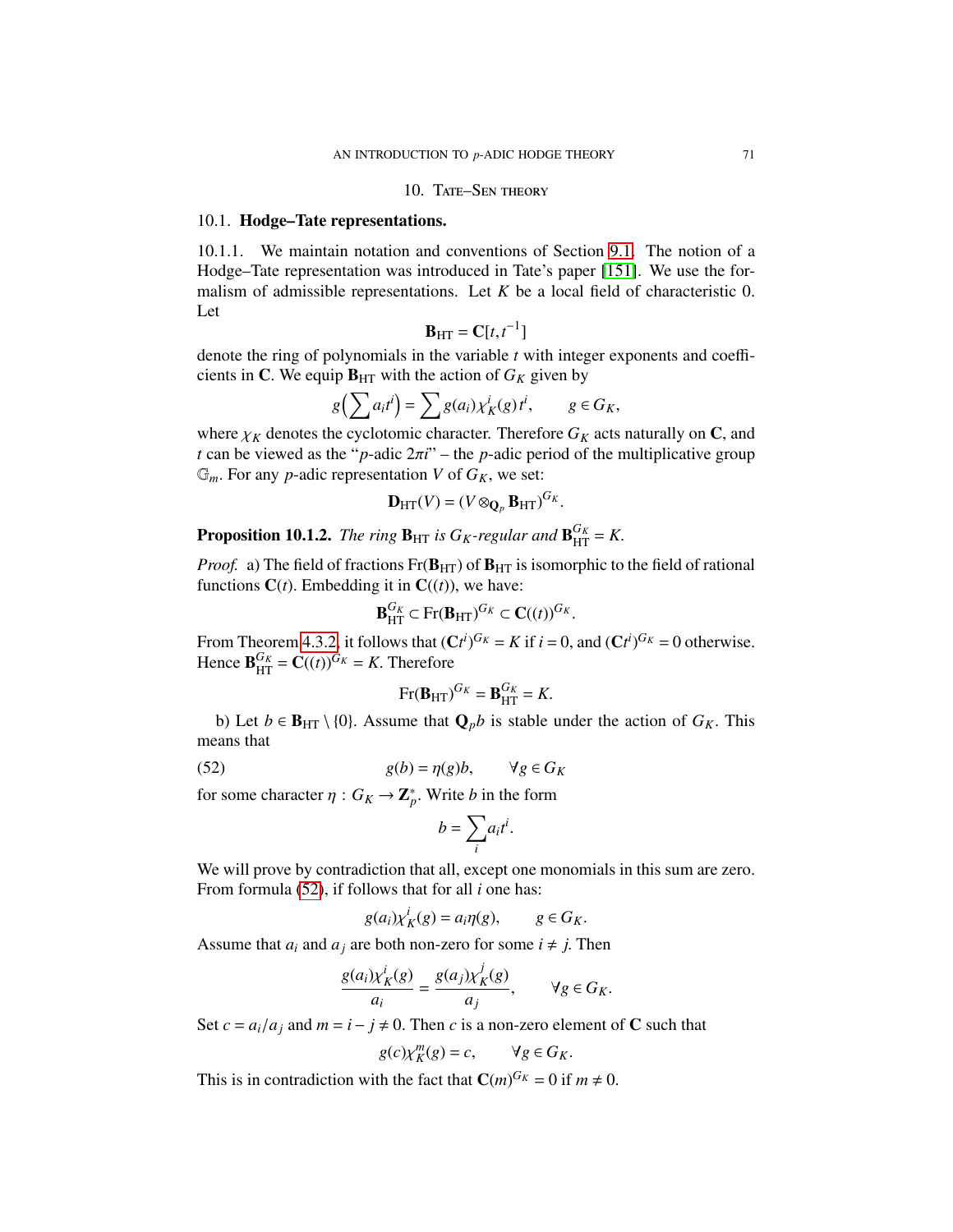Therefore *b* =  $a_i t^i$  for some  $i \in \mathbb{Z}$  and  $a_i \neq 0$ . This implies that *b* is invertible in  $B_{HT}$ . The proposition is proved.

10.1.3. Let  $\text{Grad}_K$  denote the category of finite-dimensional graded K-vector spaces. The morphisms in this category are linear maps preserving the grading. We remark that  $D_{HT}(V)$  has a natural structure of a graded *K*-vector space:

$$
\mathbf{D}_{\mathrm{HT}}(V) = \underset{i \in \mathbf{Z}}{\oplus} \mathrm{gr}^i \mathbf{D}_{\mathrm{HT}}(V), \qquad \mathrm{gr}^i \mathbf{D}_{\mathrm{HT}}(V) = \left(V \otimes_{\mathbf{Q}_p} \mathbf{C}t^i\right)^{G_K}.
$$

Therefore we have a functor

$$
\mathbf{D}_{\mathrm{HT}}: \mathbf{Rep}_{\mathbf{Q}_p}(G_K) \to \mathbf{Grad}_K.
$$

Note that this functor is clearly left exact but not right exact (see Example [10.2.13](#page-74-1) below).

**Definition.** A *p*-adic representation V is a Hodge–Tate representation if it is  $B_{HT}$ *admissible.*

We denote by  $\mathbf{Rep}_{HT}(G_K)$  the category of Hodge–Tate representations. From the general formalism of *B*-admissible representations, it follows that the restriction of  $D_{\text{HT}}$  on  $\text{Rep}_{\text{HT}}(G_K)$  is exact and faithful.

10.1.4. Set:

<span id="page-71-0"></span>
$$
V^{(i)} = \{x \in V \otimes_{\mathbf{Q}_p} \mathbf{C} \mid g(x) = \chi_K(g)^i x, \quad \forall g \in G_K\}, \qquad i \in \mathbf{Z},
$$
  

$$
V\{i\} = V^{(i)} \otimes_K \mathbf{C}.
$$

It is clear that  $V^{(i)} \approx \text{gr}^{-i} \mathbf{D}_{\text{HT}}(V)$ . Moreover, the multiplication in C induces linear mans of  $C$ -vector spaces  $V^{(i)} \rightarrow V \otimes_{\mathbf{C}} C$ . Therefore one has a C-linear man: maps of C-vector spaces  $V{i} \rightarrow V \otimes_{\mathbf{O}_n} \mathbf{C}$ . Therefore one has a C-linear map:

(53) 
$$
\bigoplus_{i\in\mathbb{Z}} V\{i\} \to V \otimes_{\mathbb{Q}_p} \mathbb{C}.
$$

The following proposition shows that our definition of a Hodge–Tate representation coincides with Tate's original definition:

Proposition 10.1.5. *i) For any representation V*, *the map [\(53\)](#page-71-0) is injective. ii) V is a Hodge–Tate if and only if [\(53\)](#page-71-0) is an isomorphism.*

*Proof.* i) By Proposition [9.1.4,](#page-67-1) for *any p*-adic representation *<sup>V</sup>*, the map

$$
\alpha_{\text{HT}}: \mathbf{D}_{\text{HT}}(V) \otimes_K \mathbf{B}_{\text{HT}} \to V \otimes_{\mathbf{Q}_p} \mathbf{B}_{\text{HT}}
$$

is injective. The restriction of  $\alpha_{\text{HT}}$  on the homogeneous subspaces of degree 0<br>coincides with the man (53) Therefore (53) is injective coincides with the map [\(53\)](#page-71-0). Therefore [\(53\)](#page-71-0) is injective.

ii) By Proposition [9.1.5,](#page-67-2) *V* is a Hodge–Tate if and only if  $\alpha_{HT}$  is an isomorphism. We remark that  $\alpha_{\text{HT}}$  is an isomorphism if and only if the map [\(53\)](#page-71-0) is. This proves the proposition. the proposition.

Definition. *Let V be a Hodge–Tate representation. The isomorphism*

$$
V\otimes_{\mathbf{Q}_p}\mathbf{C}\simeq \underset{i\in\mathbf{Z}}{\oplus}V\{i\}
$$

*is called the Hodge–Tate decomposition of V. If*  $V$ *{i}*  $\neq$  0, *one says that the integer i* is a Hodge–Tate weight of V, and that  $d_i = \dim_{\mathbb{C}} V\{i\}$  is the multiplicity of i.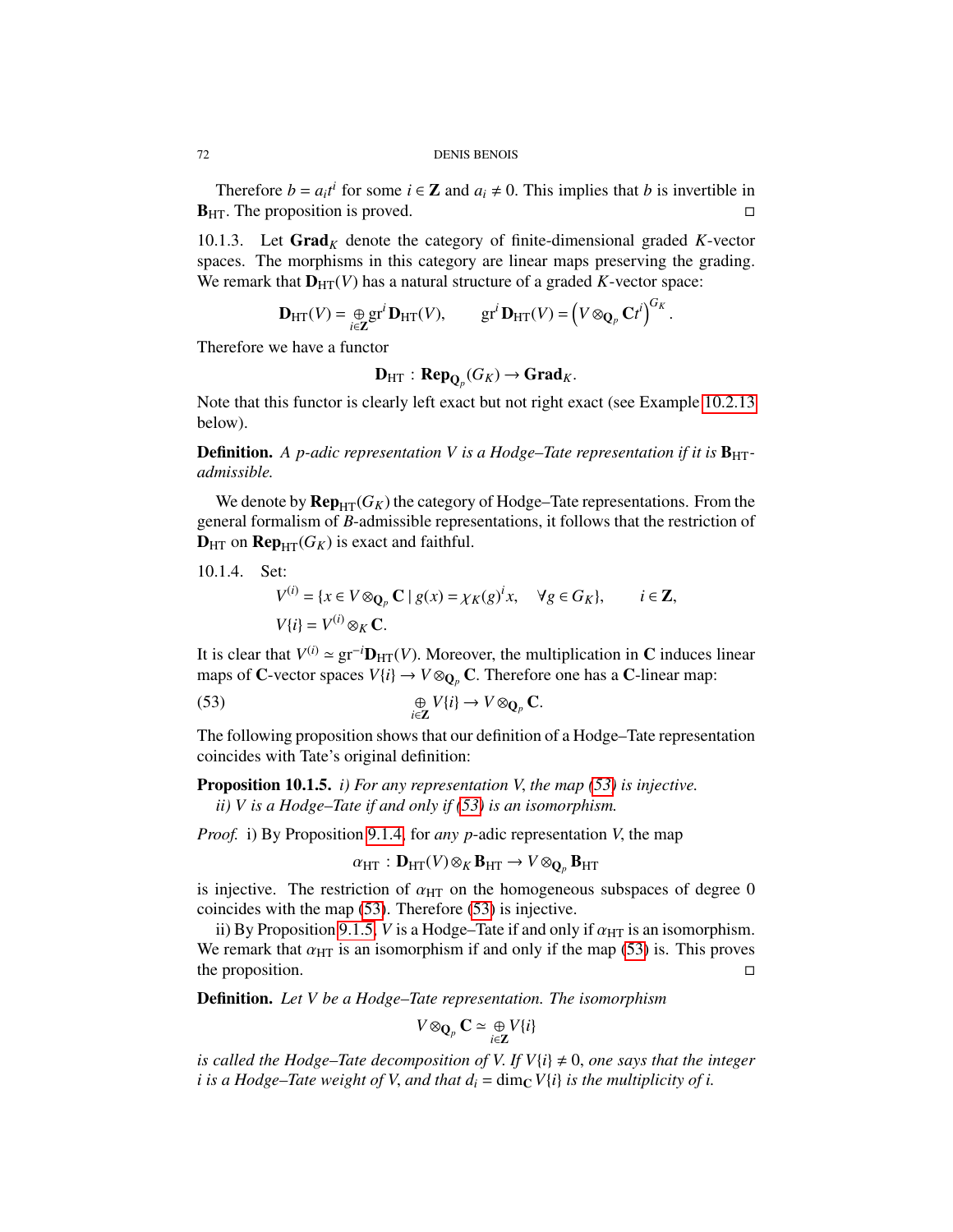We will use the standard notation  $C(i) = C(\chi_K^i)$  for the cyclotomic twists of C.<br>
on  $V(i) = C(i)^{d_i}$  as a Galois modula. The Hodge Tate decomposition of V can Then  $V(i) = \mathbf{C}(i)^{d_i}$  as a Galois module. The Hodge–Tate decomposition of *V* can be written in the following form:

$$
V\otimes_{\mathbf{Q}_p}\mathbf{C}=\underset{i\in\mathbf{Z}}{\oplus}\mathbf{C}(i)^{d_i}.
$$

10.1.6. **Examples.** 1) Let  $\psi$  :  $G_K \to \mathbb{Z}_p^*$  be a continuous character. Then  $\mathbf{Q}_p(\psi)$  is a Hodge–Tate of weight *i* if and only if a Hodge–Tate of weight *i* if and only if

$$
\psi|_{I'_K} = \chi_K^i|_{I'_K}
$$

for some open subgroup  $I'_k$  $K'$  of the inertia group  $I_K$ . This follows from Proposition [9.2.5.](#page-69-0)

2) Assume that *E* is a subextension *K* such that  $\tau E \subset K$  for each conjugate of *E* over  $\mathbf{Q}_p$ . Let  $\psi : G_K \to O_F^*$ <br>*n*-adic representation of di-*E* be a continuous character. Then  $E(\psi)$  can be seen as a linension  $[F : \Omega]$  with coefficients in  $\Omega$  and *p*-adic representation of dimension  $[E: \mathbf{Q}_p]$  with coefficients in  $\mathbf{Q}_p$  and

$$
E(\psi)\otimes_{\mathbf{Q}_p}\mathbf{C}=\bigoplus_{\tau\in \mathrm{Hom}_{\mathbf{Q}_p}(E,K)}\mathbf{C}(\tau\circ\psi).
$$

Therefore  $E(\psi)$  is of Hodge–Tate if and only if for each  $\tau$ 

$$
\mathbf{C}(\tau \circ \psi) = \mathbf{C}(\chi_K^{n_\tau}), \qquad \text{for some } n_\tau \in \mathbf{Z}.
$$

We come back to this example in Section [15.](#page-106-0)

## 10.2. Sen's theory.

10.2.1. Let *V* be a Galois representation of  $G_K$ . Then  $V \otimes_{\mathbf{O}_n} \mathbf{C}$  can be viewed as an object of the category  $\mathbf{Rep}_{\mathbb{C}}(G_K)$  of finite-dimensional C-vector spaces equipped with a *semi-linear* action of  $G_K$ . This category was first studied by Sen [\[136\]](#page-130-0). Let  $K_{\infty} = K(\zeta_{p^{\infty}})$  denote the cyclotomic extension of *K*. Set  $\Gamma_K = \text{Gal}(K_{\infty}/K)$  and  $H_K = \text{Gal}(\overline{K}/K_\infty)$ . Let  $W \in \text{Rep}_{\mathbb{C}}(G_K)$ . Sen's method decomposes into 3 steps:

10.2.2. *Descent to*  $\widehat{K}_{\infty}$ . Set  $\widehat{W}_{\infty} = W^{H_K}$ . By Theorem [4.3.8](#page-37-0) and the inflation-restriction exact sequence, one has:

$$
H^1(\Gamma_K, GL_n(\widehat{K}_{\infty})) \simeq H^1(G_K, GL_n(\mathbb{C})).
$$

Therefore the natural map

$$
\widehat{W}_{\infty} \otimes_{\widehat{K}_{\infty}} \mathbf{C} \to W
$$

is an isomorphism. Let  $\mathbf{Rep}_{\widehat{K}_{\infty}}(\Gamma_K)$  be the category of finite-dimensional  $K_{\infty}$ vector spaces equipped with a semi-linear action of  $\Gamma_K$ . Then the functor

$$
\operatorname{Rep}_{\mathbb{C}}(G_K) \to \operatorname{Rep}_{\widehat{K}_{\infty}}(\Gamma_K), \qquad W \mapsto \widehat{W}_{\infty}
$$

is an equivalence of categories. Its quasi-inverse is given by extension of scalars  $X \mapsto X \otimes_{\widehat{K}_{\infty}} \mathbf{C}.$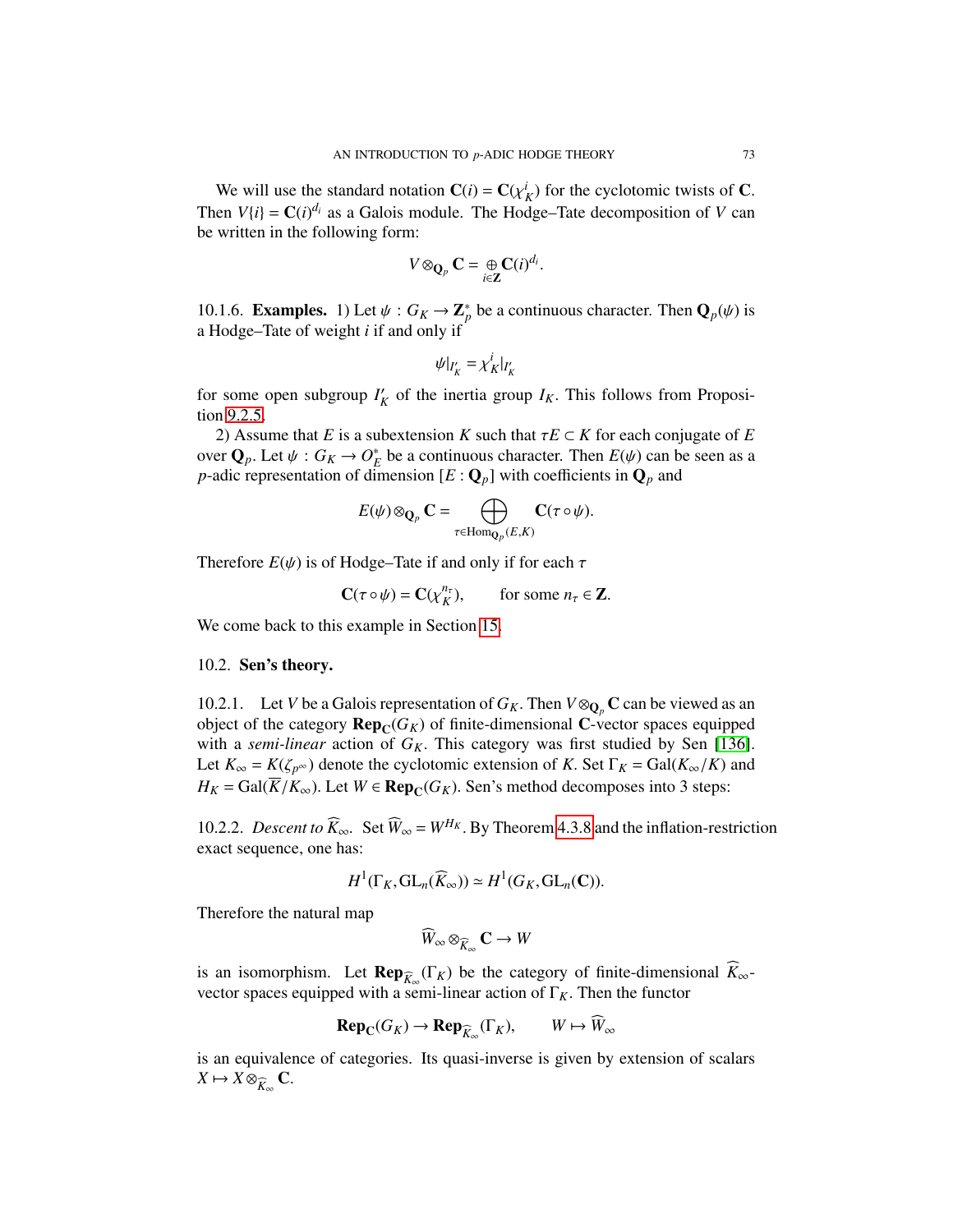10.2.3. *Undoing the completion.* For any  $\tilde{K}_{\infty}$ -representation *X*, let  $X_f$  denote the union of all finite-dimensional *K*-vector subspaces of *X*. Sen proves that the map

$$
X_f \otimes_{K_\infty} \widehat{K}_\infty \to X
$$

is an isomorphism. The key tool here is the canonical isomorphism

$$
H^1(\Gamma_K, \mathrm{GL}_n(K_\infty)) \simeq H^1(\Gamma_K, \mathrm{GL}_n(\widehat{K}_\infty))
$$

(see [\[136,](#page-130-0) Proposition 6]). This implies that the functors  $X \mapsto X_f$  and  $U \to U \otimes_{K_\infty}$ *K*<sub>∞</sub> are mutually quasi-inverse equivalences between **Rep**<sub>*K*<sub>∞</sub></sub>(Γ*K*) and **Rep**<sub>*K*<sub>∞</sub></sub>(Γ*K*).

10.2.4. *Infinitesimal action of*  $\Gamma_K$ . Let *U* be a  $K_\infty$ -representation of  $\Gamma_K$ . If  $\gamma \in \Gamma_K$ is close to 1, the formal power series

$$
\frac{\log(\gamma)}{\log(\chi_K(\gamma))} = \frac{1}{\log(\chi_K(\gamma))} \sum_{n=1}^{\infty} (-1)^{n-1} \frac{(\gamma - 1)^n}{n}
$$

defines a *<sup>K</sup>*∞*-linear* operator <sup>Θ</sup> on *<sup>U</sup>*, which does not depend on the choice of γ. There exists an open subgroup  $\Gamma' \subset \Gamma_K$  such that

$$
\gamma(x) = \exp(\log(\chi_K(\gamma))\Theta)(x)
$$
  $\forall \gamma \in \Gamma', x \in U.$ 

Let S*K*<sup>∞</sup> denote the category of finite dimensional *K*∞-vector spaces equipped with a linear operator. The morphisms of  $S_{K_{\infty}}$  are defined as  $K_{\infty}$ -linear maps which commute with the action of underlying operators. Using Hilbert's Theorem 90, it can be checked that the functor

$$
\operatorname{Rep}_{K_{\infty}}(\Gamma_K) \to \mathbf{S}_{K_{\infty}}, \qquad U \mapsto (U, \Theta)
$$

is exact and fully faithful.

10.2.5. Combining previous results, one can associate to any C-representation *W* the  $K_{\infty}$ -vector space  $W_{\infty} = (W_{\infty})_f$  equipped with the operator  $\Theta$ . The main result of Sen's theory states as follows:

Theorem 10.2.6 (Sen). *The functor*

$$
\Delta_{\text{Sen}} : \mathbf{Rep}_{\mathbb{C}}(G_K) \to \mathbf{S}_{K_{\infty}}, \qquad W \mapsto (W_{\infty}, \Theta)
$$

*is exact and fully faithful.*

*Proof.* See [\[136\]](#page-130-0). □

**Remark 10.2.7.** *Let*  $\Theta_C : W \to W$  *denote the linear operator obtained from*  $\Theta$  *by extension of scalars. The map*

$$
W^{G_K}\otimes_K{\mathbf C}\to W
$$

*is injective and identifies*  $W^{G_K} \otimes_K \mathbb{C}$  *with*  $\text{ker}(\Theta_{\mathbb{C}})$ . In particular,  $W^{G_K}$  is a finite*dimensional K-vector space.*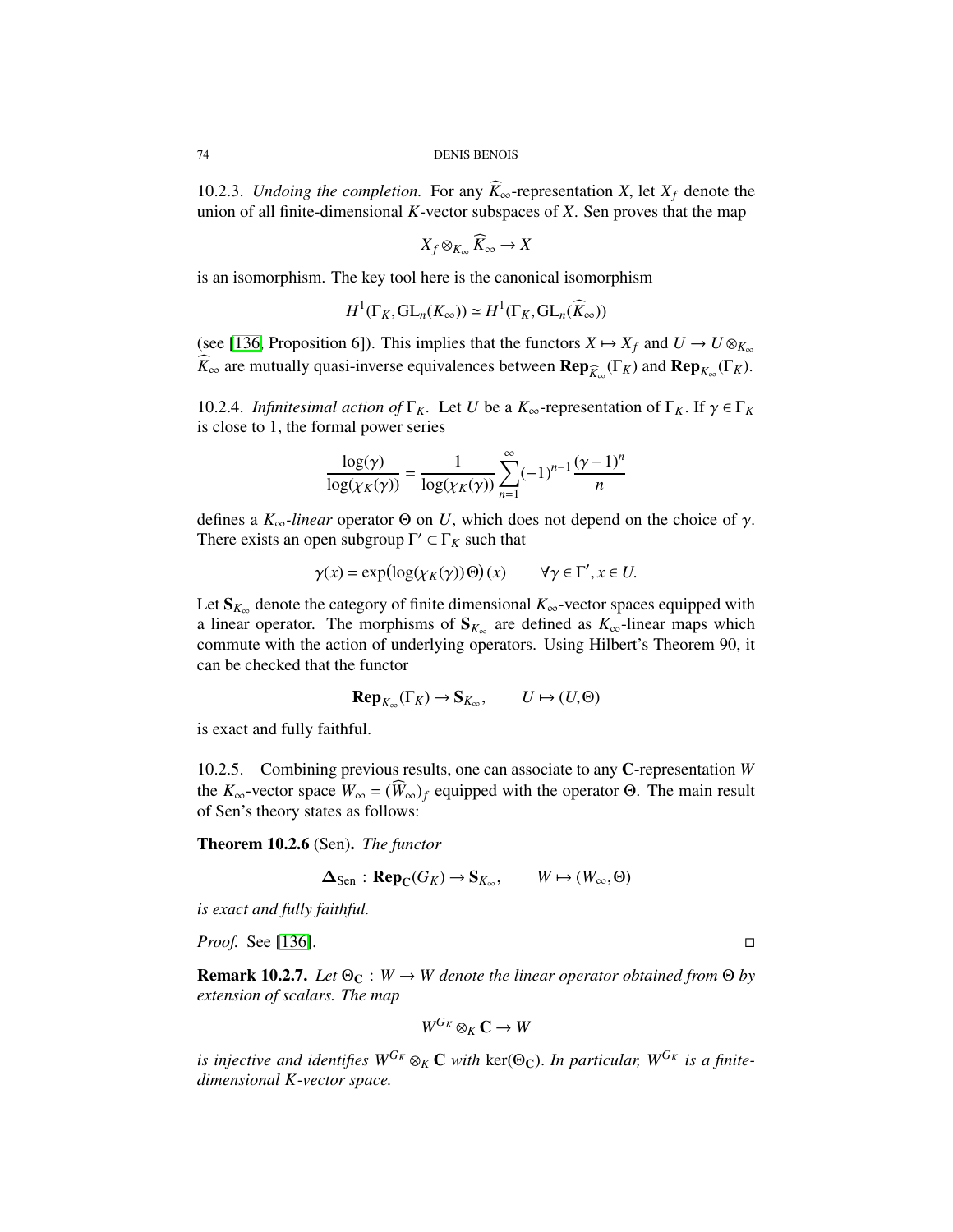10.2.8. We discuss some applications of Sen's theory to *p*-adic representations. To any *p*-adic representation  $\rho : G_K \to \text{Aut}_{\mathbb{Q}_p} V$ , we associate the C-representation  $W = V \otimes_{\mathbf{Q}_p} \mathbf{C}$  and set:

$$
\mathbf{D}_{\text{Sen}}(V) = \Delta_{\text{Sen}}(W).
$$

 $D_{\text{Sen}}(V) = \Delta_{\text{Sen}}(W)$ .<br>Hodge-Tate representations have the following characterization in terms of the operator Θ :

<span id="page-74-0"></span>Proposition 10.2.9. *V is a Hodge–Tate representation if and only if the operator*  $\Theta$  :  $\mathbf{D}_{\text{Sen}}(V) \to \mathbf{D}_{\text{Sen}}(V)$  *is semi-simple and its eigenvalues belong to* **Z**.

*Proof.* See [\[136,](#page-130-0) Section 2.3]. □

10.2.10. We come back to general *p*-adic representations. The operator Θ allows to recover the Lie algebra of the image  $\rho(I_K)$  of the inertia group:

**Theorem 10.2.11** (Sen). *The Lie algebra* g *of*  $\rho(I_K)$  *is the smallest of the*  $\mathbf{Q}_p$ *subspaces S of*  $\text{End}_{\mathbf{Q}_p}(V)$  *such that*  $\Theta \in S \otimes_{\mathbf{Q}_p} \mathbf{C}$ *.* 

*Proof.* See [\[136,](#page-130-0) Theorem 11]. □

The following corollary of this theorem generalizes Proposition [9.2.5.](#page-69-0)

**Corollary 10.2.12.**  $\rho(I_K)$  *is finite if and only if*  $\Theta = 0$ .

10.2.13. **Example.** Let *V* be a two dimensional  $\mathbf{Q}_p$ -vector space with a fixed basis  ${e_1, e_2}$ . Let  $\rho: G_K \to GL(V)$  be the representation given by

> $\rho(g)$  =  $\begin{pmatrix} 1 & \log(\chi_K(g)) \\ 0 & 1 \end{pmatrix}$  in the basis {*e*<sub>1</sub>, *e*<sub>2</sub>}.

Prove that *V* is not Hodge–Tate. Let  $\overline{e}_2 = e_2 \pmod{Q_p e_1}$ . Since *V* sits in the exact sequence

 $0 \rightarrow \mathbf{Q}_p e_1 \rightarrow V \rightarrow \mathbf{Q}_p \overline{e}_2 \rightarrow 0,$ 

we have an exact sequence:

$$
0 \to \mathbf{D}_{\mathrm{HT}}(\mathbf{Q}_p e_1) \to \mathbf{D}_{\mathrm{HT}}(V) \to \mathbf{D}_{\mathrm{HT}}(\mathbf{Q}_p \overline{e}_2).
$$

Here  $\mathbf{Q}_p e_1$  and  $\mathbf{Q}_p \overline{e}_2$  are trivial *p*-adic representations, and

$$
\mathbf{D}_{\mathrm{HT}}(\mathbf{Q}_p e_1) = Ke_1, \qquad \mathbf{D}_{\mathrm{HT}}(\mathbf{Q}_p \overline{e}_2) = K \overline{e}_2.
$$

Therefore  $D_{HT}(V)$  has dimension 2 if and only if  $\bar{e}_2$  lifts to an element

$$
x = e_2 + \lambda \otimes e_1 \in \mathbf{D}_{\mathrm{HT}}(V), \qquad \lambda \in \mathbf{B}_{\mathrm{HT}}.
$$

The condition  $x \in D_{HT}(V)$  reads:

$$
g(\lambda) - \lambda = \log \chi_K(g), \qquad \forall g \in G_K.
$$

Therefore  $\log \chi_K$  is a coboundary in C, but this contradicts to Theorem [4.3.2.](#page-36-0)<br>Hence *V* is not Hodge-Tate. This example also shows that **Rep.** (*G<sub>K</sub>*) is not stable Hence *V* is not Hodge–Tate. This example also shows that  $\mathbf{Rep}_{HT}(G_K)$  is not stable under extensions.

Finally remark that in the same basis, the operator Θ reads:

$$
\Theta = \begin{pmatrix} 0 & 1 \\ 0 & 0 \end{pmatrix}.
$$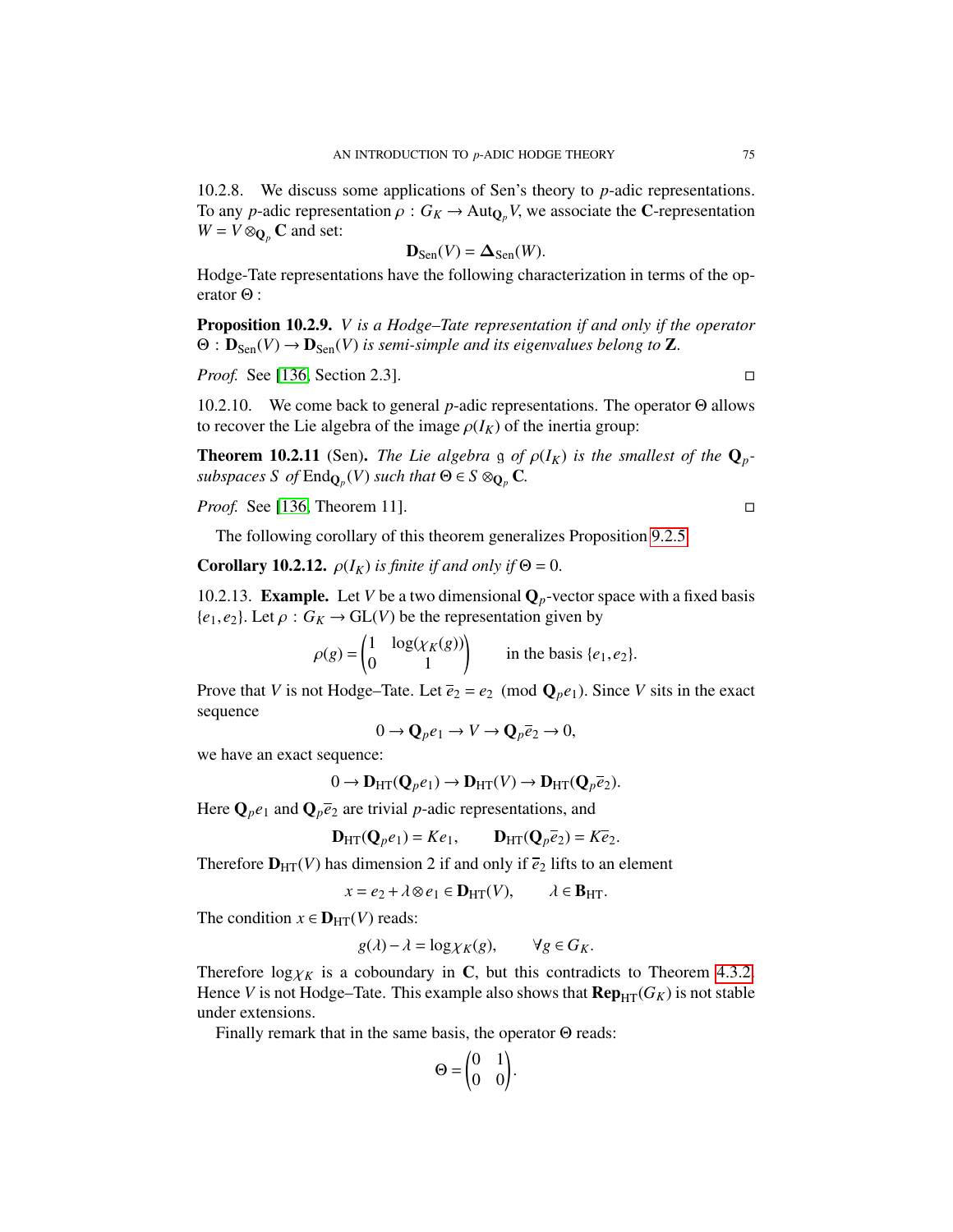In particular, it is not semi-simple, and the above arguments agree with Proposition [10.2.9.](#page-74-0)

# 11. Rings of *p*-adic periods

# <span id="page-75-1"></span>11.1. The field  $B_{dR}$ .

11.1.1. In this section, we define Fontaine's rings of  $p$ -adic periods  $\mathbf{B}_{dR}$ ,  $\mathbf{B}_{st}$  and B<sub>cris</sub>. For proofs and more detail, we refer the reader to [\[66\]](#page-128-0), [\[68\]](#page-128-1) and [\[70\]](#page-128-2).

Let *K* be a local field of characteristic 0. Recall that the ring of integers of the tilt  $\mathbf{C}^{\flat}$  of  $\mathbf C$  was defined as the projective limit

$$
O_{\mathbf{C}}^{\flat} = \underbrace{\lim_{\varphi} O_{\mathbf{C}}}_{\varphi} / p O_{\mathbf{C}}, \qquad \varphi(x) = x^{p}
$$

(see Section [5.2\)](#page-37-1). By Propositions [5.2.3](#page-39-0) and [5.2.4,](#page-39-1)  $O_{\mathbb{C}}^{\flat}$  is a complete perfect valuation ring of characteristic *p* with residue field  $k_K$ . The field  $\mathbb{C}^{\flat}$  is a complete algebraically closed field of characteristic *n* algebraically closed field of characteristic *<sup>p</sup>*.

11.1.2. We will denote by  $A_{\text{inf}}$  the ring of Witt vectors

$$
\mathbf{A}_{\text{inf}}(\mathbf{C}) = W(O_{\mathbf{C}}^{\flat}).
$$

Recall that  $A_{\text{inf}}$  is equipped with the surjective ring homomorphism  $\theta$  :  $A_{\text{inf}} \rightarrow O_C$ <br>(see Proposition 5.3.3, where it is denoted by  $\theta_{\text{E}}$ ). The kernel of  $\theta$  is the principal (see Proposition [5.3.3,](#page-40-0) where it is denoted by  $\theta_E$ ). The kernel of  $\theta$  is the principal ideal generated by any element  $\xi = \sum_{n=0}^{\infty}$  $\sum_{n=0}^{\infty} [a_n] p^n \in \text{ker}(\theta)$  such that  $a_1$  is a unit in  $O_{\mathbb{C}^{\flat}}$ . Useful canonical choices are:

$$
-\xi = [\tilde{p}] - p, \text{ where } \tilde{p} = (p^{1/p^n})_{n \ge 0};
$$
  

$$
-\omega = \sum_{i=0}^{p-1} [\varepsilon]^{i/p}, \text{ where } \varepsilon = (\zeta_{p^n})_{n \ge 0}.
$$

Let  $K_0$  denote the maximal unramified subextension of *K*. Then  $O_{K_0} = W(k_K) \subset$  $\mathbf{A}_{\text{inf}}$ , and we set  $\mathbf{A}_{\text{inf},K} = \mathbf{A}_{\text{inf}} \otimes_{O_{K_0}} K$ . Then  $\theta$  extends by linearity to a sujective homomorphism homomorphism

$$
\theta \otimes id_K : \mathbf{A}_{\text{inf}}(\mathbf{C}) \otimes_{O_{K_0}} K \to \mathbf{C}.
$$

Again, the kernel *J<sub>K</sub>* := ker( $\theta \otimes id_K$ ) is a principal ideal. It is generated, for example,<br>by  $\lceil \frac{\pi}{4} \rceil - \pi$ , where  $\pi$  is any uniformizer of K and  $\tilde{\pi} - (\pi^1/\ell^2)$  and  $\tilde{\pi}$  be action of  $G_K$ by  $[*π*] – *π*$ , where *π* is any uniformizer of *K* and *. The action of <i>G<sub>K</sub>* extends naturally to **A**<sub>i</sub> c*K* and it's easy to see that *L<sub>K</sub>* is stable under this action extends naturally to  $A_{\text{inf},K}$ , and it's easy to see that  $J_K$  is stable under this action. Let  $\mathbf{B}_{dR,K}^+$  denote the completion of  $\mathbf{A}_{\text{inf},K}$  for the *J<sub>K</sub>*-adic topology:

$$
\mathbf{B}_{\mathrm{dR},K}^+ = \varprojlim_n \mathbf{A}_{\mathrm{inf},K} / J_K^n
$$

The action of  $G_K$  extends to  $\mathbf{B}^+_{dR,K}$ . The main properties of  $\mathbf{B}^+_{dR,K}$  are summarized in the following proposition: in the following proposition:

<span id="page-75-0"></span>**Proposition 11.1.3.** *i*)  $\mathbf{B}_{dR,K}^+$  *is a discrete valuation ring with maximal ideal* 

$$
\mathfrak{m}_{\mathrm{dR},K}=J_K\mathbf{B}_{\mathrm{dR},K}^+.
$$

The residue field  $\mathbf{B}^+_{\mathrm{dR},K}/\mathfrak{m}_{\mathrm{dR},K}$  is isomorphic to **C** as a Galois module.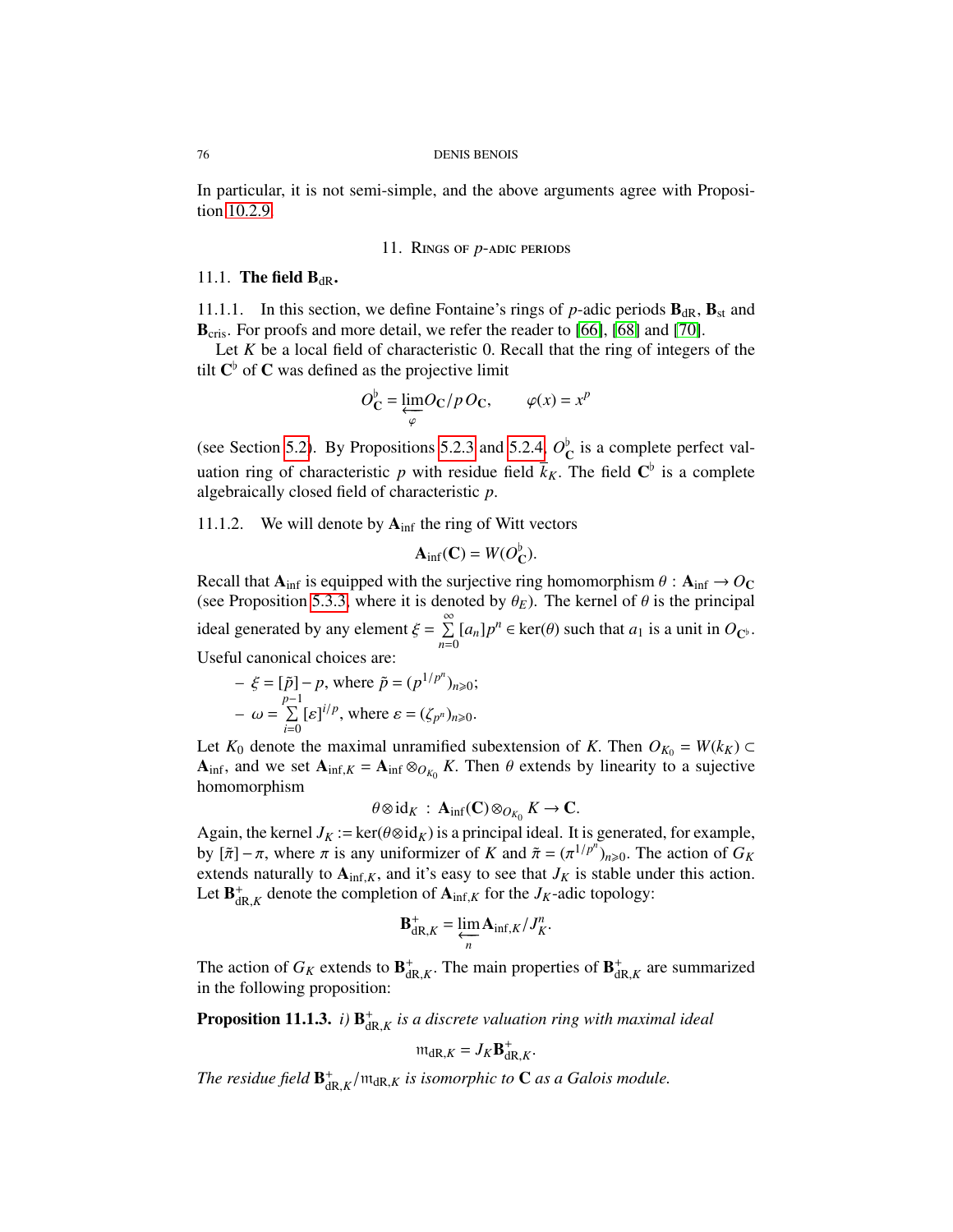*ii) The series*

$$
t = \log([\varepsilon]) = \sum_{n=1}^{\infty} (-1)^{n-1} \frac{([\varepsilon]-1)^n}{n}
$$

*converges in the*  $J_K$ *-adic topology to a uniformizer of*  $\mathbf{B}^+_{\mathrm{dR},K}$ *, and the Galois group*<br>*acts on t as follows*: *acts on t as follows:*

$$
g(t) = \chi_K(g)t, \qquad g \in G_K.
$$

*iii)* If  $L/K$  is a finite extension, then the natural map  $\mathbf{B}^+_{dR,K} \to \mathbf{B}^+_{dR,L}$  is an iso-<br>
denoting the neutral map  $\mathbf{P}^+$  denotes the subset of the planetic density  $\overline{K}$  of  $K$ *morphism. In particular,*  $\mathbf{B}^+_{dR,K}$  depends only on the algebraic closure  $\overline{K}$  of  $K$ .

iv) There exists a natural  $G_K$ -equivariant embedding of  $\overline{K}$  in  $\mathbf{B}^+_{dR,K}$ , and iv)

$$
\left(\mathbf{B}_{\mathrm{dR},K}^+\right)^{G_K}=K.
$$

11.1.4. We refer the reader to [\[66\]](#page-128-0) and [\[70\]](#page-128-2) for detailed proofs of these properties. Note that if *L* is a finite extension of *K*, then one checks first that  $\mathbf{B}_{dR,K}^+ \subset \mathbf{B}_{dR}^+$ <br>From assertions i) and ii) it follows that this is an unramified extension of discre From assertions i) and ii), it follows that this is an unramified extension of discrete valuation rings with the same residue field. This implies that  $\mathbf{B}_{dR,K}^+ = \mathbf{B}_{dR,L}^+$ . Since  $L \subset \mathbf{B}_{dR,L}^+$  for all  $L/K$ , this proves that  $\overline{K} \subset \mathbf{B}_{dR,K}^+$ .

11.1.5. The above proposition shows that  $\mathbf{B}_{dR,K}^+$  depends only on the residual characteristic of the local field *K*. By this reason, we will omit *K* from notation and write  $\mathbf{R}^+ \cdot - \mathbf{R}^+$ write  $\mathbf{B}_{dR}^+ := \mathbf{B}_{dR,K}^+$ .

**Definition.** *The field of p-adic periods*  $B_{dR}$  *is defined to be the field of fractions of*  $B_{\text{dR}}^+$ .

11.1.6. The field  $\mathbf{B}_{dR}$  is equipped with the canonical filtration induced by the discrete valuation, namely

$$
\text{Fil}^i \mathbf{B}_{\mathrm{dR}} = t^i \mathbf{B}_{\mathrm{dR}}^+, \qquad i \in \mathbf{Z}.
$$

In particular,  $\text{Fil}^0 \mathbf{B}_{\text{dR}} = \mathbf{B}_{\text{dR}}^+$  and  $\text{Fil}^1 \mathbf{B}_{\text{dR}} = \mathfrak{m}_{\text{dR}}$ . From Proposition [11.1.3,](#page-75-0) it follows that that

$$
\text{Fil}^i \mathbf{B}_{\text{dR}} / \text{Fil}^{i+1} \mathbf{B}_{\text{dR}} \simeq \mathbf{C}(i).
$$

Therefore for the associated graded module we have

<span id="page-76-0"></span>
$$
gr^{\bullet}(\mathbf{B}_{dR}) \simeq \mathbf{B}_{HT}.
$$

Note that from this isomorphism it follows that  $\mathbf{B}_{\text{dR}}^{G_K} = K$  as claimed in Proposition [11.1.3,](#page-75-0) iii).

11.1.7. Recall that  $A_{\text{inf}}$  is equipped with the canonical Frobenius operator  $\varphi$ . Set  $X = [\varepsilon] - 1$ . Then

$$
\varphi(\omega) = \frac{\varphi(X)}{X} = \frac{(1+X)^p - 1}{X} = p + \binom{p}{2} X + \dots + X^{p-1}
$$

From this formula it follows that  $\ker(\theta)$  is *not* stable under the action of  $\varphi$ , and therefore  $\varphi$  can not be naturally extended to  $\mathbf{B}_{dR}$ .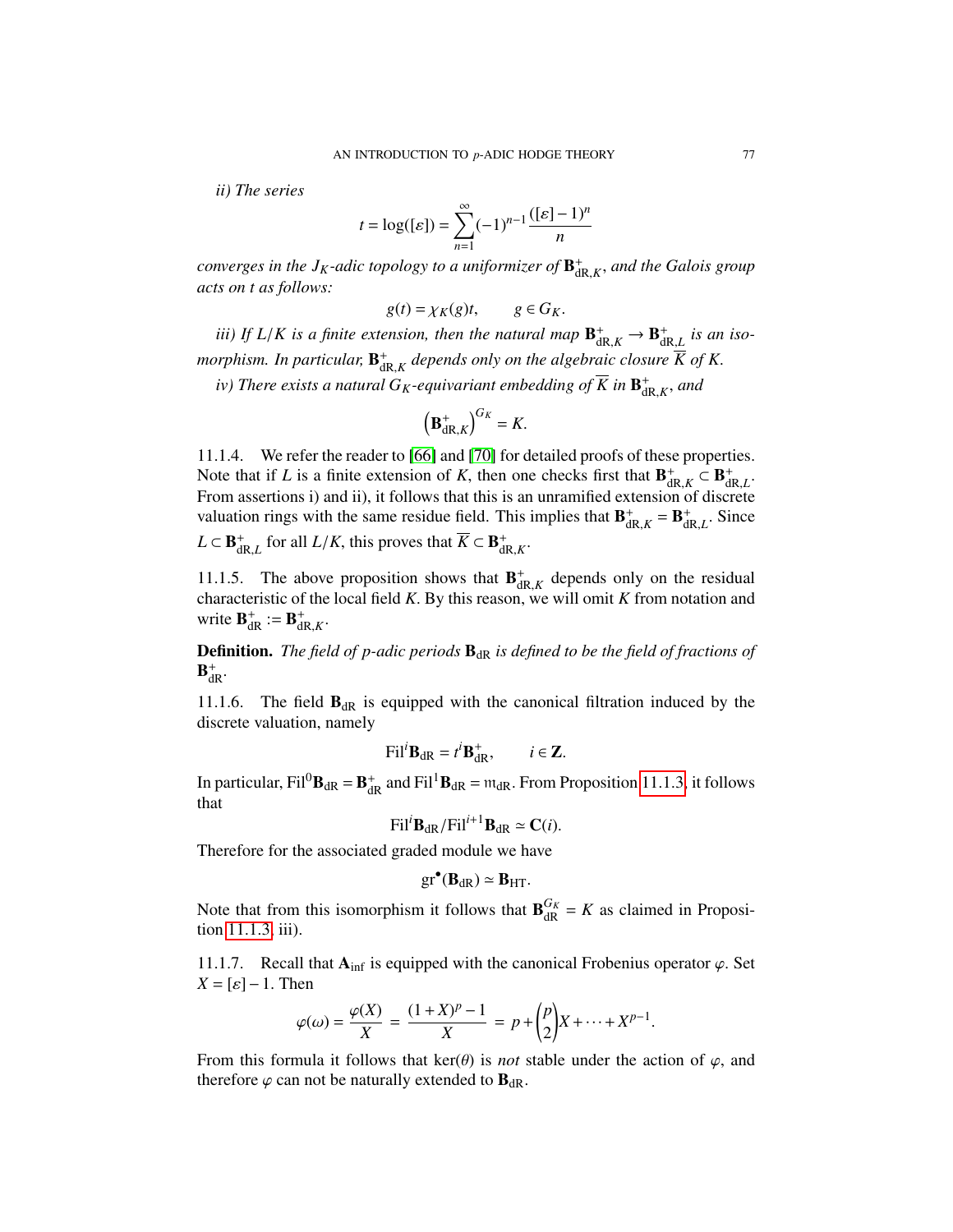11.1.8. The field  $\mathbf{B}_{dR}$  is equipped with the topology induced by the discrete valuation. Now we equip it with a coarser topology, which is better adapted to the study of  $\mathbf{B}_{dR}$ . Recall that the valuation topology on  $\mathbf{C}^{\text{b}}$  induces a topology on  $\mathbf{A}_{\text{inf}}$ ,<br>which we call the canonical topology (see Section 5.3). This topology induces a which we call the canonical topology (see Section [5.3\)](#page-39-2). This topology induces a topology on  $\mathbf{A}_{\text{inf},K}$ . The *canonical topology* on  $\mathbf{B}_{dR}^+ = \lim_{\epsilon \to 0} \mathbf{A}_{\text{inf},K}/J_K^n$  is defined as the topology of the inverse limit, where  $\mathbf{A}_{\text{inf},K}/J_K^n$  are equipped with the quotient<br>topology We refer the reader to [32] Exercise 4.5.31 for further detail topology. We refer the reader to [\[32,](#page-126-0) Exercise 4.5.3] for further detail.

# 11.2. The rings  $B_{\text{cris}}$  and  $B_{\text{max}}$ .

11.2.1. We define the ring  $\mathbf{B}_{\text{cris}}$  of crystalline *p*-adic periods, which is a subring of  $B_{dR}$  equipped with a natural Frobenius structure. The map  $\theta$  :  $A_{inf} \rightarrow O_C$  is the universal formal thickening of  $O<sub>C</sub>$  in the sense of [\[70\]](#page-128-2), and we denote by  $A<sub>inf</sub><sup>PD</sup>$ the PD-envelop of ker( $\theta$ ) in  $A_{\text{inf}}$  (see, for example, [\[22\]](#page-126-1) for definition and basic properties of divided powers). Recall that

$$
\xi = [\widetilde{p}] - p \in \mathbf{A}_{\text{inf}}.
$$

is a generator of the ker( $\theta$ ). Then  $A_{\text{inf}}^{\text{PD}}$  can be seen as the submodule of  $B_{\text{dR}}^{+}$  defined as:

$$
\mathbf{A}_{\text{inf}}^{\text{PD}} = \mathbf{A}_{\text{inf}} \left[ \frac{\xi^2}{2!}, \frac{\xi^3}{3!}, \dots, \frac{\xi^n}{n!}, \dots \right].
$$

From the formula

$$
\frac{\xi^n}{n!} \frac{\xi^m}{m!} = {n+m \choose n} \frac{\xi^{n+m}}{(n+m)!}
$$

it follows that  $A_{\text{inf}}^{\text{PD}}$  is a subring of  $B_{\text{dR}}$ . Let

$$
\mathbf{A}_{\mathrm{cris}}^{+} := \widehat{\mathbf{A}}_{\mathrm{inf}}^{\mathrm{PD}} = \varprojlim_{n} \mathbf{A}_{\mathrm{inf}}^{\mathrm{PD}} / p^{n} \mathbf{A}_{\mathrm{inf}}^{\mathrm{PD}}
$$

denote its *p*-adic completion.

**Proposition 11.2.2.** A<sup>pp</sup> is stable under the action of  $\varphi$ . Moreover, the action of  $\varphi$  extends to a continuous injective man  $\varphi : A^+ \to A^+$ *extends to a continuous injective map*  $\varphi$  :  $A_{\text{cris}}^+ \rightarrow A_{\text{cris}}^+$ .

*Proof.* We have

$$
\varphi(\xi) = [\widetilde{p}]^p - p = (\xi + p)^p - p = \xi^p + pz
$$

for some  $z \in A_{\text{inf}}$ . Hence

$$
\frac{\varphi(\xi^n)}{n!} = \frac{p^n}{n!} \left( 1 + (p-1)! \frac{\xi^p}{p!} \right)^n.
$$

Since  $A_{\text{inf}}^{\text{PD}}$  is a ring, and  $\frac{p^n}{n!}$  $\frac{p^n}{n!} \in \mathbb{Z}_p$ , this implies the proposition.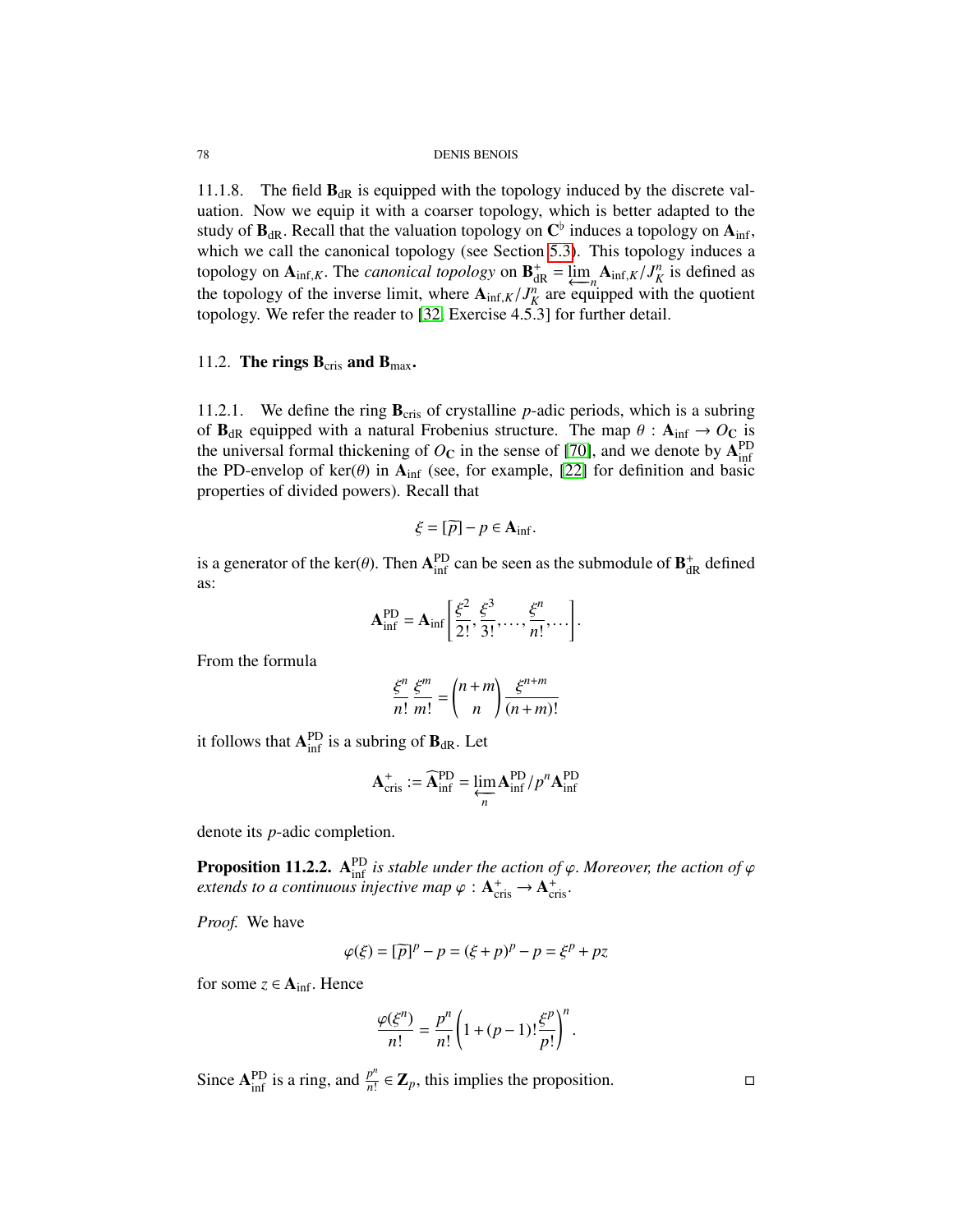11.2.3. It can be shown that the inclusion  $A_{\text{inf}}^{\text{PD}} \subset B_{\text{dR}}^+$  extends to a continuous embedding

$$
\mathbf{A}_{\mathrm{cris}}^+ \subset \mathbf{B}_{\mathrm{dR}}^+,
$$

where  $A_{\text{cris}}^+$  and  $B_{\text{dR}}^+$  are equipped with the *p*-adic and canonical topology respectively. In more explicit terms,  $A_{\text{cris}}^+$  can be viewed as the subring

$$
\mathbf{A}_{\mathrm{cris}}^+ = \left\{ \sum_{n=0}^\infty a_n \frac{\xi^n}{n!} \mid a_n \in \mathbf{A}_{\mathrm{inf}}, \quad \lim_{n \to +\infty} a_n = 0 \right\} \subset \mathbf{B}_{\mathrm{dR}}^+.
$$

The element  $t = \log[\varepsilon]$  belongs to  $\mathbf{A}_{\text{cris}}^+$ , and one has:

$$
\varphi(t)=pt.
$$

**Definition.** *Set*  $\mathbf{B}_{\text{cris}}^+ = \mathbf{A}_{\text{cris}}^+[1/p]$  *and*  $\mathbf{B}_{\text{cris}} = \mathbf{B}_{\text{cris}}^+[1/t]$ . *The ring*  $\mathbf{B}_{\text{cris}}$  *is called the ring of crystalline periods ring of crystalline periods.*

It is easy to see that the rings  $\mathbf{B}_{\text{cris}}^+$  and  $\mathbf{B}_{\text{cris}}$  are stable under the action of  $G_K$ . The actions of  $G_K$  and  $\varphi$  on  $\mathbf{B}_{cris}$  commute to each other. The inclusion  $\mathbf{B}_{cris} \subset \mathbf{B}_{dR}$ induces a filtration on  $B_{\text{cris}}$  which we denote by Fil<sup>*i*</sup>B<sub>cris</sub>. Note that  $B_{\text{cris}}^+ \subset Fil^0B_{\text{cris}}$ but the latter space is much bigger. Also the action of  $\varphi$  on  $\mathbf{B}_{\text{cris}}$  is not compatible with filtration i.e.  $\varphi$ (Fil<sup>*I*B<sub>cris</sub>)  $\not\subset$  Fil<sup>*I*B<sub>cris</sub>. We summarize some properties of B<sub>cris</sub> in</sup></sup> the following proposition.

<span id="page-78-0"></span>Proposition 11.2.4. *The following holds true:*

*i) The map*

 $K \otimes_{K_0} \mathbf{B}_{\text{cris}} \to \mathbf{B}_{\text{dR}}, \quad a \otimes x \to ax$ 

*is injective.*

*ii)* 
$$
\mathbf{B}_{\text{cris}}^{G_K} = K_0.
$$
  
*iii)*  $\text{Fil}^0 \mathbf{B}_{\text{cris}}^{\varphi=1} = \mathbf{Q}_p.$   
*iv)*  $\mathbf{B}_{\text{cris}} \text{ is } G_K\text{-}regular.$ 

*Proof.* See [\[70\]](#page-128-2), especially Theorems 4.2.4 and 5.3.7.

11.2.5. The main information about the relationship between the filtration on  $\mathbf{B}_{\text{cris}}$ and the Frobenius map is contained in the *fundamental exact sequence*:

(54) 
$$
0 \to \mathbf{Q}_p \to \mathbf{B}_{\text{cris}}^{\varphi=1} \to \mathbf{B}_{\text{dR}}/\text{Fil}^0\mathbf{B}_{\text{dR}} \to 0.
$$

The exactness in the middle term is equivalent to Proposition [11.2.4,](#page-78-0) iii) above. In addition, [\(54\)](#page-76-0) says that and the projection  $\mathbf{B}_{\text{cris}}^{\varphi=1} \to \mathbf{B}_{\text{dR}}/\mathbf{B}_{\text{dR}}^+$  is surjective. We refer to [70] and [28] for proofs and related results to [\[70\]](#page-128-2) and [\[28\]](#page-126-2) for proofs and related results.

11.2.6. The importance of the ring  $B_{\text{cris}}$  relies on its connection to the crystalline cohomology [\[74\]](#page-128-3). On the other hand, the natural topology on  $\mathbf{B}_{\text{cris}}$  is quite ugly (see [\[40\]](#page-127-0)). Sometimes, it is more convenient to work with the rings

$$
\mathbf{A}_{\text{max}}^+ = \left\{ \sum_{n=0}^\infty a_n \frac{\xi^n}{p^n} \mid a_n \in \mathbf{A}_{\text{inf}}, \quad \lim_{n \to +\infty} a_n = 0 \right\},
$$
  

$$
\mathbf{B}_{\text{max}}^+ = \mathbf{A}_{\text{max}}^+ \otimes \mathbf{Z}_p \mathbf{Q}_p,
$$
  

$$
\mathbf{B}_{\text{max}} = \mathbf{B}_{\text{max}}^+ [1/t],
$$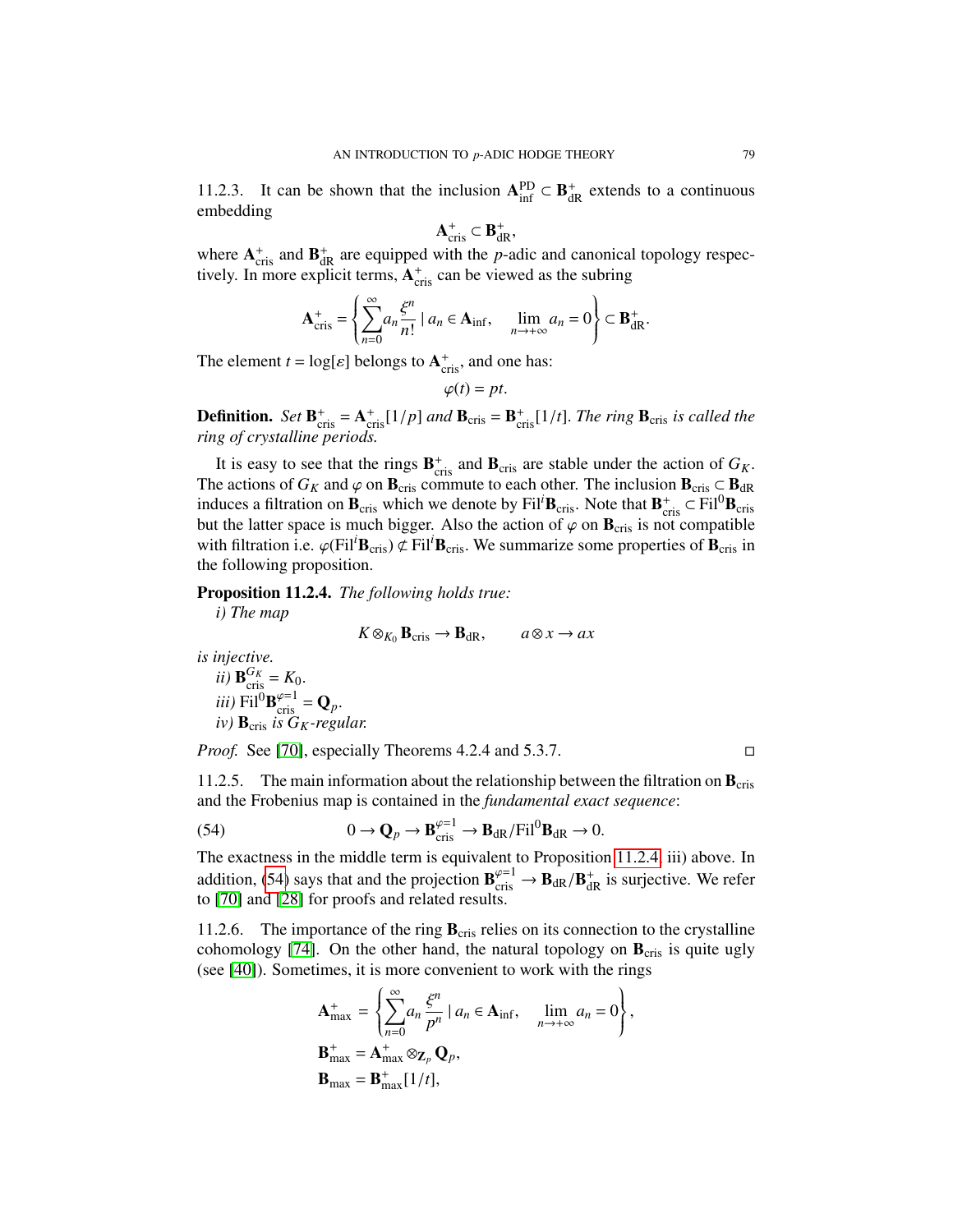which are equipped with a natural action of  $\varphi$  and have better topological properties. One has:

$$
\varphi(\mathbf{B}_{\max}) \subset \mathbf{B}_{\text{cris}} \subset \mathbf{B}_{\max}.
$$

In particular,  $\mathbf{B}_{\text{max}}^{\varphi=1} = \mathbf{B}_{\text{cris}}^{\varphi=1}$ , and in the fundamental exact sequence  $\mathbf{B}_{\text{cris}}$  can be re-<br>placed by **R** Note that the periods of crystalline representations (see Section 13) placed by  $\mathbf{B}_{\text{max}}$ . Note that the periods of crystalline representations (see Section [13\)](#page-86-0) live in the ring

$$
\widetilde{\mathbf{B}}_{\mathrm{rig}} = \bigcap_{i=0}^{\infty} \varphi^n(\mathbf{B}_{\mathrm{cris}}) = \bigcap_{i=0}^{\infty} \varphi^n(\mathbf{B}_{\mathrm{max}}).
$$

We refer the reader to [\[40\]](#page-127-0) for proofs and further results about these rings.

# <span id="page-79-0"></span>11.3. The ring  $B_{st}$ .

11.3.1. Morally  $\mathbf{B}_{st}$  is the ring of *p*-adic periods of varieties having semi-stable reduction modulo *p*. The simplest example of such a variety is provided by Tate elliptic curves  $E_q/K$ . Tate's original paper dated 1959 appeared only in [\[152\]](#page-131-0), but an exposition of his theory can be found in [\[127\]](#page-130-1). See also [\[147\]](#page-131-1) and [\[142\]](#page-130-2). For each  $q \in K^*$  with  $|q|_p < 1$ , Tate constructs an elliptic curve  $E_q$  with modular invariant given by the usual formula invariant given by the usual formula

$$
j(q) = \frac{1}{q} + 744 + 196884q + \dots
$$

and having multiplicative split reduction modulo *p*. If *E* is an elliptic curve with modular invariant  $j(E)$  such that  $|j(E)|_p > 1$ , then  $j(E) = j(q)$  for some q, and E is isomorphic to  $E_q$  over a quadratic extension of *K*. The group of points  $E_q(\overline{K})$ of  $E_q$  is isomorphic to  $\overline{K}^*/q^{\mathbb{Z}}$ , and the associated *p*-adic representation  $V_p(E)$  is reducible and sits in an exact sequence reducible and sits in an exact sequence

$$
0 \to \mathbf{Q}_p(1) \to V_p(E) \to \mathbf{Q}_p \to 0.
$$

There exists a basis  $\{e_1, e_2\}$  of  $V_p(E)$  such that the action of  $G_K$  is given by

$$
g(e_1) = \chi_K(g)e_1, \quad g(e_2) = e_2 + \psi_q(g)e_1, \quad g \in G_K,
$$

where  $\psi_q : G_K \to \mathbb{Z}_p$  is the cocycle defined by

$$
g(\sqrt[p^m]{q}) = \zeta_{p^n}^{\psi_q(g)} \sqrt[p^m]{q}.
$$

11.3.2. The ring  $\mathbf{B}_{st}$  is defined as the ring  $\mathbf{B}_{cris}[u]$  of polynomials with coefficients in  $\mathbf{B}_{\text{cris}}$ . The Frobenius map extends to  $\mathbf{B}_{\text{st}}$  by  $\varphi(u) = pu$ . One equips  $\mathbf{B}_{\text{st}}$  by a *monodromy operator N* defined by  $N = -\frac{d}{dt}$  $\frac{d}{du}$ . The operators  $\varphi$  and *N* are related by the formula:

$$
N\varphi = p\varphi N.
$$

This formula should be compared with the formulation of the  $\ell$ -adic monodromy theorem (Theorem 7.2.3). One extends the Galois action on **B**, setting: theorem (Theorem [7.2.3\)](#page-57-0). One extends the Galois action on  $\mathbf{B}_{st}$  setting:

$$
g(u) = u + \psi_p(g)t, \qquad g \in G_K,
$$

where  $\psi_p$  :  $G_K \to \mathbb{Z}_p$  is the cocycle defined by

$$
g([\widetilde{p}]) = [\varepsilon]^{\psi_p(g)}[\widetilde{p}], \qquad g \in G_K.
$$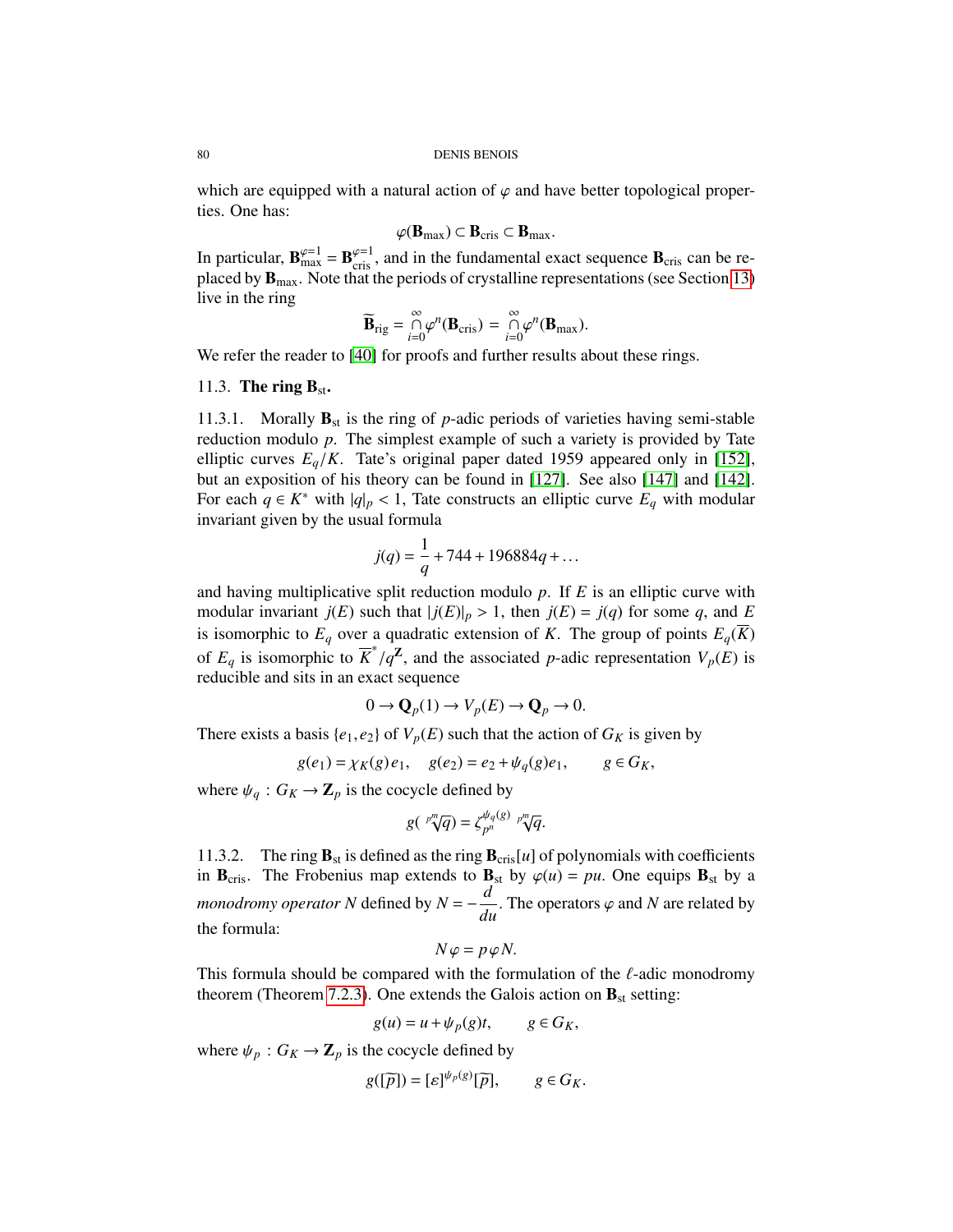There exists a  $G_K$ -equivariant embedding of  $\mathbf{B}_{st}$  in  $\mathbf{B}_{dR}$  which sends *u* onto the element

$$
\log[\tilde{p}] = \log p + \sum_{n=1}^{\infty} \frac{(-1)^{n-1}}{n} \left(\frac{[\tilde{p}]}{p} - 1\right)^n.
$$

We remark that this embedding is not canonical and depends on the choice of log  $p$ . In particular, there is no canonical filtration on  $\mathbf{B}_{st}$ . Note that it is customary to choose  $\log p = 0$ .

Finally we remark that sometimes it is more natural to work with the ring  **instead**  $**B**<sub>st</sub>$ **, which is equipped with the same structures but has** better topological properties.

# 12. FILTERED  $(\varphi, N)$ -MODULES

## 12.1. Filtered vector spaces.

12.1.1. In this section, we review the theory of filtered Dieudonné modules. The main reference is [\[71\]](#page-128-4). We also refer the reader to [\[8\]](#page-125-0) for the general formalism of slope filtrations. Let *K* be an arbitrary field.

Definition. *A filtered vector space over K is a finite dimensional K-vector space* ∆ *equipped with an exhaustive separated decreasing filtration by K-subspaces* (Fil*i*∆)*i*∈Z*:*

$$
\dots \supset \text{Fil}^{i-1} \Delta \supset F^i \Delta \supset F^{i+1} \Delta \supset \dots, \qquad \bigcap_{i \in \mathbf{Z}} \text{Fil}^i \Delta = \{0\}, \quad \bigcup_{i \in \mathbf{Z}} \text{Fil}^i \Delta = \Delta.
$$

A morphism of filtered spaces is a linear map  $f : \Delta' \to \Delta''$  which is compatible with filtrations:

$$
f(\text{Fil}^i \Delta') \subset \text{Fil}^i \Delta'', \qquad \forall i \in \mathbb{Z}.
$$

If  $\Delta'$  and  $\Delta''$  are two filtered spaces, one defines the filtered space  $\Delta' \otimes_K \Delta''$  as the tensor product of  $\Delta'$  and  $\Delta''$  equipped with the filtration

$$
\operatorname{Fil}^i(\Delta' \otimes_K \Delta'') = \sum_{i'+i''=i} \operatorname{Fil}^{i'} \Delta' \otimes_K \operatorname{Fil}^{i''} \Delta''.
$$

The one-dimensional vector space  $\mathbf{1}_K = K$  with the filtration

$$
\text{Fil}^i \mathbf{1}_K = \begin{cases} K & \text{if } i \leq 0 \\ 0 & \text{if } i > 0 \end{cases}
$$

is a unit object with respect to the tensor product defined above, namely

 $\Delta \otimes_K 1_K \simeq \Delta$  for any filtered module  $\Delta$ .

One defines the internal Hom in the category of filtered vector spaces as the vector space  $\underline{Hom}_K(\Delta', \Delta'')$  of *K*-linear maps  $f : \Delta' \to \Delta''$  equipped with the filtration

$$
\text{Fil}^i\Big(\underline{\text{Hom}}_K(\Delta', \Delta'')\Big) = \{f \in \underline{\text{Hom}}_K(\Delta', \Delta'') \mid f(\text{Fil}^j \Delta') \subset \text{Fil}^{j+i}(\Delta'') \quad \forall j \in \mathbb{Z}\}.
$$

In particular, we consider the dual space  $\Delta^* = \underline{\text{Hom}}_K(\Delta, \mathbf{1}_K)$  as a filtered vector space space.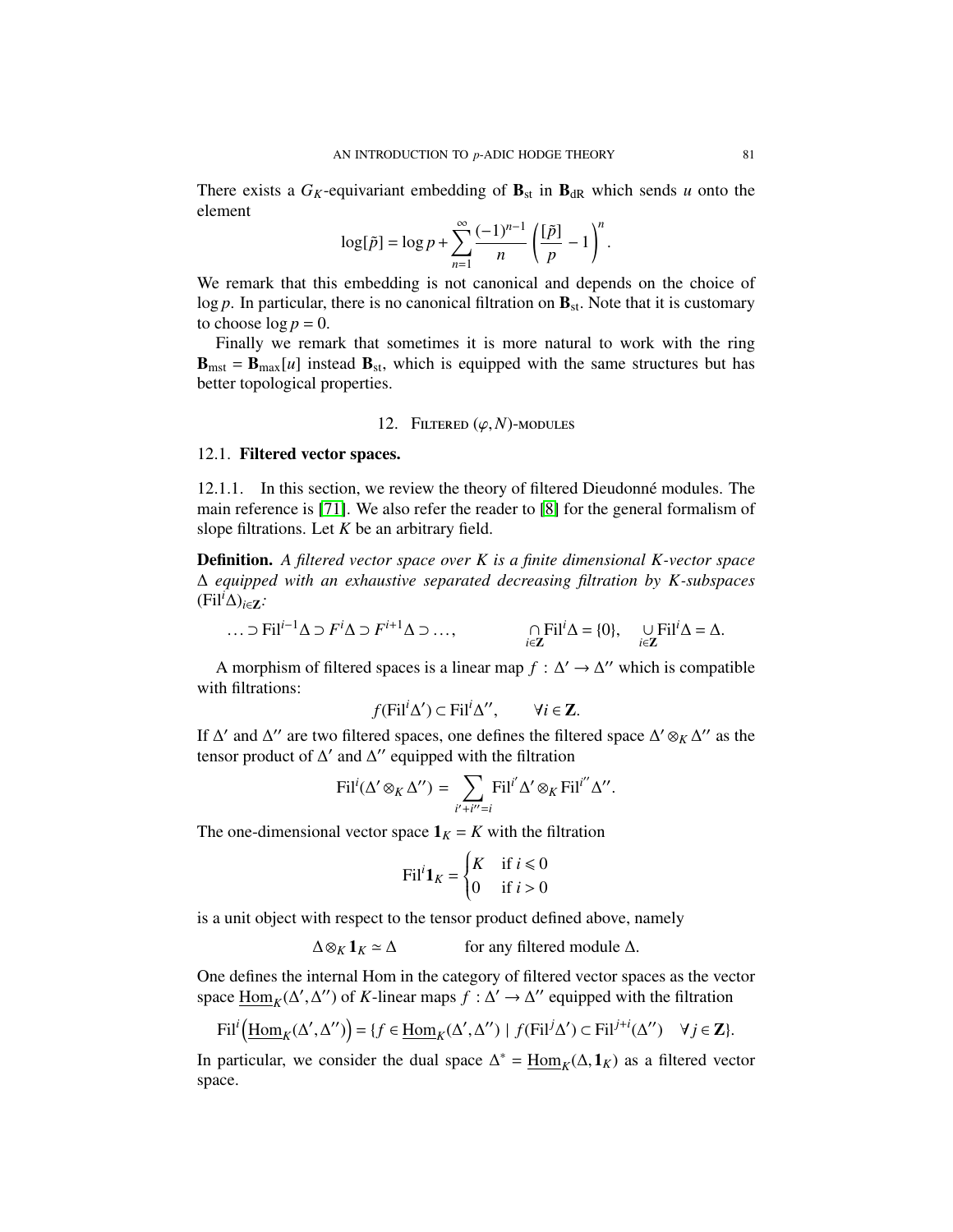We denote by  $MF<sub>K</sub>$  the category of filtered *K*-vector spaces. It is easy to check that the category  $MF<sub>K</sub>$  is an additive tensor category with kernels and cokernels, but it is not abelian.

12.1.2. **Example.** Let *W* be a non-zero *K*-vector space. Let  $\Delta'$  and  $\Delta''$  denote *W* equipped with the following filtrations:

$$
\text{Fil}^i \Delta' = \begin{cases} W, & \text{if } i \leq 0, \\ 0, & \text{if } i \geq 1, \end{cases} \qquad \qquad \text{Fil}^i \Delta'' = \begin{cases} W, & \text{if } i \leq 1, \\ 0, & \text{if } i \geq 2. \end{cases}
$$

The identity map  $id_W : W \to W$  defines a morphism  $f : \Delta' \to \Delta''$  in  $MF_K$ . It is easy to check that ker( $f$ ) = 0 and coker( $f$ ) = 0. Therefore  $f$  is both a monomorphism to check that  $\ker(f) = 0$  and  $\operatorname{coker}(f) = 0$ . Therefore f is both a monomorphism and an epimorphism, but  $\Delta' \neq \Delta''$ 

12.1.3. We adopt the following general definition:

**Definition.** Let  $\mathscr C$  be an additive category with kernels and cokernels. A sequence

$$
0 \to X' \xrightarrow{f} X \xrightarrow{g} X'' \to 0
$$

*of objects in*  $\mathcal C$  *is exact if*  $X' = \text{ker}(g)$  *and*  $X'' = \text{coker}(f)$ .

The following proposition describes short exact sequences in  $\mathbf{MF}_K$ :

**Proposition 12.1.4.** *i)* Let  $f : \Delta' \to \Delta''$  be a morphism of filtered vector spaces. *The canonical isomorphism*

<span id="page-81-1"></span>
$$
\operatorname{coim}(f) = \Delta'/\ker(f) \to \operatorname{Im}(f)
$$

*is an isomorphism if and only if*

(55) 
$$
f(\text{Fil}^i \Delta') = f(\Delta') \cap \text{Fil}^i \Delta'', \qquad \forall i \in \mathbb{Z}.
$$

*ii) A short sequence of filtered spaces*

(56)  $0 \to \Delta' \to \Delta \to \Delta'' \to 0$ 

*is exact if and only if for each*  $i \in \mathbb{Z}$  *the sequence* 

<span id="page-81-0"></span>
$$
0 \to \text{Fil}^i \Delta' \to \text{Fil}^i \Delta \to \text{Fil}^i \Delta'' \to 0
$$

*is exact.*

*Proof.* The proof is left as an exercise. See also [\[50,](#page-127-1) Section 1]. □

12.1.5. For each filtered space, set:

$$
t_{\mathrm{H}}(\Delta) = \sum_{i \in \mathbb{Z}} i \dim_K \left( \mathrm{gr}^i \Delta \right),
$$

where  $gr^i\Delta = Fil^i\Delta/Fil^{i+1}\Delta$ .

**Proposition 12.1.6.** *i) The function*  $t_H$  *is additive, i.e. for any exact sequence of filtetred spaces [\(56\)](#page-81-0) one has:*

$$
t_{\mathrm{H}}(\Delta) = t_{\mathrm{H}}(\Delta') + t_{\mathrm{H}}(\Delta'').
$$

*ii)*  $t_H(\Delta) = t_H(\wedge^d \Delta)$ , *where d* = dim<sub>*K*</sub> ∆.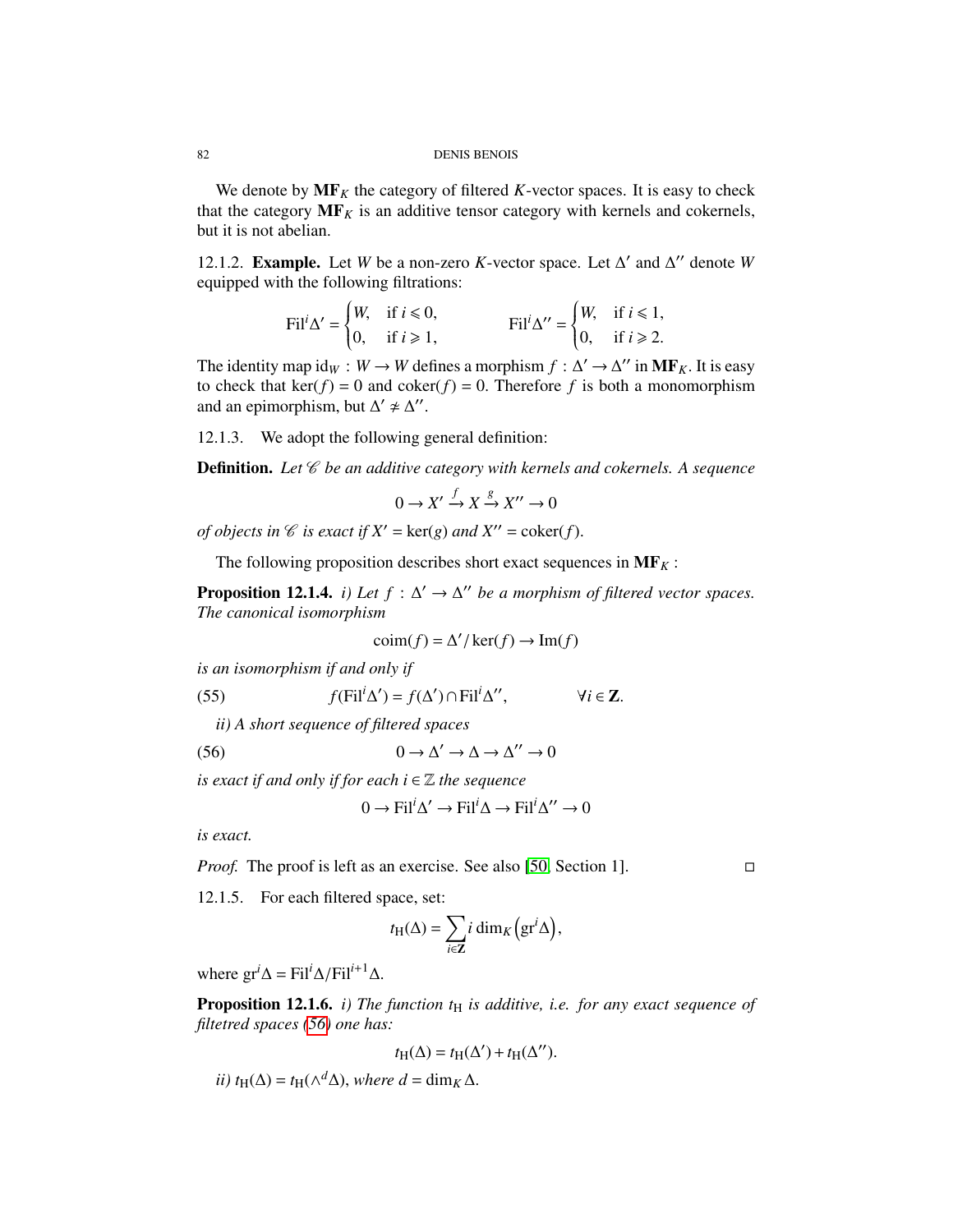*Proof.* i) From the definition of an exact sequence it follows that the sequence

0 →  $\text{gr}^i \Delta' \rightarrow \text{gr}^i \Delta \rightarrow \text{gr}^i \Delta'' \rightarrow 0$ 

is exact for all *<sup>i</sup>*. Therefore

$$
\dim_K(\mathrm{gr}^i \Delta) = \dim_K(\mathrm{gr}^i \Delta') + \dim_K(\mathrm{gr}^i \Delta'').
$$

This implies i).

ii) For each *i*, choose a base  ${\overline{e}_{ij}}_{i}^{d_i}$  $j$ <sup>d<sub>*i*</sub></sup> =1 of gr<sup>*i*</sup>∆ and denote by {*e*<sub>*i*j</sub>} $\frac{d_i}{j}$  $j=1$  its arbitrary lift in Fil<sup>*i*</sup>∆. Then *e* =  $\wedge$ <br>*i*,*j*  $e_{ij}$  is a basis of  $\wedge^d \Delta$ . This description shows that *t*<sub>H</sub>( $\Delta$ ) is the unique filtration break of  $\wedge^d \Delta$ . *<sup>d</sup>*∆.

## 12.2.  $\varphi$ -modules.

12.2.1. In this section, we study in more detail the category of  $\varphi$ -modules over the field of fractions of Witt vectors, which was defined in Section [8.1.](#page-58-0) Here we change notation slightly and denote by *k* a perfect field of characteristic *p* and by  $K_0$  the field  $W(k)[1/p]$ . This notation is consistent with the applications to the classification of *p*-adic representations of local fields of characteristic 0 which will be discussed in Section [13.](#page-86-0) As before,  $\varphi$  denotes the automorphism of Frobenius acting on  $K_0$ . Recall that a  $\varphi$ -module (or an  $\varphi$ -isocrystal) over  $K_0$  is a finite dimensional  $K_0$ -vector space *D* equipped with a  $\varphi$ -semi-linear bijective map  $\varphi : D \to D$ . The category of  $\varphi$ -modules  $\mathbf{M}_{K_0}^{\varphi}$  is a neutral tannakian category. In particular, it is abelian abelian.

12.2.2. The structure of  $\varphi$ -modules is described by the theory of Dieudonné– Manin. Let  $v_p$  denote the valuation on  $K_0$ . First assume that *D* is a  $\varphi$ -module of dimension 1 over  $K_0$ . If *d* is a basis of *D*, then  $\varphi(d) = \lambda d$  for some non-zero  $\lambda \in K_0$ , and we set  $t_N(D) = v_p(\lambda)$ . Note that  $v_p(\lambda)$  does not depend on the choice of d. Now, if *D* is a  $\varphi$ -module of arbitrary dimension *n*, its top exterior power  $\wedge^n D$  is a one-dimensional vector space and we set one-dimensional vector space and we set

$$
t_N(D) = t_N(\wedge^n D).
$$

More explicitly,  $t_N(D) = v_p(A)$ , where *A* is the matrix of  $\varphi$  with respect to any basis of *M*. The function  $t_N$  is additive on short exact sequences: if

$$
0 \to D' \to D \to D'' \to 0
$$

is exact, then  $t_N(D) = t_N(D') + t_N(D'')$ .

Definition. *i) The slope of a non-zero* ϕ*-module D is the rational*

$$
s(D) = \frac{t_{\rm N}(D)}{\dim_{K_0} D}.
$$

*ii*) *A*  $\varphi$ -module *D* is pure (or isoclinic) of slope  $\lambda$  if  $s(D') = \lambda$  for any non-zero hypodule  $D' \subset D$ *submodule*  $D' \subset D$ *.* 

If *D* is isoclinic, we will write its slope  $\lambda$  in the form:

$$
\lambda = \frac{a}{b}, \qquad (a, b) = 1, \quad b > 0.
$$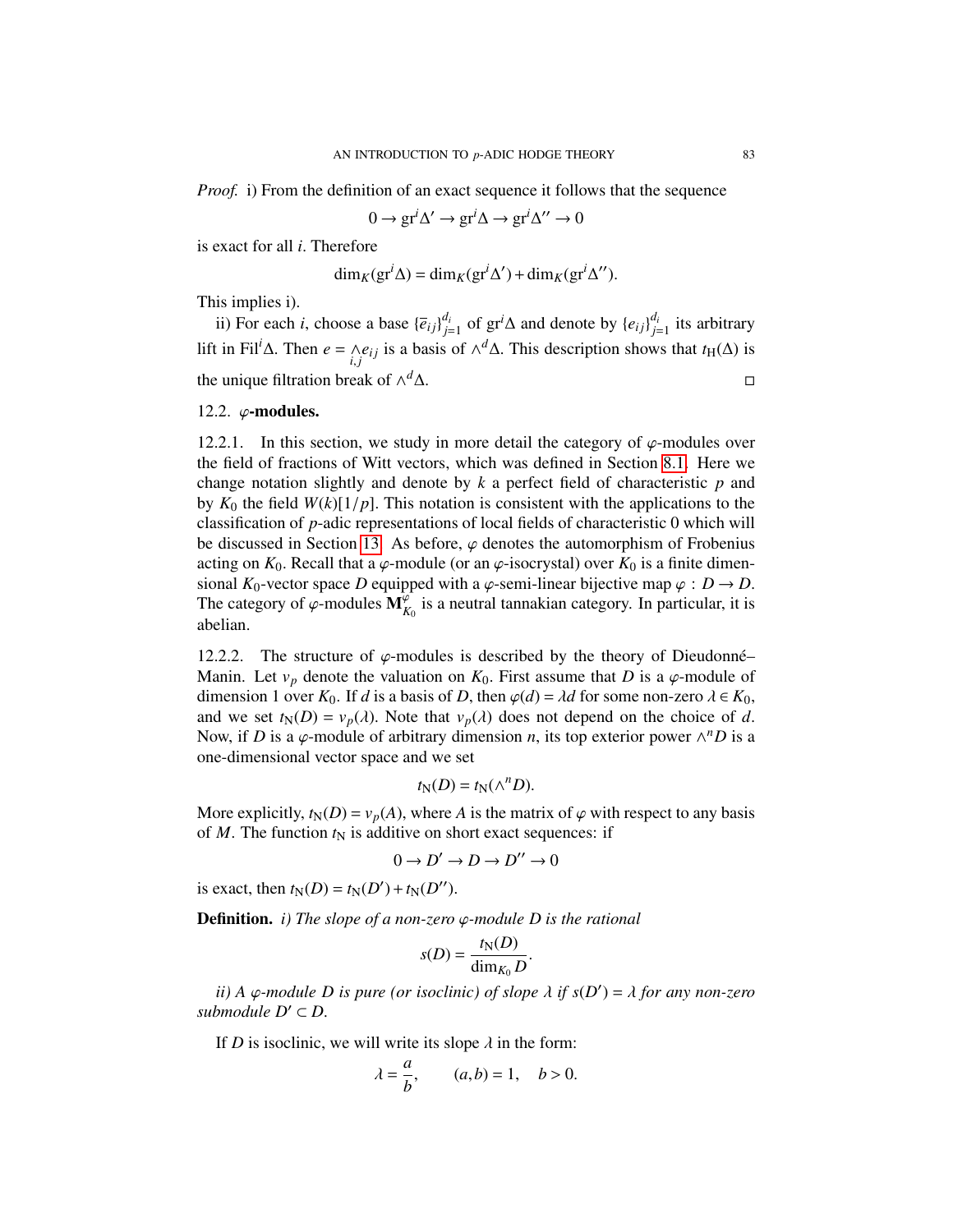**Theorem 12.2.3** (Dieudonné–Manin). *i) D is isoclinic of slope*  $\lambda = a/b$  *if and only if there exists an O<sub><i>K*0</sub></sub>-lattice L ⊂ *D* such that  $\varphi^b(L) = p^a L$ .<br> *ii*) For all a  $b \in \mathbb{Z}$  such that  $b > 0$  and  $(a, b) = 1$ , the co-

*ii*) For all  $a, b \in \mathbb{Z}$  such that  $b > 0$  and  $(a, b) = 1$ , the  $\varphi$ -module

$$
D_{\lambda} = K_0[\varphi]/(\varphi^b - p^a)
$$

*is isoclinic of slope*  $\lambda = a/b$ . Moreover, if k is algebraically closed, then each iso*clinic*  $\varphi$ *-module is isomorphic to a direct sum of copies of D*<sub> $\lambda$ </sub>.

*iii) Each* <sup>ϕ</sup>*-module D over K*<sup>0</sup> *has a unique decomposition into a direct sum*

$$
D=\underset{\lambda\in\mathbf{Q}^*}{\oplus}D(\lambda),
$$

*where*  $D(\lambda)$  *is isoclinic of slope*  $\lambda$ *.* 

*Proof.* See [\[112,](#page-129-0) Section 2]. See also [\[56\]](#page-127-2). □

**Corollary 12.2.4.** *If k is algebraically closed, the category of*  $\varphi$ *-modules over*  $K_0$ *is semi-simple. Its simple objects are Dieudonn´e modules which are isomorphic to D*λ.

**Remark 12.2.5.** *1)* A  $\varphi$ -module is étale in the sense of Section [8.1](#page-58-0) if and only if it *is isoclinic of slope* <sup>0</sup>.

2) The theorem of Dieudonné–Manin allows to write  $t_N(D)$  in the form

$$
t_{\mathbb{N}}(D) = \sum_{\lambda} \lambda \dim_{K_0} D(\lambda).
$$

*3) Kedlaya* [\[94\]](#page-129-1) *extended the theory of slopes to the category of* ϕ*-modules over the Robba ring.*

# 12.3. Slope filtration.

12.3.1. Slope functions appear in several theories. Important examples are provided by the theory of vector bundles (Harder–Narasimhan theory [\[85\]](#page-128-5)), differential modules [\[155\]](#page-131-2),[\[110\]](#page-129-2) and euclidian lattices [\[80\]](#page-128-6),[\[148\]](#page-131-3). A unified axiomatic treatement of the theory of slopes was proposed by Y. Andre [\[8\]](#page-125-0). In this section, we ´ discuss this formalism in relation with the examples seen in the previous sections. We work with additive categories and refer to [\[8\]](#page-125-0) for the general treatement.

**Definition.** Let  $\mathscr C$  be an additive category with kernels and cokernels.

*i*) A monomorphism  $f : X \to Y$  is strict if there exists  $g : Y \to Z$  such that  $0 \to Y$  $X \xrightarrow{f} Y \xrightarrow{g} Z \rightarrow 0$  *is exact.* 

*ii*) An epimorphism  $g: Y \to Z$  is strict if there exists  $f: X \to Y$  such that  $0 \to X \xrightarrow{f} Y \xrightarrow{g} Z \to 0$  *is exact.* 

iii)  $\mathscr C$  is quasi-abelian if every pull-back of a strict epimorphism is a strict epi*morphism and every push-out of a strict monomorphism is a strict monomorphism.*

Note that in the category  $MF<sub>K</sub>$ , a monomorphism (respectively epimorphism)  $f: X \to Y$  is strict if and only if it satisfies the condition [\(55\)](#page-81-1).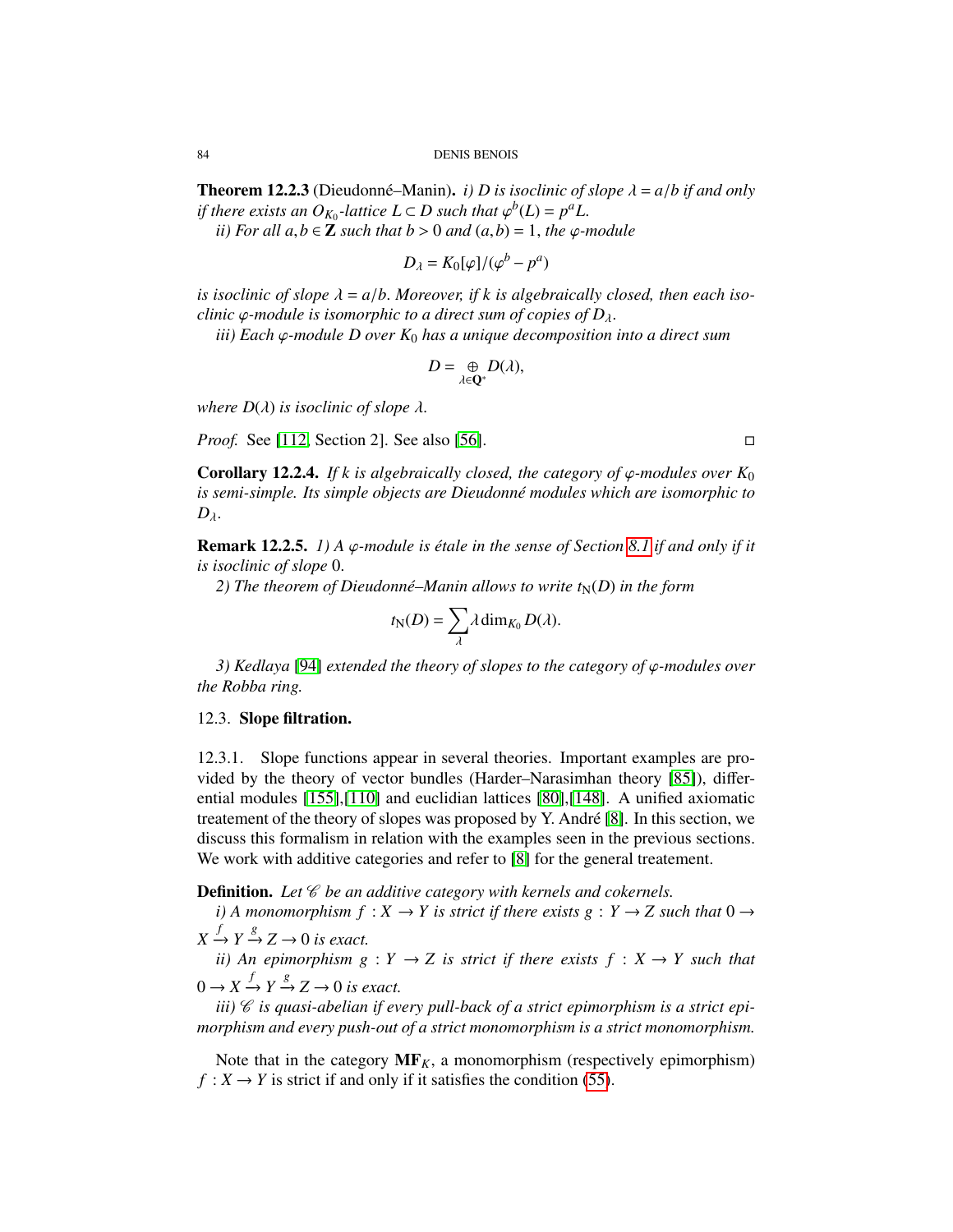12.3.2. Let  $\mathscr C$  be a quasi-abelian category. Assume that  $\mathscr C$  is essentially small, i.e. that it is equivalent to a small category. A rank function on  $\mathscr C$  is a function rk :  $\mathscr{C} \rightarrow \mathbb{N}$  such that:

1)  $rk(X) = 0$  if and only if  $X = 0$ ;

2) rk is additive, i.e. for any exact sequence

$$
0\to X'\xrightarrow{f} X\xrightarrow{g} X''\to 0
$$

one has:

$$
rk(X) = rk(X') + rk(X'').
$$

We can now define the notion of a slope function.

**Definition.** A slope function on  $\mathcal C$  is a function  $\mu : \mathcal C \setminus \{0\} \to \mathbf{R}$  such that: *1) The associated degree function*

$$
\deg = \mathrm{rk} \cdot \mu : \mathscr{C} \to \mathbf{N}
$$

*(taking value* 0 *at the zero object) is additive on short exact sequences;*

2) For any morphism  $f: X \to Y$  which is both a monomorphism and an epimor*phism, one has:*

$$
\mu(X) \leq \mu(Y).
$$

An object  $Y \in \mathcal{C}$  is called semi-stable if for any subobject *X* of *Y*,  $\mu(X) \le \mu(Y)$ . We can now state the main theorem of this section.

<span id="page-84-0"></span>**Theorem 12.3.3** (Harder–Narasimhan, André). *For any X*  $\in \mathcal{C}$ , *there exists a unique filtration*

$$
X = X_0 \supset X_1 \supset \ldots \supset X_k = \{0\}
$$

*such that:*

*1) Xi*+<sup>1</sup> *is a strict subobject of X<sup>i</sup> for all i*;

2) The quotients  $X_i/X_{i+1}$  are semi-stable, and the sequence  $\mu(X_i/X_{i+1})$  is strictly *increasing.*

*Proof.* The theorem was first proved for the category of vector bundles on a smooth projective curve over  $C$  [\[85\]](#page-128-5). André [\[8\]](#page-125-0) extended the proof to the case of general quasi-abelian (and even proto-abelian) categories.

We call the canonical filtration provided by Theorem [12.3.3](#page-84-0) the Harder–Narasimhan filtration.

12.3.4. **Examples.** 1) Let  $\mathcal{C} = \mathbf{MF}_K$ . Set rk( $\Delta$ ) = dim<sub>K</sub>  $\Delta$  and deg( $\Delta$ ) =  $t_H(\Delta)$ . Then

$$
\mu_{\rm H}(\Delta) = \frac{t_{\rm H}(\Delta)}{\dim_K \Delta}
$$

is a slope function. Semi-stable objects are filtered vector spaces with a unique filtration break. The Harder–Narasimhan filtration coincides (up to enumeration) with the canonical filtration on ∆.

2) Let  $\mathcal{C} = \mathbf{M}_{K_0}^{\varphi}$ . Set  $\text{rk}(D) = \dim_{K_0} D$  and  $\text{deg}(D) = -t_N(D)$ . Then

$$
\mu_N(D) = s(D) = \frac{t_N(D)}{\dim_{K_0} D}
$$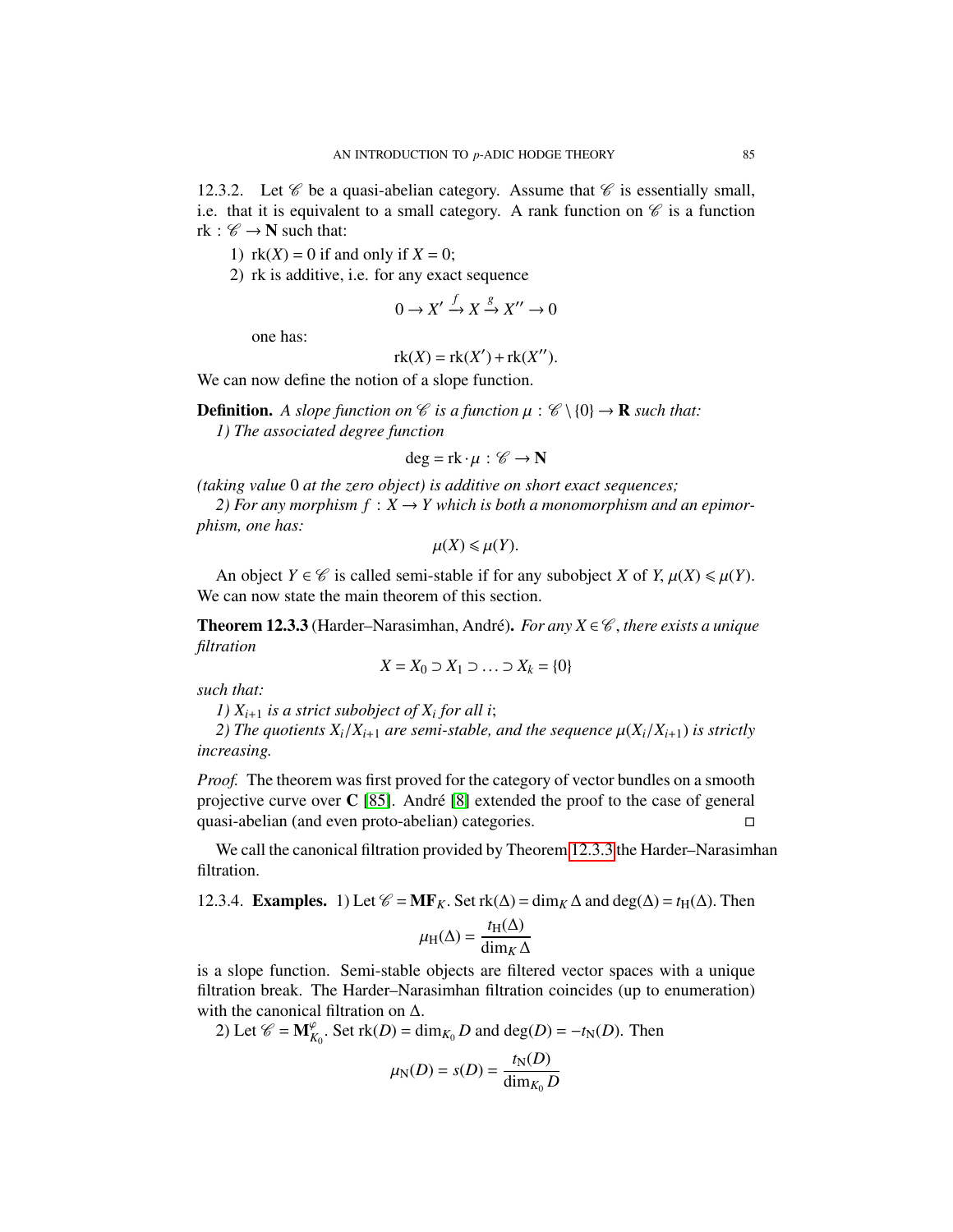is a slope function. Semi-simple objects are isoclinic  $\varphi$ -modules. On the other hand, it's easy to see that −*s*(*D*) is also a slope function, which provides the opposite filtration on *M* and therefore its splitting in the direct sum of isoclinic components. This gives an interpretation of the decomposition of Dieudonné–Manin in terms of the slope filtration.

3) Let  $\mathcal{C} = \text{Bun}(X)$  be the category of vector bundles on a smooth projective curve  $X/C$ . To each object E of this category one associates its rank rk(E) and degree deg( $E$ ) := deg( $\wedge^{rk(E)}E$ ). Then

$$
\mu_{\rm HN}(E) = \frac{\deg(E)}{\text{rk}(E)}
$$

is a slope function. This is the classical setting of the Harder–Narasimhan theory [\[85\]](#page-128-5). The semi-stable objects of  $\mathscr C$  are described in [\[118\]](#page-130-3). The analog of this filtration in the setting of the curve of Fargues–Fontaine plays an important role in [\[60\]](#page-127-3).

## 12.4. Filtered  $(\varphi, N)$ -modules.

12.4.1. Let *K* be a complete discrete valuation field of characteristic 0 with perfect residue field  $k$  of characteristic  $p$ , and let  $K_0$  denote the maximal unramified subfield of *<sup>K</sup>*.

**Definition.** *i*) A filtered  $\varphi$ -module over K is a  $\varphi$ -module D over K<sub>0</sub> together with a *structure of filtered K-vector space on*  $D_K = D \otimes_{K_0} K$ .

*ii) A filtered* (ϕ,*N*)*-module over K is a filtered* ϕ*-module D over K equipped with a K*<sup>0</sup>-linear operator  $N : D \rightarrow D$  such that

$$
N\varphi = p\varphi N.
$$

Note that the relation  $N\varphi = p\varphi N$  implies that  $N : D \to D$  is *nilpotent*.

12.4.2. A morphism of filtered  $\varphi$ -modules (respectively  $(\varphi, N)$ -modules) is a  $K_0$ linear map  $f : D' \to D''$  which is compatible with all additional structures. Filtered  $\varphi$ -modules (respectively  $(\varphi, N)$ -modules) form additive tensor categories which we denote by  $\mathbf{MF}_K^{\varphi}$  and  $\mathbf{MF}_K^{\varphi,N}$  respectively. Note that these categories are not abelian.

12.4.3. We define some subcategories of  $\mathbf{MF}_K^{\varphi}$  and  $\mathbf{MF}_K^{\varphi,N}$ , which play an important role in the classification of *p*-adic representations. Equip  $\mathbf{MF}_K^{\varphi}$  and  $\mathbf{MF}_K^{\varphi,N}$ with the functions

$$
rk(D) := dim_{K_0} K
$$
,  $deg(D) := t_H(D) - t_N(D)$ .

**Proposition 12.4.4.**  $\mu(D) = \deg(D)/\text{rk}(D)$  *is a slope function.* 

*Proof.* We only need to prove that if  $f : D' \to D''$  is both a monomorphism and an epimorphism, then  $\mu(D') \le \mu(D'')$ . We remark that such *f* is an isomorphism of  $\mu_D$  modules: hence  $\mu_D(D') = \mu_D(D'')$ . Set  $d := \dim_K D' = \dim_K D''$ . Then we have  $\varphi$ -modules; hence  $\mu_N(D') = \mu_N(D'')$ . Set  $d := \dim_{K_0} D' = \dim_{K_0} D''$ . Then we have a monomorphism of one-dimensional filtered spaces  $\wedge^d D' \to \wedge^d D''$ , and therefore

$$
t_{\mathrm{H}}(D') = t_{\mathrm{H}}(\wedge^{d} D') \leq t_{\mathrm{H}}(\wedge^{d} D'') = t_{\mathrm{H}}(D'').
$$

Hence  $\mu(D') \le \mu(D'')$ , and the proposition is proved.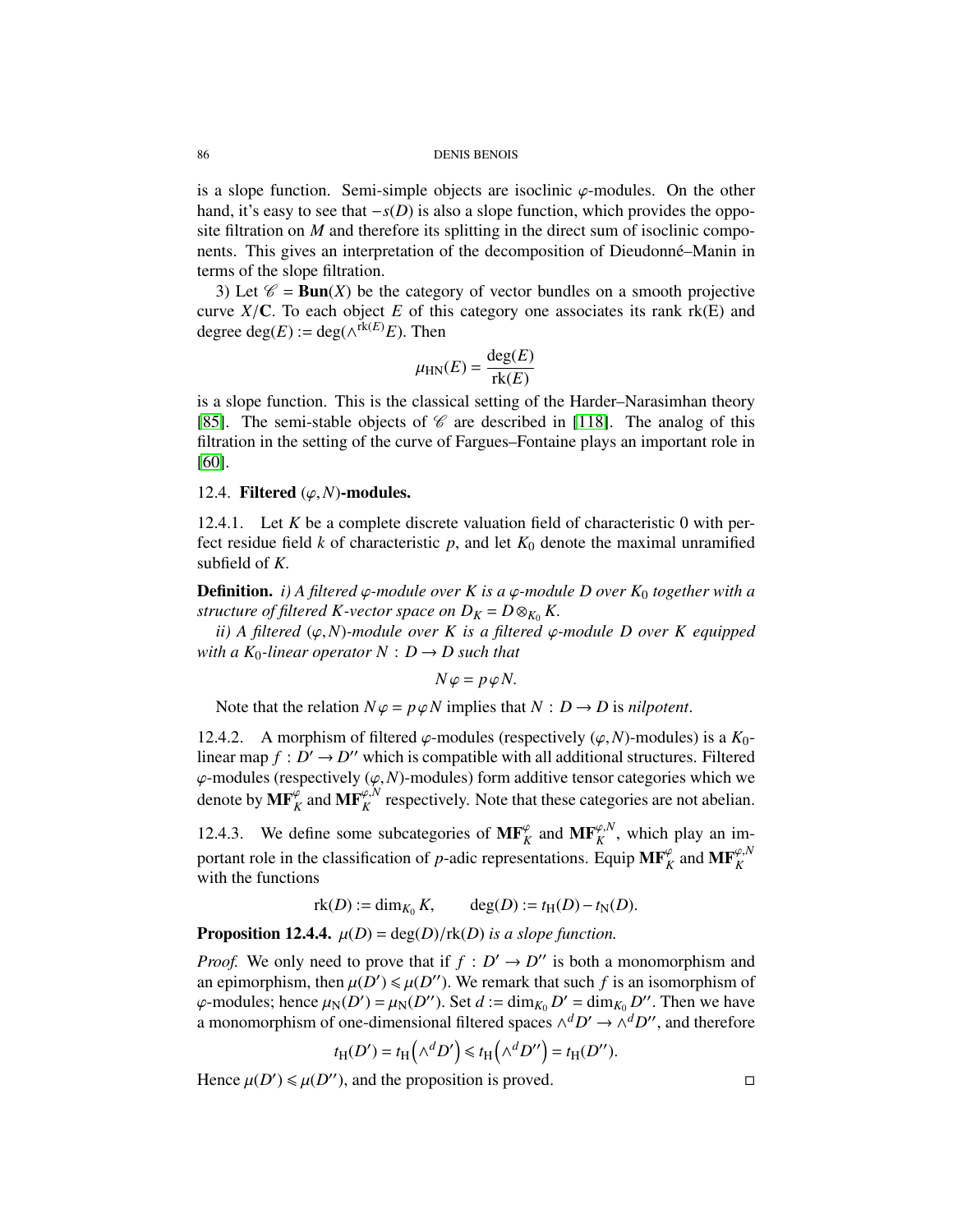**Definition.** A filtered  $\varphi$ -module (respectively  $(\varphi, N)$ -module) is weakly admissible *if it is semi-stable of slope* <sup>0</sup>.

More explicitly, *D* is weakly admissible if it satisfies the following conditions:

- 1)  $t_{\text{H}}(D_K) = t_{\text{N}}(D);$
- 2)  $t_{\rm H}(D)$  $K/K$   $\leq t_N(D')$  for any submodule *D'* of *D*.

This is the classical definition of the weak admissibility [\[65\]](#page-127-4), [\[71\]](#page-128-4). We denote by  $\mathbf{MF}_K^{\varphi,f}$  and  $\mathbf{MF}_K^{\varphi,N,f}$  the resulting subcategories of  $\mathbf{MF}_K^{\varphi}$  and  $\mathbf{MF}_K^{\varphi,N}$ .

**Proposition 12.4.5.** *i)* The categories  $\mathbf{MF}_{K}^{\varphi,f}$  and  $\mathbf{MF}_{K}^{\varphi,N,f}$  are abelian. *ii) If D is weakly admissible, then its dual D*<sup>∗</sup> *is weakly admissible.*

*iii) If in a short exact sequence*

$$
0 \to D' \to D \to D'' \to 0
$$

*two of the three modules are weakly admissible, then so is the third.*

*Proof.* This is [\[65,](#page-127-4) Proposition 4.2.1]. See also [\[32,](#page-126-0) Proposition 8.2.10 &Theorem 8.2.11] for a detailed proof.

Remark 12.4.6. *The tensor product of two weakly admissible modules is weakly admissible. See* [\[153\]](#page-131-4) *for a direct proof of this result. It also follows from the theorem "weakly admissible* ⇒ *admissible" of Colmez–Fontaine* [\[48\]](#page-127-5)*. Therefore* the categories  $\mathbf{MF}^{\varphi, f}_K$  and  $\mathbf{MF}^{\varphi, N, f}_K$  are neutral tannakian.

13. The hierarchy of *p*-adic representations

## <span id="page-86-0"></span>13.1. de Rham representations.

13.1.1. In this section, we come back to classification of *p*-adic representations. Let  $K$  be a local field. We apply the general formalism of Section [9.1](#page-66-0) to the rings of *p*-adic periods constructed in Section [11.](#page-75-1)

13.1.2. Recall that  $\mathbf{B}_{dR}$  is a field with  $\mathbf{B}_{dR}^{G_K} = K$ . In particuler, it is  $G_K$ -regular. To any *p*-adic representation *V* of  $G_K$  we associate the finite-dimensional *K*-vector space

$$
\mathbf{D}_{\mathrm{dR}}(V) = (V \otimes_{\mathbf{Q}_p} \mathbf{B}_{\mathrm{dR}})^{G_K}.
$$

We equip it with the filtration induced from  $\mathbf{B}_{dR}$ :

$$
\mathrm{Fil}^i \mathbf{D}_{\mathrm{dR}}(V) = (V \otimes_{\mathbf{Q}_p} \mathrm{Fil}^i \mathbf{B}_{\mathrm{dR}})^{G_K}.
$$

The mapping which assigns  $D_{dR}(V)$  to each *V* defines a functor of tensor categories

$$
\mathbf{D}_{\mathrm{dR}}:\mathbf{Rep}_{\mathbf{Q}_p}(G_K)\to \mathbf{MF}_K.
$$

**Definition.** *A p-adic representation V is called de Rham if it is*  $B_{\text{dR}}$ *-admissible, i.e. if*

$$
\dim_K \mathbf{D}_{\mathrm{dR}}(V) = \dim_{\mathbf{Q}_p}(V).
$$

We denote by  $\mathbf{Rep}_{dR}(G_K)$  the category of de Rham representations. By Proposi-tion [9.1.7,](#page-68-0) it is tannakian and the the restriction of  $\mathbf{D}_{dR}$  on  $\mathbf{Rep}_{dR}(G_K)$  is exact and faithful.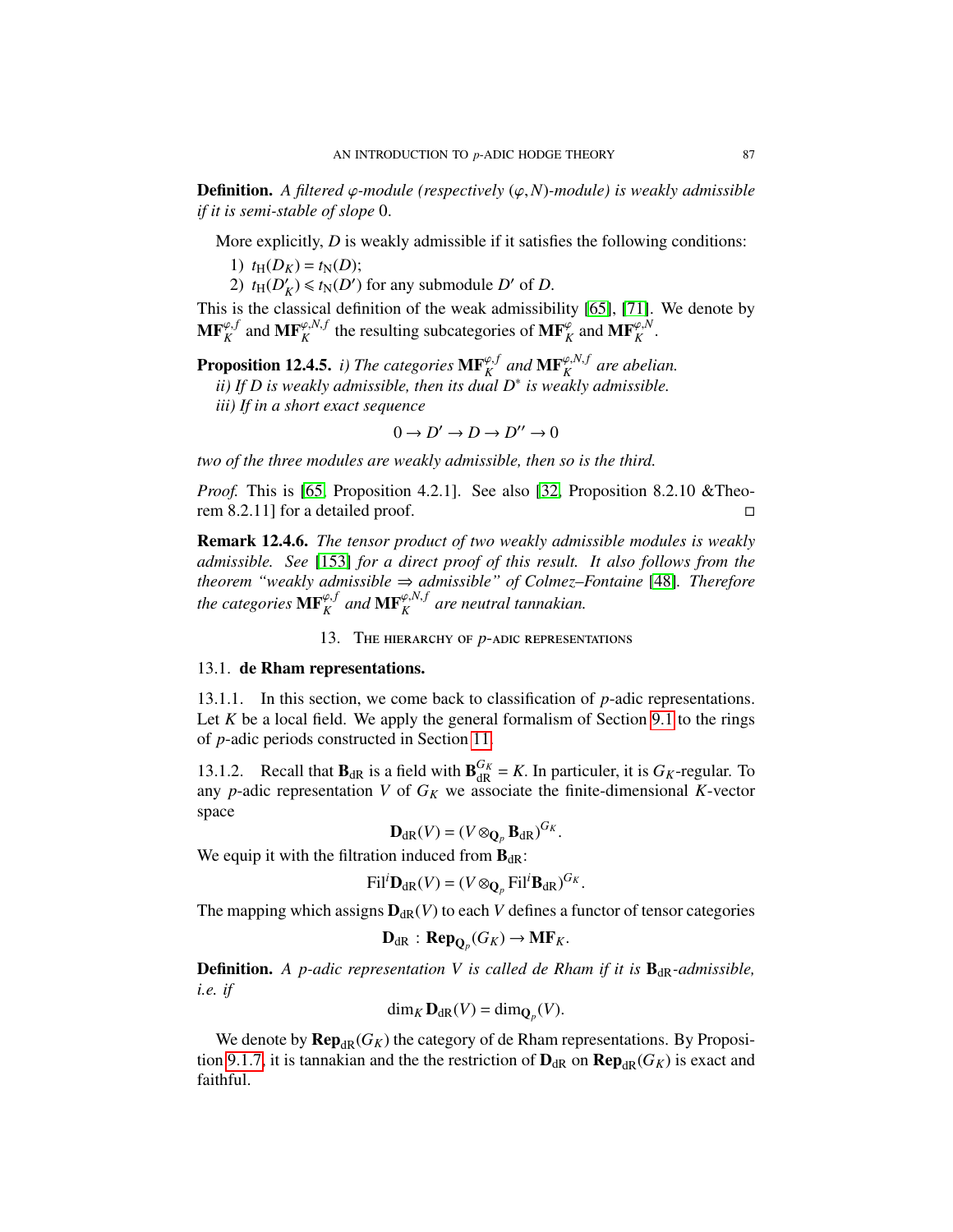Proposition 13.1.3. *Each de Rham representation is Hodge–Tate.*

*Proof.* Recall that we have exact sequences

$$
0 \to \mathrm{Fil}^{i+1} \mathbf{B}_{\mathrm{dR}} \to \mathrm{Fil}^i \mathbf{B}_{\mathrm{dR}} \to \mathbf{C}t^i \to 0.
$$

Tensoring with *V* and taking Galois invariants we have

$$
\dim_K\left(\mathrm{gr}^i\mathbf{D}_{\mathrm{dR}}(V)\right)\leq \dim_K(V\otimes_{\mathbf{Q}_p}\mathbf{C}t^i).
$$

From  $\mathbf{B}_{\text{HT}} = \bigoplus_{i \in \mathbf{Z}} \mathbf{C}t^i$  it follows that

$$
\dim_K \mathbf{D}_{\mathrm{dR}}(V) = \sum_{\mathrm{i} \in \mathbb{Z}} \dim_K \left( \mathrm{gr}^i \mathbf{D}_{\mathrm{dR}}(V) \right) \leq \dim_K \mathbf{D}_{\mathrm{HT}}(V) \leq \dim_{\mathbf{Q}_p}(V).
$$

The proposition is proved.

**Remark 13.1.4.** *The functor*  $D_{dR}$  *is not fully faithful. A p-adic representation cannot be recovered from its filtered module.*

13.1.5. Using the fundamental exact sequence, one can construct Hodge–Tate representations which are not de Rham. Fix an integer  $r \geq 1$  and consider an extension *V* of  $\mathbf{Q}_p$  by  $\mathbf{Q}_p(-r)$  :

$$
0 \to \mathbf{Q}_p(-r) \to V \to \mathbf{Q}_p \to 0.
$$

Such extensions are classified by the first Galois cohomology group  $H^1(G_K, \mathbf{Q}_p(-r))$ ,<br>which is a one-dimensional K-vector space. Assume that V is a non-trivial extenwhich is a one-dimensional *K*-vector space. Assume that *V* is a non-trivial extension. Since the Hodge–Tate weights of  $\mathbf{Q}_p$  and  $\mathbf{Q}_p(-r)$  are distinct, *V* is Hodge– Tate. However it is not de Rham (see [\[28,](#page-126-2) Section 4] for the proof).

# 13.2. Crystalline and semi-stable representations.

13.2.1. Recall that  $\mathbf{B}_{\text{cris}}$  is  $G_K$ -regular with  $\mathbf{B}_{\text{cris}}^{G_K} = K_0$ . Therefore for each *p*-adic representation *V* the *K*<sub>o-</sub>vector space representation *V*, the  $K_0$ -vector space

$$
\mathbf{D}_{\mathrm{cris}}(V) = (V \otimes_{\mathbf{Q}_p} \mathbf{B}_{\mathrm{cris}})^{G_K}
$$

is finite-dimensional with  $\dim_{K_0} \mathbf{D}_{cris}(V) \leq \dim_{\mathbf{Q}_p}(V)$ . The action on  $\varphi$  on  $\mathbf{B}_{cris}$  in-<br>duces a semi-linear operator on  $\mathbf{D}$ . (*V*) which we denote again by  $\varphi$ . Since  $\varphi$  is duces a semi-linear operator on  $\mathbf{D}_{\text{cris}}(V)$ , which we denote again by  $\varphi$ . Since  $\varphi$  is injective on  $\mathbf{B}_{\text{cris}}$ , it is bijective on the finite-dimensional vector space  $\mathbf{D}_{\text{cris}}(V)$ . The embedding  $K \otimes_{K_0} \mathbf{B}_{cris} \hookrightarrow \mathbf{B}_{dR}$  induces an inclusion

$$
K \otimes_{K_0} \mathbf{D}_{\mathrm{cris}}(V) \hookrightarrow \mathbf{D}_{\mathrm{dR}}(V).
$$

This equips  $\mathbf{D}_{\text{cris}}(V)_K = K \otimes_{K_0} \mathbf{D}_{\text{cris}}(V)$  with the induced filtration:

$$
\text{Fil}^i \mathbf{D}_{\text{cris}}(V)_K = \mathbf{D}_{\text{cris}}(V)_K \cap \text{Fil}^i \mathbf{D}_{\text{dR}}(V).
$$

Thereore  $D_{\text{cris}}$  can be viewed as a functor

$$
\mathbf{D}_{\mathrm{cris}}: \mathbf{Rep}_{\mathbf{Q}_p}(G_K) \to \mathbf{MF}_K^{\varphi}.
$$

**Definition.** A p-adic representation V is crystalline if it is  $\mathbf{B}_{\text{cris}}$ -admissible, i.e. if

 $\dim_{K_0} \mathbf{D}_{\mathrm{cris}}(V) = \dim_{\mathbf{Q}_p} V.$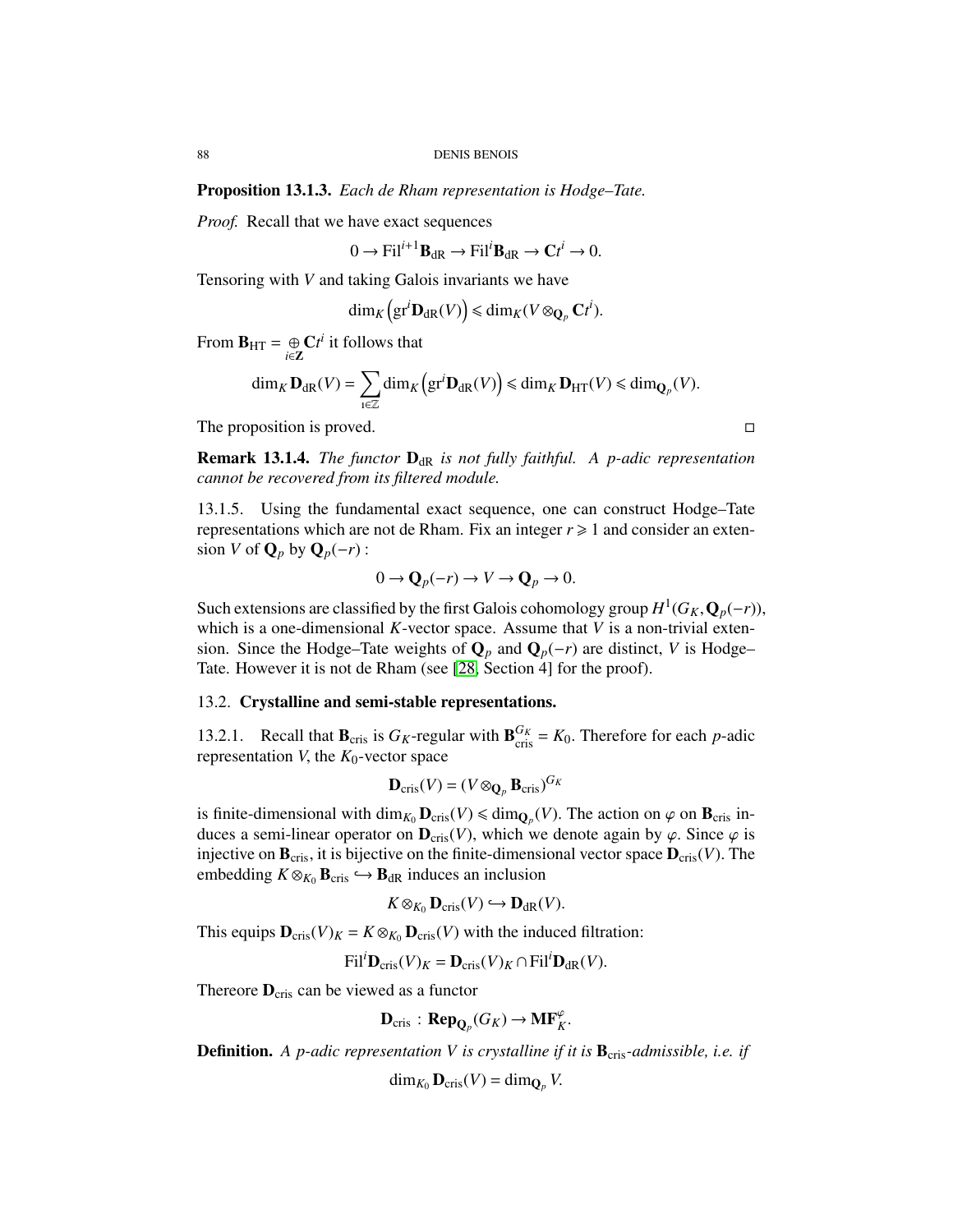By Proposition [9.1.5,](#page-67-0) *V* is crystalline if and only if the map

(57) 
$$
\alpha_{\mathrm{cris}} : \mathbf{D}_{\mathrm{cris}}(V) \otimes_{K_0} \mathbf{B}_{\mathrm{cris}} \to V \otimes_{\mathbf{Q}_p} \mathbf{B}_{\mathrm{cris}}
$$

is an isomorphism. We denote by  $\mathbf{Rep}_{\text{cris}}(G_K)$  the category of crystalline representations. From the general formalism of *B*-admissible representations it follows that  $\mathbf{Rep}_{\text{cris}}(G_K)$  is tannakian.

13.2.2. Similar arguments show that for each *p*-adic representation *V* the *K*0 vector space

$$
\mathbf{D}_{\mathrm{st}}(V) = (V \otimes_{\mathbf{Q}_p} \mathbf{B}_{\mathrm{st}})^{G_K}
$$

is finite-dimensional and equipped with a natural structure of filtered  $(\varphi, N)$ -module. Since  $\mathbf{B}_{\text{st}}^{N=0} = \mathbf{B}_{\text{cris}}$ , we have:

$$
\mathbf{D}_{\mathrm{cris}}(V) = \mathbf{D}_{\mathrm{st}}(V)^{N=0}.
$$

**Definition 13.2.3.** *A p-adic representation is called semi-stable if it is*  $\mathbf{B}_{st}$ -*admissible*, *i.e. if* dim<sub>*K*<sup>0</sup></sub>  $\mathbf{D}_{\text{st}}(V) = \dim_{\mathbf{Q}_p} V$ .

By Proposition [9.1.5,](#page-67-0) *V* is semi-stable if and only if

(58) 
$$
\alpha_{st} : \mathbf{D}_{st}(V) \otimes_{K_0} \mathbf{B}_{st} \to V \otimes_{\mathbf{Q}_p} \mathbf{B}_{st}
$$

is an isomorphism. We denote by  $\mathbf{Rep}_{st}(G_K)$  the tannakian category of semi-stable representations. The inclusions

<span id="page-88-0"></span> $K \otimes_{K_0} \mathbf{B}_{\text{cris}} \hookrightarrow K \otimes_{K_0} \mathbf{B}_{\text{st}} \hookrightarrow \mathbf{B}_{\text{dR}}$ 

show that

$$
K \otimes_{K_0} \mathbf{D}_{\mathrm{cris}}(V) \hookrightarrow K \otimes_{K_0} \mathbf{D}_{\mathrm{st}}(V) \hookrightarrow \mathbf{D}_{\mathrm{dR}}(V).
$$

 $K \otimes_{K_0} \mathbf{D}_{\text{cris}}(V) \hookrightarrow K \otimes_{K_0} \mathbf{D}_{\text{st}}(V) \hookrightarrow \mathbf{D}_{\text{dR}}(V)$ .<br>Therefore each crystalline representation is semi-stable, and each semi-stable representation is de Rham.

13.2.4. **Example.** The representation  $V_p(E)$  constructed in Section [11.3](#page-79-0) gives an example of semi-stable representation which is not crystalline.

**Definition.** A filtered  $\varphi$ -module (respectively  $(\varphi, N)$ -module) D is called admissi*ble if it belongs to the essential image of*  $\mathbf{D}_{cris}$  *(respectively*  $\mathbf{D}_{st}$ *). In other words, D* is admissible if  $D \simeq \mathbf{D}_{\text{cris}}(V)$  (respectively  $D \simeq \mathbf{D}_{\text{st}}(V)$ ) for some crystalline (re*spectively semi-stable) representation V*.

We denote by  $\mathbf{MF}_{K}^{\varphi,a}$  and  $\mathbf{MF}_{K}^{\varphi,N,a}$  the resulting subcategories. The following proposition shows that semi-stable representations can be recovered from their  $(\varphi, N)$ -modules.

Proposition 13.2.5. *The functors*

 $\mathbf{D}_{\text{cris}}$  :  $\mathbf{Rep}_{\text{cris}}(G_K) \to \mathbf{MF}_K^{\varphi,a}, \qquad \mathbf{D}_{\text{st}}$  :  $\mathbf{Rep}_{\text{st}}(G_K) \to \mathbf{MF}_K^{\varphi,N,a}$ 

*are equivalences of categories. The mappings*

 $\mathbf{V}_{\text{cris}}: D \to \text{Fil}^0(D \otimes_{K_0} \mathbf{B}_{\text{st}})^{\varphi=1}, \qquad \mathbf{V}_{\text{st}}: D \to \text{Fil}^0(D \otimes_{K_0} \mathbf{B}_{\text{st}})^{N=0,\varphi=1}$ 

*define quasi-inverse functors of*  $D_{\text{cris}}$  *and*  $D_{\text{st}}$ *.*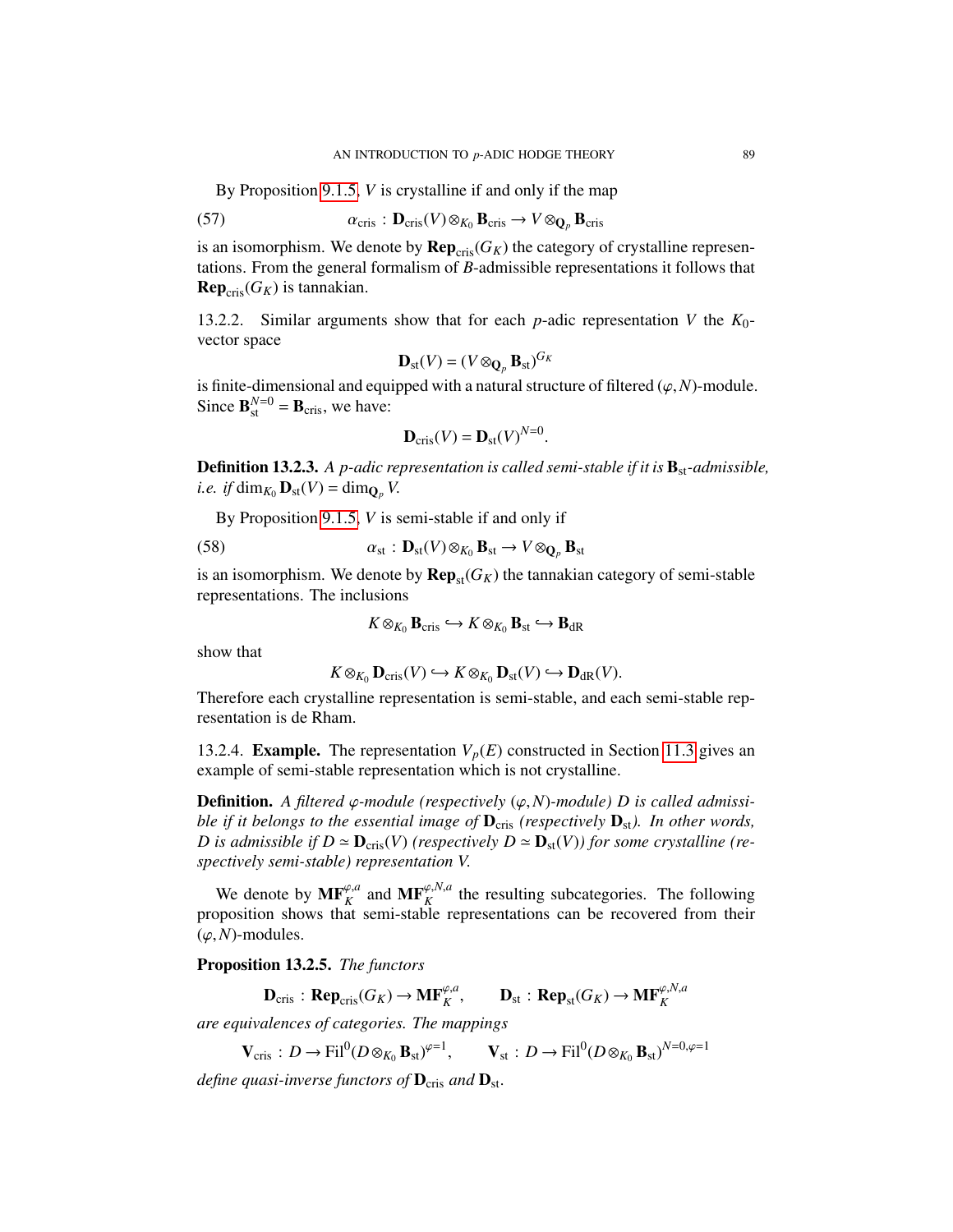*Proof.* This follows from the equalities

$$
\mathrm{Fil}^0(\mathbf{B}_{\mathrm{st}})^{N=0,\varphi=1}=\mathrm{Fil}^0(\mathbf{B}_{\mathrm{cris}})^{\varphi=1}=\mathbf{Q}_p.
$$

Namely, assume that *V* is crystalline. Then using [\(58\)](#page-88-0), we have

$$
\mathbf{V}_{\mathrm{cris}}(\mathbf{D}_{\mathrm{cris}}(V)) = \mathrm{Fil}^0(\mathbf{D}_{\mathrm{cris}}(V) \otimes_{K_0} \mathbf{B}_{\mathrm{cris}})^{\varphi=1} = \mathrm{Fil}^0(V \otimes_{\mathbf{Q}_p} \mathbf{B}_{\mathrm{cris}})^{\varphi=1} = V.
$$

The same argument applies in the semi-stable case.

13.2.6. As in Section [9.1.8,](#page-68-1) one can also consider the contravariant functors

<span id="page-89-0"></span>
$$
\mathbf{D}_{\mathrm{cris}}^* : \mathbf{Rep}_{\mathbf{Q}_p}(G_K) \to \mathbf{MF}_K^{\varphi}, \quad \mathbf{D}_{\mathrm{cris}}^*(V) = \mathrm{Hom}_{G_K}(V, \mathbf{B}_{\mathrm{cris}}),
$$

$$
\mathbf{D}_{\mathrm{st}}^* : \mathbf{Rep}_{\mathbf{Q}_p}(G_K) \to \mathbf{MF}_K^{\varphi, N}, \quad \mathbf{D}_{\mathrm{cris}}^*(V) = \mathrm{Hom}_{G_K}(V, \mathbf{B}_{\mathrm{st}}).
$$

If *V* is crystalline (respectively semi-stable), there is a canonical isomorphism

$$
\mathbf{D}_{\mathrm{cris}}^*(V) \simeq \mathbf{D}_{\mathrm{cris}}(V)^*
$$

(respectively  $\mathbf{D}_{st}^*(V) \simeq \mathbf{D}_{st}(V)^*$ ). The tautological map

$$
V \otimes_{\mathbf{Q}_p} \mathbf{D}_{\star}^*(V) \to \mathbf{B}_{\star}, \qquad \star \in \{\text{cris}, \text{st}\}
$$

can be viewed as an abstract *p*-adic integration pairing.

**Proposition 13.2.7.** *Each admissible*  $(\varphi, N)$ *-module is weakly admissible.* 

*Proof.* This is [\[65,](#page-127-4) Proposition 4.4.5]. We refer the reader to [\[32,](#page-126-0) Theorem 9.3.4] for a detailed proof.

13.2.8. The converse statement is a fundamental theorem of the *p*-adic Hodge theory, which was first formulated as a conjecture in [\[65\]](#page-127-4).

Theorem 13.2.9 (Colmez–Fontaine). *Each filtered weakly admissible module is admissible, i.e. we have equivalences of categories:*

$$
\mathbf{MF}_{K}^{\varphi, a} \simeq \mathbf{MF}_{K}^{\varphi, f}, \qquad \mathbf{MF}_{K}^{\varphi, N, a} \simeq \mathbf{MF}_{K}^{\varphi, N, f}.
$$

This theorem was first proved in [\[48\]](#page-127-5). Further development of ideas of this proof leads to the theory of *p*-adic Banach spaces [\[41\]](#page-127-6) and almost  $C_p$ -representations [\[72\]](#page-128-7), [\[17\]](#page-126-3). Another proof, based on the theory of  $(\varphi, \Gamma)$ -modules was found by Berger [\[18\]](#page-126-4). A completely new insight on this theorem is provided by the theory of Fargues–Fontaine [\[60\]](#page-127-3). See [\[55\]](#page-127-7) and [\[114\]](#page-129-3) for an introduction to the work of Fargues and Fontaine.

Remark 13.2.10. *The theorem of Colmez–Fontaine implies that the tensor product of two weakly admissible modules is weakly admissible. Recall that there exists a direct proof of this result* [\[153\]](#page-131-4)*.*

13.3. The hierarchy of *p*-adic representations.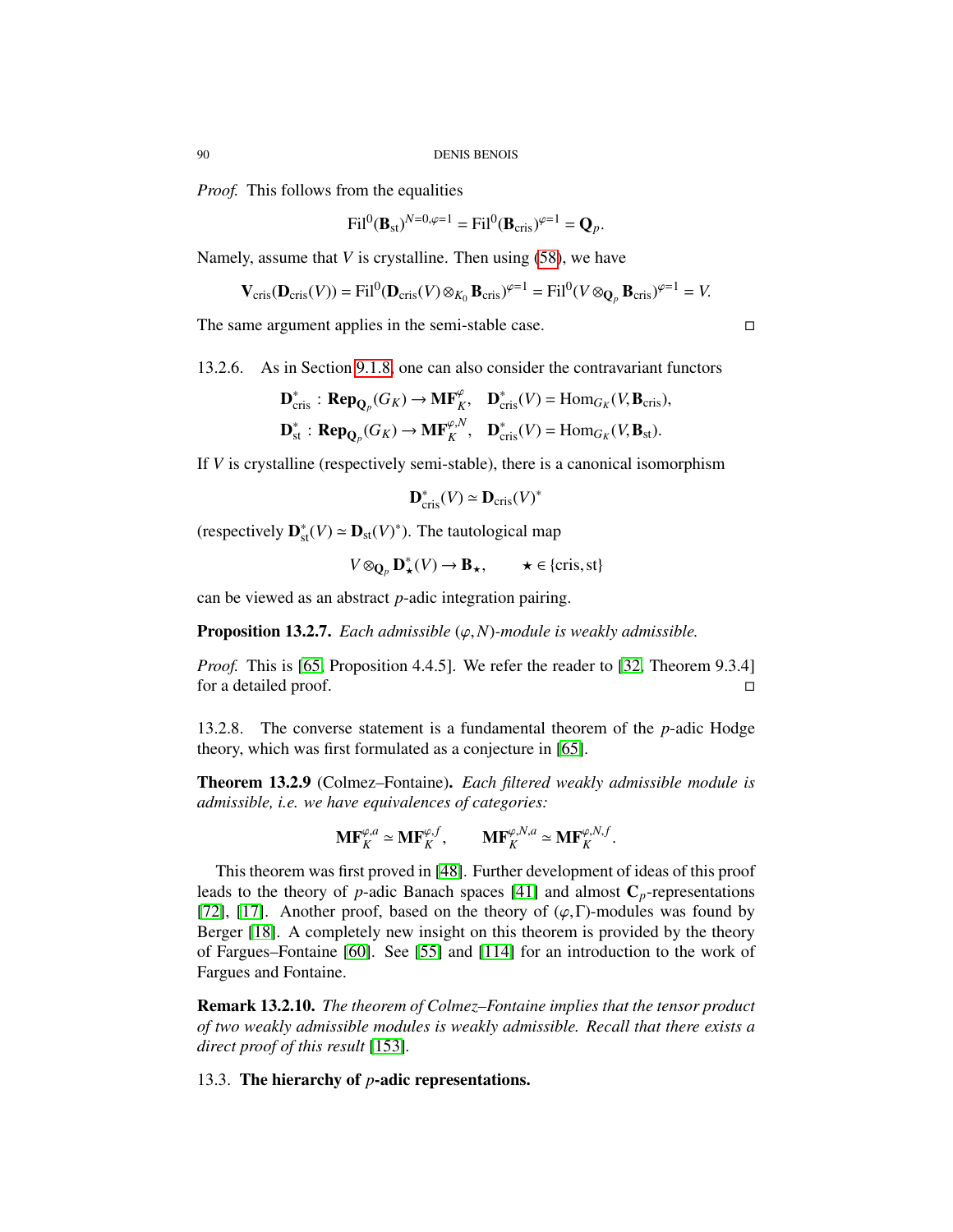13.3.1. Let *L* be a finite extension of *K*. If  $\rho$  :  $G_K \to \text{Aut}_{\mathbb{Q}_p} V$  is a *p*-adic representation, one can consider its restriction on *G<sup>L</sup>* and ask for the behavior of the functors  $D_{dR}$ ,  $D_{st}$  and  $D_{cris}$  under restriction. Set:

$$
\mathbf{D}_{\star/L}(V) = (V \otimes_{\mathbf{Q}_p} B_{\star})^{G_L}, \qquad \star \in \{dR, st, cris\}.
$$

Applying Hilbert's theorem 90 (Theorem [1.6.3\)](#page-19-0), we obtain that

$$
\mathbf{D}_{\mathrm{dR}/L}(V) = \mathbf{D}_{\mathrm{dR}}(V) \otimes_K L.
$$

In particular, *V* is a de Rham representation if and only if its restriction on *G<sup>L</sup>* is a de Rham.

13.3.2. One says that a *p*-adic representation  $\rho$  is *potentially semi-stable* (respectively *potentially crystalline*) if there exists a finite extension *<sup>L</sup>*/*<sup>K</sup>* such that the restriction of  $\rho$  on  $G_L$  is semi-stable (respectively crystalline). Applying Hilbert's theorem 90 (Theorem [1.6.3\)](#page-19-0), we obtain that in the case  $L/K$  is unramified,  $\rho$  is crystalline (respectively semi-stable) if and only if it's restriction on  $G_L$  is. The following proposition shows that ramified representations with finite image provide examples of potentially semi-stable representations that are not semi-stable.

**Proposition 13.3.3.** *A p-adic representation*  $\rho$  :  $G_K \to \text{Aut}_{\mathbf{Q}_p} V$  with finite image *is semi-stable if and only if it is unramified.*

*Proof.* Let  $\rho$  be a representation with a finite image. Let  $L/K$  be a finite extension such that  $V^{G_L} = V$ . Then

$$
\mathbf{D}_{\mathrm{st}/L}(V) = V \otimes_{\mathbf{Q}_p} \mathbf{B}_{\mathrm{st}}^{G_L} = V \otimes_{\mathbf{Q}_p} L_0,
$$

where  $L_0$  is the maximal unramified subfield of  $L$ . One has:

$$
\mathbf{D}_{\mathrm{st}}(V) = (\mathbf{D}_{\mathrm{st}/L}(V))^{G_K} = (V \otimes_{\mathbf{Q}_p} L_0)^{\mathrm{Gal}(L/K)}.
$$

Therefore *V* is semi-stable if and only if it is  $L_0$ -admissible if and only if it is unramified (see Example [9.2.2\)](#page-69-1).  $\square$ 

13.3.4. Set:

$$
\mathbf{D}_{\mathrm{pst}}(V) = \underline{\lim_{L/K}} \mathbf{D}_{\mathrm{st}/L}(V),
$$

where *L* runs all finite extensions of *K*. Then  $D_{\text{pst}}(V)$  is a finite dimensional  $K_0^{\text{ur}}$ -<br>vector space endowed with a natural structure of filtered (*a N*)-module. In advector space endowed with a natural structure of filtered  $(\varphi, N)$ -module. In addition, it is equipped with a discrete action of the Galois group  $G_K$  such that  $\mathbf{D}_{\text{st}}(V) = \mathbf{D}_{\text{pst}}(V)^{G_K}$ . This Galois action allows to define on  $\mathbf{D}_{\text{pst}}(V)$  the stucture of a Weil–Deligne representation. One can see  $\mathbf{D}_{\text{t}}$  as a functor to the category of of a Weil–Deligne representation. One can see  $D_{\text{pst}}$  as a functor to the category of *filtered* ( $\varphi$ , *N*,  $G_K$ )*-modules*. One says that *V* is potentially semi-stable if and only if  $\dim_{K_0^{\text{ur}}} \mathbf{D}_{\text{st}}(V) = \dim_{\mathbf{Q}_p}(V)$ . The functor  $\mathbf{D}_{\text{peris}}$  can be defined by the same way.<br>See [71] for more detail See [\[71\]](#page-128-4) for more detail.

The hierarchy of *p*-adic representations can be represented by the following diagram of full subcategories of RepQ*<sup>p</sup>* (*GK*):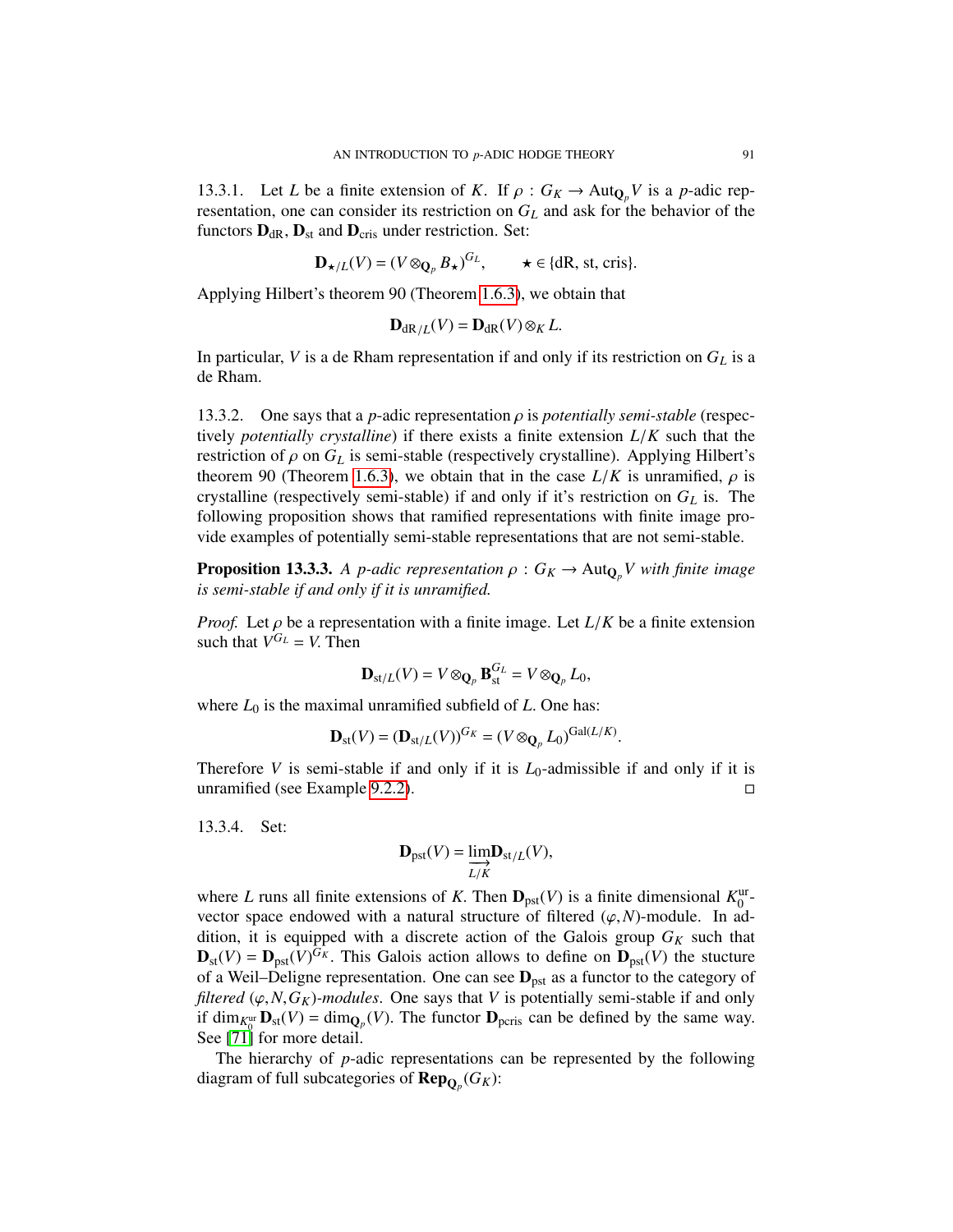

Finally, the categories  $\mathbf{Rep}_{\text{pst}}(G_K)$  and  $\mathbf{Rep}_{\text{dR}}(G_K)$  coincide as the following fundamental theorem shows:

Theorem 13.3.5 (*p*-adic monodromy conjecture). *Each de Rham representation is potentially semi-stable.*

This theorem was formulated as a conjecture by Fontaine. It can be seen as a highly non-trivial analog of Grothendieck's  $\ell$ -adic monodromy theorem in the case  $\ell = p$ . The first proof, found by Berger [\[15\]](#page-126-5), uses the theory of ( $\varphi$ , Γ<sub>K</sub>)-modules (see below). Colmez [\[43\]](#page-127-8) gave a completely different proof, based on the theory of *p*adic Banach Spaces. See [\[60,](#page-127-3) Chapter 10] for the insight provided by the theory of Fargues–Fontaine.

13.3.6. Recall that Theorem [8.2.9](#page-66-1) classifies *all p*-adic representations in terms of  $(\varphi, \Gamma_K)$ -modules. It is natural to ask how to recover  $D_{\text{cris}}(V)$ ,  $D_{\text{st}}(V)$  and  $D_{\text{dR}}(V)$ from the étale ( $\varphi$ , $\Gamma_K$ )-module **D**(*V*). This question is known as Fontaine's program. As a first step, Cherbonnier and Colmez [\[35\]](#page-126-6) proved that each *p*-adic representation is overconvergent. As a second step, Berger [\[15\]](#page-126-5) showed how to construct  $D_{\text{cris}}(V)$ ,  $\mathbf{D}_{st}(V)$  and  $\mathbf{D}_{dR}(V)$  in terms of the overconvergent lattice  $\mathbf{D}^{\dagger}(V)$  of  $\mathbf{D}(V)$  using the Robba ring  $\mathscr{R}_K$ . Moreover, the infinitesimal action of  $\Gamma_K$  on  $\mathbf{D}^\dagger(V) \otimes_{\mathbf{Q}_p} \mathscr{R}_K$  gives rise to a structure of a differential  $\varphi$ -module and associates to *V* a *p*-adic differential equation. This reduces the *p*-adic monodromy conjecture to a conjecture of Crew on *p*-adic differential equations. This last conjecture was proved by Kedlaya [\[94\]](#page-129-1). We refer the reader to [\[42\]](#page-127-9) for a survey of these results. In another direction, the theory of  $(\varphi, \Gamma_K)$ -modules is closely related to the *p*-adic Langlands program for  $GL_2(Q_p)$  [\[45,](#page-127-10) [46,](#page-127-11) [47\]](#page-127-12).

## 13.4. Comparison theorems.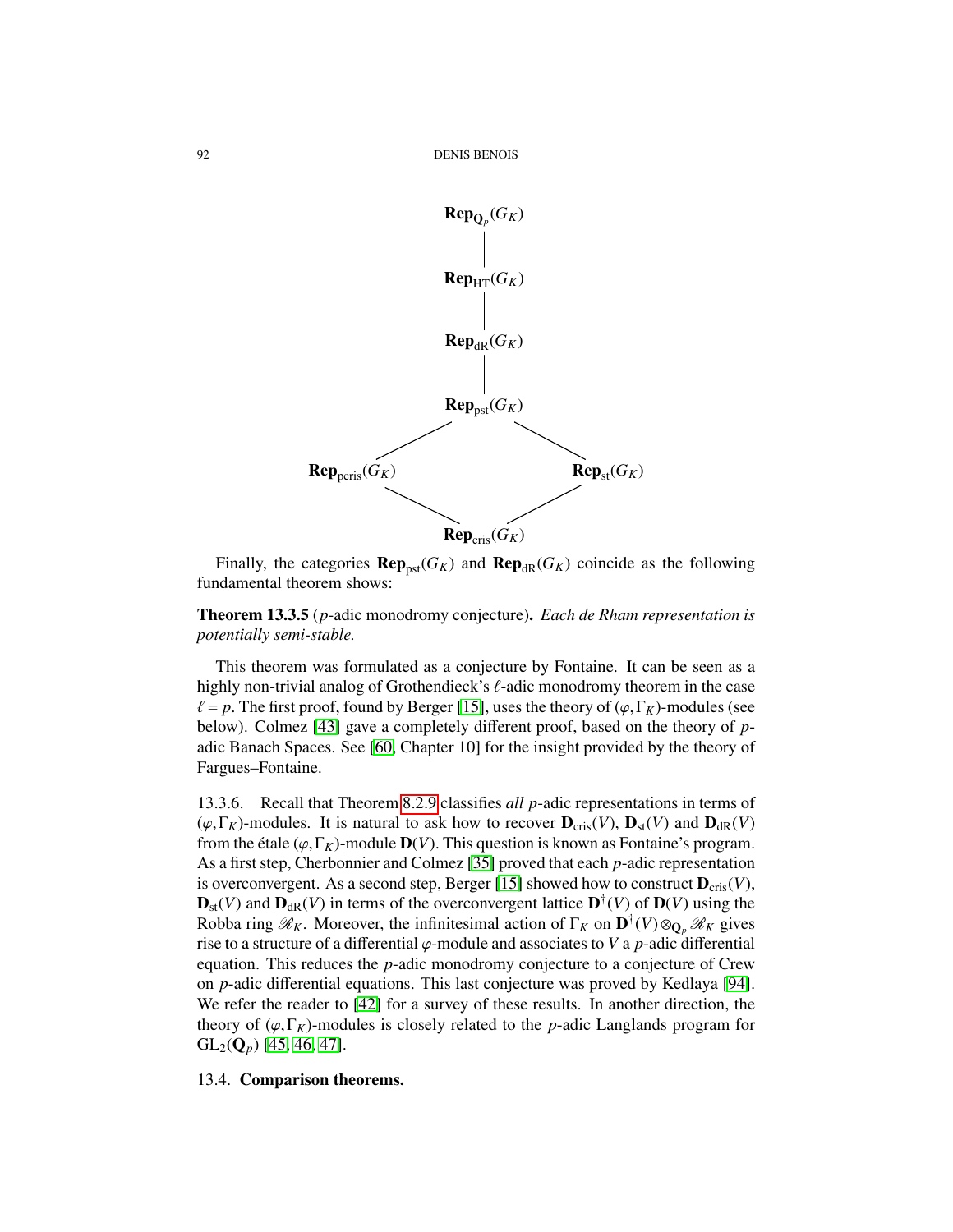13.4.1. In [\[151\]](#page-131-5) Tate considered the *p*-adic analog of the following situation. Let *<sup>X</sup>* be a smooth proper scheme over the field of complex numbers <sup>C</sup>. To the analytic space  $X(\mathbb{C})$  on can associate on the one hand, the singular cohomology  $H^n(X(\mathbb{C}), Q)$ <br>and on the other hand, the de Rham cohomology  $H^n(X(\mathbb{C}))$  defined as the hyperand on the other hand, the de Rham cohomology  $H_{\text{dR}}^n(X/\mathbb{C})$  defined as the hyper-<br>cohomology of the complex  $\Omega^{\bullet}$  of differential forms on X. The integration of cohomology of the complex  $\Omega_X^{\bullet}$  of differential forms on *X*. The integration of differental forms against simplexes gives a non-degenerate pairing

(59) 
$$
H_n(X(\mathbb{C}),\mathbf{Q})\times H^n_{\mathrm{dR}}(X/\mathbb{C})\to\mathbb{C},
$$

which induces an isomorphism (comparison isomorphism):

$$
H^n(X(\mathbb{C}),\mathbf{Q})\otimes_{\mathbf{Q}}\mathbb{C}\simeq H^n_{\mathrm{dR}}(X/\mathbb{C})
$$

The spectral sequence

$$
E_1^{ij} = H^j(X, \Omega^i_{X/\mathbb{C}}) \Rightarrow H^{i+j}_{dR}(X/\mathbb{C})
$$

defines a decreasing exhaustive filtration  $F^i H^n_{\text{dR}}(X/\mathbb{C})$  on  $H^n_{\text{dR}}(X/\mathbb{C})$  such that

$$
\operatorname{gr}^i H^n_{\operatorname{dR} }(X/\mathbb{C}) = H^{n-i}(X,\Omega^i_X).
$$

By Hodge theory, this filtration splits canonically and gives the decomposition of  $H^n_{\text{dR}}(X/\mathbb{C})$  into direct sum (Hodge decomposition):

$$
H_{\mathrm{dR}}^n(X/\mathbb{C}) = \underset{i+j=n}{\oplus} H^j(X,\Omega_X^i).
$$

Therefore one has the decomposition:

$$
H^{n}(X(\mathbb{C}),\mathbf{Q})\otimes_{\mathbf{Q}}\mathbb{C}\simeq\underset{i+j=n}{\oplus}H^{j}(X,\Omega_{X}^{i}).
$$

13.4.2. Now assume that *X* is a smooth proper scheme over a local field *K* of characteristic 0. The de Rham cohomologies  $H_{dR}^{n}(X/K)$  are still defined as the hy-<br>percohomology of  $\Omega^{\bullet}$ . Contrary to the complex case, the filtration  $F^{i}H^{n}(X/K)$ percohomology of  $\Omega_{X/K}^{\bullet}$ . Contrary to the complex case, the filtration  $F^iH_{\text{dR}}^n(X/K)$ has no canonical splitting <sup>[2](#page-92-0)</sup>. One has:

$$
\operatorname{gr}^{\bullet} H^n_{\operatorname{dR} }(X/K) = \bigoplus_{i+j=n} H^j(X,\Omega^i_{X/K}).
$$

In the *p*-adic situation the singular cohomology is not defined, but it can be replaced by the *p*-adic étale cohomology  $H_p^p(X)$ , which has the additional structure of a *p*-<br>adic representation. The following result formulated by Tate as a conjecture was adic representation. The following result formulated by Tate as a conjecture was proved in full generality by Faltings [\[57\]](#page-127-13).

<span id="page-92-1"></span>Theorem 13.4.3 (Faltings). *There exists a functorial isomorphism*

$$
H_p^n(X) \otimes_{\mathbf{Q}_p} \mathbf{C} \simeq \bigoplus_{i+j=n} \left( H^j(X, \Omega^i_{X/K}) \otimes_K \mathbf{C}(-i) \right).
$$

*In particular, H<sup>n</sup> p* (*X*) *is of Hodge–Tate, and*

$$
\mathbf{D}_{\mathrm{HT}}\left(H_p^n(X)\right) \simeq \mathrm{gr}^\bullet H^n_{\mathrm{dR}}(X/K).
$$

<span id="page-92-0"></span> ${}^{2}$ However, see [\[162\]](#page-131-6).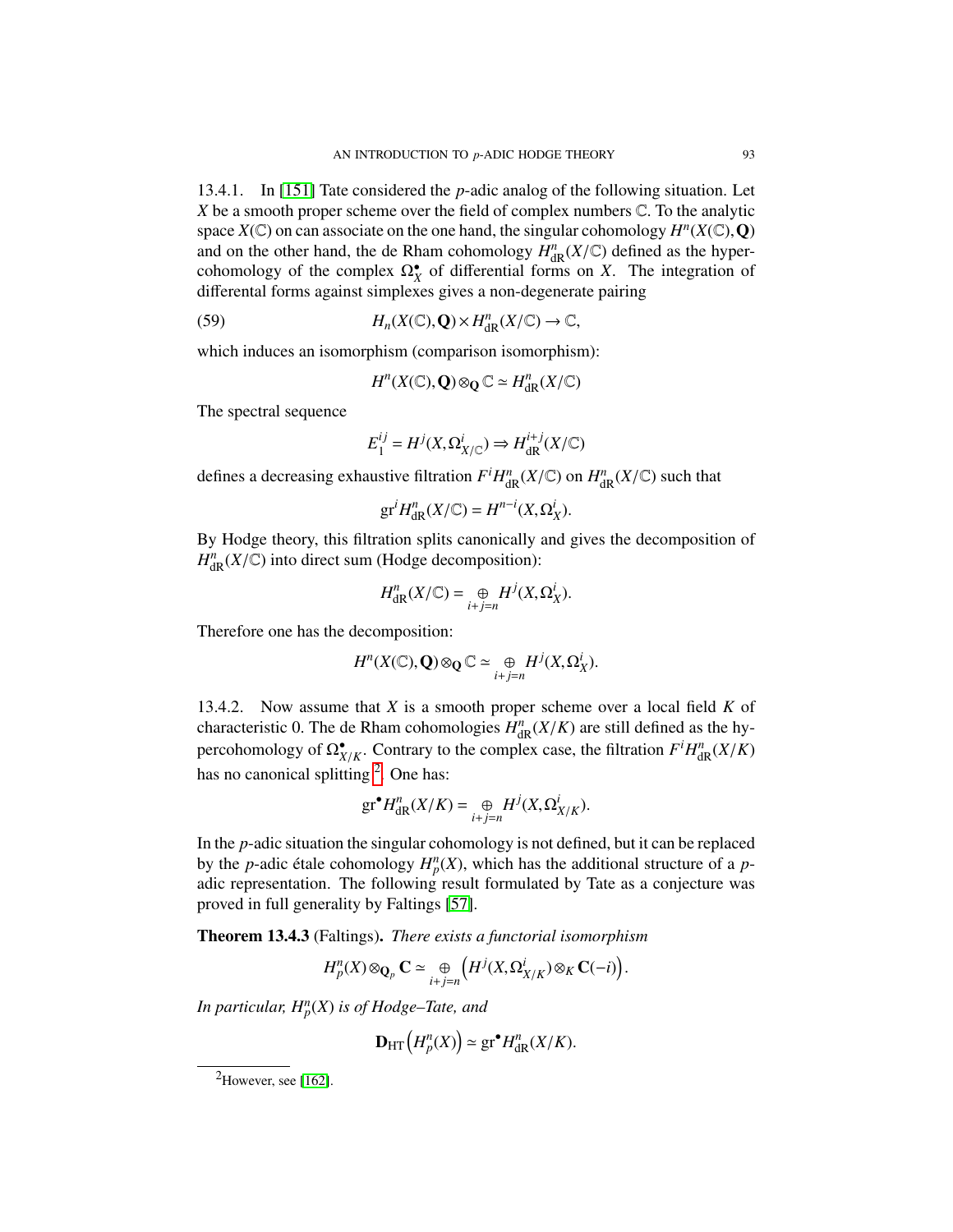Tate proved this conjecture for abelian varieties having good reduction using his results about the continuous cohomology of  $G_K$  (see Section [4.3\)](#page-35-0). Faltings' proof relies on the higher-dimensional generalization of Tate's method of almost étale extensions. The theory of almost étale extensions was systematically developped in [\[78\]](#page-128-8). See [\[130\]](#page-130-4) for further generalization of Faltings' almost purity theorems.

13.4.4. Inspired by Grothendieck's problem of mysterious functor [\[83\]](#page-128-9), [\[84\]](#page-128-10), Fontaine [\[66\]](#page-128-0), [\[71\]](#page-128-4) formulated more precise conjectures, relating étale cohomology to other cohomology theories via the rings  $\mathbf{B}_{\text{cris}}$ ,  $\mathbf{B}_{\text{st}}$  and  $\mathbf{B}_{\text{dR}}$ . These conjectures are actually theorems, which can be formulated as follows:

13.4.5. *Étale cohomology vs. de Rham cohomology.* Recall that the ring  $\mathbf{B}_{dR}$  is equipped with a canonical filtration and a continuous action of the Galois group  $G_K$ .

Theorem 13.4.6 (C<sub>dR</sub>-conjecture). Let X/*K* be a smooth proper scheme. There *exists a functorial isomorphism*

(60) 
$$
H_p^i(X) \otimes_{\mathbf{Q}_p} \mathbf{B}_{\mathrm{dR}} \simeq H_{\mathrm{dR}}^i(X/K) \otimes_K \mathbf{B}_{\mathrm{dR}},
$$

which is compatible with the filtration and the Galois action. In particular,  $H_p^i(X)$ *is de Rham, and*

<span id="page-93-0"></span>
$$
\mathbf{D}_{\mathrm{dR}}\left(H_p^n(X)\right) \simeq H_{\mathrm{dR}}^n(X/K).
$$

Using the isomorphism  $gr^{\bullet}B_{dR} \simeq \bigoplus_{i \in \mathbb{Z}} C(i)$  it is easy to see that this theorem implies Theorem [13.4.3.](#page-92-1)

13.4.7. *Étale cohomology vs. crystalline cohomology.* Let  $X/O_K$  be a smooth proper scheme having good reduction. The theory of crystalline cohomology [\[20\]](#page-126-7) associates to the special fiber of *X* finite-dimensional  $K_0$ -vector spaces  $H^i_{\text{cris}}(X)$ equipped with a semi-linear Frobenius  $\varphi$ . By a theorem of Berhtelot–Ogus [\[22\]](#page-126-1), there exists a canonical isomorphism

$$
H_{\mathrm{dR}}^i(X/K) \simeq H_{\mathrm{cris}}^i(X) \otimes_{K_0} K,
$$

which equips  $H_{\text{cris}}^i(X) \otimes_{K_0} K$  with a canonical filtration.

**Theorem 13.4.8** ( $C_{\text{cris}}$ -conjecture). Let  $X/O_K$  be a smooth proper scheme having *good reduction.*

*i) There exists a functorial isomorphism*

(61) 
$$
H_p^i(X) \otimes_{\mathbf{Q}_p} \mathbf{B}_{\mathrm{cris}} \simeq H_{\mathrm{cris}}^i(X) \otimes_{K_0} \mathbf{B}_{\mathrm{cris}},
$$

*which is compatible with the Galois action and the action of*  $\varphi$ *. In particular,*  $H^i_p(X)$ *<br>is crystalline, and is crystalline, and*

$$
\mathbf{D}_{\mathrm{cris}}\left(H_p^n(X)\right) \simeq H^n_{\mathrm{cris}}(X).
$$

*ii) The isomorphism [\(60\)](#page-93-0) can be obtained from [\(62\)](#page-94-0) by the extension of scalars*  $\mathbf{B}_{\mathrm{cris}} \otimes_{K_0} K \subset \mathbf{B}_{\mathrm{dR}}.$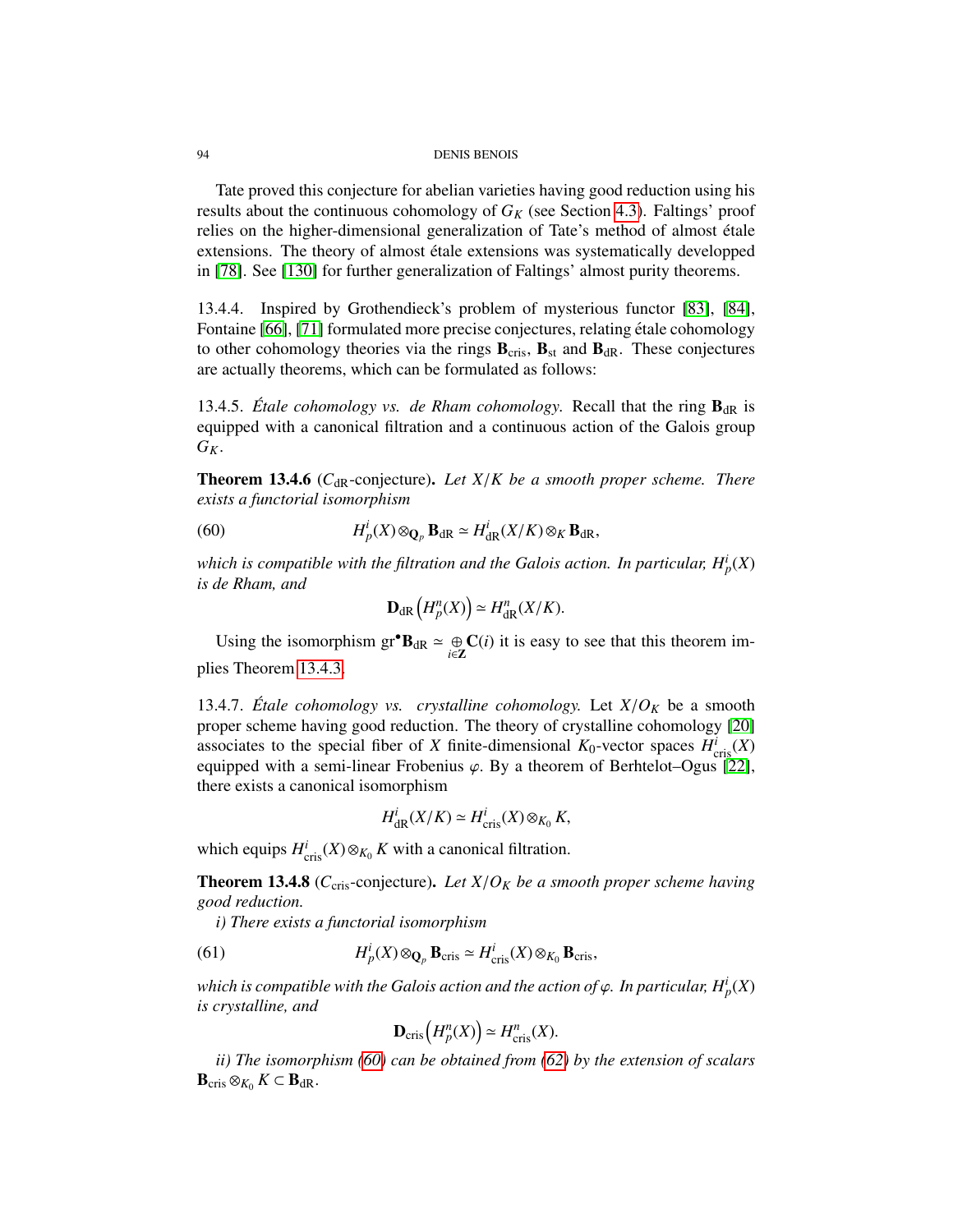13.4.9. *Étale cohomology vs. log-crystalline cohomology.* Let  $X/O_K$  be a proper scheme having semi-stable reduction. The theory of log-crystalline cohomology [\[92\]](#page-129-4) associates to *X* a finite-dimensional  $K_0$ -vector spaces  $H^i_{\text{log}-\text{cris}}(X)$  equipped with a semi-linear Frobenius  $\varphi$  and a monodromy operator *N* such that  $N\varphi = p\varphi N$ . A theorem of Hyodo–Kato [\[87\]](#page-128-11) shows the existence of an isomorphism

$$
H^i_{\mathrm{dR}}(X/K) \simeq H^i_{\mathrm{log-cris}}(X) \otimes_{K_0} K,
$$

which equips  $H^i_{\text{log}-\text{cris}}(X) \otimes_{K_0} K$  with the induced filtration. Note that if *X* has good reduction, then  $N = 0$ , and the log-crystalline cohomology coincides with the classical crystalline cohomology of *<sup>X</sup>*.

Theorem 13.4.10 (*C*st-conjecture of Fontaine–Jannsen). *Let X*/*O<sup>K</sup> be a proper scheme having semi-stable reduction.*

*i) There exists a functorial isomorphism*

(62) 
$$
H_p^i(X) \otimes_{\mathbf{Q}_p} \mathbf{B}_{st} \simeq H_{\log-\text{cris}}^i(X) \otimes_{K_0} \mathbf{B}_{st},
$$

*which is compatible with the Galois action and the actions of*  $\varphi$  *and N. In particular, H<sup>i</sup> p* (*X*) *is semistable, and*

<span id="page-94-0"></span>
$$
\mathbf{D}_{\mathrm{st}}\left(H_p^n(X)\right) \simeq H^n_{\log-\mathrm{cris}}(X).
$$

13.4.11. These conjectures were first proved by two completely different methods:

- The method of almost étale extensions (Faltings [\[58,](#page-127-14) [59\]](#page-127-15));
- The method of syntomic cohomology of Fontaine–Messing (Fontaine–Messing, Hyodo–Kato, Tsuji [\[74\]](#page-128-3), [\[154\]](#page-131-7)).

Alternative proofs were found by Nizioł[\[120,](#page-130-5) [121\]](#page-130-6) and Beilinson [\[26,](#page-126-8) [27\]](#page-126-9). The theory of perfectoids gave a new impetus to this subject [\[24,](#page-126-10) [25,](#page-126-11) [34,](#page-126-12) [49,](#page-127-16) [131\]](#page-130-7). The generalization of comparison theorems to cohomology with coefficients is intimately related to the theory of *p*-adic representations of affinoid algebras [\[31,](#page-126-13) [9,](#page-125-1) [95,](#page-129-5) [96,](#page-129-6) [115\]](#page-129-7).

13.4.12. Over the field of complex numbers, the comparison isomorphism can be alternatively seen as the non-degenerate pairing of complex periods [\(59\)](#page-89-0). In the *p*-adic case, such an interpretation exists for abelian varieties. Namely, if *A* is an abelian variety over *K*, then the *p*-adic analog of  $H_1(A(\mathbb{C}), Q)$  is the *p*-adic representation  $V_p(A) := T_p(A) \otimes_{\mathbb{Z}_p} \mathbb{Q}_p$ . For the first *p*-adic cohomology of *A*, one has:

$$
H_p^1(A) \simeq V_p(A)^*.
$$

The theory of *p*-adic integration [\[38,](#page-126-14) [39,](#page-126-15) [67\]](#page-128-12) provides us with a non-degenerate pairing

$$
H^1_{\mathrm{dR}}(A) \times T_p(A) \to \mathbf{B}_{\mathrm{dR}},
$$

which gives an explicit approach to the comparison theorems for abelian varieties. The simplest case of *p*-divisible formal groups will be studied in the next section.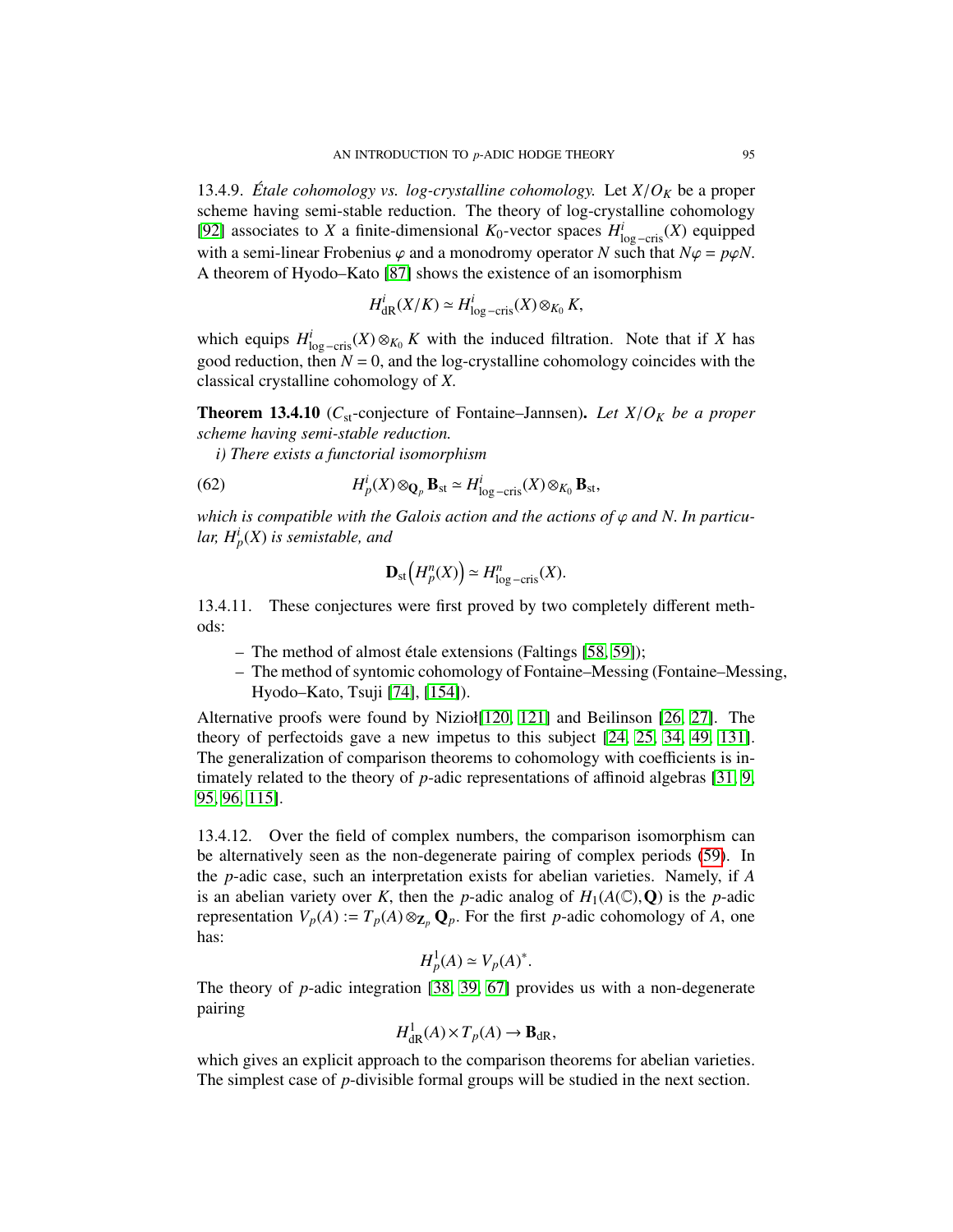#### 14. *p*-divisible groups

## 14.1. Formal groups.

14.1.1. In this section, we make first steps in studing *p*-adic representations arising from *p*-divisible groups. Such representations are crystalline and the associated filtered modules have an explicit description in geometric terms. We will focus our attention on formal groups because in this case many results can be proved by elementary methods, without using the theory of finite group schemes. We start with a short review of the theory of formal groups.

Definition. *Let A be an integral domain. A one-dimensional commutative formal group over A is a formal power series*  $F(X, Y) \in A[[X, Y]]$  *satisfying the following conditions:*

 $i)$   $F(F(X, Y), Z) = F(X, F(Y, Z));$ *ii*)  $F(X, Y) = F(Y, X);$ *iii*)  $F(X, 0) = X$  *and*  $F(0, Y) = Y$ ; *iv*) There exists  $i(X)$  ∈  $XA[[X]]$  such that  $F(X, i(X)) = 0$ .

It can be proved that ii) and iv) follow from i) and iii) (see [\[109\]](#page-129-8)). We will often write  $X + F$  *Y* instead  $F(X, Y)$ .

14.1.2. **Examples.** 1) The additive formal group  $\widehat{\mathbb{G}}_a(X, Y) = X + Y$ . Here  $i(X) = -X$ . 2) The multiplicative formal group  $\widehat{\mathbb{G}}_m(X, Y) = X + Y + XY$ . Note that  $\widehat{\mathbb{G}}_m(X, Y) = X + Y + XY$ .

 $(1+X)(1+Y)$ −1. Here  $i(X) = -\frac{X}{1+X}$ 3) More generally, for each  $a \in A$ , the power series

$$
F(X, Y) = X + Y + aXY
$$

is a formal group over *A*. Here  $i(X) = -\frac{X}{1 + a}$  $1 + aX$ <sup>"</sup>

14.1.3. We introduce basic notions of the theory of formal groups. An homomorphism of formal groups  $F \to G$  over *A* is a power series  $f \in XA[[X]]$  such that  $f \circ F(X, Y) = G(f(X), f(Y))$ . The set Hom<sub>*A*</sub>(*F*,*G*) of homomorphisms  $F \to G$  is an abelian group with respect to the addition defined by the formula

$$
f \oplus g = G(f(X), g(X)).
$$

We set  $\text{End}_{A}(F) = \text{Hom}_{A}(F, F)$ . Then  $\text{End}_{A}(F)$  is a ring with respect to the addition defined above and the multiplication defined as the composition of power series:

$$
f \circ g(X) = f(g(X)).
$$

14.1.4. The module  $\widehat{\Omega}^1_{A[[X]]}$  of formal Kähler differentials of *A*[[*X*]] over *A* is the free *<sup>A</sup>*[[*X*]]-module generated by *dX*.

**Definition.** We say that  $\omega(X) = f(X)dX \in \Omega^1_{A[[X]]}$  is an invariant differential form on the formal group E if *on the formal group F if*

$$
\omega(X+_{F}Y)=\omega(X).
$$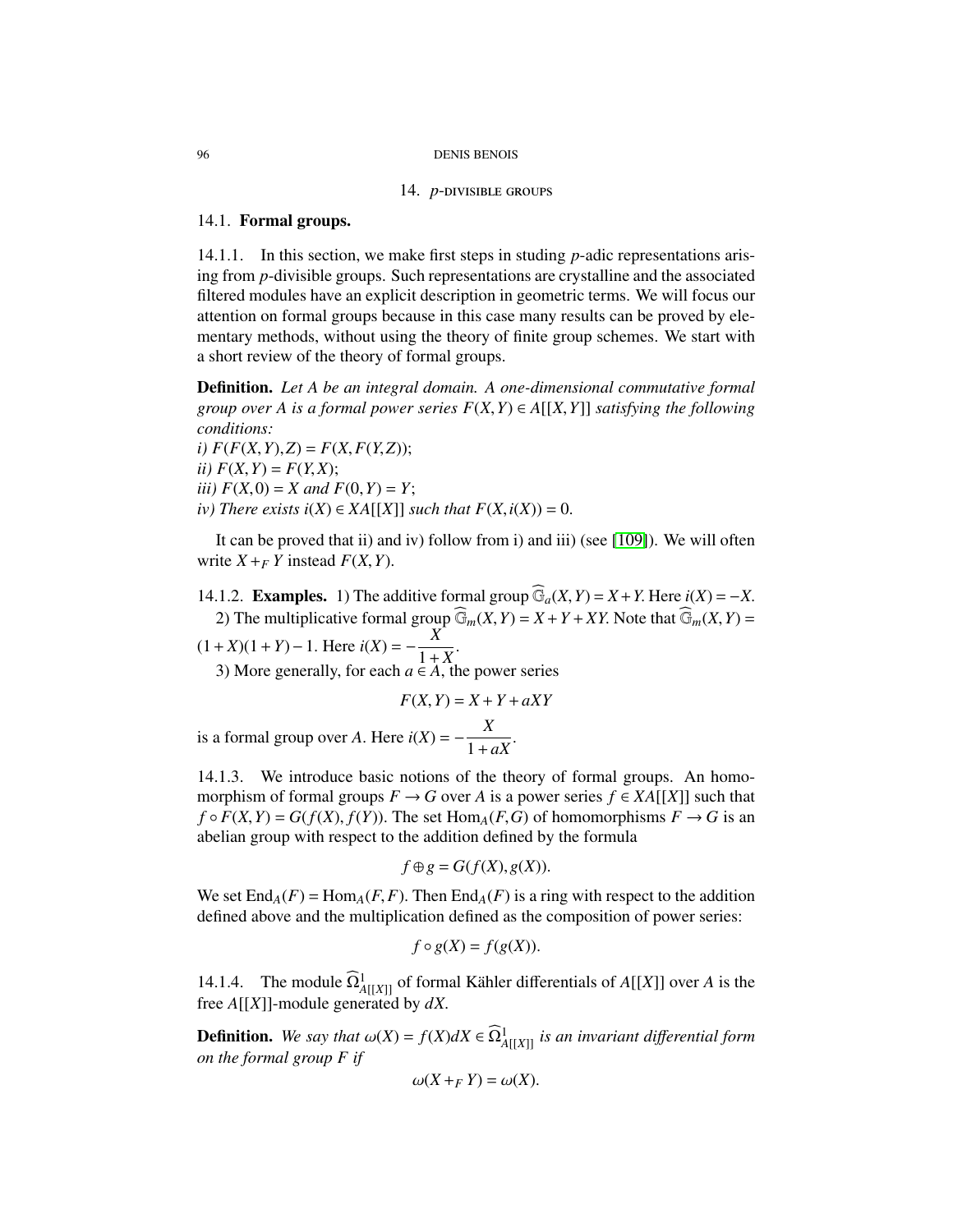14.1.5. The next proposition describes invariant differential forms on one-dimensional formal groups. We will write  $F_1'$  $I_1(X, Y)$  (respectively  $F'_2$ <br>the first (respectively set  $\chi_2'(X, Y)$  for the formal deriv-<br>record) variable ative of  $F(X, Y)$  with respect to the first (respectively second) variable.

<span id="page-96-0"></span>Proposition 14.1.6. *The space of invariant di*ff*erential forms on a one-dimensional formal group F*(*X*,*Y*) *is the free A-module of rank one generated by*

$$
\omega_F(X) = \frac{dX}{F'_1(0,X)}.
$$

*Proof.* See, for example, [\[88,](#page-128-13) Section 1.1].

a) Since  $F(Y, X) = Y + X +$  (terms of degree  $\ge 2$ ), the series  $F'_1$ <br>A[[X]] and one has:  $I_1'(0,X)$  is invertible in *<sup>A</sup>*[[*X*]], and one has:

$$
\omega(X) := \frac{dX}{F'_1(0,X)} \in A[[X]].
$$

Differentiating the identity

$$
F(Z, F(X, Y)) = F(F(Z, X), Y)
$$

with respect ot *<sup>Z</sup>*, one has:

$$
F'_{1}(Z, F(X, Y)) = F'_{1}(F(Z, X), Y) \cdot F'_{1}(Z, X).
$$

Setting  $Z = 0$ , we obtain that

$$
\frac{F_1'(X,Y)}{F_1'(0,F(X,Y))} = \frac{1}{F_1'(0,X)},
$$

or equivalently, that

$$
\frac{dF(X,Y)}{F_1'(0,F(X,Y))} = \frac{dX}{F_1'(0,X)}
$$

This shows that  $\omega(X)$  is invariant.

b) Conversely, assume that  $\omega(X) = f(X)dX$  is invariant. Then

$$
f(F(X,Y))F'_{1}(X,Y) = f(X).
$$

Setting *X* = 0, we obtain that  $f(Y) = F'_1$  $I_1'(0, Y)f(0)$ . Therefore

$$
\omega(X) = f(0)\omega_F(X),
$$

and the proposition is proved.

**Remark 14.1.7.** *We can write*  $\omega_F$  *in the form:* 

$$
\omega_F(X) = \left(\sum_{n=0}^{\infty} a_n X^n\right) dX, \quad \text{where } a_n \in A \text{ and } a_0 = 1.
$$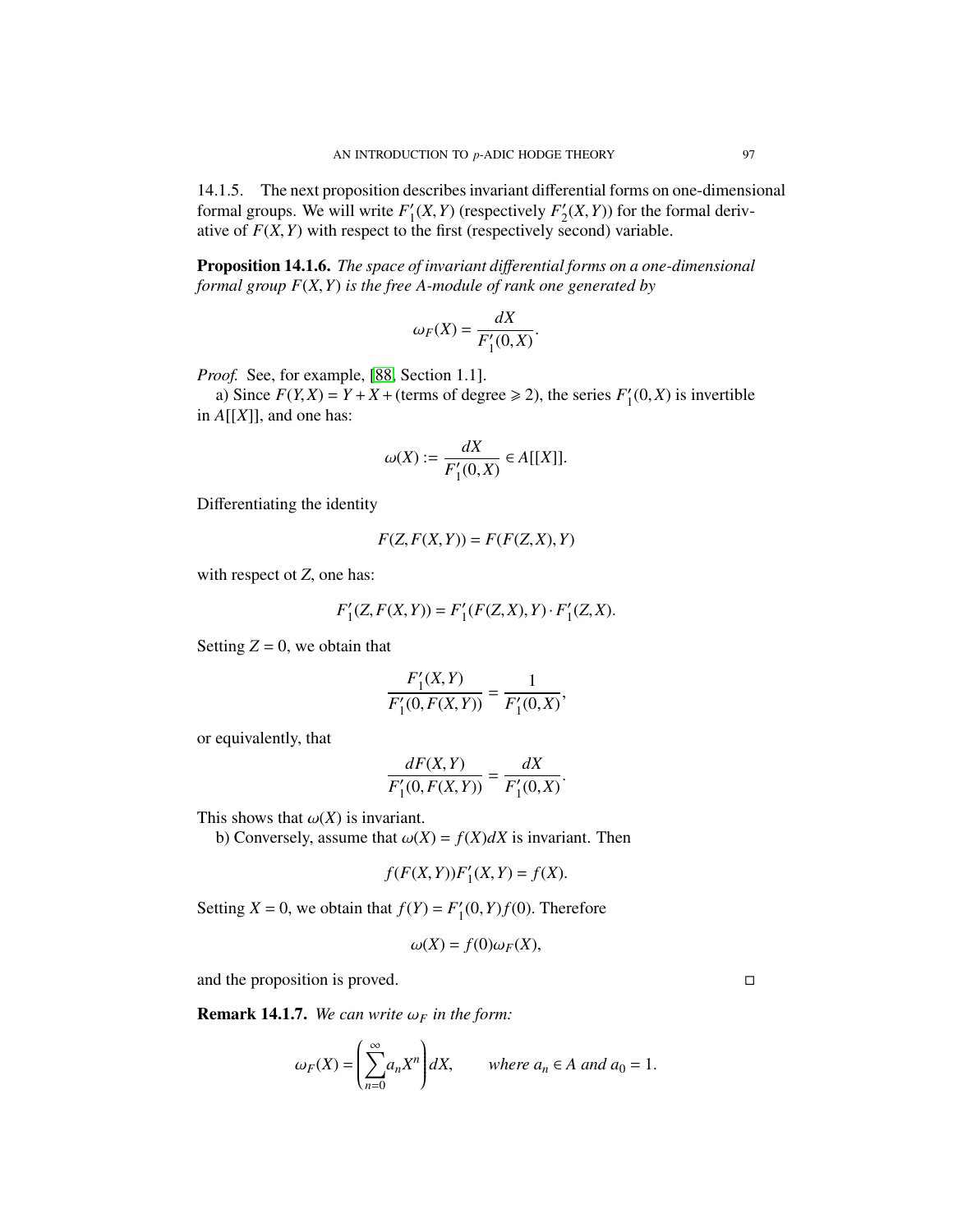14.1.8. Let *K* denote the field of fractions of *A*. We say that a power series  $\lambda(X) \in$  $K[[X]]$  is a logarithm of *F*, if

$$
\lambda(X+_{F}Y)=\lambda(X)+\lambda(Y).
$$

<span id="page-97-0"></span>**Proposition 14.1.9.** Assume that  $char(K) = 0$ . Then the map

$$
\omega \mapsto \lambda_\omega(X) := \int_0^X \omega
$$

*establishes an isomorphism between the one-dimensional K-vector space generated by* <sup>ω</sup>*<sup>F</sup> and the K-vector space of logarithms of F*.

*Proof.* a) Let  $\omega(X) = g(X)dX$  be a non-zero invariant differential form on *F*. Set  $g(X) = \sum_{n=1}^{\infty}$  $\sum_{n=0}$  *b<sub>n</sub>X<sup>n</sup>*. Since char(*K*) = 0, the series *f*(*X*) has the formal primitive

$$
\lambda_{\omega}(X) := \int_0^X \omega = \sum_{n=1}^{\infty} \frac{b_{n-1}}{n} X^n \in K[[X]].
$$

The invariance of  $\omega$  reads

$$
g(F(X,Y))F'_{1}(X,Y) = g(X),
$$

and taking the primitives, we obtain:

$$
\lambda_{\omega}(X +_{F} Y) = \lambda_{\omega}(X) + h(Y)
$$

for some  $h(Y) \in K[[Y]]$ . Putting  $X = 0$  in the last formula, we have  $h(Y) = \lambda_{\omega}(Y)$ , and  $\lambda_{\omega}(X + FY) = \lambda_{\omega}(X) + \lambda_{\omega}(Y)$ . Therefore  $\lambda_{\omega}$  is a logarithm of *F*.

b) Conversely, let  $\lambda(X)$  be a logarithm of *F*. Differentiating the identity  $\lambda(Y + F)$  $X$ ) =  $\lambda$ (*Y*) +  $\lambda$ (*X*) with respect to *Y* and setting *Y* = 0, one has:

$$
\lambda'(X) = \frac{\lambda'(0)}{F_1(0,X)}.
$$

Set  $\omega = \lambda'(X)dX$ . Then  $\omega = \lambda'(0)\omega_F$ , and the proposition is proved.

Definition 14.1.10. *Set*

$$
\lambda_F(X) = \int_0^X \omega_F.
$$

Note that  $\lambda_F(X)$  is the unique logarithm of *F* such that

$$
\lambda_F(X) \equiv X \pmod{\deg 2}.
$$

From Proposition [14.1.9](#page-97-0) if follows that over a field of characteristic 0 all formal goups are isomorphic to the additive formal group. Indeed,  $\lambda_F$  is an isomorphism  $F \simeq \mathbb{G}_a$ .

14.1.11. Example. For the multiplicative group we have

$$
\omega_{\mathbb{G}_m}(X) = \frac{dX}{1+X}
$$
,  $\lambda_{\mathbb{G}_m}(X) = \log(1+X) = \sum_{n=1}^{\infty} (-1)^{n-1} \frac{X^n}{n}$ .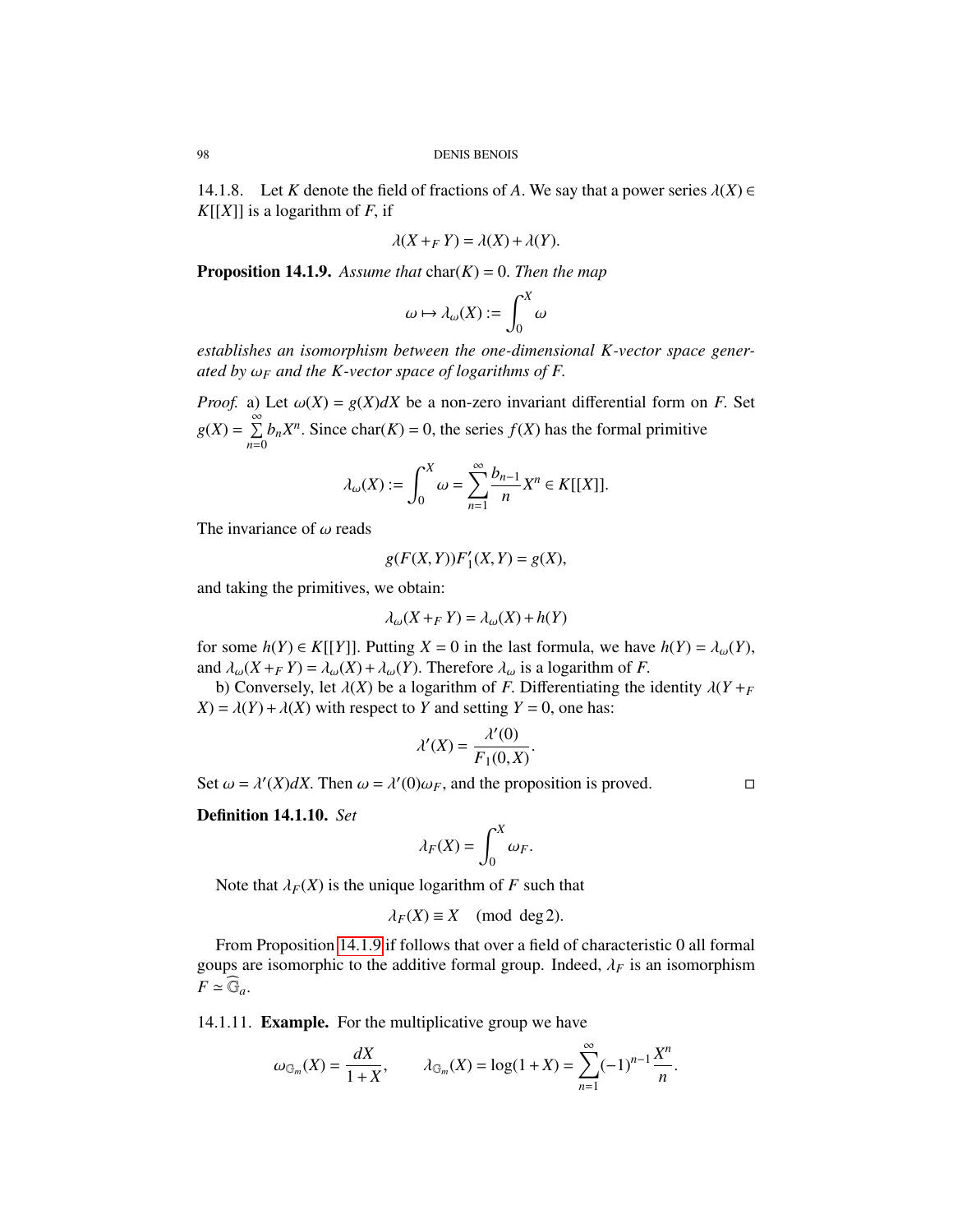14.1.12. We consider formal groups over the ring of integers of a local field *K* of characteristic 0 and residue caracteristic *<sup>p</sup>*.

For each  $n \in \mathbb{Z}$ , we denote by [*n*] the formal multiplication by *n*:

$$
[n] = \begin{cases} \frac{X + F + X_F + F \cdots + X}{n}, & \text{if } n \ge 0, \\ \text{if } n < 0. \end{cases}
$$

This defines an injection

$$
[ ] : \mathbf{Z} \to \mathrm{End}_{O_K}(F), \qquad n \to [n](X) = nX + \cdots
$$

It can be easily checked that this map can be extended by continuity to an injective map

 $[ ] : \mathbf{Z}_p \to \text{End}_{O_K}(F), \qquad a \to [a](X) = aX + \cdots.$ 

**Proposition 14.1.13.** Let F be a formal group over  $O_K$ . Then either

<span id="page-98-0"></span>
$$
[p](X) \equiv 0 \pmod{\mathfrak{m}_K}
$$

*or there exists an integer h*  $\geq 1$  *and a power series g(X)* =  $c_1X + \cdots$  *such that*  $c_1 \neq 0$ (mod  $m_K$ ) *and* 

(63) 
$$
[p](X) \equiv g(X^{p^h}) \pmod{\mathfrak{m}_K}.
$$

*Proof.* The proof is not difficult. See, for example, [\[76,](#page-128-14) Chapter I, § 3, Theorem 2].  $\Box$ 

**Definition 14.1.14.** *If*  $[p](X) \equiv 0 \pmod{m_K}$ , we say that F has infinite height. *Otherwise, we say that* F is p-divisible and call the height of F the unique  $h \ge 1$ *satisfying condition [\(63\)](#page-98-0).*

14.1.15. Now we can explain the connection between formal groups and *p*-adic representations. Recall that we write C for the completion of  $\overline{K}$ . We denote by  $O_{\mathbb{C}}$ the ring of integers of  $C$  and by  $m<sub>C</sub>$  the maximal ideal of  $O<sub>C</sub>$ . Any formal group law  $F(X, Y)$  over  $O_K$  defines a structure of  $\mathbb{Z}_p$ -module on  $m_C$  of  $\overline{K}$ :

$$
\alpha +_{F} \beta := F(\alpha, \beta), \quad \alpha, \beta \in \mathfrak{m}_{\mathbb{C}},
$$
  

$$
\mathbf{Z}_{p} \times \mathfrak{m}_{\mathbb{C}} \to \mathfrak{m}_{\mathbb{C}}, \qquad (a, \alpha) \mapsto [a](\alpha).
$$

We will denote by  $F(\mathfrak{m}_C)$  the ideal  $\mathfrak{m}_C$  equipped with this  $\mathbb{Z}_p$ -module structure. The analogous notation will be used for  $O_K$ -submodules of  $m_C$ .

<span id="page-98-1"></span>Proposition 14.1.16. *Assume that F is a formal group of finite height h*. *Then:*

*i)* The map  $[p]$  :  $F(\mathfrak{m}_\mathbb{C}) \to F(\mathfrak{m}_\mathbb{C})$  *is surjecive.* 

*ii)* The kernel  $\text{ker}([p])$  *is a free*  $\mathbf{F}_p$ *-module of rank h.* 

*Proof.* i) Consider the equation

$$
[p](X) = \alpha, \qquad \alpha \in F(\mathfrak{m}_\mathbb{C}).
$$

A version of the Weierstrass preparation theorem (see, for example, the proof of [\[105,](#page-129-9) Theorem 4.2]) shows that this equation can be written in the form  $f(X) =$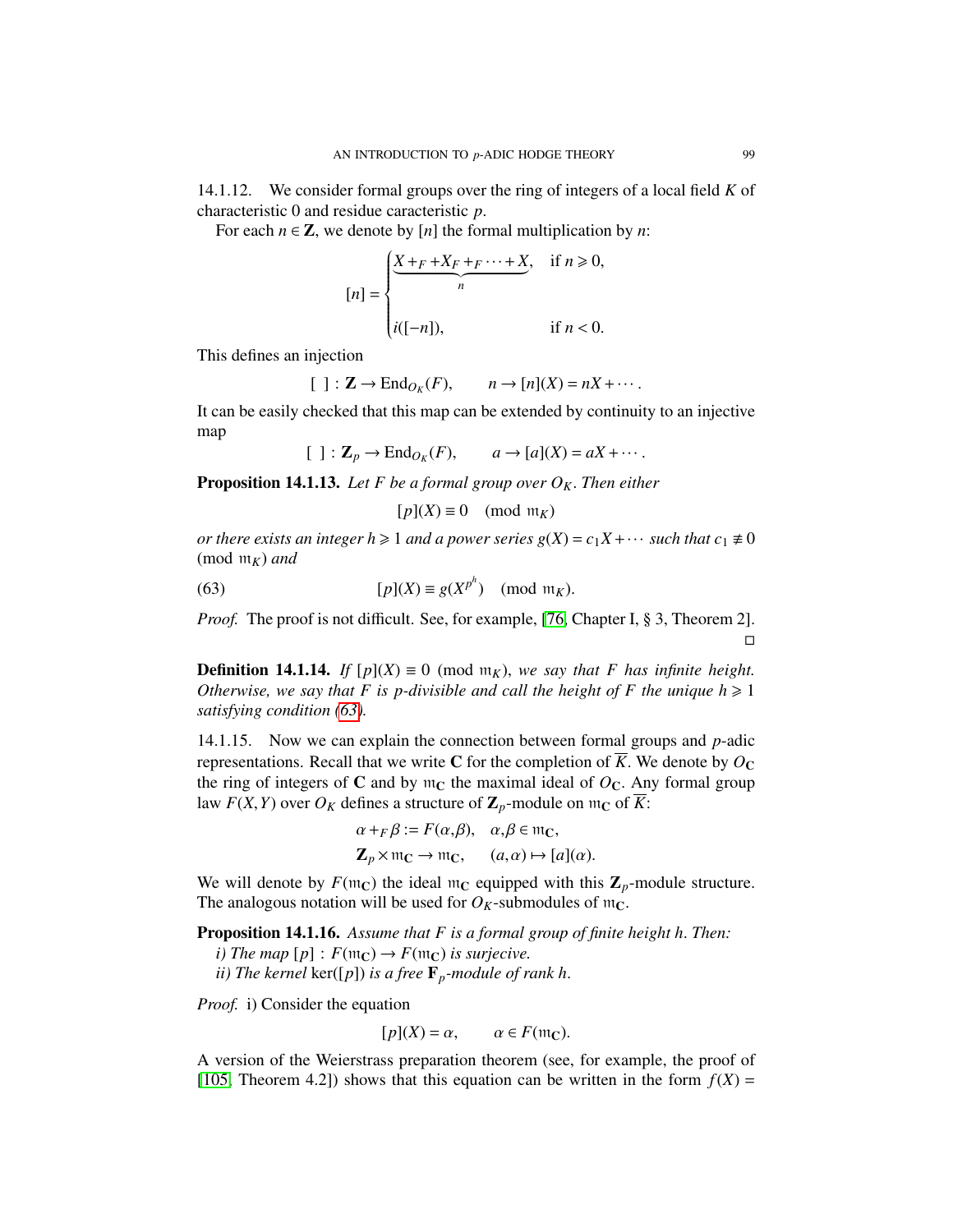*g*(*a*), where *f*(*X*)  $\in$  *O<sub>K</sub>*[*X*] is a polynomial of degree *p*<sup>h</sup> such that *f*(*X*)  $\equiv$  *X*<sup>*p*<sup>h</sup></sup> (mod m<sub>*v*</sub>) and  $g \in O<sub>v</sub>$ [[*X*]] Therefore the roots of this equation are in m<sub>*G*</sub> (mod  $m_K$ ), and  $g \in O_K[[X]]$ . Therefore the roots of this equation are in  $m_C$ .

ii) To prove that ker( $[p]$ ) is a free  $\mathbb{Z}/p\mathbb{Z}$ -module of rank *h*, we only need to show that the roots of the equation  $[p](X) = 0$  are all of multiplicity one. Differentiating the identity

$$
[p](F(X,Y)) = F([p](X), [p](Y))
$$

with respect to *Y* and setting  $Y = 0$ , we get:

$$
[p]'(X) \cdot F_2'(X,0) = F_2'([p](X),0).
$$

Let  $[p](\xi) = 0$ . Since  $F'_2$ <br>0 and  $[n]'(\xi) \neq 0$  Then  $\frac{1}{2}(X,0)$  is invertible in  $O_K[[X]]$  and  $\xi \in \mathfrak{m}_\mathbb{C}$ , we have  $F'_2$ <br>refore  $\xi$  is a simple root  $\frac{1}{2}(\xi,0) \neq$ 0 and  $[p]'(\xi) \neq 0$ . Therefore  $\xi$  is a simple root.

14.1.17. For  $n \ge 1$ , let  $T_{F,n}$  denote the  $p^n$ -torsion subgroup of  $F(fm_C)$ . From<br>Proposition 14.1.16 it follows that as abelian group, it is not canonically isomorphic Proposition [14.1.16](#page-98-1) it follows that as abelian group, it is not canonically isomorphic to  $(\mathbf{Z}/p^n\mathbf{Z})^h$  and sits in the exact sequence

$$
0 \to T_{F,n} \to F(\mathfrak{m}_\mathbb{C}) \xrightarrow{[p^n]} F(\mathfrak{m}_\mathbb{C}) \to 0.
$$

As in the case of abelian varieties, the Tate module of *F* is defined as the projective limit

$$
T(F) = \underleftarrow{\lim_{n}} T_{F,n}
$$

with respect to the multiplication-by- $p$  maps. Since the series  $[p<sup>n</sup>](X)$  have coefficients in  $O_K$ , the Galois group  $G_K$  acts on  $E_{F,n}$ , and this action gives rise to a Z*p*-adic representation:

$$
\rho_F: G_K \to \mathrm{Aut}_{\mathbf{Z}_p}(T(F)) \simeq \mathrm{GL}_h(\mathbf{Z}_p).
$$

We will denote by  $V(F) = T(F) \otimes_{\mathbb{Z}_p} \mathbb{Q}_p$  the associated *p*-adic representation.

<span id="page-99-0"></span>14.1.18. **Examples.** 1)  $F = \widehat{\mathbb{G}}_m$ . One has  $[p^n] = (1 + X)^{p^n} - 1$ . Therefore

$$
T_{\widehat{\mathbb{G}}_m,n} = \left\{ \zeta - 1 \mid \zeta^{p^n} = 1 \right\},\
$$

and the map

$$
\mu_{p^n} \to T_{\widehat{\mathbb{G}}_m,n}, \qquad \zeta \mapsto \zeta - 1
$$

is an isomorphism of  $G_K$ -modules. In particular,  $T(\widehat{\mathbb{G}}_m) \simeq \mathbb{Z}_p(1)$ .

2) Let  $E/O<sub>K</sub>$  be an elliptic curve having good reduction modulo  $m<sub>K</sub>$ . Writing the group law on *<sup>E</sup>* in terms of a local parameter at 0, one obtains a formal power series  $F(X, Y)$ , which is a formal group law over  $O_K$ . One can prove that *F* is of height 1 if *E* has ordinary reduction, and of height 2 if *E* has supersingular reduction. We have a canonical injection of  $T(F)$  in the Tate module  $T_p(E)$  of E, which is an isomorphism in the supersingular case. See [\[146,](#page-130-8) Chapter 4] for further detail and applications.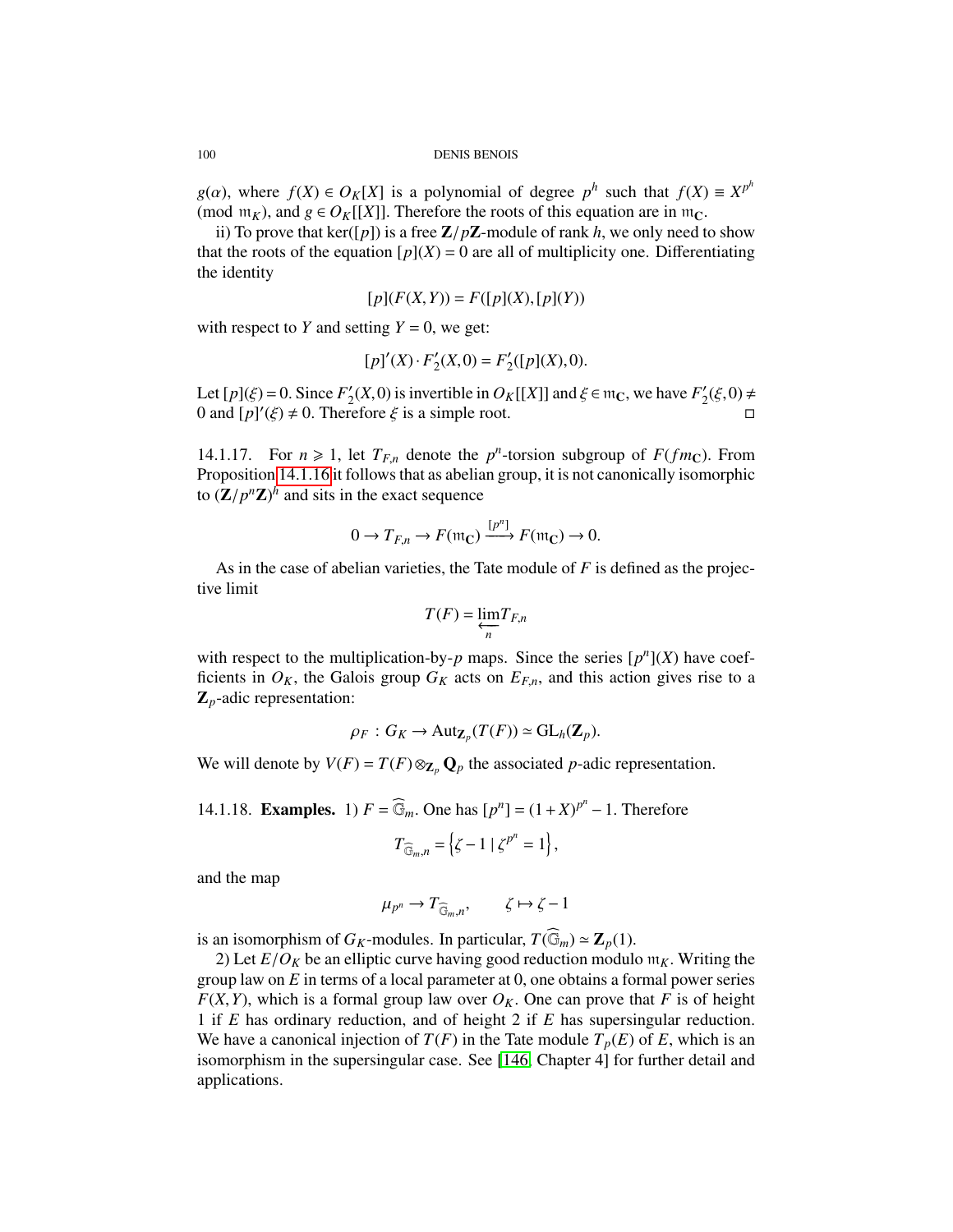14.1.19. The notion of a formal group can be generalized to higher dimensions. Let  $X = (X_1, \ldots, X_d)$  and  $Y = (Y_1, \ldots, Y_d)$  be *d*-vectors of variables. A *d*-dimensional formal group over  $O_K$  is a *d*-tuple  $F(X, Y) = (F_1(X, Y), \ldots, F_d(X, Y))$  with

$$
F_i(X,Y) \in O_K[[X,Y]], \qquad 1 \le i \le d,
$$

which satisfies the direct analogs of conditions i), iii) and iv) in the definition of a one-dimensional formal group. We remark that contrary to the one-dimensional case, there are non-commutative formal groups of dimension  $\geq 2$ . Non-commutative formal groups appear in Lie theory. Below, without special mentioning, we consider only commutative formal groups.

14.1.20. Propositions [14.1.6](#page-96-0) and [14.1.9](#page-97-0) generalize directly to the higher-dimensional case. Namely, let  $I = (X_1, \ldots, X_d) \subset O_K[[X]]$ . We set:

$$
t_F^*(O_K) = I/I^2
$$

and call it the cotangent space of  $F$  over  $O_K$ . The module of invariant differential forms on *F* is canonically isomorphic to  $t^*$  $\sum_{F}^{*}$  (*O<sub>K</sub>*). Namely:

1) For each  $a_1X_1+\cdots+a_dX_d \mod I^2 \in t^*_F$  $F_F^*(O_K)$ , there exists a unique invariant differential form  $\omega$  such that

$$
\omega(0) = a_1 dX_1 + \dots + a_d dX_d.
$$

This correspondence gives an isomorphism:

*t* ∗  $F_F^*(O_K) \simeq$  {invariant differential forms on *F*}.

2) Each invariant differential form  $\omega$  is *closed*, i.e. there exists a unique  $\lambda_{\omega}(X) \in K[X]$  such that  $\lambda_{\omega}(0,...,0) = 0$  and

$$
d\lambda_{\omega}(X)=\omega.
$$

3) The map  $\omega \mapsto \lambda_{\omega}$  establishes an isomorphism between the *K*-vector space  $\Omega_F^1$  generated by invariant differential forms on *F* and the *K*-vector space of logarithms of *<sup>F</sup>*.

The notion of the height of a formal group generalizes as follows:

Definition 14.1.21. *A formal group F is p-divisible if the morphism*

 $[p]^* : O_K[[X]] \to O_K[[X]], \quad f(X) \mapsto f \circ [p](X)$ 

*makes OK*[[*X*]] *into a free module of finite rank over itself.*

If *F* is *p*-divisible, then the degree of the map  $[p]^*$  is of the form  $p^h$  for some  $h \ge 1$ . This follows from the fact that any finite connected group over  $k_K$  is of order  $p^h$  for some *h* (see, for example [\[64,](#page-127-17) Chapitre I, § 9]). We call *h the height* of *F*.<br>A formal group of dimension *d* defines a structure of **7** -module on  $m^d$  which A formal group of dimension *d* defines a structure of  $\mathbb{Z}_p$ -module on  $\mathfrak{m}_C^d$ , which we will denote by  $F(\mathfrak{m}_C)$ . The definition of the Tate module  $T(F)$  and the n-adic we will denote by  $F(\mathfrak{m}_C)$ . The definition of the Tate module  $T(F)$  and the *p*-adic representation  $V(F)$  generalizes directly to *p*-divisible formal groups.

## 14.2. *p*-divisible groups.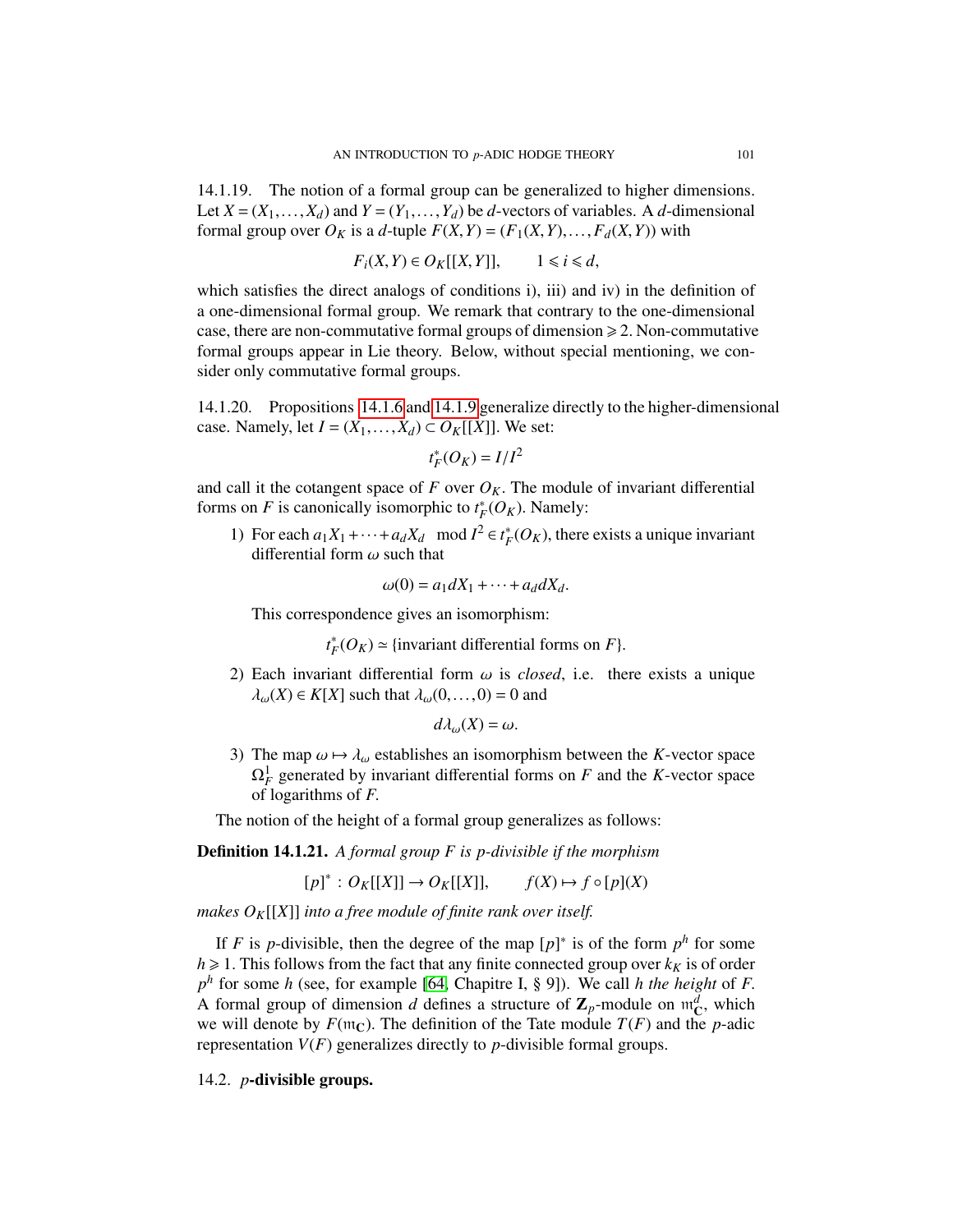14.2.1. The category of formal groups is to small to develop a satisfactory theory. In particular, it is not closed under taking duals. To remedy this problem, it is more convenient to work in the category of *p*-divisible groups, introduced by Tate [\[151\]](#page-131-5).

**Definition.** A p-divisible group of height h over  $O_K$  is a system  $\mathscr{G} = (\mathscr{G}_n)_{n \in \mathbb{N}}$  of *finite group schemes*  $\mathcal{G}_n$  *of order p*<sup>*hn*</sup> *equipped with injective maps*  $i_n : \mathcal{G}_n \rightarrow \mathcal{G}_{n+1}$ *such that the sequences*

<span id="page-101-0"></span>
$$
0 \to \mathcal{G}_n \xrightarrow{i_n} \mathcal{G}_{n+1} \xrightarrow{p^n} \mathcal{G}_{n+1}, \qquad n \ge 1
$$

*are exact.*

From the theory of finite group schemes, it is known that each  $\mathcal{G}_n$  sits in an exact sequence

(64) 
$$
0 \to \mathscr{G}_n^0 \to \mathscr{G}_n \to \mathscr{G}_n^{\text{\'et}} \to 0,
$$

where  $\mathcal{G}_n^0$  is a connected and  $\mathcal{G}_n^{\text{\'et}}$  is an étale group scheme. We will say that  $\mathcal{G} =$ ( $\mathcal{G}_n$ )<sub>*n*∈N</sub> is connected (respectively étale) if each  $\mathcal{G}_n$  is. The exact sequences [\(64\)](#page-101-0) give rise to an exact sequence of *p*-divisible groups

(65) 
$$
0 \to \mathscr{G}^0 \to \mathscr{G} \to \mathscr{G}^{\text{\'et}} \to 0,
$$

where  $\mathscr{G}^0$  and  $\mathscr{G}^{\text{\'et}}$  are connected and étale respectively.

14.2.2. To each *p*-divisible group  $\mathscr G$ , one can naturally associate its Tate module, setting:

<span id="page-101-1"></span>
$$
T(\mathscr{G})=\varprojlim_{n}\mathscr{G}_{n}(O_{\mathbb{C}}).
$$

Then  $T(\mathscr{G})$  is a free  $\mathbb{Z}_p$ -module of rank *h* equipped with a natural action of  $G_K$ . We denote by  $V(\mathscr{G}) := \mathbf{Q}_p \otimes_{\mathbf{Z}_p} T(\mathscr{G})$  the associated *p*-adic representation. From the exact sequence [\(65\)](#page-101-1), one has an exact sequence of *p*-adic representations:

<span id="page-101-2"></span>
$$
0 \to V(\mathcal{G}^0) \to V(\mathcal{G}) \to V(\mathcal{G}^{\text{\'et}}) \to 0.
$$

14.2.3. If  $F(X, Y)$  is a *p*-divisible formal group, then the kernels  $F[p^n]$  of the isogenies  $[n^n] : F \to F$  form a system  $F(n) - (F[n^n])$  as of finite group schemes isogenies  $[p^n] : F \to F$  form a system  $F(p) = (F[p^n])_{n \in \mathbb{N}}$  of finite group schemes satisfying the above definition, and we have a functor  $F \mapsto F(p)$  from the category of formal groups to the category of *p*-divisible groups.

**Proposition 14.2.4** (Tate). *The functor*  $F \mapsto F(p)$  *induces an equivalence between the category of p-divisible formal groups and the category of connected p-divisible groups.*

*Proof.* See [\[151,](#page-131-5) Proposition 1] and the references in *op. cit.* □

14.2.5. If  $\mathscr G$  is a *p*-divisible group, we call the dimension of  $\mathscr G$  the dimension of the formal group *F* corresponding to its connected component. We also define the tangent space  $t_{\mathscr{G}}(O_K)$  of  $\mathscr{G}$  as the tangent space of *F*.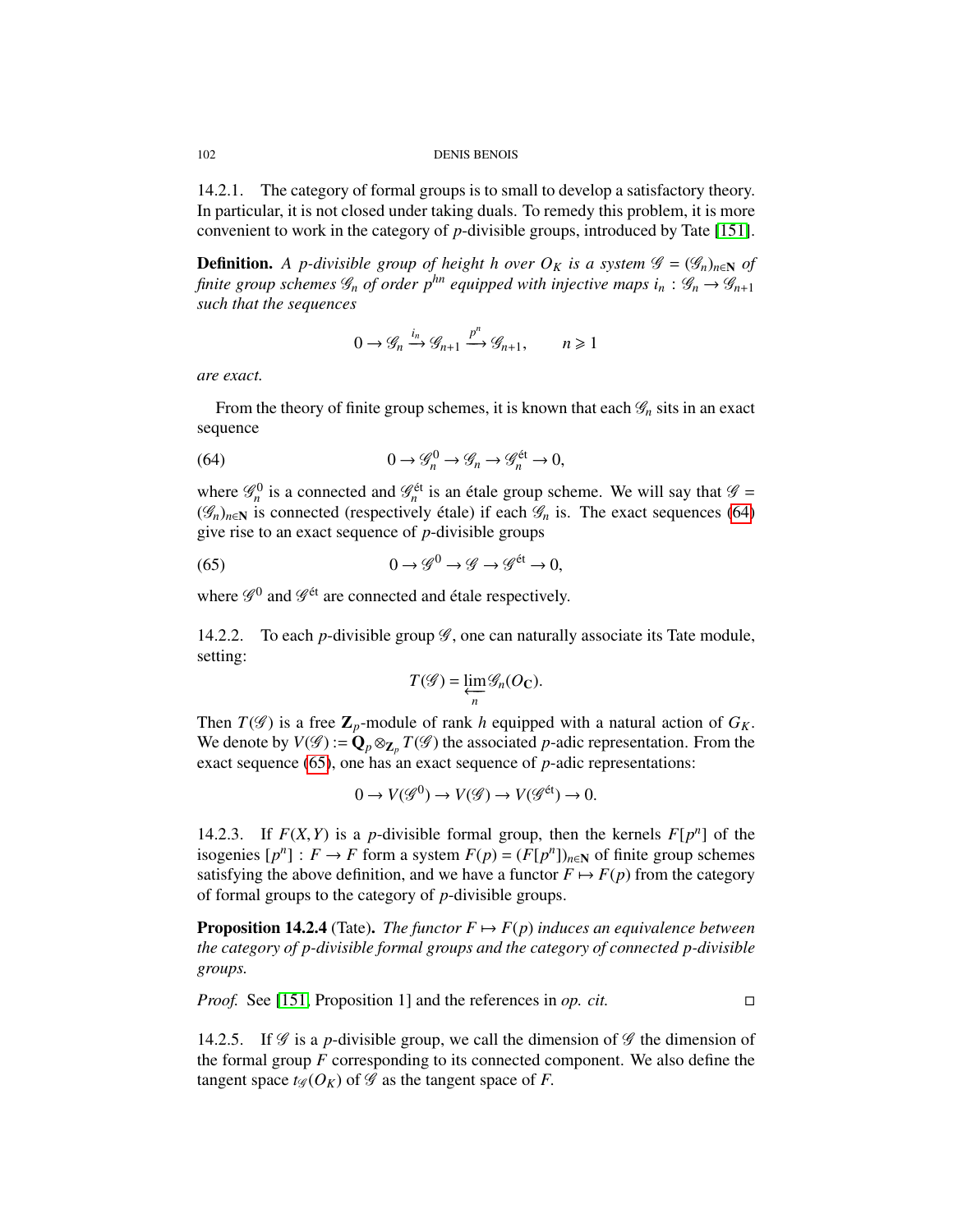14.2.6. The Cartier duality for finite group schemes allows to associate to  $\mathscr G$  a dual *p*-divisible group  $\mathscr{G}^{\vee}$ . We have fundamental relations between the heights and dimensions of  $\mathscr{G}$  and  $\mathscr{G}^{\vee}$ . dimensions of  $\mathscr G$  and  $\mathscr G^\vee$ :

$$
ht(\mathscr{G}) = ht(\mathscr{G}^{\vee}), \qquad dim(\mathscr{G}) + dim(\mathscr{G}^{\vee}) = ht(\mathscr{G})
$$

([\[151,](#page-131-5) Proposition 3]). Moreover, the duality induces a non-degenerate pairing on Tate modules:

$$
T(\mathscr{G})\times T(\mathscr{G}^{\vee})\to \mathbf{Z}_{p}(1).
$$

14.2.7. **Example.** Let  $E/O<sub>K</sub>$  be an elliptic curve having a good reduction modulo  $m_K$ . The kernel  $E[p^n]$  of the multiplication-by- $p^n$  map is a finite group scheme of order  $p^{2n}$ . The system  $(E[p^n])$  and is a *n*-divisible group of height 2. The connected order  $p^{2n}$ . The system  $(E[p^n])_{n \in \mathbb{N}}$  is a *p*-divisible group of height 2. The connected component of this *n*-divisible group corresponds to the formal group associated by component of this *p*-divisible group corresponds to the formal group associated by *E* in Example [14.1.18,](#page-99-0) 2).

# 14.3. Classification of *p*-divisible groups.

14.3.1. In [\[64\]](#page-127-17), Fontaine classified *p*-divisible groups over  $O_K$  up to isogeny in terms of filtered  $\varphi$ -modules. The idea of such classification goes back to Grothendieck [\[83\]](#page-128-9), [\[84\]](#page-128-10) and relies on the following principles:

- 1) One associates to any *p*-divisible group  $\mathscr G$  of dimension *d* and height *h* a  $\varphi$ -module *M*( $\mathscr{G}$ ) together with a *d*-dimensional subspace  $L(\mathscr{G}) \subset M(\mathscr{G})_K$ .
- 2) The  $\varphi$ -module  $M(\mathscr{G})$  is the Dieudonné module associated to the reduction  $\overline{\mathscr{G}}$  of  $\mathscr{G}$  modulo  $\mathfrak{m}_K$  by the theory of formal group schemes in characteristic *p* (see, for example, [\[112\]](#page-129-0)).
- 3) The subspace  $L(\mathscr{G}) \subset M(\mathscr{G})_K$  depends on the lift of  $\overline{\mathscr{G}}$  in characteristic 0. The filtration on  $M(\mathscr{G})_K$  is defined as follows:

$$
\operatorname{Fil}^0 M(\mathscr{G})_K = M(\mathscr{G})_K, \qquad \operatorname{Fil}^1 M(F)_K = L(\mathscr{G}), \qquad \operatorname{Fil}^2 M(\mathscr{G})_K = \{0\}.
$$

14.3.2. We give an interpretation of the module  $(M(\mathscr{G}), L(\mathscr{G}))$  for formal *p*-divisible groups in terms of differential forms. This description is equivalent to Fontaine's general construction (see [\[64,](#page-127-17) Chapter V] for the proofs of the results stated below). Let *<sup>F</sup>* be a formal *<sup>p</sup>*-divisible group of dimension *<sup>d</sup>* and height *<sup>h</sup>*. Recall that a differential form

$$
\omega = \sum_{i=1}^{d} a_i(X_1, \dots, X_d) dX_i, \qquad a_i(X_1, \dots, X_d) \in K[[X_1, \dots, X_d]]
$$

is closed if there exists a power series  $\lambda_{\omega} \in K[[X_1, \ldots, X_d]]$  such that  $\lambda_{\omega}(0, \ldots, 0) = 0$ and  $d\lambda_{\omega} = \omega$ . Note that if  $\omega$  is an invariant form, then  $\lambda_{\omega}$  is the associated logarithm of *F*. As before, we set  $X = (X_1, \ldots, X_d)$  and  $Y = (Y_1, \ldots, Y_d)$  to simplify notation.

# Definition. *A closed di*ff*erential form* ω *is*

*i)* of the second kind on F, if there exists  $r \ge 0$  such that

<sup>λ</sup>ω(*<sup>X</sup>* <sup>+</sup>*<sup>F</sup> <sup>Y</sup>*)−λω(*X*)−λω(*Y*) <sup>∈</sup> *<sup>p</sup>* <sup>−</sup>*rOK*[[*X*,*Y*]];

*ii)* exact, if there exists  $r \ge 0$  such that  $\lambda_\omega \in p^{-r}O_K[[X]]$ .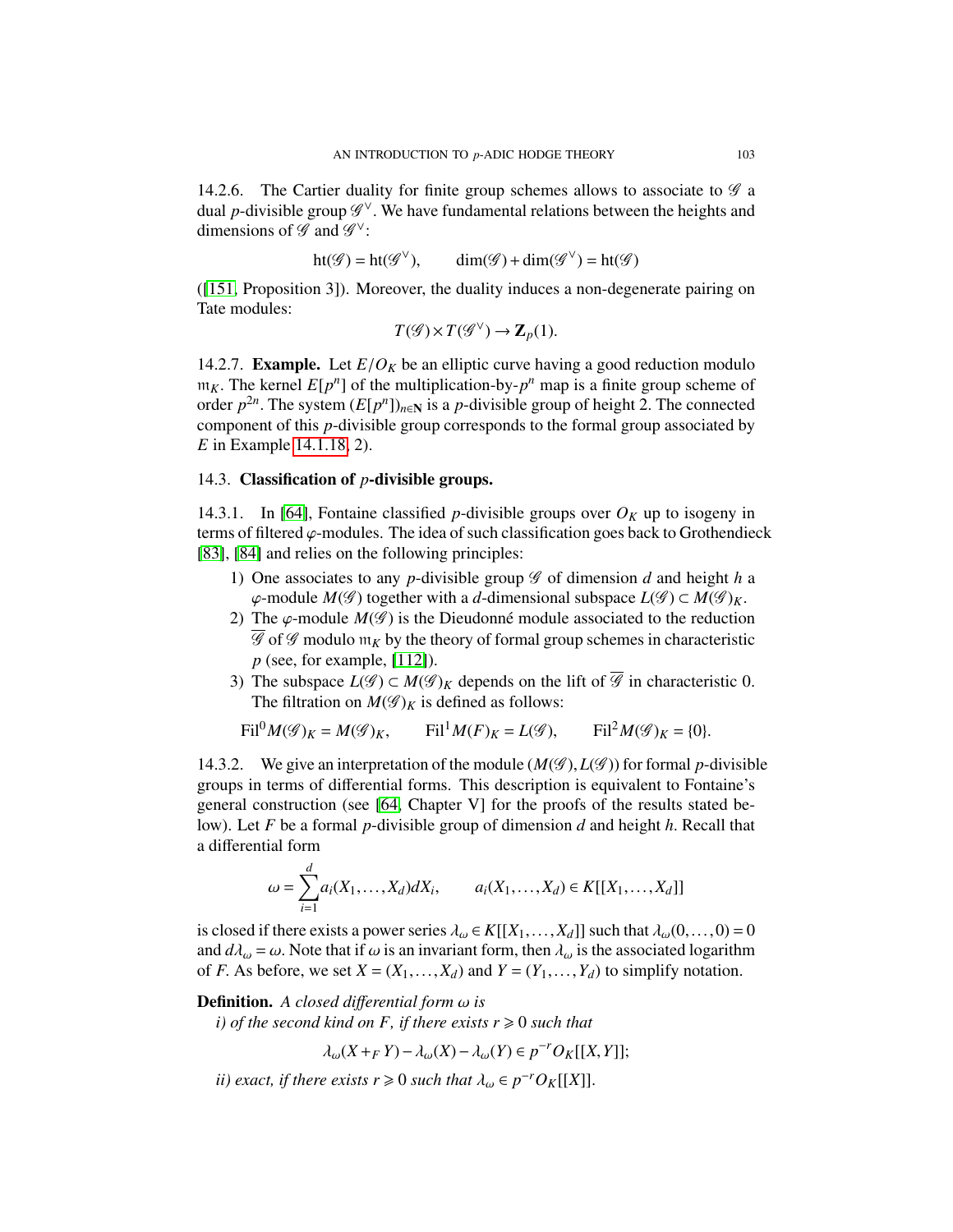It is easy to see that each exact form is of the second kind. Consider the quotient:

$$
H_{\text{dR}}^1(F) = \frac{\{\text{differential forms of the second kind}\}}{\{\text{exact forms}\}}
$$

Then  $H_{\text{dR}}^{1}(F)$  is a *K*-vector space of dimension *h*, which can be viewed as the first  $\mathbf{d} \in \mathbb{R}$  ham cohomology group of *F*. Let  $K_0$  denote the maximal unramified subfield de Rham cohomology group of *<sup>F</sup>*. Let *<sup>K</sup>*<sup>0</sup> denote the maximal unramified subfield of *K*, and let  $M(F)$  be the  $K_0$ -subspace of  $H^1_{\text{dR}}(F)$  generated by the forms with coefficients in  $K_0$ . Then  $M(F)$  depends only on the reduction of *F* modulo w<sub>x</sub> and coefficients in  $K_0$ . Then  $M(F)$  depends only on the reduction of F modulo  $m_K$  and one has:

$$
H^1_{\mathrm{dR}}(F) = M(F)_K.
$$

Moreover,  $M(F)$  is equipped with the Frobenius operator  $\varphi$  which acts as the abso-<br>lute Frobenius on the coefficients of power series and such that  $\varphi(X) - X^p$ . lute Frobenius on the coefficients of power series and such that  $\varphi(X_i) = X_i^p$  $\frac{p}{i}$ :

$$
\varphi\bigg(\sum_{i=1}^d a_i(X_1,\ldots,X_d)dX_i\bigg)=\sum_{i=1}^d a_i^{\varphi}(X_1^p,\ldots,X_d^p)dX_i^p.
$$

Consider the *K*-vector space  $\Omega_F^1$  generated by invariant forms on *F*. Recall that  $\dim_{\mathbb{R}} \Omega^1 = d$ . Fack invariant form is closely of the second kind, and  $\Omega^1$  injects into  $\dim_K \Omega_F^1 = d$ . Each invariant form is clearly of the second kind, and  $\Omega_F^1$  injects into  $H^1$  (*F*) Set:  $H^1_{\mathrm{dR}}(F)$ . Set:

$$
L(F) := \text{image of } \Omega_F^1 \text{ in } H^1_{\text{dR}}(F).
$$

These data define a structure of filtered module on *<sup>M</sup>*(*F*).

14.3.3. Assume that the local field *K* is absolutely unramified. In that case, formal groups over  $O_K$  were classified up isomorphism by Honda [\[88\]](#page-128-13), purely in terms of their logarithms. In this section, we review Honda's classification. To simplify the exposition, we restrict our discussion to the one-dimensional case.

The ring of power series  $K[[X]]$  is equipped with the Frobenius operator  $\varphi$ :

$$
\varphi\left(\sum_{i=0}^{\infty} a_i X^i\right) = \sum_{i=0}^{\infty} \varphi(a_i) X^{ip}.
$$

Assume that  $\alpha_1, \ldots, \alpha_{h-1}, \alpha_h \in O_K$  satisfy the following conditions:

(66) 
$$
\alpha_1, ..., \alpha_{h-1} \equiv 0 \pmod{p},
$$

$$
\alpha_h \in U_K.
$$

Set:

$$
\mathscr{A}(\varphi) := \sum_{i=0}^h \alpha_i \varphi^i,
$$

and consider the power series

$$
\lambda(X) := \left(1 - \frac{\mathscr{A}(\varphi)}{p}\right)^{-1} (X) \in K[[X]].
$$

For formal *p*-divisible groups of dimension one, the result of Honda states as follows: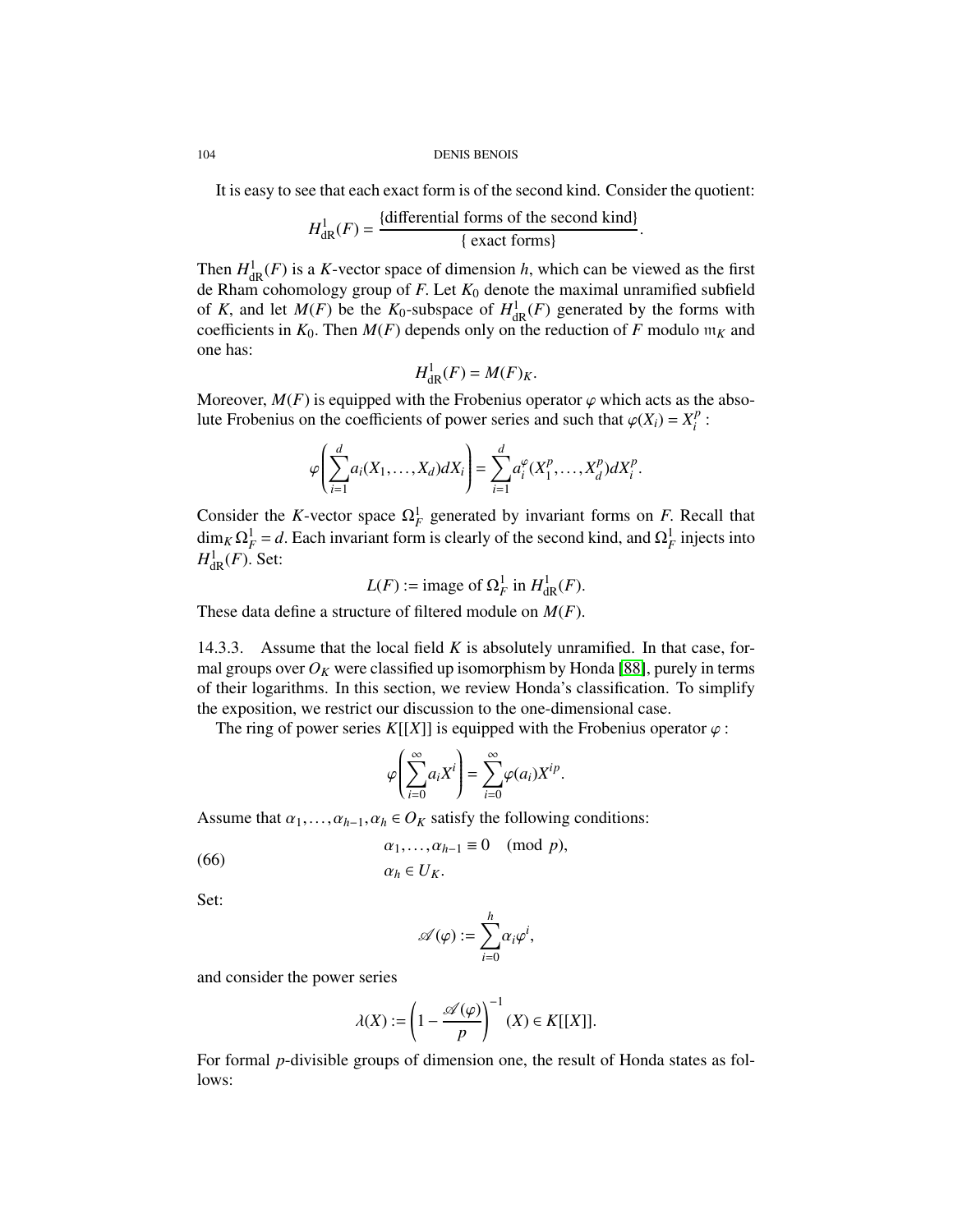**Theorem 14.3.4** (Honda). *i) Assume that*  $\alpha_1, \ldots, \alpha_h$  *satisfy conditions* [\(66\)](#page-101-2). Then  $\lambda(X) = \lambda_G(X)$  for some one-dimensional formal group G of height h.

*ii) Let F be a one-dimensional formal group over O<sup>K</sup> of height h*. *Then there exists a unique system*  $\alpha_1, \ldots, \alpha_h$  *satisfying* [\(66\)](#page-101-2) *such that* 

$$
\left(1-\frac{\mathscr{A}(\varphi)}{p}\right)\lambda_F(X)\in O_K[[X]].
$$

*Let G be the formal group associated to*  $\alpha_1, \ldots, \alpha_h$  *by part i). Then*  $F \simeq G$ .

The relation between this theorem and Fontaine's classification is given by the following:

Proposition 14.3.5. *Assume that K is absolutely unramified. Let F be a onedimensional formal group over*  $O_K$  *of height h. Denote by b<sub>F</sub> the image of*  $\omega_F$  *in <sup>M</sup>*(*F*). *Then the following holds true:*

*i*) The elements  $b_F, \varphi(b_F), \ldots, \varphi^{h-1}(b_F)$  form a basis of  $M(F)$  over K.<br>*ii*) Let  $\alpha_1, \ldots, \alpha_k$  be the parameters associated to F by Honda's theory

*ii)* Let  $\alpha_1, \ldots, \alpha_h$  *be the parameters associated to F by Honda's theorem. Then* 

 $\alpha_1\varphi(b_F) + \alpha_2\varphi(b_F) + \cdots + \alpha_h\varphi^h(b_F) = pb_F.$ 

*iii) One has an isomorphism of filtered* ϕ*-modules*

$$
M(F) \simeq K[\varphi]/(\mathscr{A}(\varphi) - p),
$$

*which sends*  $L(F) = K \cdot b_F$  *to the one-dimensional K-vector space generated by* 1.

*Proof.* See [\[64,](#page-127-17) Chapitre V]. □

Remark 14.3.6. *In fact, Fontaine's theory* [\[64\]](#page-127-17) *gives more precise results that those that we have stated. Namely, if the absolute ramification index of K is*  $\leq p-1$ , *it allows to classify p-divisible groups up to isomorphism and not only up to isogeny. Using new ideas, Breuil* [\[30\]](#page-126-16) *classified p-divisible groups up to isomorphism without any restriction on ramification. See* [\[97\]](#page-129-10) *and* [\[33\]](#page-126-17) *for further developments.*

## 14.4. *p*-adic integration on formal groups.

14.4.1. We maintain assumptions and conventions of the previous section. Let *F* be a formal *<sup>p</sup>*-divisible group of dimension *<sup>d</sup>* and height *<sup>h</sup>*. We denote by *<sup>T</sup>*(*F*) the Tate module of *F*. Let  $\xi = (\xi_n)_{n \geq 0} \in T(F)$ , where  $\xi_n \in T_{F,n}$  for each  $n \geq 0$ . Recall that we have the canonical map  $\theta$ :  $\mathbf{A}_{\text{inf}} \to O_{\mathbf{C}}$ . For each *n*, choose  $\widehat{\xi}_n \in \mathbf{A}_{\text{inf}}^d$  such that  $\theta(\widehat{\xi}_n) = \xi_n$ .

<span id="page-104-1"></span>Theorem 14.4.2 (Colmez, Fontaine). *i) Let* ω *be a di*ff*erential form of second kind. Then the sequence*  $(p^n \lambda_\omega(\widehat{\xi}_n))_{n\geqslant 0}$  *converges in*  $\mathbf{B}^+_{\text{cris},K} = K \otimes_{K_0} \mathbf{B}^+_{\text{cris}}$ . *Its limit does not depend on the choice of*  $\xi_n$  *and therefore defines the "p-adic integral":* 

(67) 
$$
\int_{\xi} \omega := -\lim_{n \to +\infty} p^n \lambda_{\omega}(\widehat{\xi}_n).
$$

<span id="page-104-0"></span>ξ

*If*  $\omega$  *has coefficients in*  $K_0$ , *then*  $\int_{\xi} \omega \in \mathbf{B}_{\text{cris}}^+$ . ξ *ii)* If  $\omega$  *is exact, then*  $\int_{\xi} \omega = 0$ .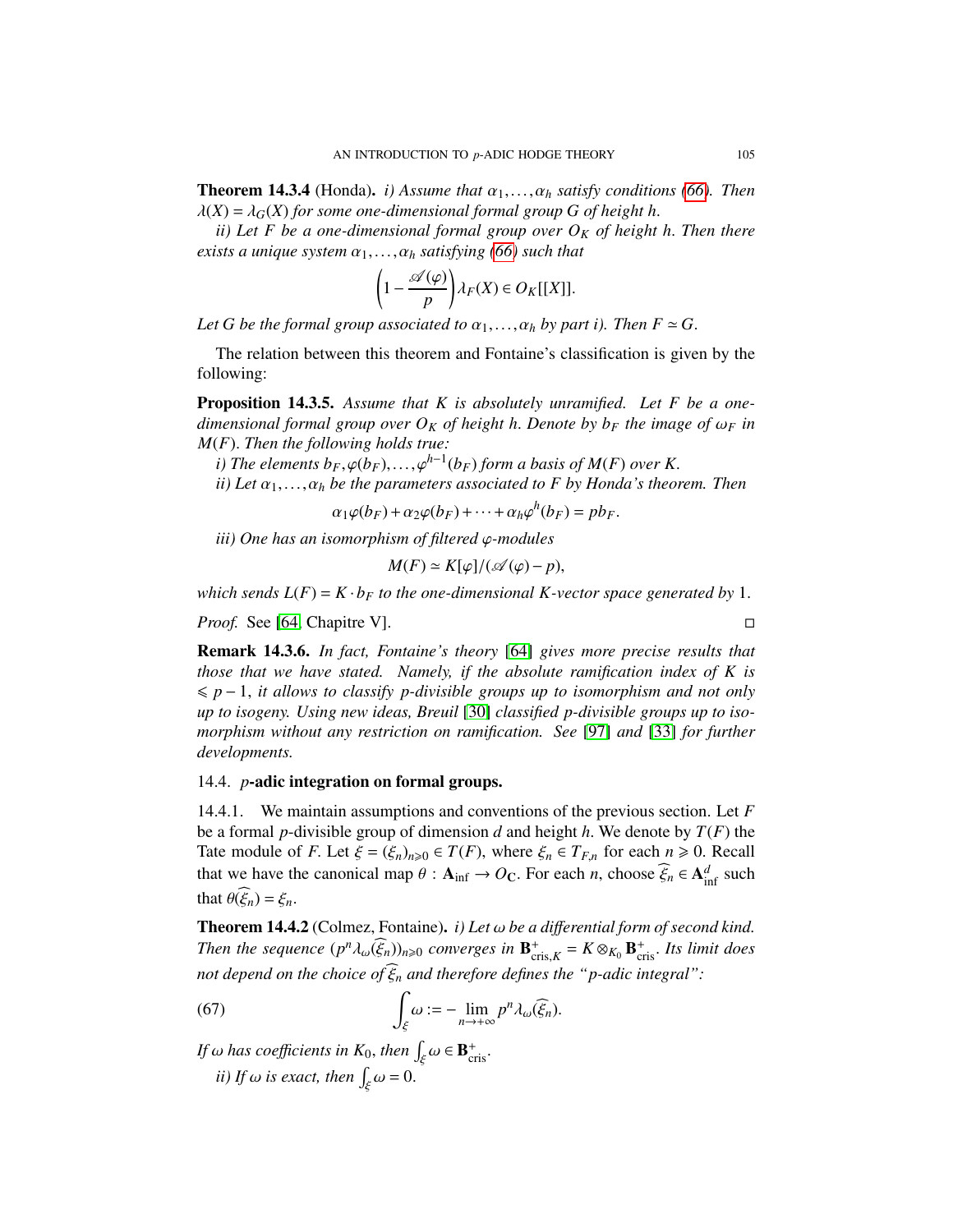*iii) The p-adic integration [\(67\)](#page-104-0) is compatible with the actions of the Galois group and the Frobenius* ϕ. *Namely, one has:*

$$
\int_{\xi} \varphi(\omega) = \varphi \left( \int_{\xi} \omega \right),
$$
  

$$
\int_{g(\xi)} \omega = g \left( \int_{\xi} \omega \right), \qquad g \in G_K.
$$

*iv) The p-adic integration induces a non-degenerated pairing*

$$
M(F) \times T(F) \to \mathbf{B}_{\mathrm{cris}},
$$

*which is compatible with the Frobenius operator and the Galois action, and a nondegenerated pairing*

$$
H^1_{\mathrm{dR}}(F) \times T(F) \to \mathbf{B}^+_{\mathrm{dR}},
$$

*which is compatible with the Galois action and filtration.*

*Proof.* See [\[64,](#page-127-17) Chapitre V,  $\S1$ ], [\[66,](#page-128-0) Théorème 6.2] and [\[38,](#page-126-14) Proposition 3.1]. We remark that the delicate part here is the non-degeneracy of the constructed pairings. The proof of other points is straightforward.  $\Box$ 

14.4.3. **Example.** Consider the case of the multiplicative formal group  $\widehat{\mathbb{G}}_m$ . Recall that  $T(\widehat{\mathbb{G}}_m) \simeq \mathbb{Z}_p(1)$  is generated by any compatible system  $(\xi_n)_{n\geq 0}$  such that  $\xi_n =$ ζ*p n* − 1 and  $\zeta_p \neq 1$ . The space  $H^1_{\text{dR}}(\widehat{\mathbb{G}}_m)$  is generated over *K* by  $\omega = \frac{dX}{1+Y}$ <br>rmal primitive of  $\omega$  is log(1 + Y). Take  $\hat{\zeta} = \frac{\text{d}I}{2}$  on the log(1  $\frac{dX}{1+X}$ , and the formal primitive of  $\omega$  is  $\log(1 + X)$ . Take  $\hat{\xi}_n = [\varepsilon]^{1/p^n} - 1$ . One has:

$$
\int_{\xi} \omega = -\lim_{n \to +\infty} p^n \log[\varepsilon]^{1/p^n} = -t.
$$

This formula can be seen as the *p*-adic analog of the following computation. Let *C* denote the unit circle on the complex plane parametrized by  $e^{2\pi ix}$ ,  $x \in [0,1]$ . Then

$$
\int_C \frac{dz}{z} = n \log(z) \Big|_0^{\frac{2\pi i}{n}} = 2\pi i.
$$

<span id="page-105-0"></span>Corollary 14.4.4. *The representation V*(*F*) *is crystalline, and there exist canonical isomorphisms:*

$$
\mathbf{D}_{\mathrm{cris}}^*(V(F)) \simeq M(F), \qquad \mathbf{D}_{\mathrm{dR}}^*(V(F)) \simeq H_{\mathrm{dR}}^1(F).
$$

Corollary 14.4.5 (Tate). *The representation V*(*F*) *is Hodge–Tate and there exists a canonical isomorphism*

(68) 
$$
V(F) \otimes_{\mathbf{Q}_p} \mathbf{C} \simeq (t_{F^\vee}^*(K) \otimes_K \mathbf{C}) \oplus (t_F(K) \otimes_K \mathbf{C}(1))
$$

*Proof.* This follows from the previous corollary and the isomorphisms

14 C

<span id="page-105-1"></span>
$$
t_F^*(K) \simeq \Omega_F^1
$$
,  $H_{\text{dR}}^1(F)/\Omega_F^1 \simeq t_{F^{\vee}}(K)$ 

(the second isomorphism is provided by duality).  $\square$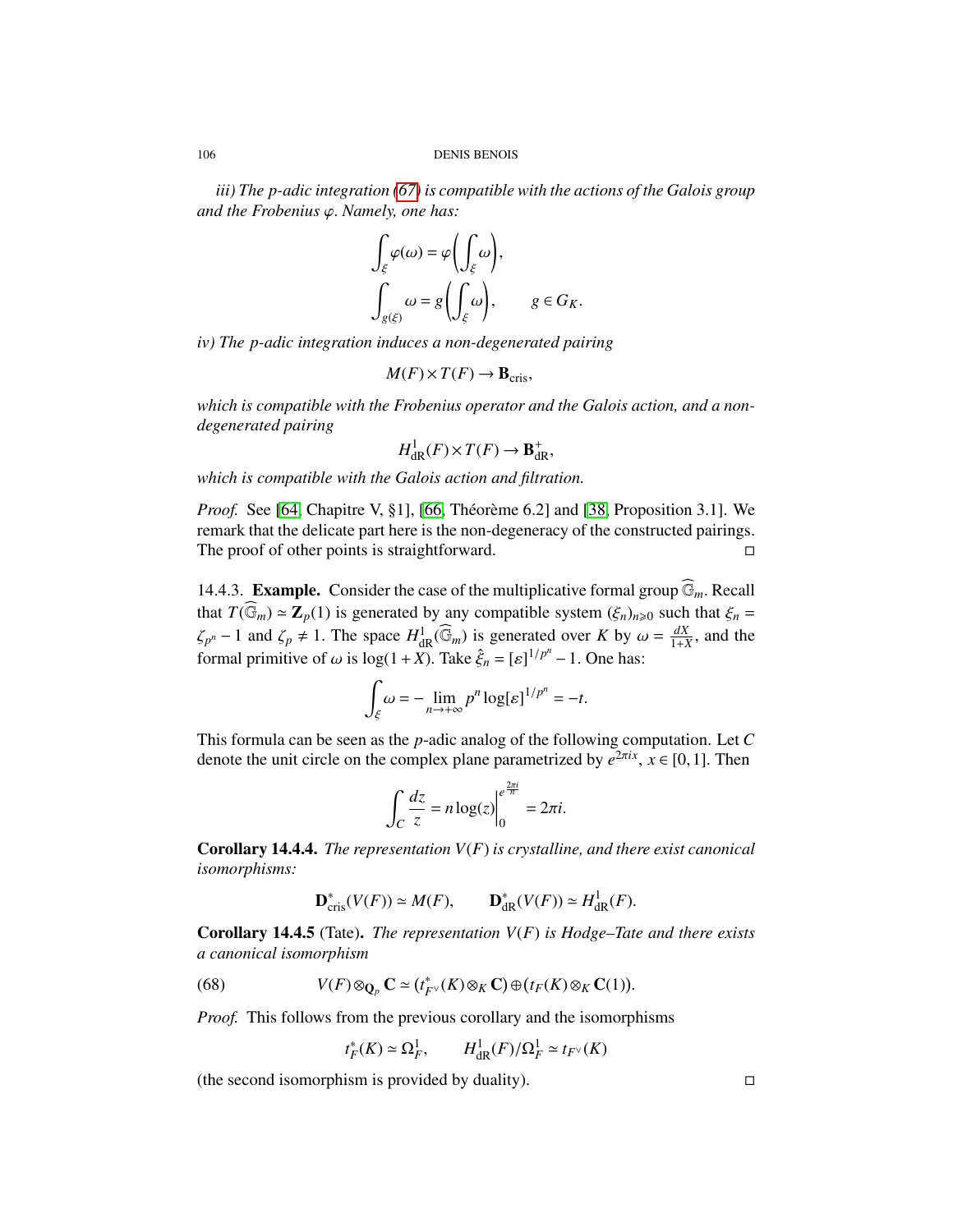Remark 14.4.6. *1) Corollary [14.4.4](#page-105-0) holds for all p-divisible groups (see* [\[66,](#page-128-0) Théorème 6.2]). Conversely, Breuil [\[30\]](#page-126-16) proved that each crystalline represen*tation with Hodge–Tate weights* 0 *and* 1 *arises from a p-divisible group.*

*2) The Hodge–Tate decomposition [\(68\)](#page-105-1) was first proved by Tate* [\[151\]](#page-131-5) *for all p-divisible groups. Some constructions of this paper will be revewed in Section [16.](#page-110-0) The case of abelian variety with bad reduction follows from the semi-stable reduction theorem (Raynaud). A completely di*ff*erent proof was found by Fontaine* [\[67\]](#page-128-12)*.*

*3) The construction of p-adic integration in Theorem [14.4.2](#page-104-1) generalizes to the case of abelian varieties* [\[38\]](#page-126-14)*,* [\[39\]](#page-126-15)*.*

### <span id="page-106-1"></span>15. Formal complex multiplication

## <span id="page-106-0"></span>15.1. Lubin–Tate theory.

15.1.1. In this section, we discuss the theory of complex multiplication in formal groups. We start with a brief overview of Lubin–Tate theory [\[111\]](#page-129-11). Let *K* is a local field of arbitrary characteristic. Set  $q = |k_K| = p^f$ . Fix an uniformizer  $\pi$  of *K*.

**Theorem 15.1.2.** *i)* Let  $f(X) \in O_K[[X]]$  be a power series satisfying the following *conditions:*

(69) 
$$
f(X) \equiv \pi X \pmod{\deg 2},
$$

$$
f(X) \equiv X^q \pmod{\mathfrak{m}_K}.
$$

*Then the following holds true:*

*i*) There exists a unique formal group  $F_f(X, Y)$  over  $O_K$  such that  $f(X) \in \text{End}_{O_K}(F)$ .<br>Orgaver for each  $a \in O_K$ , there exists a unique endomorphism  $[a](X) \in \text{End}_{O_K}(F)$ . *Moreover, for each a* ∈ *O<sub>K</sub>*, *there exists a unique endomorphism* [*a*](*X*) ∈ End<sub>*O<sub>K</sub>*</sub>(*F*) such that [*a*](*X*) = *aX* (mod deg 2) *such that*  $[a](X) \equiv aX \pmod{deg 2}$ .

*ii) Let g*(*X*) *be another power series satisfying conditions [\(69\)](#page-106-1) with the same uniformizer* π. *Then F<sup>g</sup> and F<sup>f</sup> are isomorphic over OK*. *In the isomorphism class of F<sup>f</sup> , there exists a formal group F*LT *with the logarithm*

$$
\lambda_{LT}(X) = X + \frac{X^q}{\pi} + \frac{X^{q^2}}{\pi^2} + \cdots
$$

 $\tilde{u}$  *iii)* Let π' be another uniformizer of  $O_K$ , and let g(X) be a power series satisfying<br>nditions (69) with π' in the place of π. Then E c and E , are isomorphic over the *conditions* [\(69\)](#page-106-1) with  $\pi'$  *in the place of*  $\pi$ . *Then*  $F_f$  *and*  $F_g$  *are isomorphic over the*  $\hat{F}$  *in*  $\hat{F}$  $ring\,\,\widehat{\cal O}_{K}^{\text{ur}}.$ 

*Proof.* All these statements can be proved by successive approximation in the rings of formal power series. We refer the reader to [\[111\]](#page-129-11) or to [\[140\]](#page-130-9) for detailed proofs.

 $\Box$ 

# Definition. *F<sup>f</sup> is called the Lubin–Tate formal group associated to f*.

15.1.3. Let  $F_f$  be the Lubin–Tate formal group associated to  $f(X) = \pi X + X^q$ . The group of points  $F_c(\text{tr}_\Omega)$  is an  $Q_K$ -module with the action of  $Q_K$  given by group of points  $F_f$ ( $m<sub>C</sub>$ ) is an  $O_K$ -module with the action of  $O_K$  given by

$$
(a,\alpha) \mapsto [a](\alpha), \qquad a \in O_K, \quad \alpha \in F_f(\mathfrak{m}_\mathbb{C}).
$$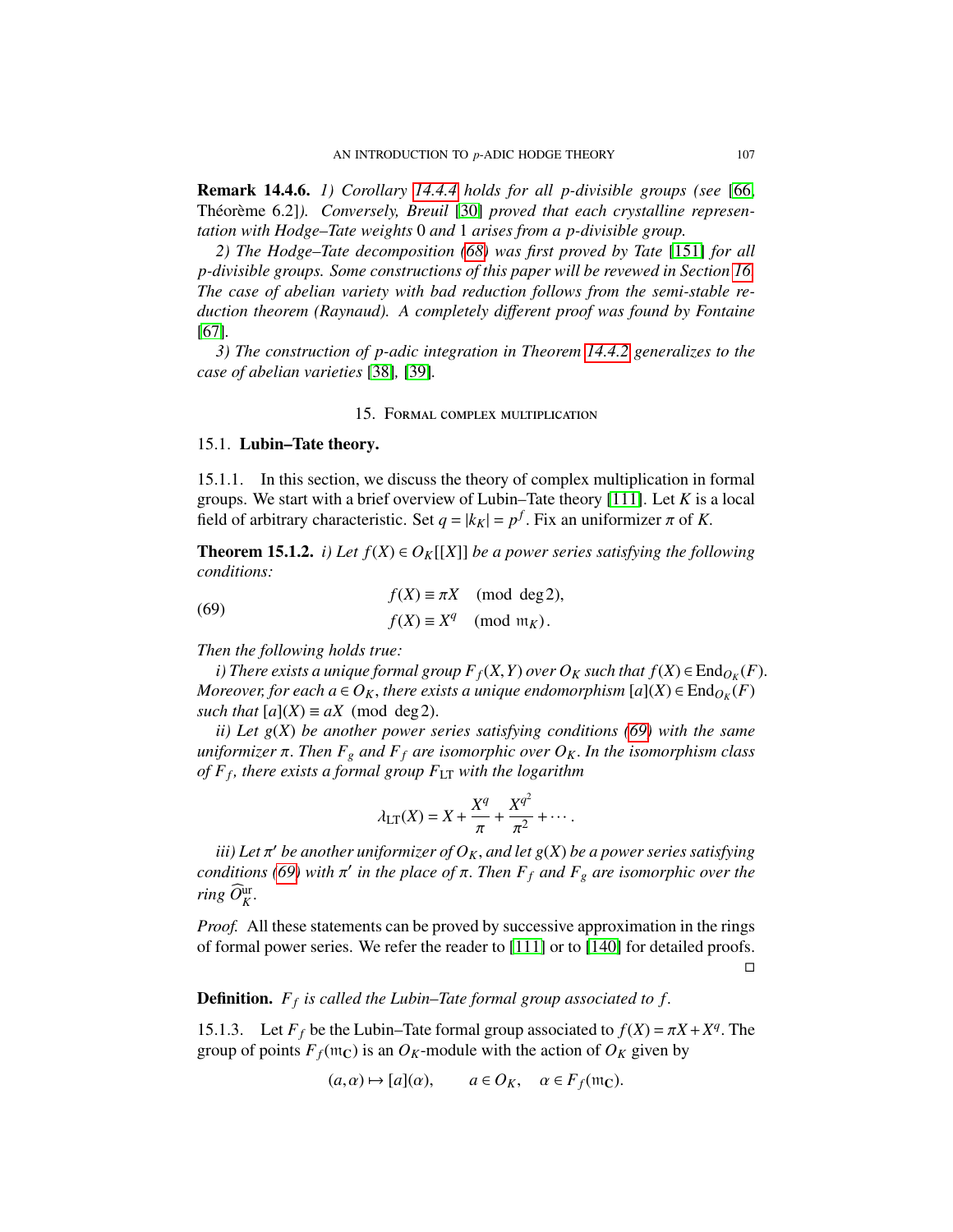In particular,  $[\pi](X) = f(X)$ , and for any  $n \ge 1$ , one has:

<span id="page-107-0"></span>
$$
[\pi^n](X) = \underbrace{f \circ f \circ \cdots \circ f(X)}_{n}.
$$

The polynomial

(70) 
$$
[\pi^n]/[\pi^{n-1}] = \pi + [\pi^{n-1}](X)^{q-1},
$$

is Eisenstein of degree  $q^{n-1}(q-1)$ . Let  $T_{f,n}$  denote the group of  $\pi^n$ -torsion points<br>of  $F_{f,n}$  An easy induction together with the previous remark show that  $T_{f,n}$  is an of  $F_f$ . An easy induction together with the previous remark show that  $T_{f,n}$  is an abelian group of order  $a^n$ . The endomorphism ring End<sub>o</sub>  $(F_c) \sim Q_x$  acts on  $T_c$ abelian group of order  $q^n$ . The endomorphism ring  $End_{O_K}(F_f) \simeq O_K$  acts on  $T_{f,n}$ <br>through the quotient  $O_K/\pi^n O_K$  and  $T_c$  is free of rank one over  $O_K/\pi^n O_K$ . The through the quotient  $O_K/\pi^n O_K$ , and  $T_{f,n}$  is free of rank one over  $O_K/\pi^n O_K$ . The generators of  $T_{f,n}$  are the roots of the polynomial [\(70\)](#page-107-0). Let  $K_{f,n}$  be the field generated over *K* by  $T_{f,n}$ . Then

$$
K_{f,n}=K(\pi_n),
$$

where  $\pi_n$  is any generator of  $T_{f,n}$ . In particular,  $[K_{f,n}: K] = (q-1)q^{n-1}$ , and  $\pi_n$  is a uniformizer of  $K_c$ uniformizer of *<sup>K</sup>f*,*n*.

15.1.4. Let *g* be another power series satisfying [\(69\)](#page-106-1) with the same  $\pi$ . Then  $F_g \simeq$  $F_f$ ,  $T_{g,n} \simeq T_{f,n}$ , and  $K_{f,n} = K_{g,n}$ . Since the field generated by  $\pi^n$ -torsion points of a Lubin–Tate formal group denends only on the choice of the uniformizer  $\pi$ , we will Lubin–Tate formal group depends only on the choice of the uniformizer  $\pi$ , we will write  $K_{\pi,n}$  in the place of  $K_{f,n}$ . Set:

$$
K_{\pi}=\bigcup_{n=1}^{\infty}K_{\pi,n}.
$$

From the explicit form of Eisenstein polynomials [\(70\)](#page-107-0), it follows that  $\pi$  is a universal norm in  $K_{\pi}/K$ .

The following theorem gives an explicit approach to local class field theory:

<span id="page-107-1"></span>Theorem 15.1.5 (Lubin–Tate). *i) One has:*

$$
K^{\mathrm{ab}}=K^{\mathrm{ur}}\cdot K_{\pi}.
$$

*ii*) Let  $\theta_K : K^* \to \text{Gal}(K^{\text{ab}}/K)$  *denote the reciprocity map. For any*  $u \in U_K$ *, the tomorphism*  $\theta_{K}(u)$  *acts on the torsion points of*  $F \circ h$  *the formula: automorphism*  $\theta_K(u)$  *acts on the torsion points of*  $F_f$  *by the formula:* 

$$
\theta_K(u)(\xi) = [u^{-1}](\xi), \quad \forall \xi, \quad [\pi^n](\xi) = 0, \quad n \in \mathbb{N}.
$$

*Proof.* See [\[111\]](#page-129-11) or [\[140\]](#page-130-9). □

Remark 15.1.6. *1) The torsion points of a one dimensional formal group are the roots of its logarithm (see Proposition [16.1.2](#page-110-1) below). Therefore K*ab *is generated over K*<sup>ur</sup> *by the roots of the power series*  $\lambda_{LT}(X)$ . *This can be seen as a solution of Hilbert 12th problem for local fields. Theorem [15.1.5](#page-107-1) is the local analog of the theory of complex multiplication.*

*2) Let*  $K = \mathbf{Q}_p$ . The multiplicative formal group  $\widehat{\mathbb{G}}_m$  *is the Lubin–Tate group associated to the series*  $f(X) = (X + 1)^p - 1$ . *In that case, Theorem [15.1.5](#page-107-1) says that*  $\mathbf{Q}_p^{\text{ab}} = \mathop{\cup}\limits_{n}^{\infty} \mathbf{Q}_p(\zeta_n)$  *and that* 

$$
\theta_{\mathbf{Q}_p}(u)(\zeta_{p^n})=\zeta_{p^n}^{u^{-1}},\qquad \forall u\in U_{\mathbf{Q}_p}
$$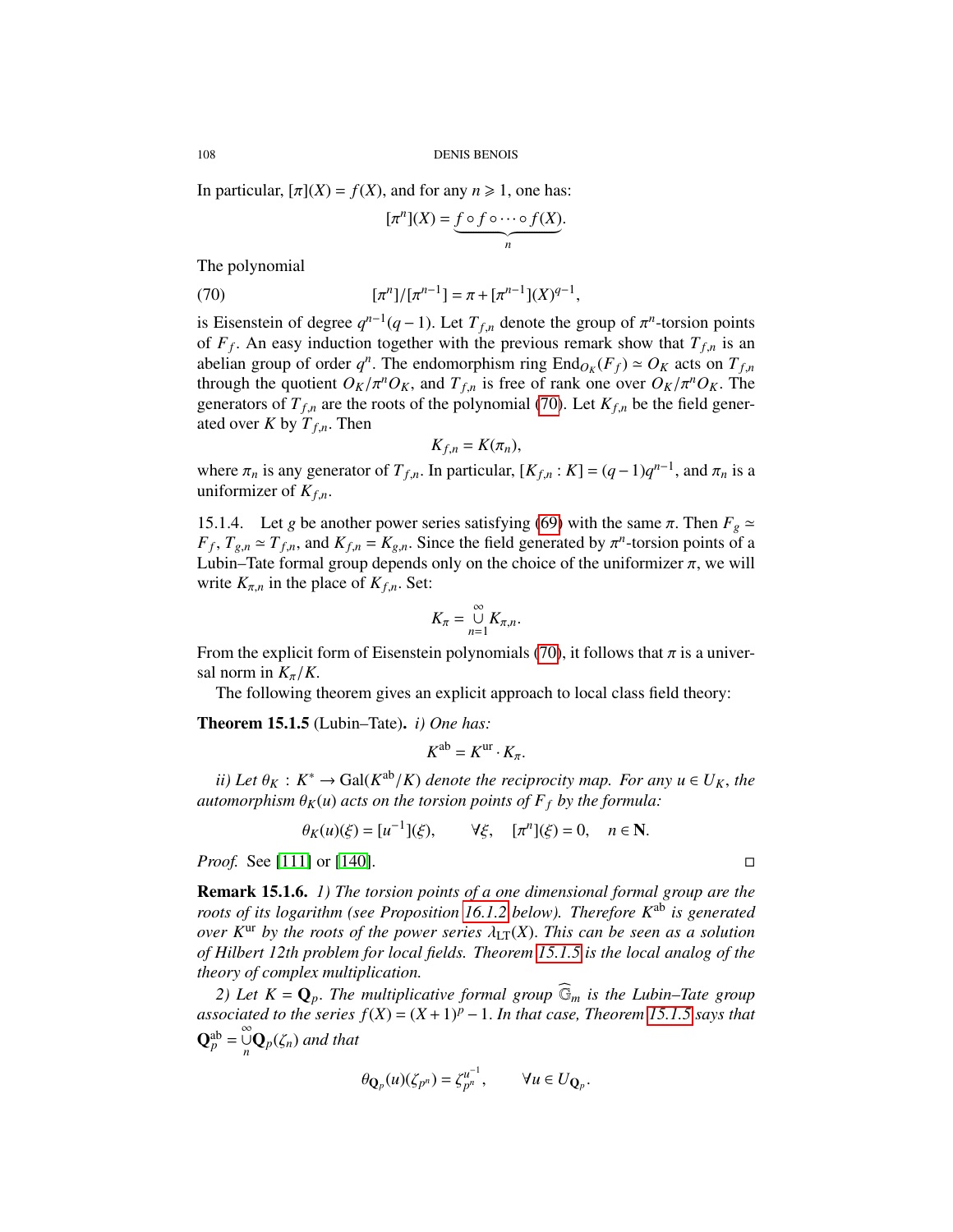*This can be proved without using the theory of formal groups.*

*3)* Let  $\pi_n$  be a generator of the group of  $\pi^n$ -torsion points of  $F_f$ . Since  $\pi_n$  is a<br>iformizer of K and Theorem 15, 1.5 describes the action of Gal(K<sup>ab</sup>/K) on  $\pi$ *uniformizer of*  $K_{\pi,n}$ , *and Theorem [15.1.5](#page-107-0)* describes the action of Gal( $K^{ab}/K$ ) *on*  $\pi_n$ , this allows to compute the ramification filtration on Gal( $K^{ab}/K$ ). One has: *this allows to compute the ramification filtration on*  $Gal(K^{ab}/K)$ . *One has:* 

$$
\theta_K\left(U_K^{(v)}\right) = \text{Gal}(K^{\text{ab}}/K)^{(v)}, \qquad \forall v \geq 0.
$$

*See* [\[140\]](#page-130-0) *for a detailed proof.*

# 15.2. Hodge–Tate decomposition for Lubin–Tate formal groups.

15.2.1. In this section, we assume that *<sup>K</sup>* has characteristic 0. We fix a uniformizer  $\pi$  and write  $F$  for an unspecified Lubin–Tate formal group associated to  $\pi$ . Since  $p = \pi^e u$  with  $e = e(K/Q_p)$ , and  $u \in U_K$ , we see that *F* is a *p*-divisible group of height  $h - e f - [K \cdot \mathbf{O}]$  I is Tate module  $T(F)$  can be written as the progroup of height  $h = ef = [K : \mathbf{Q}_p]$ . Its Tate module  $T(F)$  can be written as the projective limit of  $\pi^n$ -torsion subgroups with respect to the multiplication-by- $\pi$  map.<br>Since  $T(F)$  is an  $Q_{K}$ -module of rank one, the action of  $G_{K}$  on  $T(F)$  is given by a Since  $T(F)$  is an  $O_K$ -module of rank one, the action of  $G_K$  on  $T(F)$  is given by a character

$$
\chi_{\pi}: G_K \to U_K.
$$

The theory of Lubin–Tate (Theorem [15.1.5\)](#page-107-0) says that  $\chi_{\pi}^{-1} \circ \theta_K$  coincides with the projection of  $K^*$  onto  $U_K$  under the decomposition  $K^* \sim U_K \times \pi$ . projection of  $K^*$  onto  $U_K$  under the decomposition  $K^* \simeq U_K \times \langle \pi \rangle$ .

15.2.2. Let *E* be a finite extension of *K* containing all conjugates  $\tau K$  of *K* over <sup>Q</sup>*p*. By local class field theory, one has a commutative diagram

$$
E^* \xrightarrow{\theta_E} \text{Gal}(E^{\text{ab}}/E)
$$
  
\n
$$
\downarrow \qquad \qquad \downarrow
$$
  
\n
$$
K^* \xrightarrow{\theta_K} \text{Gal}(K^{\text{ab}}/K).
$$

Therefore  $G_E$  acts on  $T(F)$  via the character  $\rho_E = \chi_{\pi} \circ N_{E/K}$ . Consider the vector space  $V(F) = T(F) \otimes_{O_K} K$  as a  $G_E$ -module. By the previous remark,  $V(F) \simeq K(\rho_E)$ , and one has:

$$
V(F) \otimes_{\mathbf{Q}_p} \mathbf{C} \simeq \bigoplus_{\tau \in \text{Hom}(K,E)} \mathbf{C}(\tau \circ \rho_E).
$$

Compare this decomposition with the Hodge–Tate decomposition:

<span id="page-108-0"></span>
$$
V(F) \otimes_{\mathbf{Q}_p} \mathbf{C} \simeq t_{F^{\vee}}^*(\mathbf{C}) \oplus t_F(\mathbf{C})(1).
$$

These decompositions are compatible with the *K*-module structures on the both sides . Since *K* acts on  $t_F(E)$  via the embedding  $K \hookrightarrow E$ , one has:

(71) 
$$
\mathbf{C}(\tau \circ \rho_E) \simeq \begin{cases} \mathbf{C}(1), & \text{if } \tau = \text{id}, \\ \mathbf{C}, & \text{if } \tau \neq \text{id}. \end{cases}
$$

<span id="page-108-1"></span>**Proposition 15.2.3.** *For any continuous character*  $\psi$  :  $G_E \rightarrow U_K$ *, the following conditions are equivalent:*

a) 
$$
\psi
$$
 concides with  $\prod_{\tau \in \text{Hom}(K,E)} \tau^{-1} \circ \rho_{\tau E}^{n_{\tau}}$  on some open subgroup of  $I_E$ ;  
b)  $\mathbf{C}(\tau \circ \psi) = \mathbf{C}(\chi_E^{n_{\tau}})$  for all  $\tau \in \text{Hom}(K,E)$ .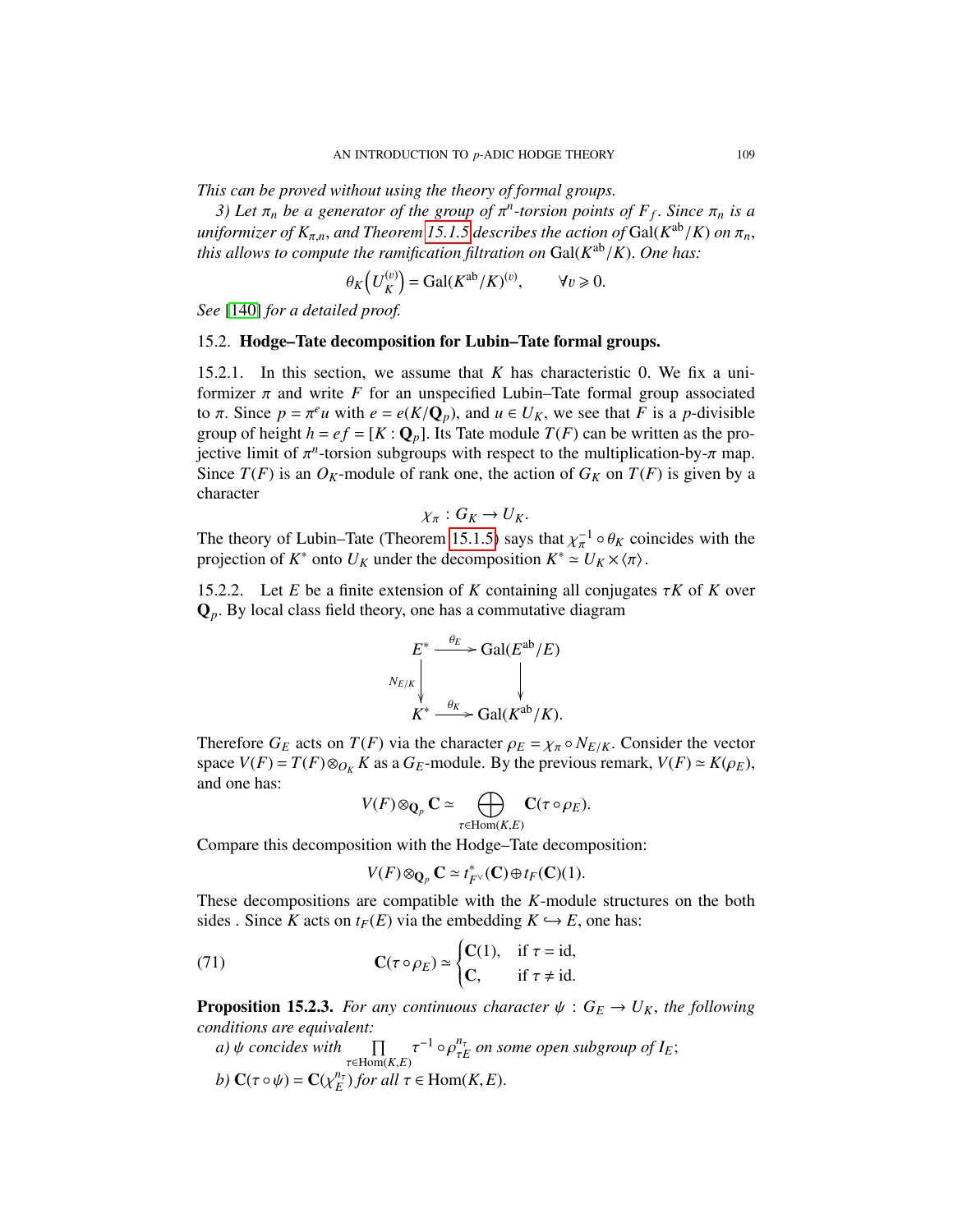*Proof.* See [\[143,](#page-130-1) Section A5]. Recall that for two continuous characters  $\psi_1$  and  $\psi_2$ we write  $\psi_1 \sim \psi_2$  if  $\mathbf{C}(\psi_1)$  and  $\mathbf{C}(\psi_2)$  are isomorphic as continuous Galois modules. From  $(71)$ , one has:

$$
\tau \circ \sigma^{-1} \circ \rho_{\sigma K} \sim \chi_E, \quad \text{if } \tau = \sigma,
$$
  

$$
\tau \circ \sigma^{-1} \circ \rho_{\sigma K} \sim \text{id}, \quad \text{if } \tau \neq \sigma.
$$

Set:

$$
\psi_1 = \prod_{\tau \in \text{Hom}(K,E)} \tau^{-1} \circ \rho_{\tau K}^{n_{\tau}}.
$$

Then the previous formula gives:

$$
\tau \circ \psi_1 \sim \chi_K^{n_\tau}
$$
,  $\forall \tau \in \text{Hom}(E, K)$ .

Now the proposition follows from Proposition [4.3.6.](#page-36-0)  $\Box$ 

# 15.3. Formal complex multiplication for *p*-divisible groups.

15.3.1. Using Proposition [15.2.3,](#page-108-1) we can prove a general result about formal complex multiplication for *p*-divisible groups.

**Definition.** Let  $\mathscr G$  be a p-divisible group over  $O_F$  of dimension d and height h. *We say that*  $\mathscr G$  *has a formal complex multiplication by a p-adic field*  $K \subset E$  *if*  $[K: \mathbf{Q}_p] = h$  and there exists an injective ring map

$$
K \to \mathrm{End}_{O_E}(\mathscr{G}) \otimes_{\mathbf{Z}_p} \mathbf{Q}_p.
$$

If  $\mathscr G$  has a complex multiplication by *K*, the *p*-adic representation  $V(\mathscr G)$  is a *K*vector space of dimension 1, and  $G_E$  acts on  $V(\mathscr{G})$  via a character  $\psi_{\mathscr{G}} : G_E \to U_K$ . On the other hand, the tangent space  $t_{\mathscr{G}}(E)$  is a  $(E, K)$ -module, and the multiplication by *E* in  $t_{\mathscr{G}}(E)$  gives rise to a map

$$
\det \mathcal{G}: E^* \to \mathrm{Aut}_K(t\mathcal{G}(E)) \xrightarrow{\det} K^*.
$$

Recall that  $\theta_E : E^* \to \text{Gal}(E^{\text{ab}}/E)$  denotes the reciprocity map.

τ∈*S*

<span id="page-109-0"></span>**Theorem 15.3.2.** Let *G* be a *p*-divisible group having a formal complex multipli*cation by K*. *Assume that E contains all conjugates of K*. *Then one has:*

$$
\psi_{\mathscr{G}}(\theta_E(u)) = \det_{\mathscr{G}}(u)^{-1}, \qquad u \in U,
$$

*for some open subgroup U of*  $U_F$ *.* 

*Proof.* Compairing the decomposition

$$
V(\mathscr{G}) \otimes_{\mathbf{Q}_p} \mathbf{C} \simeq \bigoplus_{\tau \in \text{Hom}(K,E)} \mathbf{C}(\tau \circ \psi_{\mathscr{G}})
$$

and the Hodge–Tate decomposition of *V*( $\mathscr G$ ), we see that there exists a subset *S* ⊂ Hom(*K*, *E*) such that  $t_{\mathscr{G}}(E) \simeq \bigoplus_{\tau \in S} \tau(K)$  as a *K*-module and that

$$
\tau \circ \psi_{\mathscr{G}} \sim \chi_E \quad \text{if } \tau \in S,
$$
  

$$
\tau \circ \psi_{\mathscr{G}} \sim 1 \quad \text{if } \tau \notin S.
$$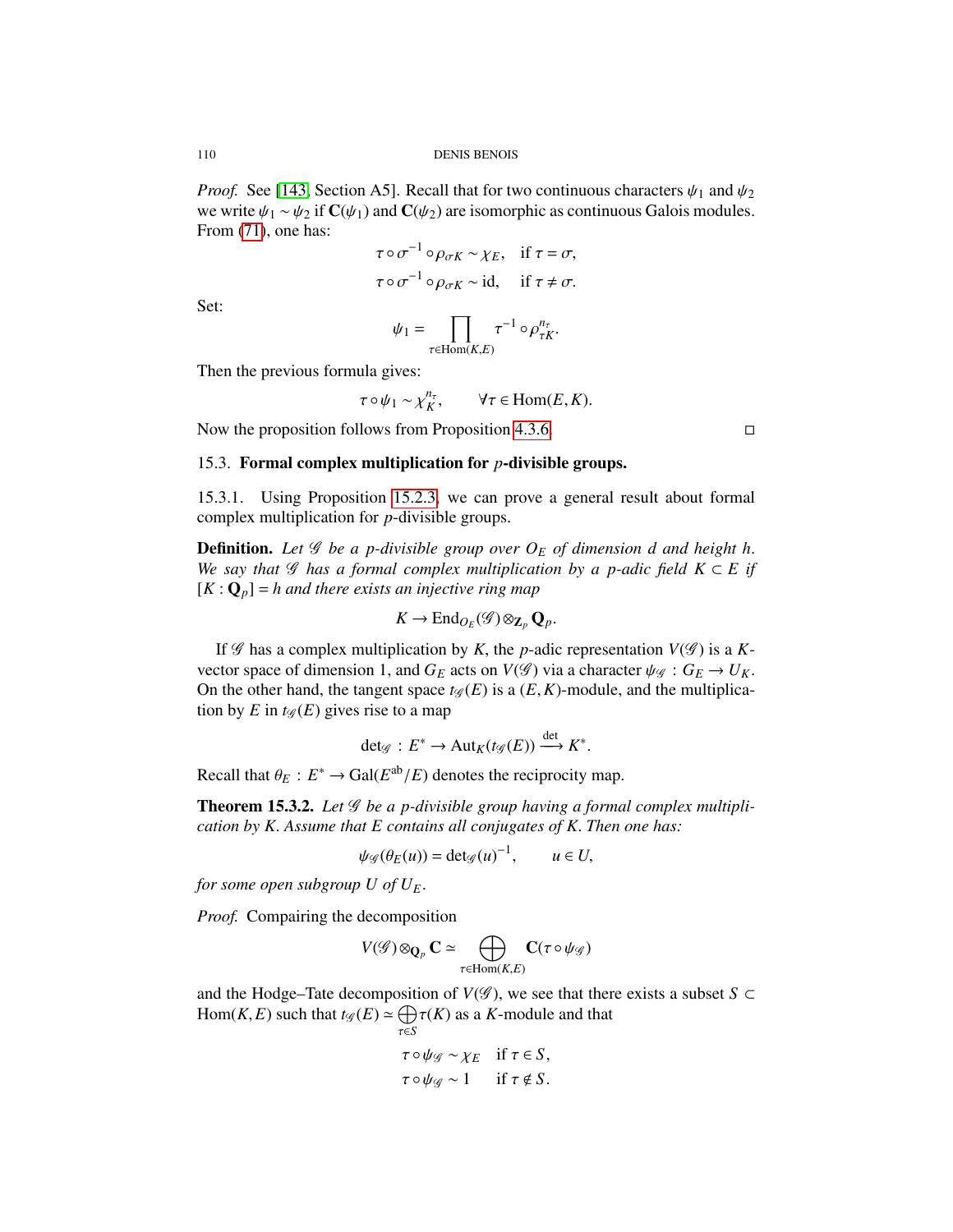Proposition [15.2.3](#page-108-1) implies that  $\psi_{\mathscr{G}}$  concides on an open subgroup of  $I_E$  with the character

$$
\prod_{\tau \in \text{Hom}(K,E)} \tau^{-1} \circ \rho_{\tau E}.
$$

Now the theorem follows from the theory of Lubin–Tate together with the formula

$$
\det_{\mathscr{G}}(u) = \prod_{\tau \in S} \tau^{-1} \circ N_{E/\tau(K)}(u).
$$

15.3.3. Remark. Theorem [15.3.2](#page-109-0) is mentioned in [\[144\]](#page-130-2). We remark that it implies the main theorem of complex multiplication of abelian varieties in the *global* setting.

# 16. The exponential map

# 16.1. The group of points of a formal group.

16.1.1. In this section, we study the group of points of a formal group in more detail. Let *F* be a formal *p*-divisible group. We denote by  $T_{F,\infty}$  the group of torsion points of *F*. Note that  $T_{F,\infty} = \bigcup_{n=0}^{\infty} T_{F,n}$ , and that there is a canonical isomorphism

$$
T_{F,\infty}\simeq V(F)/T(F).
$$

<span id="page-110-2"></span>**Proposition 16.1.2.** *i) For any invariant differential form*  $\omega$  *on F, the logarithm*  $\lambda_{\omega}(X)$  *converges on*  $m_{\mathbb{C}}$ .

*ii) The map*

<span id="page-110-1"></span>
$$
\log_F: F(\mathfrak{m}_\mathbb{C}) \to t_F(\mathbb{C}),
$$
  

$$
\log_F(\alpha)(\omega) = \lambda_\omega(\alpha), \qquad \forall \omega \in \Omega
$$

1 *F*

*is an homomorphism.*

*iii) One has an exact sequence*

(72) 
$$
0 \to T_{F,\infty} \to F(\mathfrak{m}_{\mathbb{C}}) \xrightarrow{\log_F} t_F(\mathbb{C}) \to 0.
$$

*Moreover,* log*<sup>F</sup> is a local isomorphism.*

*Proof.* i) The space of invariant differential forms on *F* is generated by the forms  $\omega_1, \ldots, \omega_d$  such that  $\omega_i(0) = dX_i$ . Let  $\lambda_1, \ldots, \lambda_d$  denote the logarithms of these forms.<br>Since  $\omega_1$  have coefficients in  $\Omega_K$  the series  $\lambda_1$  can be written as Since  $\omega_i$  have coefficients in  $O_K$ , the series  $\lambda_i$  can be written as

<span id="page-110-0"></span>
$$
\lambda_i(X) = X_i + \sum_{n \geq 2} \left( \sum_{n_1 + \dots + n_d = n} a_{n_1, \dots, n_d} X_1^{n_1} \cdot \dots \cdot X_d^{n_d} \right),
$$

where

(73) 
$$
n \cdot a_{n_1,\dots,n_d} \in O_K, \qquad n = n_1 + \dots + n_d.
$$

This implies that the series  $\lambda_i$  converge on  $m_C^d$ . Moreover, any logarithm can be written as a linear combination of  $\lambda$ . Therefore for any  $\omega$ , the series  $\lambda$ , converges written as a linear combination of  $\lambda_i$ . Therefore for any  $\omega$ , the series  $\lambda_{\omega}$  converges on  $m^d$ . This proves that the man log, is well defined on  $\mathfrak{m}_{\mathbf{C}}^d$ . This proves that the map  $\log_F$  is well defined.

 $\Box$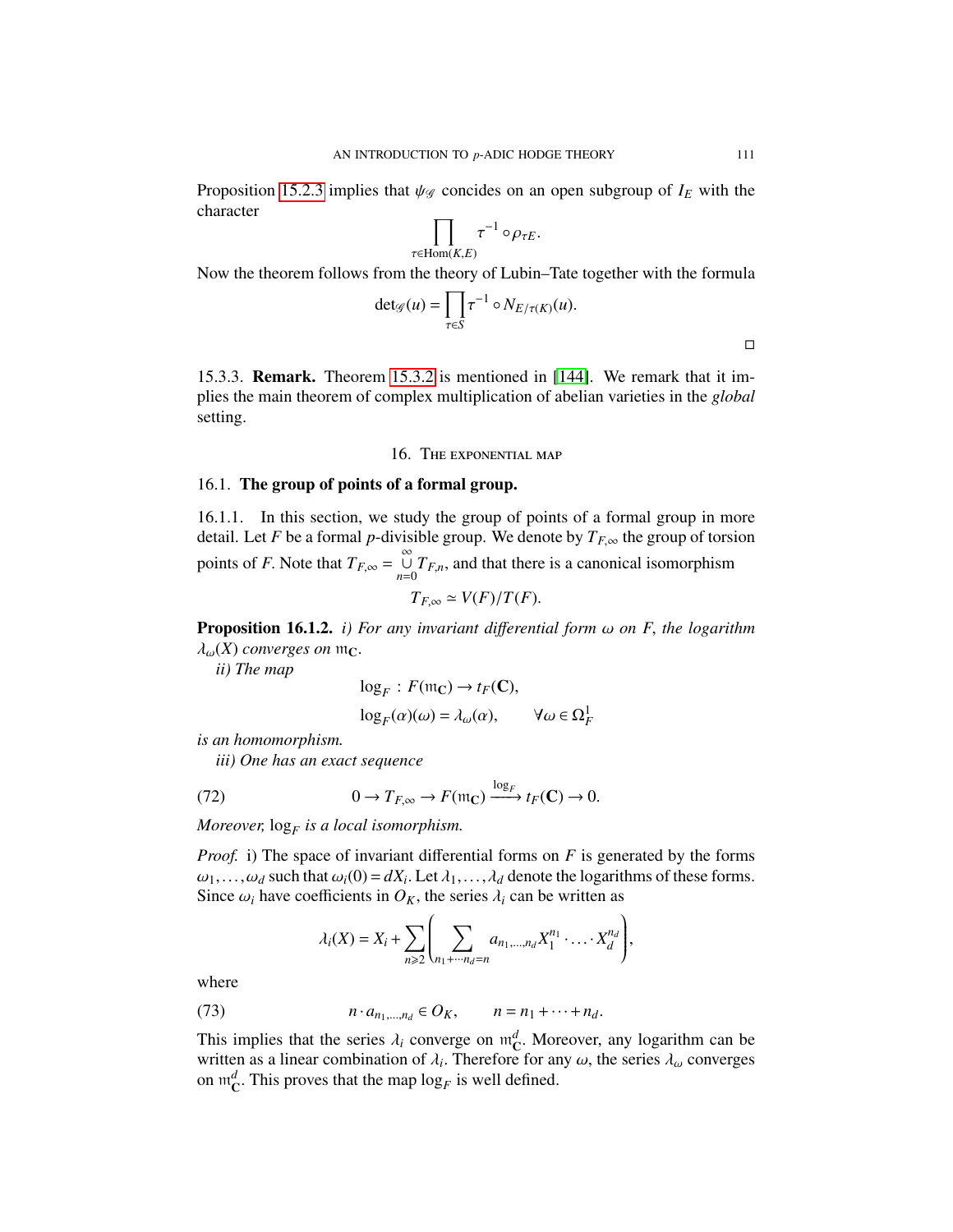ii) Since  $\lambda_{\omega}(X + FY) = \lambda_{\omega}(X) + \lambda_{\omega}(Y)$ , we have

$$
\log_F(\alpha + F\beta) = \log_F(\alpha) + \log_F(\beta).
$$

iii) Fix  $c \in O_K$  such that

$$
v_K(c) > \frac{v_K(p)}{p-1}.
$$

Then from [\(73\)](#page-110-0) it follows that

$$
c^{-1}\lambda_i(cX_1,\ldots,cX_d)=X_i+\sum_{n\geqslant 2}\left(\sum_{n_1+\cdots+n_d=n}b_{n_1,\ldots,n_d}X_1^{n_1}\cdot\ldots\cdot X_d^{n_d}\right),
$$

where  $b_{n_1,\dots,n_d} \in O_K$ . Applying the *p*-adic version of the inverse function theorem to the function  $\lambda(X) = (\lambda_1, ..., \lambda_n)$  (see, for example, [\[129,](#page-130-3) Chapter 1, Proposition 5.9]), we see that it establishes an analytic homeomorphism between  $F(cnc)$ and  $(cnc)^d$ . This shows that  $log_F$  is a local analytic homeomorphism.<br>We show the exactness of the short exact sequence. Assume that  $\alpha$ 

We show the exactness of the short exact sequence. Assume that  $\alpha \in T_{F,\infty}$ . Then there exists *n* such that  $[p^n](\alpha) = 0$ , and therefore for each invariant differential form<br>(a) one has  $n^n \lambda_-(\alpha) = \lambda_-(n^n(\alpha)) = 0$ . This shows that  $\lambda_-(\alpha) = 0$  for all  $\alpha$ ; hence ω one has  $p^n \lambda_ω(α) = \lambda_ω([p^n](α)) = 0$ . This shows that  $\lambda_ω(α) = 0$  for all ω; hence  $α ∈ ker(log_0)$ . Conversely assume that  $α ∈ ker(log_0)$ . Take *n* such that  $[n^n](α) ∈$  $\alpha \in \text{ker}(\log_F)$ . Conversely, assume that  $\alpha \in \text{ker}(\log_F)$ . Take *n* such that  $[p^n](\alpha) \in$ <br> $E(\text{cm}\alpha)$ . Then  $\log_{\alpha}([n^n](\alpha)) = n^n \log_{\alpha}(\alpha) = 0$ . Since  $\log_{\alpha}$  is an isomorphism on  $F(cmc)$ . Then  $log_F([p^n](\alpha)) = p^n log_F(\alpha) = 0$ . Since  $log_F$  is an isomorphism on  $F(cmc)$ , this shows that  $\alpha \in T_F$ . Thus  $ker(log_{\alpha}) = T_F$ . Finally since  $log_{\alpha}$  is a *F*(*c*m<sub>C</sub>), this shows that  $\alpha \in T_{F,n}$ . Thus ker(log<sub>*F*</sub>) =  $T_{F,\infty}$ . Finally, since log<sub>*F*</sub> is a local isomorphism and *F*(m<sub>C</sub>) is *n*-divisible log<sub>7</sub> is surjective local isomorphism and  $F$ ( $m<sub>C</sub>$ ) is *p*-divisible, log<sub>*F*</sub> is surjective.

**Corollary 16.1.3.** *For each c such that*  $v_K(c) > \frac{v_K(p)}{p-1}$  $\frac{f_{\mathbf{A}}(P)}{p-1}$ , *the local inverse of* log<sub>F</sub> *induces an isomorphism*

$$
\exp_F : t_F(c\mathfrak{m}_\mathbb{C}) \simeq F(c\mathfrak{m}_\mathbb{C}).
$$

*Tensoring this local isomorphism with* <sup>Q</sup>*p*, *we obtain an isomorphism (which we denote again by* exp*<sup>F</sup> ):*

(74) 
$$
\exp_F : t_F(\mathbf{C}) \simeq F(\mathfrak{m}_\mathbf{C}) \otimes_{\mathbf{Z}_p} \mathbf{Q}_p.
$$

**Definition.** We call  $\log_F$  and  $\exp_F$  the logarithmic map and the exponential map *respectively.*

16.1.4. Example. For the multiplicative formal group, the exact sequence [\(72\)](#page-110-1) reads:

(75) 
$$
0 \to \mu_{p^{\infty}} \to U_{\mathbf{C}}^{(1)} \xrightarrow{\log} \mathbf{C} \to 0,
$$

where  $U_{\mathbf{C}}^{(1)}$  $C^{(1)}$  = (1 + m<sub>C</sub>)<sup>\*</sup> is the multiplicative group of principal units of **C**.

16.1.5. Following Tate [\[151\]](#page-131-0), we give a description of the group of points  $F(\mathfrak{m}_C)$ in terms of the Tate module of the dual *p*-divisible group  $F^{\vee}$ . Let  $F(p) = (F[p^n])_{n \geq 1}$ <br>be the *n*-divisible group associated to *F*. Then  $F[p^n](Q_0) = T_F$ . Recall the injecbe the *p*-divisible group associated to *F*. Then  $F[p^n](O_C) = T_{F,n}$ . Recall the injective mans  $i : F[n^n] \to F[n^{n+1}]$ . It's easy to see that for any some has: tive maps  $i_n : F[p^n] \to F[p^{n+1}]$ . It's easy to see that for any *s*, one has:

<span id="page-111-0"></span>
$$
F(\mathfrak{m}_\mathbf{C}/p^s) = \varinjlim_{i_n} F[p^n](O_\mathbf{C}/p^s).
$$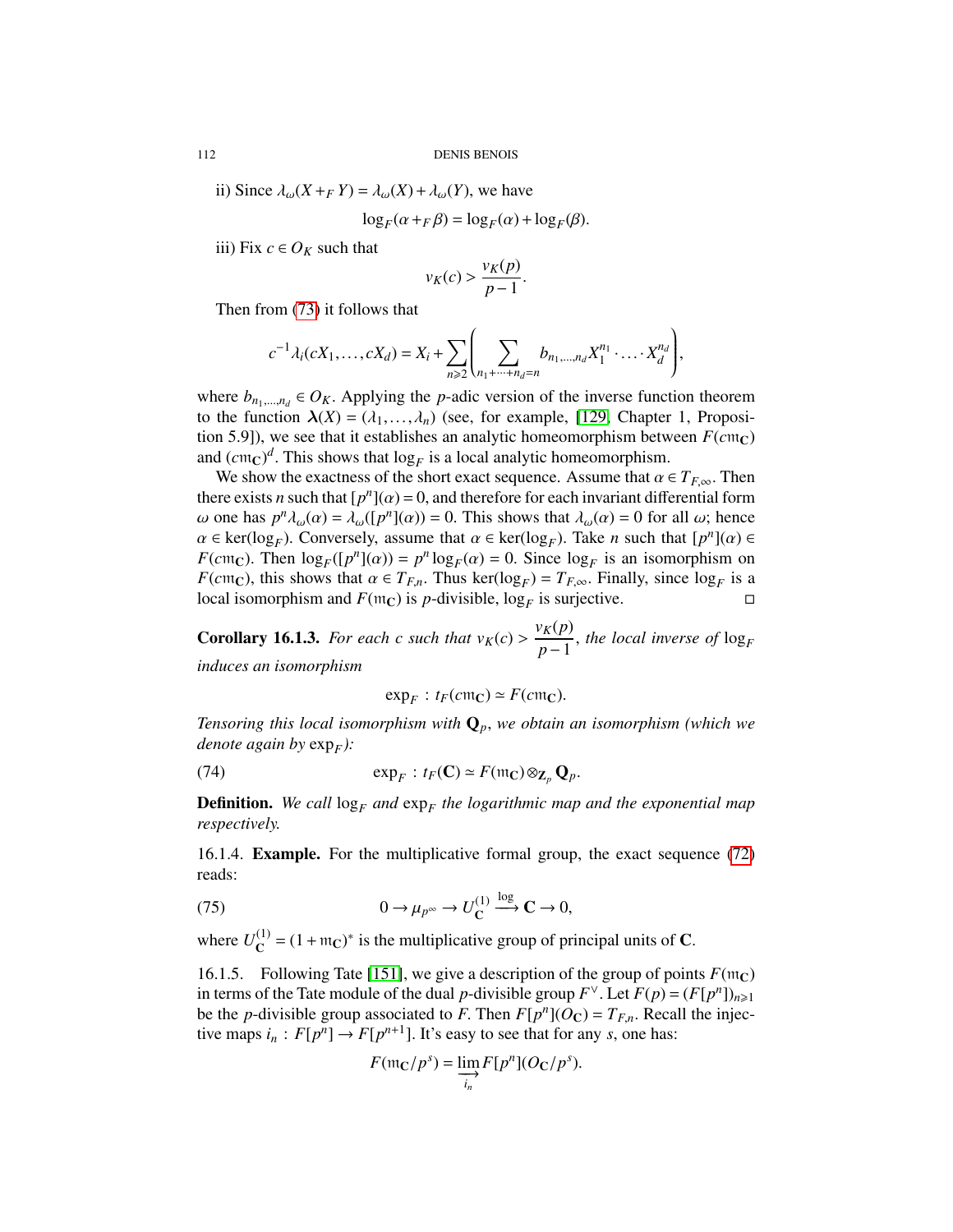Therefore  $F(\mathfrak{m}_C)$  can be defined in terms of the *p*-divisible group  $F(p)$ :

$$
F(\mathfrak{m}_\mathbf{C}) = \varprojlim_s F(\mathfrak{m}_\mathbf{C}/p^s) = \varprojlim_s \varinjlim_{i_n} F[p^n](O_\mathbf{C}/p^s).
$$

16.1.6. By Cartier duality, for any  $O_K$ -algebra *R*, we have a canonical isomorphism

<span id="page-112-0"></span>
$$
F[p^n](R) \simeq \text{Hom}_R(F^{\vee}[p^n], \mathbb{G}_m).
$$

Taking  $R = O_C/p^s$  and passing to the limits on the both sides, we obtain a morphism

(76) 
$$
F(\mathfrak{m}_{\mathbb{C}}) \to \text{Hom}\left(T(F^{\vee}), U_{\mathbb{C}}^{(1)}\right)
$$

<span id="page-112-1"></span>Theorem 16.1.7 (Tate). *i) We have a commutative diagram with exact rows*

<span id="page-112-2"></span>
$$
0 \longrightarrow V(F)/T(F) \longrightarrow F(\mathfrak{m}_\mathbb{C}) \longrightarrow \begin{array}{c} \log_F \\ \downarrow_f \\ \downarrow_f \\ 0 \longrightarrow V(F)/T(F) \longrightarrow \text{Hom}\Big(T(F^\vee), U_\mathbb{C}^{(1)}\Big) \longrightarrow \text{Hom}(T(F^\vee), \mathbb{C}) \longrightarrow 0, \end{array}
$$

*where the morphisms are defined as follows:*

*- the upper row is the short exact sequence [\(72\)](#page-110-1);*

*- the bottom row is induced by the short exact sequence [\(75\)](#page-111-0) and the isomorphism V*(*F*)/*T*(*F*)  $\simeq$  Hom(*T*(*F*<sup> $\vee$ </sup>), $Q_p$ /Z<sub>*p*</sub>(1))*;*<br>*e* the middle vertical man is (76)

*- the middle vertical map is [\(76\)](#page-112-0).*

*ii) The maps f and g are injective.*

*iii) The map g agrees with the Hodge–Tate decomposition of V*(*F*). *Namely, the diagram*

$$
t_F(\mathbf{C}(1)) \xrightarrow{\text{B}} \operatorname{Hom}(T(F^{\vee}), \mathbf{C}(1))
$$
  
Hodge-Tate  

$$
T(F) \otimes_{\mathbf{Q}_p} \mathbf{C}
$$

*commutes.*

*iv) The middle vertical row of the diagram induces an isomorphism*

$$
F(\mathfrak{m}_K) \simeq \text{Hom}_{G_K}\left(T(F^{\vee}), U_{\mathbf{C}}^{(1)}\right)
$$

*Proof.* i) The commutativity of the diagram and the exactness of rows is clear from construction.

We omit the proof of ii-iv), which are the key assertions of the proposition. We remark that assertions ii) and iv) are proved in [\[151,](#page-131-0) Proposition 11 and Theorem 3] without any referring to *p*-adic integration on formal groups. They imply immediately the Hodge–Tate decomposition for  $V(F)$ . Assertion iii) says, roughly speaking, that the Hodge–Tate decomposition arising from *p*-adic integration agrees with Tate's one. See [\[64,](#page-127-0) Chapter V, §1].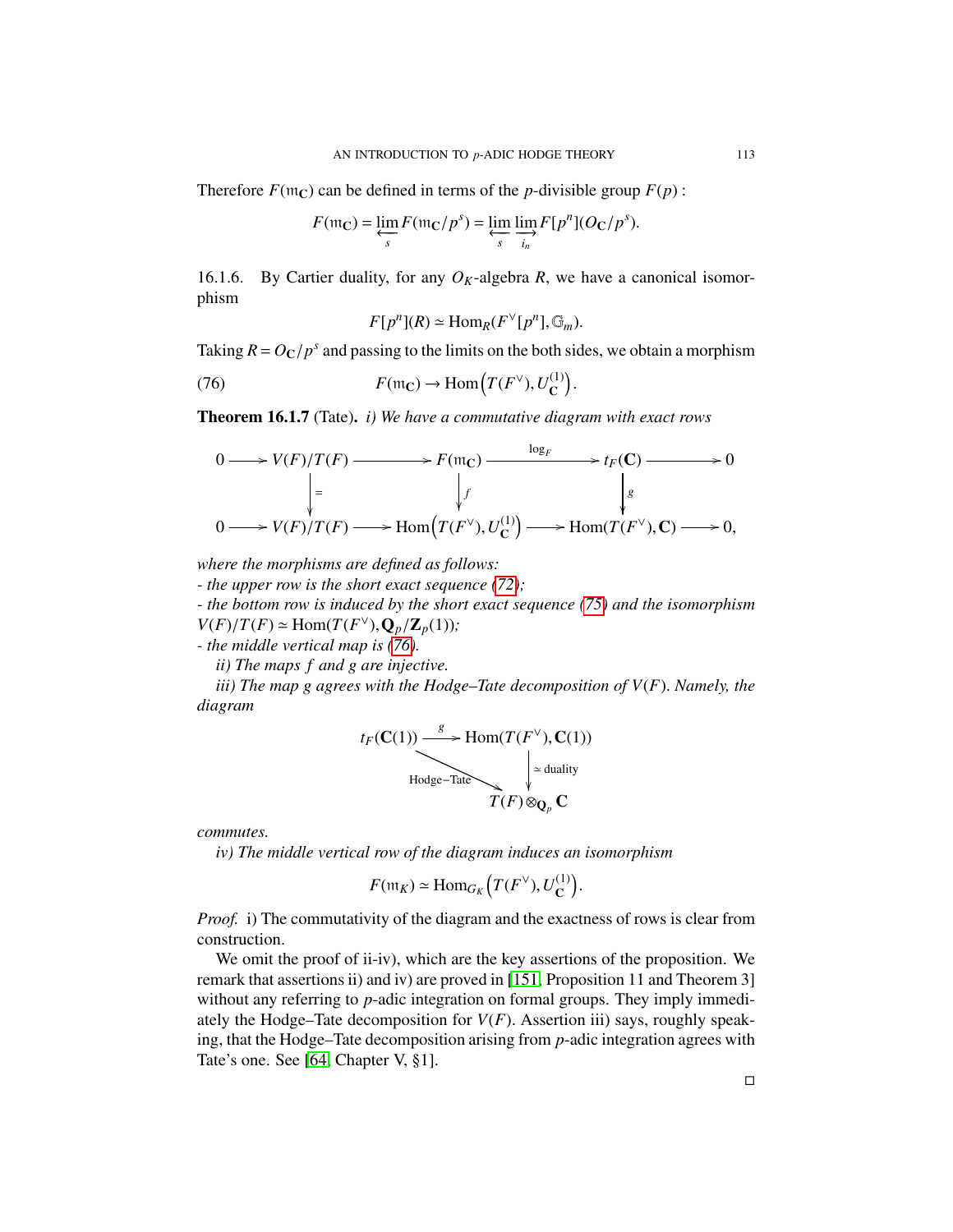<span id="page-113-0"></span>Corollary 16.1.8. *The map f can be identified with the canonical injection*

 $F(\mathfrak{m}_\mathbf{C}) \hookrightarrow T(F) \otimes_{\mathbf{Z}_p} U^{(1)}_\mathbf{C}$  $C^{(1)}(-1)$ 

*which gives rise to an isomorphism*

$$
F(\mathfrak{m}_K) \simeq \left(T(F) \otimes_{\mathbf{Z}_p} U_{\mathbf{C}}^{(1)}(-1)\right)^{G_K}.
$$

*Proof.* This follows from Theorem [16.1.7](#page-112-1) and the Cartier duality. □

## 16.2. The universal covering.

16.2.1. In this section, we introduce the notion of the universal covering of a formal group, and relate it to the *<sup>p</sup>*-adic representation *<sup>V</sup>*(*F*).

**Definition.** We call the universal covering of  $F(\mathfrak{m}_C)$  the projective limit

$$
CF(\mathfrak{m}_\mathbf{C}) = \varprojlim_{[p]} F(\mathfrak{m}_\mathbf{C})
$$

*taken with respect to the multiplication-by-p map*  $[p]$  :  $F(\mathfrak{m}_C) \to F(\mathfrak{m}_C)$ .

We have an exact sequence

(77) 
$$
0 \to T(F) \to CF(\mathfrak{m}_\mathbb{C}) \xrightarrow{\text{pr}_0} F(\mathfrak{m}_\mathbb{C}) \to 0,
$$

where  $pr_0$  denotes the projection map

<span id="page-113-2"></span>
$$
pr_0(\xi) = \xi_0,
$$
  $\forall \xi = (\xi_0, \xi_1, \ldots),$   $[p](\xi_n) = \xi_{n-1}.$ 

Combining this exact sequence with [\(72\)](#page-110-1), we obtain an exact sequence

(78) 
$$
0 \to V(F) \to CF(\mathfrak{m}_\mathbb{C}) \xrightarrow{\log_F \text{opp}_0} t_F(\mathbb{C}) \to 0.
$$

16.2.2. Let  $F_k$  denote the reduction of *F* modulo  $m_K$ , and let  $S = m_C/m_K$ . Set:

$$
CF_k(S) = \varprojlim_{[p]} F_k(S).
$$

<span id="page-113-1"></span>**Proposition 16.2.3.** *The canonical map*  $F(\mathfrak{m}_C) \to F_k(S)$  *induces an isomorphism* 

$$
CF(\mathfrak{m}_\mathbf{C}) \simeq CF_k(S).
$$

*In particular,*  $CF(\mathfrak{m}_\mathbb{C})$  *depends only on the reduction of F.* 

*Proof.* a) The map  $F(\mathfrak{m}_\mathbb{C}) \to F_k(S)$  is clearly an epimorphism. Let  $y = (y_n)_{n \geq 0} \in$ *CF*<sub>k</sub>(S). Let  $\widehat{y}_n \in F(\mathfrak{m}_\mathbb{C})$  be any lift of  $y_n$ . It is easy to see that for each *n*, the sequence  $[p^m](\widehat{y}_{n+m})$  converges to some  $x_n \in F(\mathfrak{m}_\mathbb{C})$  and that  $[p](x_{n+1}) = x_n$ . This proves the surjectivity.

b) The injectivity follows from the fact that for any non-zero  $x = (x_n)_{n \geq 0}$ *CF*( $m<sub>C</sub>$ ), there exists *N* such that  $v_K(x_n) < 1$  for  $n \ge N$ .

16.2.4. From Corollary [16.1.8](#page-113-0) if follows that there exists a canonical isomorphism

(79) 
$$
CF(\mathfrak{m}_{\mathbf{C}}) \simeq T(F) \otimes_{\mathbf{Z}_p} CU_{\mathbf{C}}^{(1)}(-1).
$$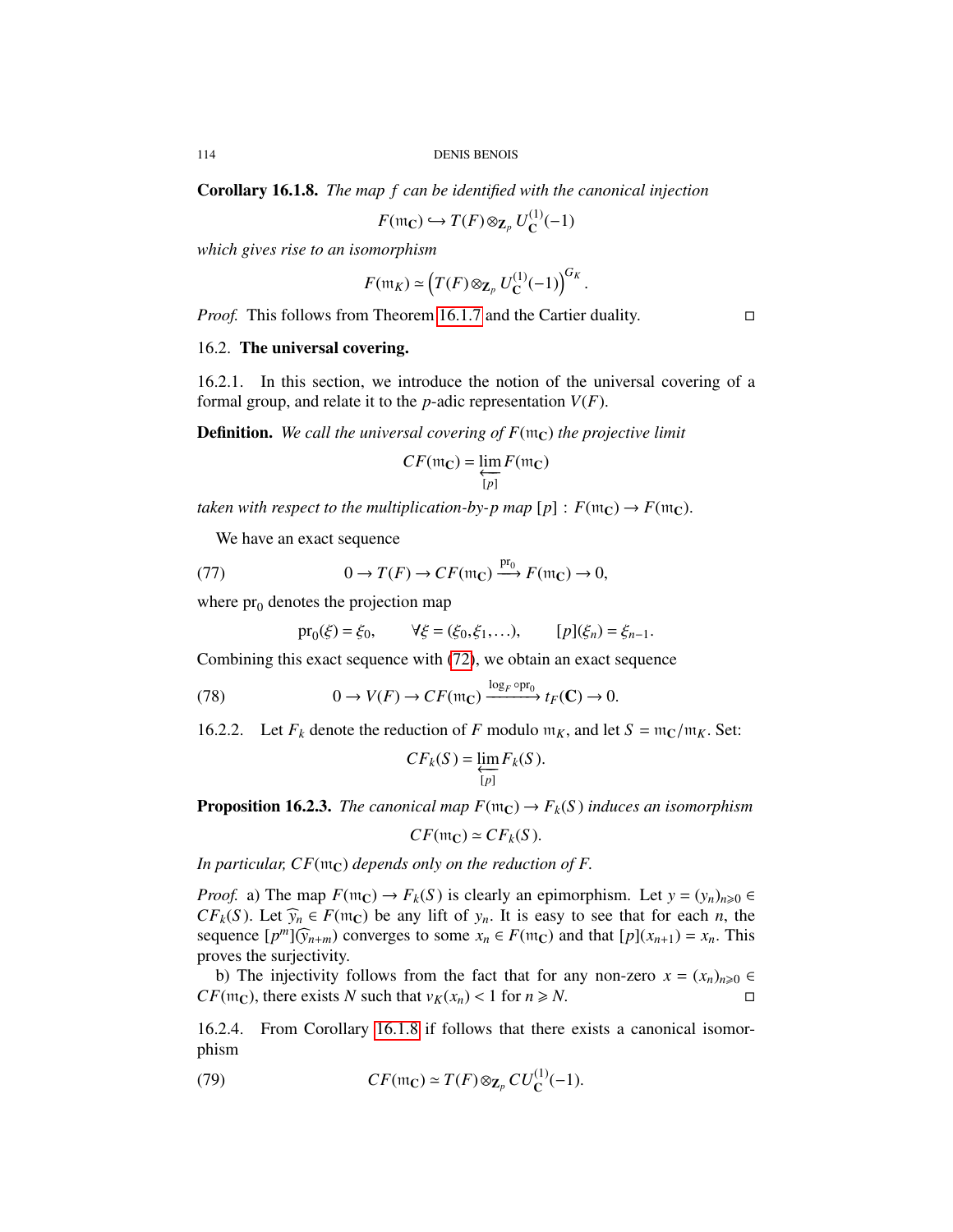<span id="page-114-4"></span>16.2.5. **Example.** Consider the universal covering of  $\widehat{\mathbb{G}}_m$ . One has:

$$
\widehat{\mathbb{G}}_m(\mathfrak{m}_\mathbf{C}) \simeq U^{(1)}_\mathbf{C}, \qquad U^{(1)}_\mathbf{C} := (1 + \mathfrak{m}_\mathbf{C})^*,
$$

and

$$
C\widehat{\mathbb{G}}_m(\mathfrak{m}_\mathbb{C})\simeq CU^{(1)}_\mathbb{C},\qquad CU^{(1)}_\mathbb{C}:=\varprojlim_{x^p\leftarrow x}U^{(1)}_\mathbb{C}.
$$

The universal covering of the reduction of  $\widehat{\mathbb{G}}_m$  is

$$
C\widehat{\mathbb{G}}_{m,k}(S) = \varprojlim_{x^p \leftarrow x} (1+S)^* \simeq (1 + \mathfrak{m}_{\mathbf{C}^{\flat}})^*,
$$

and the isomorphism  $C\mathbb{G}_m(\mathfrak{m}_C) \simeq C\mathbb{G}_{m,k}(S)$  is induced by the isomorphism [\(32\)](#page-38-0) for  $E = \mathbf{C}$ :

<span id="page-114-3"></span>
$$
\varprojlim_{x^p \leftarrow x} O_{\mathbb{C}} \simeq O_{\mathbb{C}}^{\flat}.
$$

The short exact sequence [\(77\)](#page-112-2) reads:

(80) 
$$
0 \to \mathbb{Z}_p(1) \to CU_{\mathbb{C}}^{(1)} \to U_{\mathbb{C}}^{(1)} \to 0.
$$

# 16.3. Application to Galois cohomology.

16.3.1. In this section, we consider the sequence

<span id="page-114-0"></span>(81) 
$$
0 \to \mathbf{Q}_p(1) \to (\mathbf{B}_{\text{cris}}^+)^{\varphi=p} \stackrel{\theta}{\to} \mathbf{C} \to 0,
$$

where the first map is the canonical identification of  $\mathbf{Q}_p(1)$  with the submodule  $\mathbf{Q}_p t$ of  $(\mathbf{B}_{\text{cris}}^{+})^{\varphi=p}$ . The fundamental exact sequence [54](#page-76-0) shows that the sequence [\(81\)](#page-114-0) is also exact. Consider the diagram: also exact. Consider the diagram:

<span id="page-114-1"></span>(82) 
$$
0 \longrightarrow \mathbf{Z}_p(1) \longrightarrow CU_{\mathbf{C}}^{(1)} \longrightarrow U_{\mathbf{C}}^{(1)} \longrightarrow 0
$$

$$
\downarrow \qquad \qquad \downarrow \qquad \qquad \downarrow \qquad \qquad \downarrow \qquad \downarrow \qquad \downarrow \qquad \downarrow \qquad \downarrow \qquad \downarrow \qquad \downarrow \qquad \downarrow \qquad \downarrow \qquad \downarrow \qquad \downarrow \qquad \downarrow \qquad \downarrow \qquad \downarrow \qquad \downarrow \qquad \downarrow \qquad \downarrow \qquad \downarrow \qquad \downarrow \qquad \downarrow \qquad \downarrow \qquad \downarrow \qquad \downarrow \qquad \downarrow \qquad \downarrow \qquad \downarrow \qquad \downarrow \qquad \downarrow \qquad \downarrow \qquad \downarrow \qquad \downarrow \qquad \downarrow \qquad \downarrow \qquad \downarrow \qquad \downarrow \qquad \downarrow \qquad \downarrow \qquad \downarrow \qquad \downarrow \qquad \downarrow \qquad \downarrow \qquad \downarrow \qquad \downarrow \qquad \downarrow \qquad \downarrow \qquad \downarrow \qquad \downarrow \qquad \downarrow \qquad \downarrow \qquad \downarrow \qquad \downarrow \qquad \downarrow \qquad \downarrow \qquad \downarrow \qquad \downarrow \qquad \downarrow \qquad \downarrow \qquad \downarrow \qquad \downarrow \qquad \downarrow \qquad \downarrow \qquad \downarrow \qquad \downarrow \qquad \downarrow \qquad \downarrow \qquad \downarrow \qquad \downarrow \qquad \downarrow \qquad \downarrow \qquad \downarrow \qquad \downarrow \qquad \downarrow \qquad \downarrow \qquad \downarrow \qquad \downarrow \qquad \downarrow \qquad \downarrow \qquad \downarrow \qquad \downarrow \qquad \downarrow \qquad \downarrow \qquad \downarrow \qquad \downarrow \qquad \downarrow \qquad \downarrow \qquad \downarrow \qquad \downarrow \qquad \downarrow \qquad \downarrow \qquad \downarrow \qquad \downarrow \qquad \downarrow \qquad \downarrow \qquad \downarrow \qquad \downarrow \qquad \downarrow \qquad \downarrow \qquad \downarrow \qquad \downarrow \qquad \downarrow \qquad \downarrow \qquad \downarrow \qquad \downarrow \qquad \downarrow \qquad \downarrow \qquad \downarrow \qquad \downarrow \qquad \downarrow \qquad \downarrow \qquad \downarrow \qquad \downarrow \qquad \downarrow \qquad \downarrow \
$$

Here we use the isomorphism  $CU_{\mathbb{C}}^{(1)} \approx 1 + \mathfrak{m}_{\mathbb{C}^{\flat}}$  to define the middle vertical arrow as follows:

$$
x \mapsto \log([x]) = \sum_{n=1}^{\infty} (-1)^{n+1} \frac{([x] - 1)^n}{n}.
$$

We omit the proof of convergence of this series in  $\mathbf{B}_{\text{cris}}^+$ .

<span id="page-114-2"></span>Proposition 16.3.2. *The diagram [\(82\)](#page-114-1) commutes, and the middle vertical map is an isomorphism.*

*Proof.* a) The proof of commutativity is straightforward.

b) The map log[·] is surjective because the right vertical map log is surjective, and  $CU_{\mathbb{C}}^{(1)}$  is a  $\mathbf{Q}_p$ -vector space. Since  $log[x] = 0$  implies that [x] is a root of unity, and  $CU_{\mathbb{C}}^{(1)}$  is torsion free,  $log[\cdot]$  is injective.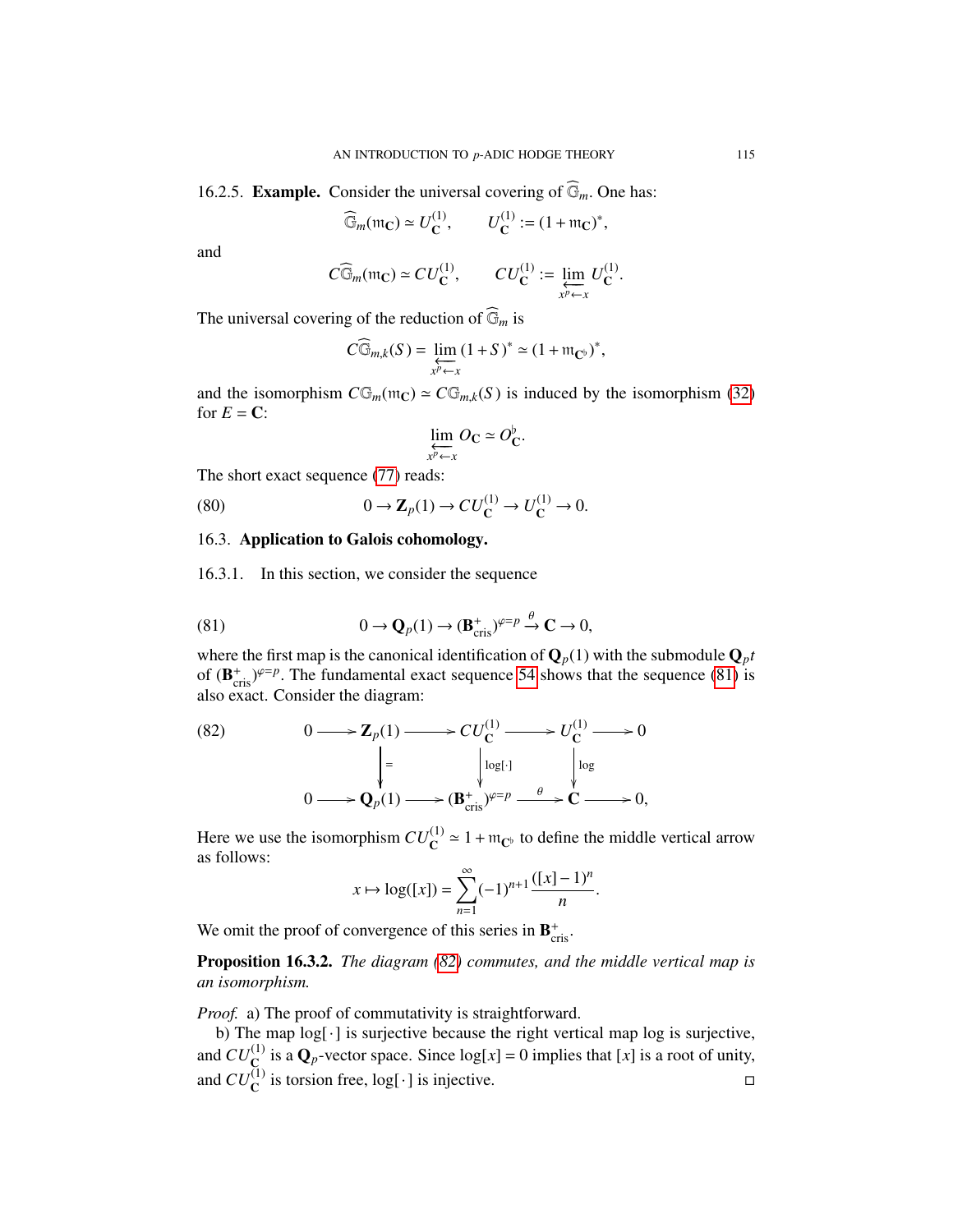16.3.3. The exact sequence [\(81\)](#page-114-0) induces a long exact sequence of continuous Galois cohomology:

$$
0 \to H^0(G_K, \mathbf{Q}_p(1)) \to H^0(G_K, (\mathbf{B}_{\text{cris}}^+)^{\varphi=p}) \to H^0(G_K, \mathbf{C}) \xrightarrow{\partial_0} H^1(G_K, \mathbf{Q}_p(1))
$$

$$
\to H^1(G_K, (\mathbf{B}_{\text{cris}}^+)^{\varphi=p}) \to H^1(G_K, \mathbf{C}) \xrightarrow{\partial_1} H^2(G_K, \mathbf{Q}_p(1)).
$$

We use Proposition [16.3.2](#page-114-2) to compute the connecting homomorphisms  $\partial_0$  and  $\partial_1$ .

16.3.4. Recall that  $\mu_{p^n}$  denotes the group of  $p^n$ th roots of unity. For each *n*, the Kummer exact sequence Kummer exact sequence

$$
0 \to \mu_{p^n} \to \overline{K}^* \xrightarrow{p^n} \overline{K}^* \to 0
$$

gives rise to the connecting map

$$
\delta_n: K^* = H^0(G_K, \overline{K}^*) \to H^1(G_K, \mu_{p^n}).
$$

Passing to the projective limit on *<sup>n</sup>*, we obtain a map

$$
\delta: K^* \to H^1(G_K, \mathbf{Z}_p(1)).
$$

The following proposition gives an interpretation of the Kummer map in terms of the fundamental exact sequence:

<span id="page-115-1"></span>Proposition 16.3.5. *i) The diagram*

<span id="page-115-0"></span>
$$
U_K^{(1)} \xrightarrow{\delta} H^1(G_K, \mathbf{Z}_p(1))
$$
  
\n
$$
\downarrow \log \qquad \qquad \downarrow
$$
  
\n
$$
K \xrightarrow{\partial_1} H^1(G_K, \mathbf{Q}_p(1))
$$

*is commutative.*

*ii) The diagram*

$$
H^1(G_K, \mathbf{C}) \xrightarrow{\partial_2} H^2(G_K, \mathbf{Q}_p(1))
$$
  
\n
$$
\begin{array}{c}\n\searrow \\
\searrow \\
\downarrow \\
K \xrightarrow{\text{Tr}_K} \mathbf{Q}_p\n\end{array}
$$

*is commutative. Here the left vertical isomorphism is*  $a \mapsto a \log \chi_K$  *(see Theorem [4.3.2\)](#page-36-1), and the right vertical map is the canonical isomorphism of local class field theory* [\[140,](#page-130-0) Theorem 3]*.*

*Proof.* i) The commutative diagram [\(82\)](#page-114-1) gives a commutative square:

$$
H^{0}(G_{K}, U_{\mathbf{C}}^{(1)}) \longrightarrow H^{1}(G_{K}, \mathbf{Z}_{p}(1))
$$
\n
$$
\downarrow \qquad \qquad \downarrow
$$
\n
$$
H^{0}(G_{K}, \mathbf{C}) \xrightarrow{\partial_{i}} H^{1}(G_{K}, \mathbf{Q}_{p}(1)).
$$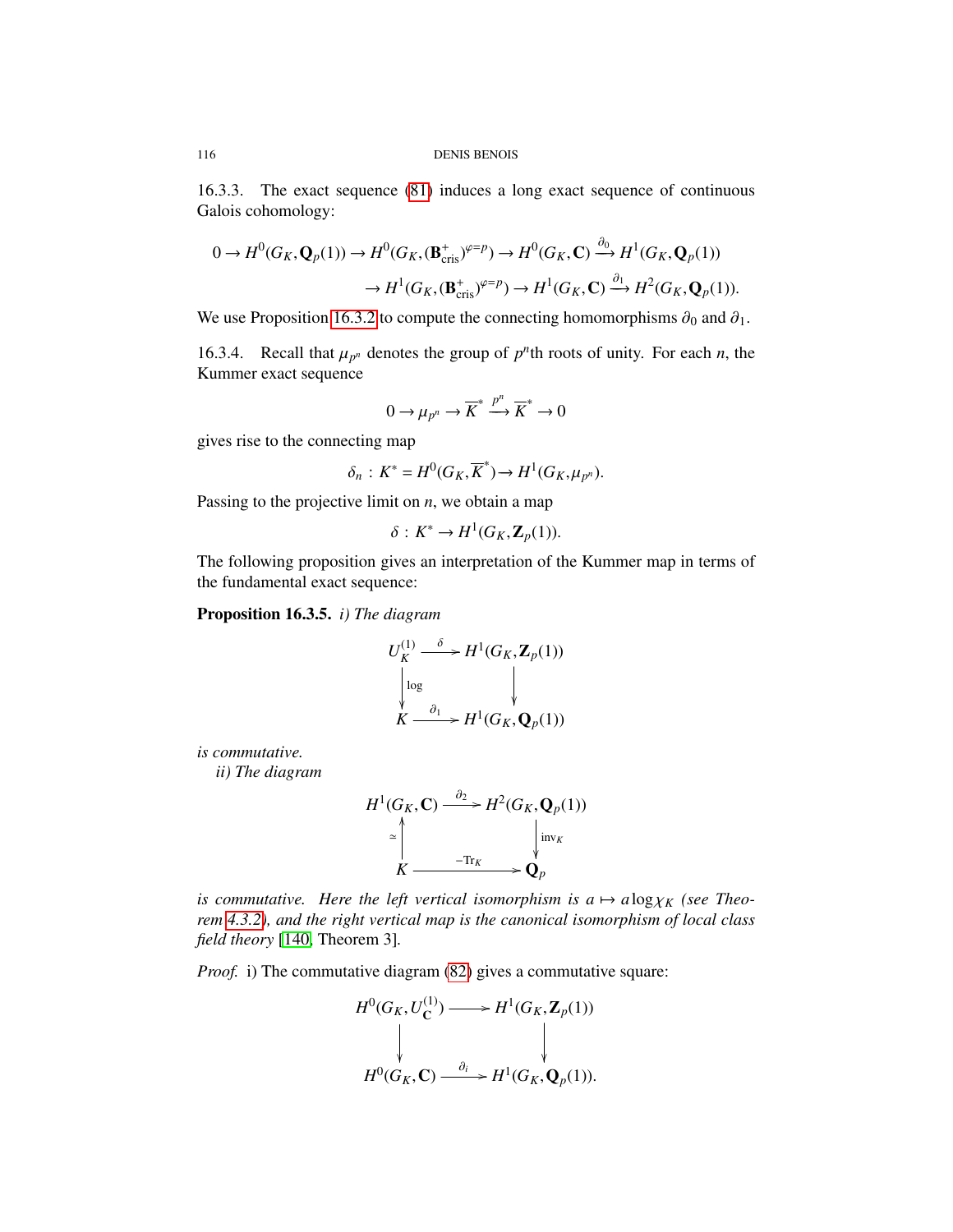Here  $H^0(G_K, U_C^{(1)})$ <br>plicit description  $\mathbf{C}^{(1)}$ ) =  $U_K^{(1)}$ Here  $H^0(G_K, U_C^{(1)}) = U_K^{(1)}$ , and  $H^0(G_K, \mathbb{C}) = K$  by Ax–Sen–Tate theorem. The explicit description of the connecting map shows that in this diagram, the upper row coincides with  $\delta$ . This proves the first assertion.

ii) Assertion ii) is proved in [\[12,](#page-125-0) Proposition 1.7.2].  $\Box$ 

# 16.4. The Bloch–Kato exponential map.

16.4.1. We maintain previous notation and conventions. Our first goal is to extend the definition of the Kummer map to the case of general *p*-divisible formal groups. Let  $m_{\overline{K}}$  denote the maximal ideal of the ring of integers of  $\overline{K}$ .<br>For all  $n > 1$ , we have an exact sequence

For all  $n \geq 1$ , we have an exact sequence

$$
0 \to T_{F,n} \to F(\mathfrak{m}_{\overline{K}}) \xrightarrow{[p^n]} F(\mathfrak{m}_{\overline{K}}) \to 0,
$$

which can be seen as the analog of the Kummer exact sequence for formal groups. It induces a long exact sequence of Galois cohomology:

$$
0 \to H^0(G_K, T_{F,n}) \to H^0(G_K, F(\mathfrak{m}_{\overline{K}})) \to H^0(G_K, F(\mathfrak{m}_{\overline{K}})) \xrightarrow{\delta_{F,n}} H^1(G_K, T_{F,n}) \to \dots
$$

Since  $H^0(K, F(\mathfrak{m}_{\overline{K}})) = F(\mathfrak{m}_K)$ , this exact sequence gives an injection

$$
\delta_{F,n}: F(\mathfrak{m}_K)/p^n F(\mathfrak{m}_K) \to H^1(G_K, T_{F,n}).
$$

Passing to the projective limit, we obtain a map

$$
\delta_F : F(\mathfrak{m}_K) \to H^1(K, T(F)),
$$

which is referred to as the Kummer map for *<sup>F</sup>*. This map plays an important role in the Iwasawa theory of elliptic curves (see, for example, [\[81\]](#page-128-0) for an introduction to this topic).

16.4.2. Bloch and Kato [\[28\]](#page-126-0) found a remarkable description of  $\delta_F$  in terms of *p*-adic periods, which also allows to construct an analog of the Kummer map for a wide class of *p*-adic representations.

**Definition.** Let V be a de Rham representation of  $G_K$ . The quotient

$$
t_V(K) = \mathbf{D}_{\mathrm{dR}}(V) / \mathrm{Fil}^0 \mathbf{D}_{\mathrm{dR}}(V)
$$

*is called the tangent space of V*.

Using the isomorphisms  $gr_i(\mathbf{B}_{dR}) \simeq \mathbf{C}(i)$ , one can prove by devissage that the trological exact sequence tautological exact sequence

$$
0 \to \text{Fil}^0 \mathbf{B}_{\text{dR}} \to \mathbf{B}_{\text{dR}} \to \mathbf{B}_{\text{dR}} / \text{Fil}^0 \mathbf{B}_{\text{dR}} \to 0
$$

induces an isomorphism

$$
t_V(K) \simeq H^0(G_K, V \otimes_{\mathbf{Q}_p} \mathbf{B}_{dR}/\mathrm{Fil}^0 \mathbf{B}_{dR}).
$$

Consider the fundamental exact sequence [\(54\)](#page-76-0):

$$
0 \to \mathbf{Q}_p \to \mathbf{B}_{\mathrm{cris}}^{\varphi=1} \to \mathbf{B}_{\mathrm{dR}}/\mathrm{Fil}^0\mathbf{B}_{\mathrm{dR}} \to 0.
$$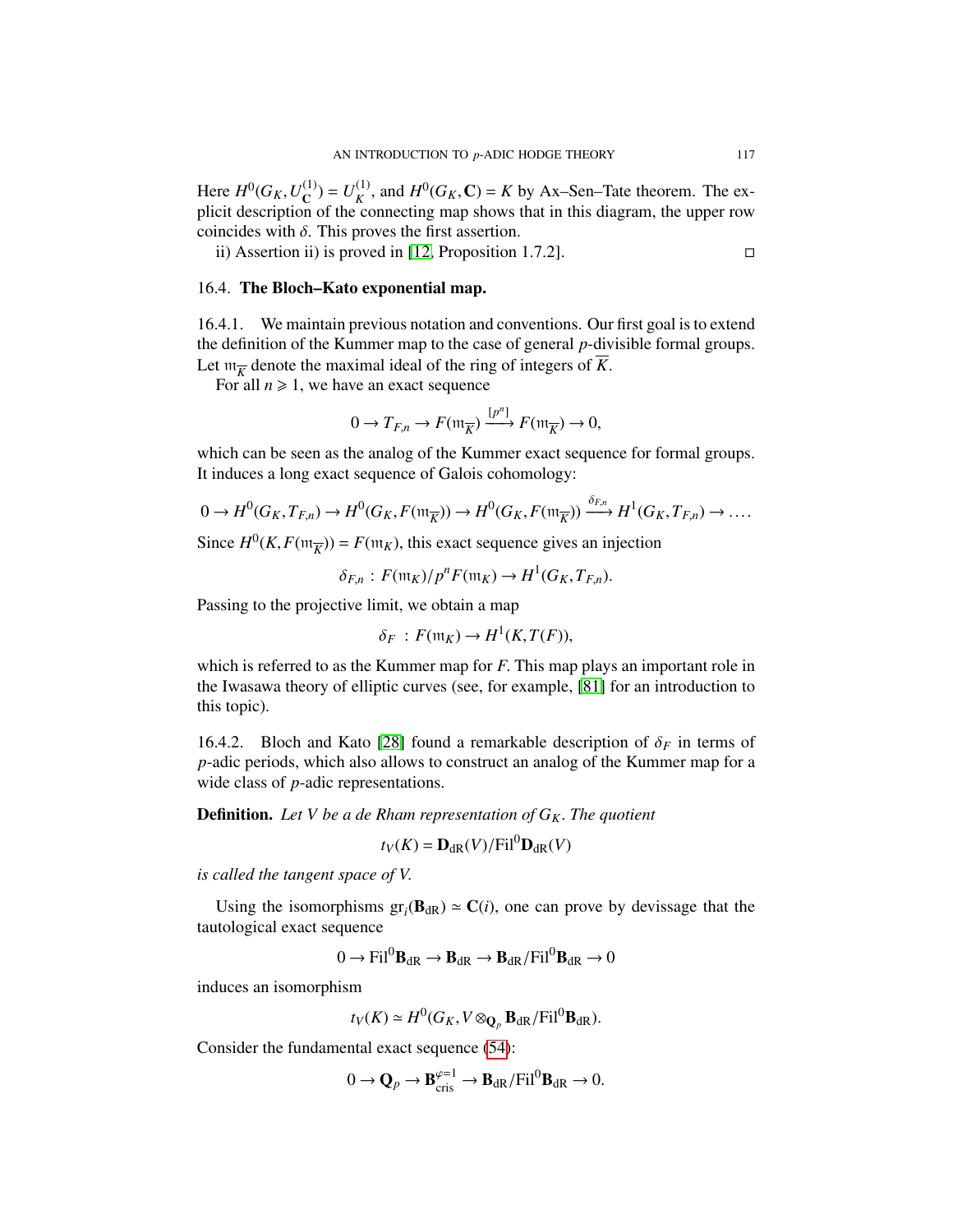Tensoring this sequence with *V* and taking Galois cohomology, we obtain a long exact sequence

$$
0 \to H^0(G_K, V) \to \mathbf{D}_{\mathrm{cris}}(V)^{\varphi=1} \to t_V(K) \xrightarrow{\exp_V} H^1(G_K, V).
$$

Definition. *The connecting homomorphism*

$$
\exp_V: t_V(K) \to H^1(G_K, V)
$$

*is called the exponential map of Bloch and Kato.*

16.4.3. We come back to representations arising from *p*-divisible formal groups. Since the Hodge–Tate weights of *<sup>V</sup>*(*F*) are 0 and 1, we have

$$
t_{V(F)}(K) \simeq H^0(G_K, V \otimes_{\mathbf{Q}_p} \mathbf{C}(-1)).
$$

The Hodge–Tate decomposition of  $V(F)$  provides us with a canonical isomorphism

(83) 
$$
t_F(K) \simeq t_{V(F)}(K).
$$

In Proposition [16.1.2,](#page-110-2) we constructed the logarithmic map  $\log_F : F(\mathfrak{m}_K) \to t_F(K)$ .<br>Taking the composition, we obtain a map  $F(\mathfrak{m}_K) \to t_{K/K}(K)$ . Taking the composition, we obtain a map  $F(\mathfrak{m}_K) \to t_{V(F)}(K)$ .

<span id="page-117-1"></span>Theorem 16.4.4 (Bloch–Kato). *The diagram*



*where the left vertical map is the composition of the exponential map*  $\exp_F$  *with the isomorphism [\(83\)](#page-115-0), is commutative.*

*Proof.* This is [\[28,](#page-126-0) Example 3.10.1]. We first prove the following lemma, which gives an interpretation of the Kummer map in terms of universal coverings.

<span id="page-117-0"></span>Lemma 16.4.5. *i) One has a commutative diagram with exact rows and injective vertical maps:*



*ii) This diagram gives rise to a commutative diagram*

$$
F(\mathfrak{m}_K) \xrightarrow{\delta_F} H^1(G_K, T(F))
$$
  
\n
$$
\downarrow \simeq \qquad \qquad \downarrow
$$
  
\n
$$
H^0\Big(G_K, T(F) \otimes_{\mathbf{Z}_p} U_{\mathbf{C}}^{(1)}(-1)\Big) \longrightarrow H^1(G_K, T(F)).
$$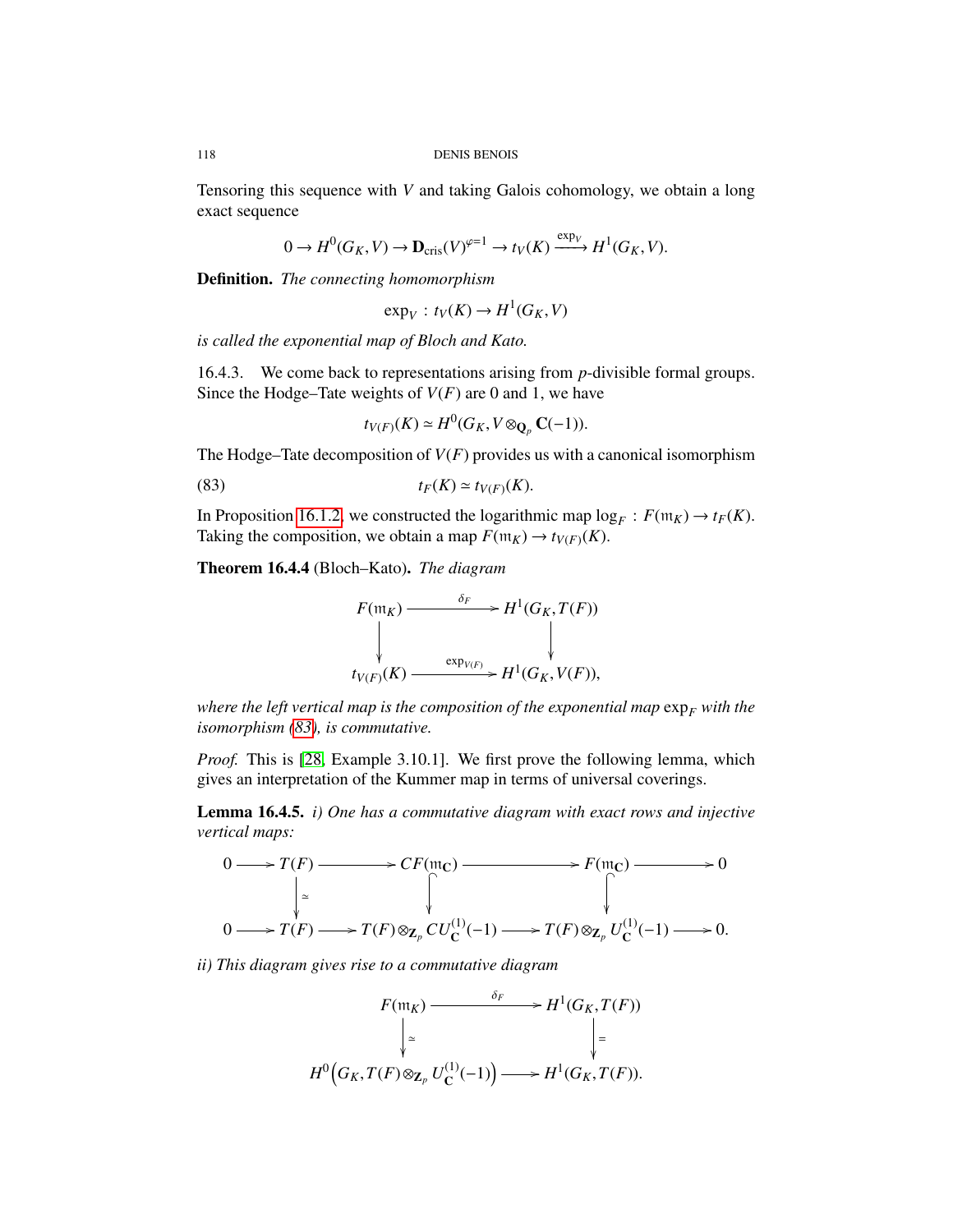*Proof.* i) The first statement follows from the exactness of the sequence [\(80\)](#page-114-3) and Corollary [16.1.8.](#page-113-0)

ii) Directly from construction, it follows that the upper connecting map is  $\delta_F$ . Taking into account the isomorphism from Corollary [16.1.8,](#page-113-0) we obtain the lemma.  $\Box$ 

16.4.6. *Proof of the theorem.* Consider the diagram

<span id="page-118-0"></span>

The upper part of the diagram is diagram [\(82\)](#page-114-1) twisted by  $\chi_K^{-1}$ . Therefore the two upper squares commute. It is easy to check that the two lower squares commute upper squares commute. It is easy to check that the two lower squares commute too. Tensoring the diagram with  $T(F)$  and taking Galois cohomology, we obtain a commutative diagram

$$
H^{0}(G_{K}, T(F) \otimes_{\mathbf{Z}_{p}} U_{\mathbf{C}}^{(1)}(-1)) \longrightarrow H^{1}(G_{K}, T(F))
$$
\n
$$
\downarrow \qquad \qquad \downarrow
$$
\n
$$
t_{V(F)}(K) \longrightarrow H^{1}(G_{K}, V(F)).
$$

Combining this diagram with Lemma [16.4.5,](#page-117-0) we obtain the theorem.  $\Box$ 

# 16.5. Hilbert symbols for formal groups.

16.5.1. To illustrate the theory developed in previous sections, we sketch its application to an explicit description of Hilbert symbols on formal groups. Fix  $n \geq 1$ . Let  $L/K$  be a finite extension containing the coordinates of all points of  $T_{F,n}$ . Recall that  $\theta_L : L^* \to G_L^{\text{ab}}$  denotes the reciprocity map.

Definition. *The Hilbert symbol on F is the pairing*

(84) 
$$
(\, , \, )_{F,n}: L^* \times F(\mathfrak{m}_L) \to T_{F,n}
$$

*defined by the formula*

 $(\alpha, \beta)_{F,n} = x^{\theta_L(\alpha)} - F x,$ <br>consider a section  $\mathcal{L}^n$ 

*where*  $x \in F(\mathfrak{m}_{\overline{K}})$  *is any solution of the equation*  $[p^n](x) = \beta$ .

It is easy to see that this pairing is well defined, i.e. that  $(\alpha, \beta)_{F,n}$  does not depend on the choice of *x*. If  $F = \widehat{\mathbb{G}}_m$ , and *L* contains the group  $\mu_{p^n}$  of  $p^n$ th roots of unity, it reduces to the classical Hilbert symbol: it reduces to the classical Hilbert symbol:

$$
(\, , \,)_{L,n} : L^* \times L^* \to \mu_{p^n},
$$

$$
(\alpha, \beta)_{L,n} = \left(\sqrt[p^n]{\beta}\right)^{\theta_L(\alpha)}/\sqrt[p^n]{\beta}.
$$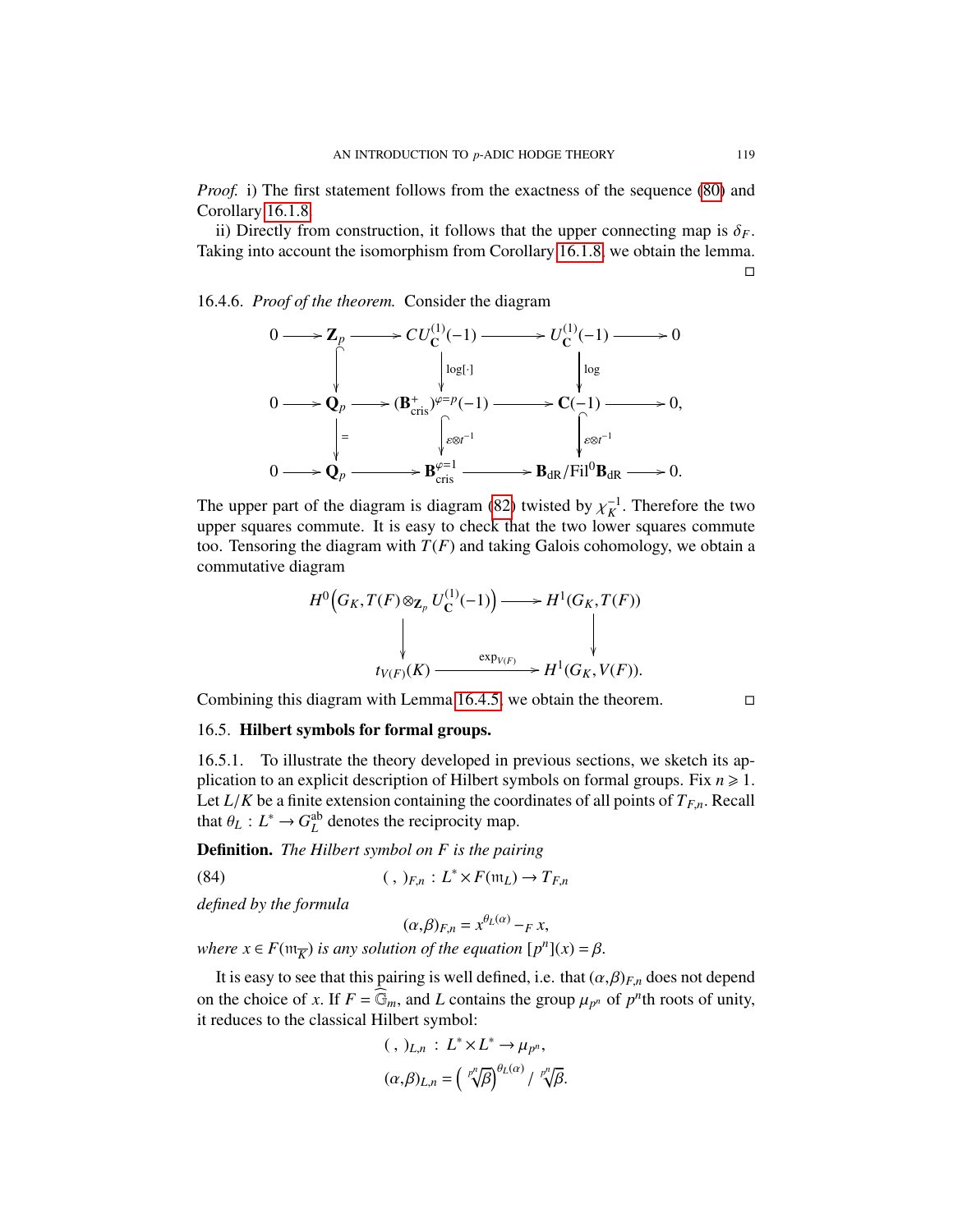16.5.2. By local class field theory, there exists a canonical isomorphism

$$
H^2(G_L, \mu_{p^n}) \simeq \mathbf{Z}/p^n\mathbf{Z}
$$

(see, for example, [\[142\]](#page-130-4), Chapter VI). Since  $T_{F,n}$  is a trivial  $G_L$ -module, one has:

$$
H^2(G_L, \mu_{p^n} \otimes T_{F,n}) \simeq T_{F,n}.
$$

Consider the cup product

$$
H^1(G_L, \mu_{p^n}) \times H^1(G_L, T_{F,n}) \xrightarrow{\cup} H^2(G_L, \mu_{p^n} \otimes T_{F,n}) \simeq T_{F,n}.
$$

Composing this pairing with the Kummer maps  $\delta_{F,n}$ :  $F(\mathfrak{m}_L) \to H^1(G_L, T_{F,n})$  and  $\delta : L^* \to H^1(G_L, \mu)$ , we obtain a pairing  $\delta_n: L^* \to H^1(G_L, \mu_{p^n})$ , we obtain a pairing

$$
L^* \times F(\mathfrak{m}_L) \to T_{F,n}.
$$

From the cohomological description of the reciprocity map (see for example, [\[142\]](#page-130-4), Chapter VI), it follows that this pairing coincides with the Hilbert symbol [\(84\)](#page-118-0).

16.5.3. Fix an uniformizer  $\pi_L$  of *L*. Let  $f(X) \in O_K[X]$  denote the minimal polynomial of  $\pi_L$  over *K*. Writing  $O_L$  as  $O_K[X]/(f(X))$  and taking into account that  $\mathfrak{D}_{L/K} = (f'(\pi_L))$ , we obtain an explicit description of the module of differentials  $Q^1$  (see [142 Chapter III 871).  $\Omega^1_{O_L/\mathbf{Z}_p}$  (see [\[142,](#page-130-4) Chapter III, §7]):

$$
\Omega^1_{O_L/\mathbf{Z}_p} \simeq \big(O_L/\mathfrak{D}_{L/\mathbf{Q}_p}\big)d\pi_L
$$

(recall that  $\mathfrak{D}_{L/\mathbf{Q}_p}$  denotes the different of  $L/\mathbf{Q}_p$ ). For any  $\alpha \in O_L$  we write  $\frac{d\alpha}{d\pi_L}$  for *d*π*L* an element  $a \in O_L$  such that  $d\alpha = a \cdot d\pi_L$ . Note that *a* is well defined modulo  $\mathfrak{D}_L/\mathbf{Q}_p$ . Set  $d \log(\alpha) = \alpha^{-1} \frac{d\alpha}{d\pi_l}$ *d*π*L* .

16.5.4. Fix a base  $(\xi_i)_{1\leq i\leq h}$  of  $T_{F,n}$  over  $\mathbb{Z}/p^n\mathbb{Z}$  and a basis  $(\omega_j)_{1\leq j\leq h}$  of  $H^1_{\mathrm{dR}}(F)$ in such a way that  $(\omega_j)_{1 \leq j \leq d}$  is a basis of  $\Omega_F^1$ . Set:

$$
\Theta_{L,n} = p^n \begin{pmatrix}\n\lambda'_{\omega_1}(\xi_1) \frac{d\xi_1}{d\pi_L} & \lambda'_{\omega_1}(\xi_2) \frac{d\xi_2}{d\pi_L} & \cdots & \lambda'_{\omega_1}(\xi_h) \frac{d\xi_h}{d\pi_L} \\
\vdots & \vdots & \ddots & \vdots \\
\lambda'_{\omega_d}(\xi_1) \frac{d\xi_1}{d\pi_L} & \lambda'_{\omega_d}(\xi_2) \frac{d\xi_2}{d\pi_L} & \cdots & \lambda'_{\omega_d}(\xi_h) \frac{d\xi_h}{d\pi_L} \\
\lambda_{\omega_{d+1}}(\xi_1) & \lambda_{\omega_{d+1}}(\xi_2) & \cdots & \lambda_{\omega_{d+1}}(\xi_h) \\
\vdots & \vdots & \ddots & \vdots \\
\lambda_{\omega_h}(\xi_1) & \lambda_{\omega_h}(\xi_2) & \cdots & \lambda_{\omega_h}(\xi_h)\n\end{pmatrix},
$$

where we adopt the notation:

$$
\lambda'_{\omega_j}(\xi_i)\frac{d\xi_i}{d\pi_L}:=\sum_{k=1}^d\frac{d\lambda_{\omega_j}(\xi_i)}{dX_k}\frac{d\xi_i^{(k)}}{d\pi_L},\qquad\text{if }\xi_i=\left(\xi_i^{(1)},\ldots,\xi_i^{(d)}\right).
$$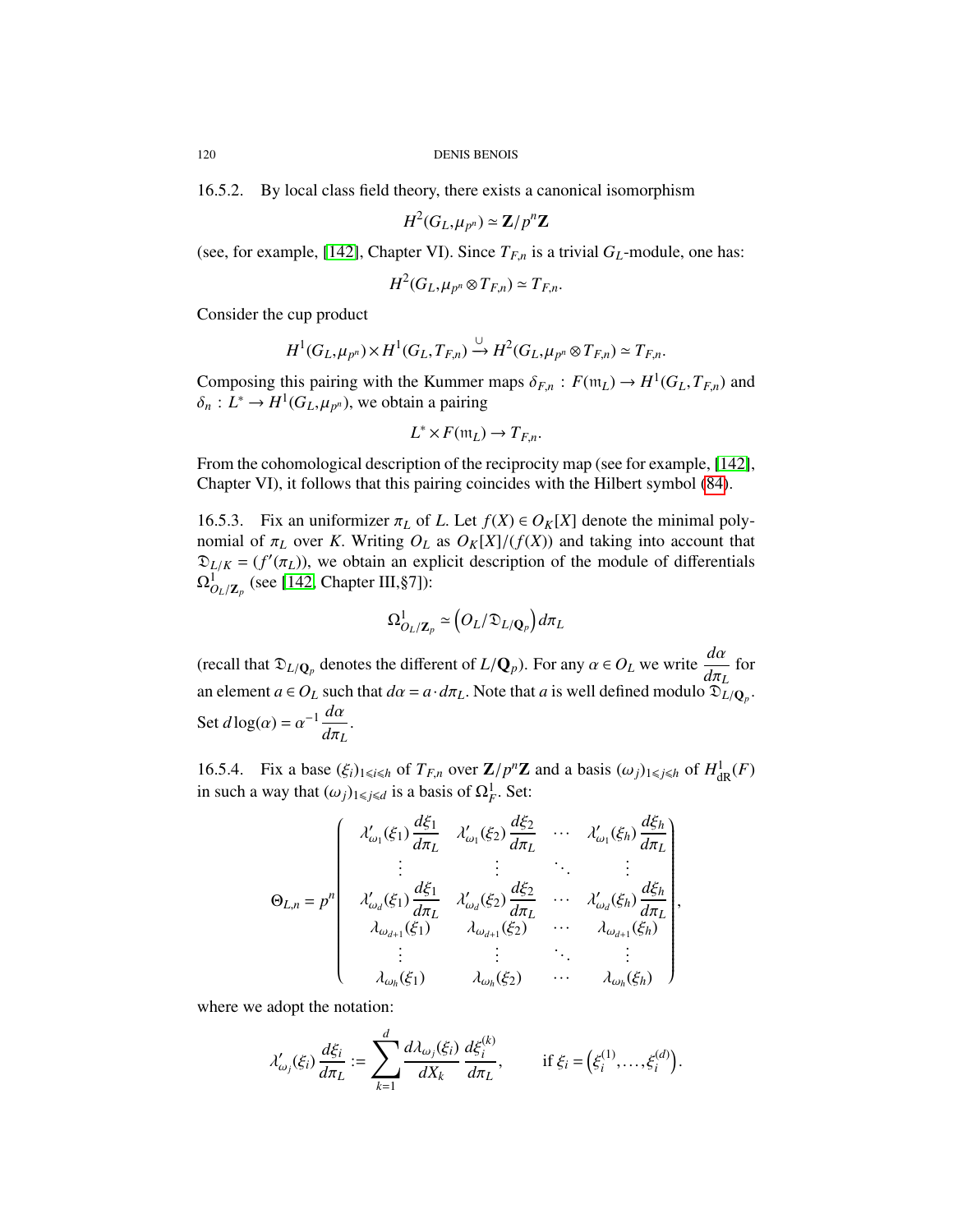Let  $X = (X_{ij})_{1 \le i,j \le h}$  denote the inverse matrix of  $\Theta_{L,n}$ . The theory of *p*-adic integration together with Bloch–Kato's interpretation of the Kummer map allow to give the following explicit formula for this pairing:

**Theorem 16.5.5.** *For all*  $\alpha \in L^*$  *and*  $\beta \in F(\mathfrak{m}_L)$  *such that*  $v_p(\beta) > \frac{2}{p-1}$ *p*−1 , *one has:*

$$
(\alpha,\beta)_{F,n} = \sum_{i=1}^h \sum_{j=1}^d \left[ \text{Tr}_{L/\mathbf{Q}_p} \left( X_{ij} d \log(\alpha) \lambda_{\omega_j}(\beta) \right) \right] (\xi_j).
$$

Corollary 16.5.6. *Applying this formula to the multiplicative formal group we obtain the explicit formula of Sen* [\[137\]](#page-130-5) *for the classical Hilbert symbol:*

$$
(\alpha,\beta)_{L,n} = \zeta_{p^n}^{[\alpha,\beta]_n}, \qquad \text{where } [\alpha,\beta]_n := \frac{1}{p^n} \text{Tr}_{L/\mathbf{Q}_p}\left(\frac{d \log(\alpha)}{d \log(\zeta_{p^n})} \log(\beta)\right).
$$

*For Lubin–Tate formal groups, this formula impoves the explicit reciprocity law of Wiles* [\[158\]](#page-131-1)*.*

*Comments on the proof.* a) This formula was proved in [\[12\]](#page-125-0) assuming that  $v_p(\beta)$  > *<sup>c</sup>* for some constant *<sup>c</sup>* independent of *<sup>n</sup>*. In [\[77\]](#page-128-1), it was noticed that one can take  $c = \frac{2}{p-1}$ 

b) Let  $\widehat{\pi}_L \in A_{\text{inf}}$  be any lift of  $\pi_L$  under the map  $\theta : A_{\text{inf}} \to O_C$ . Note that  $\pi_L - \widehat{\pi}_L \in$ <br><sup>1</sup>**B**  $\ln$  Take  $\mu = (\mu)_{\text{inf}} \in T(F)$ , where  $\ln[(\mu, \mu)] = \mu$ . Let  $\omega$  be a differential form Fil<sup>1</sup>B<sub>dR</sub>. Take  $u = (u_i)_{i \ge 0} \in T(F)$ , where  $[p](u_{i+1}) = u_i$ . Let  $\omega$  be a differential form of the second kind. From the definition of the *n*-adic integration in Theorem 14.4.2. of the second kind. From the definition of the *p*-adic integration in Theorem [14.4.2,](#page-104-0) it follows that the *p*-adic period  $\int_u \omega$  can be approximated as follows:

$$
\int_{u} \omega \approx \begin{cases} p^{n} \lambda_{\omega}^{\prime}(u_{n}) \frac{du_{n}}{d\pi_{L}} (\pi_{L} - \widehat{\pi}_{L}) \pmod{\text{Fil}^{2}B_{\text{dR}}}, & \text{if } \omega \in \Omega_{F}^{1}, \\ -p^{n} \lambda_{\omega}(u_{n}) \pmod{\text{Fil}^{1}B_{\text{dR}}}, & \text{otherwise} \end{cases}
$$

(see [\[12,](#page-125-0) Section 2.4] for precise statements). Therefore the matrix <sup>Θ</sup>*L*,*<sup>n</sup>* can be seen as "the matrix of  $p$ -adic periods of  $F$  modulo  $p^n$ ".

c) The Hodge–Tate decomposition gives an isomorphism

$$
t_F(L) \simeq H^0(G_L, T(F) \otimes_{\mathbf{Z}_p} \mathbf{C}(-1)),
$$

which can be described in terms of the matrix of *p*-adic periods. We consider an integral mod  $p^n$  version of this isomorphism. Namely, set:

$$
\mathfrak{m}_{\mathbf{C}}' = \left\{ x \in \mathbf{C} \mid v_K(x) > \frac{v_K(p)}{p-1} \right\},\
$$

and  $m'_L = m'_C \cap m_L$ . Since  $T_{F,n}$  is a trivial  $G_L$ -module, we have a map

$$
\eta_n: t_F(\mathfrak{m}'_L) \to H^0(G_L, T_{F,n} \otimes_{\mathbf{Z}_p} \mathfrak{m}'_C(-1)) \simeq H^0(G_L, \mathfrak{m}'_C(-1)) \otimes_{\mathbf{Z}_p} T_{F,n},
$$

which has an explicit description in terms of the matrix <sup>Θ</sup>*L*,*n*.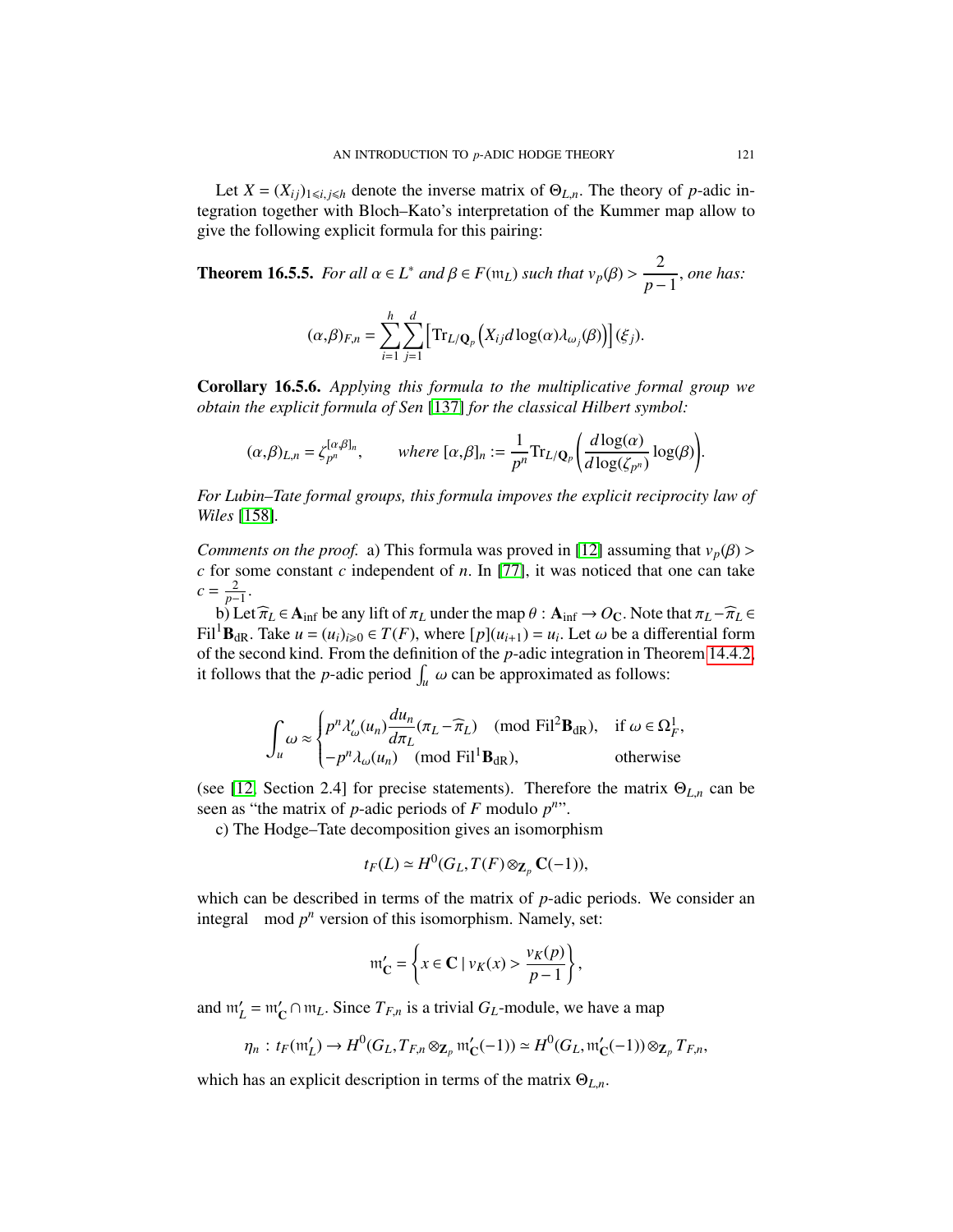c) The plan of the proof is the following. Using a mod  $p^n$  version  $exp_{F,n}$  of the poch-Kato exponential map we construct a commutative diagram Bloch–Kato exponential map, we construct a commutative diagram

$$
L^* \times t_F(\mathfrak{m}'_L) \xrightarrow{\delta_{p^n} \cup \eta_n} H^1(G_L, \mathfrak{m}'_C/p^n) \otimes_{\mathbf{Z}_p} T_{F,n}
$$
  

$$
\downarrow^{(\delta_{p^n}, \exp_{F,n})} \qquad \qquad \downarrow^{(\tau_n, \text{id})}
$$
  

$$
H^1(G_L, \mu_{p^n}) \times H^1(G_L, T_{F,n}) \xrightarrow{\cup} H^2(G_L, \mu_{p^n}) \otimes T_{F,n} \xrightarrow{\sim} T_{F,n}.
$$

From the cohomological interpretation of the Hilbert symbol and Theorem [16.4.4,](#page-117-1) it follows that the Hilbert symbol  $(\alpha, \beta)_{F,n}$  can be computed as the image of  $(\alpha, \log_F)$ <br>under the man  $\delta_{F}$  U exp<sub>re</sub> We compute it using the above diagram, as the image under the map  $\delta_{p^n} \cup \exp_{F,n}$ . We compute it using the above diagram, as the image<br>of  $(\alpha \log n)$  under the composition  $(\tau \log n)$  of  $(\delta_{n+1}|n)$ . From construction  $\tau$  is the of  $(\alpha, \log_F)$  under the composition  $(\tau_n, id) \circ (\delta_{p^n} \cup \eta_n)$ . From construction,  $\tau_n$  is the integral mod  $n^n$  version of the connecting man  $\partial_{\Omega} : H^1(G, \mathbb{C}) \to H^2(G, \Omega_0(\Omega))$ integral mod  $p^n$  version of the connecting map  $\partial_2 : H^1(G_L, \mathbb{C}) \to H^2(G_L, \mathbb{Q}_p(1))$ <br>associated to the exact sequence associated to the exact sequence

$$
0 \to \mathbf{Q}_p(1) \to (\mathbf{B}_{\mathrm{cris}}^+)^{\varphi=p} \to \mathbf{C} \to 0.
$$

Therefore it can be computed in terms of the trace map using Proposition [16.3.5.](#page-115-1) The computation of the cup product  $\delta_{p^n} \cup \eta_n$  is more subtle, and we refer the reader to [12] for further details to [\[12\]](#page-125-0) for further details.  $\square$ 

Remark 16.5.7. *1) Explicit formulas of other types are proved in* [\[3\]](#page-125-1) *and* [\[150\]](#page-131-2)*. They generalize the explicit reciprocity law of Vostokov* [\[156\]](#page-131-3) *and also use information about the matrix of p-adic periods.*

*2) The exponential map of Bloch–Kato is closely related to special values of Lfunctions and Iwasawa theory* [\[28,](#page-126-0) [125\]](#page-130-6)*. For further reading, see* [\[13,](#page-126-1) [14,](#page-126-2) [16,](#page-126-3) [40,](#page-127-1) [116,](#page-129-0) [117,](#page-129-1) [124\]](#page-130-7)*.*

# 17. The weak admissibility: the case of dimension one

# 17.1. Formal groups of dimension one.

17.1.1. In this section, we assume that  $K$  is a finite totally ramified extension of  $K_0 = \widehat{Q}_{p}^{\text{ur}}$ . Assume that *M* is an irreducible filtered  $\varphi$ -module over *K* of rank *h* satisfying the following conditions: satisfying the following conditions:

- 1)  $M = M_{1/h}$ .
- 2) Fil<sup>0</sup> $M_K = M_K$ , Fil<sup>2</sup> $M_K = \{0\}$ , and dim<sub>*K*</sub> Fil<sup>1</sup> $M_K = 1$ .

The first condition means that  $M \simeq K_0[\varphi]/(\varphi^h - p)$ , and by the theory of Dieudonné–<br>Manin *M* is the unique irreducible  $\varphi$ -module with  $\mu_Y(M) = 1/h$ . Since  $t_Y(M) =$ Manin, *M* is the unique irreducible  $\varphi$ -module with  $\mu_N(M) = 1/h$ . Since  $t_H(M) =$ <sup>1</sup>/*h*, we see that *<sup>M</sup>* is weakly admissible.

17.1.2. Let  $F_{LT}$  denote the Lubin–Tate formal group with the logarithm

$$
\lambda_{LT}(X) = \left(1 - \frac{\varphi^h}{p}\right)^{-1} (X) = X + \frac{X^{p^h}}{p} + \frac{X^{p^{2h}}}{p^2} + \cdots
$$

Extending scalars, we consider  $F_{LT}$  as a formal group over *K*. The filtered  $\varphi$ module  $M(F_{LT})$  has the following description. The class  $b_{LT}$  of the canonical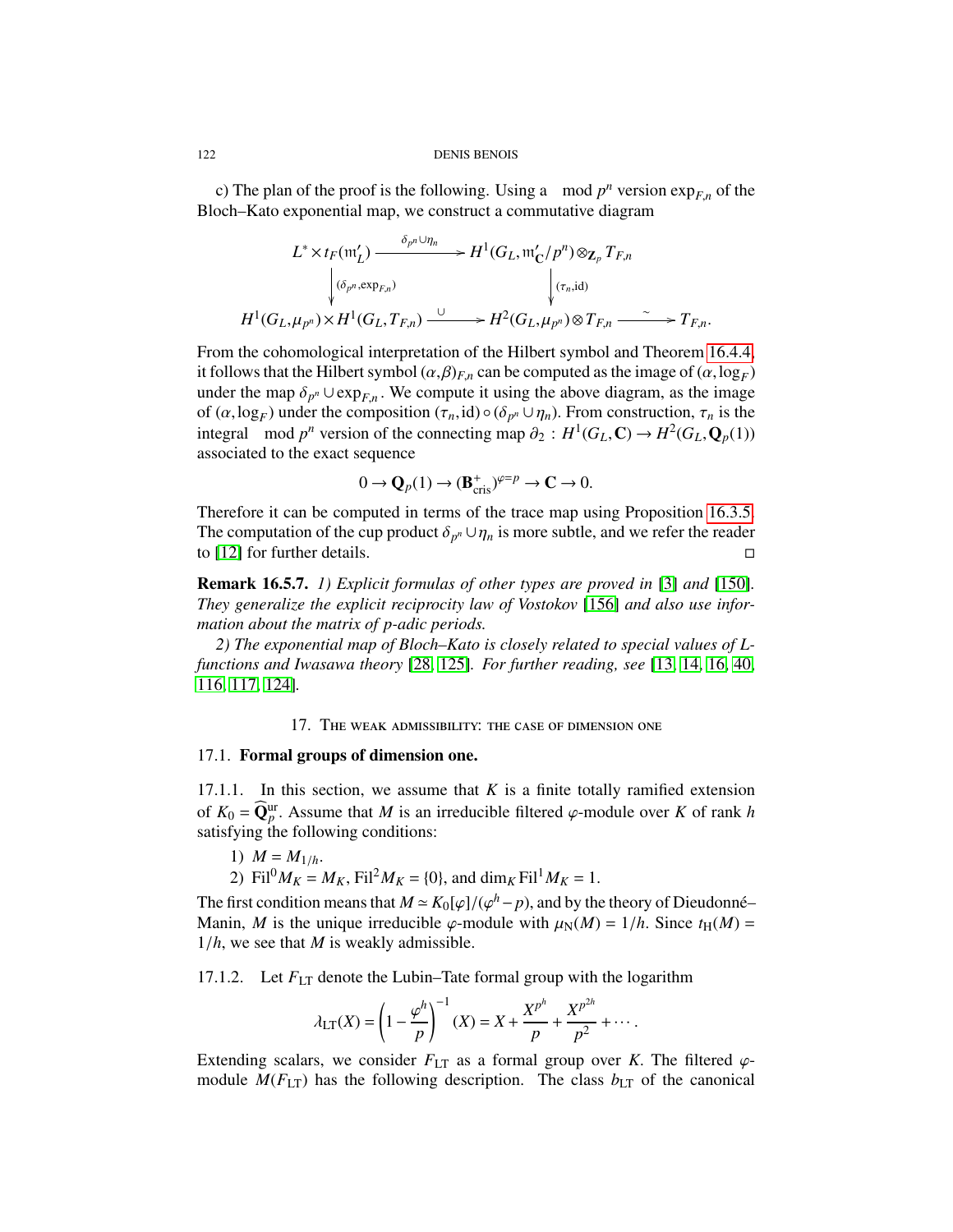differential  $\omega_{LT} = d\lambda_{LT}$  in  $M(F_{LT})$  satisfies the relation

$$
\varphi^h(b_{LT}) = pb_{LT},
$$

and the vectors  $b_{LT}$ ,  $\varphi(b_{LT})$ ,...,  $\varphi^{h-1}(b_{LT})$  form a basis of  $M(F_{LT})$  over  $K_0$ . The filtration on  $M(F_{LT})$  is given by filtration on  $M(F_{LT})_K$  is given by

$$
\mathrm{Fil}^1 M(F_{\mathrm{LT}})_K = K \cdot b_{\mathrm{LT}}.
$$

In particular,  $M(F_{LT})$  and M are isomorphic as  $\varphi$ -modules. Let  $v_p$  denote the valuation normalized as  $v_p(p) = 1$ .

<span id="page-122-2"></span>Theorem 17.1.3 (Laffaille). *Assume that M is a filtered* ϕ*-module satisfying the conditions 1-2) above. The following holds true:*

*i*) There exists  $b \in M$  such that:

- a) *b* is a generator of *M* as a  $\varphi$ -module, and  $\varphi^h(b) = pb$ ;<br>b) There exist  $c_0 = 1$ ,  $c_1 \neq K$  such that
- **b**) *There exist*  $c_0 = 1, c_1, \ldots, c_{h-1}$  ∈ *K such that*

(85) 
$$
v_p(c_i) \ge -i/h \quad \text{for all} \quad 1 \le i \le h-1,
$$

*and*

<span id="page-122-0"></span>
$$
\ell := \sum_{i=0}^{h-1} c_i \varphi^i(b) \in \text{Fil}^1 M_K.
$$

*ii) For all*  $c_0 = 1, c_1, \ldots, c_{h-1}$  ∈ *K satisfying condition [\(85\)](#page-122-0), the series* 

$$
\lambda(X) = \sum_{i=0}^{h-1} c_i \lambda_{\text{LT}}(X^{p^{ih}})
$$

*is the logarithm of some formal p-divisible group over O<sup>K</sup> of height h*.

*iii) M is admissible. More precisely, there exists a formal group F of dimension one over*  $O_K$  *such that*  $M(F) \simeq M$  *as filtered*  $\varphi$ *-modules.* 

*Proof.* This theorem is proved in [\[102\]](#page-129-2).

i) By the discussion preceding the theorem, there exists a generator  $b'$  of  $M$ such that  $\varphi^h(b') = pb'$  and  $b', \varphi(b'), \ldots, \varphi^{h-1}(b')$  is a  $K_0$ -basis of *M*. Then for any non-zero  $\ell \in \text{Fil}^1 M_{\mathcal{H}}$  one has: non-zero  $\ell \in \text{Fil}^1 M_K$  one has:

(86) 
$$
\ell' = \sum_{i=0}^{h-1} c'_i \varphi^i(b'), \quad \text{for some } c'_i \in K.
$$

Note that  $c_i'$  $a_i' \neq 0$  for some *i*. Replacing, if necessary, *b*' by  $\varphi^i(b')$  and dividing  $\ell$  by assume that in (86)  $c' = 1$  Let *i* be such that  $c_i'$ <sup>*i*</sup>, we can assume that in [\(86\)](#page-122-1),  $c_0$ <sup>*i*</sup>  $y'_0 = 1$ . Let *j* be such that

<span id="page-122-1"></span>
$$
v_p(c'_j) + j/h \le v_p(c'_i) + i/h, \qquad \forall i = 0, \dots, h-1.
$$

If  $v_p(c)$  $y'_j$  +  $j/h \ge 0$ , then  $v_p(c'_i)$  $i'_i$ )  $\ge -i/h$  for all *i*, and we can take

$$
c_i = c'_i, \qquad \ell = \ell'.
$$

Otherwise  $c'$  $y' \neq 0$ . In that case, set:

$$
b = \varphi^{j}(b'), \qquad \ell = \ell'/c'_{j}.
$$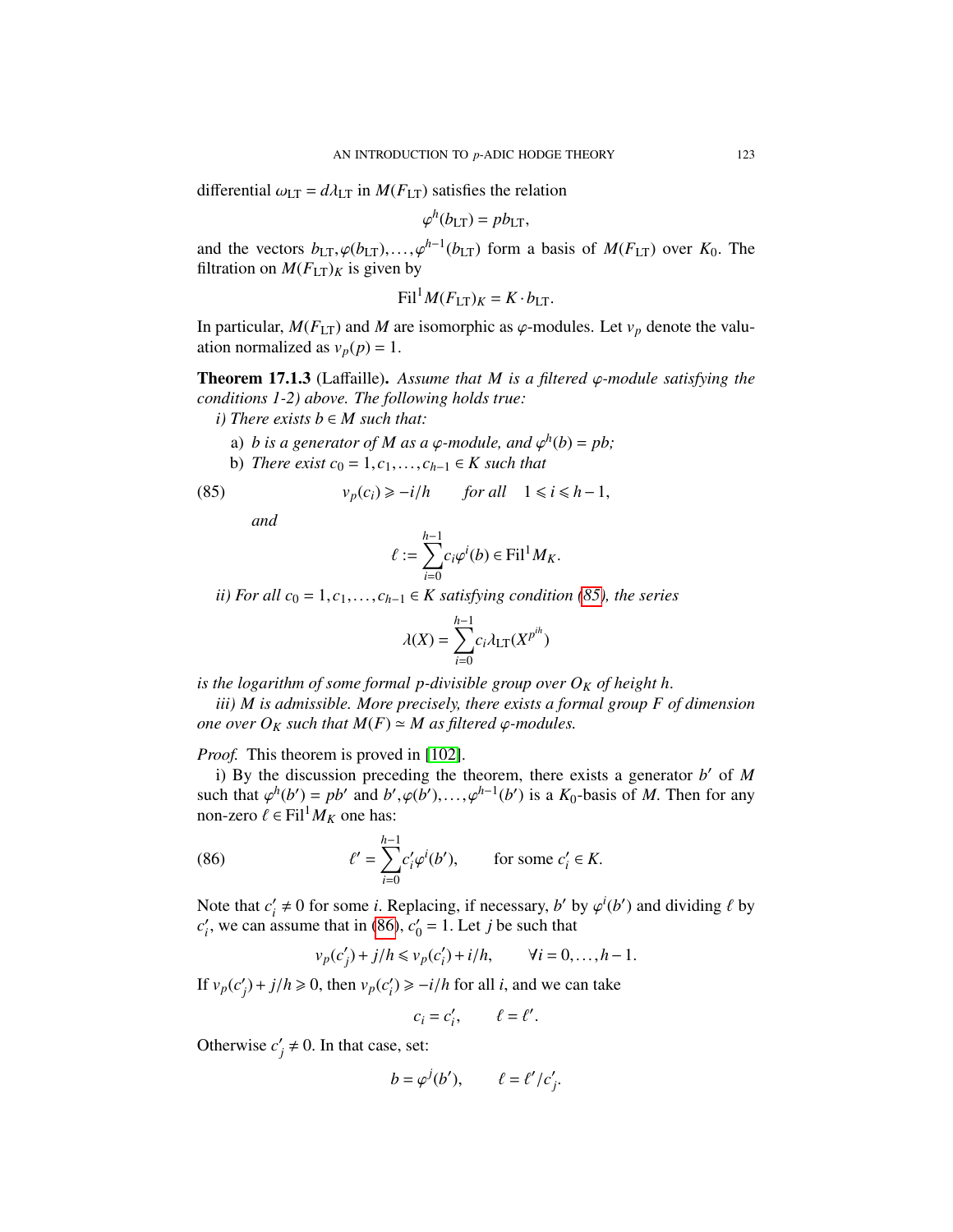Then

$$
\ell = \sum_{i=0}^{h-1} c_i \varphi^i(b),
$$

where the coefficients  $c_i$  are given by

$$
c_i = \begin{cases} c'_{i+j}/c'_j, & \text{if } 0 \le i \le h-j-1\\ c'_{i+j-h}/pc'_j, & \text{if } h-j \le i \le h-1. \end{cases}
$$

For  $0 \le i \le h - j - 1$ , one has:

$$
v_p(c_i) + i/h = v_p(c'_{i+j}) - v_p(c'_j) + i/h = (v_p(c'_{i+j}) + (i+j)/h) - (v_p(c'_j) + j/h) \ge 0.
$$

For  $h - j \leq i \leq h - 1$ , one has:

$$
v_p(c_i) + i/h = v_p(c'_{i+j-h}) - v_p(c'_j) - 1 + i/h
$$
  
=  $(v_p(c'_{i+j-h}) + (i+j-h)/h) - (v_p(c'_j) + j/h) \ge 0.$ 

This shows that  $c_0$ ,  $c_1$ ,...,  $c_{h-1}$  satisfy [\(85\)](#page-122-0).

ii) By [\[86,](#page-128-2) §15.2], a power series of the form  $\sum_{n=1}^{\infty}$  $\sum_{n=0}^{\infty} a_n X^{p^n}$  with  $a_0 = 1$  is the logarithm of a formal group if and only if the sums

$$
A_1 := pa_1,
$$
  
\n
$$
A_2 := pa_2 - a_1 A_1^p,
$$
  
\n........  
\n
$$
A_n := pa_n - \sum_{i=0}^{n-1} a_i A^{p^i},
$$
  
\n........  
\n
$$
...
$$

are in  $O_K$ . The verification of these conditions for the series  $\lambda(X)$  is quite technical and is omitted here. See [\[102,](#page-129-2) proof of Proposition 2.4].

iii) Let *M* be a filtered  $\varphi$ -module satisfying conditions 1-2). By part i), there exists a generator *b* of *M* such that conditions a-b) hold for some  $c_1, \ldots, c_{h-1}$ . By part ii), the formal power series  $\lambda(X) = \sum_{i=0}^{h-1}$  $\sum_{i=0}^{n-1} c_i \lambda_{LT}(X^{p^{ih}})$  is the logarithm of some formal group *F* of height *h*. Then  $M(F) \simeq M$  as filtered  $\varphi$ -modules. By Theorem [14.4.2,](#page-104-0) one has  $M(F) \simeq \mathbf{D}_{\text{min}}^*(V(F))$ . Hence *M* is admissible. one has  $M(F) \simeq \mathbf{D}_{\text{cris}}^*(V(F))$ . Hence *M* is admissible.

Remark 17.1.4. *This theorem implies the surjectivity of the Gross–Hopkins period map* [\[82\]](#page-128-3)*. See also* [\[103\]](#page-129-3) *for the case of Drinfeld spaces.*

# 17.2. Geometric interpretation of  $(B_{\text{cris}}^+)^{\varphi^h=p}$ .

17.2.1. We maintain previous notation and consider the Lubin–Tate formal group *F*<sub>LT</sub> of height *h* with the logarithm  $\lambda_{LT}(X)$ . Note that  $F_{LT}$  is defined over  $\mathbb{Z}_p$ . Let  $F_{LT,k}$  denote the reduction of  $F_{LT}$  modulo p. We have the following interpretation of the universal covering of *<sup>F</sup>*LT, which generalizes Example [16.2.5:](#page-114-4)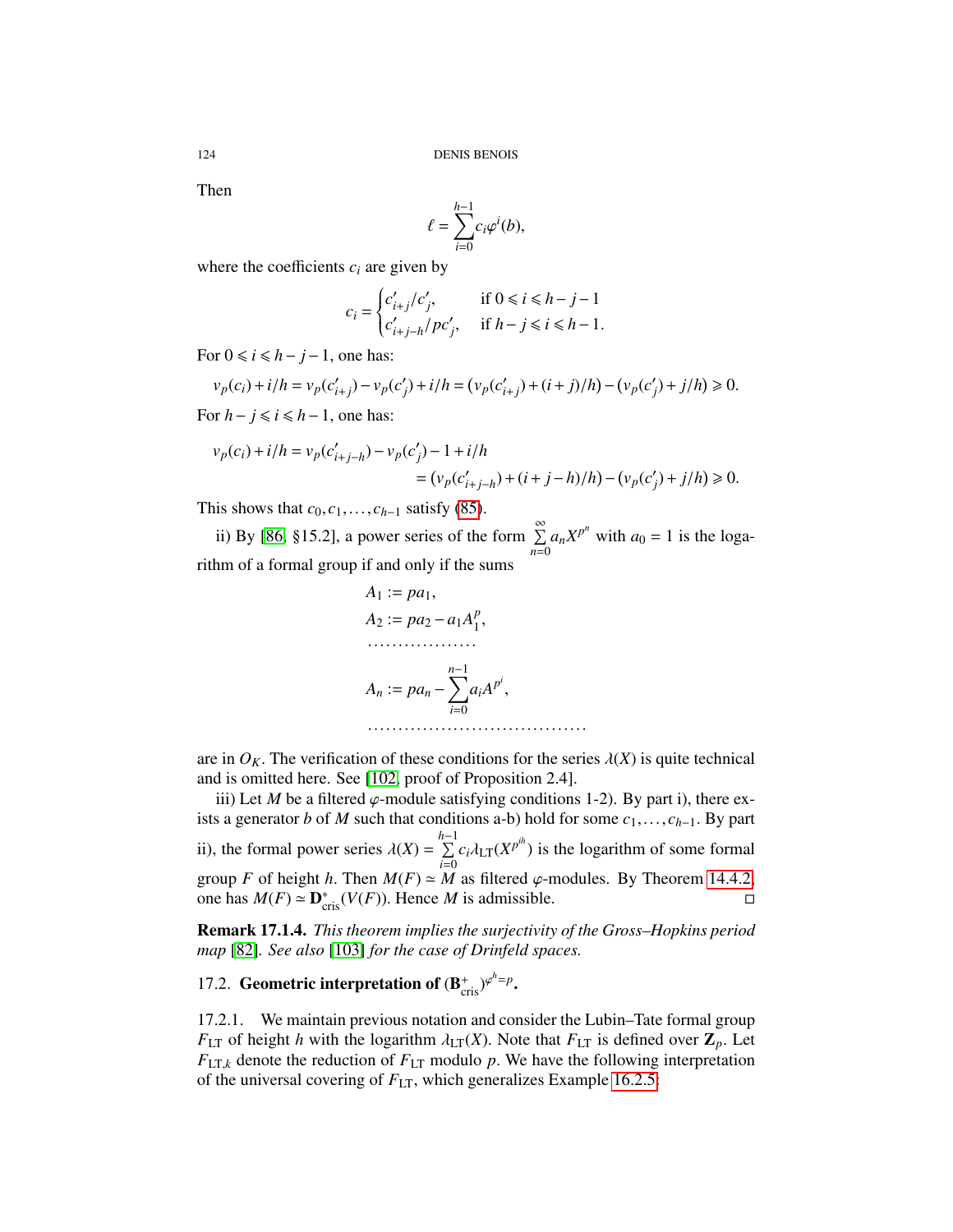Proposition 17.2.2. *There is a canonical isomorphism*

$$
CF_{LT}(\mathfrak{m}_\mathbf{C}) \simeq F_{LT,k}(\mathfrak{m}_{\mathbf{C}^\flat}).
$$

*Proof.* Since  $[p](X) \equiv X^q \pmod{p}$ , the multiplication by *p* in  $F_{LT,k}$  is given by  $\varphi^h$ <br>Set  $S = m - \ell(n)$ . Then Set  $S = \mathfrak{m}_{\overline{K}}/(p)$ . Then

$$
CF_{LT,k}(S) \simeq \varprojlim_{\varphi^h} F_{LT,k}(S) \simeq F_{LT,k}(\varprojlim_{\varphi^h} S) \simeq F_{LT,k}(\mathfrak{m}_{\mathbb{C}^{\flat}}).
$$

Now the proposition follows from Proposition [16.2.3.](#page-113-1)

17.2.3. Since  $A_{\text{inf}}/(p) \approx O_C^p$ , we have a well defined composition

$$
\kappa: F_{\text{LT},k}(\mathfrak{m}_{\mathbf{C}^{\flat}}) \xrightarrow{\sim} F_{\text{LT},k}(\mathbf{A}_{\text{inf}}/(p)) \xrightarrow{\sim} CF_{\text{LT}}(\mathbf{A}_{\text{inf}}) \xrightarrow{\text{pr}_0} F_{\text{LT}}(\mathbf{A}_{\text{inf}}).
$$

Here  $CF_{LT}(\mathbf{A}_{\text{inf}}) := \varprojlim_{[p]} F_{LT}(\mathbf{A}_{\text{inf}})$ , and pr<sub>0</sub> denotes the projection on the ground level.

<span id="page-124-0"></span>Theorem 17.2.4 (Fargues–Fontaine). *The map*

$$
Log(x) := \lambda_{LT}(\kappa(x))
$$

*establishes an isomorphism*  $F_{LT,k}(\mathfrak{m}_{\mathbb{C}^{\flat}}) \simeq (\mathbf{B}^+_{\text{cris}})^{\varphi^h=p}$ 

*Sketch of the proof.* The proof of the convergence of the series  $\lambda_{LT}(y)$  in  $\mathbf{B}_{cris}^{+}$  for  $y \in E_{LT}(\mathbf{A}_{i,c})$  is routine, and we omit it. Since  $E_{LT}(\mathbf{A}_{i,c})$  does not contain torsion  $y \in F_{LT}(A_{inf})$  is routine, and we omit it. Since ,  $F_{LT}(A_{inf})$  does not contain torsion points of *<sup>F</sup>*LT, the map Log is injective.

The series  $F_{LT}(X, Y)$  has coefficients in  $\mathbb{Z}_p$ . Hence the formal group law commutes with  $\varphi$ , and one has:

$$
\varphi^h \lambda_{LT}(\kappa(x)) = \lambda_{LT}(\varphi^h(\kappa(x))) = \lambda_{LT}(\kappa(\varphi^h(x))).
$$

On the other hand,  $\varphi^h(x) = [p](x)$  in  $F_{LT,k}(m_{\mathbb{C}^b})$ , and therefore

$$
\lambda_{LT}(\kappa(\varphi^h(x))) = \lambda_{LT}([p](\kappa(x))) = p\lambda_{LT}(\kappa(x)).
$$

This proves that  $Log(x) \in (\mathbf{B}_{\text{cris}}^{+})^{\varphi^{h}=p}$ 

The proof of the surjectivity is more subtle and we refer the reader to [\[60,](#page-127-2) Chapter 4], where this map is studied in all detail and in a more general setting.

17.2.5. **Example.** If  $h = 1$ , then  $F_{LT}$  is isomorphic to  $\widehat{\mathbb{G}}_m$ . Therefore  $F_{LT,k}(m_{\mathbb{C}^b}) \simeq$  $(1 + m_{\mathbb{C}^{\flat}})^*$ , and the map  $\kappa$  can be identified with the map log[ $\cdot$ ] introduced in Proposition 16.3.2 sition [16.3.2.](#page-114-2)

17.2.6. The next theorem furnishes further information about the structure of  $(\mathbf{B}_{\text{cris}}^+)^{\varphi^h=p}$ 

Theorem 17.2.7 (Fargues–Fontaine). *For any family of elements*

$$
\alpha_0, \alpha_1, \alpha_2, \ldots, \alpha_{h-1} \in \mathbb{C},
$$

*not all zero, consider the map:*

$$
f: (\mathbf{B}_{\text{cris}}^+)^{\varphi^h=p} \to \mathbf{C}, \qquad f(x) = \sum_{i=1}^{h-1} \alpha_i \theta(\varphi^i(x)).
$$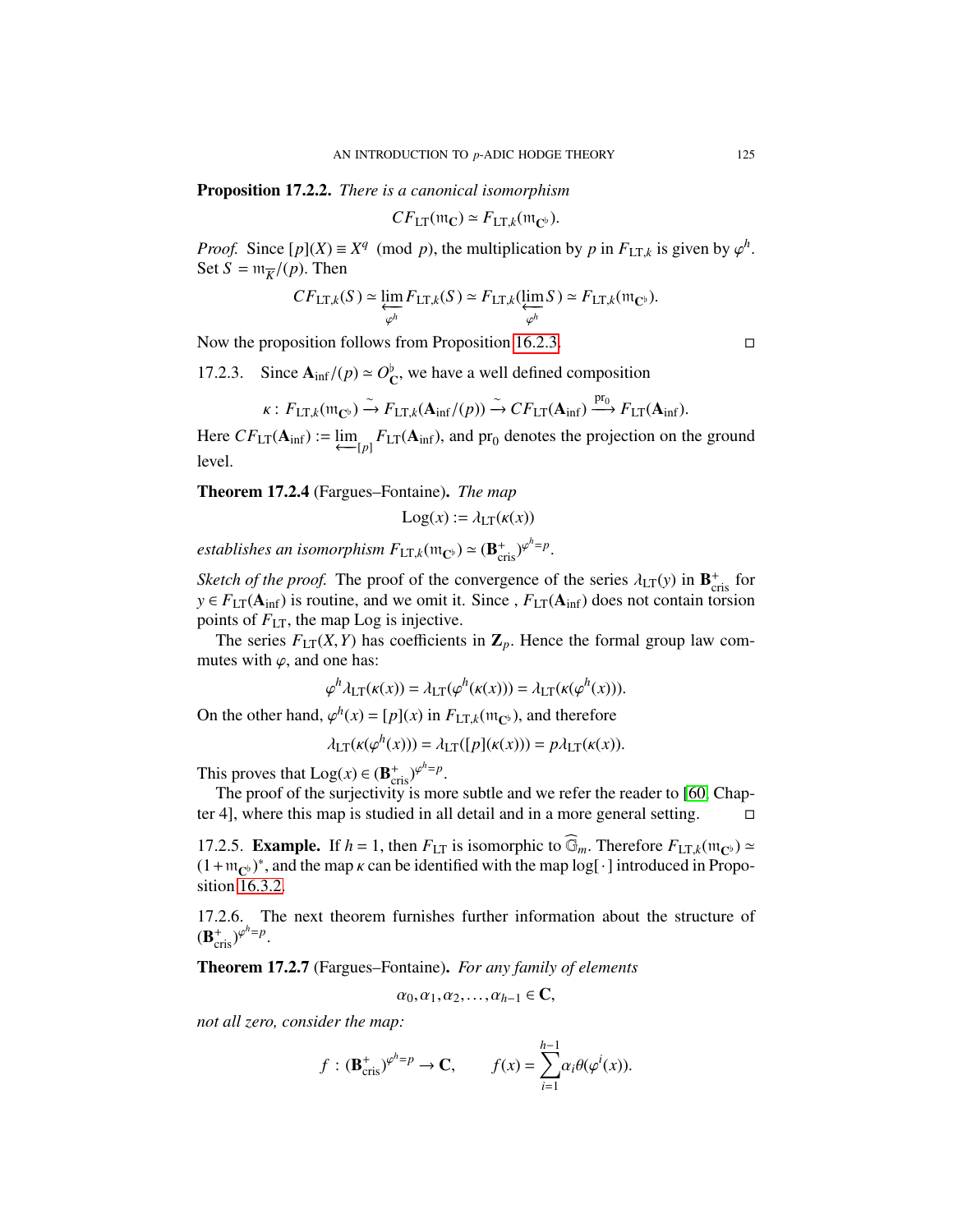*Then f is surjective, and ker(f) is a*  $\mathbf{Q}_p$ -vector space of dimension h.

*Proof.* See [\[60,](#page-127-2) Théorème 8.1.2]. Without loss of generality, we can assume that  $v_p(\alpha_i) \ge 0$  and  $\alpha_0 = 1$ . The arguments used in the proof of Theorem [17.1.3](#page-122-2) apply and show that there exists a formal group  $F$  over  $O_{\mathbb{C}}$  such that

$$
\lambda_F = \sum_{i=0}^{h-1} \alpha_i \varphi^i(\lambda_{\text{LT}}).
$$

Consider the diagram

$$
0 \longrightarrow V(F) \longrightarrow CF(\mathfrak{m}_\mathbb{C}) \xrightarrow{\lambda_F \circ \text{pr}_0} \mathbb{C} \longrightarrow 0,
$$
  

$$
\xrightarrow{\simeq} \int_{f}^{\pm} \mathcal{L} \longrightarrow 0,
$$
  

$$
(\mathbf{B}_{\text{cris}}^+)^{\varphi^h=p}
$$

where the first line is the exact sequence [\(78\)](#page-113-2) for *F*, and the vertical isomorphism is provided by Theorem [17.2.4.](#page-124-0) Since  $\dim_{\mathbf{O}_p} V(F) = h$ , the theorem is proved.

We refer the reader to [\[41\]](#page-127-3) for the interpretation of this result in terms of the theory of Banach Spaces, and to [\[60\]](#page-127-2) and [\[55\]](#page-127-4) for applications to the theory of Fargues–Fontaine.

### **REFERENCES**

- [1] V.A. Abrashkin, *A ramification filtration of the Galois group of a local field*, Proc. St. Petersburg Math. Soc. III, Amer. Math. Soc. Transl., Ser.2, 166, Amer. Math. Soc., Providence 1996, pp. 35-100.
- [2] V.A. Abrashkin, *Ramification filtration of the Galois group of a local field,* Proc. of Steklov Math. Inst., 208 (1995), pp. 15-62.
- <span id="page-125-1"></span>[3] V.A. Abrashkin, *Explicit formulas for the Hilbert symbol of a formal group over Witt vectors,* Izvestiya: Mathematics 61:3 (1997), pp. 463-615.
- [4] V.A. Abrashkin, *The ramification filtration of the Galois group of a local field III*, Izvestiya: Mathematics 62:5 (1998), pp. 857-900.
- [5] V.A. Abrashkin, *A local analogue of the Grothendieck conjecture*, Int. J. of Math. 11 (2000), pp. 3-43.
- [6] V.A. Abrashkin, *An analogue of the field-of-norms functor and the Grothendieck conjecture*, Journal of Algebraic Geometry 16 (2007), pp. 671-730.
- [7] V.A. Abrashkin, *Galois groups of local fields, Lie algebras and ramification*, in Arithmetic and Geometry, L. Dieulefait, G. Faltings, D. R. Heath-Brown, Yu. I. Manin, B. Z. Moroz and J-P. Wintenberger eds, London Mathematical Society Lecture Note Series 420 (2015), pp. 1-23.
- [8] Y. André, *Slope filtrations*, Confluentes Mathematici 1 (2009), pp. 1-85.
- [9] F. Andreatta and A. Iovita, *Comparison Isomorphisms for Smooth Formal Schemes*, J. de l'Inst. de Math. de Jussieu 12 (2013), pp. 77-151.
- [10] E. Artin, *Algebraic Numbers and Algebraic Functions*, Gordon and Breach, New York, 1967, 349 pages.
- [11] J. Ax, *Zeros of polynomials over local fields– The Galois action*, J. of Algebra 15 (1970), pp. 417-428.
- <span id="page-125-0"></span>[12] D. Benois, *Périodes p-adiques et lois de réciprocité explicites*, J. Reine Angew. Math. 493 (1997), pp. 115-151.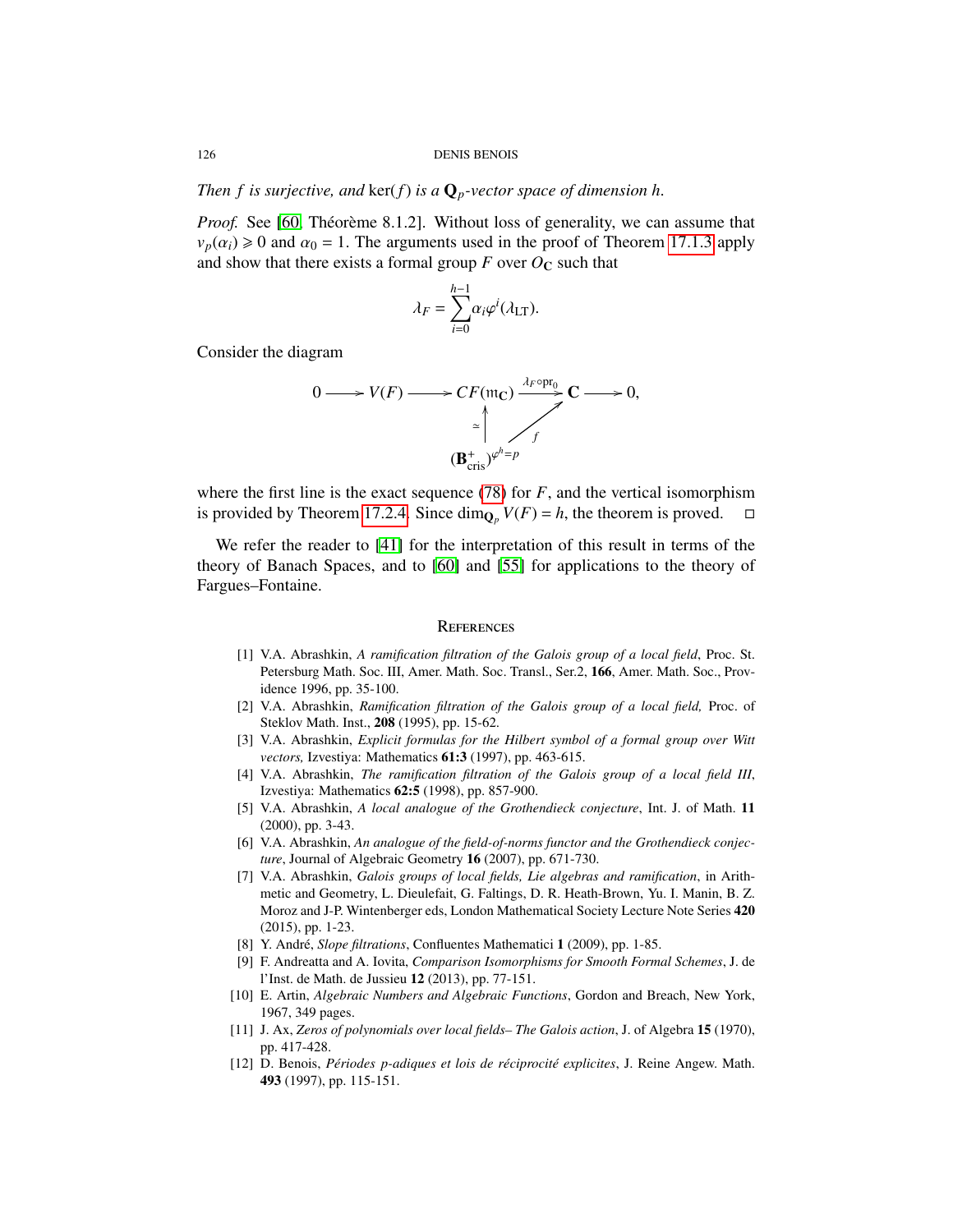- <span id="page-126-1"></span>[13] D. Benois, *On Iwasawa theory of crystalline representations*, Duke Math. J. 104 (2000), pp. 211-267.
- <span id="page-126-2"></span>[14] D. Benois, L. Berger, *Th´eorie d'Iwasawa des repr´esentations cristallines*, Comm. Math. Helvetici 83 (2008), pp. 603-677.
- [15] L. Berger, *Représentations p-adiques et équations différentielles*, Invent. Math. 48 (2002), pp. 219-284.
- <span id="page-126-3"></span>[16] L. Berger, *Bloch and Kato's exponential map: three explicit formulas*, Doc. Math., Extra Vol.: Kazuya Kato's Fiftieth Birthday, 2003, pp. 99-129.
- [17] L. Berger, *Construction de* (ϕ,Γ)*-modules: repr´esentations p-adiques et B-paires*, Algebra and Number Theory 2 (2008), pp. 91-120.
- [18] L. Berger, *Équations différentielles p-adiques et*  $(\varphi, N)$ -modules filtrés, Astérisque 319 (2008), pp. 13-38.
- [19] L. Berger, *Presque* <sup>C</sup>*p-repr´esentations et* (ϕ,Γ)*-modules*, J. Inst. Math. Jussieu <sup>8</sup> (2009), pp. 653-668.
- [20] P. Berthelot, *Cohomologie cristalline des sch´emas de caract´eristique p* > 0, Lecture Notes in Math. 407 (1974) Springer-Verlag, 604 pages.
- [21] P. Berhtelot and A.Ogus *F-isocrystals and de Rham cohomology, I*, Invent. Math. 72 (1983), pp. 159-199.
- [22] P. Berthelot and A. Ogus, *Notes on Crystalline Cohomology*, Mathematical Notes 21 (1978), Princeton University Press.
- [23] B. Bhatt, *Lecture notes for a class on perfectoid spaces* [http://www-personal.](http://www-personal.umich.edu/~bhattb/teaching/mat679w17/lectures.pdf) [umich.edu/˜bhattb/teaching/mat679w17/lectures.pdf](http://www-personal.umich.edu/~bhattb/teaching/mat679w17/lectures.pdf)
- [24] B. Bhatt, M. Morrow, P. Scholze, *Integral p-adic Hodge theory*, Publ. Math. de l'IHES´ 128 (2018), pp. 219-397.
- [25] B. Bhatt, M. Morrow, P. Scholze, *Topological Hochschild homology and integral p-adic Hodge theory*, Publ. Math. de l'IHES **129** (2019), pp. 199-310.
- [26] A. Beilinson, *p-adic periods and derived de Rham cohomology*, J. of the Amer. Math. Soc. 25 (2012), pp. 715-738.
- [27] A. Beilinson, *On the crystalline period map*, Cambridge J. of Math. 1 (2013), pp. 1-51.
- <span id="page-126-0"></span>[28] S. Bloch, K. Kato, *L-functions and Tamagawa numbers of motives*, in: "The Grothendieck Festschrift" (P. Cartier, L. Illusie, N. M. Katz, G. Laumon Y.I. Manin, K. A. Ribet eds.) vol. I, Progress in Math. 86, Birkhäuser, Boston 1990, pp. 333-400.
- [29] C. Breuil, *Une application de corps des normes*, Compositio Math. 117 (1999), pp. 189- 203.
- [30] C. Breuil, *Groupes p-divisibles, groupes finis et modules filtrés*, Annals of Math. 152 (2000), pp. 489-549.
- [31] O. Brinon, *Représentations p-adiques cristallines et de de Rham dans le cas relatif*, Mém. Soc. Math. Fr. (N.S.), 112 (2008), vi+159 pages.
- [32] O. Brinon and B. Conrad, *CMI summer school notes on p-adic Hodge theory*, [http:](http://math.stanford.edu/~conrad/papers/notes.pdf) [//math.stanford.edu/˜conrad/papers/notes.pdf](http://math.stanford.edu/~conrad/papers/notes.pdf).
- [33] X. Caruso, *Représentations galoisiennes p-adiques et*  $(\varphi, \tau)$ *-modules*, Duke Math. J. 162 (2013), pp. 2525-2607.
- [34] K. Cesnavičius and T. Koshikawa, *The* A<sub>inf</sub>-cohomology in the semistable case, Compositio Math. 155 (2019), pp. 2039-2128.
- [35] F. Cherbonnier and P. Colmez, *Représentations p-adiques surconvergentes*, Invent. Math. 133 (1998), pp. 581-611.
- [36] F. Cherbonnier and P. Colmez, *Th´eorie d'Iwasawa des repr´esentations p-adiques d'un corps local*, J. Amer. Math. Soc. 12 (1999), pp. 241-268.
- [37] J. Coates and R. Greenberg, *Kummer theory for abelian varieties over local fields*, Invent. Math. 124 (1996), pp. 129-174.
- [38] P. Colmez, *Périodes p-adiques des variétés abéliennes*, Math. Annalen 292 (1992), pp. 629-644.
- [39] P. Colmez, *Intégration sur les variétés p-adiques*, Astérisque 248 (1998), 163 pages.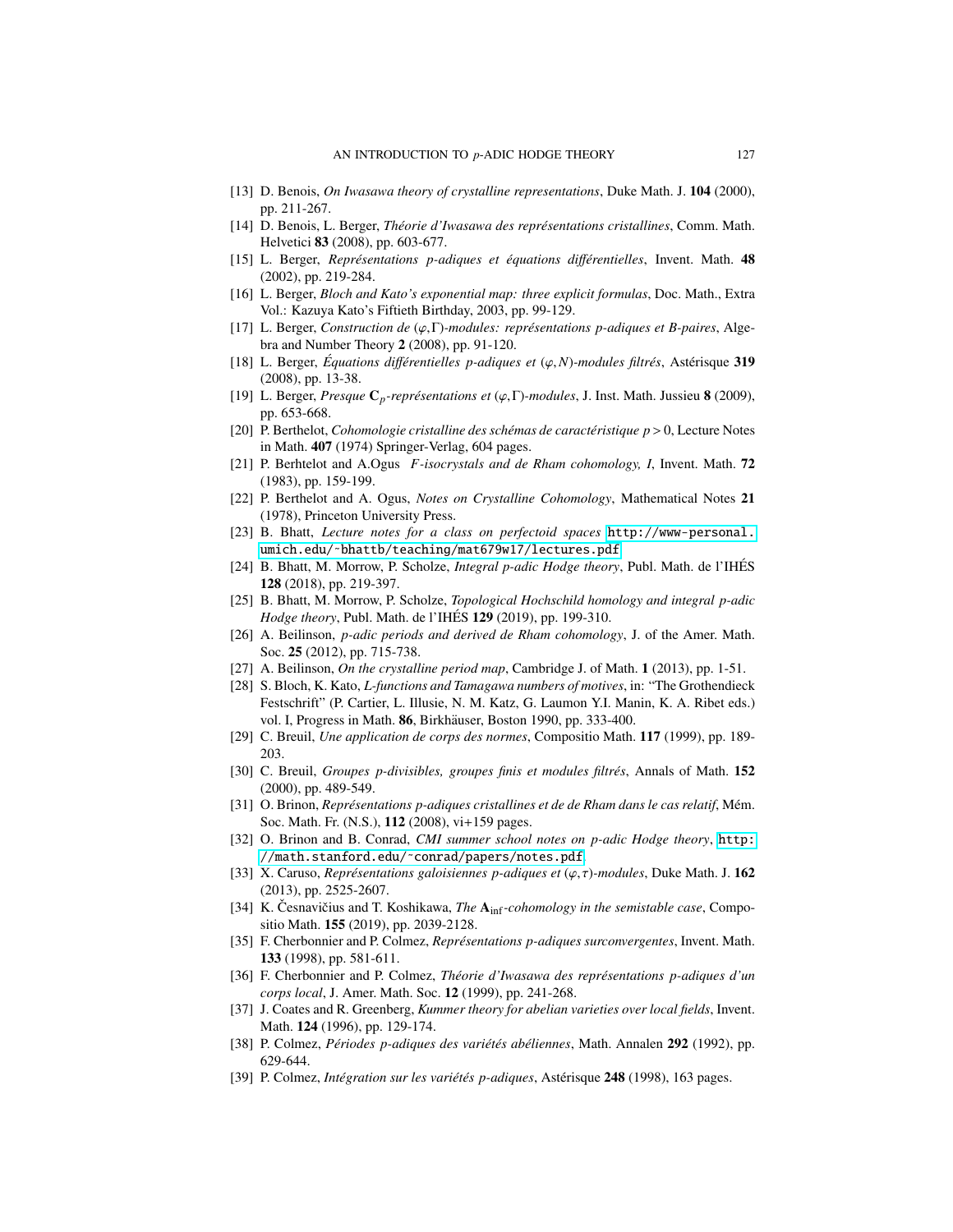- [40] P. Colmez, *Théorie d'Iwasawa des représentations de de Rham d'un corps local*, Ann. of Math. 148 (1998), pp. 485-571.
- <span id="page-127-3"></span>[41] P. Colmez, *Espaces de Banach de dimension finie*, J. Inst. math. Jussieu 1 (2002), pp. 331-439.
- [42] P. Colmez, *Les conjectures de monodromie p-adiques*, Séminaire Bourbaki 2001/02, Astérisque **290** (2003), pp. 53-101.
- [43] P. Colmez, *Espaces Vectoriels de dimension finie et représentations de de Rham*, Astérisque 319 (2008), pp. 117-186.
- [44] P. Colmez, *Représentations triangulines de dimension* 2, Astérisque 319 (2008), pp. 213-258.
- [45] P. Colmez,  $(\varphi, \Gamma)$ -modules et représentations du mirabolique de  $GL_2(\mathbf{Q}_p)$ , Astérisque 330 (2010), pp. 61-153.
- [46] P. Colmez, *La série principale unitaire de*  $GL_2(\mathbf{Q}_p)$ , Astérisque 330 (2010), pp. 213-262.
- [47] P. Colmez, *Représentations de*  $GL_2(\mathbb{Q}_p)$  *et* ( $\varphi, \Gamma$ )*-modules*, Astérisque 330 (2010), pp. 281-509.
- [48] P. Colmez and J.-M. Fontaine, *Construction des représentations p-adiques semi-stables*, Invent. Math. 140 (2000), pp. 1-43.
- [49] P. Colmez and W. Nizioł, *Syntomic complexes and p-adic nearby cycles*, Invent. Math. 208, (2017), pp. 1-108.
- [50] P. Deligne, *Théorie de Hodge, II*, Publ. math. de l'I.H.É.S. **40** (1971), pp. 5-57.
- [51] P. Deligne and J. Milne, *Tannakian categories*, in: Hodge Cycles, Motives, and Shimura Varieties (P. Deligne, J. Milne, A. Ogus, K.-Y. Shih, eds.), Lecture Notes in Math. 900, Springer, pp. 101-228.
- [52] P. Deligne, *Les corps locaux de caractéristique p, limites de corps locaux de caractéristique* 0, In: Représentations des groupes réductifs sur un corps local, Hermann, Paris, 1984, pp. 120-157.
- [53] M. Demazure and P. Gabriel, *Groupes alg´ebriques. Tome I: G´eom´etrie alg´ebrique, g´en´eralit´es, groupes commutatifs*, Masson Cie, Editeur, Paris; North-Holland Publish- ´ ing Co., Amsterdam, 1970, Avec un appendice *Corps de classes local* par Michiel Hazewinkel.
- [54] S. Demushkin, *On the maximal p-extension of a local field*, Izv. Akad. Nauk, USSR. Math. Ser., 25 (1961), pp. 329-346.
- <span id="page-127-4"></span>[55] E. de Shalit, *The Fargues-Fontaine curve and p-adic Hodge theory*, 2020 (preprint).
- [56] Y. Ding and Y. Ouyang, *A simple proof of Dieudonné–Manin classification theorem*, Acta Math. Sinica, English Series 28 (2012), pp. 1553-1558.
- [57] G. Faltings, *p-adic Hodge theory*, J. Amer. Math. Soc. 1 (1988), pp. 255-299.
- [58] G. Faltings, *Crystalline cohomology and p-adic Galois representations*, in: Algebraic analysis, geometry, and number theory, Johns Hopkins University Press, Baltimore, 1989, pp. 25-80.
- [59] G. Faltings, *Almost ´etale extensions*, in: Cohomologies *p*-adiques et applications arithmétiques (II), Astérisque 279 (2002), pp. 185-270.
- <span id="page-127-2"></span>[60] L. Fargues, J.-M. Fontaine, *Courbes et fibrés vectoriels en théorie de Hodge p-adique*, Astérisque **406** (2018), 382 pages.
- [61] I. Fesenko, *On deeply ramified extensions*, J. London Math. Soc. 57 (1998), pp. 325-335.
- [62] I. Fesenko, *On just infinite pro-p-groups and arithmetically profinite extensions of local fields*, Journal für die reine und angew. Math., 517 (1999), pp. 61-80.
- [63] I. Fesenko and M. Kurihara, *Invitation to Higher Local Fields. Conference on higher* local fields, Münster, Germany, August 29-September 5, 1999, Geometry and Topology Monographs 3, Mathematical Sciences Publishers, 2000.
- <span id="page-127-0"></span>[64] J.-M. Fontaine, *Groupes p-divisibles sur les corps locaux*, Astérisque **47-48** (1977), 264 pages.
- [65] J.-M. Fontaine, *Modules galoisiens, modules filtrés et anneaux de Barsotti-Tate*, Astérisque **65** (1979), pp. 3-80.

<span id="page-127-1"></span>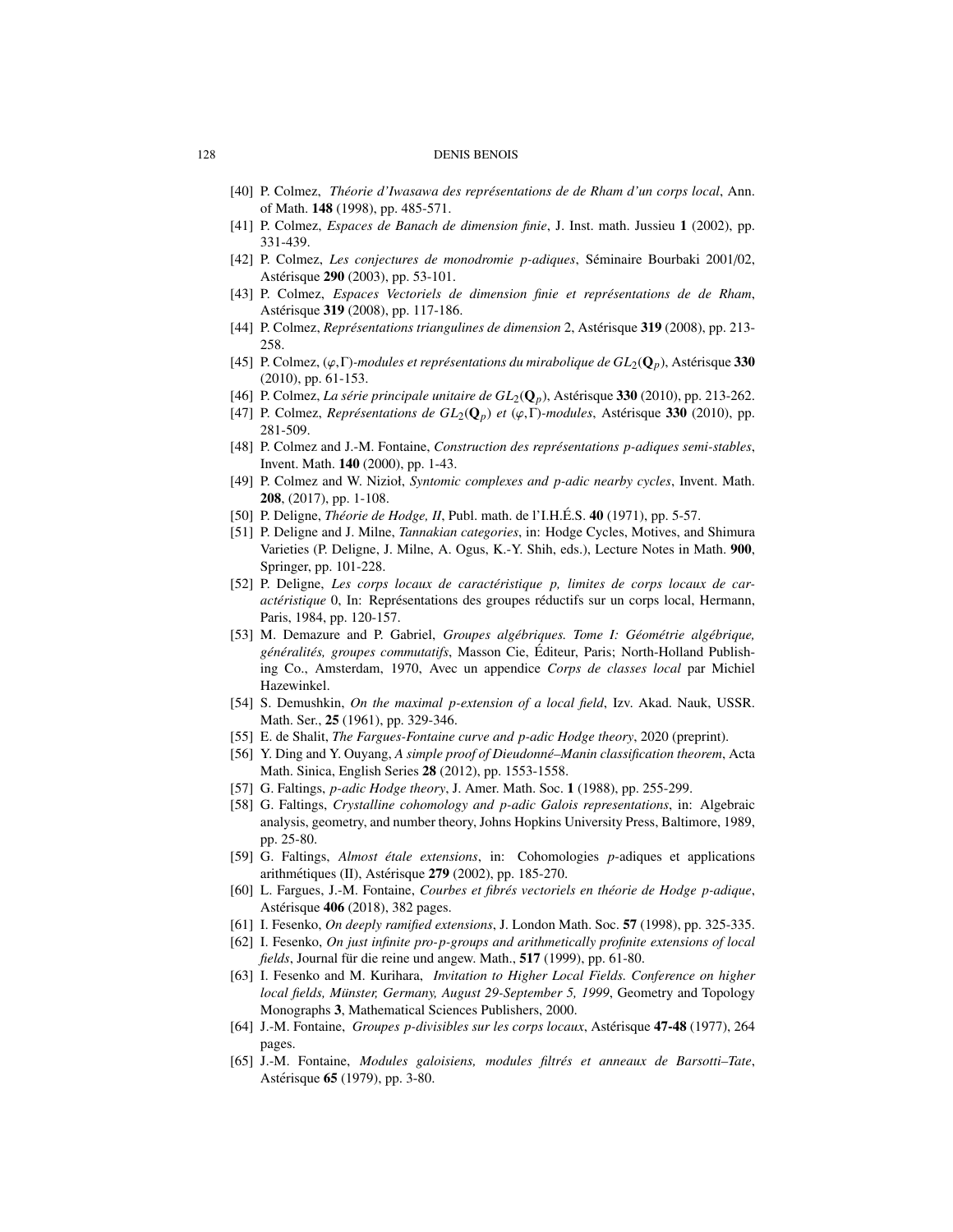- [66] J.-M. Fontaine, *Sur certaines types de repr´esentations p-adiques du groupe de Galois d'un corps local; construction d'un anneau de Barsotti-Tate*, Ann. of Math. 115 (1982), pp. 529-577.
- [67] J.-M. Fontaine, *Formes Différentielles et Modules de Tate des variétés Abéliennes sur les Corps Locaux*, Invent. Math. 65 (1982), pp. 379-409.
- [68] J.-M. Fontaine, *Cohomologie de de Rham, cohomologie cristalline et représentations padiques*, in: "Algebraic geometry Tokyo-Kyoto", Lecture Notes in Math. 1016 (1983), pp. 86-108.
- [69] J.-M. Fontaine, *Représentations p-adiques des corps locaux*, in: "The Grothendieck Festschrift" (P. Cartier, L. Illusie, N. M. Katz, G. Laumon Y.I. Manin, K. A. Ribet eds.), vol. II, Progress in Math. 87, Birkhäuser, Boston 1991, pp. 249-309.
- [70] J.-M. Fontaine, *Le corps des périodes p-adiques*, Astérisque 223 (1994), pp. 59-102.
- [71] J.-M. Fontaine, *Représentations p-adiques semistables*, Astérisque 223 (1994), pp. 113-184.
- [72] J.-M. Fontaine, *Presque* C<sub>p</sub>-représentations, In: Doc. Math. Extra Volume: Kazuya Kato's Fiftieth Birthday, 2003, pp. 285-385.
- [73] J.-M. Fontaine, *Arithmétique des représentations galoisiennes p-adiques*, Astérisque 295 (2004), pp. 1-115.
- [74] J.-M. Fontaine and W. Messing, *p-adic periods and p-adic étale cohomology*, In: Current trends in arithmetical algebraic geometry, Proc. Summer Res. Conf., Arcata/Calif. 1985, Contemp. Math. 67 (1987), pp. 179-207.
- [75] J. Fresnel and M. Matignon, *Produit tensoriel topologique de corps valu´es*, Can. J. Math. 35, no. 2, (1983), pp. 218-273.
- [76] A. Fröhlich, *Formal groups*, Lecture Notes in Math. 74, 1968, 140 pages.
- <span id="page-128-1"></span>[77] , T. Fukaya, *Explicit reciprocity laws for -divisible groups over higher dimensional local fields*, J. für die reine und angew. Math. **531** (2001), pp. 61-119.
- [78] O. Gabber and L. Ramero, *Almost Ring Theory*, Lecture Notes in Math. 1800 (2003), 307 pages.
- [79] N.L. Gordeev, *Infinitude of the number of relations in the Galois group of the maximal p-extension of a local field with restricted ramification*, Math. USSR Izv., 18 (1982), pp. 513-524.
- [80] D. Grayson, *Higher algebraic K-theory II (after Daniel Quillen)*, in: Algebraic *K*-theory, Proc. Conf. Nothwestern Univ. 1976, Lect. Notes in Math. 551, Springer, 1976, pp. 217- 240.
- <span id="page-128-0"></span>[81] R. Greenberg, *Iwasawa theory for elliptic curves*, in: "Arithmetic Theory of Elliptic Curves" (C. Viola ed.), Lecture Notes in Math. 1716 (1999), pp. 51-144.
- <span id="page-128-3"></span>[82] B. H. Gross and M. J. Hopkins, *Equivariant vector bundles on the Lubin–Tate moduli space*, in: "Topology and representation theory (Evanston, IL, 1992)" Contemp. Math. 158, Amer. Math. Soc., Providence, RI, 1994, pp. 23-88.
- [83] A. Grothendieck, *Groupes de Barsotti-Tate et cristaux*, Actes Congres Int. Math. Nice, ` 1970, I, Gautiers-Villars, Paris, 1971, 431-436.
- [84] A. Grothendieck, Groupes de Barsotti-Tate et cristaux de Dieudonné, Séminaire de mathématiques supérieures 45, Presses de l'Université de Montréal, 1974, 155 pages.
- [85] G. Harder and M. Narasimhan, *On the Cohomology groups of moduli spaces of vector bundles on curves*, Math. Annalen 212 (1974), 215-248.
- <span id="page-128-2"></span>[86] M. Hazewinkel, *Formal Groups and Applications*, Academic Press, New York, 1978, xxiv+ 574 pages.
- [87] O. Hyodo and K. Kato, *Semi-stable reduction and crystalline cohomology with logarithmic poles*, Astérisque 223 (1994), pp. 221-268.
- [88] T. Honda, *On the theory of commutative formal groups*, J. Math. Soc. Japan 22 (1970), pp. 213-246.
- [89] K. Iwasawa, *On Galois groups of local fields*, Trans. AMS 80 (1955), pp. 448-469.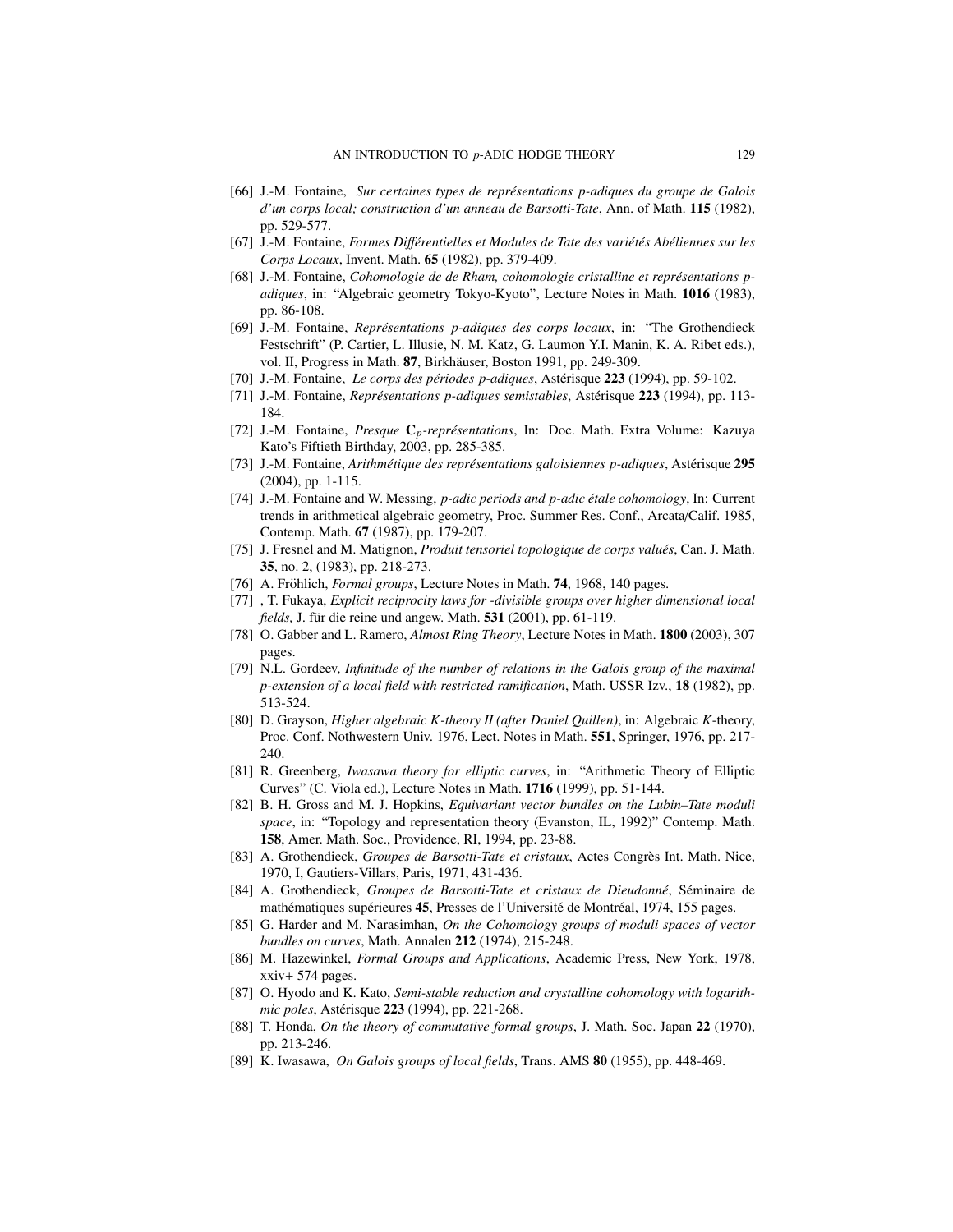- [90] U.Jannsen, K.Wingberg, *Die Struktur der absoluten Galoisgruppep-adischer Zahlk¨orper*, Invent. math. 70 (1982), pp. 71-98.
- [91] K. Kato, *A generalization of local class field theory by using K-groups. II*, J. Fac. Sci. Univ. Tokyo 27 (1980), pp. 603-683.
- [92] K. Kato, *Logarithmic structures of Fontaine–Illusie*, in: Algebraic analysis, geometry, and number theory, Johns Hopkins University Press, Baltimore, 1989, pp. 191-224.
- [93] M. Katz, *Review of*  $\ell$ *-adic cohomology*, in: Motives, Proc. Symp. in Pure Math. **55**, part 1 (1994), pp. 21-30.
- [94] K. Kedlaya, *A p-adic local monodromy theorem*, Ann. of Math. 160 (2004), pp. 93-184.
- [95] K. Kedlaya and R. Liu, *Relative p-adic Hodge theory: foundations*, Asterisque 371 (2015), 239 pages.
- [96] K. Kedlaya and R. Liu, *Relative p-adic Hodge theory, II: Imperfect period rings*, [https:](https://arxiv.org/abs/1602.06899) [//arxiv.org/abs/1602.06899](https://arxiv.org/abs/1602.06899)
- [97] M. Kisin, *Crystalline representations and F-crystals*, in: "Algebraic geometry and number theory", Progr. Math. 253, Birkhäuser, Boston, 2006, pp. 459-496.
- [98] H. Koch, *Uber die Galoissche Gruppe der algebraischen Abschliessung eines Potenzrei- ¨ henk¨orpers mit endlichem Konstantenk¨orper*, Math. Nachr. 35 (1967), pp. 323-327.
- [99] H. Koch, *Galois theory of p-extensions*, Springer Monographs in Mathematics, Springer, 2002, 190 pages.
- [100] M. Krasner, *Approximation des corps valu´es complets de caract´eristique p par ceux de caractéristique* 0, In: Colloque d'algèbre supérieure, Centre Belge de Recherches Mathématiques, Gautier-Villars, Paris 1957, pp. 129-206.
- [101] J. Labute, *Classification of Demushkin groups*, Canadian J. of Math. 19 (1967), pp. 106- 132.
- <span id="page-129-2"></span>[102] G. Laffaille, *Construction de groupes p-divisibles*, Astérisque **65** (1979), pp. 103-123.
- <span id="page-129-3"></span>[103] G. Laffaille, *Groupes p-divisibles et corps gauches*, Compositio Math. 56 (1985), pp. 221-232.
- [104] S. Lang, *Algebra*, Graduate Texts in Mathematics 211, 2002.
- [105] S. Lang, *Introduction to Modular forms*, Grundlehren der mathematischen Wissenschaften 222, 1976, 265 pages.
- [106] S. Lang, *Algebraic Number Theory*, Graduate Texts in Mathematics 110, 1986, 354 pages.
- [107] F. Laubie, *Extensions de Lie et groupes d'automorphismes de corps locaux*, Compositio Math. 67 (1988), pp. 165-189.
- [108] F. Laubie and M. Saine, *Ramification of automorphisms of k*((*t*)), J. Number Theory 63 (1997), pp. 143-145.
- [109] M. Lazard, *Groupes de Lie formels à un paramètre*, Séminaire Dubreil. Algèbre et théorie des nombres, tome 8 (1954-1955), exp. no. 5 et 7, pp. 1-31.
- [110] A. Levelt, *Jordan decomposition for a class of singular di*ff*erential operators*, Arkiv for¨ Mat. 13 (1975), pp. 1-27.
- [111] J. Lubin and J. Tate, *Formal Complex Multiplication in Local Fields*, Annals of Math. 81 (1965), pp. 380-387.
- [112] Yu. Manin, *The theory of commutative formal groups over fields of finite characteristic*, Russian Math. Surveys 18 (1963), pp. 1-80.
- [113] Sh. Mochizuki, *A version of the Grothendieck conjecture for p-adic local fields*, Int. Journal of Math. 8 (1997), pp. 499-506.
- [114] M. Morrow, *The Fargues–Fontaine curve and diamonds*, Séminaire Bourbaki 2017/18, Astérisque 414 (2019), pp. 533-572.
- [115] M. Morrow, T. Tsuji, *Generalised representations as q-connections in integral p-adic Hodge theory*, <https://arxiv.org/pdf/2010.04059.pdf>
- <span id="page-129-0"></span>[116] K. Nakamura, *Iwasawa theory of de Rham* (ϕ,Γ)*-modules over the Robba ring,* J. Inst. Math. Jussieu, 13 (2014), pp. 65-118.
- <span id="page-129-1"></span>[117] K. Nakamura, *A generalization of Kato's local epsilon-conjecture for* (ϕ,Γ)*-modules over the Robba ring,* Algebra & Number Theory, 11, pp. 319-404.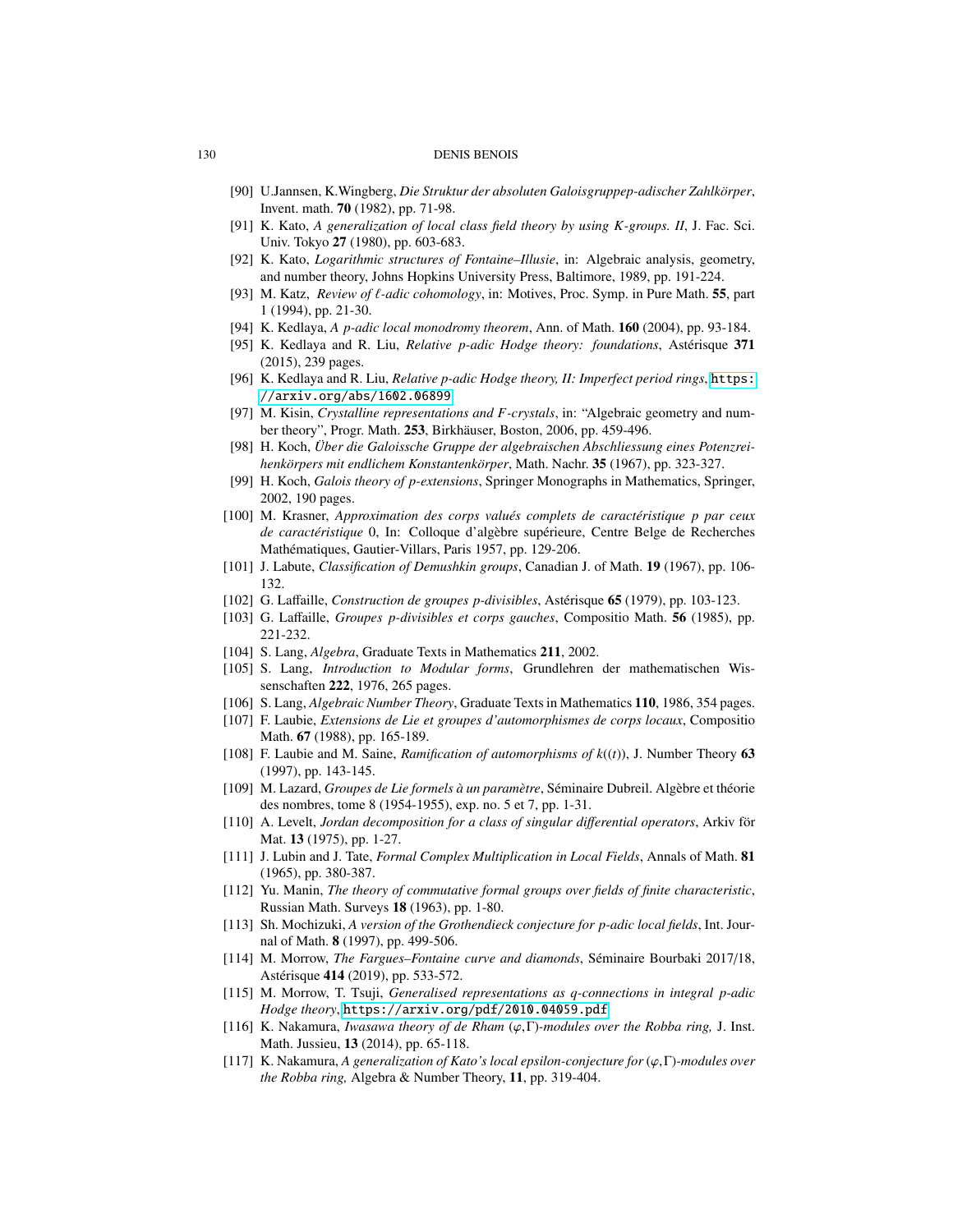- [118] , M. Narasimhan and C. Seshadri, *Stable and unitary vector bundles on a compact Riemann surface*, Ann. of Math. 82 (1965), pp. 540-567.
- [119] J. Neukirch, A. Schmidt, K. Wingberg, *Cohomology of Number Fields*, Grundlehren der mathematischen Wissenschaften Bd. 323, Springer, 2013.
- [120] W. Nizioł, *Crystalline conjecture via K-theory*, Annales Sci. de l'ENS 31 (1998), pp. 659-681.
- [121] W. Nizioł, *Semistable conjecture via K-theory*, Duke Math. J. 141 (2008), pp. 151-178.
- [122] A. Parshin, *Local class field theory*, Proc. Steklov Inst. Math. (1985), issue 3, pp. 157- 185.
- [123] A. Parshin, *Galois cohomology and Brauer group of local fields*, Proc. Steklov Inst. Math. (1991), issue 4, pp. 191-201.
- <span id="page-130-7"></span>[124] B. Perrin-Riou, *Théorie d'Iwasawa des représentations p-adiques sur un corps local*, Invent. Math. 115 (1994), pp. 81-149.
- <span id="page-130-6"></span>[125] B. Perrin-Riou, *Fonctions L p-adiques des représentations p-adiques*, Astérisque 229 (1995), 198 pages.
- [126] J. Rodrigues Jacinto, (ϕ,Γ)*-modules de de Rham et fonctions L p-adiques*, Algebra and Number Theory 12 (2018), pp. 885-934.
- [127] P. Roquette, *Analytic theory of Elliptic functions over local fields*, Hamburger Mathematische Einzelschriften (N.F.), Heft 1, Göttingen: Vandenhoeck and Ruprecht, 1970.
- [128] A.J. Scholl, *Higher fields of norms and* (ϕ,Γ)*-modules*, Documenta Math., Extra Volume: John H. Coates' Sixtieth Birthday (2006), pp. 685-709.
- <span id="page-130-3"></span>[129] P. Schneider, *p-adic Lie Groups*, Grundlehren der mathematischen Wissenschaften 344, Springer 2011, 254 pages.
- [130] P. Scholze, *Perfectoid spaces*, Publ. math. de l'IHES´ 116 (2012), no. 1, pp. 245-313.
- [131] P. Scholze, *p-adic Hodge theory for rigid-analytic varieties*, Forum of Mathematics, Pi, 1, e1, 2013.
- [132] P. Scholze, J. Weinstein, *Berkeley lectures on p-adic geometry*, Annals of Math. Studies 207 (2020), 260 pages.
- [133] S. Sen, *On automorphisms of local fields*, Ann. Math. 90 (1969), pp. 33-46.
- [134] S. Sen, *Ramification in p-adic Lie extensions*, Invent. Math. 17 (1972), pp. 44-50.
- [135] S. Sen, *Lie algebras of Galois groups arising from Hodge–Tate modules*, Ann. of Math. 97 (1973), pp. 160-170.
- [136] S. Sen, *Continuous Cohomology and p-adic Galois Representations*, Invent. Math. 62 (1980), pp. 89-116.
- <span id="page-130-5"></span>[137] S. Sen, *On explicit reciprocity laws,* J. reine angew. Math. 313 (1980), pp. 1-26.
- [138] J.-P. Serre, *Sur les corps locaux à corps résiduel algébriquement clos*, Bull.Soc. Math. France, 89 (1961), pp. 105-154.
- [139] J.-P. Serre, *Structure de certains pro-p-groupes (d'après Demuškin)* Séminaire Bourbaki, Vol. 8 (1964), Exposé no. 252, Paris, Société Mathématique de France, 1995, pp. 145-155,
- <span id="page-130-0"></span>[140] J.-P. Serre, *Local class field theory*, in: "Algebraic Number Theory" (J.W.S. Cassels and A. Fröhlich eds.), Academic Press, 1967.
- [141] J.-P.Serre, *Sur les groupes de Galois attach´ees aux groupes p-divisibles*, in Proc. Conf. Local Fields, Driebergen, 1966, Springer T.A. ed., Springer, 1967, pp. 118-131.
- <span id="page-130-4"></span>[142] J.-P. Serre, *Corps locaux*, Hermann, Paris, 1968.
- <span id="page-130-1"></span>[143] J.P. Serre, *Abelian* `*-adic representations and elliptic curves*,McGill University Lecture Notes, W.A. Benjamin, 1968.
- <span id="page-130-2"></span>[144] J.-P. Serre and J. Tate, *Good reduction of abelian varieties*, Ann. of Math. 88 (1968), pp. 492-517.
- [145] I. Shafarevich, *On p-extensions*, Mat. Sbornik, N. Ser. 20(62) (1947), pp. 351-363.
- [146] J. Silverman, *The Arithmetic of Elliptic Curves*, Graduate Texts in Mathematics 106, Springer 1986, 513 pages.